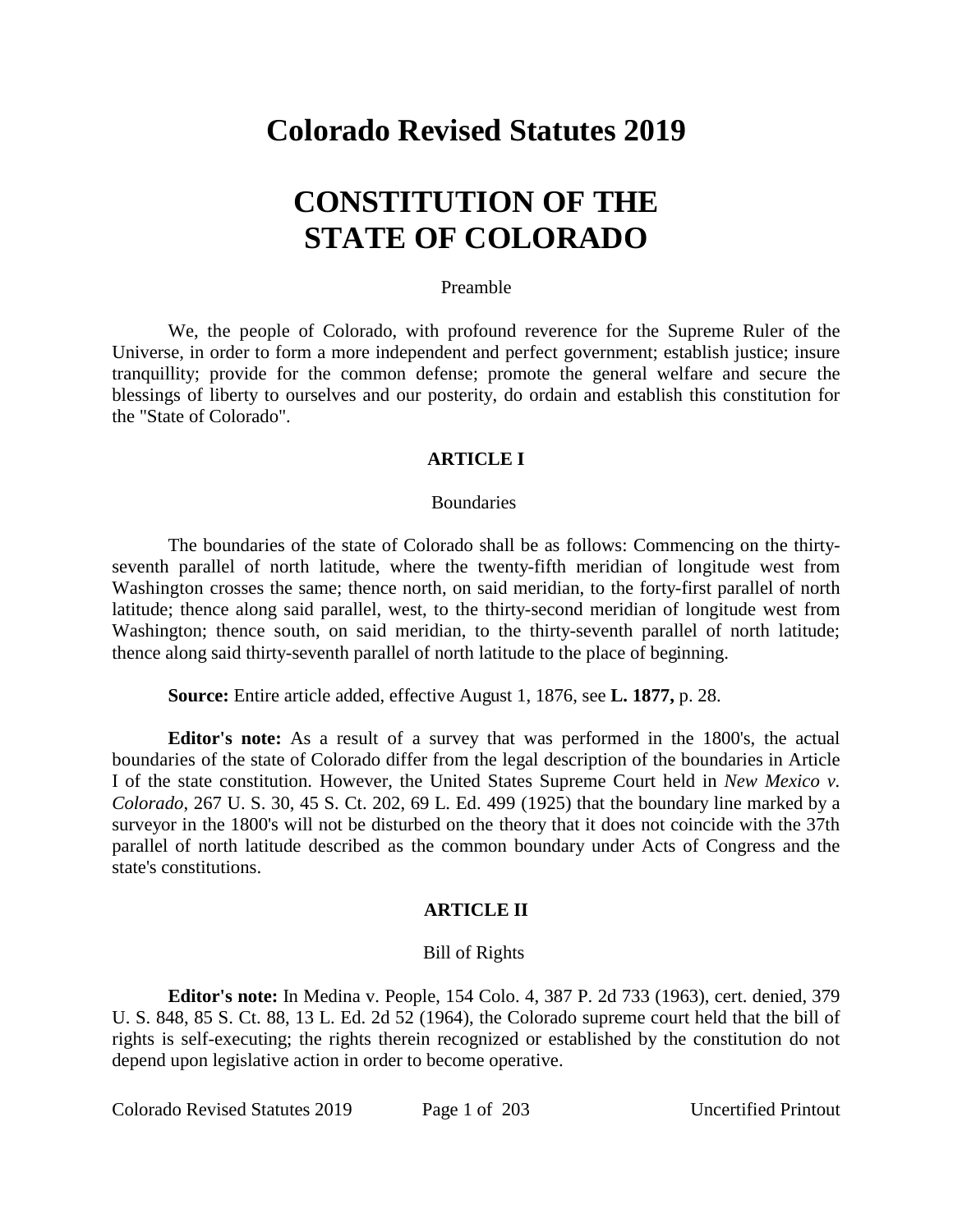**Law reviews:** For article, "A New or Revised Constitution of Colorado", see 11 Dicta 303 (1934); for article, "Criminal Procedure in Colorado - A Summary, and Recommendations for Improvement", see 22 Rocky Mt. L. Rev. 221 (1950); for article, "Constitutional Law", which discusses Tenth Circuit decisions dealing with questions of constitutional law, see 63 Den. U. L. Rev. 247 (1986); for article, "Constitutional Law", which discusses Tenth Circuit decisions dealing with standards applied to constitutional law, see 65 Den. U. L. Rev. 499 (1988); for a discussion of Tenth Circuit decisions dealing with constitutional law, see 66 Den. U. L. Rev. 695 (1989); for a discussion of Tenth Circuit decisions dealing with constitutional law, see 67 Den. U. L. Rev. 653 (1990); for article, "The Colorado Constitution in the New Century", see 78 U. Colo. L. Rev. 1265 (2007).

In order to assert our rights, acknowledge our duties, and proclaim the principles upon which our government is founded, we declare:

**Section 1. Vestment of political power**. All political power is vested in and derived from the people; all government, of right, originates from the people, is founded upon their will only, and is instituted solely for the good of the whole.

**Source:** Entire article added, effective August 1, 1876, see **L. 1877,** p. 28.

**Section 2. People may alter or abolish form of government - proviso.** The people of this state have the sole and exclusive right of governing themselves, as a free, sovereign and independent state; and to alter and abolish their constitution and form of government whenever they may deem it necessary to their safety and happiness, provided, such change be not repugnant to the constitution of the United States.

**Source:** Entire article added, effective August 1, 1876, see **L. 1877,** p. 29.

**Section 3. Inalienable rights.** All persons have certain natural, essential and inalienable rights, among which may be reckoned the right of enjoying and defending their lives and liberties; of acquiring, possessing and protecting property; and of seeking and obtaining their safety and happiness.

**Source:** Entire article added, effective August 1, 1876, see **L. 1877,** p. 29.

**Cross references:** For the guarantee of judicial process for protection of inalienable rights, see § 25 of this article.

**Section 4. Religious freedom.** The free exercise and enjoyment of religious profession and worship, without discrimination, shall forever hereafter be guaranteed; and no person shall be denied any civil or political right, privilege or capacity, on account of his opinions concerning religion; but the liberty of conscience hereby secured shall not be construed to dispense with oaths or affirmations, excuse acts of licentiousness or justify practices inconsistent with the good order, peace or safety of the state. No person shall be required to attend or support any ministry or place of worship, religious sect or denomination against his consent. Nor shall any preference

Colorado Revised Statutes 2019 Page 2 of 203 Uncertified Printout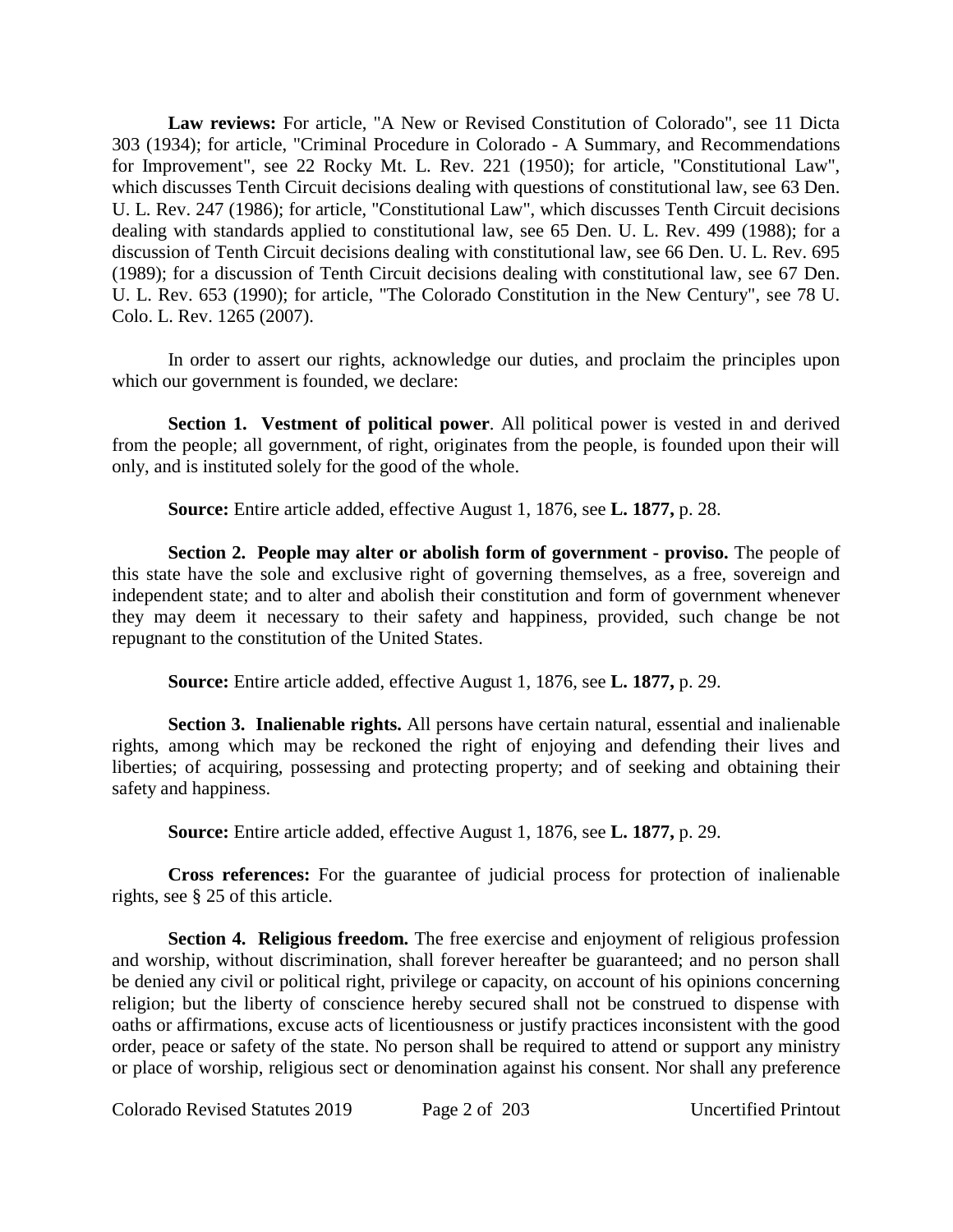be given by law to any religious denomination or mode of worship.

**Source:** Entire article added, effective August 1, 1876, see **L. 1877,** p. 29.

**Cross references:** For separation of church and state in education, see §§ 7 and 8 of article IX of this constitution.

**Section 5. Freedom of elections.** All elections shall be free and open; and no power, civil or military, shall at any time interfere to prevent the free exercise of the right of suffrage.

**Source:** Entire article added, effective August 1, 1876, see **L. 1877,** p. 29.

**Cross references:** For suffrage and elections, see article VII of this constitution.

**Section 6. Equality of justice.** Courts of justice shall be open to every person, and a speedy remedy afforded for every injury to person, property or character; and right and justice should be administered without sale, denial or delay.

**Source:** Entire article added, effective August 1, 1876, see **L. 1877,** p. 29.

**Cross references:** For rights of a defendant in criminal prosecutions, see § 16 of this article; for limitation for commencing criminal proceedings, see § 16-5-401; for deferred prosecution, see § 18-1. 3-101.

**Section 7. Security of person and property - searches - seizures - warrants.** The people shall be secure in their persons, papers, homes and effects, from unreasonable searches and seizures; and no warrant to search any place or seize any person or things shall issue without describing the place to be searched, or the person or thing to be seized, as near as may be, nor without probable cause, supported by oath or affirmation reduced to writing.

**Source:** Entire article added, effective August 1, 1876, see **L. 1877,** p. 29.

**Cross references:** For a warrant or summons upon a felony complaint, see Crim. P. 4; for a warrant or summons upon a misdemeanor or petty offense complaint, see Crim. P. 4. 1; for issuance of arrest warrant without information or complaint, see § 16-3-108; for search warrants and seizures, see part 3 of article 3 of title 16; for arrest warrant issued upon an indictment, information, or complaint, see § 16-5-205 (2) and (3); for suppression of evidence unlawfully seized, see Crim. P. 41(e).

**Section 8. Prosecutions - indictment or information.** Until otherwise provided by law, no person shall, for a felony, be proceeded against criminally otherwise than by indictment, except in cases arising in the land or naval forces, or in the militia when in actual service in time of war or public danger. In all other cases, offenses shall be prosecuted criminally by indictment or information.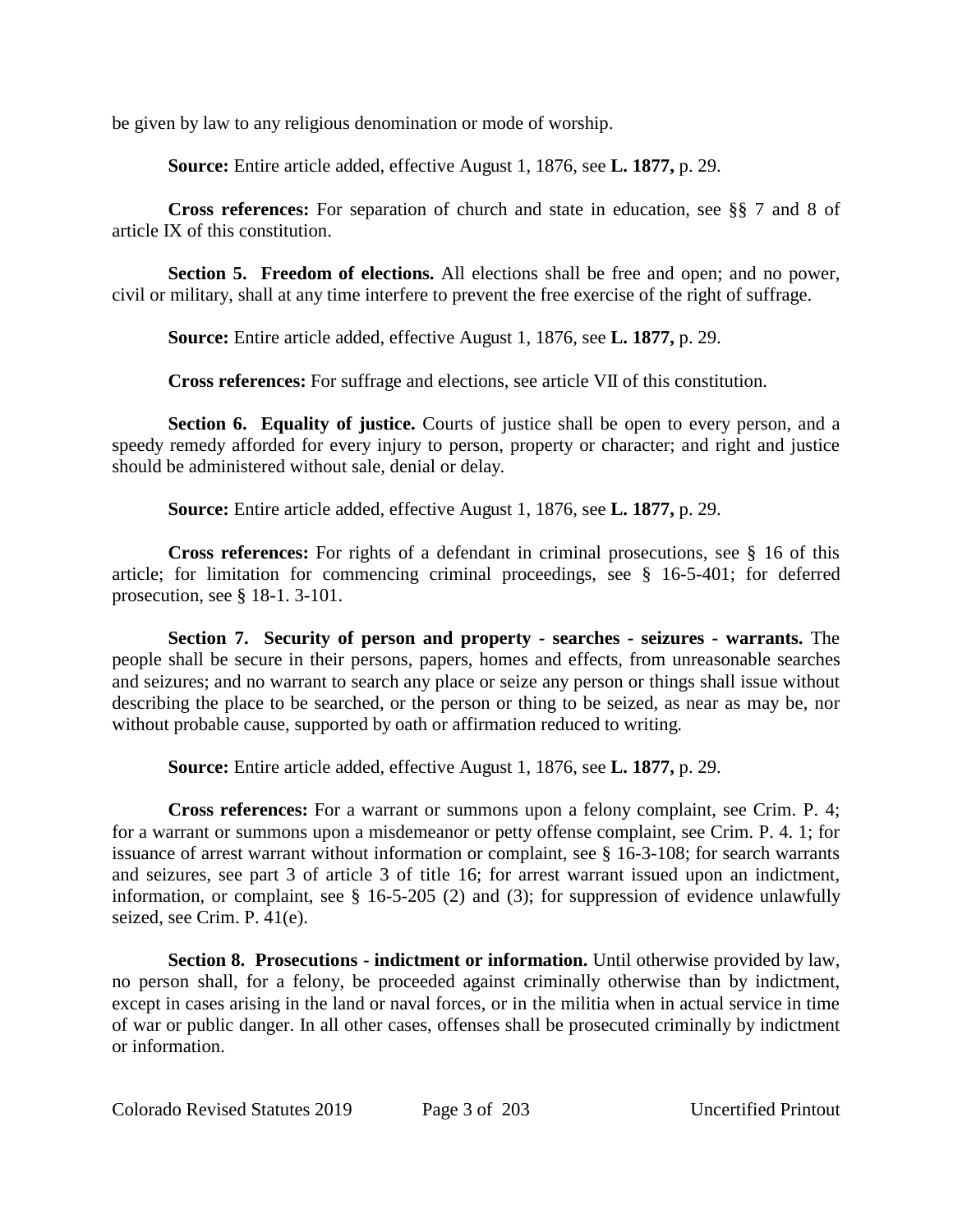**Source:** Entire article added, effective August 1, 1876, see **L. 1877,** p. 29.

**Cross references:** For prosecution by indictment or information, see Crim. P. 6 to 9 as well as part 2 of article 5 of title 16.

**Section 9. Treason - estates of suicides.** Treason against the state can consist only in levying war against it or in adhering to its enemies, giving them aid and comfort; no person can be convicted of treason, unless on the testimony of two witnesses to the same overt act, or on his confession in open court; no person can be attainted of treason or felony by the general assembly; no conviction can work corruption of blood or forfeiture of estate; the estates of such persons as may destroy their own lives shall descend or vest as in cases of natural death.

**Source:** Entire article added, effective August 1, 1876, see **L. 1877,** p. 30.

**Editor's note:** Compare Commonwealth of Pennsylvania v. Nelson, 350 U. S. 497, 100 L. Ed. 640, 76 S. Ct. 477 (affirming Commonwealth of Pennsylvania v. Nelson, 377 Pa. 58, 104 A. 2d 133 whereby the enforceability of a state anti-sedition act was successfully resisted as superseded by federal intervention into the field by the Smith Act which proscribed the same conduct as did the state act); and Uphaus v. Wyman, 360 U. S. 72, 79 S. Ct. 1040, 3 L. Ed. 2d 1090 (1959) (Distinguishing Commonwealth of Pennsylvania v. Nelson, 350 U. S. 497, 76 S. Ct. 477, 100 L. Ed. 640 (1956) on the state's right to require the production of corporate papers of a state-chartered corporation pursuant to legislative investigation to determine if state policy concerning seditionary activities had been violated, not impaired by the Smith Act. ).

**Section 10. Freedom of speech and press.** No law shall be passed impairing the freedom of speech; every person shall be free to speak, write or publish whatever he will on any subject, being responsible for all abuse of that liberty; and in all suits and prosecutions for libel the truth thereof may be given in evidence, and the jury, under the direction of the court, shall determine the law and the fact.

**Source:** Entire article added, effective August 1, 1876, see **L. 1877,** p. 30.

**Cross references:** For statutory provision concerning truth as a defense or mitigating factor in a defamation action, see § 13-25-125; for the privilege of nondisclosure of news information by newspersons, see § 13-90-119; for provisions relating to governmental access to news information, see article 72. 5 of title 24; for freedom of press for students in public schools, see § 22-1-120; for what constitutes criminal libel, see § 18-13-105.

**Section 11. Ex post facto laws.** No ex post facto law, nor law impairing the obligation of contracts, or retrospective in its operation, or making any irrevocable grant of special privileges, franchises or immunities, shall be passed by the general assembly.

**Source:** Entire article added, effective August 1, 1876, see **L. 1877,** p. 30.

**Cross references:** For retrospective laws, see § 12 of article XV of this constitution.

Colorado Revised Statutes 2019 Page 4 of 203 Uncertified Printout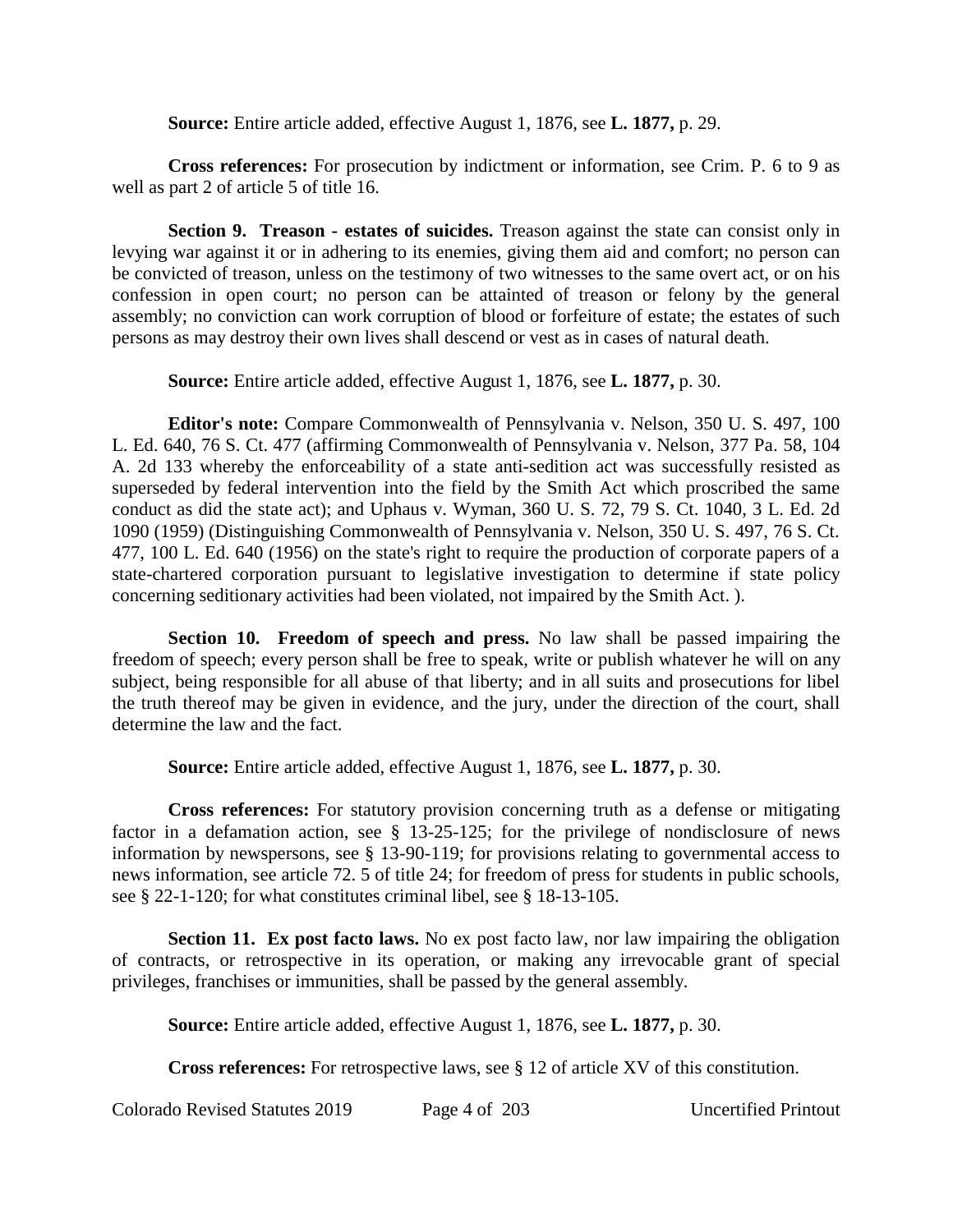**Section 12. No imprisonment for debt.** No person shall be imprisoned for debt, unless upon refusal to deliver up his estate for the benefit of his creditors in such manner as shall be prescribed by law, or in cases of tort or where there is a strong presumption of fraud.

**Source:** Entire article added, effective August 1, 1876, see **L. 1877,** p. 30.

**Section 13. Right to bear arms.** The right of no person to keep and bear arms in defense of his home, person and property, or in aid of the civil power when thereto legally summoned, shall be called in question; but nothing herein contained shall be construed to justify the practice of carrying concealed weapons.

**Source:** Entire article added, effective August 1, 1876, see **L. 1877,** p. 30.

**Section 14. Taking private property for private use.** Private property shall not be taken for private use unless by consent of the owner, except for private ways of necessity, and except for reservoirs, drains, flumes or ditches on or across the lands of others, for agricultural, mining, milling, domestic or sanitary purposes.

**Source:** Entire article added, effective August 1, 1876, see **L. 1877,** p. 30.

**Cross references:** For compensation for taking of private property under this section, see § 15 of this article; for eminent domain, see articles 1 to 7 of title 38.

**Section 15. Taking property for public use - compensation, how ascertained.** Private property shall not be taken or damaged, for public or private use, without just compensation. Such compensation shall be ascertained by a board of commissioners, of not less than three freeholders, or by a jury, when required by the owner of the property, in such manner as may be prescribed by law, and until the same shall be paid to the owner, or into court for the owner, the property shall not be needlessly disturbed, or the proprietary rights of the owner therein divested; and whenever an attempt is made to take private property for a use alleged to be public, the question whether the contemplated use be really public shall be a judicial question, and determined as such without regard to any legislative assertion that the use is public.

**Source:** Entire article added, effective August 1, 1876, see **L. 1877,** p. 30.

**Cross references:** (1) For judicial aspects of the question of necessity when property is to be taken under this section for public or quasi-public purposes, see: Rothwell v. Coffin, 122 Colo. 140, 220 P. 2d 1063 (1950); Pine Martin Mining Co. v. Empire Zinc Co. , 90 Colo. 529, 11 P. 2d 221 (1932); Jennings v. Bd. of Com. Montrose Co. , 85 Colo. 498, 277 P. 467 (1929); Haver v. Matonock, 75 Colo. 301, 225 P. 834 (1924); Colo. & Utah Coal Co. v. Walter, 75 Colo. 489, 226 P. 864 (1924); Snider v. Town of Platteville, 75 Colo. 589, 227 P. 548 (1924); Wassenich v. City & County of Denver, 67 Colo. 456, 186 P. 533 (1919); Lavelle v. Town of Julesburg, 49 Colo. 290, 112 P. 774 (1910); Kirkwood v. School Dist. Summit County, 45 Colo. 368, 101 P. 343 (1909); Schneider v. Schneider, 36 Colo. 518, 86 P. 347 (1906); Union Pac. R. R. v. Colo. Postal Telegraph Co. , 30 Colo. 133, 69 P. 594 (1902); Gibson v. Cann, 28 Colo. 499,

Colorado Revised Statutes 2019 Page 5 of 203 Uncertified Printout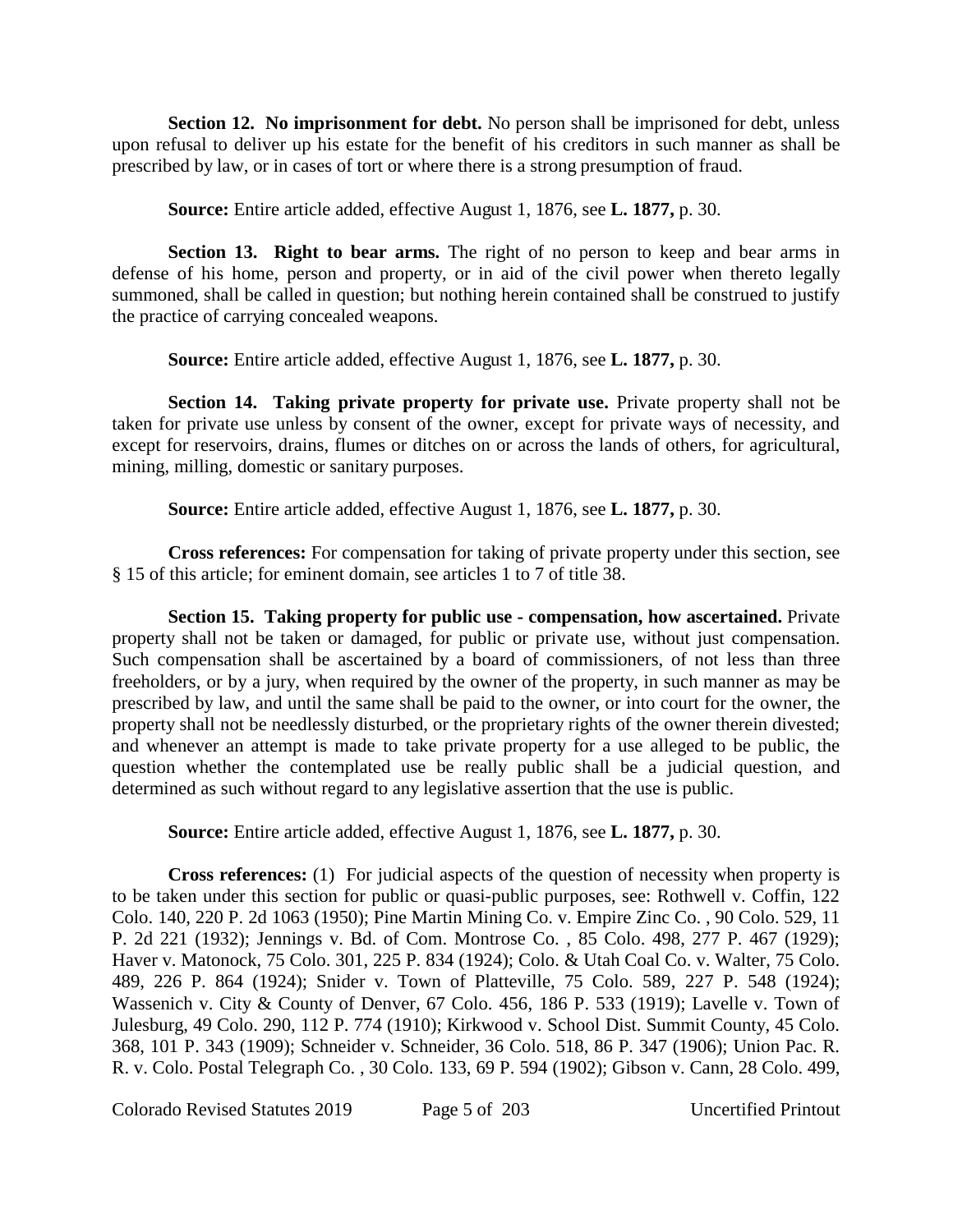66 P. 879 (1901); Warner v. Town of Gunnison, 2 Colo. App. 430, 31 P. 238 (1892). (Compare: Town of Eaton v. Bouslog, 133 Colo. 130, 292 P. 2d 343 (1956), and Otero Irr. Dist. v. Enderud, 122 Colo. 136, 220 P. 2d 862 (1950); Crystal Park Co. v. Morton, 27 Colo. App. 74, 146 P. 566 (1915); Thompson v. DeWeese-Dye Ditch Co. , 25 Colo. 243, 53 P. 507 (1898); Seidler v. Seely, 8 Colo. App. 499, 46 P. 848 (1896); Sand Creek Lateral Irrigation v. Davis, 17 Colo. 326, 29 P. 742 (1892). )

(2) For jurisdiction of federal court, when (properly) invoked, see County of Allegheny v. Frank Mashuda Company, 360 U. S. 185, 79 S. Ct. 1060, 3 L. Ed. 2d 1163 (1959), and Louisiana Power and Light Company v. City of Thibodaux, 360 U. S. 25, 79 S. Ct. 1070, 3 L. Ed. 2d 1058 (1959).

(3) For taking of private property for private use, see § 14 of this article; for deprivation of property without due process of law, see § 25 of this article; for eminent domain, see articles 1 to 7 of title 38.

**Section 16. Criminal prosecutions - rights of defendant.** In criminal prosecutions the accused shall have the right to appear and defend in person and by counsel; to demand the nature and cause of the accusation; to meet the witnesses against him face to face; to have process to compel the attendance of witnesses in his behalf, and a speedy public trial by an impartial jury of the county or district in which the offense is alleged to have been committed.

**Source:** Entire article added, effective August 1, 1876, see **L. 1877,** p. 31.

**Editor's note:** In a United States supreme court case (*Escobedo v. State of Illinois,* 378 U. S. 478, 84 S. Ct. 1758, 12 L. Ed. 2d 977 (1964)) the court held that "where the investigation is no longer a matter of general inquiry into an unsolved crime, but has begun to focus on a particular suspect, the suspect has been taken into police custody, the police carry out a process of interrogations that lends itself to incriminating statements, the suspect has requested and been denied an opportunity to consult with his lawyer and the police have not effectively warned him of his absolute constitutional right to remain silent" such suspect had been denied his constitutional rights and his confession was not admissible.

In *Washington v. People,* 158 Colo. 115, 405 P. 2d 735 (1965), the Colorado supreme court held the Escobedo case did not apply where accused made a voluntary confession to a friend prior to police interrogation as the Escobedo case was concerned with police tactics during interrogation.

In *Ruark v. People,* 158 Colo. 110, 405 P. 2d 751 (1965), the Colorado supreme court held the Escobedo case did not apply retrospectively to entitle one to relief in case that had been previously decided.

**Cross references:** For duty of court to inform an accused of his right to counsel and the nature of the charges against him, see Crim. P.  $5(a)(2)$  and § 16-7-207; for accused's right to compel attendance of witnesses, see § 16-9-101; for dismissal of criminal case for failure to bring to trial within time period, see Crim. P.  $48(b)(1)$  and  $(b)(5)$ ; for self-incrimination and double jeopardy, see § 18 of this article; for right to trial by jury in criminal cases, see § 23 of this article; for due process in criminal proceedings, see § 25 of this article.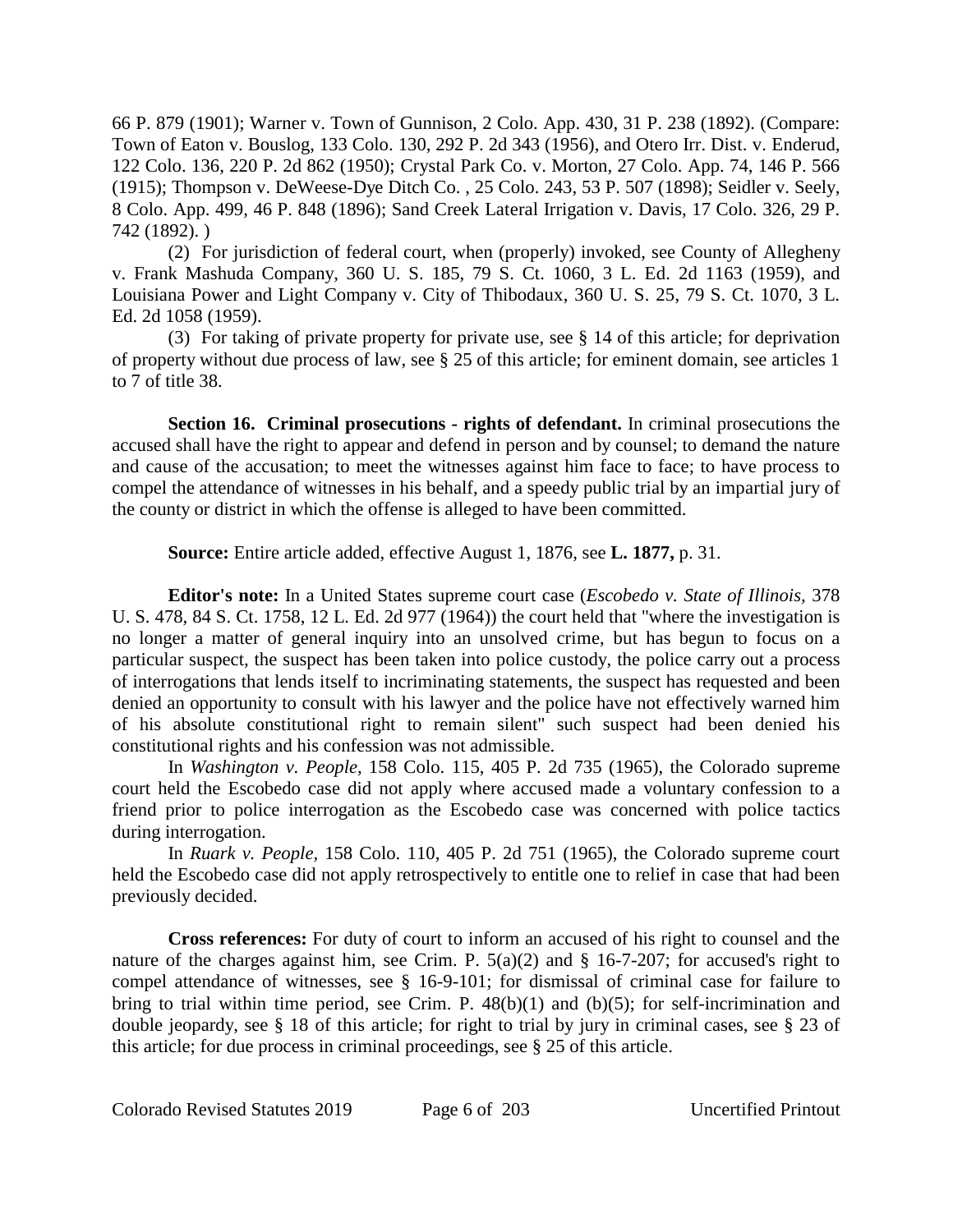**Section 16a. Rights of crime victims.** Any person who is a victim of a criminal act, or such person's designee, legal guardian, or surviving immediate family members if such person is deceased, shall have the right to be heard when relevant, informed, and present at all critical stages of the criminal justice process. All terminology, including the term "critical stages", shall be defined by the general assembly.

**Source: L. 91:** Entire section added, p. 2031, effective upon proclamation of the Governor, **L. 93,** p. 2155, January 14, 1993.

**Cross references:** For statutory provisions relating to victims' rights set out in this section, see §§ 24-4. 1-302. 5, 24-4. 1-303, and 24-31-106.

**Section 17. Imprisonment of witnesses - depositions - form.** No person shall be imprisoned for the purpose of securing his testimony in any case longer than may be necessary in order to take his deposition. If he can give security he shall be discharged; if he cannot give security his deposition shall be taken by some judge of the supreme, district or county court, at the earliest time he can attend, at some convenient place by him appointed for that purpose, of which time and place the accused and the attorney prosecuting for the people shall have reasonable notice. The accused shall have the right to appear in person and by counsel. If he has no counsel, the judge shall assign him one in his behalf only. On the completion of such examination the witness shall be discharged on his own recognizance, entered into before said judge, but such deposition shall not be used if in the opinion of the court the personal attendance of the witness might be procured by the prosecution, or is procured by the accused. No exception shall be taken to such deposition as to matters of form.

**Source:** Entire article added, effective August 1, 1876, see **L. 1877,** p. 31.

**Cross references:** For right to compel attendance of witnesses at trial, see § 16-9-101; for summoning witnesses from outside the state, see § 16-9-202.

**Section 18. Crimes - evidence against one's self - jeopardy.** No person shall be compelled to testify against himself in a criminal case nor shall any person be twice put in jeopardy for the same offense. If the jury disagree, or if the judgment be arrested after the verdict, or if the judgment be reversed for error in law, the accused shall not be deemed to have been in jeopardy.

**Source:** Entire article added, effective August 1, 1876, see **L. 1877,** p. 31.

**Editor's note:** (1) Compare Kirschwing v. Farrar, 114 Colo. 421, 166 P. 2d 154 (1946) (civil case, blood test obtained while unconscious); Lewis v. People, 115 Colo. 435, 174 P. 2d 736 (1946) (civil case, void telephone company identification); Hanlon v. Woodhouse, 113 Colo. 504, 160 P. 2d 998 (1945) (civil case).

(2) For successive indictments and trials in federal and state courts on the same offense, compare Malloy v. Hogan, 378 U. S. 1, 12 L. Ed, 653, 84 S. Ct. 1489 (1964) (referee investigation); Escobedo v. Illinois, 378 U. S. 478, 12 L. Ed. 997, 84 S. Ct. 1758 (1964) (right to

Colorado Revised Statutes 2019 Page 7 of 203 Uncertified Printout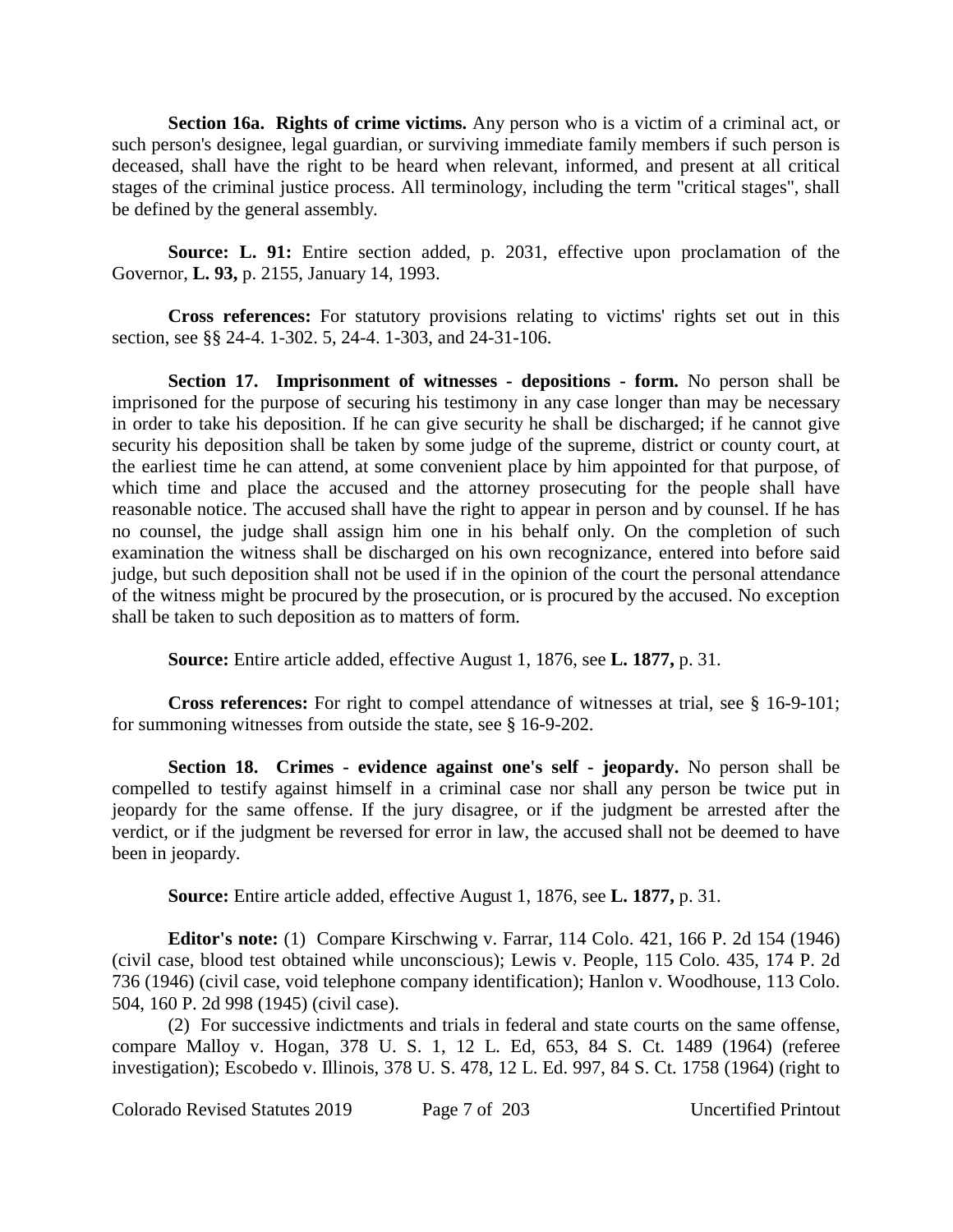counsel upon request on time investigation), and Bartkus v. Illinois, 359 U. S. 141, 79 S. Ct. 676, 3 L. Ed. 2d 684 (1959); and, as to double jeopardy between cumulative state and federal courts, see Mills v. Louisiana, 360 U. S. 230, 79 S. Ct. 980, 3 L. Ed. 2d 1193 (1959); Knapp v. Schweitzer, 357 U. S. 371, 78 S. Ct. 1302, 2 L. Ed. 2d 1393 (1958), and Feldman v. United States, 322 U. S. 487, 64 S. Ct. 1082, 88 L. Ed. 1408 (1944).

**Cross references:** For when prosecution is barred by former proceedings, see part 3 of article 1 of title 18.

**Section 19. Right to bail - exceptions.** (1) All persons shall be bailable by sufficient sureties pending disposition of charges except:

(a) For capital offenses when proof is evident or presumption is great; or

(b) When, after a hearing held within ninety-six hours of arrest and upon reasonable notice, the court finds that proof is evident or presumption is great as to the crime alleged to have been committed and finds that the public would be placed in significant peril if the accused were released on bail and such person is accused in any of the following cases:

(I) A crime of violence, as may be defined by the general assembly, alleged to have been committed while on probation or parole resulting from the conviction of a crime of violence;

(II) A crime of violence, as may be defined by the general assembly, alleged to have been committed while on bail pending the disposition of a previous crime of violence charge for which probable cause has been found;

(III) A crime of violence, as may be defined by the general assembly, alleged to have been committed after two previous felony convictions, or one such previous felony conviction if such conviction was for a crime of violence, upon charges separately brought and tried under the laws of this state or under the laws of any other state, the United States, or any territory subject to the jurisdiction of the United States which, if committed in this state, would be a felony; or

(c) (Deleted by amendment, L. 94, p. 2853, effective upon proclamation of the Governor, L. 95, p. 1434, January 1, 1995. )

(2) Except in the case of a capital offense, if a person is denied bail under this section, the trial of the person shall be commenced not more than ninety days after the date on which bail is denied. If the trial is not commenced within ninety days and the delay is not attributable to the defense, the court shall immediately schedule a bail hearing and shall set the amount of the bail for the person.

(2. 5) (a) The court may grant bail after a person is convicted, pending sentencing or appeal, only as provided by statute as enacted by the general assembly; except that no bail is allowed for persons convicted of:

(I) Murder;

(II) Any felony sexual assault involving the use of a deadly weapon;

(III) Any felony sexual assault committed against a child who is under fifteen years of age;

(IV) A crime of violence, as defined by statute enacted by the general assembly; or

(V) Any felony during the commission of which the person used a firearm.

(b) The court shall not set bail that is otherwise allowed pursuant to this subsection (2. 5) unless the court finds that:

(I) The person is unlikely to flee and does not pose a danger to the safety of any person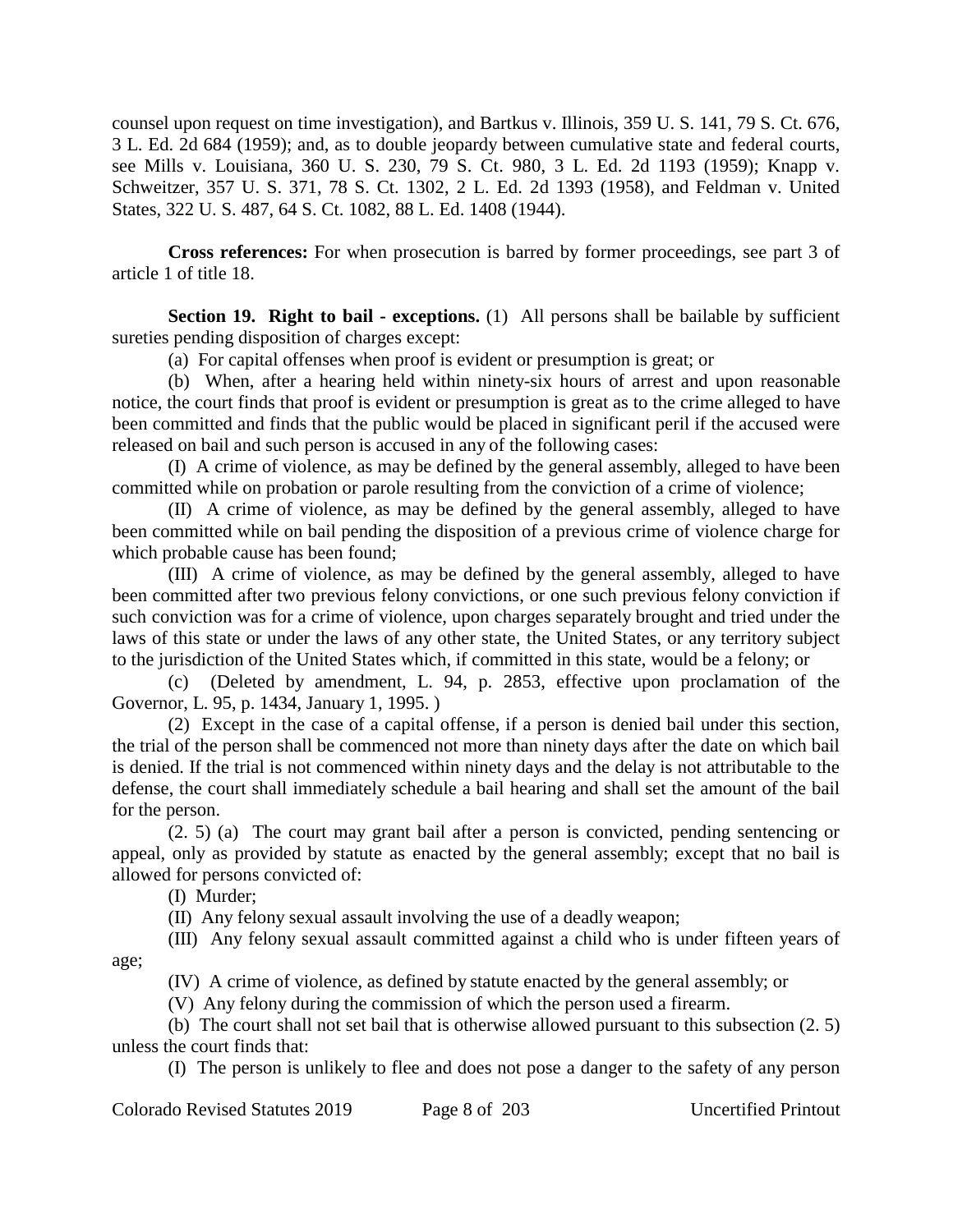or the community; and

(II) The appeal is not frivolous or is not pursued for the purpose of delay.

(3) This section shall take effect January 1, 1995, and shall apply to offenses committed on or after said date.

**Source:** Entire article added, effective August 1, 1876, see **L. 1877,** p. 31. **L. 82:** Entire section R&RE, p. 685, effective January 1, 1983. **L. 94:** Entire section amended, p. 2853, effective upon proclamation of the Governor, **L. 95,** p. 1434, January 19, 1995.

**Editor's note:** For the proclamation of the Governor, December 30, 1982, see L. 83, p. 1671.

**Cross references:** For considering the question of bail, see Crim. P. 46 and part 1 of article 4 of title 16; for prohibition against excessive bail, see § 20 of this article.

**Section 20. Excessive bail, fines or punishment.** Excessive bail shall not be required, nor excessive fines imposed, nor cruel and unusual punishments inflicted.

**Source:** Entire article added, effective August 1, 1876, see **L. 1877,** p. 32.

**Cross references:** For right to bail and exceptions thereto, see § 19 of this article; for considering the question of bail, see Crim. P. 46 and part 1 of article 4 of title 16.

**Section 21. Suspension of habeas corpus.** The privilege of the writ of habeas corpus shall never be suspended, unless when in case of rebellion or invasion, the public safety may require it.

**Source:** Entire article added, effective August 1, 1876, see **L. 1877,** p. 32.

**Cross references:** For provisions regulating the granting of a writ of habeas corpus, see article 45 of title 13.

**Section 22. Military subject to civil power - quartering of troops.** The military shall always be in strict subordination to the civil power; no soldier shall, in time of peace, be quartered in any house without the consent of the owner, nor in time of war except in the manner prescribed by law.

**Source:** Entire article added, effective August 1, 1876, see **L. 1877,** p. 32.

**Section 23. Trial by jury - grand jury.** The right of trial by jury shall remain inviolate in criminal cases; but a jury in civil cases in all courts, or in criminal cases in courts not of record, may consist of less than twelve persons, as may be prescribed by law. Hereafter a grand jury shall consist of twelve persons, any nine of whom concurring may find an indictment; provided, the general assembly may change, regulate or abolish the grand jury system; and provided, further, the right of any person to serve on any jury shall not be denied or abridged on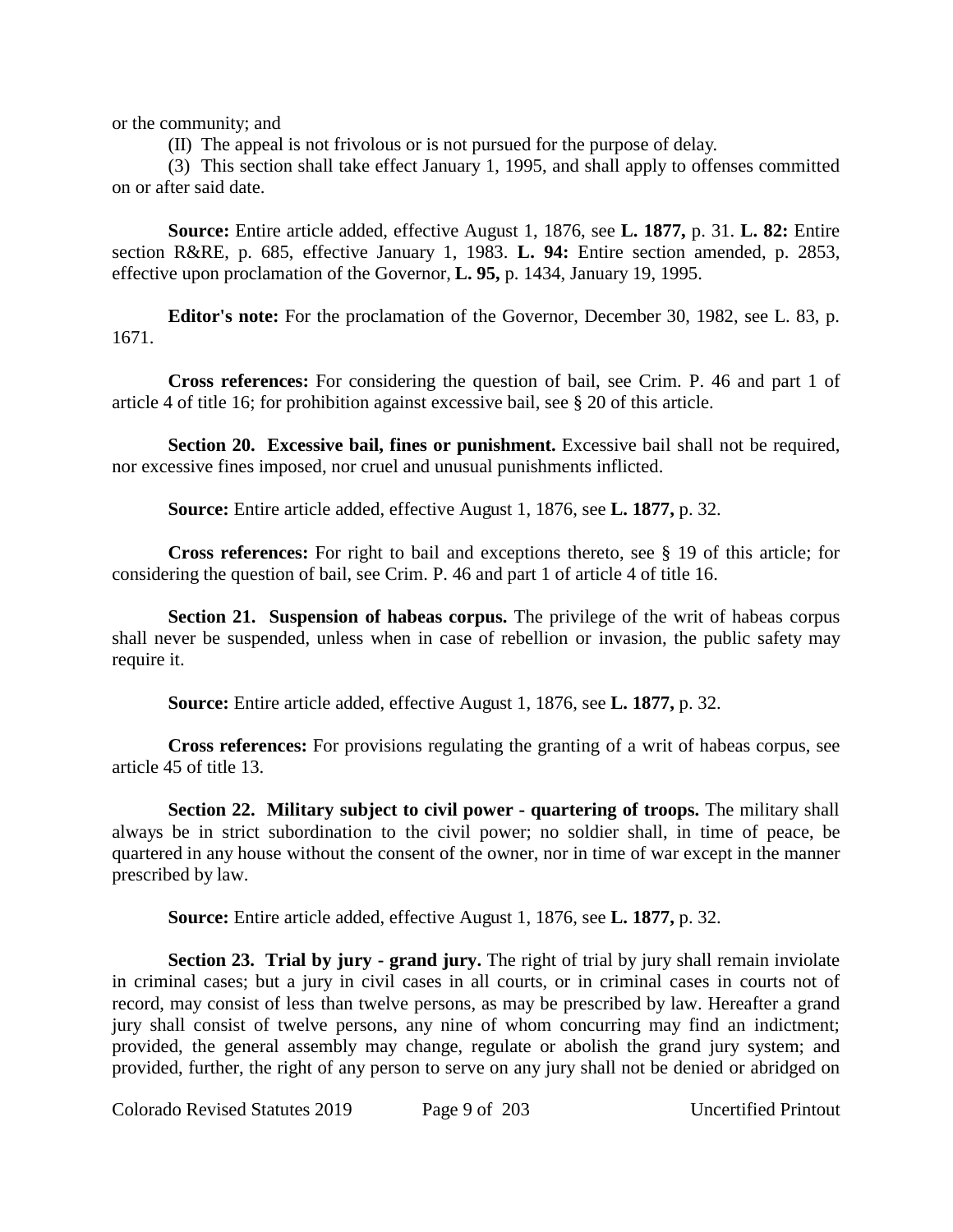account of sex, and the general assembly may provide by law for the exemption from jury service of persons or classes of persons.

**Source:** Entire article added, effective August 1, 1876, see **L. 1877,** p. 32. **L. 43:** Entire section amended, see **L. 45,** p. 424.

**Cross references:** For the right to trial by impartial jury in criminal prosecutions, see § 16 of this article; for right of trial by jury, see § 16-10-101; for the duty of the court to inform defendant of his right to a jury trial, see Crim. P.  $5(a)(2)(VII)$  and  $§$  16-7-207(1)(f) and (2)(c); for waiver of jury trial, see Crim. P.  $23(a)(5)$  and  $(a)(6)$  and C. R. C. P.  $38(e)$  and  $39(a)$ ; for witnesses before grand jury, see § 16-5-204; for summoning grand jurors, see Crim. P. 6.

**Section 24. Right to assemble and petition.** The people have the right peaceably to assemble for the common good, and to apply to those invested with the powers of government for redress of grievances, by petition or remonstrance.

**Source:** Entire article added, effective August 1, 1876, see **L. 1877,** p. 32.

**Section 25. Due process of law.** No person shall be deprived of life, liberty or property, without due process of law.

**Source:** Entire article added, effective August 1, 1876, see **L. 1877,** p. 32.

**Cross references:** For inalienable rights, see § 3 of this article; for equality of justice, see § 6 of this article; for rights reserved to the people, see § 28 of this article and § 1 of article V of this constitution; for taking of property by eminent domain proceedings, see articles 1 to 7 of title 38; for searches and seizures, see § 7 of this article; for rights of defendant in criminal prosecutions, see § 16 of this article; for self-incrimination and jeopardy, see § 18 of this article; for the admissibility of laboratory test results, see § 16-3-309.

**Section 26. Slavery prohibited.** There shall never be in this state either slavery or involuntary servitude.

**Source:** Entire article added, effective August 1, 1876, see **L. 1877,** p. 32. **Referred 2018:** Entire section amended, Amendment A, L. 2018, p. 3113, effective upon proclamation of the Governor, December 19, 2018.

**Cross references:** For the legislative intent in Amendment A, see p. 3113, Session Laws of Colorado 2018.

**Section 27. Property rights of aliens.** Aliens, who are or may hereafter become bona fide residents of this state, may acquire, inherit, possess, enjoy and dispose of property, real and personal, as native born citizens.

**Source:** Entire article added, effective August 1, 1876, see **L. 1877,** p. 32.

Colorado Revised Statutes 2019 Page 10 of 203 Uncertified Printout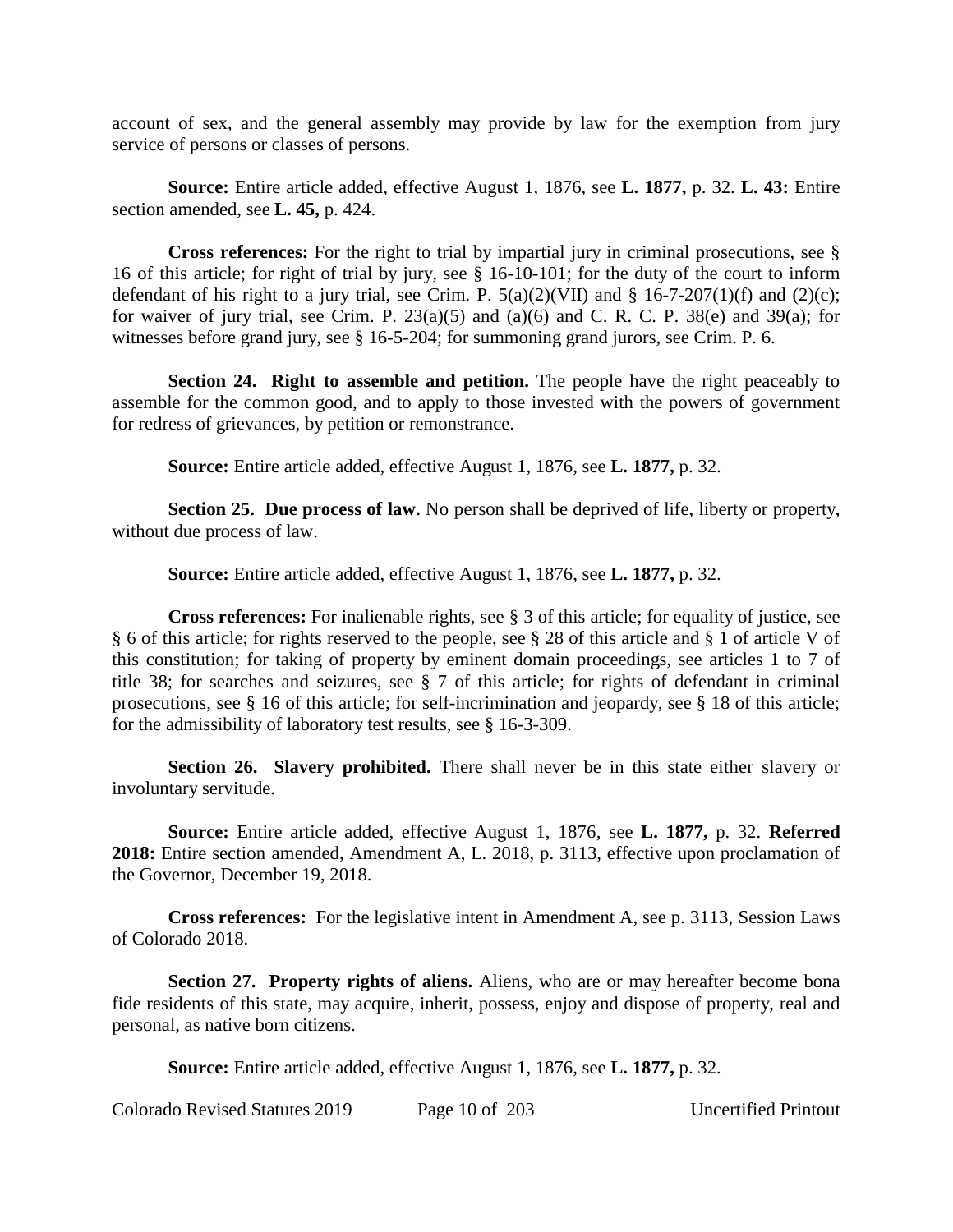**Section 28. Rights reserved not disparaged.** The enumeration in this constitution of certain rights shall not be construed to deny, impair or disparage others retained by the people.

**Source:** Entire article added, effective August 1, 1876, see **L. 1877,** p. 32.

**Section 29. Equality of the sexes.** Equality of rights under the law shall not be denied or abridged by the state of Colorado or any of its political subdivisions on account of sex.

**Source: L. 72:** Entire section added, p. 647, effective upon proclamation by the Governor, January 11, 1973.

**Section 30. Right to vote or petition on annexation - enclaves.** (1) No unincorporated area may be annexed to a municipality unless one of the following conditions first has been met:

(a) The question of annexation has been submitted to the vote of the landowners and the registered electors in the area proposed to be annexed, and the majority of such persons voting on the question have voted for the annexation; or

(b) The annexing municipality has received a petition for the annexation of such area signed by persons comprising more than fifty percent of the landowners in the area and owning more than fifty percent of the area, excluding public streets, and alleys and any land owned by the annexing municipality; or

(c) The area is entirely surrounded by or is solely owned by the annexing municipality.

(2) The provisions of this section shall not apply to annexations to the city and county of Denver, to the extent that such annexations are governed by other provisions of the constitution.

(3) The general assembly may provide by law for procedures necessary to implement this section. This section shall take effect upon completion of the canvass of votes taken thereon.

**Source: Initiated 80:** Entire section added, effective upon proclamation of the Governor, **L. 81,** p. 2055, December 19, 1980.

**Section 30a. Official language.** The English language is the official language of the State of Colorado.

This section is self executing; however, the General Assembly may enact laws to implement this section.

**Source: Initiated 88:** Entire section added, effective upon proclamation of the Governor, **L. 89,** p. 1663, January 3, 1989.

**Editor's note:** Although this section was numbered as section 30 and did not contain a headnote as it appeared on the ballot, for ease of location, it has been numbered as "Section 30a", and a headnote has been added.

**Section 30b. No Protected Status Based on Homosexual, Lesbian or Bisexual Orientation.** Neither the State of Colorado, through any of its branches or departments, nor any of its agencies, political subdivisions, municipalities or school districts, shall enact, adopt or enforce any statute, regulation, ordinance or policy whereby homosexual, lesbian or bisexual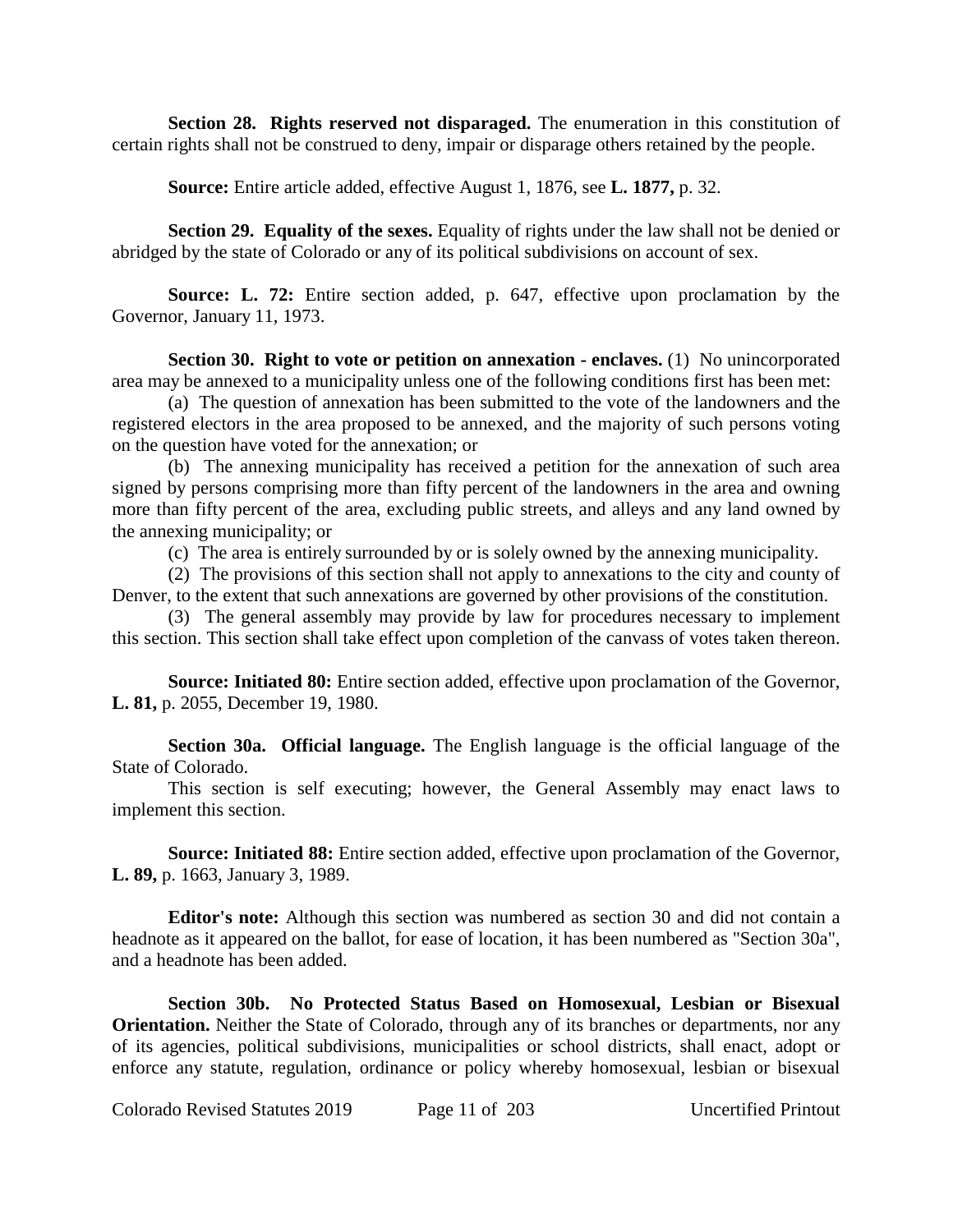orientation, conduct, practices or relationships shall constitute or otherwise be the basis of or entitle any person or class of persons to have or claim any minority status, quota preferences, protected status or claim of discrimination. This Section of the Constitution shall be in all respects self-executing.

**Source: Initiated 92:** Entire section added, see **L. 93,** p. 2164.

**Editor's note:** (1) Although this section was numbered as section 30 as it appeared on the ballot, for ease of location, it has been numbered as section 30b.

(2) In the case **Evans v. Romer,** Denver District Court found this section unconstitutional and permanently enjoined its enforcement (see **Evans v. Romer,** 854 P. 2d 1270 (Colo. 1993)). The Colorado Supreme Court affirmed the district court's ruling (see **Evans v. Romer,** 882 P. 2d 1335 (Colo. 1994)), and the United States Supreme Court affirmed the Colorado Supreme Court's ruling (517 U. S. 620, 116 S. Ct. 1620, 134 L. Ed. 2d 855 (1996)).

**Section 31. Marriages - valid or recognized**. Only a union of one man and one woman shall be valid or recognized as a marriage in this state.

**Source: Initiated 2006:** Entire section added, effective upon proclamation of the Governor, **L. 2007,** p. 2962, December 31, 2006.

**Editor's note:** (1) In Kitchen v. Herbert, 755 F. 3d 1193 (10th Cir. 2014), the Tenth Circuit Court of Appeals held that the Fourteenth Amendment to the United States Constitution protects the fundamental right to marry, establish a family, raise children, and enjoy the full protection of a state's marital laws. A state may not deny the issuance of a marriage license to two persons, or refuse to recognize their marriage, based solely upon the sex of the persons in the marriage union.

(2) In Bishop v. Smith, 760 F. 3d 1070 (10th Cir. 2014), the Tenth Circuit held that Oklahoma's constitutional ban on same-sex marriage that states "Marriage in this state shall consist only of the union of one man and one woman. " violates the Equal Protection Clause of the Fourteenth Amendment by precluding same-sex couples from receiving an Oklahoma marriage license. The Tenth Circuit has jurisdiction over Colorado in addition to Utah and Oklahoma, and section 31 of article II of the state constitution is similar to the constitutional provisions of those states. On January 16, 2015, the U. S. Supreme Court granted petitions for writs of certiorari in consolidated cases from Sixth Circuit states that also had similar provisions.

(3) In Obergefell v. Hodges, 576 U. S. \_\_ (2015), the U. S. Supreme Court interpreted state constitutional and statutory provisions similar to section 31 of article II of the state constitution and to this provision and held that the right to marry is a fundamental right and that the Fourteenth Amendment requires a state to license a marriage between two people of the same sex and to recognize a marriage between two people of the same sex when their marriage was lawfully licensed and performed out of state.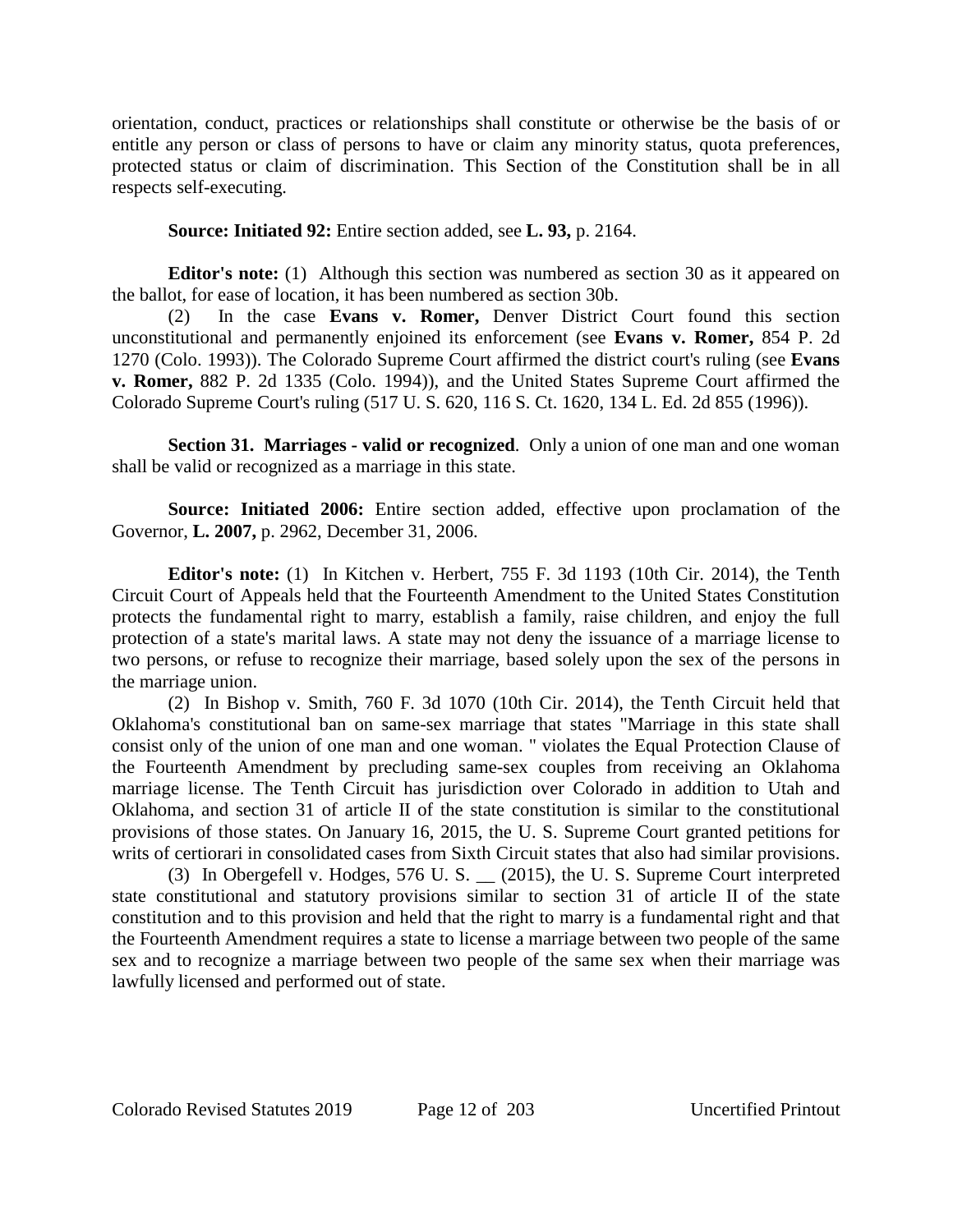#### **ARTICLE III**

#### Distribution of Powers

The powers of the government of this state are divided into three distinct departments,- the legislative, executive and judicial; and no person or collection of persons charged with the exercise of powers properly belonging to one of these departments shall exercise any power properly belonging to either of the others, except as in this constitution expressly directed or permitted.

**Source:** Entire article added, effective August 1, 1876, see **L. 1877,** p. 32.

**Cross references:** For power of general assembly to enact measures, and power of people to institute initiative and referendum, see § 1 of article V of this constitution; for prohibition against delegating legislative power to special commissions or private corporations, see § 35 of article V of this constitution; for exercise of legislative powers by home rule cities, see § 6 of art. XX of this constitution.

## **ARTICLE IV**

## Executive Department

**Section 1. Officers - terms of office.** (1) The executive department shall include the governor, lieutenant governor, secretary of state, state treasurer, and attorney general, each of whom shall hold his office for the term of four years, commencing on the second Tuesday of January in the year 1967, and each fourth year thereafter. They shall perform such duties as are prescribed by this constitution or by law.

(2) In order to broaden the opportunities for public service and to guard against excessive concentrations of power, no governor, lieutenant governor, secretary of state, state treasurer, or attorney general shall serve more than two consecutive terms in such office. This limitation on the number of terms shall apply to terms of office beginning on or after January 1, 1991. Any person who succeeds to the office of governor or is appointed or elected to fill a vacancy in one of the other offices named in this section, and who serves at least one-half of a term of office, shall be considered to have served a term in that office for purposes of this subsection (2). Terms are considered consecutive unless they are at least four years apart.

**Source:** Entire article added, effective August 1, 1876, see **L. 1877,** p. 33. **L. 56:** Entire section amended, see **L. 57,** p. 792. **L. 64:** Entire section amended, p. 837. **Initiated 90:** Entire section amended, effective upon proclamation of the Governor, **L. 91,** p. 2035, January 3, 1991.

**Cross references:** For provisions concerning the office of the governor, see part 1 of article 20 of title 24; for provisions concerning the office of the secretary of state, see article 21 of title 24; for provisions concerning the office of the state treasurer, see article 22 of title 24; for the powers and duties of the attorney general, see § 24-31-101.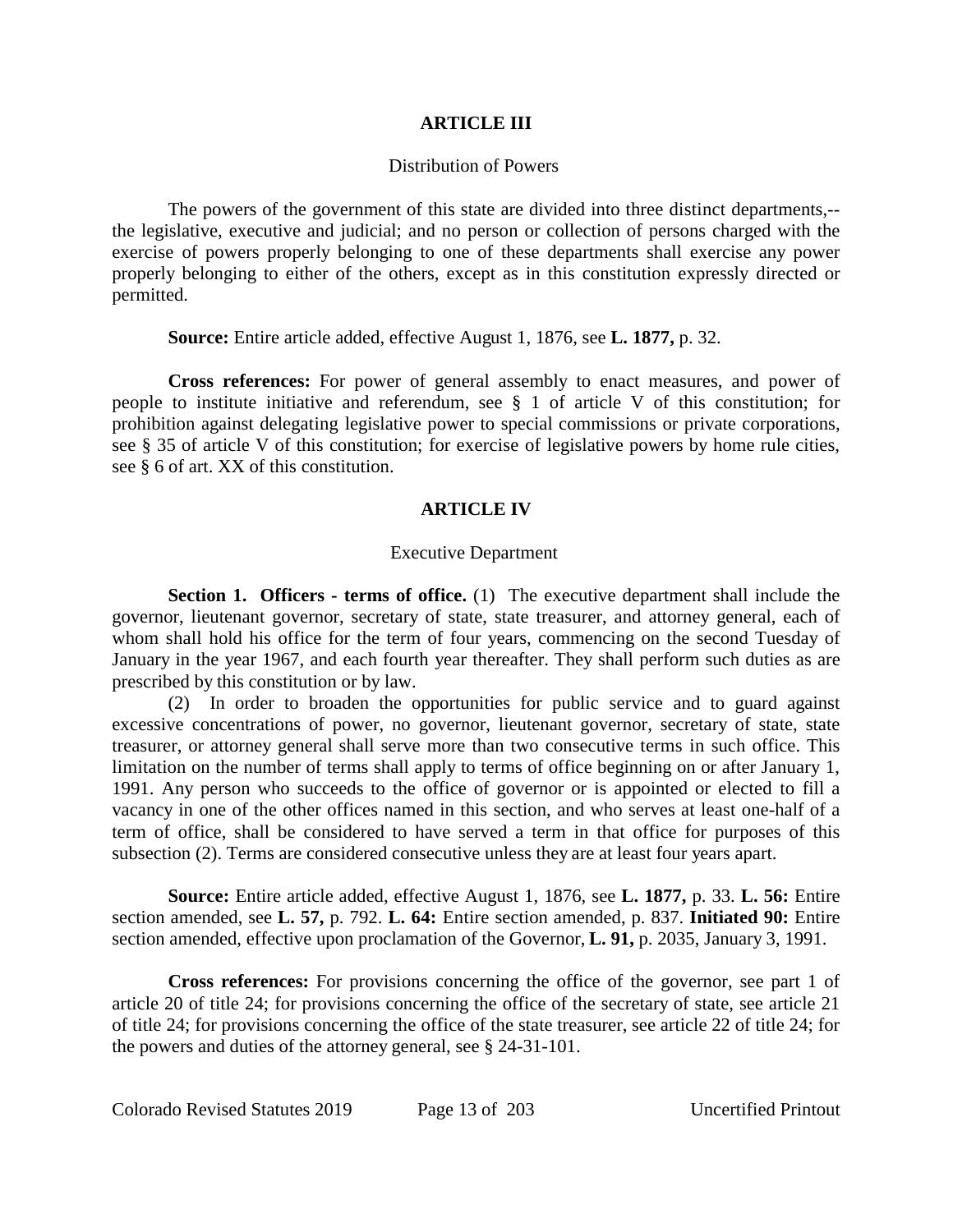**Section 2. Governor supreme executive.** The supreme executive power of the state shall be vested in the governor, who shall take care that the laws be faithfully executed.

**Source:** Entire article added, effective August 1, 1876, see **L. 1877,** p. 33.

**Section 3. State officers - election - returns.** The officers named in section one of this article shall be chosen on the day of the general election, by the registered electors of the state. The governor and the lieutenant governor shall be chosen jointly by the casting by each voter of a single vote applicable to both offices. The returns of every election for said officers shall be sealed up and transmitted to the secretary of state, directed to the speaker of the house of representatives, who shall immediately, upon the organization of the house, and before proceeding to other business, open and publish the same in the presence of a majority of the members of both houses of the general assembly, who shall for that purpose assemble in the house of representatives. The joint candidates having the highest number of votes cast for governor and lieutenant governor, and the person having the highest number of votes for any other office, shall be declared duly elected, but if two or more have an equal and the highest number of votes for the same office or offices, one of them, or any two for whom joint votes were cast for governor and lieutenant governor respectively, shall be chosen thereto by the two houses, on joint ballot. Contested elections for the said offices shall be determined by the two houses, on joint ballot, in such manner as may be prescribed by law.

**Source:** Entire article added, effective August 1, 1876, see **L. 1877,** p. 33. **L. 67:** Entire section amended, p. 1083. **L. 84:** Entire section amended, p. 1143, effective upon proclamation of the Governor, **L. 85,** p. 1791, January 14, 1985.

**Cross references:** For elections generally, see articles 1 to 13 of title 1; for state and district officers, see § 1-4-204; for the proceedings to contest the election of state officers, see § 1-11-205; for rules for conducting contests for state officers, see § 1-11-207.

**Section 4. Qualifications of state officers.** No person shall be eligible to the office of governor or lieutenant governor unless he shall have attained the age of thirty years, nor to the office of secretary of state or state treasurer unless he shall have attained the age of twenty-five years, nor to the office of attorney general unless he shall have attained the age of twenty-five years and be a licensed attorney of the supreme court of the state in good standing, and no person shall be eligible to any one of said offices unless, in addition to the qualifications above prescribed therefor, he shall be a citizen of the United States, and have resided within the limits of the state two years next preceding his election.

**Source:** Entire article added, effective August 1, 1876, see **L. 1877,** p. 33. **L. 64:** Entire section amended, p. 837.

**Section 5. Governor commander-in-chief of militia.** The governor shall be commander-in-chief of the military forces of the state, except when they shall be called into actual service of the United States. He shall have power to call out the militia to execute the laws, suppress insurrection or repel invasion.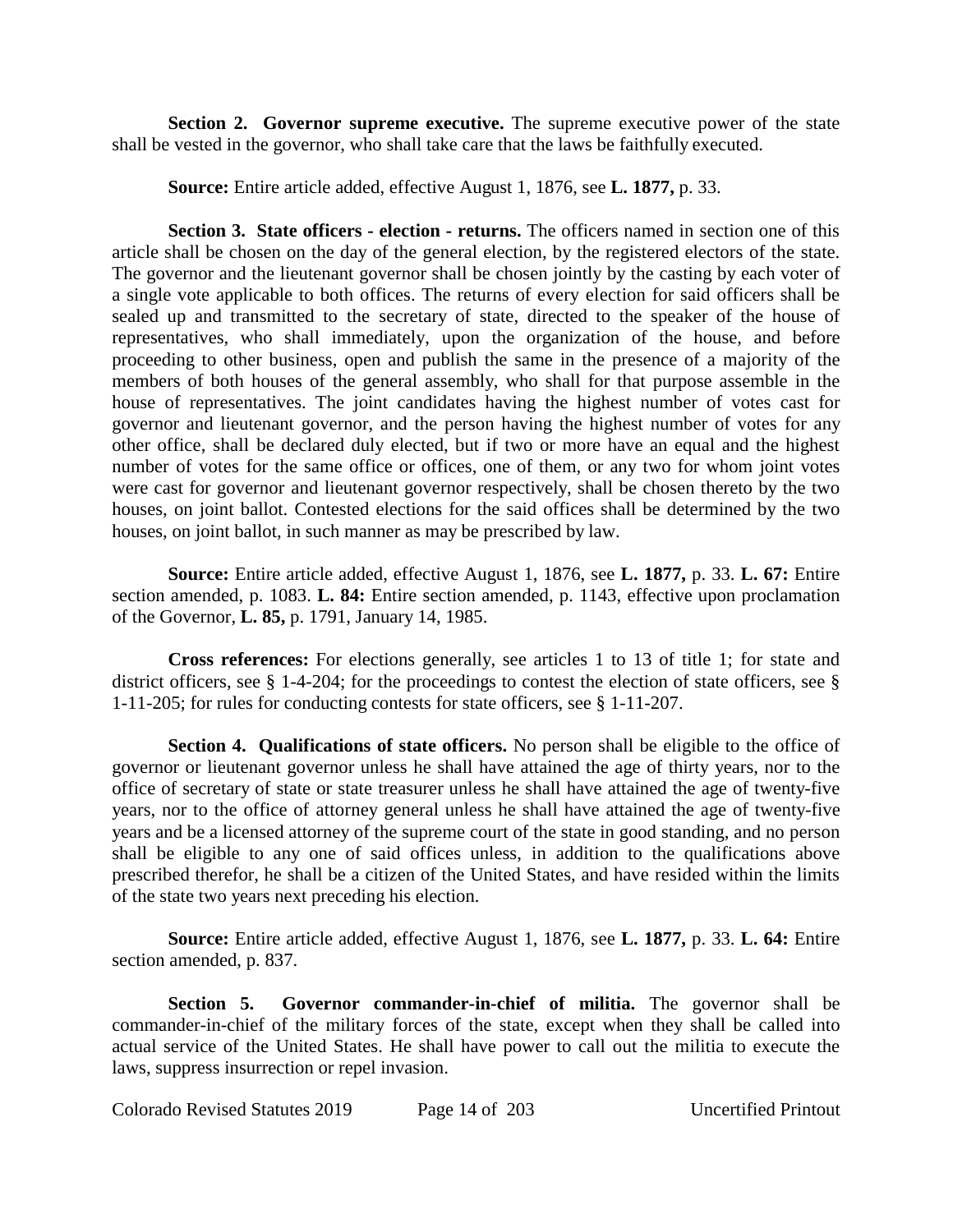**Source:** Entire article added, effective August 1, 1876, see **L. 1877,** p. 34.

**Section 6. Appointment of officers - vacancy.** (1) The governor shall nominate, and, by and with the consent of the senate, appoint all officers whose offices are established by this constitution, or which may be created by law, and whose appointment or election is not otherwise provided for, and may remove any such officer for incompetency, neglect of duty, or malfeasance in office. If the vacancy occurs in any such office while the senate is not in session, the governor shall appoint some fit person to discharge the duties thereof until the next meeting of the senate when he shall nominate and, by and with the consent of the senate, appoint some fit person to fill such office.

(2) If the office of state treasurer, secretary of state, or attorney general shall be vacated by death, resignation, or otherwise, the governor shall nominate and, by and with the consent of the senate, appoint a successor. The appointee shall hold the office until his successor shall be elected and qualified in such manner as may be provided by law. If the vacancy occurs in any such office while the senate is not in session, the governor shall appoint some fit person to discharge the duties thereof until the next meeting of the senate, when he shall nominate and, by and with the consent of the senate, appoint some fit person to fill such office.

(3) The senate in deliberating upon executive nominations may sit with closed doors, but in acting upon nominations they shall sit with open doors, and the vote shall be taken by ayes and noes, which shall be entered upon the journal.

**Source:** Entire article added, effective August 1, 1876, see **L. 1877,** p. 34. **L. 64:** Entire section amended, p. 838. **L. 74:** Entire section amended, p. 445, effective January 1, 1975.

**Editor's note:** The Governor's proclamation date in 1974 was December 20, 1974.

**Cross references:** For removal of officers by impeachment or for misconduct, see article XIII of this constitution.

**Section 7. Governor may grant reprieves and pardons.** The governor shall have power to grant reprieves, commutations and pardons after conviction, for all offenses except treason, and except in case of impeachment, subject to such regulations as may be prescribed by law relative to the manner of applying for pardons, but he shall in every case where he may exercise this power, send to the general assembly at its first session thereafter, a transcript of the petition, all proceedings, and the reasons for his action.

**Source:** Entire article added, effective August 1, 1876, see **L. 1877,** p. 34.

**Cross references:** For governor's right to commute sentence, see article 17 of title 16.

**Section 8. Governor may require information from officers - message.** The governor may require information in writing from the officers of the executive department upon any subject relating to the duties of their respective offices, which information shall be given upon oath whenever so required; he may also require information in writing at any time, under oath, from all officers and managers of state institutions, upon any subject relating to the condition,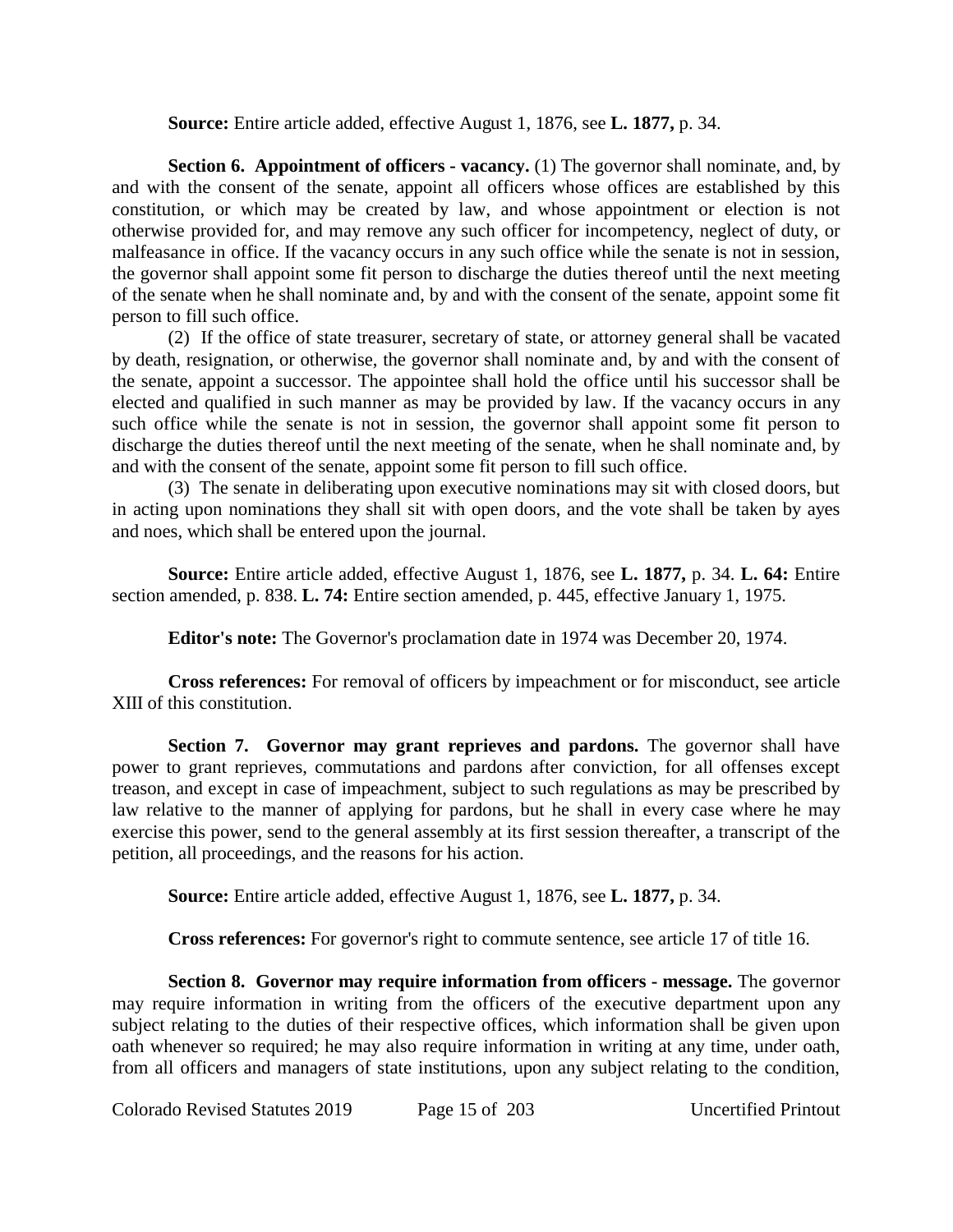management and expenses of their respective offices and institutions. The governor shall, at the commencement of each session, and from time to time, by message, give to the general assembly information of the condition of the state, and shall recommend such measures as he shall deem expedient. He shall also send to the general assembly a statement, with vouchers, of the expenditures of all moneys belonging to the state and paid out by him. He shall, also, at the commencement of each session, present estimates of the amount of money required to be raised by taxation for all purposes of the state.

**Source:** Entire article added, effective August 1, 1876, see **L. 1877,** p. 34.

Section 9. Governor may convene legislature or senate. The governor may, on extraordinary occasions convene the general assembly, by proclamation, stating therein the purpose for which it is to assemble; but at such special session no business shall be transacted other than that specially named in the proclamation. He may by proclamation, convene the senate in extraordinary session for the transaction of executive business.

**Source:** Entire article added, effective August 1, 1876, see **L. 1877,** p. 35.

**Section 10. Governor may adjourn legislature.** The governor, in case of a disagreement between the two houses as to the time of adjournment, may upon the same being certified to him by the house last moving adjournment, adjourn the general assembly to a day not later than the first day of the next regular session.

**Source:** Entire article added, effective August 1, 1876, see **L. 1877,** p. 35.

**Section 11. Bills presented to governor - veto - return.** Every bill passed by the general assembly shall, before it becomes a law, be presented to the governor. If he approve, he shall sign it, and thereupon it shall become a law; but if he do not approve, he shall return it, with his objections, to the house in which it originated, which house shall enter the objections at large upon its journal, and proceed to reconsider the bill. If then two-thirds of the members elected agree to pass the same, it shall be sent, together with the objections, to the other house, by which it shall likewise be reconsidered, and if approved by two-thirds of the members elected to that house, it shall become a law, notwithstanding the objections of the governor. In all such cases the vote of each house shall be determined by ayes and noes, to be entered upon the journal. If any bill shall not be returned by the governor within ten days after it shall have been presented to him, the same shall be a law in like manner as if he had signed it, unless the general assembly shall by their adjournment prevent its return, in which case it shall be filed with his objections in the office of the secretary of state, within thirty days after such adjournment, or else become a law.

**Source:** Entire article added, effective August 1, 1876, see **L. 1877,** p. 35.

**Section 12. Governor may veto items in appropriation bills - reconsideration.** The governor shall have power to disapprove of any item or items of any bill making appropriations of money, embracing distinct items, and the part or parts of the bill approved shall be law, and

Colorado Revised Statutes 2019 Page 16 of 203 Uncertified Printout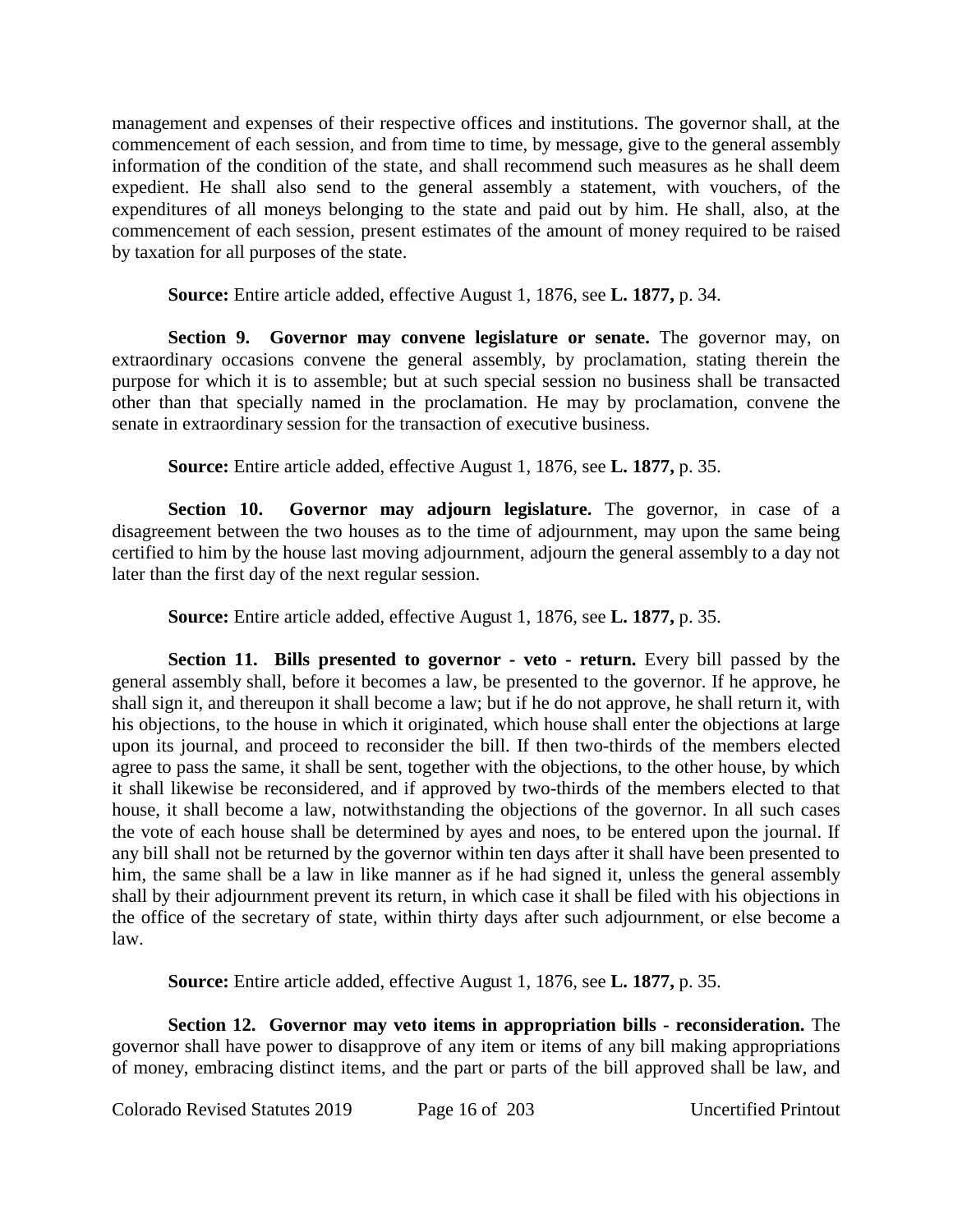the item or items disapproved shall be void, unless enacted in manner following: If the general assembly be in session, he shall transmit to the house in which the bill originated a copy of the item or items thereof disapproved, together with his objections thereto, and the items objected to shall be separately reconsidered, and each item shall then take the same course as is prescribed for the passage of bills over the executive veto.

**Source:** Entire article added, effective August 1, 1876, see **L. 1877,** p. 36.

**Section 13. Succession to the office of governor and lieutenant governor.** (1) In the case of the death, impeachment, conviction of a felony, or resignation of the governor, the office of governor shall be vacant and the lieutenant governor shall take the oath of office and shall become governor.

(2) Whenever there is a vacancy in the office of the lieutenant governor, because of death, impeachment, conviction of a felony, or resignation, the governor shall nominate a lieutenant governor who shall take office upon confirmation by a majority vote of both houses of the general assembly. If the person nominated is a member of the general assembly, he may take the oath of office of lieutenant governor, and the legislative seat to which he was elected shall be vacant and filled in the manner prescribed by law pursuant to section 2 of article V of this constitution.

(3) In the event that the governor-elect fails to assume the office of governor because of death, resignation, or conviction of a felony, or refuses to take the oath of office, the lieutenant governor-elect shall take the oath of office and shall become governor on the second Tuesday in January in accordance with the provisions of section 1 of article IV of this constitution. In the event the lieutenant governor-elect fails to assume the office of lieutenant governor because of death, resignation, or conviction of a felony, or refuses to take the oath of office, the governorelect upon taking office shall nominate a lieutenant governor who shall take the oath of office upon confirmation by a majority vote of both houses of the general assembly. If the person nominated is a member of the general assembly, he may take the oath of office of lieutenant governor, and the legislative seat to which he was elected shall be vacant and filled in the manner prescribed by law pursuant to section 2 of article V of this constitution.

(4) In the event the lieutenant governor or lieutenant governor-elect accedes to the office of governor because of a vacancy in said office for any of the causes enumerated in subsections (1) and (3) of this section, the office of lieutenant governor shall be vacant. Upon taking office, the new governor shall nominate a lieutenant governor who shall take the oath of office upon confirmation by a majority vote of both houses of the general assembly. If the person nominated is a member of the general assembly, he may take the oath of office of lieutenant governor, and the legislative seat to which he was elected shall be vacant and filled in the manner prescribed by law pursuant to section 2 of article V of this constitution.

(5) In the event the governor or lieutenant governor, or governor-elect or lieutenant governor-elect, at the time either of the latter is to take the oath of office, is absent from the state or is suffering from a physical or mental disability, the powers and duties of the office of governor and the office of lieutenant governor shall, until the absence or disability ceases, temporarily devolve upon the lieutenant governor, in the case of the governor, and, in the case of the lieutenant governor, upon the first named member of the general assembly listed in subsection (7) of this section who is affiliated with the same political party as the lieutenant

Colorado Revised Statutes 2019 Page 17 of 203 Uncertified Printout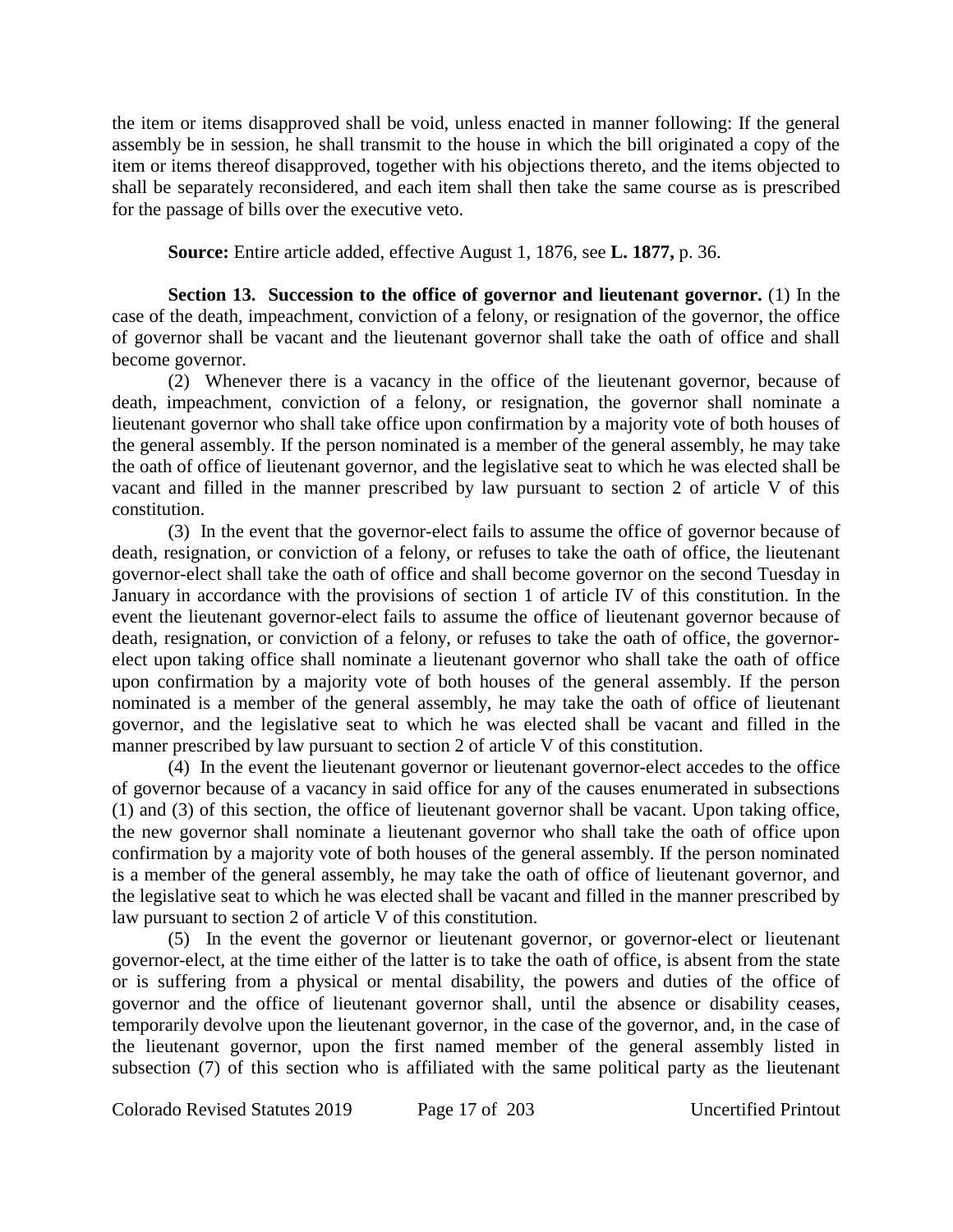governor; except that if the lieutenant governor and none of said members of the general assembly are affiliated with the same political party, the temporary vacancy in the office of lieutenant governor shall be filled by the first named member in said subsection (7). In the event that the offices of both the governor and lieutenant governor are vacant at the same time for any of the reasons enumerated in this subsection (5), the successors to fill the vacancy in the office of governor and in the office of lieutenant governor shall be, respectively, the first and second named members of the general assembly listed in subsection (7) of this section who are affiliated with the same political party as the governor; except that if the governor and none of said members of the general assembly are affiliated with the same political party, the vacancy in the office of governor and the vacancy in the office of lieutenant governor, respectively, shall be filled by the first and second named members in said subsection (7). The pro rata salary of the governor or lieutenant governor shall be paid to his successor for as long as he serves in such capacity, during which time he shall receive no other salary from the state.

(6) The governor or governor-elect, lieutenant governor or lieutenant governor-elect, or person acting as governor or lieutenant governor may transmit to the president of the senate and the speaker of the house of representatives his written declaration that he suffers from a physical or mental disability and he is unable to properly discharge the powers and duties of the office of governor or lieutenant governor. In the event no such written declaration has been made, his physical or mental disability shall be determined by a majority of the supreme court after a hearing held pursuant to a joint request submitted by joint resolution adopted by two-thirds of all members of each house of the general assembly. Such determination shall be final and conclusive. The supreme court, upon its own initiative, shall determine if and when such disability ceases.

(7) In the event that the offices of both the governor and lieutenant governor are vacant at the same time for any of the reasons enumerated in subsections (1), (2), and (3) of this section, the successor to fill the vacancy in the office of governor shall be the first named of the following members of the general assembly who is affiliated with the same political party as the governor: President of the senate, speaker of the house of representatives, minority leader of the senate, or minority leader of the house of representatives; except that if the governor and none of said members of the general assembly are affiliated with the same political party, the vacancy shall be filled by one such member in the order of precedence listed in this subsection (7). The member filling the vacancy pursuant to this subsection (7) shall take the oath of office of governor and shall become governor. The office of lieutenant governor shall be filled in the same manner as prescribed in subsection (3) of this section when the lieutenant governor-elect fails to assume the office of lieutenant governor.

**Source:** Entire article added, effective August 1, 1876, see **L. 1877,** p. 36. **L. 74:** Entire section R&RE, p. 446, effective January 1, 1975.

**Editor's note:** The Governor's proclamation date in 1974 was December 20, 1974.

## **Section 14. Lieutenant governor president of senate. (Repealed)**

**Source:** Entire article added, effective August 1, 1876, see **L. 1877,** p. 36. **L. 74:** Entire section repealed, p. 447, effective January 1, 1975.

Colorado Revised Statutes 2019 Page 18 of 203 Uncertified Printout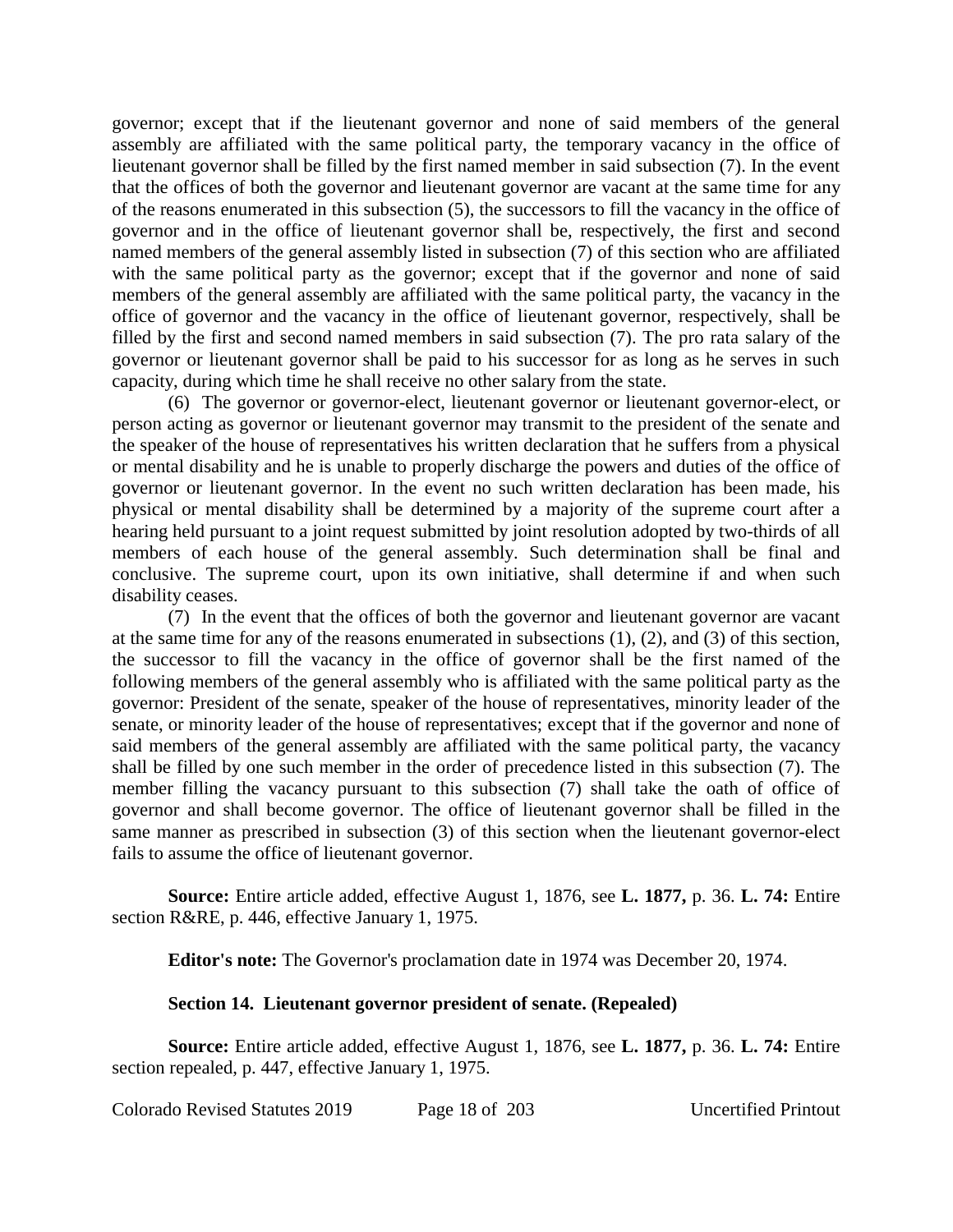**Editor's note:** The Governor's proclamation date in 1974 was December 20, 1974.

## **Section 15. No lieutenant governor - who to act as governor. (Repealed)**

**Source:** Entire article added, effective August 1, 1876, see **L. 1877,** p. 36. **L. 74:** Entire section repealed, p. 447, effective January 1, 1975.

**Editor's note:** The Governor's proclamation date in 1974 was December 20, 1974.

**Section 16. Account and report of moneys.** An account shall be kept by the officers of the executive department and of all public institutions of the state, of all moneys received by them severally from all sources, and for every service performed, and of all moneys disbursed by them severally, and a semi-annual report thereof shall be made to the governor, under oath.

**Source:** Entire article added, effective August 1, 1876, see **L. 1877,** p. 36.

## **Section 17. Executive officers to make report. (Repealed)**

**Source:** Entire article added, effective August 1, 1876, see **L. 1877,** p. 37. **L. 74:** Entire section repealed, p. 447, effective January 1, 1975.

**Editor's note:** The Governor's proclamation date in 1974 was December 20, 1974.

**Section 18. State seal.** There shall be a seal of the state, which shall be kept by the secretary of state, shall be called the "Great Seal of the State of Colorado", and shall be in the form prescribed by the general assembly.

**Source:** Entire article added, effective August 1, 1876, see **L. 1877,** p. 37. **L. 90:** Entire section amended, p. 1861, effective upon proclamation of the Governor, **L. 91,** p. 2033, January 3, 1991.

**Cross references:** For the state seal, see § 24-80-901.

**Section 19. Salaries of officers - fees paid into treasury.** The officers named in section one of this article shall receive for their services a salary to be established by law, which shall not be increased or diminished during their official terms. It shall be the duty of all such officers to collect in advance all fees prescribed by law for services rendered by them severally, and pay the same into the state treasury.

**Source:** Entire article added, effective August 1, 1876, see **L. 1877,** p. 37.

**Cross references:** For compensation of district attorneys, see § 20-1-301; for compensation of state officers, see article 9 of title 24.

## **Section 20. State librarian. (Repealed)**

Colorado Revised Statutes 2019 Page 19 of 203 Uncertified Printout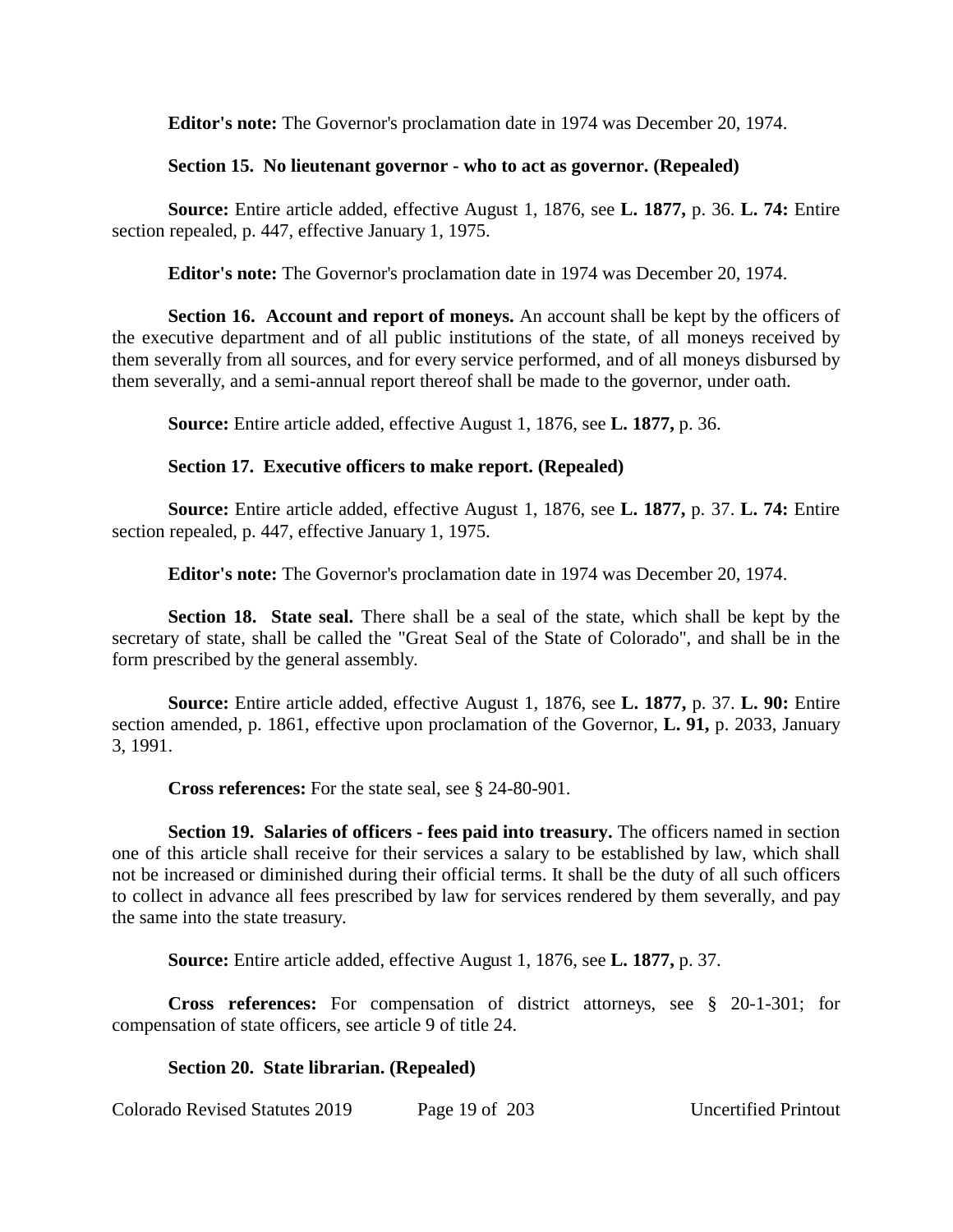**Source:** Entire article added, effective August 1, 1876, see **L. 1877,** p. 37. **L. 2004:** Entire section repealed, p. 2745, effective upon proclamation of the Governor, **L. 2005,** p. 2341, December 1, 2004.

#### **Section 21. Elected auditor of state - powers and duties. (Repealed)**

**Source:** Entire article added, effective August 1, 1876, see **L. 1877,** p. 37. **L. 64:** Entire section amended, p. 838. **L. 74:** Entire section repealed, p. 447, effective January 1, 1975.

**Editor's note:** The Governor's proclamation date in 1974 was December 20, 1974.

**Section 22. Principal departments.** All executive and administrative offices, agencies, and instrumentalities of the executive department of state government and their respective functions, powers, and duties, except for the office of governor and lieutenant governor, shall be allocated by law among and within not more than twenty departments. Subsequently, all new powers or functions shall be assigned to departments, divisions, sections, or units in such manner as will tend to provide an orderly arrangement in the administrative organization of state government. Temporary commissions may be established by law and need not be allocated within a principal department. Nothing in this section shall supersede the provisions of section 13, article XII, of this constitution, except that the classified civil service of the state shall not extend to heads of principal departments established pursuant to this section.

**Source: L. 66:** Entire section added, see **L. 67,** p. 1 of the supplement to the 1967 Session Laws. **L. 69:** Entire section amended, p. 1246, effective upon proclamation of the Governor, December 7, 1970. **L. 2004:** Entire section amended, p. 2745, effective upon proclamation of the Governor, **L. 2005,** p. 2341, December 1, 2004.

**Section 23. Commissioner of insurance.** The governor shall nominate and, by and with the consent of the senate, appoint the commissioner of insurance to serve at his pleasure, and the state personnel system shall not extend to the commissioner of insurance.

**Source: L. 84:** Entire section added, p. 1153, effective upon proclamation of the Governor, **L. 85,** p. 1783, January 14, 1985.

## **ARTICLE V**

## Legislative Department

**Law reviews:** For article, "The Colorado Constitution in the New Century", see 78 U. Colo. L. Rev. 1265 (2007); for article, "How the Colorado General Assembly Works", see 45 Colo. Law. 33 (Dec. 2016).

**Section 1. General assembly - initiative and referendum.** (1) The legislative power of the state shall be vested in the general assembly consisting of a senate and house of representatives, both to be elected by the people, but the people reserve to themselves the power

Colorado Revised Statutes 2019 Page 20 of 203 Uncertified Printout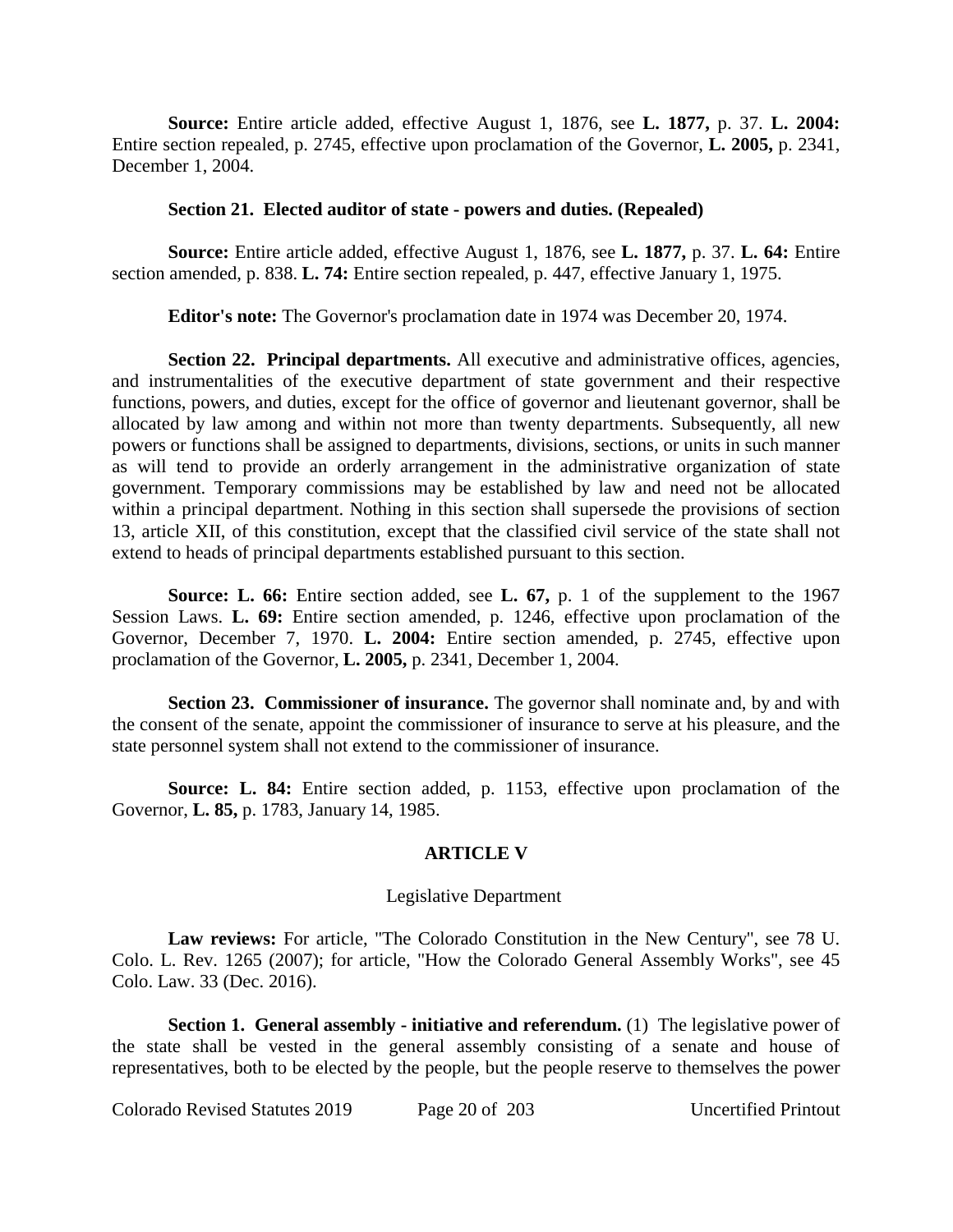to propose laws and amendments to the constitution and to enact or reject the same at the polls independent of the general assembly and also reserve power at their own option to approve or reject at the polls any act or item, section, or part of any act of the general assembly.

(2) The first power hereby reserved by the people is the initiative, and signatures by registered electors in an amount equal to at least five percent of the total number of votes cast for all candidates for the office of secretary of state at the previous general election shall be required to propose any measure by petition, and every such petition shall include the full text of the measure so proposed. Initiative petitions for state legislation and amendments to the constitution, in such form as may be prescribed pursuant to law, shall be addressed to and filed with the secretary of state at least three months before the general election at which they are to be voted upon.

(2. 5) In order to make it more difficult to amend this constitution, a petition for an initiated constitutional amendment shall be signed by registered electors who reside in each state senate district in Colorado in an amount equal to at least two percent of the total registered electors in the senate district provided that the total number of signatures of registered electors on the petition shall at least equal the number of signatures required by subsection (2) of this section. For purposes of this subsection (2. 5), the number and boundaries of the senate districts and the number of registered electors in the senate districts shall be those in effect at the time the form of the petition has been approved for circulation as provided by law.

(3) The second power hereby reserved is the referendum, and it may be ordered, except as to laws necessary for the immediate preservation of the public peace, health, or safety, and appropriations for the support and maintenance of the departments of state and state institutions, against any act or item, section, or part of any act of the general assembly, either by a petition signed by registered electors in an amount equal to at least five percent of the total number of votes cast for all candidates for the office of the secretary of state at the previous general election or by the general assembly. Referendum petitions, in such form as may be prescribed pursuant to law, shall be addressed to and filed with the secretary of state not more than ninety days after the final adjournment of the session of the general assembly that passed the bill on which the referendum is demanded. The filing of a referendum petition against any item, section, or part of any act shall not delay the remainder of the act from becoming operative.

(4) (a) The veto power of the governor shall not extend to measures initiated by or referred to the people. All elections on measures initiated by or referred to the people of the state shall be held at the biennial regular general election, and all such measures shall become the law or a part of the constitution, when approved by a majority of the votes cast thereon or, if applicable the number of votes required pursuant to paragraph (b) of this subsection (4), and not otherwise, and shall take effect from and after the date of the official declaration of the vote thereon by proclamation of the governor, but not later than thirty days after the vote has been canvassed. This section shall not be construed to deprive the general assembly of the power to enact any measure.

(b) In order to make it more difficult to amend this constitution, an initiated constitutional amendment shall not become part of this constitution unless the amendment is approved by at least fifty-five percent of the votes cast thereon; except that this paragraph (b) shall not apply to an initiated constitutional amendment that is limited to repealing, in whole or in part, any provision of this constitution.

(5) The original draft of the text of proposed initiated constitutional amendments and

Colorado Revised Statutes 2019 Page 21 of 203 Uncertified Printout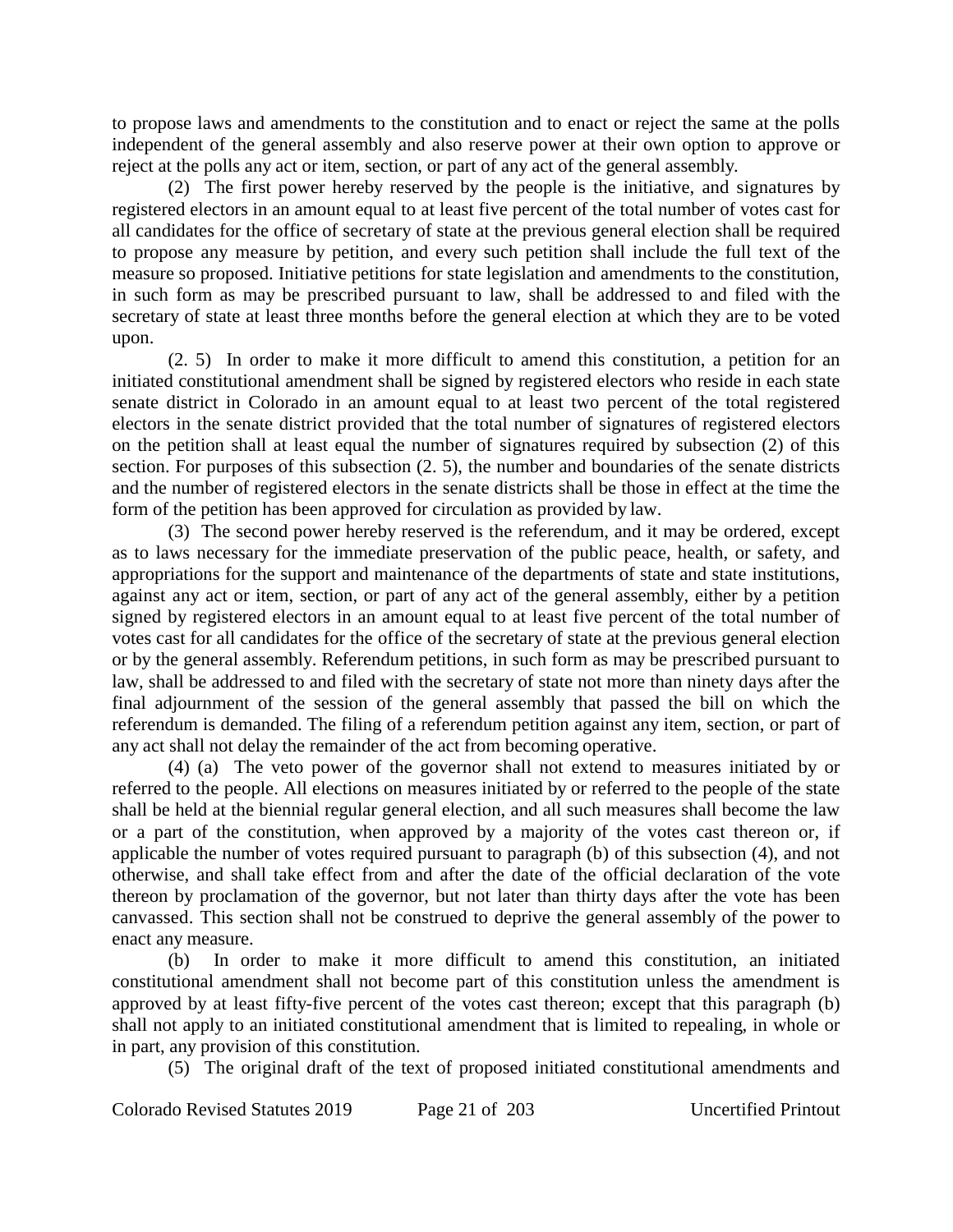initiated laws shall be submitted to the legislative research and drafting offices of the general assembly for review and comment. No later than two weeks after submission of the original draft, unless withdrawn by the proponents, the legislative research and drafting offices of the general assembly shall render their comments to the proponents of the proposed measure at a meeting open to the public, which shall be held only after full and timely notice to the public. Such meeting shall be held prior to the fixing of a ballot title. Neither the general assembly nor its committees or agencies shall have any power to require the amendment, modification, or other alteration of the text of any such proposed measure or to establish deadlines for the submission of the original draft of the text of any proposed measure.

(5. 5) No measure shall be proposed by petition containing more than one subject, which shall be clearly expressed in its title; but if any subject shall be embraced in any measure which shall not be expressed in the title, such measure shall be void only as to so much thereof as shall not be so expressed. If a measure contains more than one subject, such that a ballot title cannot be fixed that clearly expresses a single subject, no title shall be set and the measure shall not be submitted to the people for adoption or rejection at the polls. In such circumstance, however, the measure may be revised and resubmitted for the fixing of a proper title without the necessity of review and comment on the revised measure in accordance with subsection (5) of this section, unless the revisions involve more than the elimination of provisions to achieve a single subject, or unless the official or officials responsible for the fixing of a title determine that the revisions are so substantial that such review and comment is in the public interest. The revision and resubmission of a measure in accordance with this subsection (5. 5) shall not operate to alter or extend any filing deadline applicable to the measure.

(6) The petition shall consist of sheets having such general form printed or written at the top thereof as shall be designated or prescribed by the secretary of state; such petition shall be signed by registered electors in their own proper persons only, to which shall be attached the residence address of such person and the date of signing the same. To each of such petitions, which may consist of one or more sheets, shall be attached an affidavit of some registered elector that each signature thereon is the signature of the person whose name it purports to be and that, to the best of the knowledge and belief of the affiant, each of the persons signing said petition was, at the time of signing, a registered elector. Such petition so verified shall be prima facie evidence that the signatures thereon are genuine and true and that the persons signing the same are registered electors.

(7) The secretary of state shall submit all measures initiated by or referred to the people for adoption or rejection at the polls, in compliance with this section. In submitting the same and in all matters pertaining to the form of all petitions, the secretary of state and all other officers shall be guided by the general laws.

(7. 3) Before any election at which the voters of the entire state will vote on any initiated or referred constitutional amendment or legislation, the nonpartisan research staff of the general assembly shall cause to be published the text and title of every such measure. Such publication shall be made at least one time in at least one legal publication of general circulation in each county of the state and shall be made at least fifteen days prior to the final date of voter registration for the election. The form and manner of publication shall be as prescribed by law and shall ensure a reasonable opportunity for the voters statewide to become informed about the text and title of each measure.

(7. 5) (a) Before any election at which the voters of the entire state will vote on any

Colorado Revised Statutes 2019 Page 22 of 203 Uncertified Printout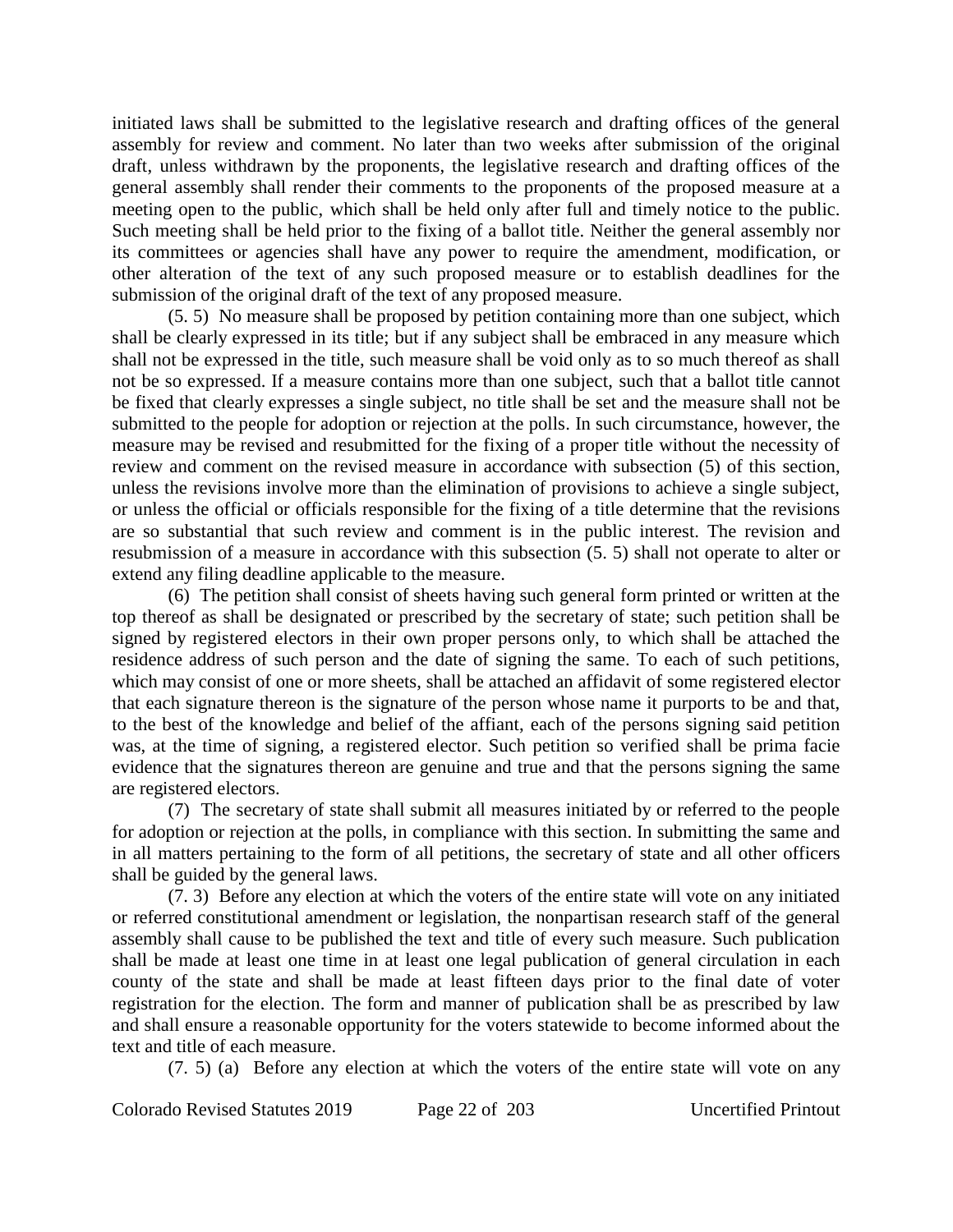initiated or referred constitutional amendment or legislation, the nonpartisan research staff of the general assembly shall prepare and make available to the public the following information in the form of a ballot information booklet:

(I) The text and title of each measure to be voted on;

(II) A fair and impartial analysis of each measure, which shall include a summary and the major arguments both for and against the measure, and which may include any other information that would assist understanding the purpose and effect of the measure. Any person may file written comments for consideration by the research staff during the preparation of such analysis.

(b) At least thirty days before the election, the research staff shall cause the ballot information booklet to be distributed to active registered voters statewide.

(c) If any measure to be voted on by the voters of the entire state includes matters arising under section 20 of article X of this constitution, the ballot information booklet shall include the information and the titled notice required by section 20 (3)(b) of article X, and the mailing of such information pursuant to section 20 (3)(b) of article X is not required.

(d) The general assembly shall provide sufficient appropriations for the preparation and distribution of the ballot information booklet pursuant to this subsection (7. 5) at no charge to recipients.

(8) The style of all laws adopted by the people through the initiative shall be, "Be it Enacted by the People of the State of Colorado".

(9) The initiative and referendum powers reserved to the people by this section are hereby further reserved to the registered electors of every city, town, and municipality as to all local, special, and municipal legislation of every character in or for their respective municipalities. The manner of exercising said powers shall be prescribed by general laws; except that cities, towns, and municipalities may provide for the manner of exercising the initiative and referendum powers as to their municipal legislation. Not more than ten percent of the registered electors may be required to order the referendum, nor more than fifteen percent to propose any measure by the initiative in any city, town, or municipality.

(10) This section of the constitution shall be in all respects self-executing; except that the form of the initiative or referendum petition may be prescribed pursuant to law.

**Source:** Entire article added, effective August 1, 1876, see **L. 1877,** p. 37. **L. 10, Ex. Sess. :** Entire section amended, p. 11. **L. 79:** Entire section amended, p. 1672, effective upon proclamation of the Governor, **L. 81,** p. 2051, December 19, 1980. **L. 93:** (5. 5) added, p. 2152, effective upon proclamation of the Governor, **L. 95,** p. 1428, January 19, 1995. **L. 94:** (7) amended and (7. 3) and (7. 5) added, p. 2850, effective upon proclamation of the Governor, **L. 95,** p. 1431, January 19, 1995. **Initiated 2016:** (2. 5) added and (4) amended, Amendment 71, effective upon proclamation of the Governor, L. 2017, p. 2800, December 28, 2016.

**Editor's note:** The "legislative research and drafting offices" referred to in this section are the Legislative Council and Office of Legislative Legal Services, respectively.

**Cross references:** For statutory provisions regarding initiatives and referenda, see article 40 of title 1; for distribution of governmental powers, see article III of this constitution; for proposing constitutional amendments by convention or vote of the general assembly, see article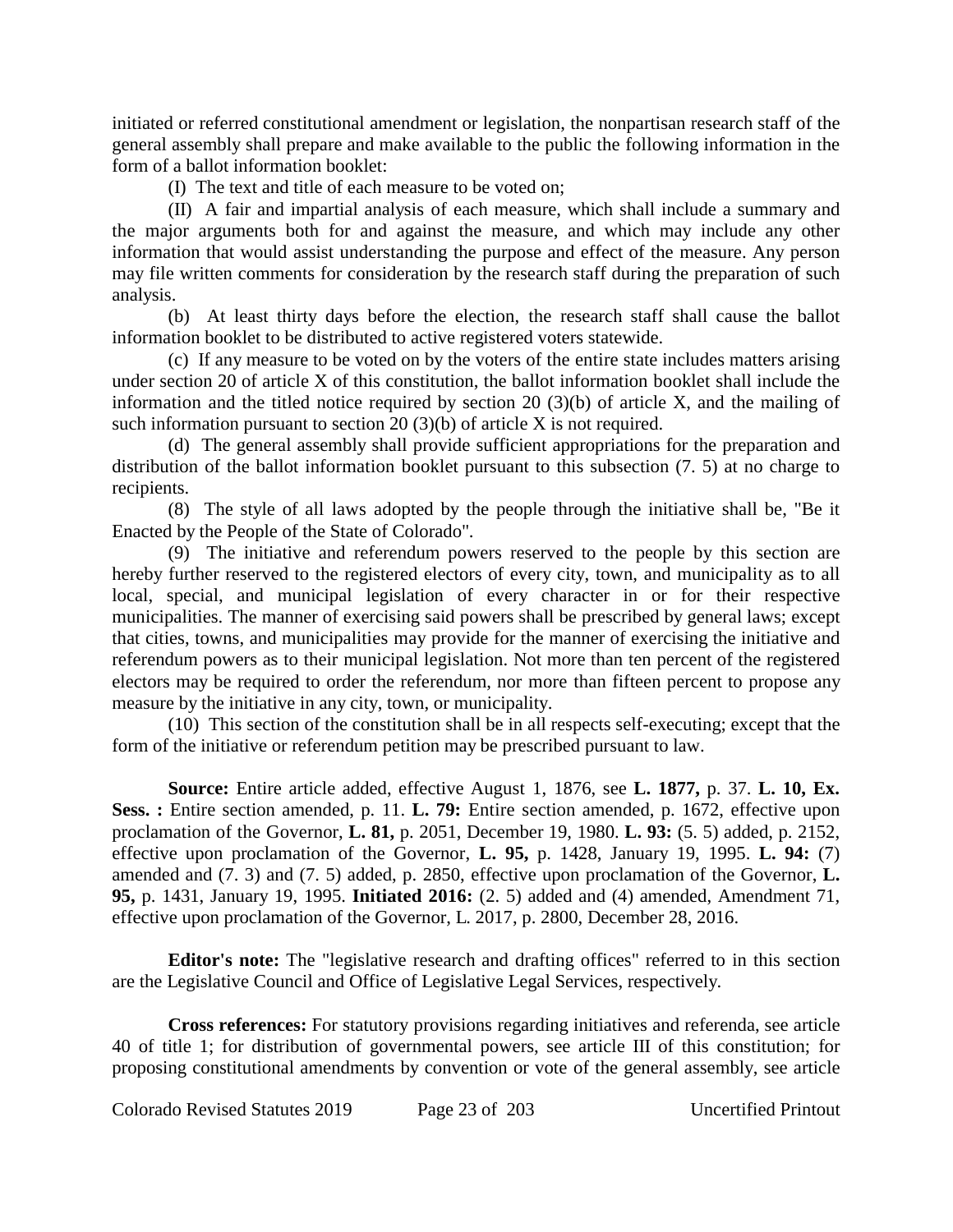XIX of this constitution; for the procedure and requirements for adoption of home rule charters, see § 9 of article XX of this constitution; for apportionment of members of the general assembly, see parts 1 and 2 of article 2 of title 2; for organization and operation of the general assembly, see part 3 of article 2 of title 2.

**Section 2. Election of members - oath - vacancies.** (1) A general election for members of the general assembly shall be held on the first Tuesday after the first Monday in November in each even-numbered year, at such places in each county as now are or hereafter may be provided by law.

(2) Each member of the general assembly, before he enters upon his official duties, shall take an oath or affirmation to support the constitution of the United States and of the state of Colorado and to faithfully perform the duties of his office according to the best of his ability. This oath or affirmation shall be administered in the chamber of the house to which the member has been elected.

(3) Any vacancy occurring in either house by death, resignation, or otherwise shall be filled in the manner prescribed by law. The person appointed to fill the vacancy shall be a member of the same political party, if any, as the person whose termination of membership in the general assembly created the vacancy.

**Source:** Entire article added, effective August 1, 1876, see **L. 1877,** p. 37. **L. 50:** Entire section amended, see **L. 51,** p. 553. **L. 74:** Entire section amended, p. 447, effective January 1, 1975.

**Editor's note:** The Governor's proclamation date in 1974 was December 20, 1974.

**Section 3. Terms of senators and representatives.** (1) Senators shall be elected for the term of four years and representatives for the term of two years.

(2) In order to broaden the opportunities for public service and to assure that the general assembly is representative of Colorado citizens, no senator shall serve more than two consecutive terms in the senate, and no representative shall serve more than four consecutive terms in the house of representatives. This limitation on the number of terms shall apply to terms of office beginning on or after January 1, 1991. Any person appointed or elected to fill a vacancy in the general assembly and who serves at least one-half of a term of office shall be considered to have served a term in that office for purposes of this subsection (2). Terms are considered consecutive unless they are at least four years apart.

**Source:** Entire article added, effective August 1, 1876, see **L. 1877,** p. 38. **L. 74:** Entire section amended, p. 448, effective January 1, 1975. **Initiated 90:** Entire section amended, effective upon proclamation of the Governor, **L. 91,** p. 2035, January 3, 1991.

**Editor's note:** The Governor's proclamation date in 1974 was December 20, 1974.

**Section 4. Qualifications of members.** No person shall be a representative or senator who shall not have attained the age of twenty-five years, who shall not be a citizen of the United States, and who shall not for at least twelve months next preceding his election, have resided

Colorado Revised Statutes 2019 Page 24 of 203 Uncertified Printout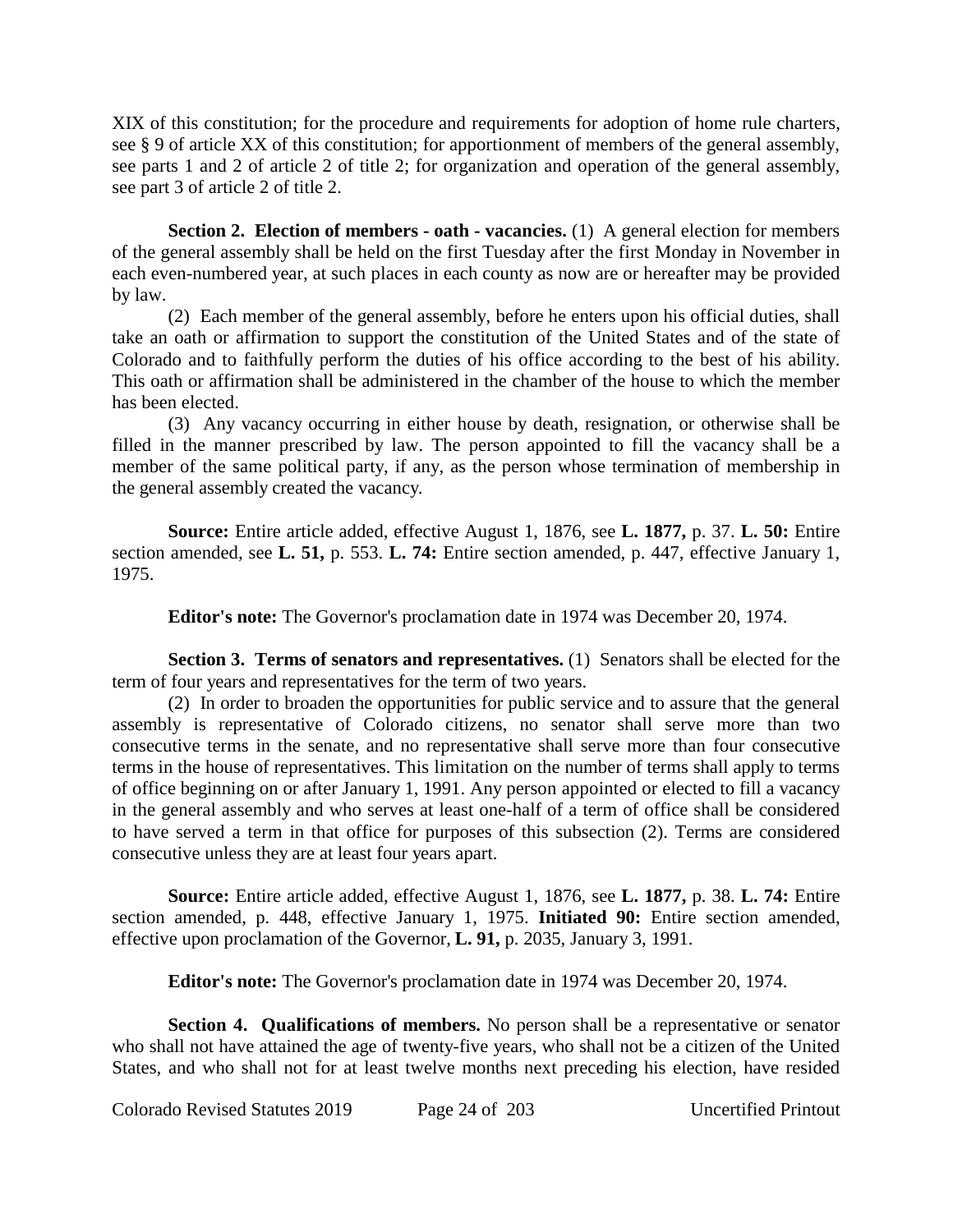within the territory included in the limits of the district in which he shall be chosen.

**Source:** Entire article added, effective August 1, 1876, see **L. 1877,** p. 38. **L. 2000:** Entire section amended, p. 2775, effective upon proclamation of the Governor, **L. 2001,** p. 2391, December 28, 2000.

**Section 5. Classification of senators.** The senate shall be divided so that one-half of the senators, as nearly as practicable, may be chosen biennially.

**Source:** Entire article added, effective August 1, 1876, see **L. 1877,** p. 38. **L. 74:** Entire section R&RE, p. 448, effective January 1, 1975.

**Editor's note:** The Governor's proclamation date in 1974 was December 20, 1974.

**Section 6. Salary and expenses of members.** Each member of the general assembly shall receive such salary and expenses as are prescribed by law. No general assembly shall fix its own salary. Members of the general assembly shall receive the same mileage rate permitted for travel as other state employees.

**Source:** Entire article added, effective August 1, 1876, see **L. 1877,** p. 38. **L. 1883:** Entire section amended, p. 21. **L. 09:** Entire section amended, p. 314. **L. 74:** Entire section R&RE, p. 448, effective January 1, 1975.

**Editor's note:** The Governor's proclamation date in 1974 was December 20, 1974.

**Cross references:** For compensation of members of the general assembly, see § 2-2-307.

**Section 7. General assembly - shall meet when - term of members - committees.** The general assembly shall meet in regular session at 10 a. m. no later than the second Wednesday of January of each year. The general assembly shall meet at other times when convened in special session by the governor pursuant to section 9 of article IV of this constitution or by written request by two-thirds of the members of each house to the presiding officer of each house to consider only those subjects specified in such request. The term of service of the members of the general assembly shall begin on the convening of the first regular session of the general assembly next after their election. The committees of the general assembly, unless otherwise provided by the general assembly, shall expire on the convening of the first regular session after a general election. Regular sessions of the general assembly shall not exceed one hundred twenty calendar days.

**Source:** Entire article added, effective August 1, 1876, see **L. 1877,** p. 38. **L. 50:** Entire section amended, see **L. 51,** p. 554. **L. 74:** Entire section amended, p. 448, effective January 1, 1975. **L. 82:** Entire section amended, p. 683, effective upon proclamation of the Governor, **L. 83,** p. 1669, December 30, 1982. **L. 88:** Entire section amended, p. 1451, effective upon proclamation of the Governor, **L. 89,** p. 1655, January 3, 1989.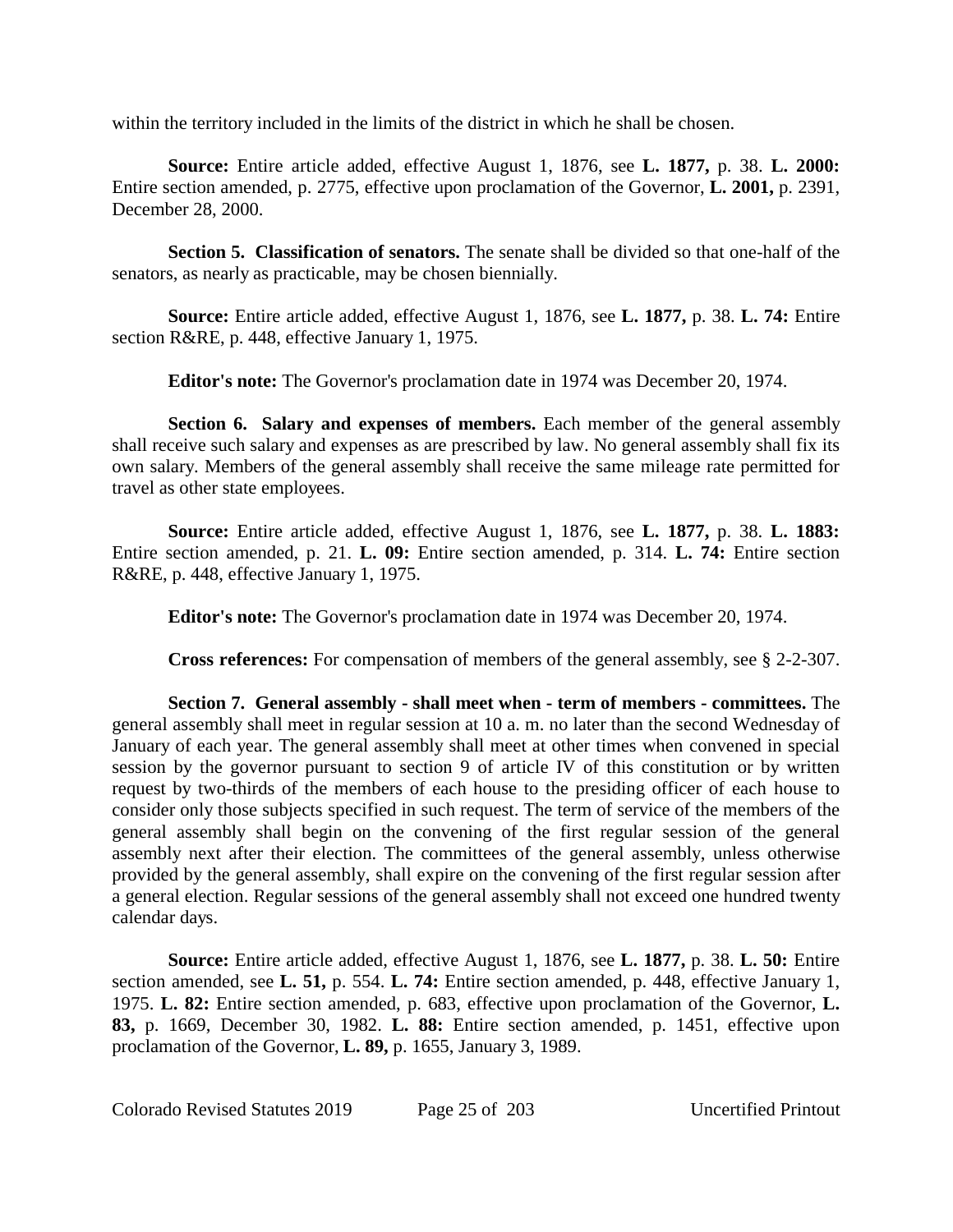**Editor's note:** The Governor's proclamation date in 1974 was December 20, 1974.

**Section 8. Members precluded from holding office.** No senator or representative shall, while serving as such, be appointed to any civil office under this state; and no member of congress, or other person holding any office (except of attorney-at-law, notary public, or in the militia) under the United States or this state, shall be a member of either house during his continuance in office.

**Source:** Entire article added, effective August 1, 1876, see **L. 1877,** p. 38. **L. 74:** Entire section amended, p. 449, effective January 1, 1975.

**Editor's note:** The Governor's proclamation date in 1974 was December 20, 1974.

## **Section 9. Increase of salary - when forbidden. (Repealed)**

**Source:** Entire article added, effective August 1, 1876, see **L. 1877,** p. 39. **L. 74:** Entire section repealed p. 449, effective January 1, 1975.

**Editor's note:** The Governor's proclamation date in 1974 was December 20, 1974.

**Section 10. Each house to choose its officers.** At the beginning of the first regular session after a general election, and at such other times as may be necessary, the senate shall elect one of its members president, and the house of representatives shall elect one of its members as speaker. The president and speaker shall serve as such until the election and installation of their respective successors. Each house shall choose its other officers and shall judge the election and qualification of its members.

**Source:** Entire article added, effective August 1, 1876, see **L. 1877,** p. 39. **L. 50:** Entire section amended, see **L. 51,** p. 554. **L. 74:** Entire section amended, p. 449, effective January 1, 1975.

**Editor's note:** The Governor's proclamation date in 1974 was December 20, 1974.

**Section 11. Quorum.** A majority of each house shall constitute a quorum, but a smaller number may adjourn from day to day, and compel the attendance of absent members.

**Source:** Entire article added, effective August 1, 1876, see **L. 1877,** p. 39.

**Section 12. Each house makes and enforces rules.** Each house shall have power to determine the rules of its proceedings and adopt rules providing punishment of its members or other persons for contempt or disorderly behavior in its presence; to enforce obedience to its process; to protect its members against violence, or offers of bribes or private solicitation, and, with the concurrence of two-thirds, to expel a member, but not a second time for the same cause, and shall have all other powers necessary for the legislature of a free state. A member expelled for corruption shall not thereafter be eligible to either house of the same general assembly, and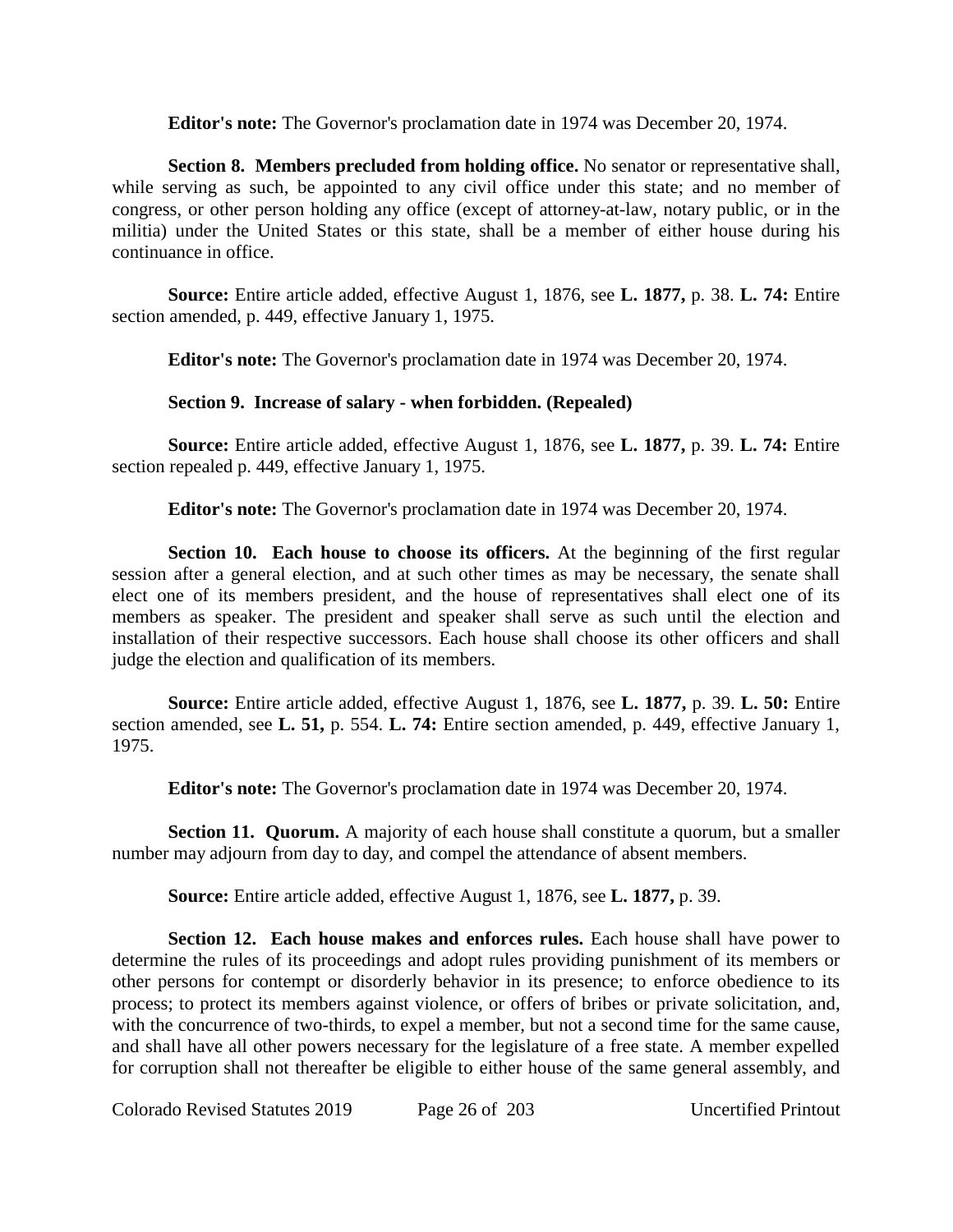punishment for contempt or disorderly behavior shall not bar a prosecution for the same offense.

**Source:** Entire article added, effective August 1, 1876, see **L. 1877,** p. 39. **L. 74:** Entire section amended, p. 449, effective January 1, 1975.

**Editor's note:** The Governor's proclamation date in 1974 was December 20, 1974.

**Section 13. Journal - ayes and noes to be entered - when.** Each house shall keep a journal of its proceedings and publish the same, except such parts as require secrecy, and the ayes and noes on any question shall, at the desire of any two members, be entered on the journal.

**Source:** Entire article added, effective August 1, 1876, see **L. 1877,** p. 39. **L. 74:** Entire section amended, p. 449, effective January 1, 1975.

**Editor's note:** The Governor's proclamation date in 1974 was December 20, 1974.

**Cross references:** For the publication of senate and house journals, see § 2-2-310.

**Section 14. Open sessions.** The sessions of each house, and of the committees of the whole, shall be open, unless when the business is such as ought to be kept secret.

**Source:** Entire article added, effective August 1, 1876, see **L. 1877,** p. 39.

**Section 15. Adjournment for more than three days.** Neither house shall, without the consent of the other, adjourn for more than three days, nor to any other place than that in which the two houses shall be sitting.

**Source:** Entire article added, effective August 1, 1876, see **L. 1877,** p. 39.

**Section 16. Privileges of members.** The members of the general assembly shall, in all cases except treason or felony, be privileged from arrest during their attendance at the sessions of their respective houses, or any committees thereof, and in going to and returning from the same; and for any speech or debate in either house, or any committees thereof, they shall not be questioned in any other place.

**Source:** Entire article added, effective August 1, 1876, see **L. 1877,** p. 39. **L. 74:** Entire section amended, p. 449, effective January 1, 1975.

**Editor's note:** The Governor's proclamation date in 1974 was December 20, 1974.

**Section 17. No law passed but by bill - amendments.** No law shall be passed except by bill, and no bill shall be so altered or amended on its passage through either house as to change its original purpose.

**Source:** Entire article added, effective August 1, 1876, see **L. 1877,** p. 40.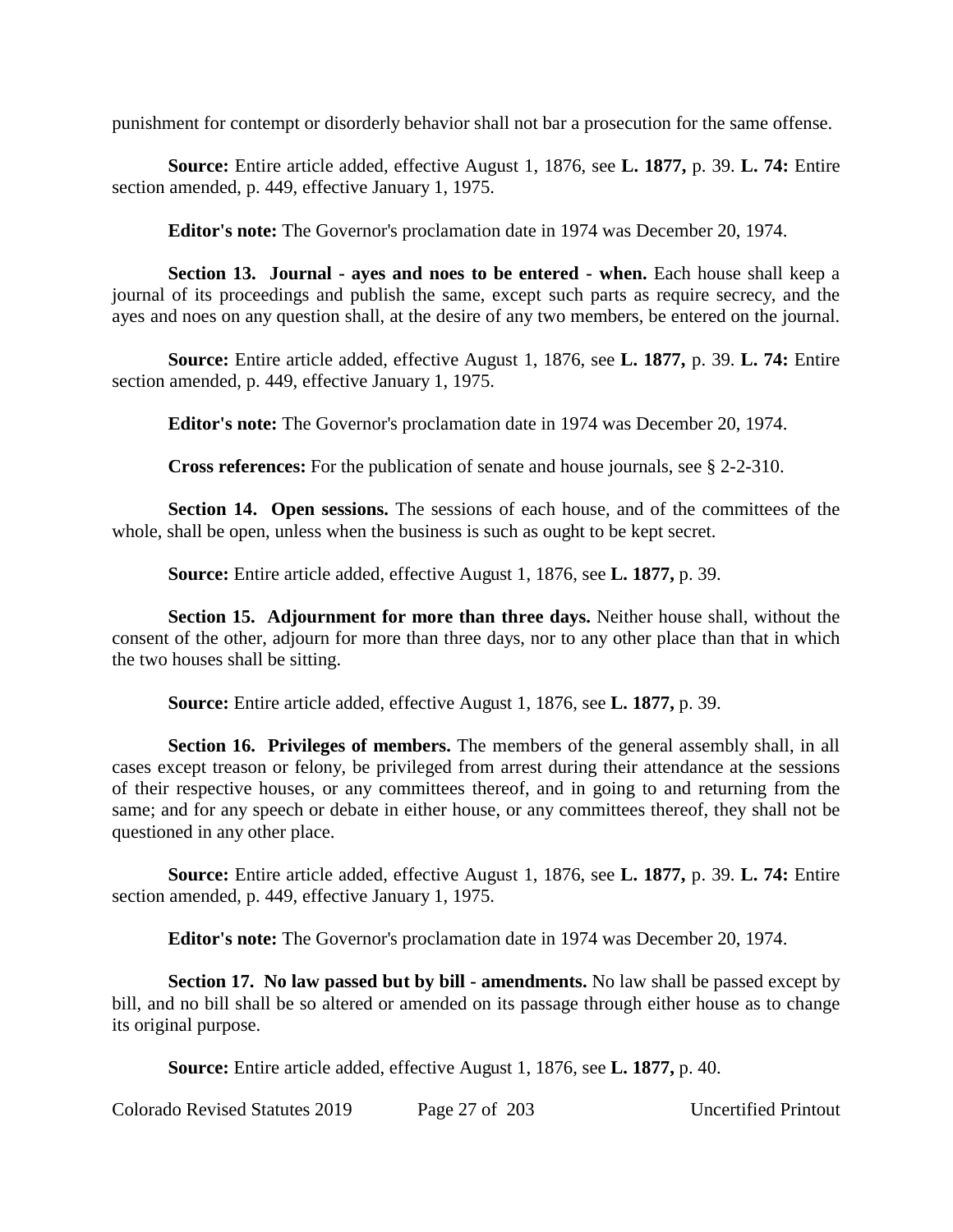**Section 18. Enacting clause.** The style of the laws of this state shall be: "Be it enacted by the General Assembly of the State of Colorado".

**Source:** Entire article added, effective August 1, 1876, see **L. 1877,** p. 40.

**Section 19. When laws take effect - introduction of bills.** An act of the general assembly shall take effect on the date stated in the act, or, if no date is stated in the act, then on its passage. A bill may be introduced at any time during the session unless limited by action of the general assembly. No bill shall be introduced by title only.

**Source:** Entire article added, effective August 1, 1876, see **L. 1877,** p. 40. **L. 1883:** Entire section amended, p. 21. **L. 18:** Entire section amended, see **L. 19,** p. 344. **L. 50:** Entire section amended, see **L. 51,** p. 554.

**Section 20. Bills referred to committee - printed.** No bill shall be considered or become a law unless referred to a committee, returned therefrom, and printed for the use of the members. Every measure referred to a committee of reference of either house shall be considered by the committee upon its merits, and no rule of either house shall deny the opportunity for consideration and vote by a committee of reference upon such a measure within appropriate deadlines. A motion that the committee report the measure favorably to the committee of the whole, with or without amendments, shall always be in order within appropriate deadlines. Each measure reported to the committee of the whole shall appear on the appropriate house calendar in the order in which it was reported out of the committee of reference and within appropriate deadlines.

**Source:** Entire article added, effective August 1, 1876, see **L. 1877,** p. 40. **Initiated 88:** Entire section amended, effective upon proclamation of the Governor, **L. 89,** p. 1664, January 3, 1989.

**Section 21. Bill to contain but one subject - expressed in title.** No bill, except general appropriation bills, shall be passed containing more than one subject, which shall be clearly expressed in its title; but if any subject shall be embraced in any act which shall not be expressed in the title, such act shall be void only as to so much thereof as shall not be so expressed.

**Source:** Entire article added, effective August 1, 1876, see **L. 1877,** p. 40.

**Cross references:** For amendments to the state constitution, see article XIX of this constitution; for general appropriation bills, see § 32 of this article.

**Section 22. Reading and passage of bills.** Every bill shall be read by title when introduced, and at length on two different days in each house; provided, however, any reading at length may be dispensed with upon unanimous consent of the members present. All substantial amendments made thereto shall be printed for the use of the members before the final vote is taken on the bill, and no bill shall become a law except by a vote of the majority of all members elected to each house taken on two separate days in each house, nor unless upon its final passage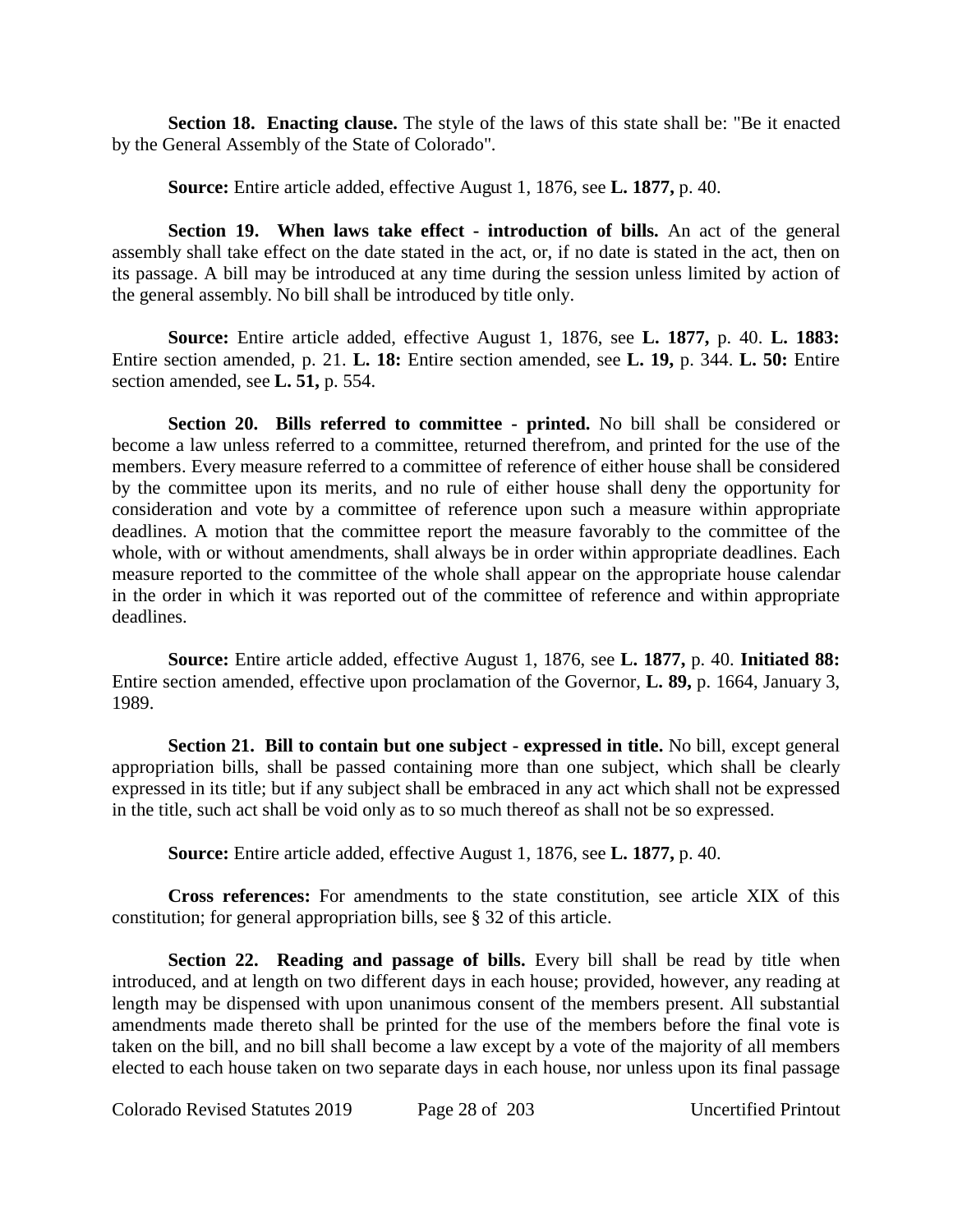the vote be taken by ayes and noes and the names of those voting be entered on the journal.

**Source:** Entire article added, effective August 1, 1876, see **L. 1877,** p. 40. **L. 1883:** Entire section amended, p. 22. **L. 50:** Entire section amended, see **L. 51,** p. 554.

**Cross references:** For publication of senate and house journals, see § 2-2-310.

**Section 22a. Caucus positions prohibited - penalties.** (1) No member or members of the general assembly shall require or commit themselves or any other member or members, through a vote in a party caucus or any other similar procedure, to vote in favor of or against any bill, appointment, veto, or other measure or issue pending or proposed to be introduced in the general assembly.

(2) Notwithstanding the provisions of subsection (1) of this section, a member or members of the general assembly may vote in party caucus on matters directly relating to the selection of officers of a party caucus and the selection of the leadership of the general assembly.

**Source: Initiated 88:** Entire section added, effective upon proclamation of the Governor. **L. 89,** p. 1664, January 3, 1989.

**Section 22b. Effect of sections 20 and 22a.** Any action taken in violation of section 20 or 22a of this constitution shall be null and void.

**Source: Initiated 88:** Entire section added, effective upon proclamation of the Governor, **L. 89,** p. 1665, January 3, 1989.

**Section 23. Vote on amendments and report of committee.** No amendment to any bill by one house shall be concurred in by the other nor shall the report of any committee of conference be adopted in either house except by a vote of a majority of the members elected thereto, taken by ayes and noes, and the names of those voting recorded upon the journal thereof.

**Source:** Entire article added, effective August 1, 1876, see **L. 1877,** p. 40.

**Cross references:** For the provision that amendments be printed before final vote, see § 22 of this article.

**Section 24. Revival, amendment or extension of laws.** No law shall be revived, or amended, or the provisions thereof extended or conferred by reference to its title only, but so much thereof as is revived, amended, extended or conferred, shall be re-enacted and published at length.

**Source:** Entire article added, effective August 1, 1876, see **L. 1877,** p. 40.

**Cross references:** For the repeal of a repealing statute, see § 2-4-302.

**Section 25. Special legislation prohibited.** The general assembly shall not pass local or

Colorado Revised Statutes 2019 Page 29 of 203 Uncertified Printout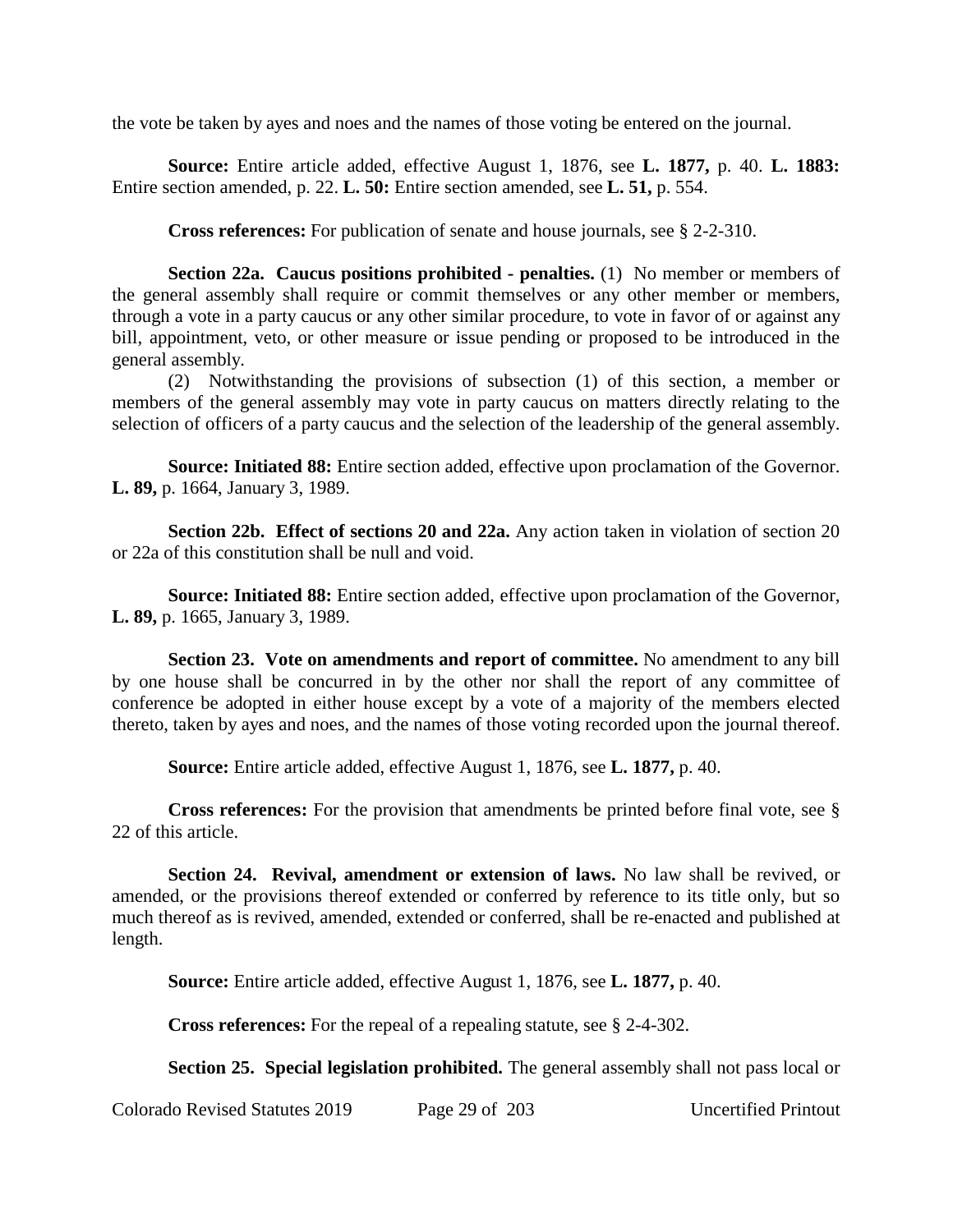special laws in any of the following enumerated cases, that is to say; for granting divorces; laying out, opening, altering or working roads or highways; vacating roads, town plats, streets, alleys and public grounds; locating or changing county seats; regulating county or township affairs; regulating the practice in courts of justice; regulating the jurisdiction and duties of police magistrates; changing the rules of evidence in any trial or inquiry; providing for changes of venue in civil or criminal cases; declaring any person of age; for limitation of civil actions or giving effect to informal or invalid deeds; summoning or impaneling grand or petit juries; providing for the management of common schools; regulating the rate of interest on money; the opening or conducting of any election, or designating the place of voting; the sale or mortgage of real estate belonging to minors or others under disability; the protection of game or fish; chartering or licensing ferries or toll bridges; remitting fines, penalties or forfeitures; creating, increasing or decreasing fees, percentage or allowances of public officers; changing the law of descent; granting to any corporation, association or individual the right to lay down railroad tracks; granting to any corporation, association or individual any special or exclusive privilege, immunity or franchise whatever. In all other cases, where a general law can be made applicable no special law shall be enacted.

**Source:** Entire article added, effective August 1, 1876, see **L. 1877,** p. 41. **L. 2000:** Entire section amended, p. 2775, effective upon proclamation of the Governor, **L. 2001,** p. 2391, December 28, 2000.

**Section 25a. Eight-hour employment.** (1) The general assembly shall provide by law, and shall prescribe suitable penalties for the violation thereof, for a period of employment not to exceed eight (8) hours within any twenty-four (24) hours (except in cases of emergency where life or property is in imminent danger) for persons employed in underground mines or other underground workings, blast furnaces, smelters; and any ore reduction works or other branch of industry or labor that the general assembly may consider injurious or dangerous to health, life or limb.

(2) The provisions of subsection (1) of this section to the contrary notwithstanding, the general assembly may establish whatever exceptions it deems appropriate to the eight-hour workday.

**Source: L. 01:** Entire section added, p. 108. **L. 88:** Entire section amended, p. 1453, effective upon proclamation of the Governor, **L. 89,** p. 1657, January 3, 1989.

**Cross references:** For provisions regulating hours of labor, see article 13 of title 8.

**Section 26. Signing of bills.** The presiding officer of each house shall sign all bills and joint resolutions passed by the general assembly, and the fact of signing shall be entered on or appended to the journal thereof.

**Source:** Entire article added, effective August 1, 1876, see **L. 1877,** p. 41. **L. 74:** Entire section amended, p. 450, effective January 1, 1975.

**Editor's note:** The Governor's proclamation date in 1974 was December 20, 1974.

Colorado Revised Statutes 2019 Page 30 of 203 Uncertified Printout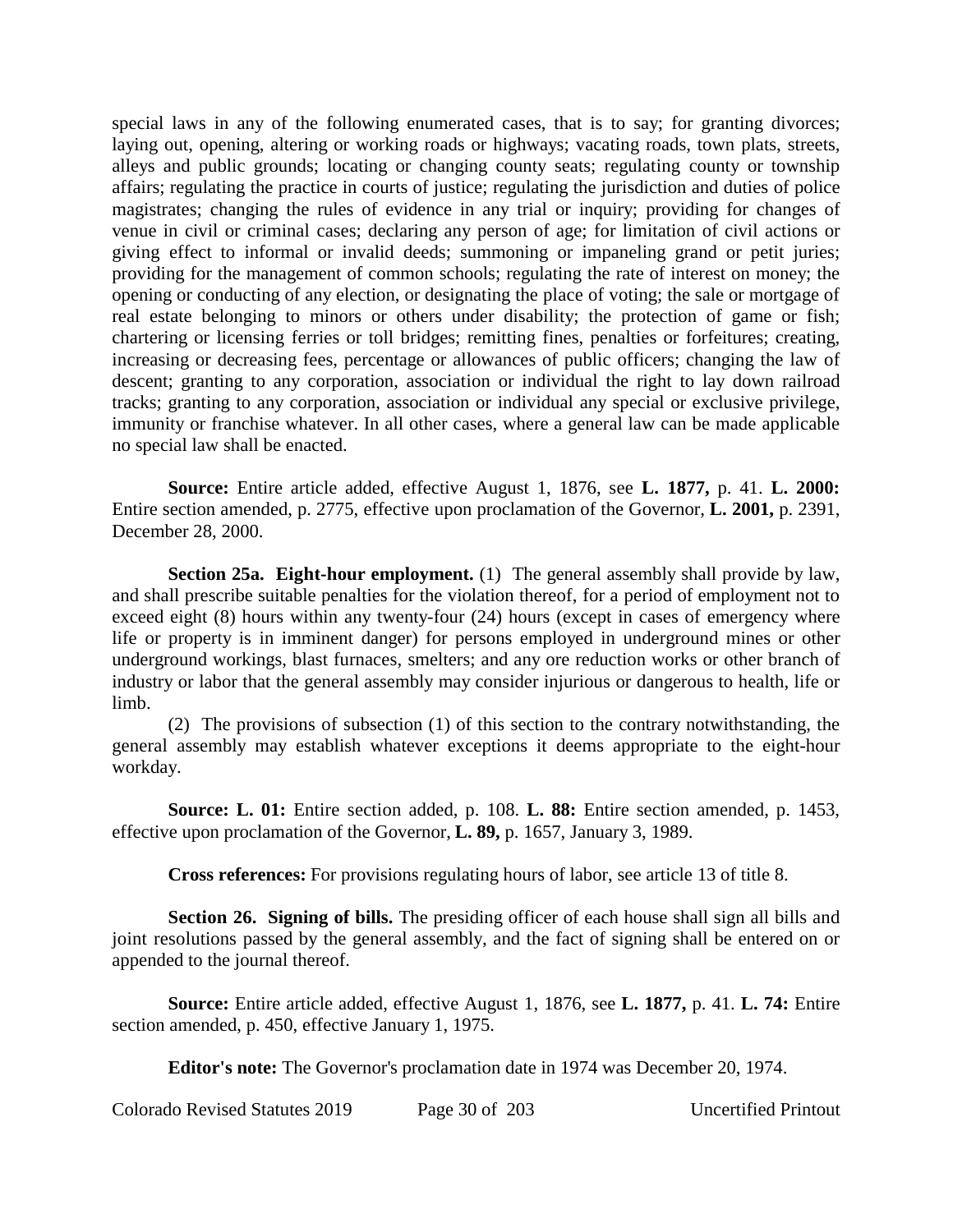**Section 27. Officers and employees - compensation.** The general assembly shall prescribe by law or by joint resolution the number, duties, and compensation of the appointed officers and employees of each house and of the two houses, and no payment shall be made from the state treasury, or be in any way authorized to any person except to an officer or employee appointed and acting pursuant to law or joint resolution.

**Source:** Entire article added, effective August 1, 1876, see **L. 1877,** p. 41. **L. 50:** Entire section amended, see **L. 51,** p. 555. **L. 74:** Entire section amended, p. 450, effective January 1, 1975.

**Editor's note:** The Governor's proclamation date in 1974 was December 20, 1974.

**Cross references:** For legislative employees and the compensation thereof, see §§ 2-2- 305, 2-2-307 to 2-2-309, and 2-2-317 to 2-2-319.

**Section 28. Extra compensation to officers, employees, or contractors forbidden.** No bill shall be passed giving any extra compensation to any public officer or employee, agent, or contractor after services have been rendered or contract made nor providing for the payment of any claim made against the state without previous authority of law.

**Source:** Entire article added, effective August 1, 1876, see **L. 1877,** p. 41. **L. 74:** Entire section amended, p. 450, effective January 1, 1975.

**Editor's note:** The Governor's proclamation date in 1974 was December 20, 1974.

**Cross references:** For provision that salaries of executive officers shall not be increased during their term, see § 19 of article IV of this constitution.

**Section 29. Contracts for facilities and supplies.** All stationery, printing, paper, and fuel used in the legislative and other departments of government shall be furnished; and the printing and binding and distributing of the laws, journals, department reports, and other printing and binding; and the repairing and furnishing the halls and rooms used for the meeting of the general assembly and its committees, shall be performed under contract, to be given to the lowest responsible bidder, below such maximum price and under such regulations as may be prescribed by law. No member or officer of any department of the government shall be in any way interested in any such contract; and all such contracts shall be subject to the approval of the governor or his designee.

**Source:** Entire article added, effective August 1, 1876, see **L. 1877,** p. 41. **L. 74:** Entire section amended, p. 450, effective July 1, 1975.

**Editor's note:** The Governor's proclamation date in 1974 was December 20, 1974.

**Cross references:** For the publication of senate and house journals, see § 2-2-310; for provisions concerning contracts for public printing, see part 2 of article 70 of title 24; for the

Colorado Revised Statutes 2019 Page 31 of 203 Uncertified Printout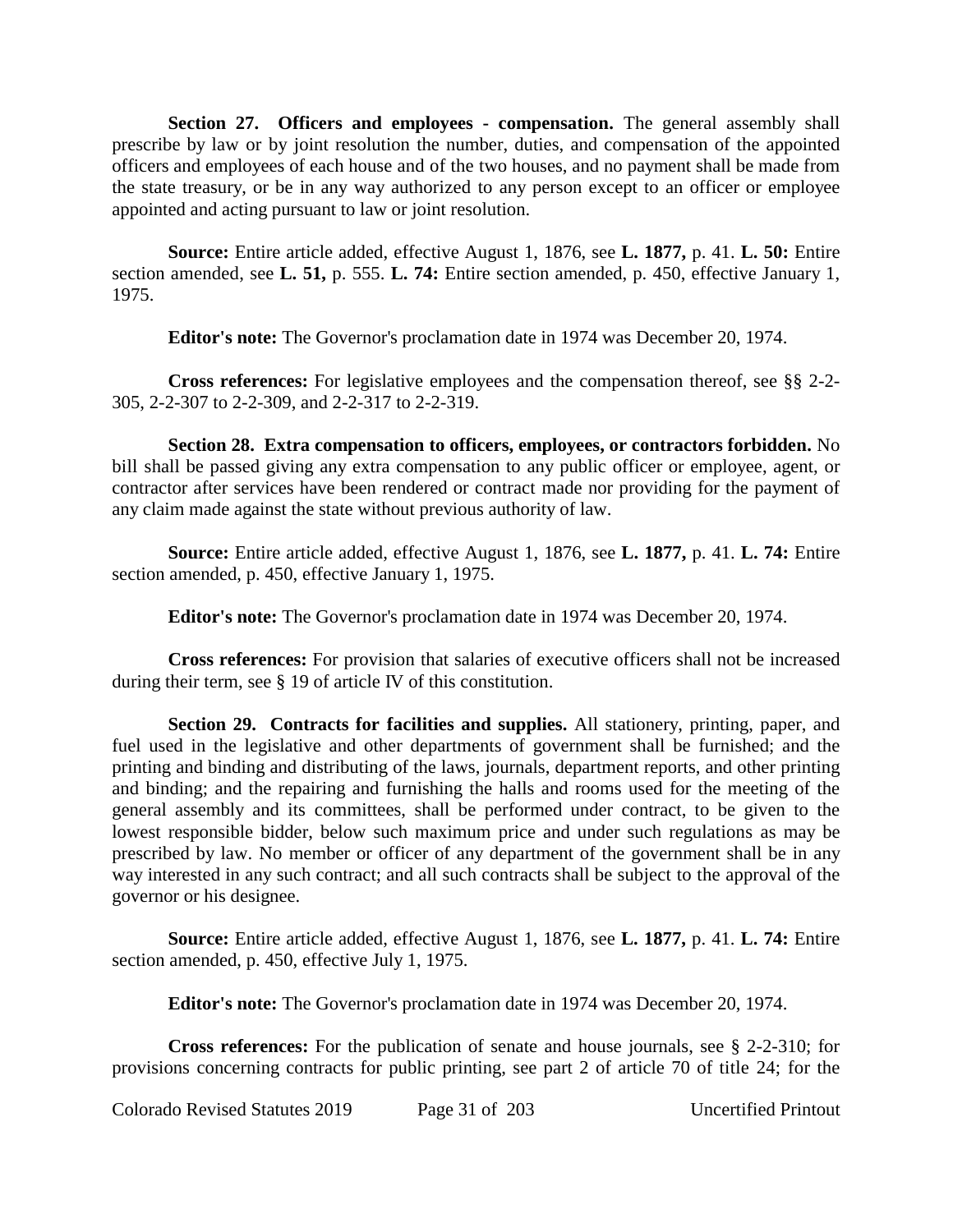publication of the opinions of the supreme court, see § 13-2-122.

## **Section 30. Salary of governor and judges to be fixed by the legislature - term not to be extended or salaries increased or decreased. (Repealed)**

**Source:** Entire article added, effective August 1, 1876, see **L. 1877,** p. 42. **L. 1881:** Entire section amended, p. 63. **L. 28:** Entire section amended, see **L. 29,** p. 286. **L. 74:** Entire section repealed, p. 450, effective January 1, 1975.

**Editor's note:** The Governor's proclamation date in 1974 was December 20, 1974.

**Section 31. Revenue bills.** All bills for raising revenue shall originate in the house of representatives; but the senate may propose amendments, as in the case of other bills.

**Source:** Entire article added, effective August 1, 1876, see **L. 1877,** p. 42.

**Section 32. Appropriation bills.** The general appropriation bill shall embrace nothing but appropriations for the expense of the executive, legislative and judicial departments of the state, state institutions, interest on the public debt and for public schools. All other appropriations shall be made by separate bills, each embracing but one subject.

**Source:** Entire article added, effective August 1, 1876, see **L. 1877,** p. 42. **L. 50:** Entire section amended, see **L. 51,** p. 555.

**Cross references:** For subjects and titles of appropriation bills, see § 21 of this article.

**Section 33. Disbursement of public money.** No moneys in the state treasury shall be disbursed therefrom by the treasurer except upon appropriations made by law, or otherwise authorized by law, and any amount disbursed shall be substantiated by vouchers signed and approved in the manner prescribed by law.

**Source:** Entire article added, effective August 1, 1876, see **L. 1877,** p. 42. **L. 74:** Entire section R&RE, p. 450, effective January 1, 1975.

**Editor's note:** The Governor's proclamation date in 1974 was December 20, 1974.

**Section 34. Appropriations to private institutions forbidden.** No appropriation shall be made for charitable, industrial, educational or benevolent purposes to any person, corporation or community not under the absolute control of the state, nor to any denominational or sectarian institution or association.

**Source:** Entire article added, effective August 1, 1876, see **L. 1877,** p. 42.

**Section 35. Delegation of power.** The general assembly shall not delegate to any special commission, private corporation or association, any power to make, supervise or interfere with

Colorado Revised Statutes 2019 Page 32 of 203 Uncertified Printout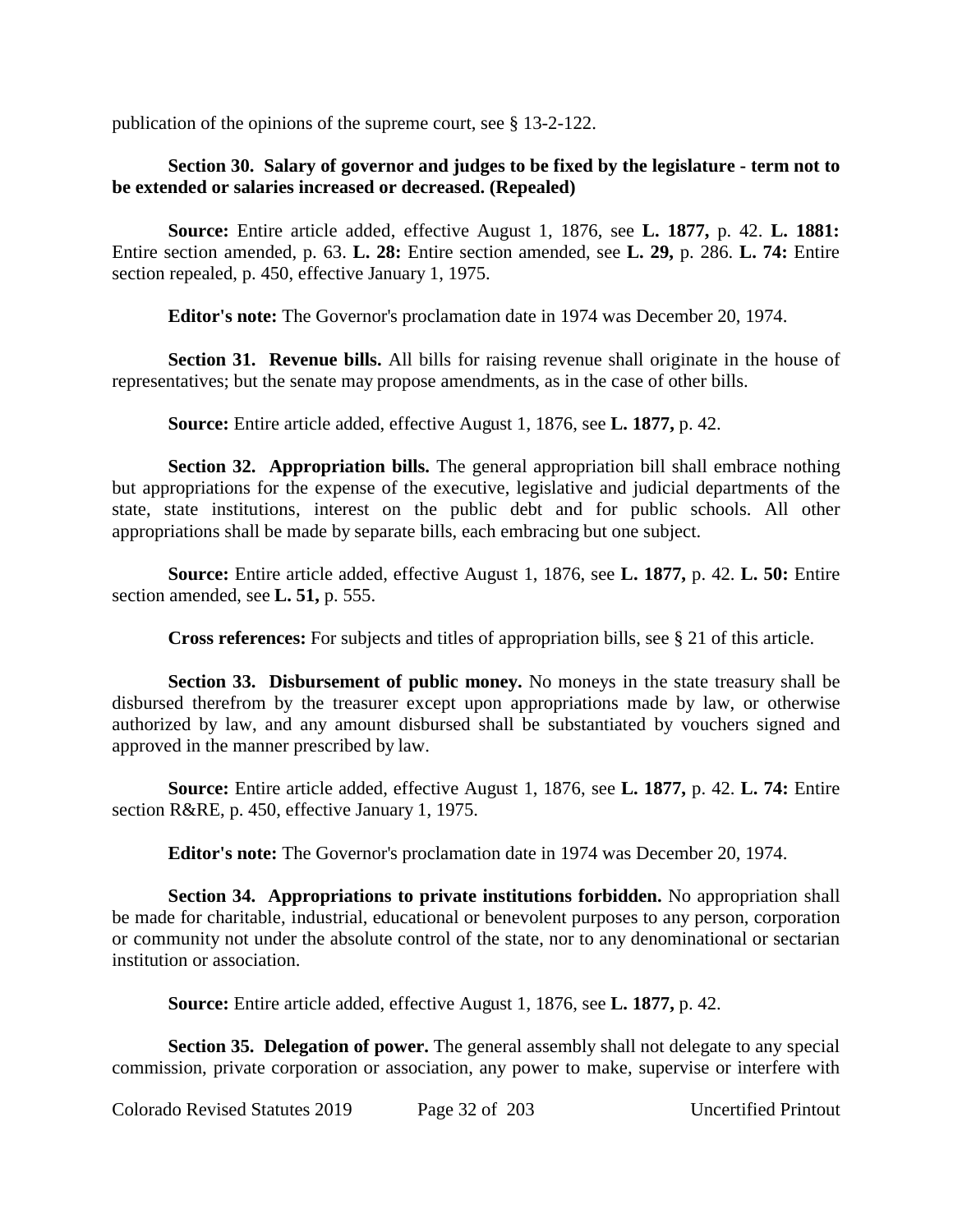any municipal improvement, money, property or effects, whether held in trust or otherwise, or to levy taxes or perform any municipal function whatever.

**Source:** Entire article added, effective August 1, 1876, see **L. 1877,** p. 42.

**Cross references:** For distribution of governmental powers, see article III of this constitution.

**Section 36. Laws on investment of trust funds.** The general assembly shall, from time to time, enact laws prescribing types or classes of investments for the investment of funds held by executors, administrators, guardians, conservators and other trustees, whose power of investment is not set out in the instrument creating the trust.

**Source:** Entire article added, effective August 1, 1876, see **L. 1877,** p. 42. **L. 50:** Entire section amended, see **L. 51,** p. 555.

## **Section 37. Change of venue. (Repealed)**

**Source:** Entire article added, effective August 1, 1876, see **L. 1877,** p. 42. **L. 74:** Entire section repealed, p. 451, effective January 1, 1975.

**Editor's note:** The Governor's proclamation date in 1974 was December 20, 1974.

**Section 38. No liability exchanged or released.** No obligation or liability of any person, association, or corporation, held or owned by the state, or any municipal corporation therein, shall ever be exchanged, transferred, remitted, released, or postponed or in any way diminished by the general assembly, nor shall such liability or obligation be extinguished except by payment thereof into the proper treasury. This section shall not prohibit the write-off or release of uncollectible accounts as provided by general law.

**Source:** Entire article added, effective August 1, 1876, see **L. 1877,** p. 43. **L. 74:** Entire section amended, p. 451, effective January 1, 1975.

**Editor's note:** The Governor's proclamation date in 1974 was December 20, 1974.

**Section 39. Orders and resolutions presented to governor.** Every order, resolution or vote to which the concurrence of both houses may be necessary, except on the question of adjournment, or relating solely to the transaction of business of the two houses, shall be presented to the governor, and before it shall take effect, be approved by him, or being disapproved, shall be re-passed by two-thirds of both houses, according to the rules and limitations prescribed in case of a bill.

**Source:** Entire article added, effective August 1, 1876, see **L. 1877,** p. 43.

**Section 40. Bribery and influence in general assembly.** If any person elected to either

Colorado Revised Statutes 2019 Page 33 of 203 Uncertified Printout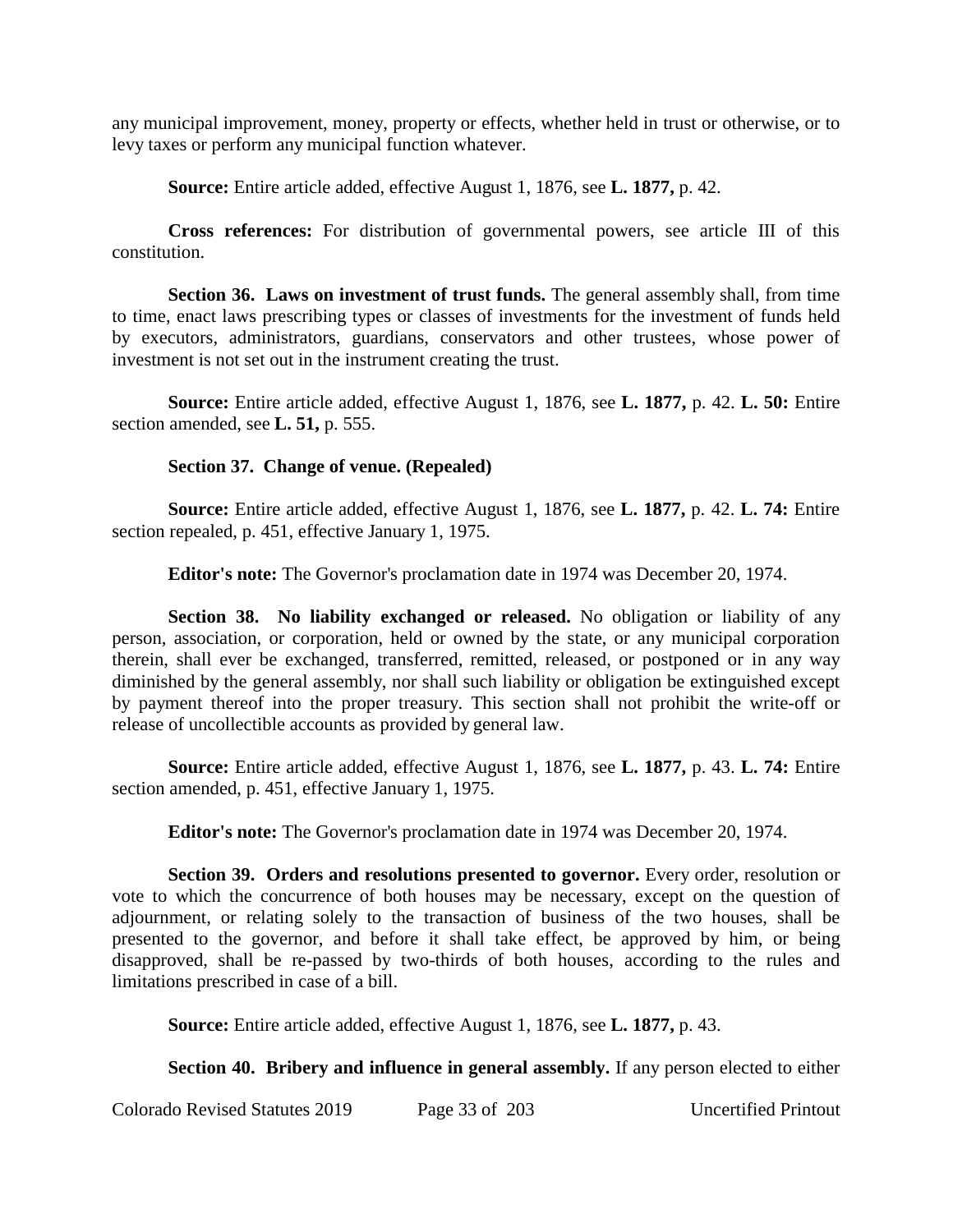house of the general assembly shall offer or promise to give his vote or influence in favor of or against any measure or proposition pending or proposed to be introduced in the general assembly in consideration or upon condition that any other person elected to the same general assembly will give or will promise or assent to give his vote or influence in favor of or against any other measure or proposition pending or proposed to be introduced in such general assembly, the person making such offer or promise, shall be deemed guilty of solicitation of bribery. If any member of the general assembly shall give his vote or influence for or against any measure or proposition pending in such general assembly, or offer, promise or assent so to do, upon condition that any other member will give or will promise or assent to give his vote or influence in favor of or against any other measure or proposition pending or proposed to be introduced in such general assembly, or in consideration that any other member hath given his vote or influence for or against any other measure or proposition in such general assembly, he shall be deemed guilty of bribery; and any member of the general assembly, or person elected thereto, who shall be guilty of either of such offenses shall be expelled, and shall not be thereafter eligible to the same general assembly; and, on conviction thereof in the civil courts, shall be liable to such further penalty as may be prescribed by law.

**Source:** Entire article added, effective August 1, 1876, see **L. 1877,** p. 43.

**Cross references:** For the crime of bribery, see part 3 of article 8 of title 18.

## **Section 41. Offering, giving, promising money or other consideration. (Repealed)**

**Source:** Entire article added, effective August 1, 1876, see **L. 1877,** p. 43. **L. 74:** Entire section repealed, p. 451, effective January 1, 1975.

**Editor's note:** The Governor's proclamation date in 1974 was December 20, 1974.

## **Section 42. Corrupt solicitation of members and officers. (Repealed)**

**Source:** Entire article added, effective August 1, 1876, see **L. 1877,** p. 44. **L. 74:** Entire section repealed, p. 451, effective January 1, 1975.

**Editor's note:** The Governor's proclamation date in 1974 was December 20, 1974.

**Section 43. Member interested shall not vote.** A member who has a personal or private interest in any measure or bill proposed or pending before the general assembly, shall disclose the fact to the house of which he is a member, and shall not vote thereon.

**Source:** Entire article added, effective August 1, 1876, see **L. 1877,** p. 44.

## *Congressional and Legislative Apportionments*

**Section 44. Representatives in congress - congressional districts - commission created.** (1) **Declaration of the people**. The people of the state of Colorado find and declare

Colorado Revised Statutes 2019 Page 34 of 203 Uncertified Printout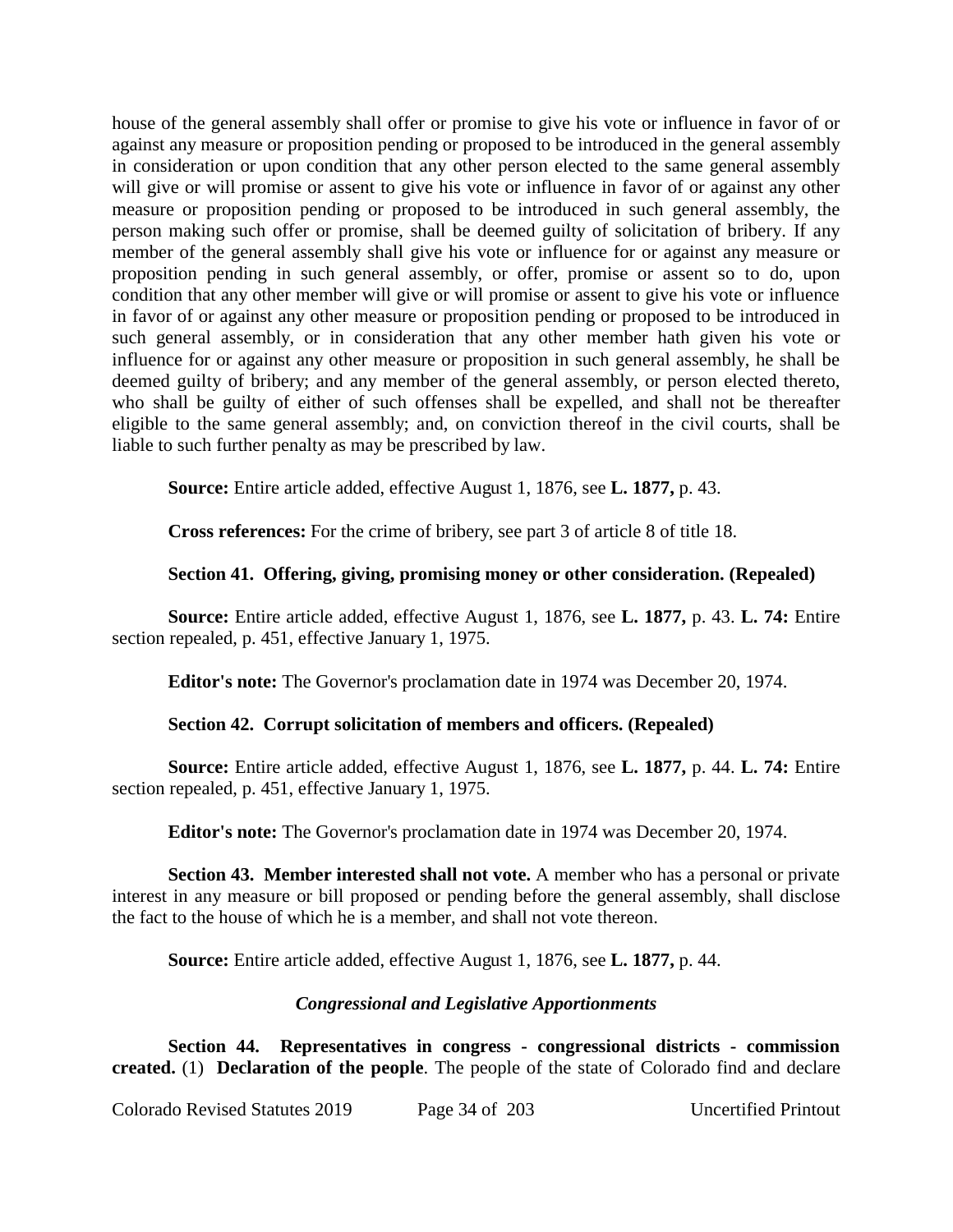that:

(a) The practice of political gerrymandering, whereby congressional districts are purposefully drawn to favor one political party or incumbent politician over another, must end;

(b) The public's interest in prohibiting political gerrymandering is best achieved by creating a new and independent commission that is politically balanced, provides representation to voters not affiliated with either of the state's two largest parties, and utilizes nonpartisan legislative staff to draw maps;

(c) The redistricting commission should set district lines by ensuring constitutionally guaranteed voting rights, including the protection of minority group voting, as well as fair and effective representation of constituents using politically neutral criteria;

(d) Competitive elections for members of the United States house of representatives provide voters with a meaningful choice among candidates, promote a healthy democracy, help ensure that constituents receive fair and effective representation, and contribute to the political well-being of key communities of interest and political subdivisions;

(e) For years certain political interests opposed competitive districts in Colorado because they are primarily concerned about maintaining their own political power at the expense of fair and effective representation; and

(f) Citizens want and deserve an inclusive and meaningful congressional redistricting process that provides the public with the ability to be heard as redistricting maps are drawn, to be able to watch the witnesses who deliver testimony and the redistricting commission's deliberations, and to have their written comments considered before any proposed map is voted upon by the commission as the final map.

(2) **Congressional districts - commission created**. There is hereby created the independent congressional redistricting commission. The commission shall divide the state into as many congressional districts as there are representatives in congress apportioned to this state by the congress of the United States for the election of one representative to congress from each district. When a new apportionment is made by congress, the commission shall divide the state into congressional districts accordingly.

(3) **Definitions**. As used in this section and in sections 44. 1 through 44. 6 of this article V, unless the context otherwise requires:

(a) "Commission" means the independent congressional redistricting commission created in subsection (2) of this section.

(b) (I) "Community of interest" means any group in Colorado that shares one or more substantial interests that may be the subject of federal legislative action, is composed of a reasonably proximate population, and thus should be considered for inclusion within a single district for purposes of ensuring its fair and effective representation.

(II) Such interests include but are not limited to matters reflecting:

(A) Shared public policy concerns of urban, rural, agricultural, industrial, or trade areas; and

(B) Shared public policy concerns such as education, employment, environment, public health, transportation, water needs and supplies, and issues of demonstrable regional significance.

(III) Groups that may comprise a community of interest include racial, ethnic, and language minority groups, subject to compliance with subsections (1)(b) and (4)(b) of section 44. 3 of this article V, which subsections protect against the denial or abridgement of the right to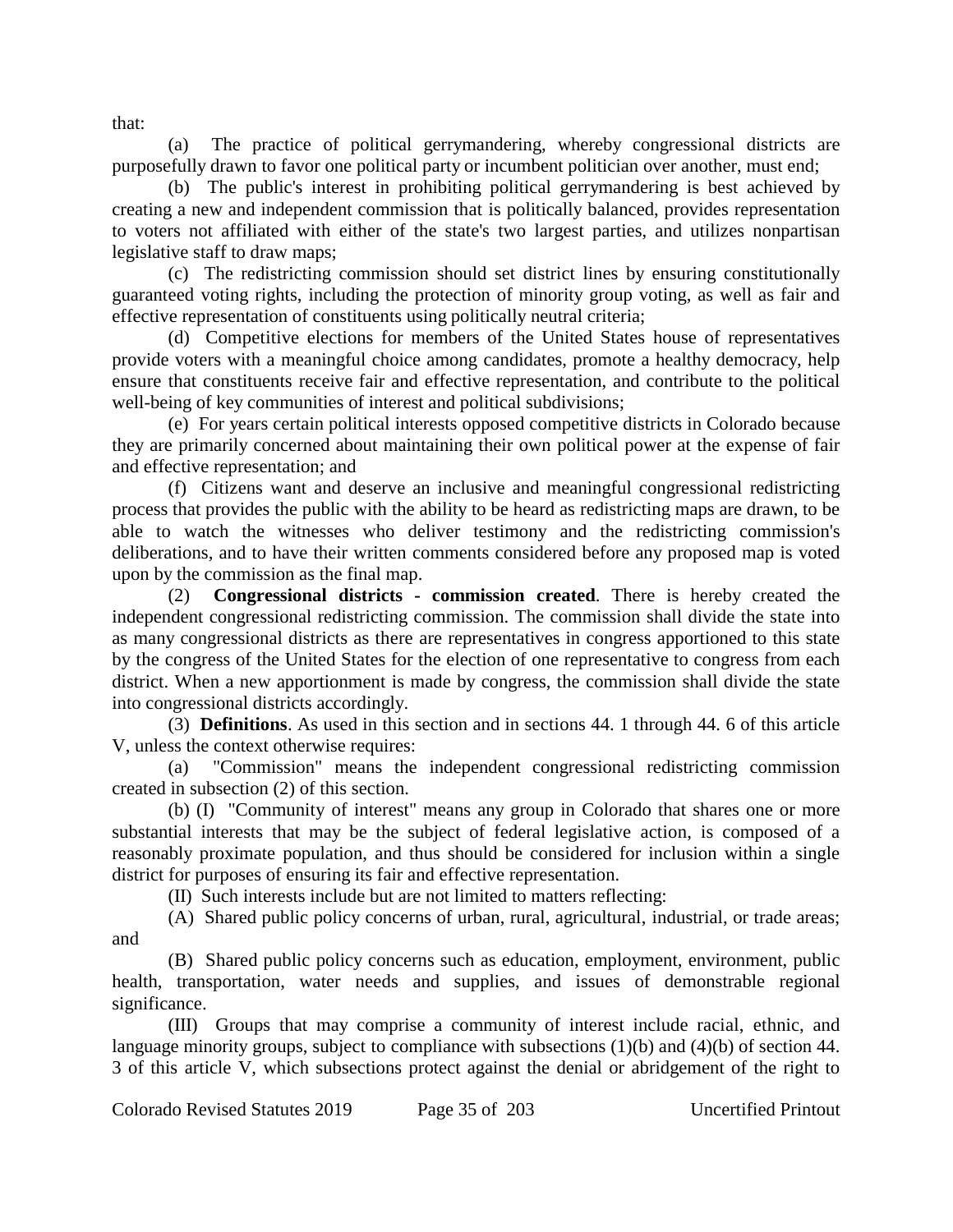vote due to a person's race or language minority group.

(IV) "Community of interest" does not include relationships with political parties, incumbents, or political candidates.

(c) "Race" or "racial" means a category of race or ethnic origin documented in the federal decennial census.

(d) "Redistricting year" means the year following the year in which the federal decennial census is taken.

(e) "Staff" or "nonpartisan staff" means the staff of the general assembly's legislative council and office of legislative legal services, or their successor offices, who are assigned to assist the commission by the directors of those offices in accordance with section 44. 2 of this article V.

(4) **Adjustment of dates**. If any date prescribed in sections 44. 1 through 44. 5 of this article V falls on a Saturday, Sunday, or legal holiday, then the date is extended to the next day that is not a Saturday, Sunday, or legal holiday.

**Source:** Entire article added, effective August 1, 1876, see **L. 1877,** p. 44. **L. 74:** Entire section amended, p. 451, effective January 1, 1975. **Referred 2018:** Entire section amended, Amendment Y, L. 2018, p. 3082, effective upon proclamation of the Governor, December 19, 2018.

**Editor's note:** The Governor's proclamation date in 1974 was December 20, 1974.

**Cross references:** For congressional apportionment, see § 2-1-101.

**Section 44. 1. Commission composition and appointment - vacancies.** (1) After each federal decennial census of the United States, the members of the commission shall be appointed and convened as prescribed in this section.

(2) The commission consists of twelve members who have the following qualifications:

(a) Commissioners must be registered electors who voted in both of the previous two general elections in Colorado;

(b) Commissioners must either have been unaffiliated with any political party or have been affiliated with the same political party for a consecutive period of no less than five years at the time of the application; and

(c) No person may be appointed to or serve on the commission if he or she:

(I) Is or has been a candidate for federal elective office within the last five years preceding the date on which applications for appointment to the commission are due under subsection (4) of this section;

(II) Is or has been, within the last three years preceding the date on which applications for appointment to the commission are due under subsection (4) of this section, compensated by a member of, or a campaign committee advocating the election of a candidate to, the United States house of representatives or the United States senate;

(III) Is or has been, within the last three years preceding the date on which applications for appointment to the commission are due under subsection (4) of this section, an elected public official at the federal, state, county, or municipal level in Colorado;

(IV) Is or has been, within the last three years preceding the date on which applications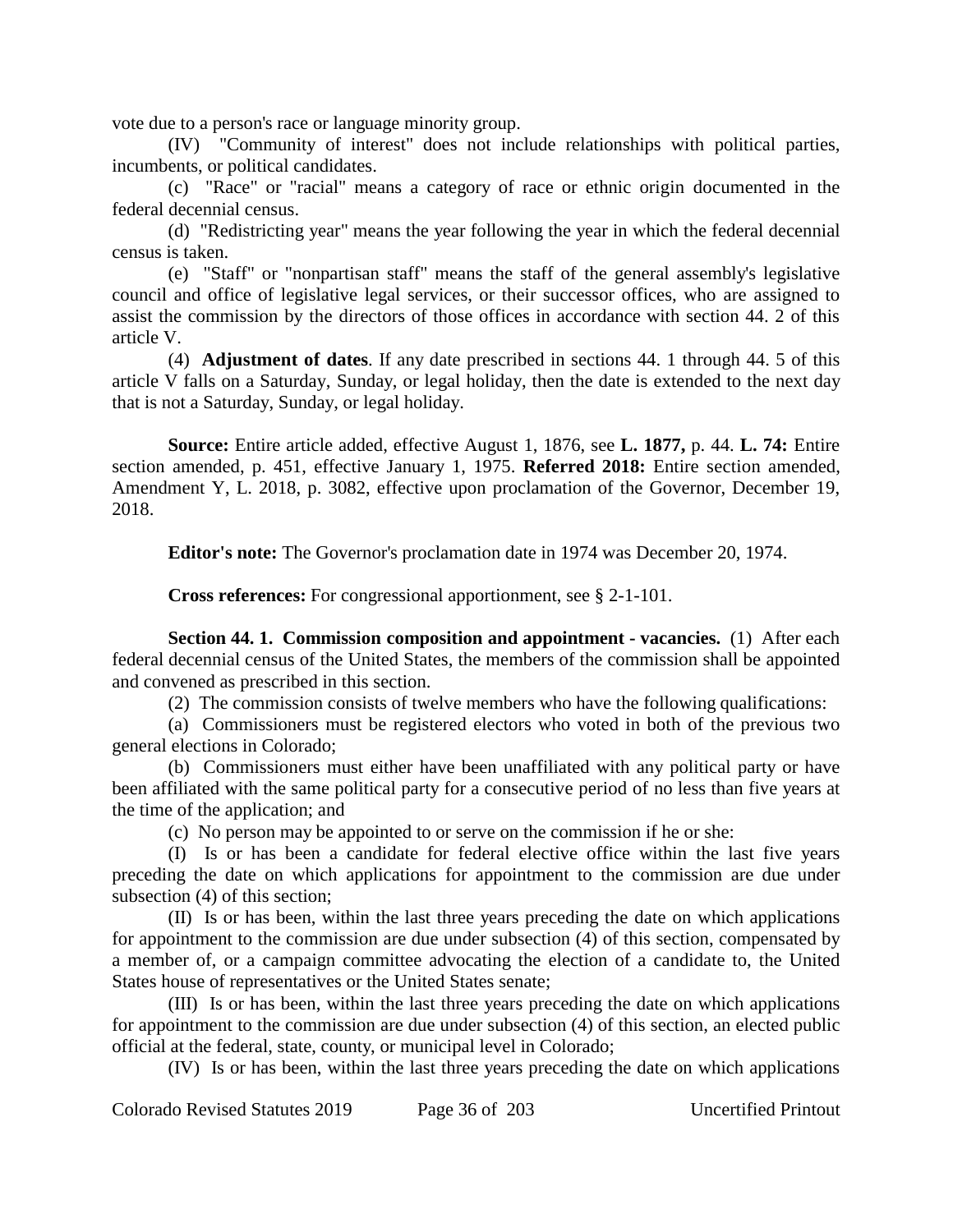for appointment to the commission are due under subsection (4) of this section, an elected political party official above the precinct level in Colorado or an employee of a political party;

(V) Is a member of the commission responsible for dividing the state into senatorial and representative districts of the general assembly; or

(VI) Is or has been a professional lobbyist registered to lobby with the state of Colorado, with any municipality in Colorado, or at the federal level within the last three years preceding the date on which applications for appointment to the commission are due under subsection (4) of this section.

(3) (a) By August 10 of the year prior to the redistricting year, nonpartisan staff shall, after holding one or more public hearings, prepare an application form that will allow appointing authorities to evaluate a person's experience and qualifications and make such application available on the general assembly's website or comparable means of communicating with the public.

(b) The application form must clearly state the legal obligations and expectations of potential appointees. Information required of applicants must include, but is not necessarily limited to, professional background, party affiliation, a description of past political activity, a list of all political and civic organizations to which the applicant has belonged within the previous five years, and whether the applicant meets the qualifications stated in subsection (2) of this section. In addition, the application form must require the applicant to explain why they want to serve on the commission and afford the applicant an opportunity to make a statement about how they will promote consensus among commissioners if appointed to the commission. Applicants may also choose to include up to four letters of recommendation with their application.

(4) By November 10 of the year prior to the redistricting year, any person who seeks to serve on the commission must submit a completed application to nonpartisan staff. All applications are public records and must be posted promptly after receipt on the general assembly's website or comparable means of communicating with the public.

(5) (a) No later than January 5 of the redistricting year, the chief justice of the Colorado supreme court shall designate a panel to review the applications. The panel must consist of the three justices or judges who most recently retired from the Colorado supreme court or the Colorado court of appeals, appointed sequentially starting with the most recent justice or judge to retire who has been affiliated with the same political party or unaffiliated with any political party for the two years prior to appointment; except that no appointee, within two years prior to appointment, shall have been affiliated with the same political party as a justice or judge already appointed to the panel. If any of the three justices or judges who most recently retired from the Colorado supreme court or the Colorado court of appeals is unable or unwilling to serve on the panel or has been affiliated within two years prior to appointment with a political party already represented on the panel, then the chief justice shall appoint the next justice or judge who most recently retired from the Colorado supreme court or the Colorado court of appeals and who has not been affiliated within two years prior to appointment with the same political party as any justice or judge already appointed to the panel. If, after considering all justices and judges who have retired from the Colorado supreme court and the Colorado court of appeals, fewer than three eligible participants for the panel have been identified who are able and willing to serve, the chief justice shall appoint the most recently retired district court judge who has not been affiliated within two years prior to appointment with the same political party as any previous appointee to the panel and who accepts such appointment. No justice or judge shall serve both on

Colorado Revised Statutes 2019 Page 37 of 203 Uncertified Printout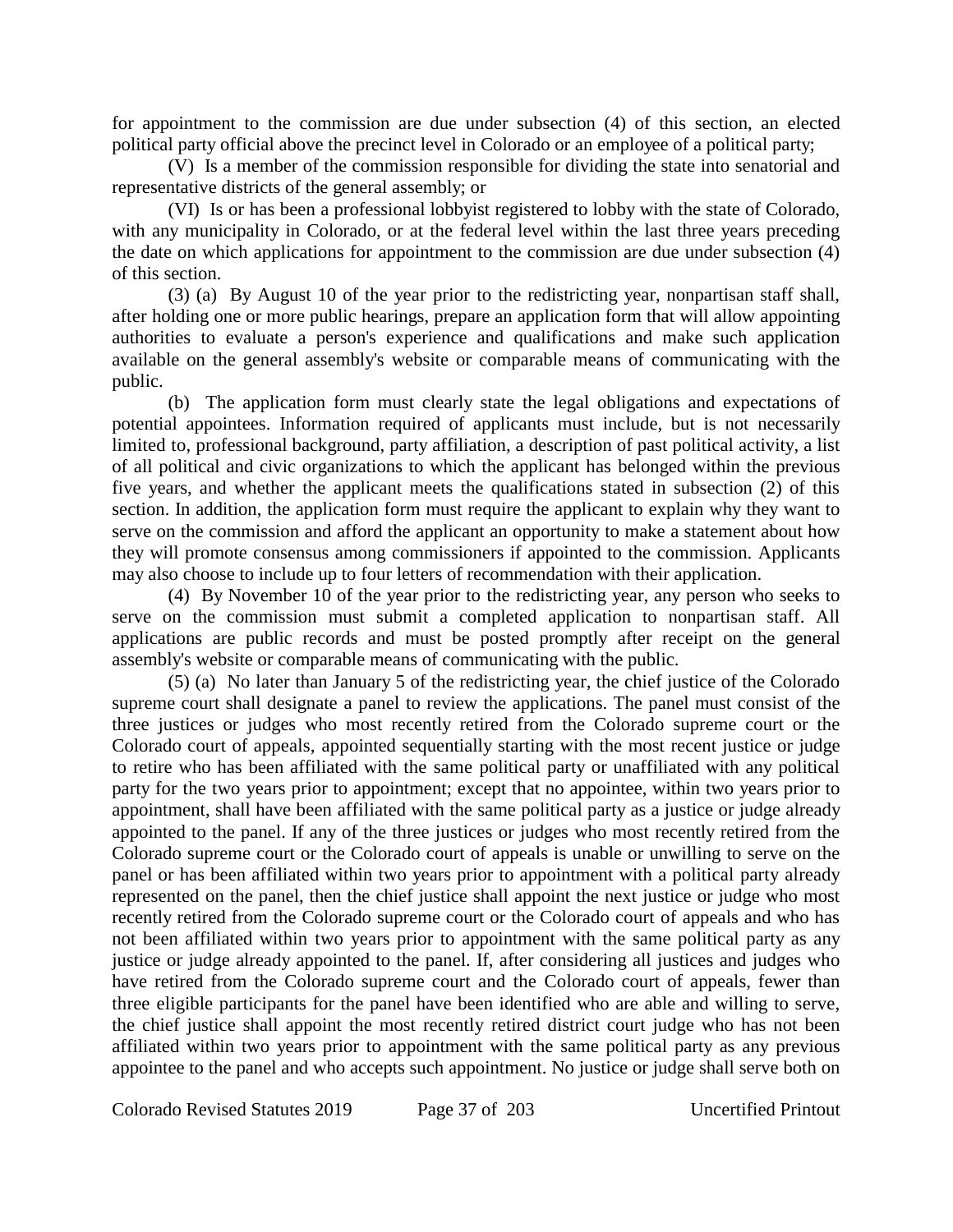this panel and the panel assisting in the process of choosing members of the commission responsible for dividing the state into state senate and state house of representatives districts.

(b) All decisions of the panel regarding the selection of applicants pursuant to this section require the affirmative approval of all three members of the panel.

(c) The general assembly shall prescribe by law the compensation of members of the panel. Nonpartisan staff shall assist the panel in carrying out its duties.

(6) After applications are submitted, nonpartisan staff, with the cooperation and assistance of the secretary of state, shall make an objective and factual finding based on, to the extent possible, publicly available information, including information contained in the application and information contained within the records maintained by the secretary of state, whether each applicant meets the qualifications specified in subsection (2) of this section. No later than January 11 of the redistricting year, nonpartisan staff shall make its findings publicly available and notify the applicants of the staff's finding. If the staff finds that an applicant is not eligible, then the staff shall include the reasons in its finding.

(7) By January 18 of the redistricting year, the panel, in a public meeting, shall randomly select by lot from all of the applicants who were found to meet the qualifications specified in subsection (2) of this section the names of three hundred applicants who are affiliated with the state's largest political party, three hundred applicants who are affiliated with the state's second largest political party, and four hundred fifty applicants who are not affiliated with any political party, or such lesser number as there are total applicants who meet the qualifications specified in subsection (2) of this section for each of those groups.

(8) (a) In one or more public hearings conducted on or before February 1 of the redistricting year, after reviewing the applications of the applicants selected in accordance with subsection (7) of this section, the panel shall identify fifty applicants who are affiliated with the state's largest political party, fifty applicants who are affiliated with the state's second largest political party, and fifty applicants who are unaffiliated with any political party and who best demonstrate:

(I) Experience in organizing, representing, advocating for, adjudicating the interests of, or actively participating in groups, organizations, or associations in Colorado; and

(II) Relevant analytical skills, the ability to be impartial, and the ability to promote consensus on the commission.

(b) No later than February 1 of the redistricting year, from the applicants identified in subsection (8)(a) of this section, the panel shall choose by lot six applicants to serve on the commission as follows:

(I) Two commissioners who are not affiliated with any political party;

(II) Two commissioners who are affiliated with the state's largest political party; and

(III) Two commissioners who are affiliated with the state's second largest political party.

(c) In the process of choosing applicants by lot for appointment to the commission, no applicant whose name is chosen may be appointed if he or she is registered to vote in a congressional district that is already represented on the commission; except that, when all thenexisting congressional districts in Colorado are represented on the commission, a congressional district may be represented by a second commissioner. No congressional district may be represented by more than two commissioners. Any persons whose names are chosen but duplicate a congressional district's representation on the commission and are not appointed to the commission shall be eligible for appointment pursuant to subsections (9) and (10) of this section.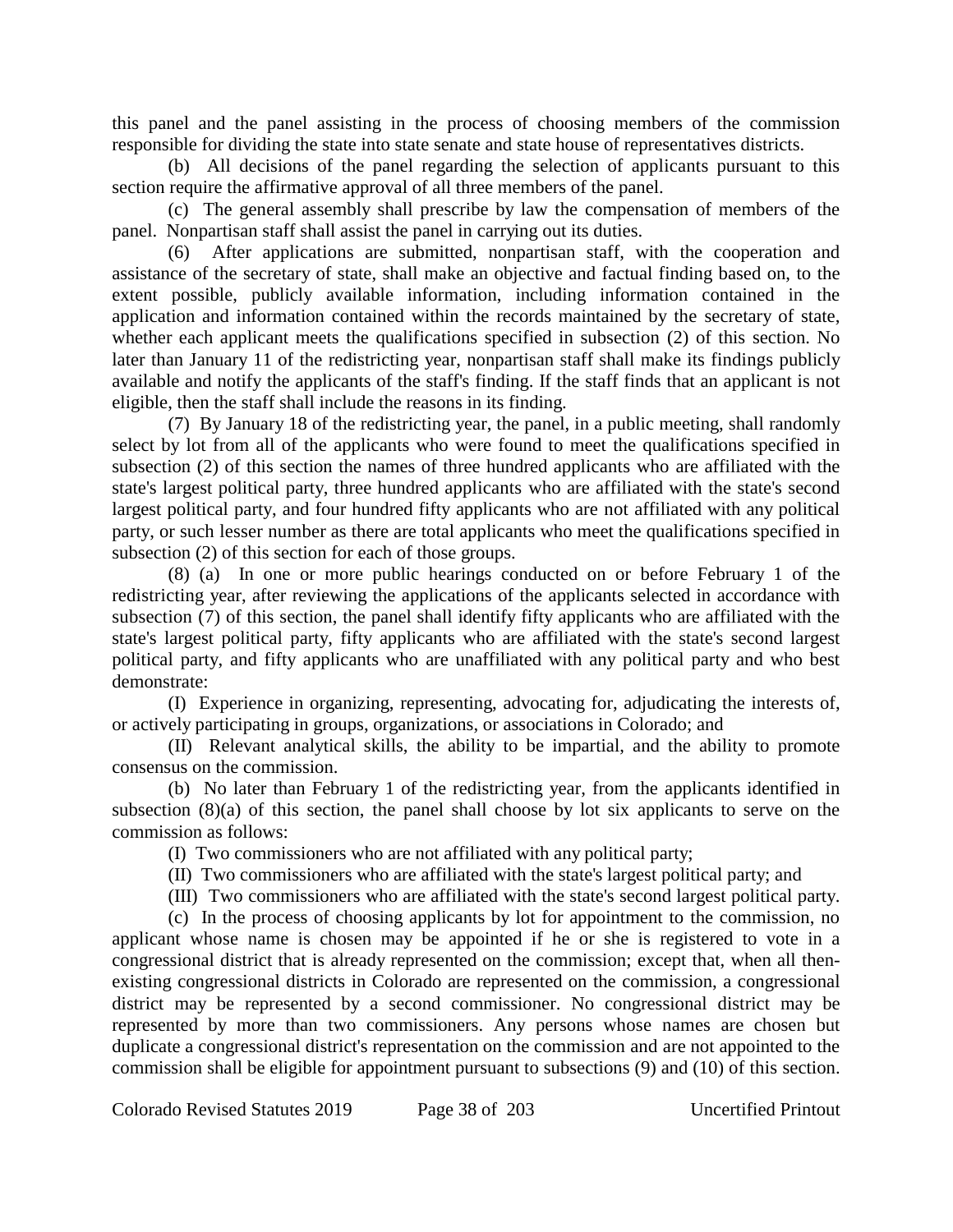(9) (a) By February 16 of the redistricting year, the majority leader of the state senate, the minority leader of the state senate, the majority leader of the state house of representatives, and the minority leader of the state house of representatives shall each select a pool of ten applicants who are affiliated with one of the state's two largest political parties from all applications submitted to nonpartisan staff and notify the panel of their selections.

(b) As determined by the legislative leaders in selecting their respective pools, the applicants selected for each pool must meet the qualifications set forth in subsection (2) of this section and demonstrate the qualities listed in subsection (8)(a) of this section.

(c) For each congressional district not represented by a commissioner appointed pursuant to subsections (8)(b) and (8)(c) of this section, each pool must consist of at least one applicant who is registered to vote in that congressional district.

(d) If there is an insufficient number of available applicants that meet the requirements of subsection (9)(b) of this section to select any complete pool, then the pool must consist of only those applicants who meet those requirements.

(10) By March 1 of the redistricting year, the panel of judges shall select, in such order as the panel determines, one commissioner from each legislative leader's pool of applicants and two commissioners from those applicants who are not affiliated with any political party and whose names were randomly selected by lot pursuant to subsection (7) of this section. The panel of judges must ensure that the commission includes four commissioners who are not affiliated with any political party, four commissioners who are affiliated with the state's largest political party, and four commissioners who are affiliated with the state's second largest political party. The panel of judges may interview applicants before making the appointments. In selecting applicants, the panel shall, in addition to considering applicants' other qualifications:

(a) To the extent possible, ensure that the commission reflects Colorado's racial, ethnic, gender, and geographic diversity;

(b) Ensure that at least one commissioner is registered to vote in each congressional district but no more than two commissioners are registered to vote in any single congressional district;

(c) Ensure that at least one commissioner resides west of the continental divide; and

(d) Ensure that all commissioners meet the qualifications set forth in subsection (2) of this section and demonstrate the qualities listed in subsection (8)(a) of this section.

(11) (a) A commissioner's position on the commission will be deemed vacant if he or she, having been appointed as a registered elector who is not affiliated with a political party, affiliates with a political party before the supreme court has approved a plan pursuant to section 44. 5 of this article V. A commissioner's position on the commission will also be deemed vacant if he or she, having been affiliated with one of the state's two largest political parties at the time of appointment, affiliates with a different political party or becomes unaffiliated with any political party before the supreme court has approved a plan pursuant to section 44. 5 of this article V.

(b) Any vacancy on the commission, including one that occurs due to death, resignation, removal, failure to meet the qualifications of appointment, refusal or inability to accept an appointment, or otherwise, must be filled as soon as possible by the designated appointing authority from the designated pool of eligible applicants for that commissioner's position and in the same manner as the originally chosen commissioner; except that no commissioner chosen to fill a vacancy will be bypassed for appointment if all congressional districts are already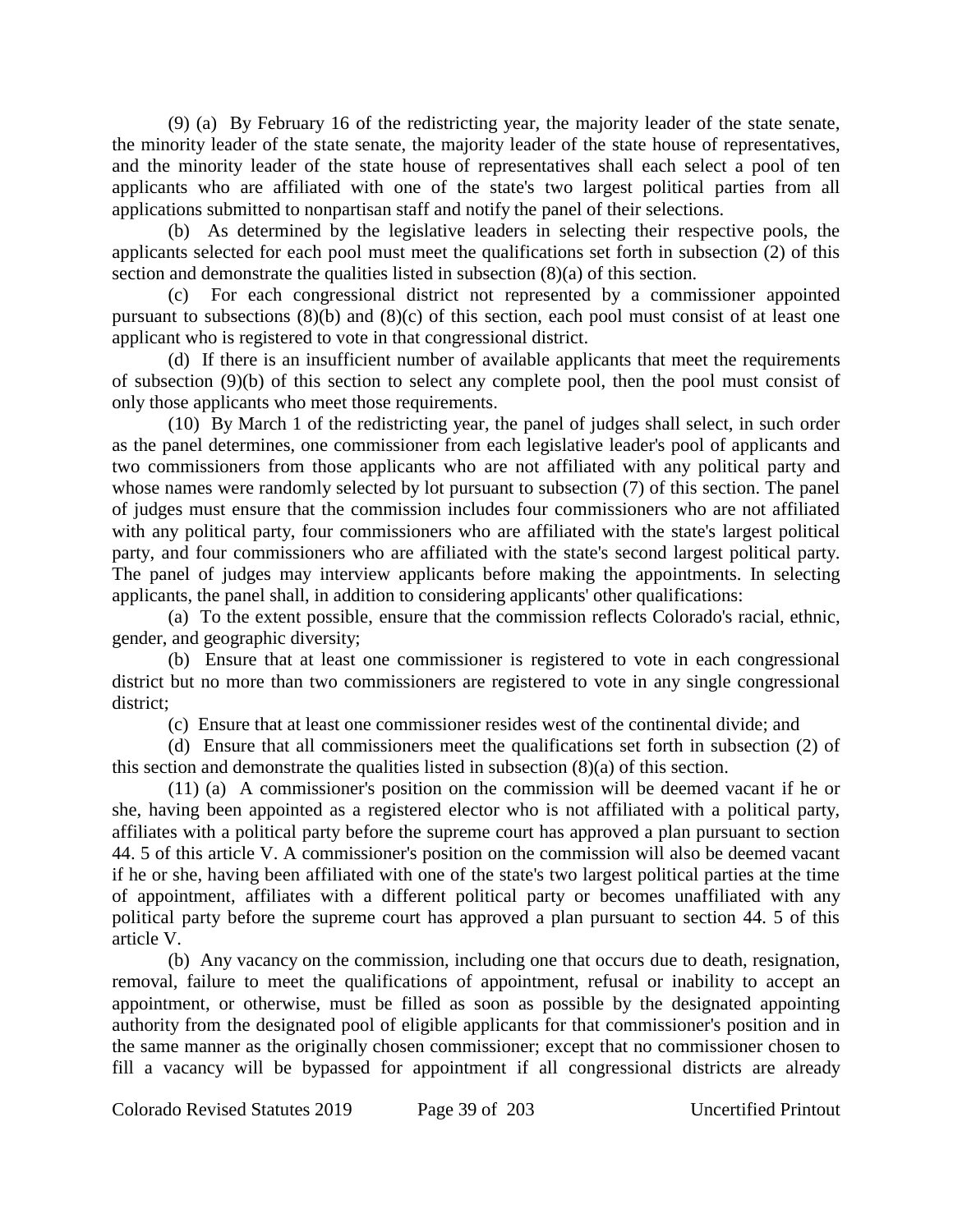represented on the commission.

(12) For purposes of this section, the state's two largest political parties shall be determined by the number of registered electors affiliated with each political party in the state according to voter registration data published by the secretary of state for the earliest day in January of the redistricting year for which such data is published.

**Source: Referred 2018:** Entire section added, Amendment Y, L. 2018, p. 3084, effective upon proclamation of the Governor, December 19, 2018.

**Section 44. 2. Commission organization - procedures - transparency - voting requirements.** (1) **Initial organization, officers, procedures, rules, and transparency**. (a) The governor shall convene the commission no later than March 15 of the redistricting year and appoint a temporary chairperson from the commission's members. Upon convening, the commission shall elect a chair and a vice-chair, who are not members of the same political party, and other such officers as it determines.

(b) The director of research of the legislative council and the director of the office of legislative legal services, or the directors of successor nonpartisan offices of the general assembly, shall appoint nonpartisan staff from their respective offices as needed to assist the commission and the panel of judges as described in section 44. 1 of this article V. Nonpartisan staff shall acquire and prepare all necessary resources, including computer hardware, software, and demographic, geographic, and political databases, as far in advance as necessary to enable the commission to begin its work immediately upon convening.

(c) The commission may retain legal counsel in all actions and proceedings in connection with the performance of its powers, duties, and functions, including representation of the commission before any court.

(d) The general assembly shall appropriate sufficient funds for the payment of the expenses of the commission, the compensation and expenses of nonpartisan staff, and the compensation and expenses of the panel of judges as described in section 44. 1 of this article V. Members of the commission shall be reimbursed for their reasonable and necessary expenses and may also receive such per diem allowance as may be established by the general assembly. Subject to available appropriations, hardware and software necessary for the development of plans may, at the request of any commissioner, be provided to the commissioner. The commission and its staff must have access to statistical information compiled by the state and its political subdivisions as necessary for its duties. State agencies and political subdivisions shall comply with requests from the commission and its staff for such statistical information.

(e) The commission shall adopt rules to govern its administration and operation. The commission must provide at least seventy-two hours of advance public notice of all proposed rules prior to consideration for adoption; except that proposed rules may be amended during commission deliberations without such advance notice of specific, related amendments. Neither the commission's procedural rules nor its mapping decisions are subject to the "State Administrative Procedure Act", article 4 of title 24, C. R. S. , or any successor statute. Rules must include but need not be limited to the following:

(I) The hearing process and review of maps submitted for its consideration;

(II) Maintenance of a record of the commission's activities and proceedings, including a record of written and oral testimony received, and of the commission's directions to nonpartisan

Colorado Revised Statutes 2019 Page 40 of 203 Uncertified Printout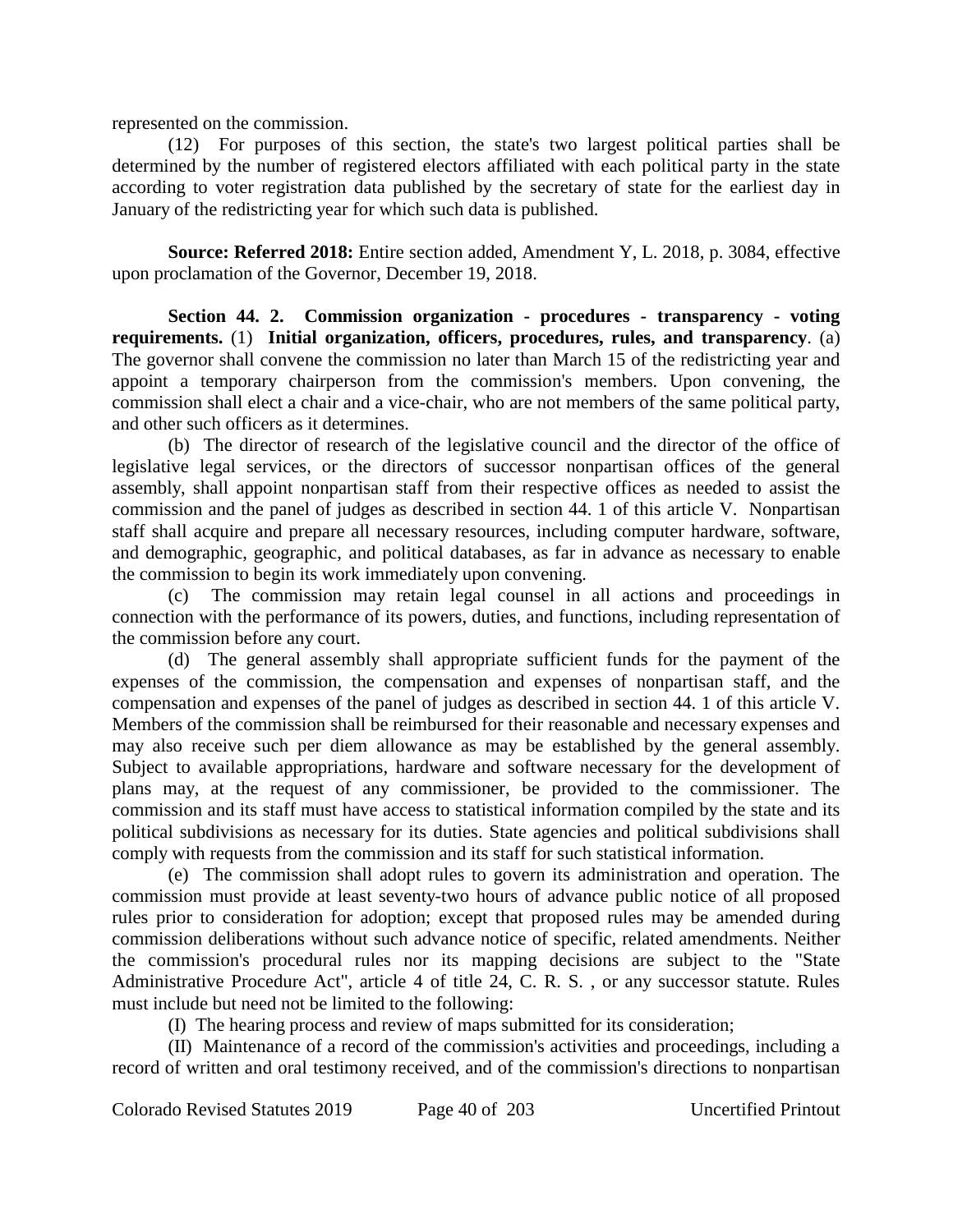staff on proposed changes to any plan and the commission's rationale for such changes;

(III) The process for removing commissioners for participating in communications prohibited under this section;

(IV) The process for recommending changes to plans submitted to the commission by nonpartisan staff; and

(V) The adoption of a statewide meeting and hearing schedule, including the necessary elements of electronic attendance at a commission hearing.

(2) **Voting requirements**. A simple majority of the appointed commissioners may approve rules and procedural decisions. The election of the commission's chair and vice-chair requires the affirmative vote of at least eight commissioners, including the affirmative vote of at least one commissioner who is unaffiliated with any political party. Removal of any commissioner as provided in this section requires the affirmative vote of at least eight commissioners, including the affirmative vote of at least two commissioners who are unaffiliated with any political party. Adoption of the final plan for submission to the supreme court and the adoption of a revised plan after a plan is returned to the commission from the supreme court requires the affirmative vote of at least eight commissioners, including the affirmative vote of at least two commissioners who are unaffiliated with any political party. The commission shall not vote upon a final plan until at least seventy-two hours after it has been proposed to the commission in a public meeting or at least seventy-two hours after it has been amended by the commission in a public meeting, whichever occurs later; except that commissioners may unanimously waive the seventy-two hour requirement.

(3) **Public involvement - hearing process**. (a) All Colorado residents, including individual commissioners, may present proposed redistricting maps or written comments, or both, for the commission's consideration.

(b) The commission must, to the maximum extent practicable, provide opportunities for Colorado residents to present testimony at hearings held throughout the state. The commission shall not approve a redistricting map until at least three hearings have been held in each congressional district, including at least one hearing that is held in a location west of the continental divide and at least one hearing that is held in a location east of the continental divide and either south of El Paso county's southern boundary or east of Arapahoe county's eastern boundary. No gathering of commissioners can be considered a hearing for this purpose unless it is attended, in person or electronically, by at least ten commissioners. The commission shall establish by rule the necessary elements of electronic attendance at a commission hearing.

(c) The commission shall maintain a website or comparable means of communicating with the public through which any Colorado resident may submit proposed maps or written comments, or both, without attending a hearing of the commission.

(d) The commission shall publish all written comments pertaining to redistricting on its website or comparable means of communicating with the public as well as the name of the Colorado resident submitting such comments. If the commission or nonpartisan staff have a substantial basis to believe that the person submitting such comments has not truthfully or accurately identified himself or herself, the commission need not consider and need not publish such comments but must notify the commenter in writing of this fact. The commission may withhold comments, in whole or in part, from the website or comparable means of communicating with the public that do not relate to redistricting maps, policies, or communities of interest.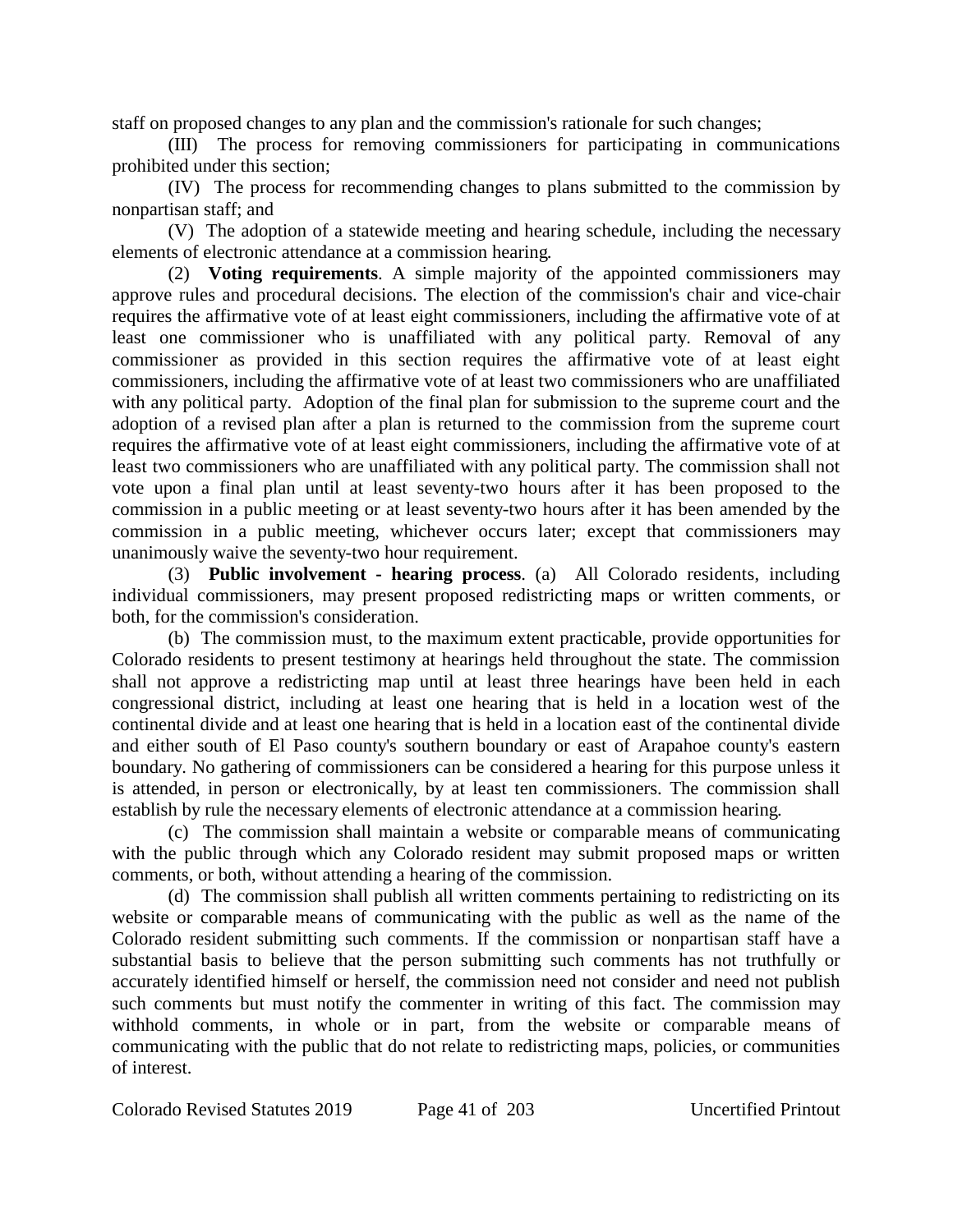(e) The commission shall provide simultaneous access to the regional hearings by broadcasting them via its website or comparable means of communicating with the public and maintain an archive of such hearings for online public review.

(4) **Ethical obligations - transparency - lobbyist reporting**. (a) Commissioners are guardians of the public trust and are subject to antibribery and abuse of public office requirements as provided in parts 3 and 4 of article 8 of title 18, C. R. S. , as amended, or any successor statute.

(b) To ensure transparency in the redistricting process:

(I) (A) The commission and the commissioners are subject to open meetings requirements as provided in part 4 of article 6 of title 24, C. R. S. , as amended, or any successor statute.

(B) Except as provided in subsection  $(4)(b)(I)(D)$  of this section, a commissioner shall not communicate with nonpartisan staff on the mapping of congressional districts unless the communication is during a public meeting or hearing of the commission.

(C) Except for public input and comment, nonpartisan staff shall not have any communications about the content or development of any plan outside of public hearings with anyone except other staff members. Nonpartisan staff shall report to the commission any attempt by anyone to exert influence over the staff's role in the drafting of plans.

(D) One or more nonpartisan staff may be designated to communicate with commissioners regarding administrative matters, the definition and scope of which shall be determined by the commission.

(E) Any commissioner who participates in a communication prohibited in this section must be removed from the commission, and such vacancy must be filled within seven days.

(II) The commission, each commissioner, and nonpartisan staff are subject to open records requirements as provided in part 1 of article 72 of title 24, C. R. S. , as amended, or any successor statute; except that maps in draft form and not submitted to the commission are not public records subject to disclosure. Work product and communications among nonpartisan staff are subject to disclosure once a plan is submitted to the supreme court.

(III) Persons who contract for or receive compensation for advocating to the commission, to one or more commissioners, or to the nonpartisan staff for the adoption or rejection of any map, amendment to a map, mapping approach, or manner of compliance with any of the mapping criteria specified in section 44. 3 of this article V are lobbyists who must disclose to the secretary of state any compensation contracted for, compensation received, and the person or entity contracting or paying for their lobbying services. Such disclosure must be made no later than seventy-two hours after the earlier of each instance of such lobbying or any payment of such compensation. The secretary of state shall publish on the secretary of state's website or comparable means of communicating with the public the names of such lobbyists as well as the compensation received and the persons or entities for whom they work within twenty-four hours of receiving such information. The secretary of state shall adopt rules to facilitate the complete and prompt reporting required by this subsection  $(4)(b)(III)$  as well as a complaint process to address any lobbyist's failure to report a full and accurate disclosure, which complaint must be heard by an administrative law judge, whose decision may be appealed to the court of appeals.

**Source: Referred 2018:** Entire section added, Amendment Y, L. 2018, p. 3088, effective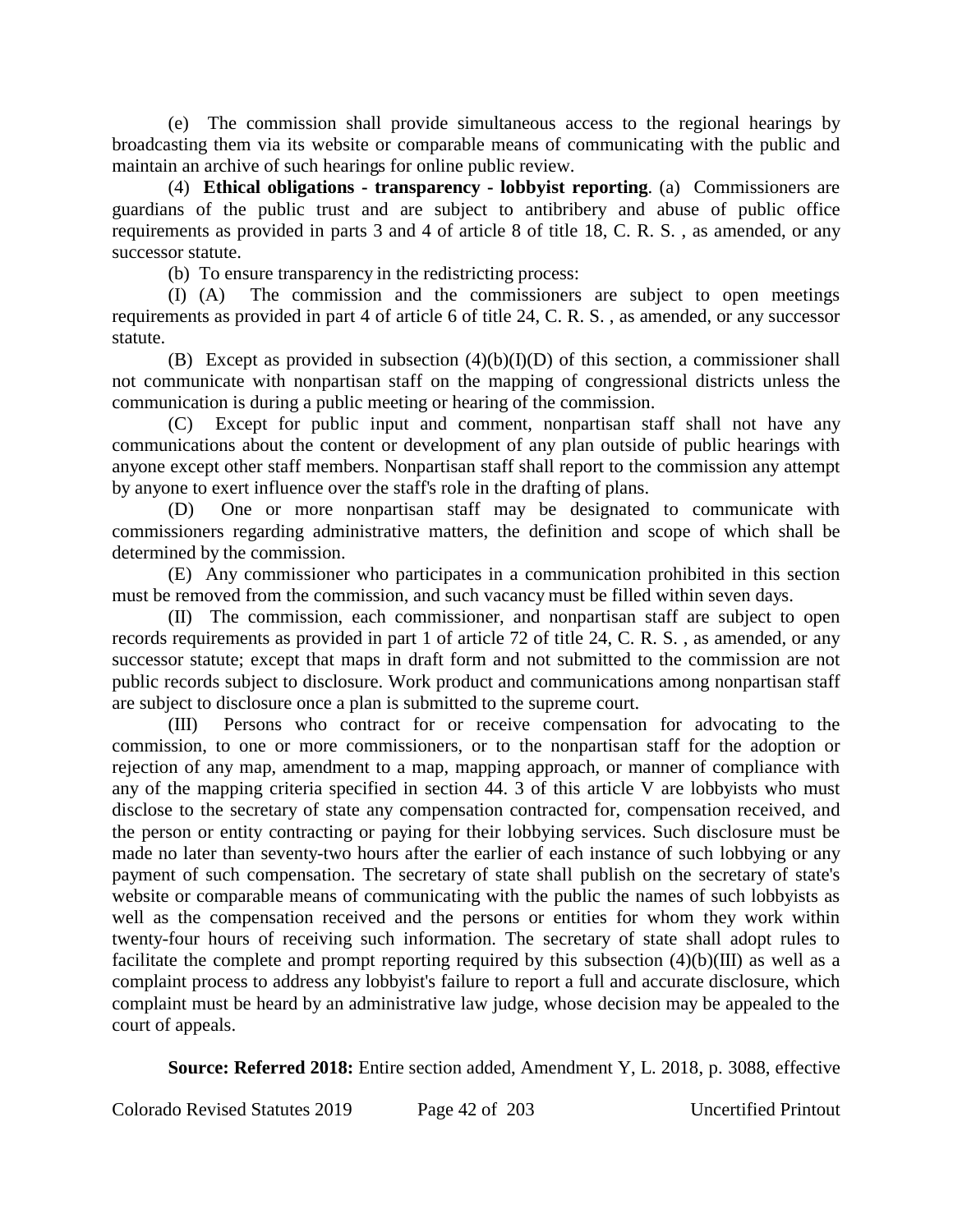upon proclamation of the Governor, December 19, 2018.

**Section 44. 3. Criteria for determinations of congressional districts - definition.** (1) In adopting a congressional redistricting plan, the commission shall:

(a) Make a good-faith effort to achieve precise mathematical population equality between districts, justifying each variance, no matter how small, as required by the constitution of the United States. Districts must be composed of contiguous geographic areas;

(b) Comply with the federal "Voting Rights Act of 1965", 52 U. S. C. sec. 50301, as amended.

(2) (a) As much as is reasonably possible, the commission's plan must preserve whole communities of interest and whole political subdivisions, such as counties, cities, and towns.

(b) Districts must be as compact as is reasonably possible.

(3) (a) Thereafter, the commission shall, to the extent possible, maximize the number of politically competitive districts.

(b) In its hearings in various locations in the state, the commission shall solicit evidence relevant to competitiveness of elections in Colorado and shall assess such evidence in evaluating proposed maps.

(c) When the commission approves a plan, or when nonpartisan staff submits a plan in the absence of the commission's approval of a plan as provided in section 44. 4 of this article V, the nonpartisan staff shall, within seventy-two hours of such action, make publicly available, and include in the commission's record, a report to demonstrate how the plan reflects the evidence presented to, and the findings concerning, the extent to which competitiveness in district elections is fostered consistent with the other criteria set forth in this section.

(d) For purposes of this subsection (3), "competitive" means having a reasonable potential for the party affiliation of the district's representative to change at least once between federal decennial censuses. Competitiveness may be measured by factors such as a proposed district's past election results, a proposed district's political party registration data, and evidencebased analyses of proposed districts.

(4) No map may be approved by the commission or given effect by the supreme court if:

(a) It has been drawn for the purpose of protecting one or more incumbent members, or one or more declared candidates, of the United States house of representatives or any political party; or

(b) It has been drawn for the purpose of or results in the denial or abridgement of the right of any citizen to vote on account of that person's race or membership in a language minority group, including diluting the impact of that racial or language minority group's electoral influence.

**Source: Referred 2018:** Entire section added, Amendment Y, L. 2018, p. 3091, effective upon proclamation of the Governor, December 19, 2018.

**Section 44. 4. Preparation, amendment, and approval of plans - public hearings and participation.** (1) The commission shall begin by considering a plan, created by nonpartisan staff alone, to be known as the "preliminary plan". The preliminary plan must be presented and published no earlier than thirty days and no later than forty-five days after the commission has convened or the necessary census data are available, whichever is later. Within the first twenty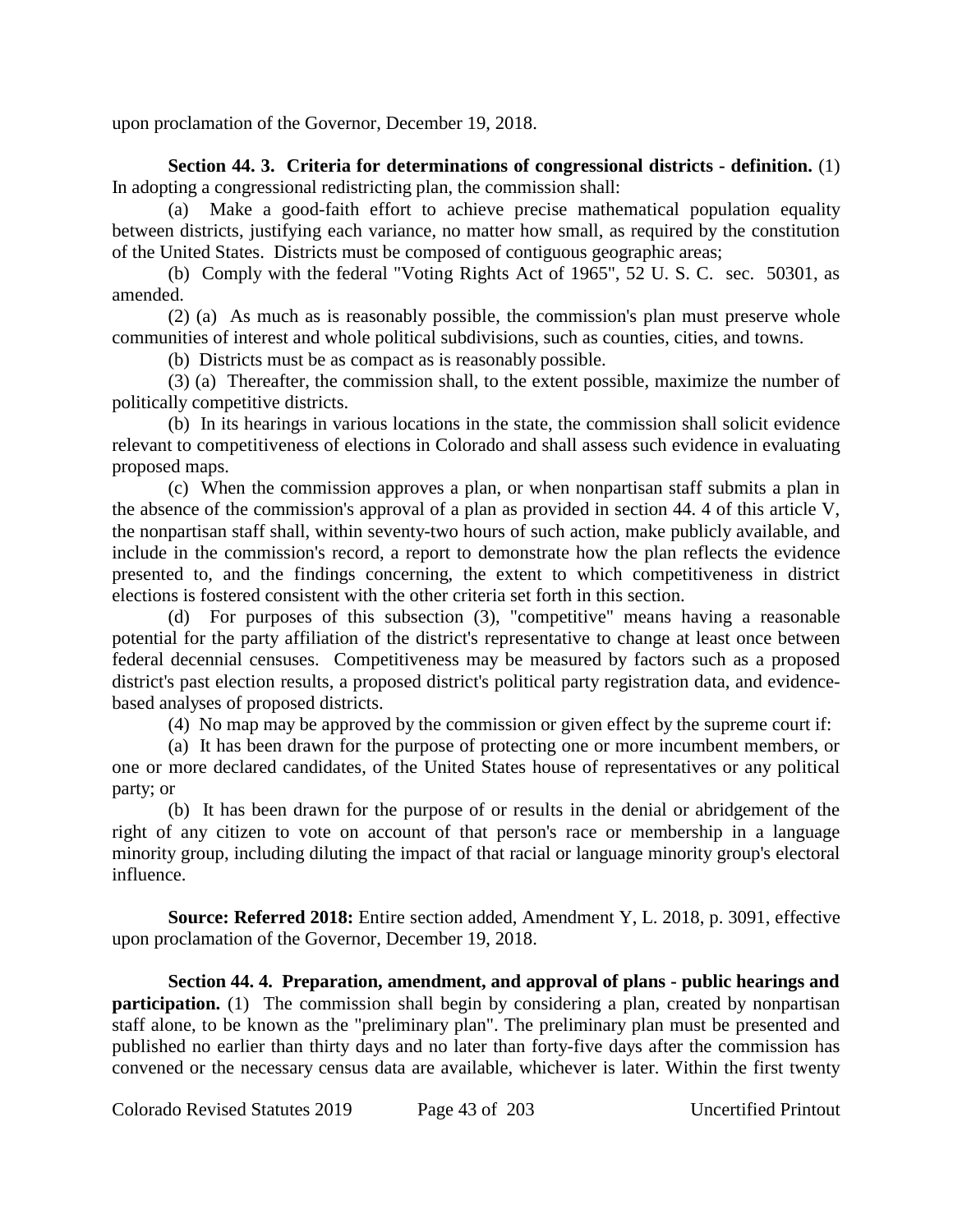days after the commission has convened, any member of the public and any member of the commission may submit written comments to nonpartisan staff on the creation of the preliminary plan and on communities of interest that require representation in one or more specific areas of the state. Nonpartisan staff shall consider such comments in creating the preliminary plan and such comments must be part of the record of the commission's activities and proceedings. At the first public hearing at which the preliminary plan is presented, nonpartisan staff shall explain how the plan was created, how the plan addresses the categories of public comments received, and how the plan complies with the criteria prescribed in section 44. 3 of this article V.

(2) By July 7 of the redistricting year, the commission shall complete public hearings on the preliminary plan in several places throughout the state in accordance with section 44. 2 of this article V.

(3) Subsequent to hearings on the preliminary plan, nonpartisan staff shall prepare, publish online, and present to the commission no fewer than three plans, except as provided in subsection (5) of this section. These plans will be known as the "staff plans" and must be named and numbered sequentially for purposes of subsection (6) of this section. Staff plans must be prepared, published online, and presented in accordance with a timetable established by the commission; except that each staff plan must be presented to the commission no fewer than ten days after the presentation of any previous staff plan and no fewer than twenty-four hours after it has been published online. If the commission fails to establish a timetable for the presentation of staff plans within ten days after the completion of hearings on the preliminary plan, nonpartisan staff shall establish such timetable. Nonpartisan staff shall keep each plan confidential until it is published online or by a comparable means of communicating with the public using generally available technologies. The commission may provide direction, if approved by at least eight commissioners including at least one commissioner unaffiliated with any political party, for the development of staff plans through the adoption of standards, guidelines, or methodologies to which nonpartisan staff shall adhere, including standards, guidelines, or methodologies to be used to evaluate a plan's competitiveness, consistent with section 44. 3 (3)(d) of this article V. In preparing all staff plans, nonpartisan staff shall also consider public testimony and public comments received by the commission that are consistent with the criteria specified in section 44. 3 of this article V.

(4) Any commissioner or group of commissioners may request nonpartisan staff to prepare additional plans or amendments to plans. Any such request must be made in a public hearing of the commission but does not require commission approval. Plans or amendments developed in response to such requests are separate from staff plans for purposes of subsection (6) of this section.

(5) (a) The commission may adopt a final plan at any time after presentation of the first staff plan, in which case nonpartisan staff does not need to prepare or present additional staff plans.

(b) No later than September 1 of the redistricting year, the commission shall adopt a final plan, which must then be submitted to the supreme court for its review and determination in accordance with section 44. 5 of this article V.

(c) The commission may adjust the deadlines specified in this section if conditions outside of the commission's control require such an adjustment to ensure adopting a final plan as required by this subsection (5).

(d) The commission may grant nonpartisan staff the authority to make technical de

Colorado Revised Statutes 2019 Page 44 of 203 Uncertified Printout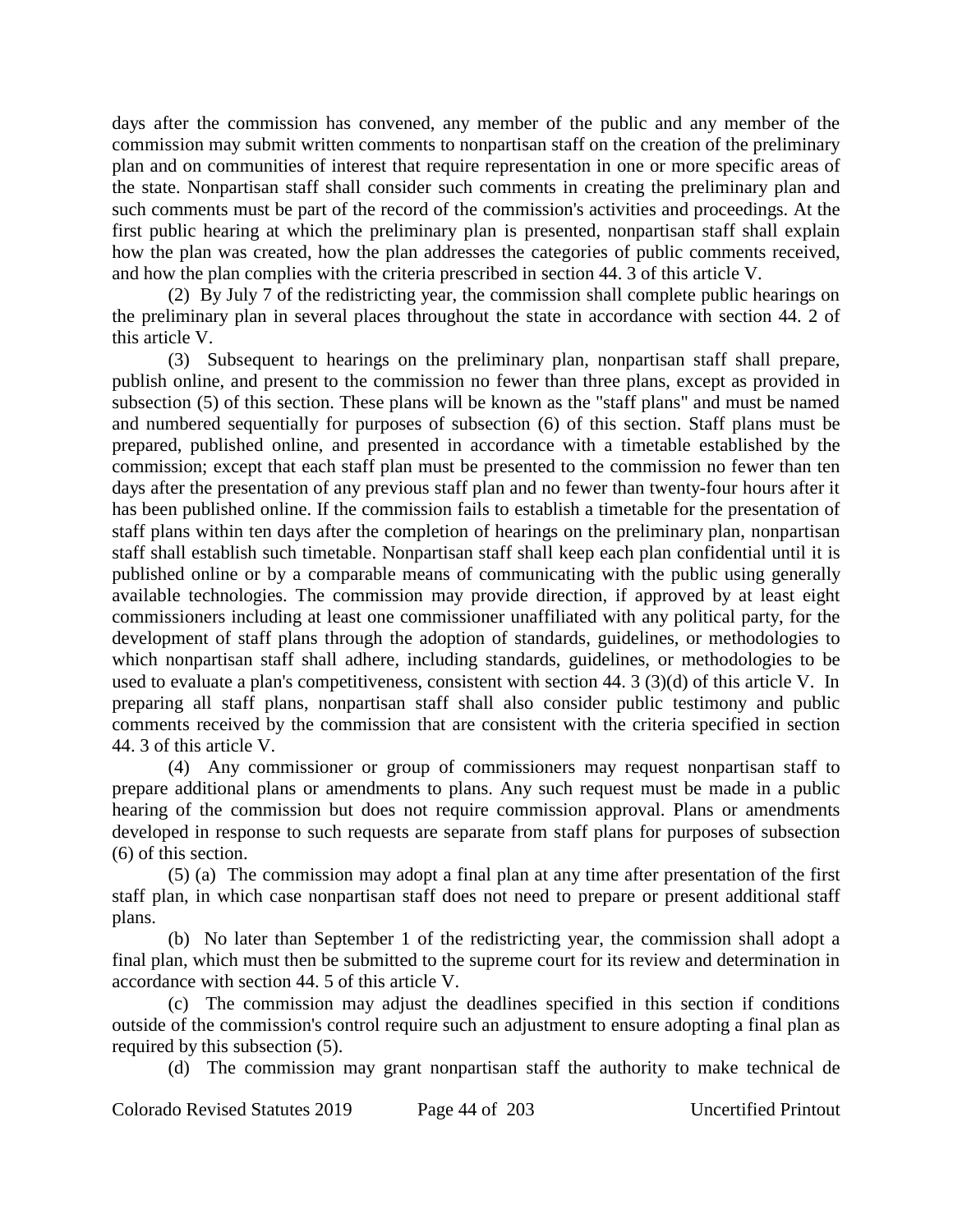minimis adjustments to the adopted plan prior to its submission to the supreme court.

(6) If for any reason the commission does not adopt a final plan by the date specified in subsection (5) of this section, then nonpartisan staff shall submit the unamended third staff plan to the supreme court.

**Source: Referred 2018:** Entire section added, Amendment Y, L. 2018, p. 3092, effective upon proclamation of the Governor, December 19, 2018.

**Section 44. 5. Supreme court review.** (1) The supreme court shall review the submitted plan and determine whether the plan complies with the criteria listed in section 44. 3 of this article V. The court's review and determination shall take precedence over other matters before the court. The supreme court shall adopt rules for such proceedings and for the production and presentation of supportive evidence for such plan. Any legal arguments concerning such plan must be submitted to the supreme court pursuant to the schedule established by the court.

(2) The supreme court shall approve the plan submitted unless it finds that the commission or nonpartisan staff, in the case of a staff plan submitted in the absence of a commission-approved plan, abused its discretion in applying or failing to apply the criteria listed in section 44. 3 of this article V, in light of the record before the commission. The supreme court may consider any maps submitted to the commission in assessing whether the commission or nonpartisan staff, in the case of a staff plan submitted in the absence of a commission-approved plan, abused its discretion.

(3) If the supreme court determines that the submitted plan constitutes an abuse of discretion in applying or failing to apply the criteria listed in section 44. 3 of this article V, in light of the record before the commission, the supreme court shall return the plan to the commission with the court's reasons for disapproval.

(4) (a) By November 1 of the redistricting year, the supreme court shall approve the plan submitted or return the plan to the commission.

(b) If the court returns the plan to the commission, the commission shall have twelve days to hold a commission hearing that includes public testimony and to return an adopted plan that resolves the court's reasons for disapproval.

(c) If the commission fails to adopt and return a plan to the court within twelve days, nonpartisan staff shall have an additional three days to prepare a plan that resolves the court's reasons for disapproval and return it to the court for approval.

(d) The supreme court shall review the revised plan in accordance with subsections (1), (2), and (3) of this section.

(5) The supreme court shall approve a plan for the redrawing of congressional districts no later than December 15 of the redistricting year. The court shall order that such plan be filed with the secretary of state no later than such date.

**Source: Referred 2018:** Entire section added, Amendment Y, L. 2018, p. 3094, effective upon proclamation of the Governor, December 19, 2018.

**Section 44. 6. Severability.** If any provision of sections 44. 1 through 44. 5 of this article V is found by a court of competent jurisdiction to be unconstitutional, or if any application of these sections is found by such a court to be unconstitutional, such invalidity shall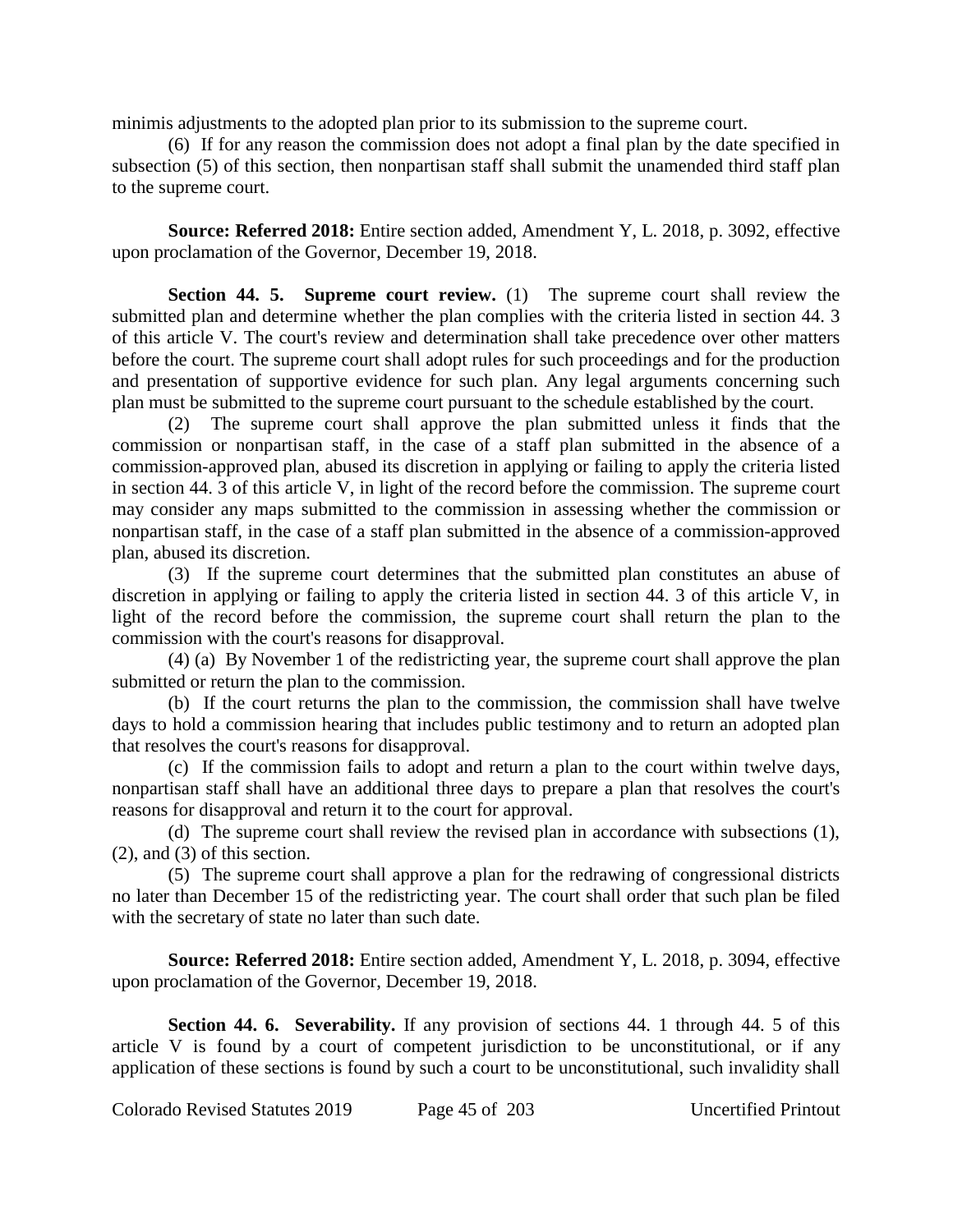not affect other provisions or applications of the remaining provisions of these sections that can be given effect without the invalid provision or application. The provisions of sections 44. 1 through 44. 5 of this article V are deemed and declared severable.

**Source: Referred 2018:** Entire section added, Amendment Y, L. 2018, p. 3094, effective upon proclamation of the Governor, December 19, 2018.

**Section 45. General assembly.** The general assembly shall consist of not more than thirty-five members of the senate and of not more than sixty-five members of the house of representatives, one to be elected from each senatorial and each representative district, respectively.

**Source:** Entire article added, effective August 1, 1876, see **L. 1877,** p. 44. **Initiated 62:** Entire section R&RE, see **L. 63,** p. 1045. **Initiated 66:** Entire section R&RE, see **L. 67,** p. 11 of the supplement to the 1967 Session Laws.

**Cross references:** For membership of general assembly, see § 2-2-101.

## **Historical background of and cases construing "Amendment No. 7"**

"Amendment No. 7" consists of the constitutional provisions of sections 45 to 48 of article V, as amended, November 6, 1962. Prior to this date sections 45 to 47 of article V read as follows:

**Section 45. Census**. The general assembly shall provide by law for an enumeration of the inhabitants of the state, in the year of our Lord 1885, and every tenth year thereafter; and at the session next following such enumeration, and also at the session next following an enumeration made by the authority of the United States, shall revise and adjust the apportionment for senators and representatives, on the basis of such enumeration according to ratios to be fixed by law.

**Section 46. Number of members of general assembly**. The senate shall consist of not more than thirty-five and the house of not more than sixty-five members. (As amended November 7, 1950).

**Section 47. Senatorial and representative districts**. Senatorial and representative districts may be altered from time to time, as public convenience may require. When a senatorial or representative district shall be composed of two or more counties, they shall be contiguous, and the district as compact as may be. No county shall be divided in the formation of a senatorial or representative district.

### **Cases construing "Amendment No. 7"**

**The case of Lisco v. McNichols, 208 F. Supp. 471 (D. Colo. 1962)** was the forerunner of apportionment cases. While "Amendment No. 7" was not involved, the constitutionality of apportionment statutes (sections 63-1-2, 63-1-3 and 63-1-6, CRS 53, since repealed), providing for the number of senators and representatives and fixing for their apportionment, was

Colorado Revised Statutes 2019 Page 46 of 203 Uncertified Printout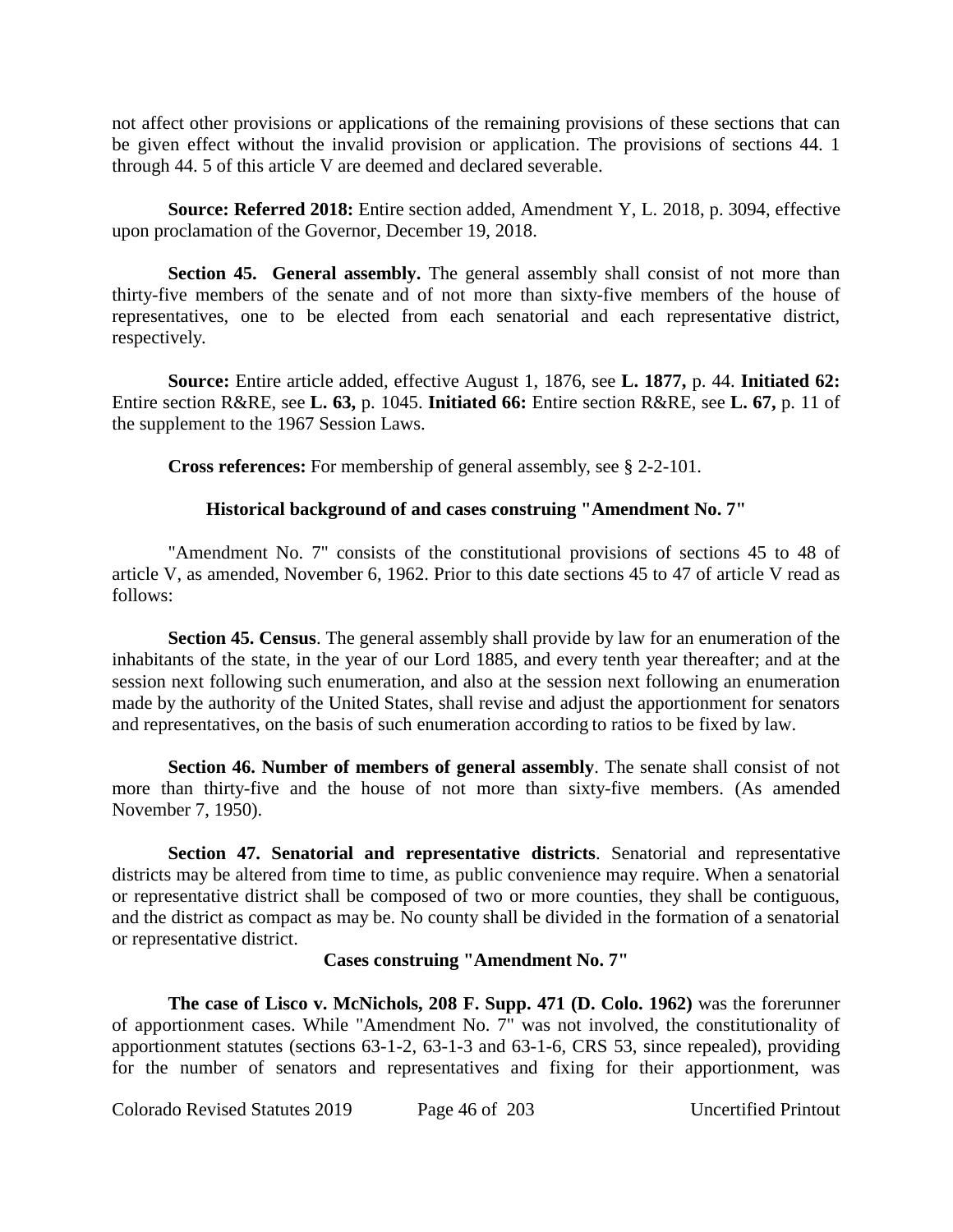questioned on the basis such apportionment was disproportionate and give unequal voting rights. The court decided that because of the imminence of the 1962 elections and because two proposed constitutional amendments (no. 7 and no. 8) concerning apportionment were on the ballot to be voted on in the 1962 election they would refrain from acting and the case was continued.

The question next arose in the case of **Lisco v. Love, 219 F. Supp. 922 (D. Colo. 1963)**. In the 1962 election "Amendment No. 8" was rejected and "Amendment No. 7", amending sections 45, 46, 47 and 48 of article V of the constitution was approved. The question before the court under this case was whether apportionment of the senate under "Amendment No. 7" was valid. The court held the apportionment comported with the equal protection clause of the U. S. Constitution and dismissed the case.

This decision was appealed in **Lucas v. Forty-fourth Gen. Ass'y, 377 U. S. 713, 84 S. Ct. 1459, 13 L. Ed. 2d 632 (1964),** wherein the U. S. supreme court reversed the district court and held such apportionment did not comport to the equal protection clause and remanded the case for further proceedings.

**Further proceedings were had in the case of Lucas v. Forty-fourth Gen. Ass'y, 232 F. Supp. 797 (D. Colo. 1964)**. At this hearing the district court held that "Amendment No. 7" was not severable and therefore failed in toto and subdistricting was not prohibited by section 47 of article V. Furthermore, the imminence of the 1964 election did not require utilization of the apportionment provisions of the invalid "Amendment No. 7" as there was sufficient time for the state to take action to effectuate the U. S. supreme court decision. The matter was set over pending such state action.

Following this hearing the Governor called a special session and as a result an apportionment bill (Senate Bill No. 1, L. 64, 2nd Ex. Sess. , pp. 27-37) was enacted. This Senate Bill No. 1 was submitted to the district court which approved it but retained jurisdiction.

The decision was appealed to the U. S. supreme court in the case of Forty-fourth Gen. Ass'y v. Lucas, 379 U. S. 693, 85 S. Ct. 715, 13 L. Ed. 2d 699 (1964). The supreme court affirmed all decisions of the federal court relating to federal questions but vacated the decision as to all other questions and remanded the case, leaving open to the district court the question of severability of "Amendment No. 7".

Before the decision on this appeal was handed down there was a supervening case in the state court, White v. Anderson, 155 Colo. 291, 394 P. 2d 333 (1964), wherein the constitutionality of that portion of section 47 of article V dealing with subdistricting was questioned. The supreme court held the subdistricting provision was a state question in spite of retained jurisdiction of the federal district court and determined the subdistricting provision was invalid but in view of the imminence of the 1964 election, stayed effect of its judgment until the convening of the 1965 session of the legislature.

The Forty-fifth General Assembly introduced an apportionment bill (House Bill No.

Colorado Revised Statutes 2019 Page 47 of 203 Uncertified Printout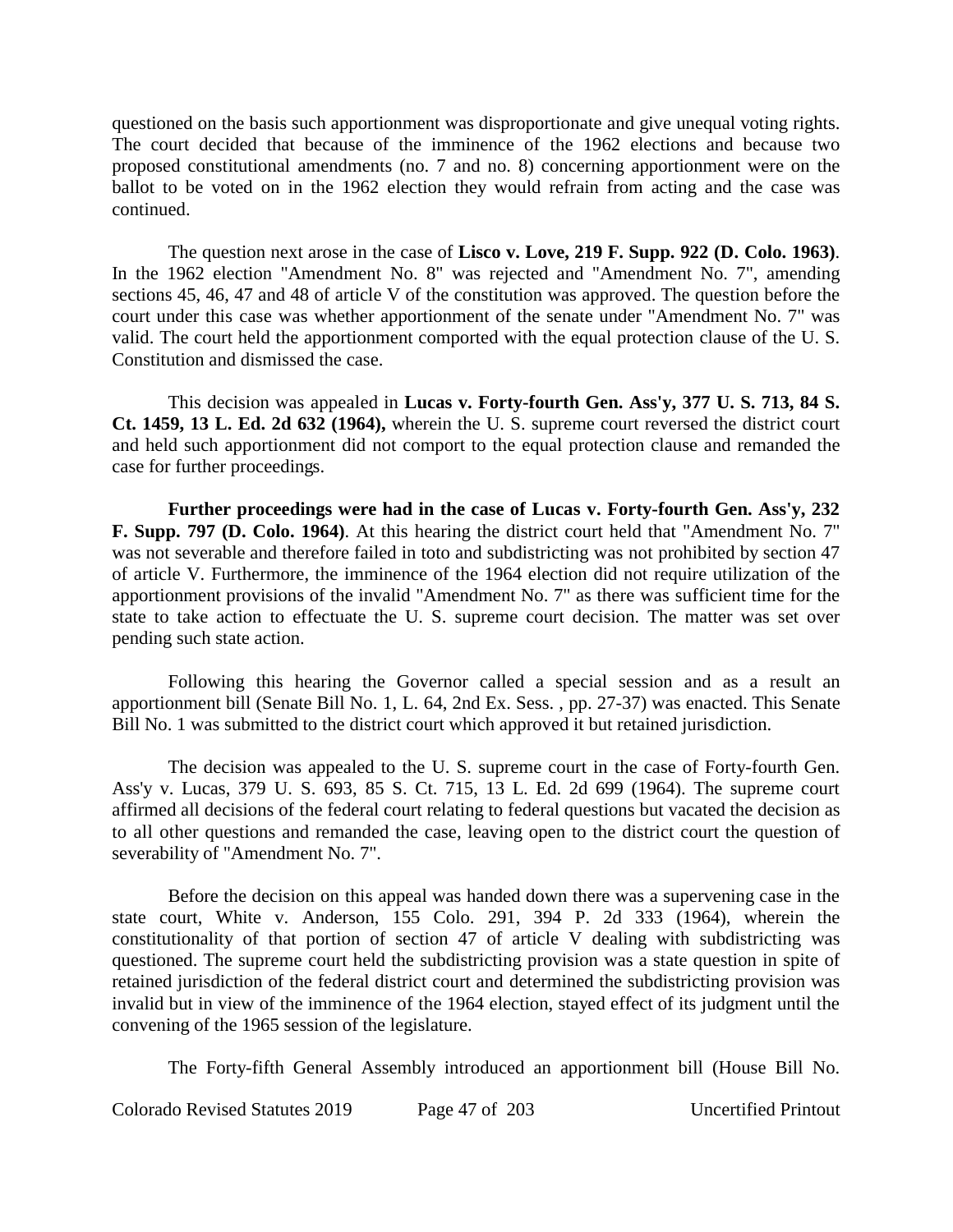1438, later postponed). During its progress through the House interrogatories were submitted to the state supreme court requesting an opinion on the severability of "Amendment No. 7". The court held in In re Interrogatories, 157 Colo. 76, 400 P. 2d 931 (1965), that such amendment was not severable and the whole "Amendment No. 7" was invalid and void.

**Section 46. Senatorial and representative districts - commission created.** (1) **Declaration of the people**. The people of the state of Colorado find and declare that:

(a) The practice of political gerrymandering, whereby legislative districts are purposefully drawn to favor one political party or incumbent politician over another, must end;

(b) The public's interest in prohibiting political gerrymandering is best achieved by creating a new and independent commission that is politically balanced, provides representation to voters not affiliated with either of the state's two largest parties, and utilizes nonpartisan legislative staff to draw maps;

(c) The redistricting commission should set district lines by ensuring constitutionally guaranteed voting rights, including the protection of minority group voting, as well as fair and effective representation of constituents using politically neutral criteria;

(d) Competitive elections for members of the general assembly provide voters with a meaningful choice among candidates, promote a healthy democracy, help ensure that constituents receive fair and effective representation, and contribute to the political well-being of key communities of interest and political subdivisions;

(e) For years certain political interests opposed competitive districts in Colorado because they are primarily concerned about maintaining their own political power at the expense of fair and effective representation; and

(f) Citizens want and deserve an inclusive and meaningful legislative redistricting process that provides the public with the ability to be heard as redistricting maps are drawn, to be able to watch the witnesses who deliver testimony and the redistricting commission's deliberations, and to have their written comments considered before any proposed map is voted upon by the commission as the final map.

(2) **Legislative districts - commission created**. There is hereby created the independent legislative redistricting commission. The commission shall divide the state into as many senatorial and representative districts as there are members of the senate and house of representatives respectively. After each federal decennial census, the senatorial districts and representative districts shall be established, revised, or altered, and the members of the senate and the house of representatives apportioned among them, by the independent legislative redistricting commission.

(3) **Definitions**. As used in this section and in sections 47 through 48. 4 of this article V, unless the context otherwise requires:

(a) "Commission" means the independent legislative redistricting commission created in subsection (2) of this section.

(b) (I) "Community of interest" means any group in Colorado that shares one or more substantial interests that may be the subject of state legislative action, is composed of a reasonably proximate population, and thus should be considered for inclusion within a single district for purposes of ensuring its fair and effective representation.

(II) Such interests include but are not limited to matters reflecting:

(A) Shared public policy concerns of urban, rural, agricultural, industrial, or trade areas;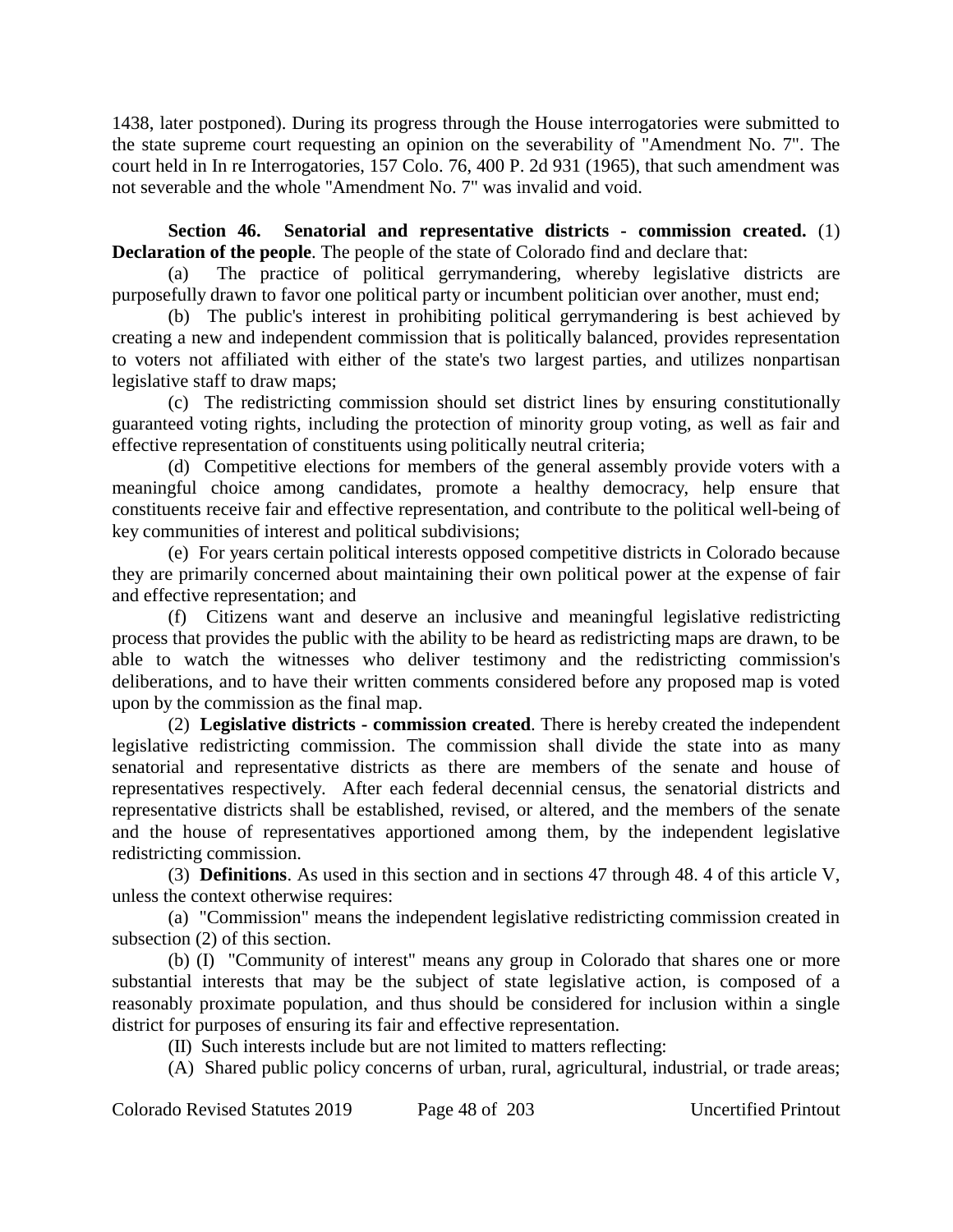(B) Shared public policy concerns such as education, employment, environment, public health, transportation, water needs and supplies, and issues of demonstrable regional significance.

(III) Groups that may comprise a community of interest include racial, ethnic, and language minority groups, subject to compliance with subsections (1)(b) and (4)(b) of section 48. 1 of this article V, which subsections protect against the denial or abridgement of the right to vote due to a person's race or language minority group.

(IV) "Community of interest" does not include relationships with political parties, incumbents, or political candidates.

(c) "Race" or "racial" means a category of race or ethnic origin documented in the federal decennial census.

(d) "Redistricting year" means the year following the year in which the federal decennial census is taken.

(e) "Staff" or "nonpartisan staff" means the staff of the general assembly's legislative council and office of legislative legal services, or their successor offices, who are assigned to assist the commission by the directors of those offices in accordance with section 48 of this article V.

(4) **Adjustment of dates**. If any date prescribed in sections 47 through 48. 3 of this article V falls on a Saturday, Sunday, or legal holiday, then the date is extended to the next day that is not a Saturday, Sunday, or legal holiday.

**Source:** Entire article added, effective August 1, 1876, see **L. 1877,** p. 44. **L. 50:** Entire section amended, see **L. 51,** p. 555. **Initiated 62:** Entire section R&RE, see **L. 63,** p. 1045. **Initiated 66:** Entire section R&RE, see **L. 67,** p. 11 of the supplement to the 1967 Session Laws. **L. 74:** Entire section amended, p. 451, effective January 1, 1975. **Initiated 74:** Entire section was amended, effective upon proclamation of the Governor, December 20, 1974, but does not appear in the session laws. **Referred 2018:** Entire section amended, Amendment Z, L. 2018, p. 3096, effective upon proclamation of the Governor, December 19, 2018.

**Editor's note:** The Governor's proclamation date for the 1974 referred measure was December 20, 1974.

**Cross references:** For historical background of and cases construing "Amendment No. 7" in 1962, sections 45 to 48 of this article, see section 45 of this article.

**Section 47. Commission composition and appointment - vacancies.** (1) After each federal decennial census of the United States, the members of the commission shall be appointed and convened as prescribed in this section.

(2) The commission consists of twelve members who have the following qualifications:

(a) Commissioners must be registered electors who voted in both of the previous two general elections in Colorado;

(b) Commissioners must either have been unaffiliated with any political party or have been affiliated with the same political party for a consecutive period of no less than five years at the time of the application; and

and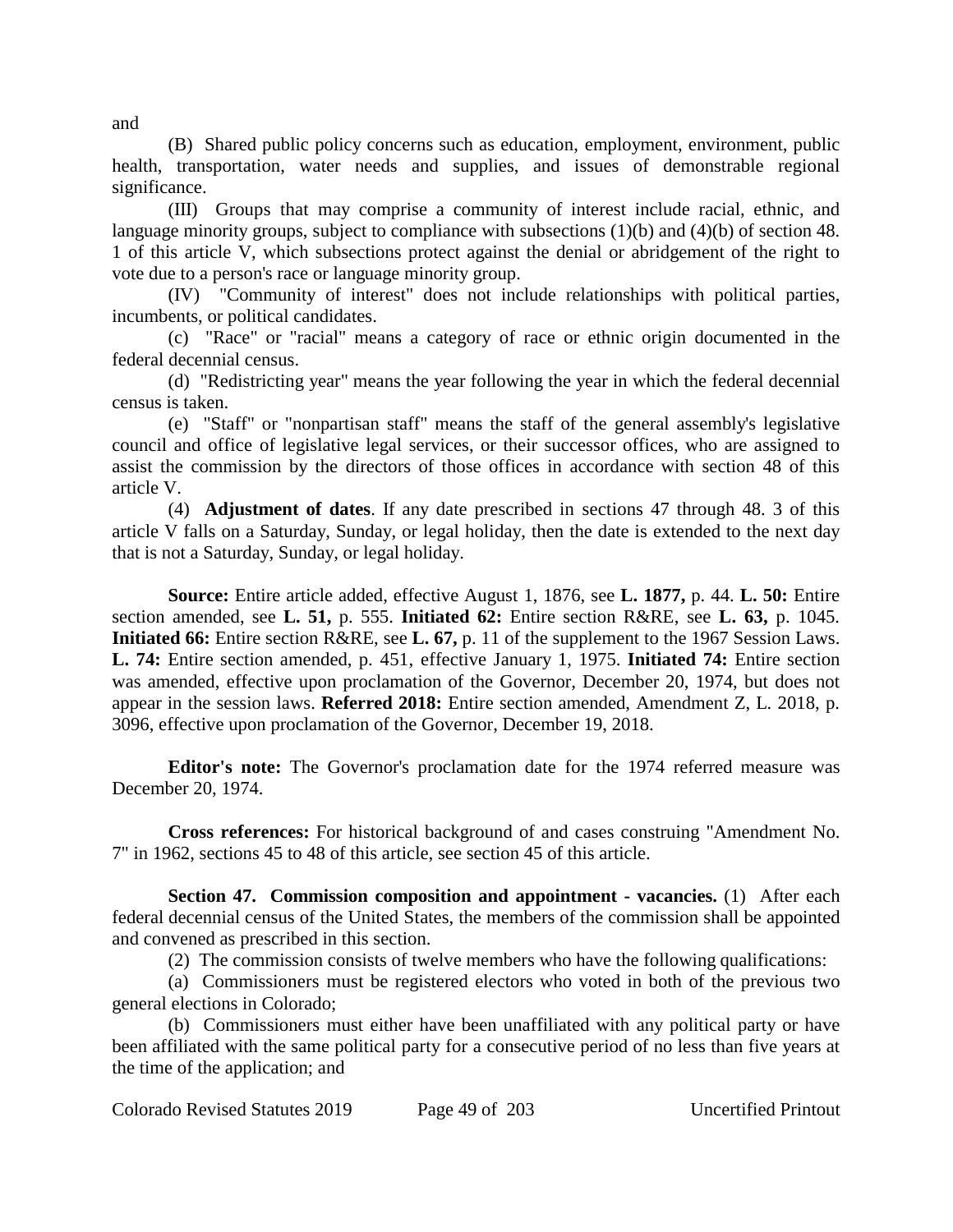(c) No person may be appointed to or serve on the commission if he or she:

(I) Is or has been a candidate for the general assembly within the last five years preceding the date on which applications for appointment to the commission are due under subsection (4) of this section;

(II) Is or has been, within the last three years preceding the date on which applications for appointment to the commission are due under subsection (4) of this section, compensated by a member of, or a campaign committee advocating the election of a candidate to, the general assembly;

(III) Is or has been, within the last three years preceding the date on which applications for appointment to the commission are due under subsection (4) of this section, an elected public official at the federal, state, county, or municipal level in Colorado;

(IV) Is or has been, within the last three years preceding the date on which applications for appointment to the commission are due under subsection (4) of this section, an elected political party official above the precinct level in Colorado or an employee of a political party;

(V) Is a member of the commission responsible for dividing the state into congressional districts; or

(VI) Is or has been a professional lobbyist registered to lobby with the state of Colorado, with any municipality in Colorado, or at the federal level within the last three years preceding the date on which applications for appointment to the commission are due under subsection (4) of this section.

(3) (a) By August 10 of the year prior to the redistricting year, nonpartisan staff shall, after holding one or more public hearings, prepare an application form that will allow appointing authorities to evaluate a person's experience and qualifications and make such application available on the general assembly's website or comparable means of communicating with the public.

(b) The application form must clearly state the legal obligations and expectations of potential appointees. Information required of applicants must include, but is not necessarily limited to, professional background, party affiliation, a description of past political activity, a list of all political and civic organizations to which the applicant has belonged within the previous five years, and whether the applicant meets the qualifications stated in subsection (2) of this section. In addition, the application form must require the applicant to explain why they want to serve on the commission and afford the applicant an opportunity to make a statement about how they will promote consensus among commissioners if appointed to the commission. Applicants may also choose to include up to four letters of recommendation with their application.

(4) By November 10 of the year prior to the redistricting year, any person who seeks to serve on the commission must submit a completed application to nonpartisan staff. All applications are public records and must be posted promptly after receipt on the general assembly's website or comparable means of communicating with the public.

(5) (a) No later than January 5 of the redistricting year, the chief justice of the Colorado supreme court shall designate a panel to review the applications. The panel must consist of the three justices or judges who most recently retired from the Colorado supreme court or the Colorado court of appeals, appointed sequentially starting with the most recent justice or judge to retire who has been affiliated with the same political party or unaffiliated with any political party for the two years prior to appointment; except that no appointee, within two years prior to appointment, shall have been affiliated with the same political party as a justice or judge already

Colorado Revised Statutes 2019 Page 50 of 203 Uncertified Printout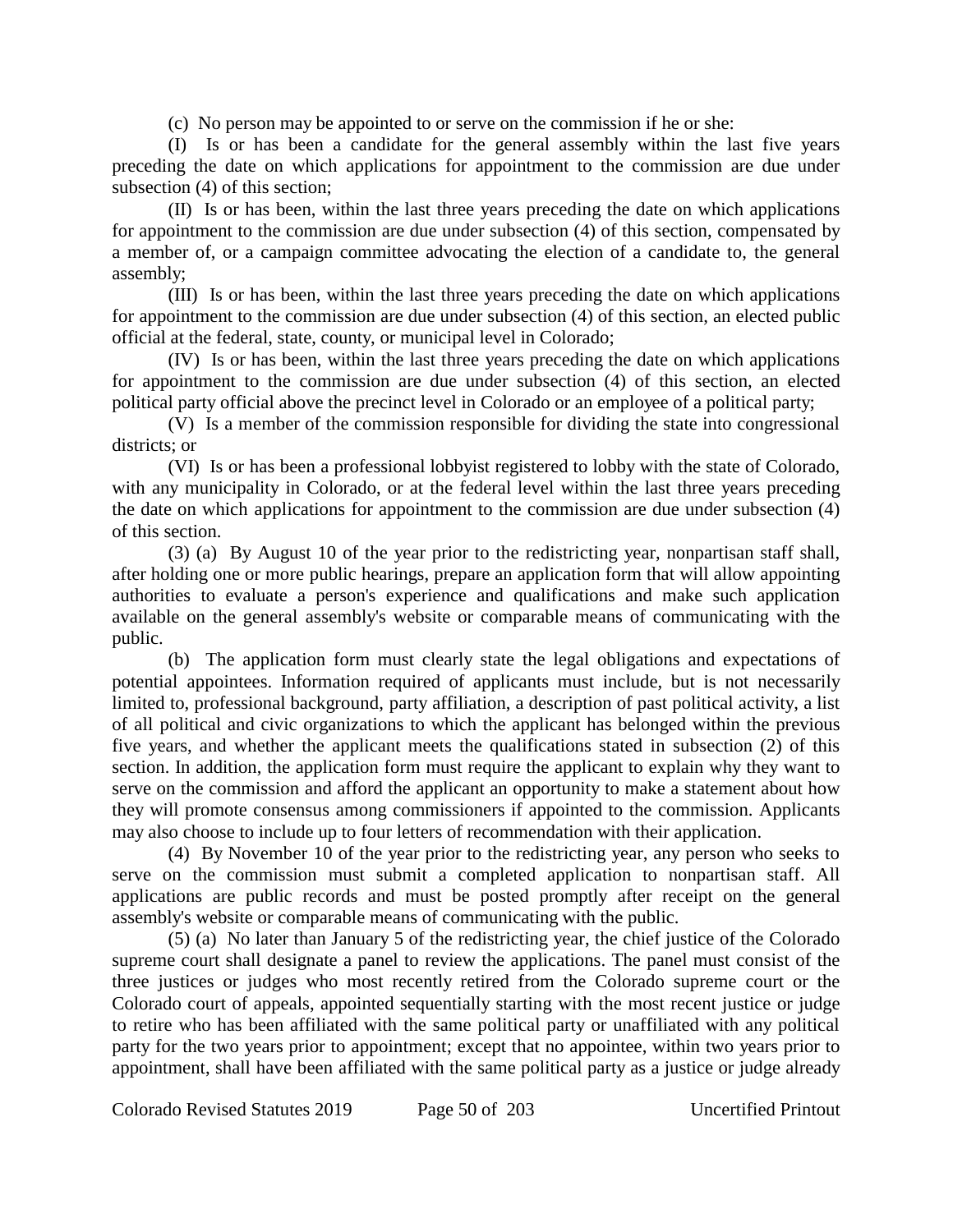appointed to the panel. If any of the three justices or judges who most recently retired from the Colorado supreme court or the Colorado court of appeals is unable or unwilling to serve on the panel or has been affiliated within two years prior to appointment with a political party already represented on the panel, then the chief justice shall appoint the next justice or judge who most recently retired from the Colorado supreme court or the Colorado court of appeals and who has not been affiliated within two years prior to appointment with the same political party as any justice or judge already appointed to the panel. If, after considering all justices and judges who have retired from the Colorado supreme court and the Colorado court of appeals, fewer than three eligible participants for the panel have been identified who are able and willing to serve, the chief justice shall appoint the most recently retired district court judge who has not been affiliated within two years prior to appointment with the same political party as any previous appointee to the panel and who accepts such appointment. No justice or judge shall serve both on this panel and the panel assisting in the process of choosing members of the commission responsible for dividing the state into congressional districts.

(b) All decisions of the panel regarding the selection of applicants pursuant to this section require the affirmative approval of all three members of the panel.

(c) The general assembly shall prescribe by law the compensation of members of the panel. Nonpartisan staff shall assist the panel in carrying out its duties.

(6) After applications are submitted, nonpartisan staff, with the cooperation and assistance of the secretary of state, shall make an objective and factual finding based on, to the extent possible, publicly available information, including information contained in the application and information contained within the records maintained by the secretary of state, whether each applicant meets the qualifications specified in subsection (2) of this section. No later than January 11 of the redistricting year, nonpartisan staff shall make its findings publicly available, and notify the applicants of the staff's finding. If the staff finds that an applicant is not eligible, then the staff shall include the reasons in its finding.

(7) By January 25 of the redistricting year, the panel, in a public meeting, shall randomly select by lot from all of the applicants who were found to meet the qualifications specified in subsection (2) of this section the names of three hundred applicants who are affiliated with the state's largest political party, three hundred applicants who are affiliated with the state's second largest political party, and four hundred fifty applicants who are not affiliated with any political party, or such lesser number as there are total applicants who meet the qualifications specified in subsection (2) of this section for each of those groups.

(8) (a) In one or more public hearings conducted on or before February 15 of the redistricting year, after reviewing the applications of the applicants selected in accordance with subsection (7) of this section, the panel shall identify fifty applicants who are affiliated with the state's largest political party, fifty applicants who are identified with the state's second largest political party, and fifty applicants who are unaffiliated with any political party and who best demonstrate:

(I) Experience in organizing, representing, advocating for, adjudicating the interests of, or actively participating in groups, organizations, or associations in Colorado; and

(II) Relevant analytical skills, the ability to be impartial, and the ability to promote consensus on the commission.

(b) No later than February 15 of the redistricting year, from the applicants identified in subsection  $(8)(a)$  of this section, the panel shall choose by lot six applicants to serve on the

Colorado Revised Statutes 2019 Page 51 of 203 Uncertified Printout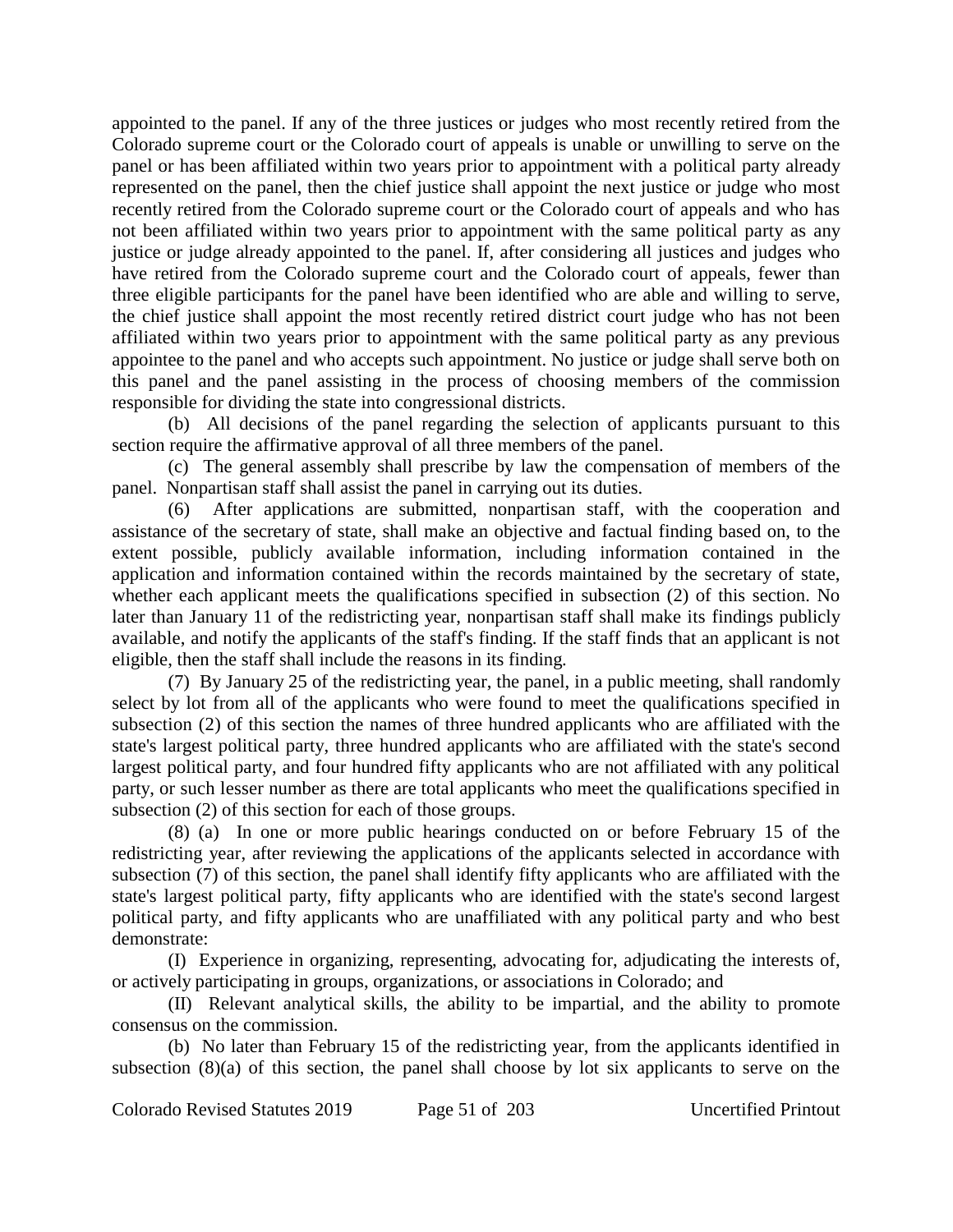commission as follows:

- (I) Two commissioners who are not affiliated with any political party;
- (II) Two commissioners who are affiliated with the state's largest political party; and
- (III) Two commissioners who are affiliated with the state's second largest political party.

(c) In the process of choosing applicants by lot for appointment to the commission, no applicant whose name is chosen may be appointed if he or she is registered to vote in a congressional district that is already represented on the commission; except that, when all thenexisting congressional districts in Colorado are represented on the commission, a congressional district may be represented by a second commissioner. No congressional district may be represented by more than two commissioners. Any persons whose names are chosen but duplicate a congressional district's representation on the commission and are not appointed to the commission shall be eligible for appointment pursuant to subsections (9) and (10) of this section.

(9) (a) By February 16 of the redistricting year, the majority leader of the state senate, the minority leader of the state senate, the majority leader of the state house of representatives, and the minority leader of the state house of representatives shall each select a pool of ten applicants who are affiliated with one of the state's two largest political parties from all applications submitted to nonpartisan staff and notify the panel of their selections.

(b) As determined by the legislative leaders in selecting their respective pools, the applicants selected for each pool must meet the qualifications set forth in subsection (2) of this section and demonstrate the qualities listed in subsection (8)(a) of this section.

(c) For each congressional district not represented by a commissioner appointed pursuant to subsections (8)(b) and (8)(c) of this section, each pool must consist of at least one applicant who is registered to vote in that congressional district.

(d) If there is an insufficient number of available applicants that meet the requirements of subsection (9)(b) of this section to select any complete pool, then the pool must consist of only those applicants who meet those requirements.

(10) By March 16 of the redistricting year, the panel of judges shall select, in such order as the panel determines, one commissioner from each legislative leader's pool of applicants and two commissioners from those applicants who are not affiliated with any political party and whose names were randomly selected by lot pursuant to subsection (7) of this section. The panel of judges must ensure that the commission includes four commissioners who are not affiliated with any political party, four commissioners who are affiliated with the state's largest political party, and four commissioners who are affiliated with the state's second largest political party. The panel of judges may interview applicants before making the appointments. In selecting applicants, the panel shall, in addition to considering applicants' other qualifications:

(a) To the extent possible, ensure that the commission reflects Colorado's racial, ethnic, gender, and geographic diversity;

(b) Ensure that at least one commissioner is registered to vote in each congressional district but no more than two commissioners are registered to vote in any single congressional district;

(c) Ensure that at least one commissioner resides west of the continental divide; and

(d) Ensure that all commissioners meet the qualifications set forth in subsection (2) of this section and demonstrate the qualities listed in subsection (8)(a) of this section.

(11) (a) A commissioner's position on the commission will be deemed vacant if he or she, having been appointed as a registered elector who is not affiliated with a political party,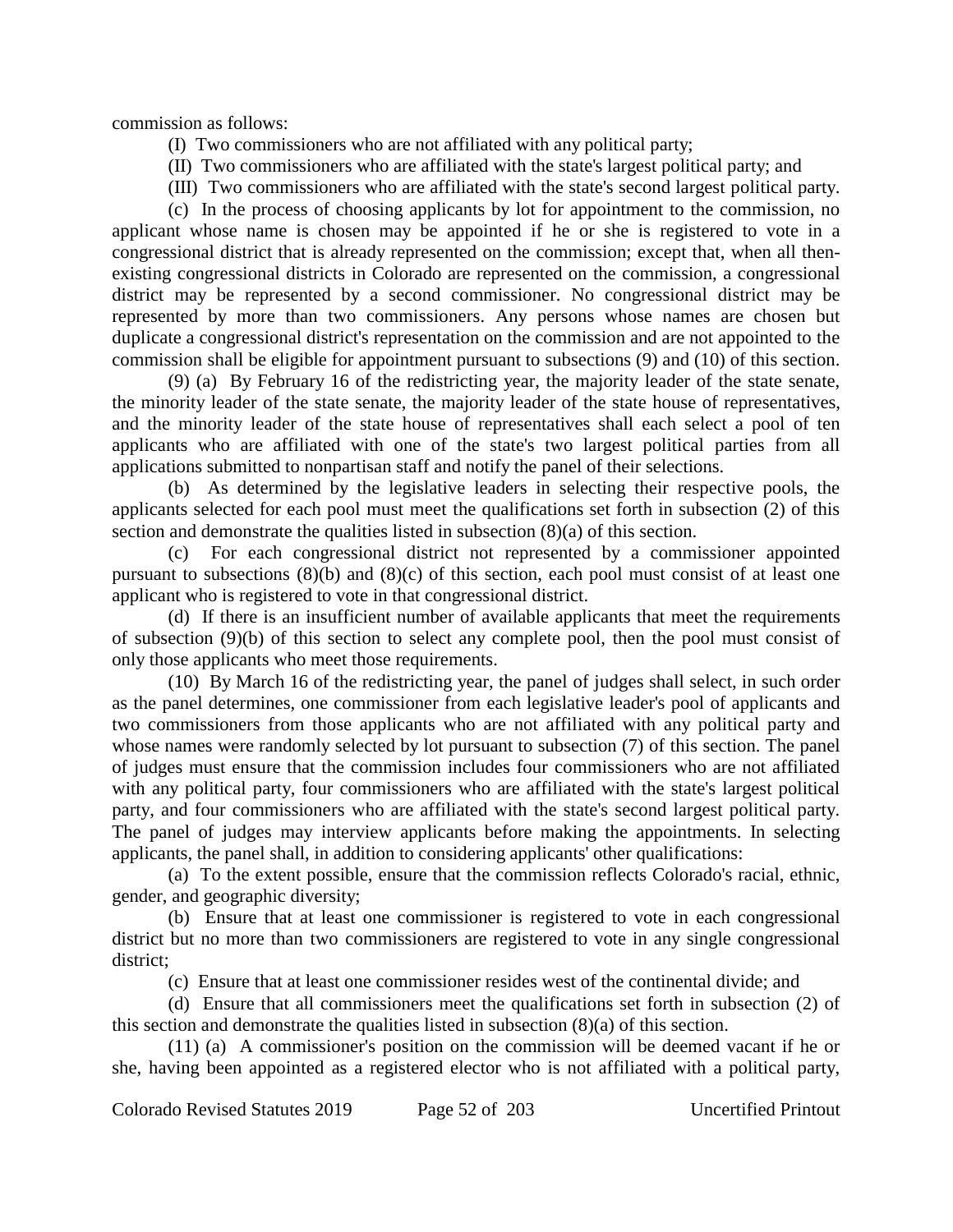affiliates with a political party before the supreme court has approved a plan pursuant to section 48. 3 of this article V. A commissioner's position on the commission will also be deemed vacant if he or she, having been affiliated with one of the state's two largest political parties at the time of appointment, affiliates with a different political party or becomes unaffiliated with any political party before the supreme court has approved a plan pursuant to section 48. 3 of this article V.

(b) Any vacancy on the commission, including one that occurs due to death, resignation, removal, failure to meet the qualifications of appointment, refusal or inability to accept an appointment, or otherwise, must be filled as soon as possible by the designated appointing authority from the designated pool of eligible applicants for that commissioner's position and in the same manner as the originally chosen commissioner; except that no commissioner chosen to fill a vacancy will be bypassed for appointment if all congressional districts are already represented on the commission.

(12) For purposes of this section, the state's two largest political parties shall be determined by the number of registered electors affiliated with each political party in the state according to voter registration data published by the secretary of state for the earliest day in January of the redistricting year for which such data is published.

**Source:** Entire article added, effective August 1, 1876, see **L. 1877,** p. 44. **Initiated 62:** Entire section R&RE, see **L. 63,** p. 1045. **Initiated 66:** Entire section R&RE, see **L. 67,** p. 11 of the supplement to the 1967 Session Laws. **Initiated 74:** Entire section was amended, effective upon proclamation of the Governor, December 20, 1974, but does not appear in the session laws. **Referred 2018:** Entire section R&RE, Amendment Z, L. 2018, p. 3098, effective upon proclamation of the Governor, December 19, 2018.

**Cross references:** (1) For historical background of and cases construing "Amendment No. 7" in 1962, sections 45 to 48 of this article, see section 45 of this article.

(2) For composition of congressional districts, see § 2-1-101; for composition of senatorial districts, see § 2-2-102; for composition of representative districts, see § 2-2-202.

**Section 48. Commission organization - procedures - transparency - voting requirements.** (1) **Initial organization, officers, procedures, rules, and transparency**. (a) The governor shall convene the commission no later than March 30 of the redistricting year and appoint a temporary chairperson from the commission's members. Upon convening, the commission shall elect a chair and a vice-chair, who are not members of the same political party, and other such officers as it determines.

(b) The director of research of the legislative council and the director of the office of legislative legal services, or the directors of successor nonpartisan offices of the general assembly, shall appoint nonpartisan staff from their respective offices as needed to assist the commission and the panel of judges as described in section 47 of this article V. Nonpartisan staff shall acquire and prepare all necessary resources, including computer hardware, software, and demographic, geographic, and political databases, as far in advance as necessary to enable the commission to begin its work immediately upon convening.

The commission may retain legal counsel in all actions and proceedings in connection with the performance of its powers, duties, and functions, including representation of

Colorado Revised Statutes 2019 Page 53 of 203 Uncertified Printout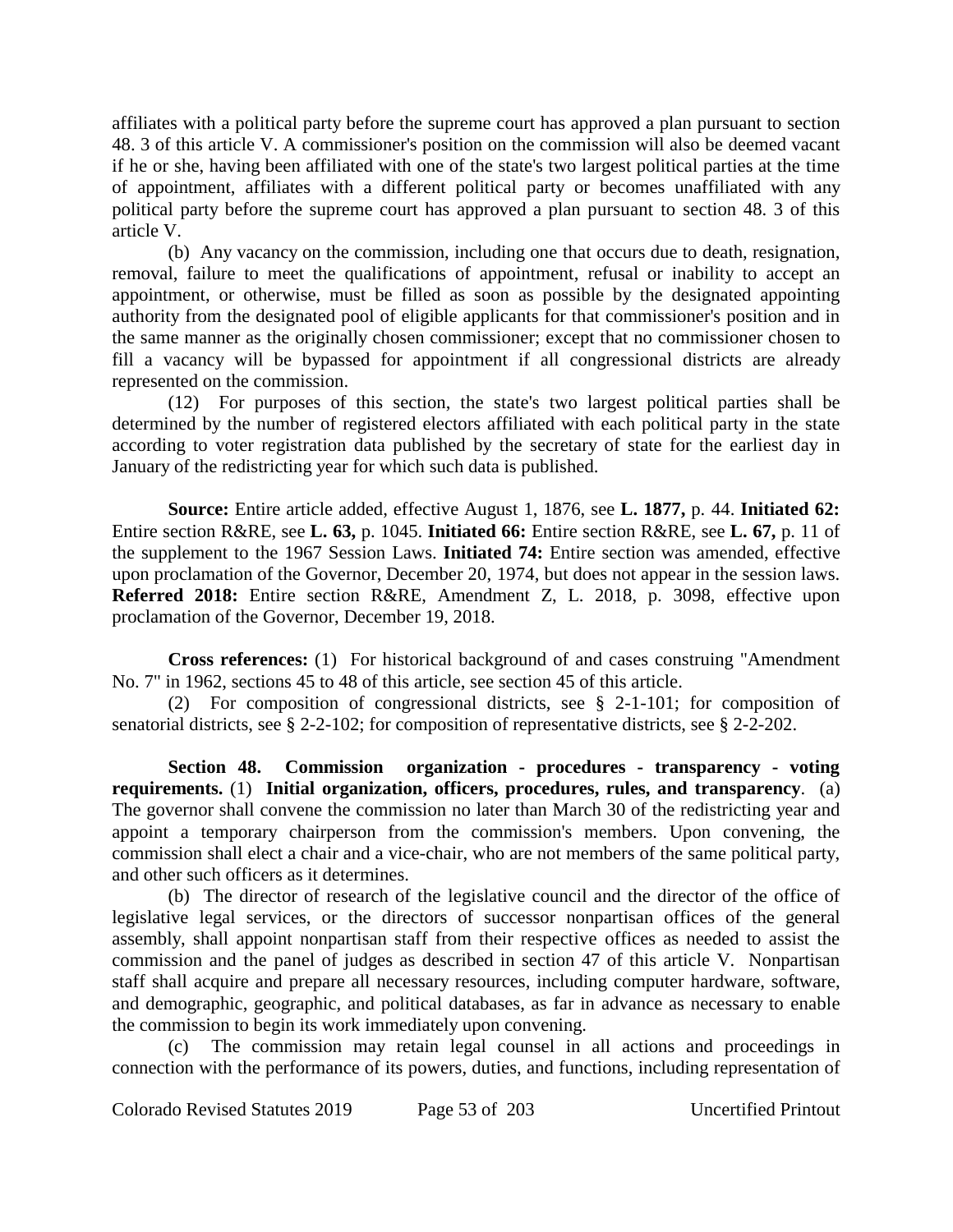the commission before any court.

(d) The general assembly shall appropriate sufficient funds for the payment of the expenses of the commission, the compensation and expenses of nonpartisan staff, and the compensation and expenses of the panel of judges as described in section 47 of this article V. Members of the commission shall be reimbursed for their reasonable and necessary expenses and may also receive such per diem allowance as may be established by the general assembly. Subject to available appropriations, hardware and software necessary for the development of plans may, at the request of any commissioner, be provided to the commissioner. The commission and its staff must have access to statistical information compiled by the state and its political subdivisions as necessary for its duties. State agencies and political subdivisions shall comply with requests from the commission and its staff for such statistical information.

(e) The commission shall adopt rules to govern its administration and operation. The commission must provide at least seventy-two hours of advance public notice of all proposed rules prior to consideration for adoption; except that proposed rules may be amended during commission deliberations without such advance notice of specific, related amendments. Neither the commission's procedural rules nor its mapping decisions are subject to the "State Administrative Procedure Act", article 4 of title 24, C. R. S. , or any successor statute. Rules must include but need not be limited to the following:

(I) The hearing process and review of maps submitted for its consideration;

(II) Maintenance of a record of the commission's activities and proceedings, including a record of written and oral testimony received, and of the commission's directions to nonpartisan staff on proposed changes to any plan and the commission's rationale for such changes;

(III) The process for removing commissioners for participating in communications prohibited under this section;

(IV) The process for recommending changes to plans submitted to the commission by nonpartisan staff; and

(V) The adoption of a statewide meeting and hearing schedule, including the necessary elements of electronic attendance at a commission hearing.

(2) **Voting requirements**. A simple majority of the appointed commissioners may approve rules and procedural decisions. The election of the commission's chair and vice-chair requires the affirmative vote of at least eight commissioners, including the affirmative vote of at least one commissioner who is unaffiliated with any political party. Removal of any commissioner as provided in this section requires the affirmative vote of at least eight commissioners, including the affirmative vote of at least two commissioners who are unaffiliated with any political party. Adoption of the final plan for submission to the supreme court and the adoption of a revised plan after a plan is returned to the commission from the supreme court requires the affirmative vote of at least eight commissioners, including the affirmative vote of at least two commissioners who are unaffiliated with any political party. The commission shall not vote upon a final plan until at least seventy-two hours after it has been proposed to the commission in a public meeting or at least seventy-two hours after it has been amended by the commission in a public meeting, whichever occurs later; except that commissioners may unanimously waive the seventy-two hour requirement.

(3) **Public involvement - hearing process**. (a) All Colorado residents, including individual commissioners, may present proposed redistricting maps or written comments, or both, for the commission's consideration.

Colorado Revised Statutes 2019 Page 54 of 203 Uncertified Printout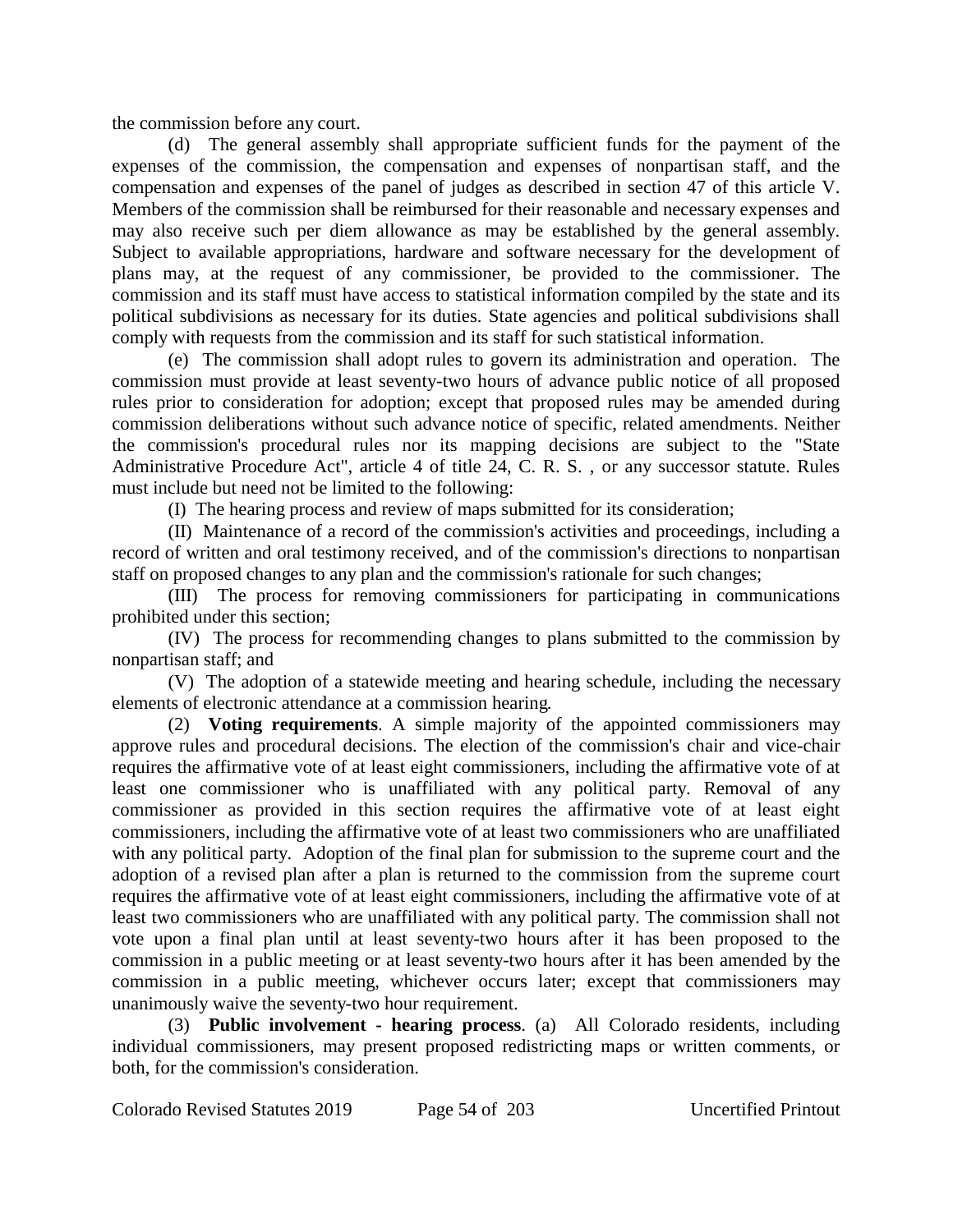(b) The commission must, to the maximum extent practicable, provide opportunities for Colorado residents to present testimony at hearings held throughout the state. The commission shall not approve a redistricting map until at least three hearings have been held in each congressional district, including at least one hearing that is held in a location west of the continental divide and at least one hearing that is held in a location east of the continental divide and either south of El Paso county's southern boundary or east of Arapahoe county's eastern boundary. No gathering of commissioners can be considered a hearing for this purpose unless it is attended, in person or electronically, by at least ten commissioners. The commission shall establish by rule the necessary elements of electronic attendance at a commission hearing.

(c) The commission shall maintain a website or comparable means of communicating with the public through which any Colorado resident may submit proposed maps or written comments, or both, without attending a hearing of the commission.

(d) The commission shall publish all written comments pertaining to redistricting on its website or comparable means of communicating with the public as well as the name of the Colorado resident submitting such comments. If the commission or nonpartisan staff have a substantial basis to believe that the person submitting such comments has not truthfully or accurately identified himself or herself, the commission need not consider and need not publish such comments but must notify the commenter in writing of this fact. The commission may withhold comments, in whole or in part, from the website or comparable means of communicating with the public that do not relate to redistricting maps, policies, or communities of interest.

(e) The commission shall provide simultaneous access to the regional hearings by broadcasting them via its website or comparable means of communicating with the public and maintain an archive of such hearings for online public review.

(4) **Ethical obligations - transparency - lobbyist reporting**. (a) Commissioners are guardians of the public trust and are subject to antibribery and abuse of public office requirements as provided in parts 3 and 4 of article 8 of title 18, C. R. S. , as amended, or any successor statute.

(b) To ensure transparency in the redistricting process:

(I) (A) The commission and the commissioners are subject to open meetings requirements as provided in part 4 of article 6 of title 24, C. R. S. , as amended, or any successor statute.

(B) Except as provided in subsection  $(4)(b)(I)(D)$  of this section, a commissioner shall not communicate with nonpartisan staff on the mapping of legislative districts unless the communication is during a public meeting or hearing of the commission.

(C) Except for public input and comment, nonpartisan staff shall not have any communications about the content or development of any plan outside of public hearings with anyone except other staff members. Nonpartisan staff shall report to the commission any attempt by anyone to exert influence over the staff's role in the drafting of plans.

(D) One or more nonpartisan staff may be designated to communicate with commissioners regarding administrative matters, the definition and scope of which shall be determined by the commission.

(E) Any commissioner who participates in a communication prohibited in this section must be removed from the commission, and such vacancy must be filled within seven days.

(II) The commission, each commissioner, and nonpartisan staff are subject to open

Colorado Revised Statutes 2019 Page 55 of 203 Uncertified Printout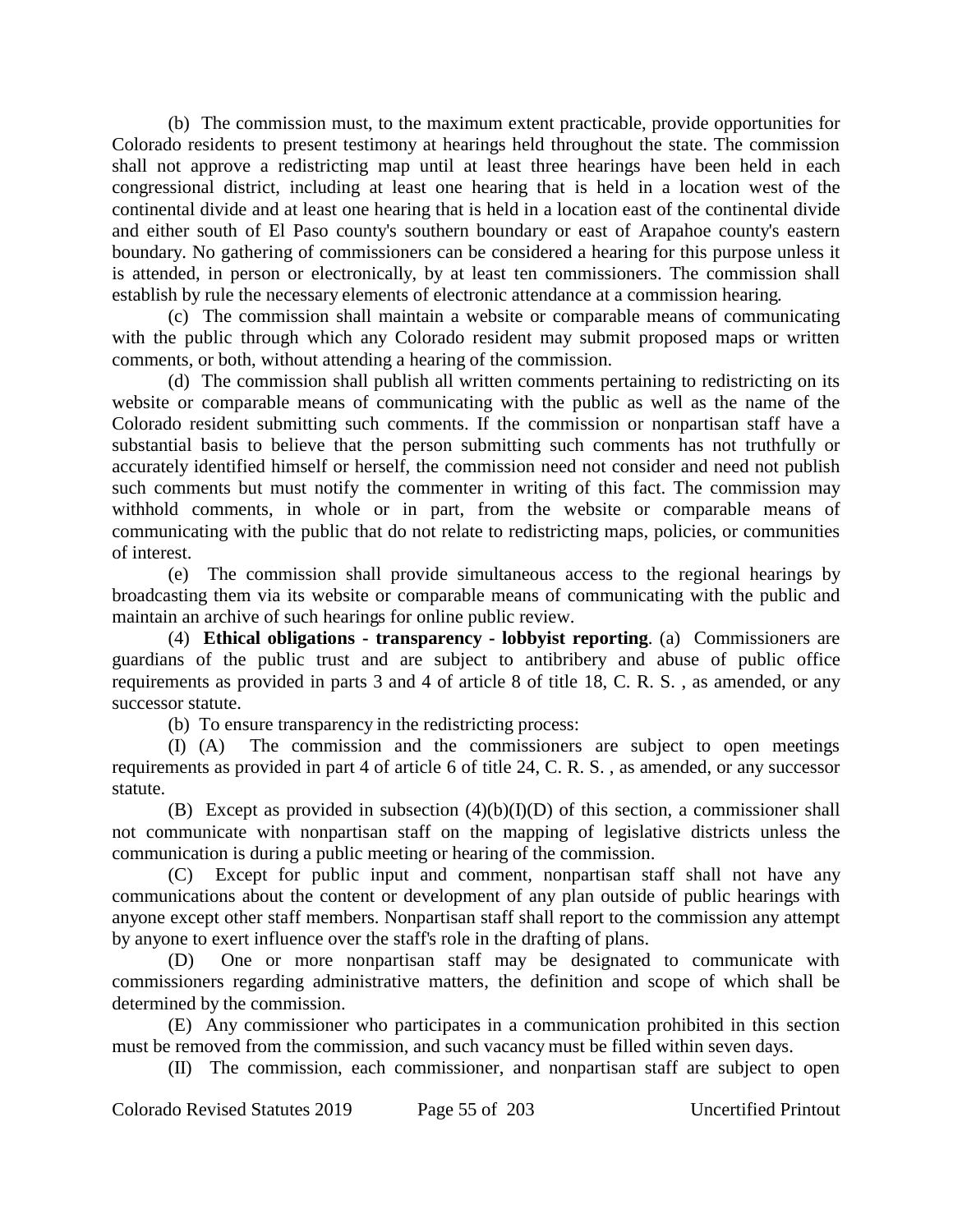records requirements as provided in part 1 of article 72 of title 24, C. R. S. , as amended, or any successor statute; except that maps in draft form and not submitted to the commission are not public records subject to disclosure. Work product and communications among nonpartisan staff are subject to disclosure once a plan is submitted to the supreme court.

(III) Persons who contract for or receive compensation for advocating to the commission, to one or more commissioners, or to nonpartisan staff for the adoption or rejection of any map, amendment to a map, mapping approach, or manner of compliance with any of the mapping criteria specified in section 48. 1 of this article V are lobbyists who must disclose to the secretary of state any compensation contracted for, compensation received, and the person or entity contracting or paying for their lobbying services. Such disclosure must be made no later than seventy-two hours after the earlier of each instance of such lobbying or any payment of such compensation. The secretary of state shall publish on the secretary of state's website or comparable means of communicating with the public the names of such lobbyists, as well as the compensation received and the persons or entities for whom they work within twenty-four hours of receiving such information. The secretary of state shall adopt rules to facilitate the complete and prompt reporting required by this subsection  $(4)(b)(III)$  as well as a complaint process to address any lobbyist's failure to report a full and accurate disclosure, which complaint must be heard by an administrative law judge, whose decision may be appealed to the court of appeals.

**Source:** Entire article added, effective August 1, 1876, see **L. 1877,** p. 45. **L. 50:** Entire section repealed, see **L. 51,** p. 555. **Initiated 62:** Entire section R&RE, see **L. 63,** p. 1046. **Initiated 66:** Entire section R&RE, see **L. 67,** p. 11 of the supplement to the 1967 Session Laws. **L. 74:** Entire section amended, p. 451, effective January 1, 1975; **Initiated 74:** Entire section was amended, effective upon proclamation of the Governor, December 20, 1974, but does not appear in the session laws. **L. 2000:** (1)(b), (1)(d), and (1)(e) amended, p. 2773, effective upon proclamation of the Governor, **L. 2001,** p. 2390, December 28, 2000. **Referred 2018:** Entire section R&RE, Amendment Z, L. 2018, p. 3102, effective upon proclamation of the Governor, December 19, 2018.

**Editor's note:** The Governor's proclamation date for the 1974 referred measure was December 20, 1974.

**Cross references:** (1) For historical background of and cases construing "Amendment No. 7" in 1962, sections 45 to 48 of this article, see section 45 of this article.

(2) For provisions concerning the reapportionment process, see sections 6 through 11 of chapter 46, Session Laws of Colorado 1990, sections 6 through 11 of chapter 286, Session Laws of Colorado 2000, and part 5 of article 2 of title 2; for requirement that senate and representative districts be apportioned on the basis of population, see § 46 of this article.

**Section 48. 1. Criteria for determination of legislative districts - definition.** (1) In adopting a legislative redistricting plan, the commission shall:

(a) Make a good-faith effort to achieve mathematical population equality between districts, as required by the constitution of the United States, but in no event shall there be more than five percent deviation between the most populous and the least populous district in each house. Districts must be composed of contiguous geographic areas.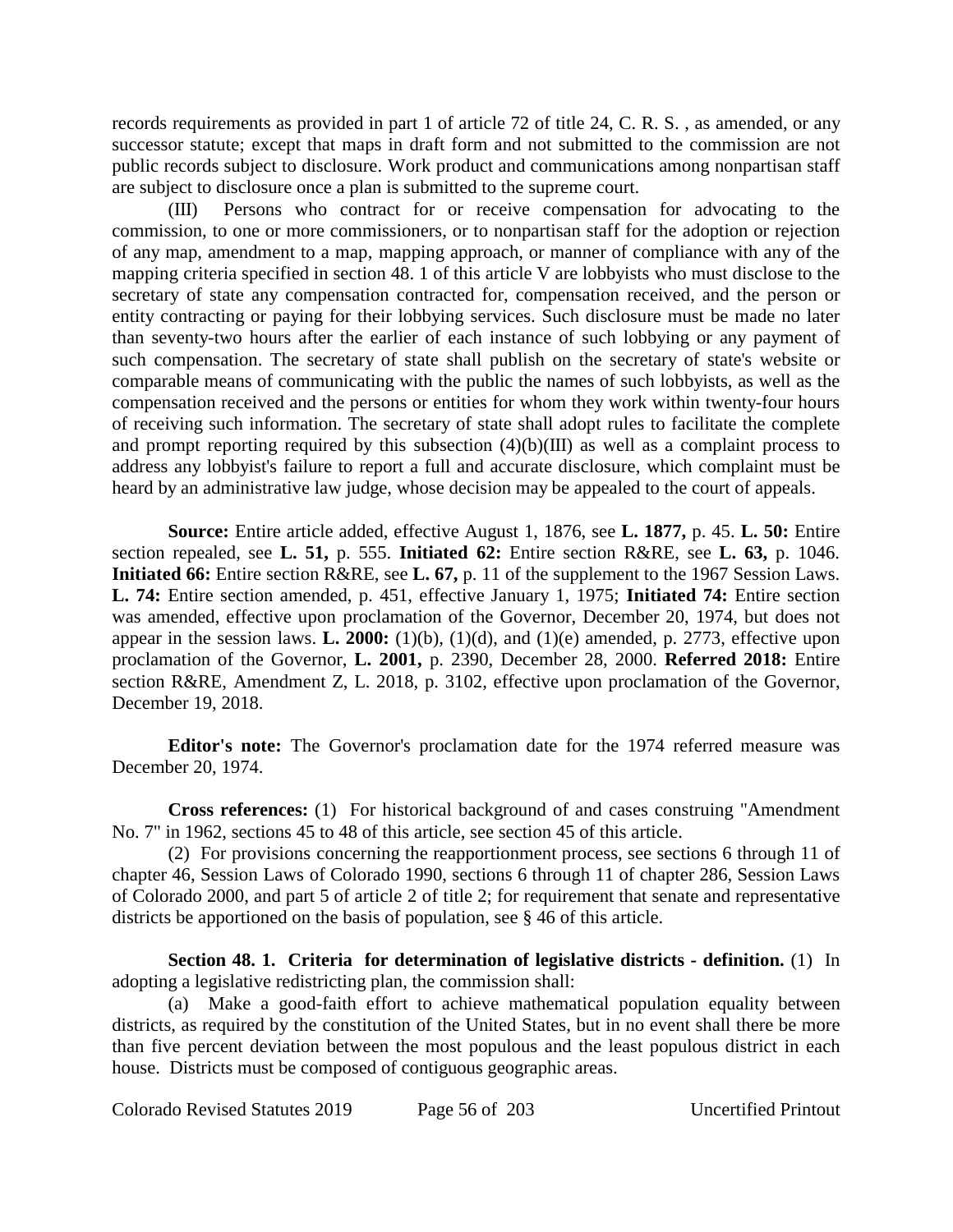(b) Comply with the federal "Voting Rights Act of 1965", 52 U. S. C. sec. 50301, as amended.

(2) (a) As much as is reasonably possible, the commission's plan must preserve whole communities of interest and whole political subdivisions, such as counties, cities, and towns. To facilitate the efficient and effective provision of governmental services, with regard to any county, city, city and county, or town whose population is less than a district's permitted population, the commission shall presume that such county, city, city and county, or town should be wholly contained within a district; except that a division of such county, city, city and county, or town is permitted where, based on a preponderance of the evidence in the record, a community of interest's legislative issues are more essential to the fair and effective representation of residents of the district. When the commission divides a county, city, city and county, or town, it shall minimize the number of divisions of that county, city, city and county, or town.

(b) Districts must be as compact as is reasonably possible.

(3) (a) Thereafter, the commission shall, to the extent possible, maximize the number of politically competitive districts.

(b) In its hearings in various locations in the state, the commission shall solicit evidence relevant to competitiveness of elections in Colorado and shall assess such evidence in evaluating proposed maps.

(c) When the commission approves a plan, or when nonpartisan staff submits a plan in the absence of the commission's approval of a plan as provided in section 48. 2 of this article V, the nonpartisan staff shall, within seventy-two hours of such action, make publicly available, and include in the commission's record, a report to demonstrate how the plan reflects the evidence presented to, and the findings concerning, the extent to which competitiveness in district elections is fostered consistent with the other criteria set forth in this section.

(d) For purposes of this subsection (3), "competitive" means having a reasonable potential for the party affiliation of the district's representative to change at least once between federal decennial censuses. Competitiveness may be measured by factors such as a proposed district's past election results, a proposed district's political party registration data, and evidencebased analyses of proposed districts.

(4) No map may be approved by the commission or given effect by the supreme court if:

(a) It has been drawn for the purpose of protecting one or more incumbent members, or one or more declared candidates, of the senate or house of representatives, or any political party; or

(b) It has been drawn for the purpose of or results in the denial or abridgement of the right of any citizen to vote on account of that person's race or membership in a language minority group, including diluting the impact of that racial or language minority group's electoral influence.

**Source: Referred 2018:** Entire section added, Amendment Z, L. 2018, p. 3106, effective upon proclamation of the Governor, December 19, 2018.

**Editor's note:** "The Voting Rights Act of 1965" was erroneously referenced in subsection (1)(b) at 52 U. S. C. sec. 50301, as amended, but can be found at 52 U. S. C. sec. 10301, as amended.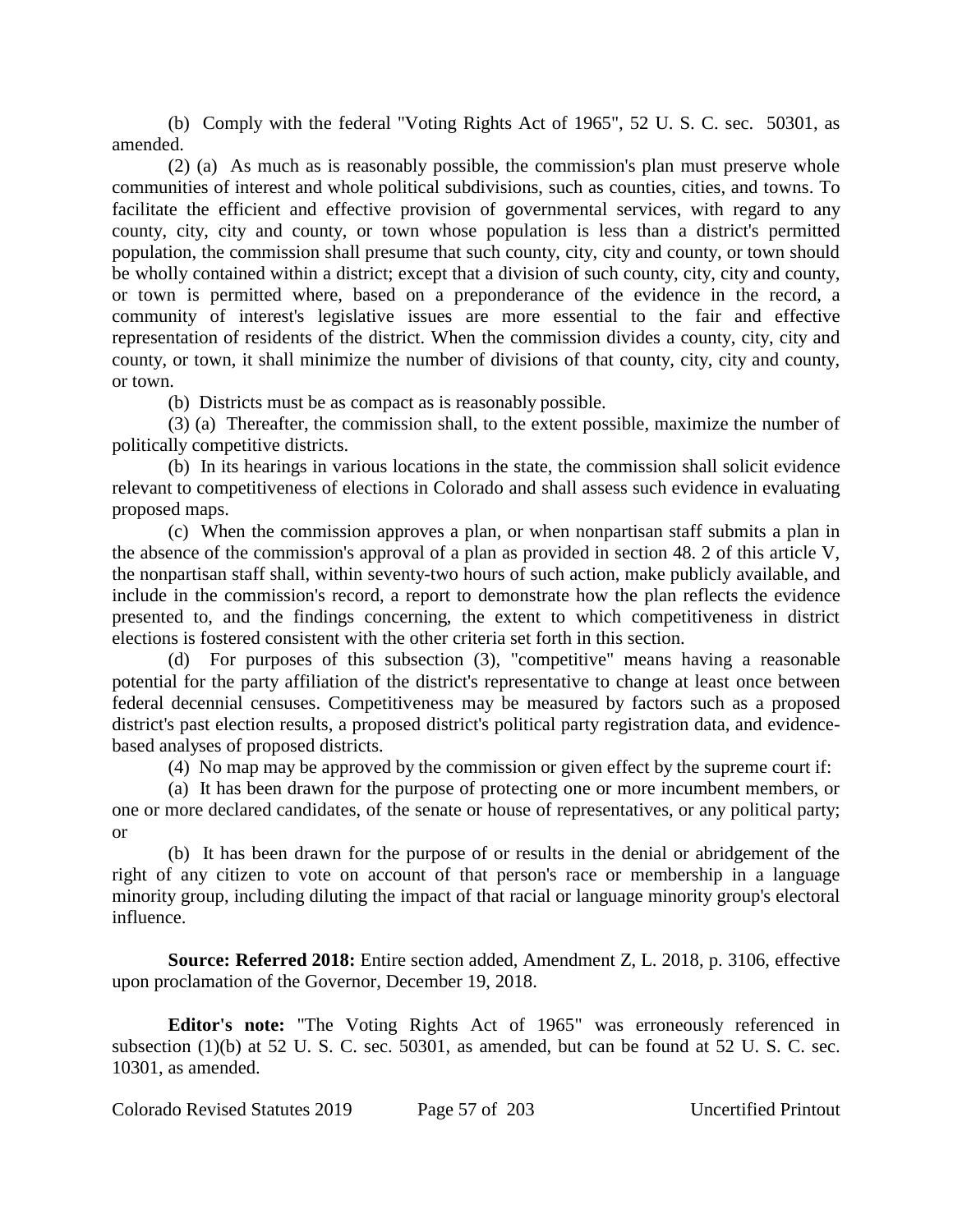**Section 48. 2. Preparation, amendment, and approval of plans - public hearings and participation.** (1) The commission shall begin by considering a plan for the state senate and a plan for the state house of representatives, created by its nonpartisan staff alone, to be known as the "preliminary senate plan" and the "preliminary house plan". Such plans must be presented and published no earlier than thirty days and no later than forty-five days after the commission has convened or the necessary census data are available, whichever is later. Within the first twenty days after the commission has convened, any member of the public and any member of the commission may submit written comments to nonpartisan staff on the creation of the preliminary plans and on communities of interest that require representation in one or more specific areas of the state. Nonpartisan staff shall consider such comments in creating the preliminary plans, and such comments shall be part of the record of the commission's activities and proceedings. At the first public hearing at which the preliminary plans are presented, nonpartisan staff shall explain how the plans were created, how the plans address the categories of public comments received, and how the plans comply with the criteria prescribed in section 48. 1 of this article V.

(2) By July 21 of the redistricting year, the commission shall complete public hearings on the preliminary senate plan and the preliminary house plan in several places throughout the state in accordance with section 48 of this article V.

(3) Subsequent to hearings on the preliminary senate plan and the preliminary house plan, nonpartisan staff shall prepare, publish online, and present to the commission no fewer than three plans for the state senate and three plans for the state house of representatives, except as provided in subsection (5) of this section. These plans will be known as the "staff plans" and must be named and numbered sequentially for purposes of subsection (6) of this section. Staff plans must be prepared, published online, and presented in accordance with a timetable established by the commission; except that each staff plan must be presented to the commission no fewer than ten days after the presentation of any previous staff plan, and no fewer than twenty-four hours after it has been published online. If the commission fails to establish a timetable for the presentation of staff plans within ten days after the completion of hearings on the preliminary plan, nonpartisan staff shall establish such timetable. Nonpartisan staff shall keep each plan confidential until it is published online or by a comparable means of communicating with the public using generally available technologies. The commission may provide direction, if approved by at least eight commissioners including at least one commissioner unaffiliated with any political party, for the development of staff plans through the adoption of standards, guidelines, or methodologies to which nonpartisan staff shall adhere, including standards, guidelines, or methodologies to be used to evaluate a plan's competitiveness, consistent with subsection (3)(d) of section 48. 1 of this article V. In preparing all staff plans, nonpartisan staff shall also consider public testimony and public comments received by the commission that are consistent with the criteria specified in section 48. 1 of this article V.

(4) Any commissioner or group of commissioners may request nonpartisan staff to prepare additional plans or amendments to plans. Any such request must be made in a public hearing of the commission but does not require commission approval. Plans or amendments developed in response to such requests are separate from staff plans, for purposes of subsection (6) of this section.

(5) (a) The commission may adopt a final senate or house plan at any time after

Colorado Revised Statutes 2019 Page 58 of 203 Uncertified Printout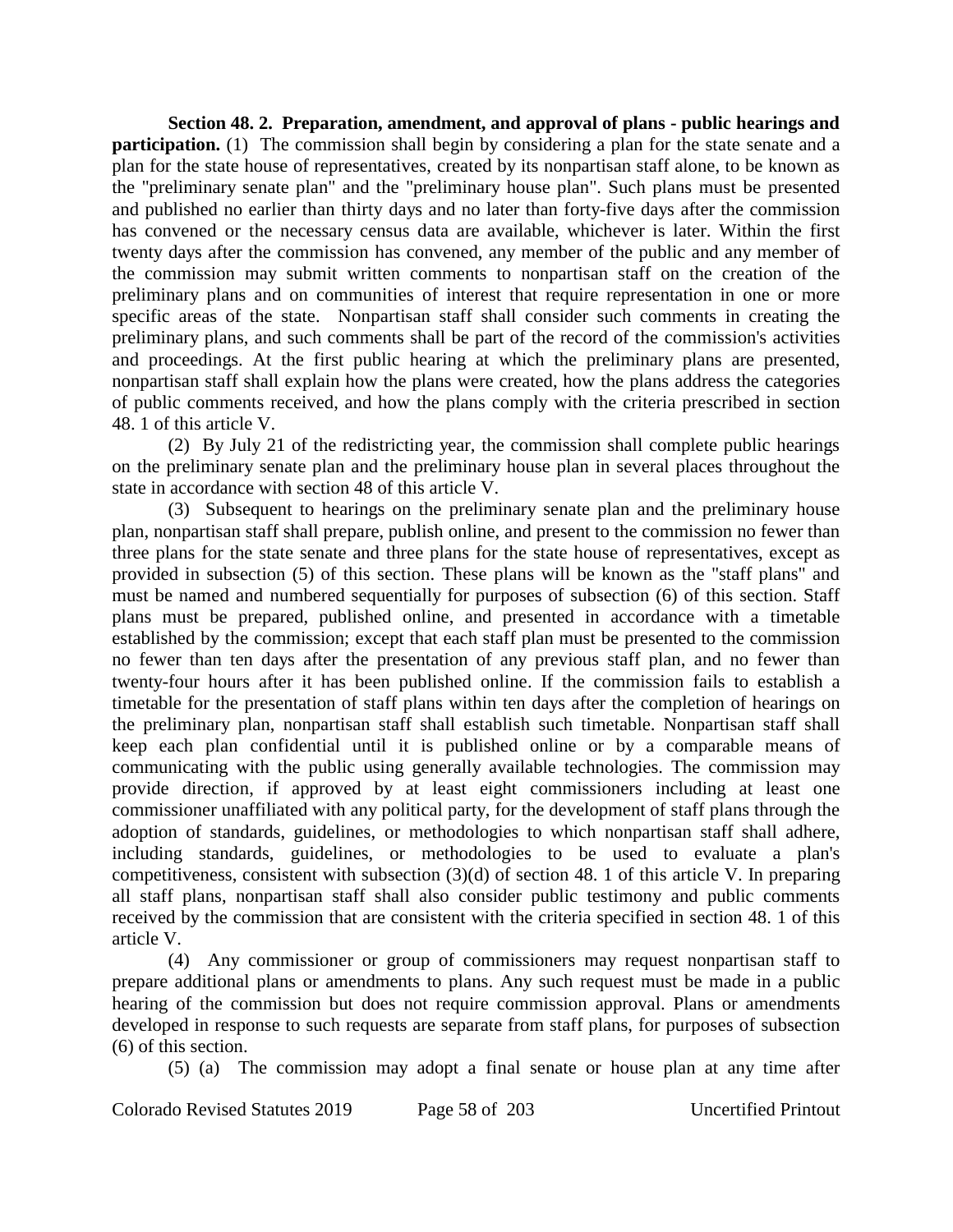presentation of the first staff plans, in which case nonpartisan staff does not need to prepare or present additional staff plans for the house for which a map has been adopted.

(b) No later than September 15 of the redistricting year, the commission shall adopt final senate and house plans, which must then be submitted to the supreme court for its review and determination in accordance with section 48. 3 of this article V.

(c) The commission may adjust the deadlines specified in this section if conditions outside of the commission's control require such an adjustment to ensure adopting a final plan as required by this subsection (5).

(d) The commission may grant its nonpartisan staff the authority to make technical de minimis adjustments to the adopted senate and house plans prior to their submission to the supreme court.

(6) If, for any reason, the commission does not adopt a final plan for both houses of the general assembly by the date specified in subsection (5) of this section, then nonpartisan staff shall submit the unamended third staff plan to the supreme court for review pursuant to section 48. 3 of this article V. If the commission approves a plan for one house of the general assembly but not the other house, then the plan for the approved house shall be submitted to the supreme court as the final plan for that house, and the unamended third staff plan shall be submitted to the supreme court as the final plan for the house for which the commission did not approve a plan.

**Source: Referred 2018:** Entire section added, Amendment Z, L. 2018, p. 3107, effective upon proclamation of the Governor, December 19, 2018.

**Section 48. 3. Supreme court review.** (1) The supreme court shall review the submitted plans and determine whether the plans comply with the criteria listed in section 48. 1 of this article V. The court's review and determination shall take precedence over other matters before the court. The supreme court shall adopt rules for such proceedings and for the production and presentation of supportive evidence for such plans. Any legal arguments concerning such plans shall be submitted to the supreme court pursuant to the schedule established by the court.

(2) The supreme court shall approve the plans submitted unless it finds that the commission or nonpartisan staff, in the case of a staff plan submitted in the absence of a commission-approved plan, abused its discretion in applying or failing to apply the criteria listed in section 48. 1 of this article V, in light of the record before the commission. The supreme court may consider any maps submitted to the commission in assessing whether the commission or nonpartisan staff, in the case of a staff plan submitted in the absence of a commission-approved plan, abused its discretion.

(3) If the supreme court determines that the submitted state senate plan or the submitted state house of representatives plan constitutes an abuse of discretion in applying or failing to apply the criteria listed in section 48. 1 of this article V, in light of the record before the commission, the supreme court shall return the respective plan to the commission with the court's reasons for disapproval.

(4) (a) By November 15 of the redistricting year, the supreme court shall approve or return to the commission the submitted state senate plan and the submitted state house of representatives plan.

(b) If the court returns a plan to the commission, the commission shall have twelve days to hold a commission hearing that includes public testimony and to return an adopted plan that

Colorado Revised Statutes 2019 Page 59 of 203 Uncertified Printout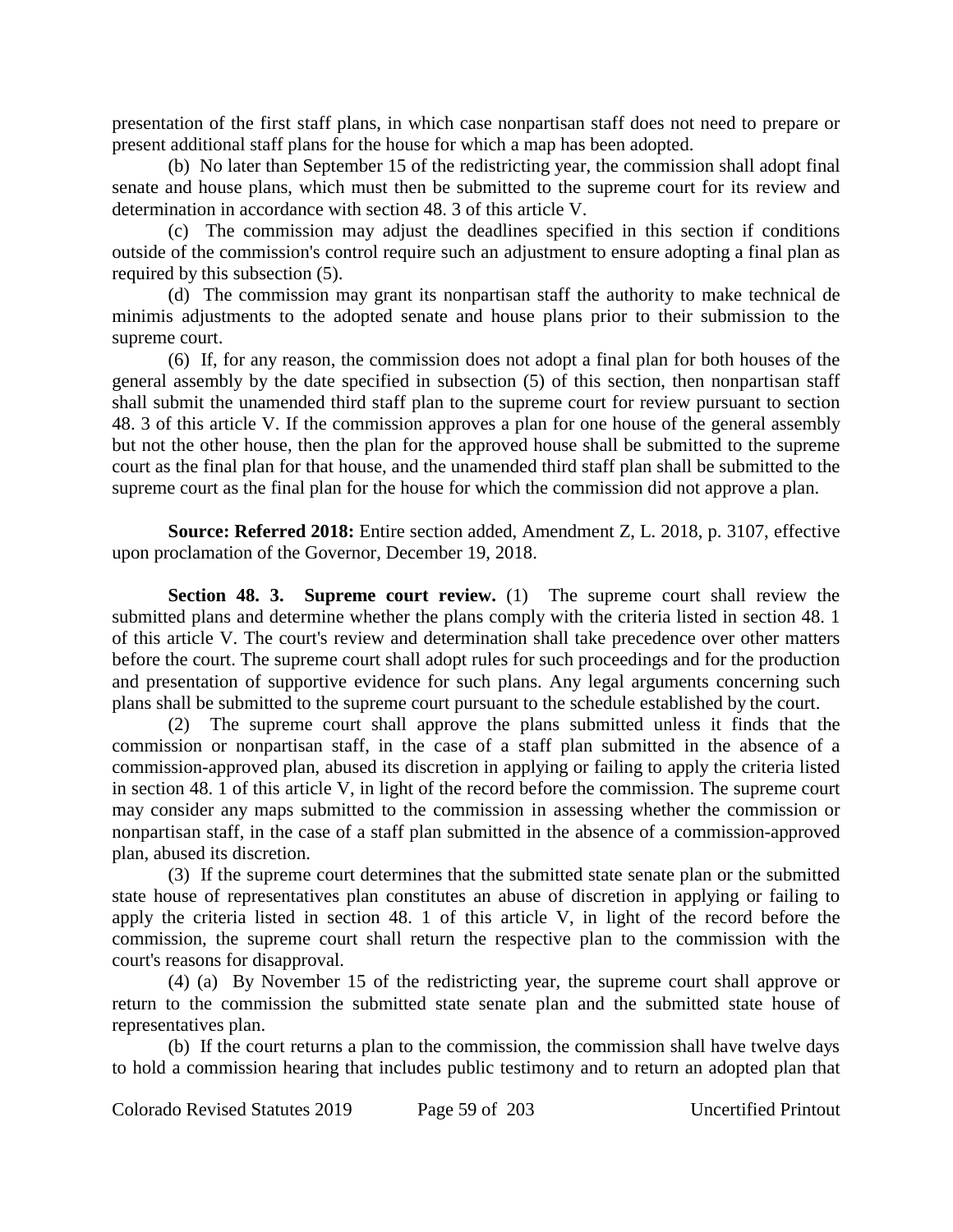resolves the court's reasons for disapproval.

(c) If the commission fails to adopt and return a plan to the court within twelve days, nonpartisan staff shall have an additional three days to prepare a plan that resolves the court's reasons for disapproval and return it to the court for approval.

(d) The supreme court shall review the revised plan in accordance with subsections (1), (2), and (3) of this section.

(5) The supreme court shall approve plans for the redrawing of state senate districts and state house of representative districts no later than December 29 of the redistricting year. The court shall order that such plans be filed with the secretary of state no later than such date.

**Source: Referred 2018:** Entire section added, Amendment Z, L. 2018, p. 3108, effective upon proclamation of the Governor, December 19, 2018.

**Section 48. 4. Severability.** If any provision of sections 46 through 48. 3 of this article V is found by a court of competent jurisdiction to be unconstitutional, or if any application of these sections is found by such a court to be unconstitutional, such invalidity shall not affect other provisions or applications of the remaining provisions of these sections that can be given effect without the invalid provision or application. The provisions of sections 46 through 48. 3 of this article V are deemed and declared severable.

**Source: Referred 2018:** Entire section added, Amendment Z, L. 2018, p. 3109, effective upon proclamation of the Governor, December 19, 2018.

**Section 49. Appointment of state auditor - term - qualifications - duties.** (1) The general assembly, by a majority vote of the members elected to and serving in each house, shall appoint, without regard to political affiliation, a state auditor, who shall be a certified public accountant licensed to practice in this state, to serve for a term of five years and until his successor is appointed and qualified. Except as provided by law, he shall be ineligible for appointment to any other public office in this state from which compensation is derived while serving as state auditor. He may be removed for cause at any time by a two-thirds vote of the members elected to and serving in each house.

(2) It shall be the duty of the state auditor to conduct post audits of all financial transactions and accounts kept by or for all departments, offices, agencies, and institutions of the state government, including educational institutions notwithstanding the provisions of section 14 of article IX of this constitution, and to perform similar or related duties with respect to such political subdivisions of the state as shall from time to time be required of him by law.

(3) Not more than three members of the staff of the state auditor shall be exempt from the personnel system of this state.

**Source:** Entire article added, effective August 1, 1876, see **L. 1877,** p. 46. **L. 50:** Entire section repealed, see **L. 51,** p. 555. **L. 64:** Entire section added, p. 839. **L. 74:** Entire section amended, p. 452, effective January 1, 1975.

**Editor's note:** (1) In 1964 the provisions of this section significantly changed from its original enactment.

Colorado Revised Statutes 2019 Page 60 of 203 Uncertified Printout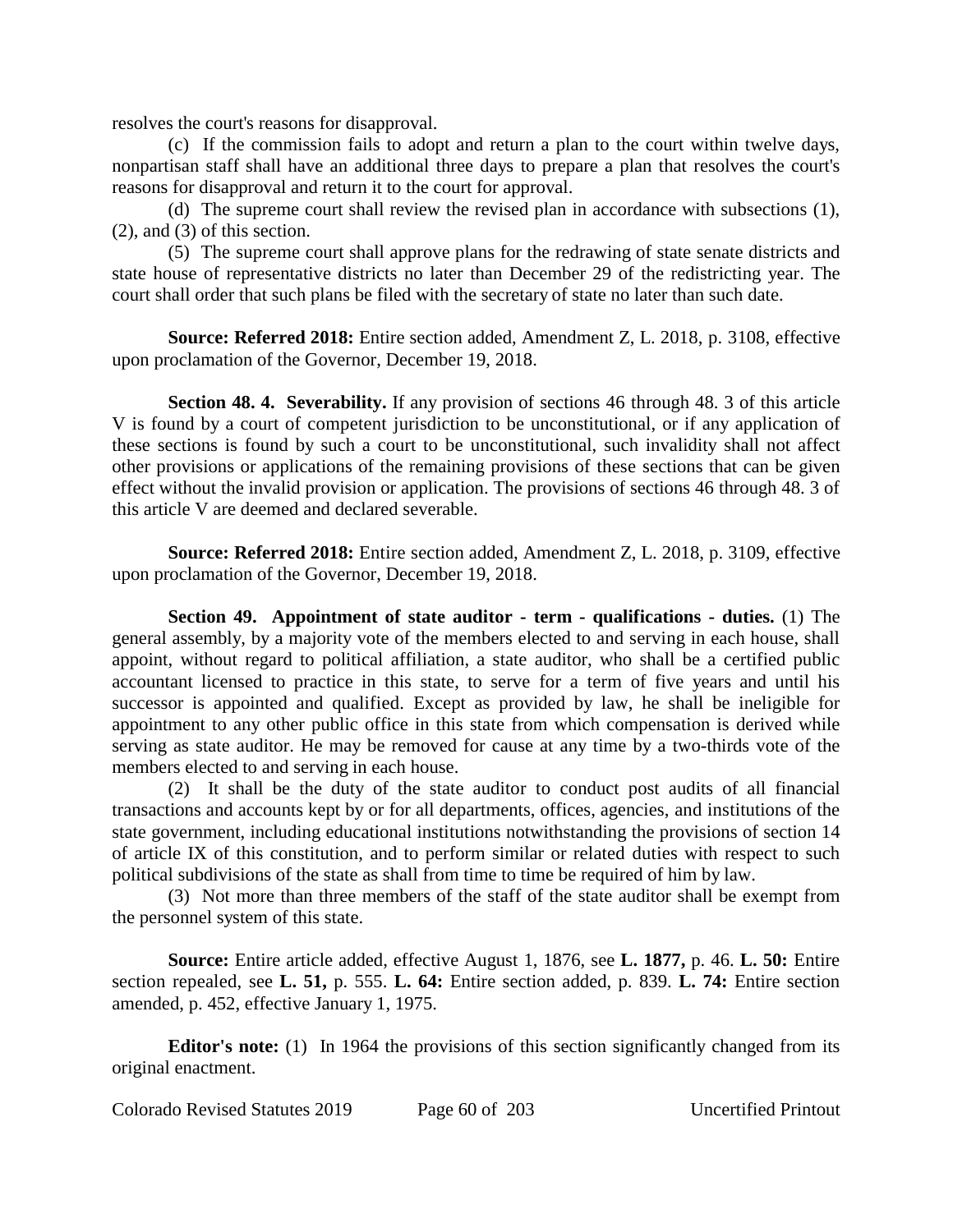(2) The Governor's proclamation date in 1974 was December 20, 1974.

(3) Section 14 of article IX, referenced in subsection (2), was repealed, effective January 11, 1973.

**Section 50. Public funding of abortion forbidden.** No public funds shall be used by the State of Colorado, its agencies or political subdivisions to pay or otherwise reimburse, either directly or indirectly, any person, agency or facility for the performance of any induced abortion, PROVIDED HOWEVER, that the General Assembly, by specific bill, may authorize and appropriate funds to be used for those medical services necessary to prevent the death of either a pregnant woman or her unborn child under circumstances where every reasonable effort is made to preserve the life of each.

**Source: Initiated 84:** Entire section added, effective upon proclamation of the Governor, **L. 85,** p. 1792, January 1, 1985.

**Editor's note:** Although this section was not numbered and did not contain a headnote as it appeared on the ballot, for ease of location it has been numbered as "Section 50", and the headnote which appeared in the original submission by the proponents has been added.

**Cross references:** For statutory provisions concerning the public funding of abortion under certain circumstances, see § 25. 5-4-415.

## **ARTICLE VI**

### Judicial Department

**Editor's note:** (1) This article was added in 1876, see L. 1877, p. 46. This article was repealed and reenacted in 1961, resulting in the addition, relocation, or elimination of sections as well as subject matter. For a detailed comparison of this article as it existed prior to and after the repeal and reenactment, see C. R. S. 1963, volume 1, pp. 433-468. For amendments to this article prior to 1961, see the editor's notes following those sections that were relocated.

(2) For the explanation of the effective dates of this article, see L. 63, p. 1048.

**Section 1. Vestment of judicial power.** The judicial power of the state shall be vested in a supreme court, district courts, a probate court in the city and county of Denver, a juvenile court in the city and county of Denver, county courts, and such other courts or judicial officers with jurisdiction inferior to the supreme court, as the general assembly may, from time to time establish; provided, however, that nothing herein contained shall be construed to restrict or diminish the powers of home rule cities and towns granted under article XX, section 6 of this constitution to create municipal and police courts.

**Source: L. 61:** Entire article R&RE, effective January 12, 1965, see **L. 63,** p. 1048.

**Editor's note:** (1) This section is similar to  $\S$  1 as it existed prior to 1961.

(2) For amendments to that section prior to 1961, see L. 1885, p. 145, and L. 13, p. 678.

Colorado Revised Statutes 2019 Page 61 of 203 Uncertified Printout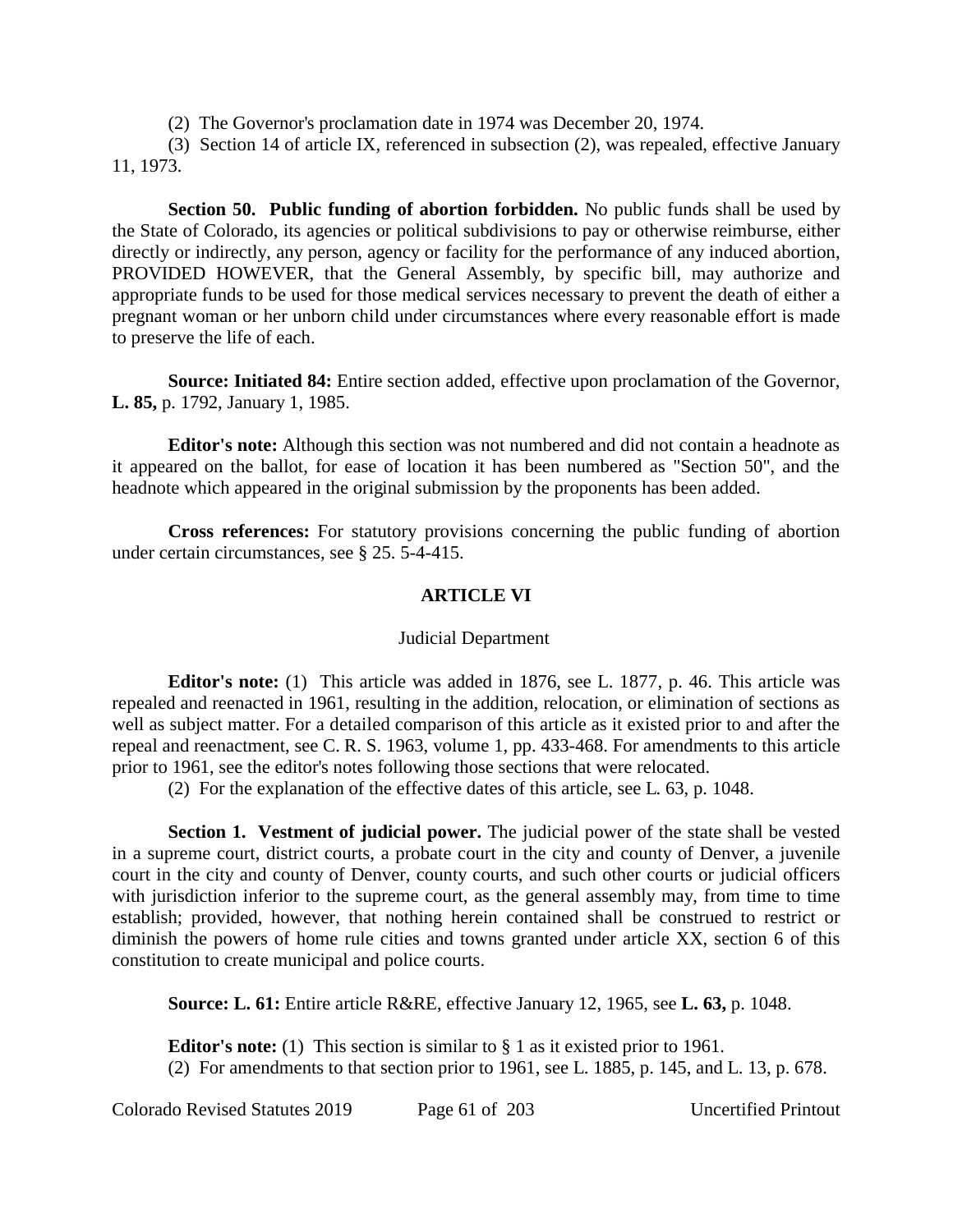**Cross references:** For the supreme court, see article 2 of title 13; for judicial departments, see article 3 of title 13; for the court of appeals, see article 4 of 13; for district courts, see article 5 of title 13; for county courts, see article 6 of title 13; for the juvenile court of Denver, see article 8 of title 13; for the probate court of Denver, see article 9 of title 13; for municipal courts, see article 10 of title 13; for distribution of governmental powers, see article III of this constitution.

#### *Supreme Court*

**Section 2. Appellate jurisdiction.** (1) The supreme court, except as otherwise provided in this constitution, shall have appellate jurisdiction only, which shall be coextensive with the state, and shall have a general superintending control over all inferior courts, under such regulations and limitations as may be prescribed by law.

(2) Appellate review by the supreme court of every final judgment of the district courts, the probate court of the city and county of Denver, and the juvenile court of the city and county of Denver shall be allowed, and the supreme court shall have such other appellate review as may be provided by law. There shall be no appellate review by the district court of any final judgment of the probate court of the city and county of Denver or of the juvenile court of the city and county of Denver.

**Source: L. 61:** Entire article R&RE, effective January 12, 1965, see **L. 63,** p. 1049.

**Editor's note:** This section is similar to § 2 as it existed prior to 1961.

**Cross references:** For supreme court review of judgments by the court of appeals, see § 13-4-108; for determination of jurisdiction, see § 13-4-110; for procedure for review in the supreme court on writ of certiorari, see C. A. R. 49 to 57.

**Section 3. Original jurisdiction - opinions.** The supreme court shall have power to issue writs of habeas corpus, mandamus, quo warranto, certiorari, injunction, and such other original and remedial writs as may be provided by rule of court with authority to hear and determine the same; and each judge of the supreme court shall have like power and authority as to writs of habeas corpus. The supreme court shall give its opinion upon important questions upon solemn occasions when required by the governor, the senate, or the house of representatives; and all such opinions shall be published in connection with the reported decision of said court.

**Source: L. 61:** Entire article R&RE, effective January 12, 1965, see **L. 63,** p. 1049.

**Editor's note:** (1) This section is similar to § 3 as it existed prior to 1961. (2) For amendments to that section prior to 1961, see L. 1885, p. 145.

**Cross references:** For procedure in original actions in the supreme court, see C. A. R. 21. ; for writs of habeas corpus, see article 45 of title 13; for certification of questions of law to the supreme court, see C. A. R. 21. 1.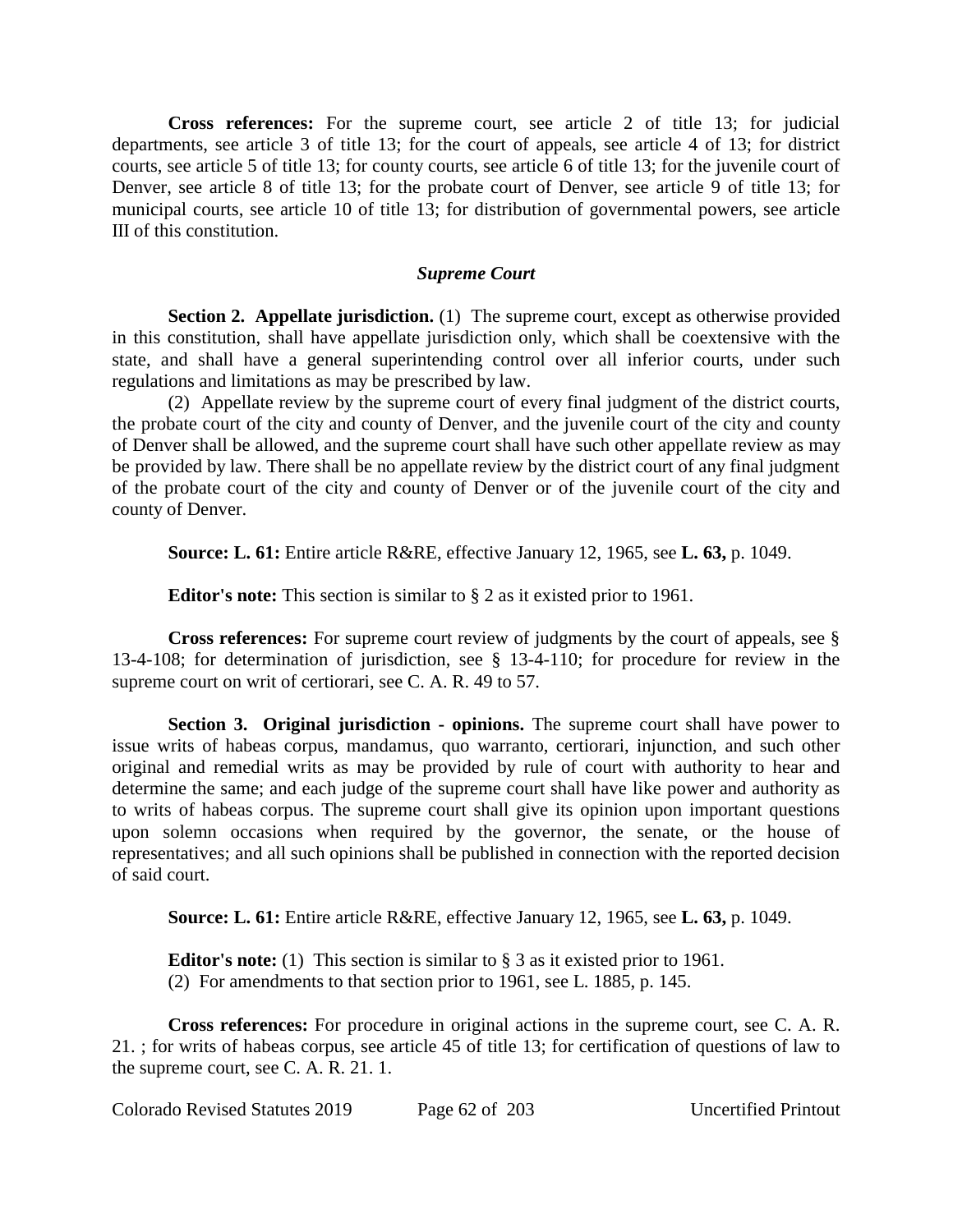**Section 4. Terms.** At least two terms of the supreme court shall be held each year, at the seat of government.

**Source: L. 61:** Entire article R&RE, effective January 12, 1965, see **L. 63,** p. 1049.

**Editor's note:** This section is similar to  $\S 4$  as it existed prior to 1961.

**Cross references:** For terms of the supreme court, see §§ 13-2-101 and 13-2-102.

**Section 5. Personnel of court - departments - chief justice.** (1) The supreme court shall consist of not less than seven justices, who may sit en banc or in departments. In case said court shall sit in departments, each of said departments shall have full power and authority of said court in the determination of causes, the issuing of writs and the exercise of all powers authorized by this constitution, or provided by law, subject to the general control of the court sitting en banc, and such rules and regulations as the court may make, but no decision of any department shall become judgment of the court unless concurred in by at least three justices, and no case involving construction of the constitution of this state or of the United States shall be decided except by the court en banc. Upon request of the supreme court, the number of justices may be increased to no more than nine members whenever two-thirds of the members of each house of the general assembly concur therein.

(2) The supreme court shall select a chief justice from its own membership to serve at the pleasure of a majority of the court, who shall be the executive head of the judicial system.

(3) The supreme court shall appoint a court administrator and such other personnel as the court may deem necessary to aid the administration of the courts. Whenever the chief justice deems assignment of a judge necessary to the prompt disposition of judicial business, he may: (a) Assign any county judge, or retired county judge who consents, temporarily to perform judicial duties in any county court if otherwise qualified under section 18 of this article, or assign, as hereafter may be authorized by law, said judge to any other court; or (b) assign any district, probate, or juvenile judge, or retired justice or district, probate, or juvenile judge who consents, temporarily to perform judicial duties in any court. For each day of such temporary service a retired justice or judge shall receive compensation in an amount equal to 1/20 of the monthly salary then currently applicable to the judicial position in which the temporary service is rendered.

(4) The chief justice shall appoint from the district judges of each judicial district a chief judge to serve at the pleasure of the chief justice. A chief judge shall receive no additional salary by reason of holding such position. Each chief judge shall have and exercise such administrative powers over all judges of all courts within his district as may be delegated to him by the chief justice.

**Source: L. 61:** Entire article R&RE, effective January 12, 1965, see **L. 63,** p. 1049. **Initiated 66:** Entire section amended, effective January 17, 1967, see **L. 67,** p. 5 of the supplement to the 1967 Session Laws.

**Editor's note:** (1) This section is similar to §§ 5 and 8 as they existed prior to 1961. (2) For amendments to those sections prior to 1961, see L. 03, pp. 148 and 149.

Colorado Revised Statutes 2019 Page 63 of 203 Uncertified Printout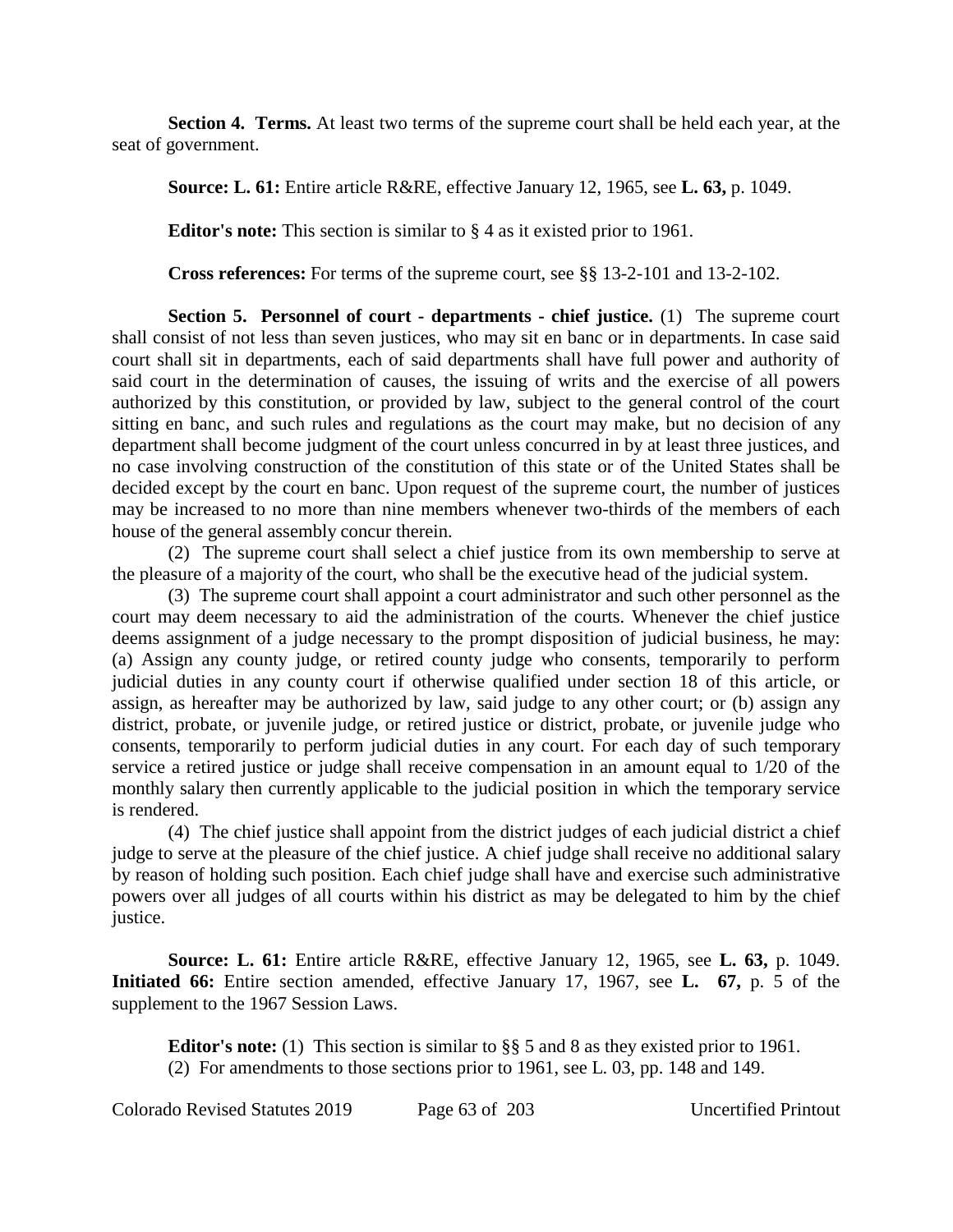**Cross references:** For employees of the supreme court and their compensation, see § 13- 2-111; for provision creating the position of state court administrator, see § 13-3-101.

#### **Section 6. Election of judges. (Repealed)**

**Source: L. 61:** Entire article R&RE, effective January 12, 1965, see **L. 63,** p. 1050. **Initiated 66:** Entire section repealed, effective January 17, 1967, see **L. 67,** p. 6 of the supplement to the 1967 Session Laws.

**Editor's note:** (1) This section is similar to  $\S$  6 as it existed prior to 1961. (2) For amendments to that section prior to 1961, see L. 03, p. 149.

**Section 7. Term of office.** The full term of office of justices of the supreme court shall be ten years.

**Source: L. 61:** Entire article R&RE, effective January 12, 1965, see **L. 63,** p. 1050. **Initiated 66:** Entire section amended, effective January 17, 1967, see **L. 67,** p. 6 of the supplement to the 1967 Session Laws.

**Editor's note:** (1) This section is similar to  $\S$  7 as it existed prior to 1961. (2) For amendments to that section prior to 1961, see L. 03, p. 149.

**Section 8. Qualifications of justices.** No person shall be eligible to the office of justice of the supreme court unless he shall be a qualified elector of the state of Colorado and shall have been licensed to practice law in this state for at least five years.

**Source: L. 61:** Entire article R&RE, see **L. 63,** p. 1050.

**Editor's note:** (1) Voters approved the measure repealing and reenacting this article on November 6, 1962. Section 1 of chapter 313, session laws of Colorado 1963, provided that the enactment of this section takes effect immediately. However, according to section 1(4) of article V of the state constitution, a measure "shall take effect from and after the date of the official declaration of the vote thereon by proclamation of the governor".

- (2) This section is similar to § 10 as it existed prior to 1961.
- (3) For amendments to that section prior to 1961, see L. 03, p. 149.

#### *District Courts*

**Section 9. District courts - jurisdiction.** (1) The district courts shall be trial courts of record with general jurisdiction, and shall have original jurisdiction in all civil, probate, and criminal cases, except as otherwise provided herein, and shall have such appellate jurisdiction as may be prescribed by law.

(2) (Deleted by amendment, L. 2002, p. 3094, effective upon proclamation of the Governor, L. 2003, p. 3611, December 20, 2002. )

(3) In the city and county of Denver, exclusive original jurisdiction in all matters of

Colorado Revised Statutes 2019 Page 64 of 203 Uncertified Printout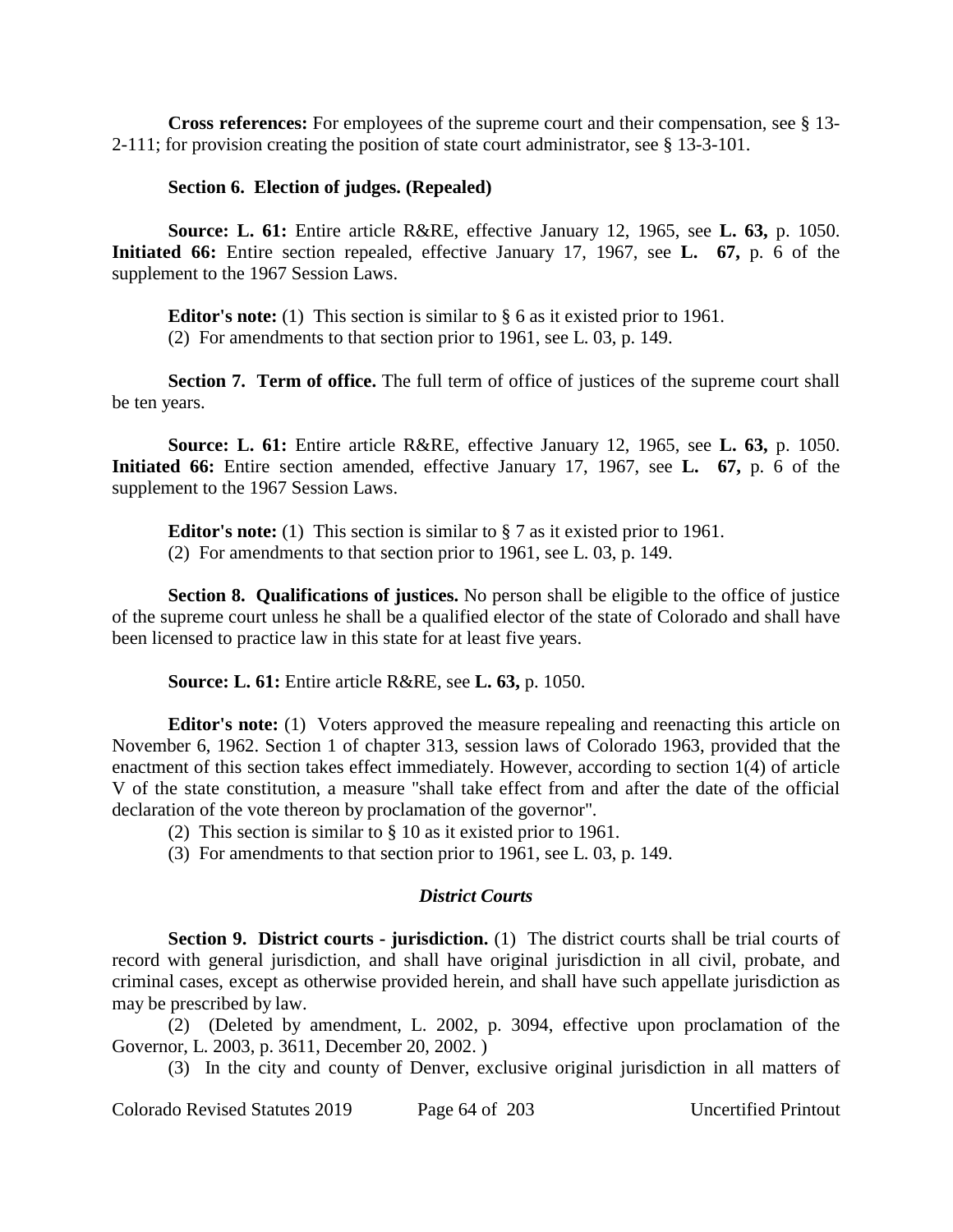probate, settlements of estates of deceased persons, appointment of guardians, conservators and administrators, and settlement of their accounts, the adjudication of the mentally ill, and such other jurisdiction as may be provided by law shall be vested in a probate court, created by section 1 of this article.

**Source: L. 61:** Entire article R&RE, effective January 12, 1965, see **L. 63,** p. 1050. **L. 2002:** (2) and (3) amended, p. 3094, effective upon proclamation of the Governor, **L. 2003,** p. 3611, December 20, 2002.

**Editor's note:** This section is similar to § 11 as it existed prior to 1961.

**Section 10. Judicial districts - district judges.** (1) The state shall be divided into judicial districts. Such districts shall be formed of compact territory and be bounded by county lines. The judicial districts as provided by law on the effective date of this amendment shall constitute the judicial districts of the state until changed. The general assembly may by law, whenever two-thirds of the members of each house concur therein, change the boundaries of any district or increase or diminish the number of judicial districts.

(2) In each judicial district there shall be one or more judges of the district court. The full term of office of a district judge shall be six years.

(3) The number of district judges provided by law for each district on the effective date of this amendment shall constitute the number of judges for the district until changed. The general assembly may by law, whenever two-thirds of the members of each house concur therein, increase or diminish the number of district judges, except that the office of a district judge may not be abolished until completion of the term for which he was elected or appointed, but he may be required to serve in a judicial district other than the one for which elected, as long as such district encompasses his county of residence.

(4) Separate divisions of district courts may be established in districts by law, or in the absence of any such law, by rule of court.

**Source: L. 61:** Entire article R&RE, effective January 12, 1965, see **L. 63,** p. 1051. **Initiated 66:** (2) amended, effective January 17, 1967, see **L. 67,** p. 6 of the supplement to the 1967 Session Laws.

**Editor's note:** (1) The "effective date of this amendment" referred to in subsections (1) and (3) is January 12, 1965.

(2) This section is similar to §§ 12 and 14 as they existed prior to 1961.

(3) For amendments to those sections prior to 1961, see L. 1885, p. 146.

**Cross references:** For the establishment of judicial districts, see also part 1 of article 5 of title 13; for vacancies in judicial office, see § 20 of this article.

**Section 11. Qualifications of district judges.** No person shall be eligible to the office of district judge unless he shall be a qualified elector of the judicial district at the time of his election or selection and shall have been licensed to practice law in this state for five years. Each judge of the district court shall be a resident of his district during his term of office.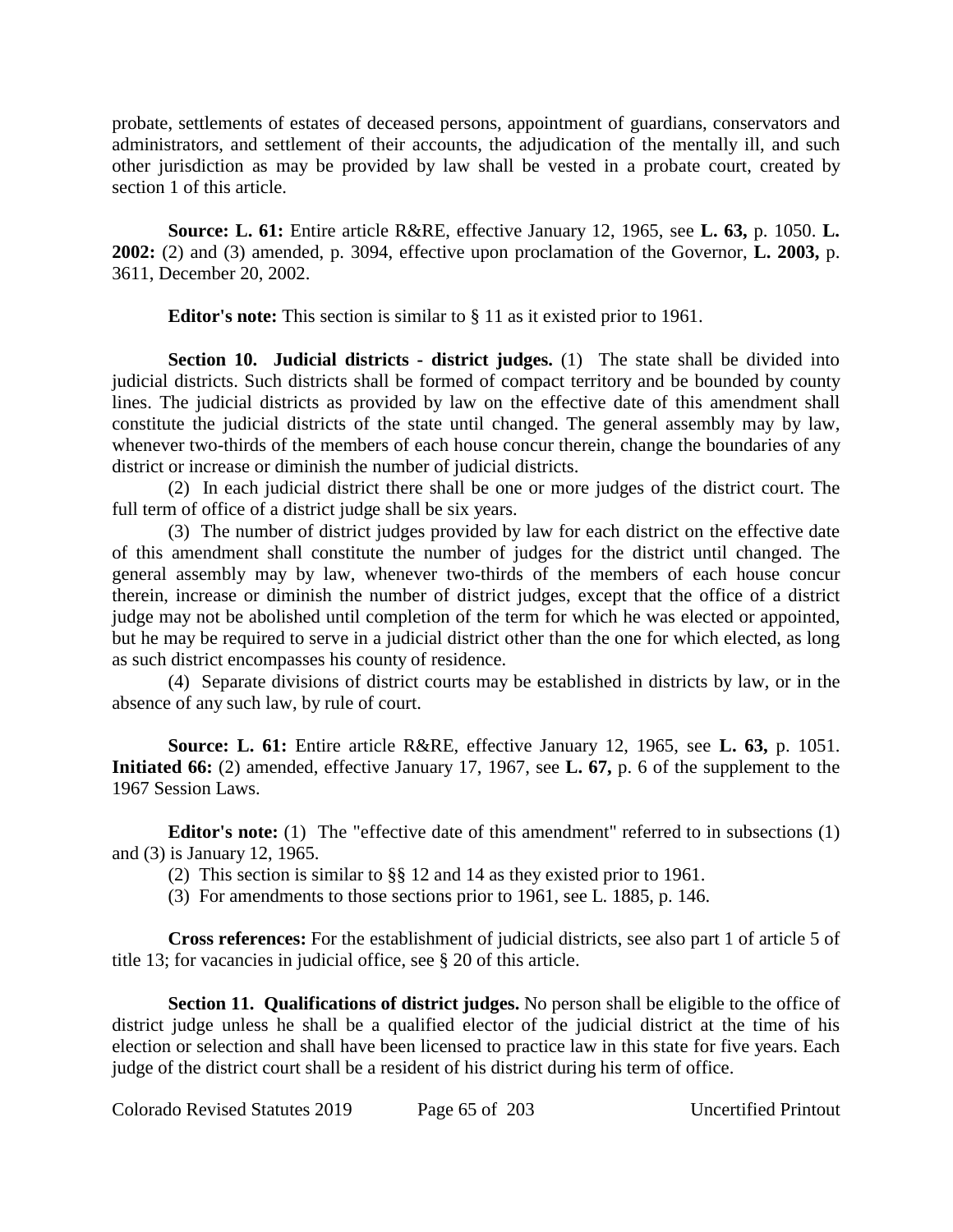**Source: L. 61:** Entire article R&RE, see **L. 63,** p. 1051.

**Editor's note:** (1) Voters approved the measure repealing and reenacting this article on November 6, 1962. Section 1 of chapter 313, session laws of Colorado 1963, provided that the enactment of this section takes effect immediately. However, according to section 1(4) of article V of the state constitution, a measure "shall take effect from and after the date of the official declaration of the vote thereon by proclamation of the governor".

- (2) This section is similar to §§ 16 and 29 as they existed prior to 1961.
- (3) For amendments to those sections prior to 1961, see G. L. § 157.

**Section 12. Terms of court.** The time of holding courts within the judicial districts shall be as provided by rule of court, but at least one term of the district court shall be held annually in each county.

**Source: L. 61:** Entire article R&RE, effective January 12, 1965, see **L. 63,** p. 1052.

**Editor's note:** This section is similar to § 17 as it existed prior to 1961.

**Cross references:** For terms of district courts, see § 13-5-101.

### *District Attorneys*

**Section 13. District attorneys - election - term - salary - qualifications.** In each judicial district there shall be a district attorney elected by the electors thereof, whose term of office shall be four years. District attorneys shall receive such salaries and perform such duties as provided by law. No person shall be eligible to the office of district attorney who shall not, at the time of his election possess all the qualifications of district court judges as provided in this article. All district attorneys holding office on the effective date of this amendment shall continue in office for the remainder of the respective terms for which they were elected or appointed.

**Source: L. 61:** Entire article R&RE, effective January 12, 1965, see **L. 63,** p. 1052.

**Editor's note:** (1) This section is similar to § 21 as it existed prior to 1961.

- (2) For amendments to that section prior to 1961, see L. 01, p. 110.
- (3) The "effective date of this amendment" referred to in this section is January 12, 1965.

**Cross references:** For limitation on terms of elected government officials, see § 11 of article XVIII; for the requirement that the governor make appointments to fill a vacancy in the office of the district attorney, see § 1-12-204; for the salary of district attorneys, see § 20-1-301; for district attorneys generally, see article 1 of title 20.

## *Probate and Juvenile Courts*

**Section 14. Probate court - jurisdiction - judges - election - term - qualifications.**

Colorado Revised Statutes 2019 Page 66 of 203 Uncertified Printout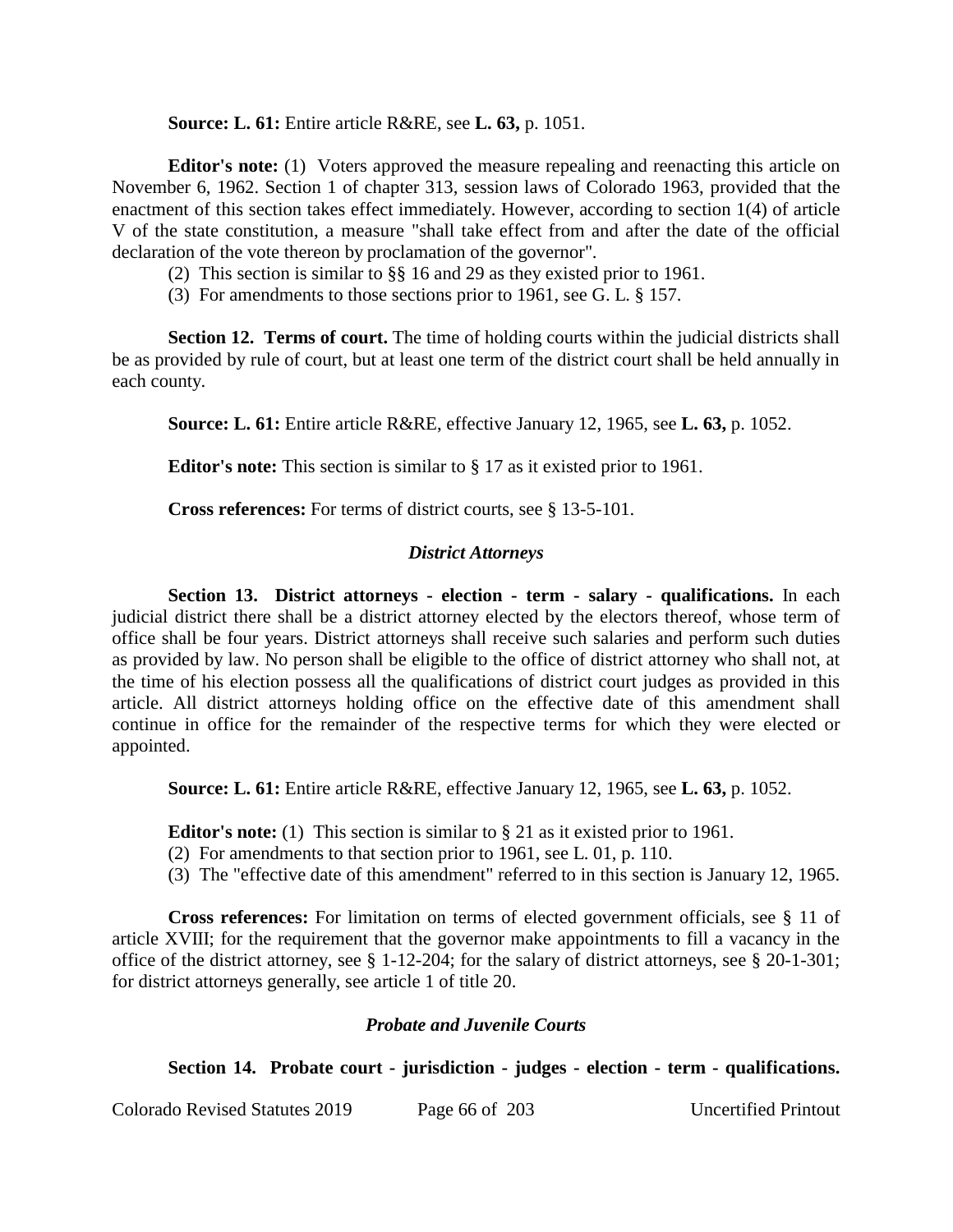The probate court of the city and county of Denver shall have such jurisdiction as provided by section 9, subsection (3) of this article. The judge of the probate court of the city and county of Denver shall have the same qualifications and term of office as provided in this article for district judges. Vacancies shall be filled as provided in section 20 of this article. The number of judges of the probate court of the city and county of Denver may be increased as provided by law.

**Source: L. 61:** Entire article R&RE, see **L. 63,** p. 1052. **L. 2002:** Entire section amended, p. 3094, effective upon proclamation of the Governor, **L. 2003,** p. 3611, December 20, 2002.

**Editor's note:** Voters approved the measure repealing and reenacting this article on November 6, 1962. Section 1 of chapter 313, session laws of Colorado 1963, provided that the enactment of this section takes effect immediately. However, according to section 1(4) of article V of the state constitution, a measure "shall take effect from and after the date of the official declaration of the vote thereon by proclamation of the governor".

**Cross references:** For the probate court of Denver, see article 9 of title 13.

**Section 15. Juvenile court - jurisdiction - judges - election - term - qualifications.** The juvenile court of the city and county of Denver shall have such jurisdiction as shall be provided by law. The judge of the juvenile court of the city and county of Denver shall have the same qualifications and term of office as provided in this article for district judges. Vacancies shall be filled as provided in section 20 of this article. The number of judges of the juvenile court of the city and county of Denver may be increased as provided by law.

**Source: L. 61:** Entire article R&RE, see **L. 63,** p. 1052. **L. 2002:** Entire section amended, p. 3095, effective upon proclamation of the Governor, **L. 2003,** p. 3611, December 20, 2002.

**Editor's note:** Voters approved the measure repealing and reenacting this article on November 6, 1962. Section 1 of chapter 313, session laws of Colorado 1963, provided that the enactment of this section takes effect immediately. However, according to section 1(4) of article V of the state constitution, a measure "shall take effect from and after the date of the official declaration of the vote thereon by proclamation of the governor".

**Cross references:** For the juvenile court of Denver, see article 8 of title 13.

# *County Courts*

**Section 16. County judges - terms - qualifications.** In each county there shall be one or more judges of the county court as may be provided by law, whose full term of office shall be four years, and whose qualifications shall be prescribed by law. County judges shall be qualified electors of their counties at the time of their election or appointment.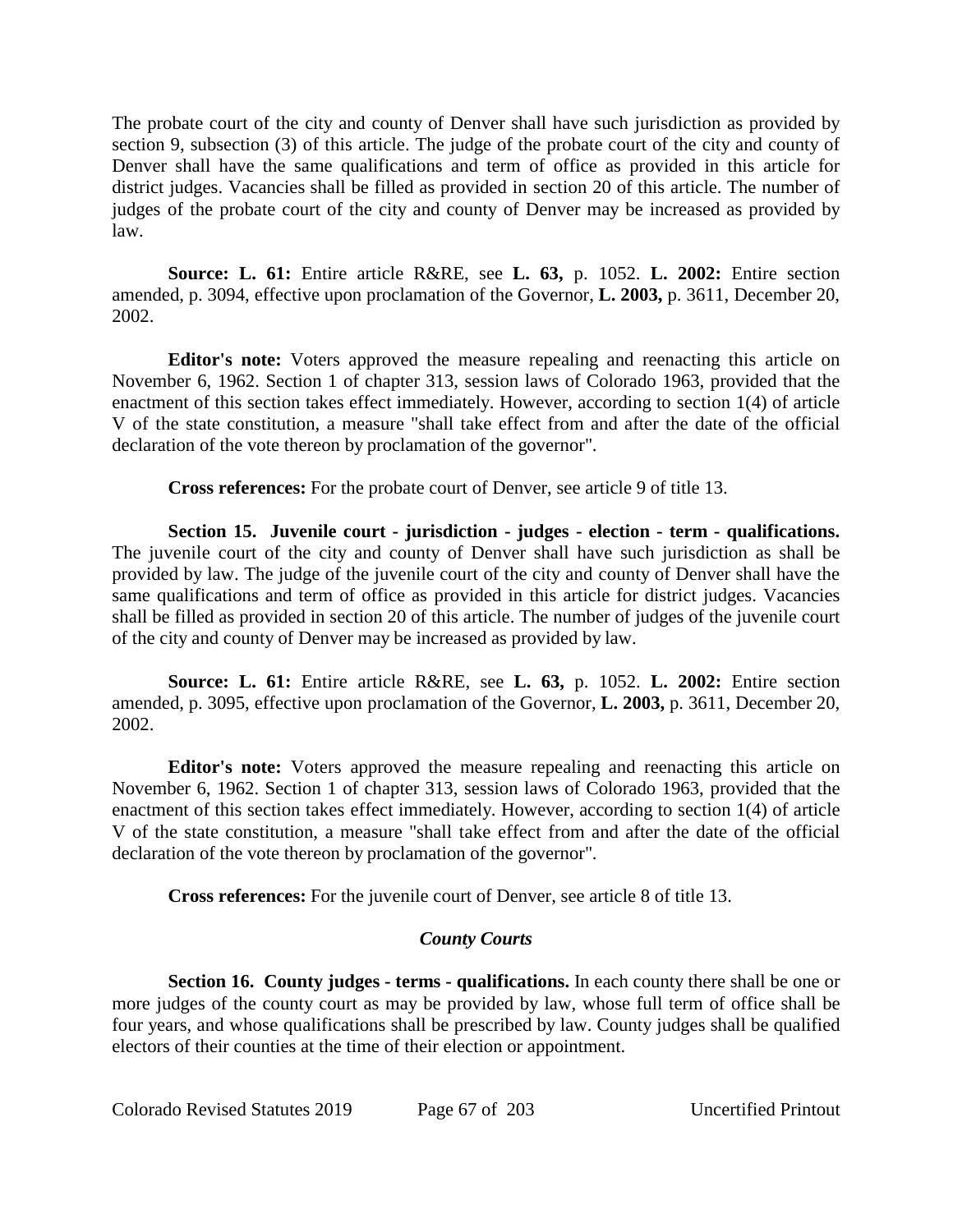**Source: L. 61:** Entire article R&RE, see **L. 63,** p. 1052. **Initiated 66:** Entire section amended, effective January 17, 1967, see **L. 67,** p. 6 of the supplement to the 1967 Session Laws.

**Editor's note:** (1) Voters approved the measure repealing and reenacting this article on November 6, 1962. Section 1 of chapter 313, session laws of Colorado 1963, provided that the repeal and reenactment of this section takes effect immediately. However, according to section 1(4) of article V of the state constitution, a measure "shall take effect from and after the date of the official declaration of the vote thereon by proclamation of the governor".

- (2) This section is similar to § 22 as it existed prior to 1961.
- (3) For amendments to that section prior to 1961, see L. 01, p. 111.

**Cross references:** For judges and other personnel, see part 2 of article 6 of title 13.

**Section 17. County courts - jurisdiction - appeals.** County courts shall have such civil, criminal, and appellate jurisdiction as may be provided by law, provided such courts shall not have jurisdiction of felonies or in civil cases where the boundaries or title to real property shall be in question. Appellate review by the supreme court or the district courts of every final judgment of the county courts shall be as provided by law.

**Source: L. 61:** Entire article R&RE, effective January 12, 1965, see **L. 63,** p. 1053.

**Editor's note:** This section is similar to § 23 as it existed prior to 1961.

**Cross references:** For the jurisdiction of county courts in civil actions, see §§ 13-6-104 and 13-6-105; for the jurisdiction of county courts in criminal actions, see § 13-6-106; for creation of each county court as a court of record, see § 13-6-102; for the statewide jurisdiction of county courts, see § 13-6-103; for jurisdictional amount, see § 13-6-104; for appeals from county courts, see §§ 13-6-310 and 13-6-311.

## *Miscellaneous*

**Section 18. Compensation and services.** Justices and judges of courts of record shall receive such compensation as may be provided by law, which may be increased but may not be decreased during their term of office and shall receive such pension or retirement benefits as may be provided by law. No justice or judge of a court of record shall accept designation or nomination for any public office other than judicial without first resigning from his judicial office, nor shall he hold at any other time any other public office during his term of office, nor hold office in any political party organization, nor contribute to or campaign for any political party or candidate for political office. No supreme court justice, judge of any intermediate appellate court, district court judge, probate judge, or juvenile judge shall engage in the practice of law. Justices, district judges, probate judges, and juvenile judges when called upon to do so, may serve in any state court with full authority as provided by law. Any county judge may serve in any other county court, or serve, as hereinafter may be authorized by law, in any other court, if possessing the qualifications prescribed by law for a judge of such county court, or other court,

Colorado Revised Statutes 2019 Page 68 of 203 Uncertified Printout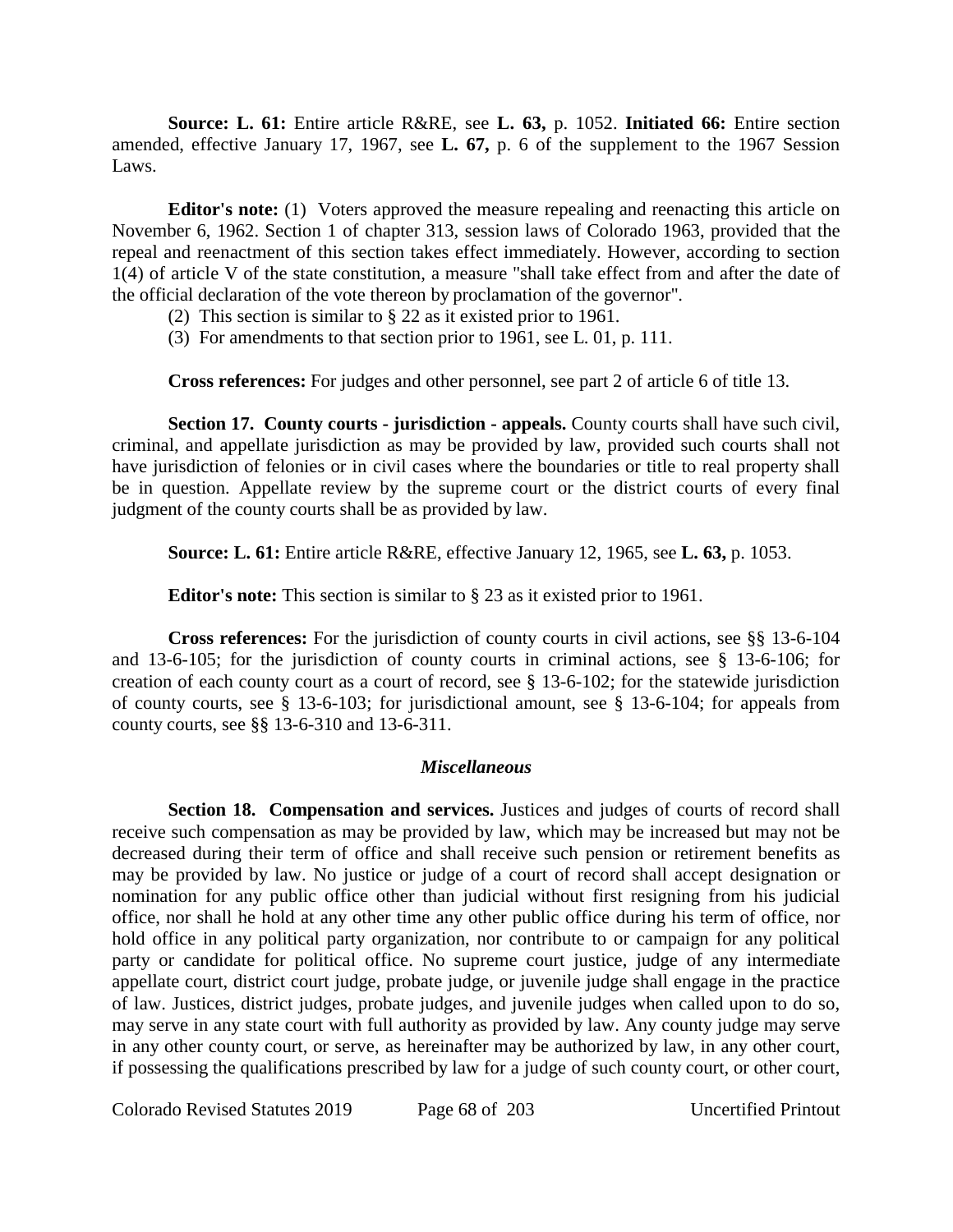or as a municipal judge or police magistrate as provided by law, or in the case of home rule cities as provided by charter and ordinances.

**Source: L. 61:** Entire article R&RE, effective January 12, 1965, see **L. 63,** p. 1053. **Initiated 66:** Entire section amended, effective January 17, 1967, see **L. 67,** p. 6 of the supplement to the 1967 Session Laws.

**Editor's note:** (1) This section is similar to  $\S$  18 as it existed prior to 1961.

(2) For amendments to that section prior to 1961, see L. 53, p. 228.

**Cross references:** For compensation of justices and judges, see article 30 of title 13.

**Section 19. Laws relating to courts - uniform.** All laws relating to state courts shall be general and of uniform operation throughout the state, and except as hereafter in this section specified the organization, jurisdiction, powers, proceedings, and practice of all courts of the same class, and the force and effect of the proceedings, judgments and decrees of such courts severally shall be uniform. County courts may be classified or graded as may be provided by law, and the organization, jurisdiction, powers, proceedings, and practice of county courts within the same class or grade, and the force and effect of the proceedings, judgments and decrees of county courts in the same class or grade shall be uniform; provided, however, that the organization and administration of the county court of the city and county of Denver shall be as provided in the charter and ordinances of the city and county of Denver.

**Source: L. 61:** Entire article R&RE, effective January 12, 1965, see **L. 63,** p. 1053.

**Editor's note:** This section is similar to § 28 as it existed prior to 1961.

**Section 20. Vacancies.** (1) A vacancy in any judicial office in any court of record shall be filled by appointment of the governor, from a list of three nominees for the supreme court and any intermediate appellate court, and from a list of two or three nominees for all other courts of record, such list to be certified to him by the supreme court nominating commission for a vacancy in the supreme court or a vacancy in any intermediate appellate court, and by the judicial district nominating commission for a vacancy in any other court in that district. In case of more than one vacancy in any such court, the list shall contain not less than two more nominees than there are vacancies to be filled. The list shall be submitted by the nominating commission not later than thirty days after the death, retirement, tender of resignation, removal under section 23, failure of an incumbent to file a declaration under section 25, or certification of a negative majority vote on the question of retention in office under section 25 hereof. If the governor shall fail to make the appointment (or all of the appointments in case of multiple vacancies) from such list within fifteen days from the day it is submitted to him, the appointment (or the remaining appointments in case of multiple vacancies) shall be made by the chief justice of the supreme court from the same list within the next fifteen days. A justice or judge appointed under the provisions of this section shall hold office for a provisional term of two years and then until the second Tuesday in January following the next general election. A nominee shall be under the age of seventy-two years at the time his name is submitted to the governor.

Colorado Revised Statutes 2019 Page 69 of 203 Uncertified Printout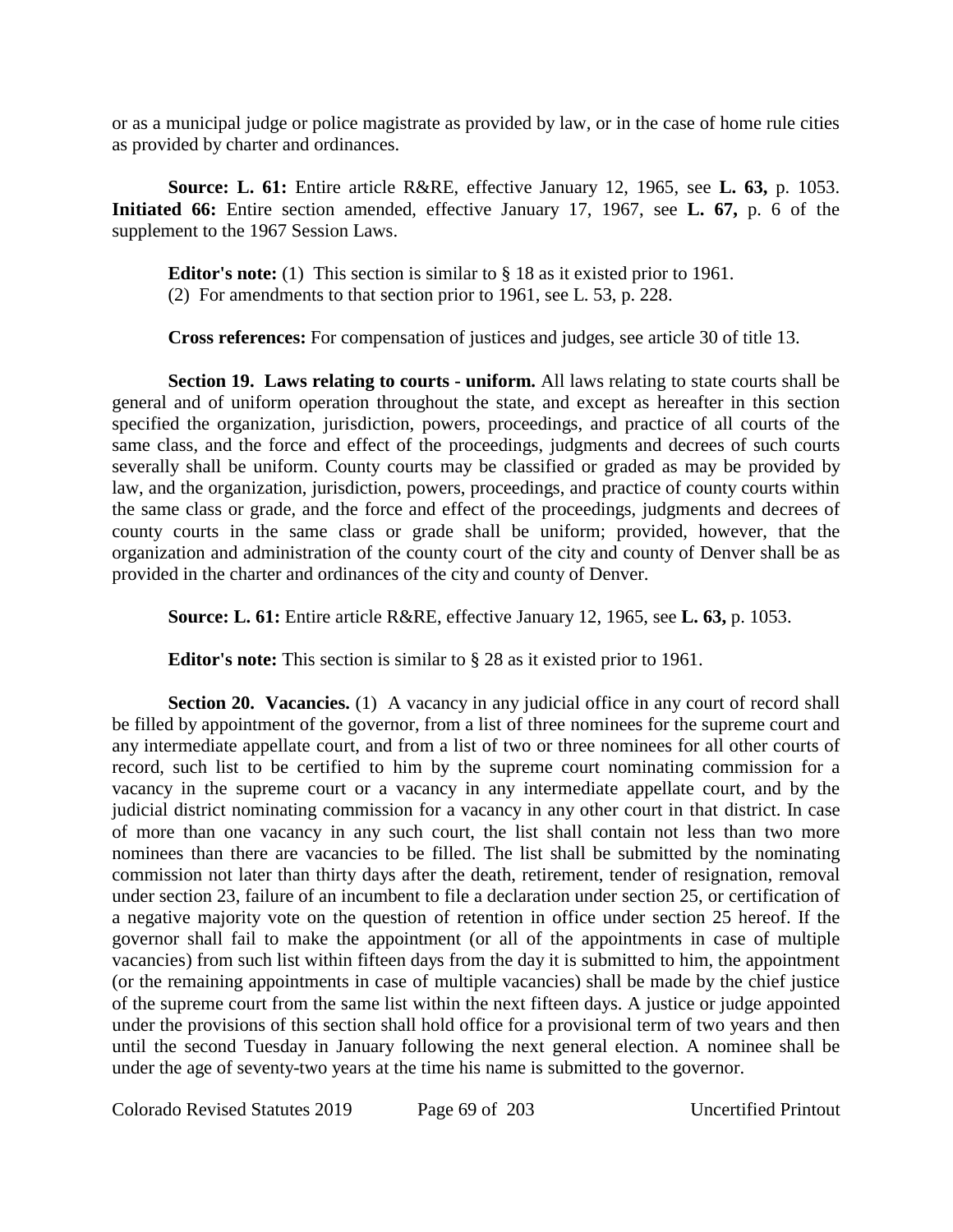(2) Repealed.

(3) Other vacancies occurring in judicial offices shall be filled as now or hereafter provided by law.

(4) Vacancies occurring in the office of district attorney shall be filled by appointment of the governor. District attorneys appointed under the provisions of this section shall hold office until the next general election and until their successors elected thereat shall be duly qualified. Such successors shall be elected for the remainder of the unexpired term in which the vacancy was created.

**Source: L. 61:** Entire article R&RE, effective January 12, 1965, see **L. 63,** p. 1054. **Initiated 66:** Entire section amended, effective January 17, 1967, see **L. 67,** p. 7 of the supplement to the 1967 Session Laws. **L. 2002:** (2) repealed, p. 3095, effective upon proclamation of the Governor, **L. 2003,** p. 3611, December 20, 2002.

**Editor's note:** (1) This section is similar to § 29 as it existed prior to 1961.

(2) For amendments to that section prior to 1961, see G. L. § 157.

**Section 21. Rule-making power.** The supreme court shall make and promulgate rules governing the administration of all courts and shall make and promulgate rules governing practice and procedure in civil and criminal cases, except that the general assembly shall have the power to provide simplified procedures in county courts for the trial of misdemeanors.

**Source: L. 61:** Entire article R&RE, effective January 12, 1965, see **L. 63,** p. 1054. **L. 2002:** Entire section amended, p. 3095, effective upon proclamation of the Governor, **L. 2003,** p. 3611, December 20, 2002.

**Cross references:** For general superintending control by supreme court over all inferior courts, see § 2 of this article.

**Section 22. Process - prosecution - in name of people.** In all prosecutions for violations of the laws of Colorado, process shall run in the name of "The People of the State of Colorado"; all prosecutions shall be carried on in the name and by the authority of "The People of the State of Colorado", and conclude, "against the peace and dignity of the same".

**Source: L. 61:** Entire article R&RE, see **L. 63,** p. 1055.

**Editor's note:** This section is similar to § 30 as it existed prior to 1961.

**Section 23. Retirement and removal of justices and judges.** (1) On attaining the age of seventy-two a justice or judge of a court of record shall retire and his judicial office shall be vacant, except as otherwise provided in section 20 (2).

(2) Whenever a justice or judge of any court of this state has been convicted in any court of this state or of the United States or of any state, of a felony or other offense involving moral turpitude, the supreme court shall, of its own motion or upon petition filed by any person, and upon finding that such a conviction was had, enter its order suspending said justice or judge from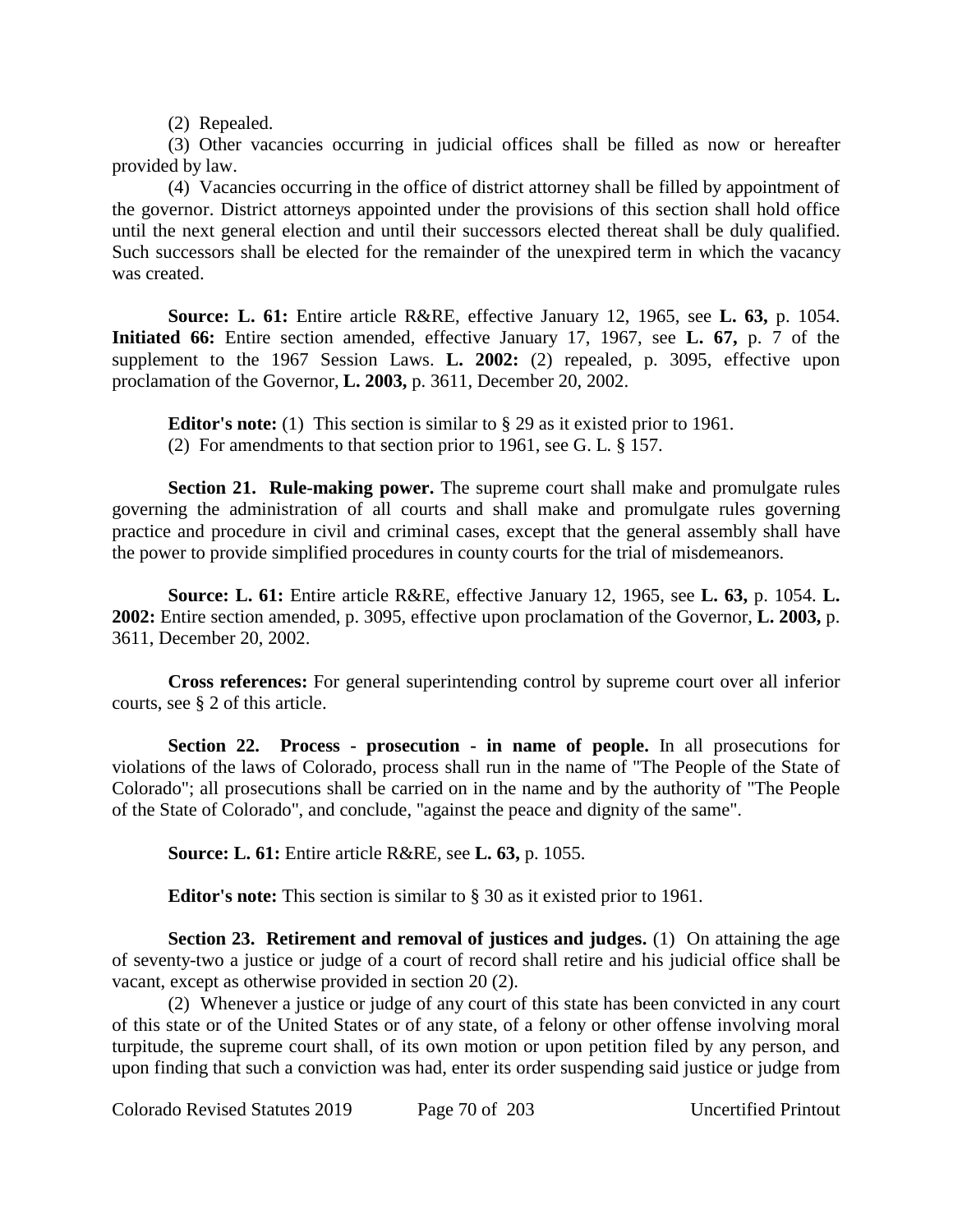office until such time as said judgment of conviction becomes final, and the payment of salary of said justice or judge shall also be suspended from the date of such order. If said judgment of conviction becomes final, the supreme court shall enter its order removing said justice or judge from office and declaring his office vacant and his right to salary shall cease from the date of the order of suspension. If said judgment of conviction is reversed with directions to enter a judgment of acquittal or if reversed for a new trial which subsequently results in a judgment of dismissal or acquittal, the supreme court shall enter its order terminating the suspension of said justice or judge and said justice or judge shall be entitled to his salary for the period of suspension. A plea of guilty or nolo contendere to such a charge shall be equivalent to a final conviction for the purpose of this section.

(3) (a) There shall be a commission on judicial discipline. It shall consist of: Two judges of district courts and two judges of county courts, each selected by the supreme court; two citizens admitted to practice law in the courts of this state, neither of whom shall be a justice or judge, who shall have practiced in this state for at least ten years and who shall be appointed by the governor, with the consent of the senate; and four citizens, none of whom shall be a justice or judge, active or retired, nor admitted to practice law in the courts of this state, who shall be appointed by the governor, with the consent of the senate.

(b) Each member shall be appointed to a four-year term; except that one-half of the initial membership in each category shall be appointed to two-year terms, for the purpose of staggering terms. Whenever a commission membership prematurely terminates or a member no longer possesses the specific qualifications for the category from which he was selected, his position shall be deemed vacant, and his successor shall be appointed in the same manner as the original appointment for the remainder of his term. A member shall be deemed to have resigned if that member is absent from three consecutive commission meetings without the commission having entered an approval for additional absences upon its minutes. If any member of the commission is disqualified to act in any matter pending before the commission, the commission may appoint a special member to sit on the commission solely for the purpose of deciding that matter.

(c) No member of the commission shall receive any compensation for his services but shall be allowed his necessary expenses for travel, board, and lodging and any other expenses incurred in the performance of his duties, to be paid by the supreme court from its budget to be appropriated by the general assembly.

(d) A justice or judge of any court of record of this state, in accordance with the procedure set forth in this subsection (3), may be removed or disciplined for willful misconduct in office, willful or persistent failure to perform his duties, intemperance, or violation of any canon of the Colorado code of judicial conduct, or he may be retired for disability interfering with the performance of his duties which is, or is likely to become, of a permanent character.

(e) The commission may, after such investigation as it deems necessary, order informal remedial action; order a formal hearing to be held before it concerning the removal, retirement, suspension, censure, reprimand, or other discipline of a justice or a judge; or request the supreme court to appoint three special masters, who shall be justices or judges of courts of record, to hear and take evidence in any such matter and to report thereon to the commission. After a formal hearing or after considering the record and report of the masters, if the commission finds good cause therefor, it may take informal remedial action, or it may recommend to the supreme court the removal, retirement, suspension, censure, reprimand, or discipline, as the case may be, of the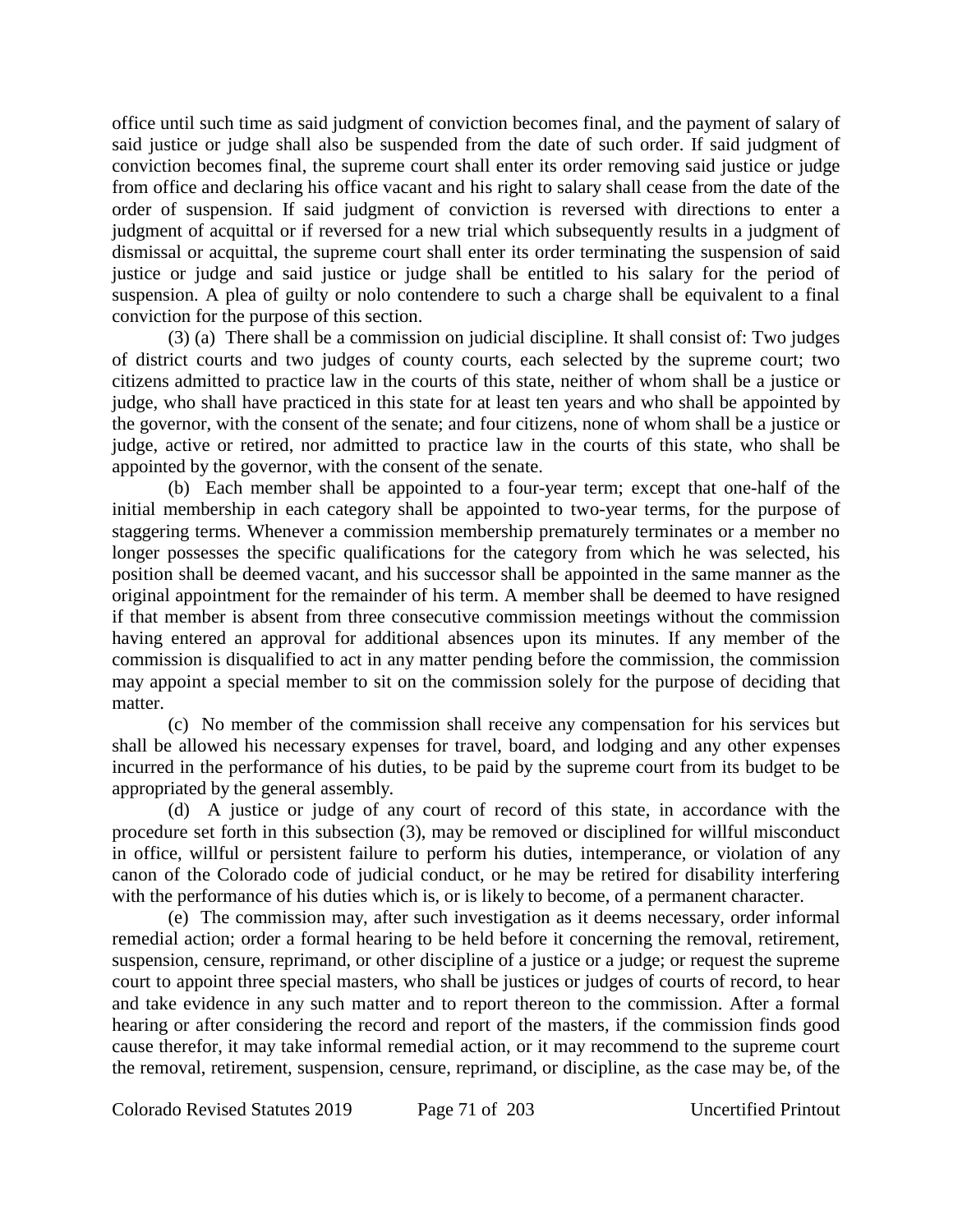justice or judge. The commission may also recommend that the costs of its investigation and hearing be assessed against such justice or judge.

(f) Following receipt of a recommendation from the commission, the supreme court shall review the record of the proceedings on the law and facts and in its discretion may permit the introduction of additional evidence and shall order removal, retirement, suspension, censure, reprimand, or discipline, as it finds just and proper, or wholly reject the recommendation. Upon an order for retirement, the justice or judge shall thereby be retired with the same rights and privileges as if he retired pursuant to statute. Upon an order for removal, the justice or judge shall thereby be removed from office, and his salary shall cease from the date of such order. On the entry of an order for retirement or for removal of a judge, his office shall be deemed vacant.

(g) Prior to the filing of a recommendation to the supreme court by the commission against any justice or judge, all papers filed with and proceedings before the commission on judicial discipline or masters appointed by the supreme court, pursuant to this subsection (3), shall be confidential, and the filing of papers with and the giving of testimony before the commission or the masters shall be privileged; but no other publication of such papers or proceedings shall be privileged in any action for defamation; except that the record filed by the commission in the supreme court continues privileged and a writing which was privileged prior to its filing with the commission or the masters does not lose such privilege by such filing.

(h) The supreme court shall by rule provide for procedures before the commission on judicial discipline, the masters, and the supreme court. The rules shall also provide the standards and degree of proof to be applied by the commission in its proceedings. A justice or judge who is a member of the commission or supreme court shall not participate in any proceedings involving his own removal or retirement.

(i) Nothing contained in this subsection (3) shall be construed to have any effect on article XIII of this constitution.

(j) Repealed.

**Source: L. 61:** Entire article R&RE, effective January 12, 1965, see **L. 63,** p. 1055. **Initiated 66:** Entire section amended, effective January 17, 1967, see **L. 67,** p. 7 of the supplement to the 1967 Session Laws. **L. 82:** (3) R&RE, p. 687, effective July 1, 1983, see **L. 83,** p. 1674. **L. 2002:** (3)(j) repealed, p. 3095, effective upon proclamation of the Governor, **L. 2003,** p. 3611, December 20, 2002.

**Editor's note:** This section is similar to § 31 as it existed prior to 1961.

**Cross references:** For rules concerning the functions, responsibilities, and proceedings of the commission on judicial discipline, see C. R. J. D. 1 to 40.

**Section 24. Judicial nominating commissions.** (1) There shall be one judicial nominating commission for the supreme court and any intermediate appellate court to be called the supreme court nominating commission and one judicial nominating commission for each judicial district in the state.

(2) The supreme court nominating commission shall consist of the chief justice or acting chief justice of the supreme court, ex officio, who shall act as chairman and shall have no vote, one citizen admitted to practice law before the courts of this state and one other citizen not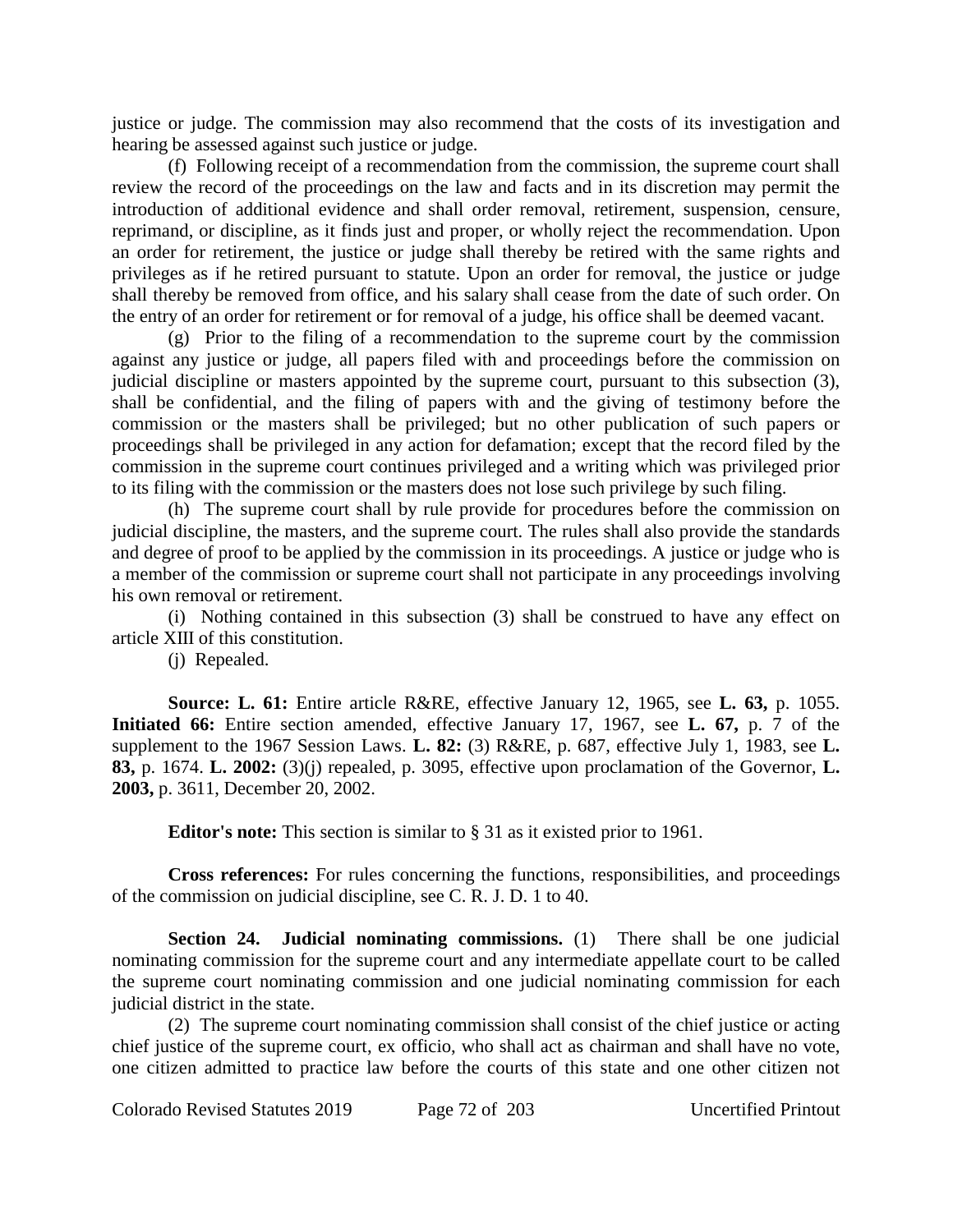admitted to practice law in the courts of this state residing in each congressional district in the state, and one additional citizen not admitted to practice law in the courts of this state. No more than one-half of the commission members plus one, exclusive of the chief justice, shall be members of the same political party. Three voting members shall serve until December 31, 1967, three until December 31, 1969, and three until December 31, 1971. Thereafter each voting member appointed shall serve until the 31st of December of the 6th year following the date of his appointment.

(3) Each judicial district nominating commission shall consist of a justice of the supreme court designated by the chief justice, to serve at the will of the chief justice who shall act as chairman ex officio, and shall have no vote, and seven citizens residing in that judicial district, no more than four of whom shall be members of the same political party and there shall be at least one voting member from each county in the district. In all judicial districts having a population of more than 35,000 inhabitants as determined by the last preceding census taken under the authority of the United States, the voting members shall consist of three persons admitted to practice law in the courts of this state and four persons not admitted to practice law in the courts of this state. In judicial districts having a population of 35,000 inhabitants or less as determined above, at least four voting members shall be persons not admitted to practice law in the courts of this state; and it shall be determined by majority vote of the governor, the attorney general and the chief justice, how many, if any, of the remaining three members shall be persons admitted to practice law in the courts of this state. Two voting members shall serve until December 31, 1967, two until December 31, 1969, and three until December 31, 1971. Thereafter each voting member appointed shall serve until the 31st of December of the 6th year following the date of his appointment.

(4) Members of each judicial nominating commission selected by reason of their being citizens admitted to practice law in the courts of this state shall be appointed by majority action of the governor, the attorney general and the chief justice. All other members shall be appointed by the governor. No voting member of a judicial nominating commission shall hold any elective and salaried United States or state public office or any elective political party office and he shall not be eligible for reappointment to succeed himself on a commission. No voting member of the supreme court nominating commission shall be eligible for appointment as a justice of the supreme court or any intermediate appellate court so long as he is a member of that commission and for a period of three years thereafter; and no voting member of a judicial district nominating commission shall be eligible for appointment to judicial office in that district while a member of that commission and for a period of one year thereafter.

**Source: Initiated 66:** Entire section added, effective January 17, 1967, see **L. 67,** p. 9 of the supplement to the 1967 Session Laws.

**Section 25. Election of justices and judges.** A justice of the supreme court or a judge of any other court of record, who shall desire to retain his judicial office for another term after the expiration of his then term of office shall file with the secretary of state, not more than six months nor less than three months prior to the general election next prior to the expiration of his then term of office, a declaration of his intent to run for another term. Failure to file such a declaration within the time specified shall create a vacancy in that office at the end of his then term of office. Upon the filing of such a declaration, a question shall be placed on the

Colorado Revised Statutes 2019 Page 73 of 203 Uncertified Printout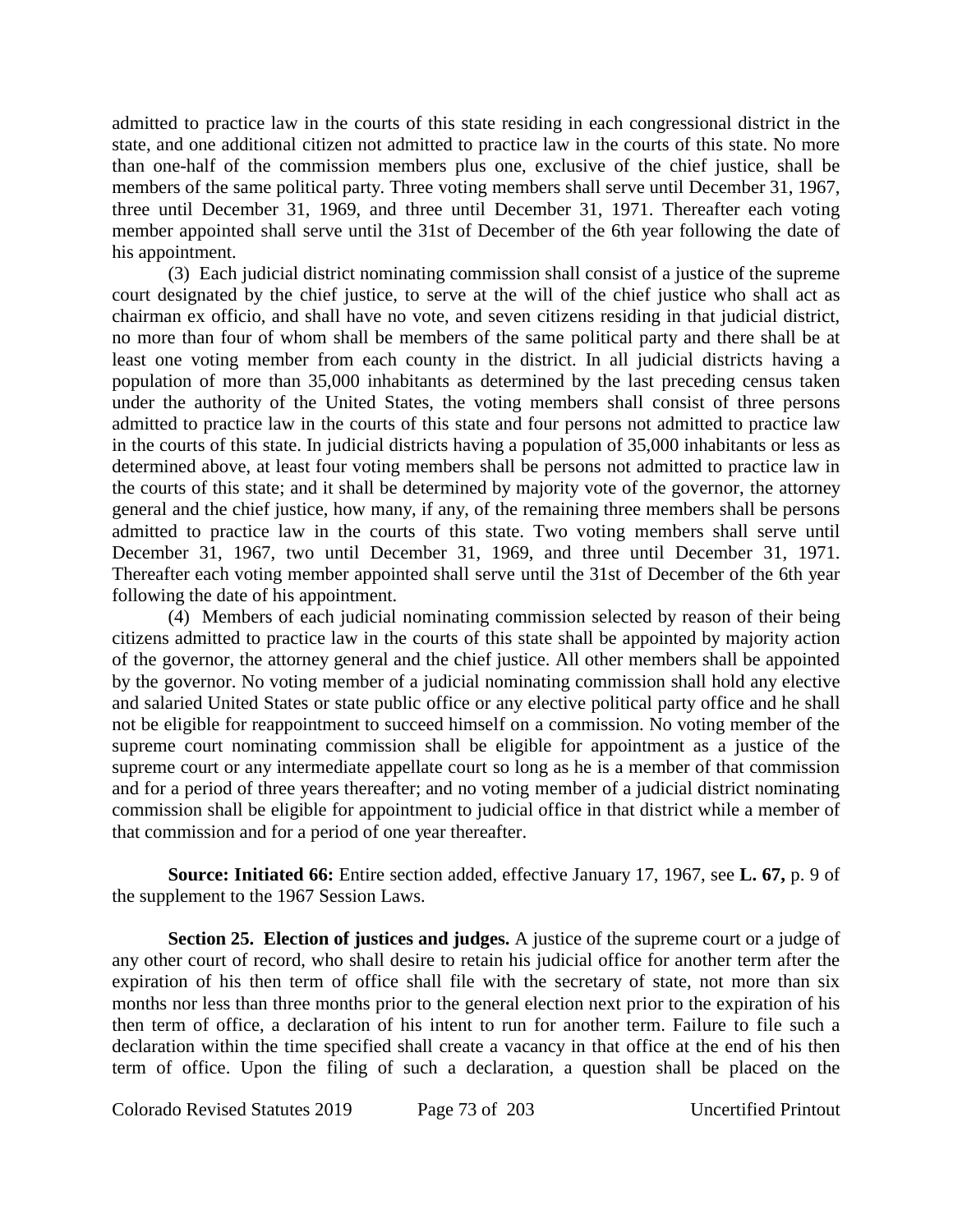appropriate ballot at such general election, as follows:

"Shall Justice (Judge) . . . . of the Supreme (or other) Court be retained in office? YES/. . . . /NO/. . . . /. " If a majority of those voting on the question vote "Yes", the justice or judge is thereupon elected to a succeeding full term. If a majority of those voting on the question vote "No", this will cause a vacancy to exist in that office at the end of his then present term of office.

In the case of a justice of the supreme court or any intermediate appellate court, the electors of the state at large; in the case of a judge of a district court, the electors of that judicial district; and in the case of a judge of the county court or other court of record, the electors of that county; shall vote on the question of retention in office of the justice or judge.

**Source: Initiated 66:** Entire section added, effective January 17, 1967, see **L. 67,** p. 10 of the supplement to the 1967 Session Laws.

**Section 26. Denver county judges.** The provisions of sections 16, 20, 23, 24 and 25 hereof shall not be applicable to judges of the county court of the City and County of Denver. The number, manner of selection, qualifications, term of office, tenure, and removal of such judges shall be as provided in the charter and ordinances of the City and County of Denver.

**Source: Initiated 66:** Entire section added, effective January 17, 1967, see **L. 67,** p. 10 of the supplement to the 1967 Session Laws.

### **ARTICLE VII**

#### Suffrage and Elections

**Law reviews:** For article, "The Colorado Constitution in the New Century", see 78 U. Colo. L. Rev. 1265 (2007).

**Section 1. Qualifications of elector.** Every citizen of the United States who has attained the age of eighteen years, has resided in this state for such time as may be prescribed by law, and has been duly registered as a voter if required by law shall be qualified to vote at all elections.

**Source:** Entire article added, effective August 1, 1876, see **L. 1877,** p. 51. **L. 01:** Entire section amended, p. 107. **L. 62:** Entire section amended, see **L. 63,** p. 1057. **L. 88:** Entire section amended, p. 1453, effective upon proclamation of the Governor, **L. 89,** p. 1657, January 3, 1989. **L. 2004:** Entire section amended, p. 2745, effective upon proclamation of the Governor, **L. 2005,** p. 2341, December 1, 2004.

**Cross references:** For the right of citizens eighteen years or older to vote, see article XXVI of the constitution of the United States; for the qualifications of electors, see § 1-2-101.

**Section 1a. Qualifications of elector - residence on federal land.** ( F i r s t paragraph deleted by amendment, L. 2004, p. 2746, effective upon proclamation of the Governor, L. 2005, p. 2341, December 1, 2004. )

Any person who otherwise meets the requirements of law for voting in this state shall not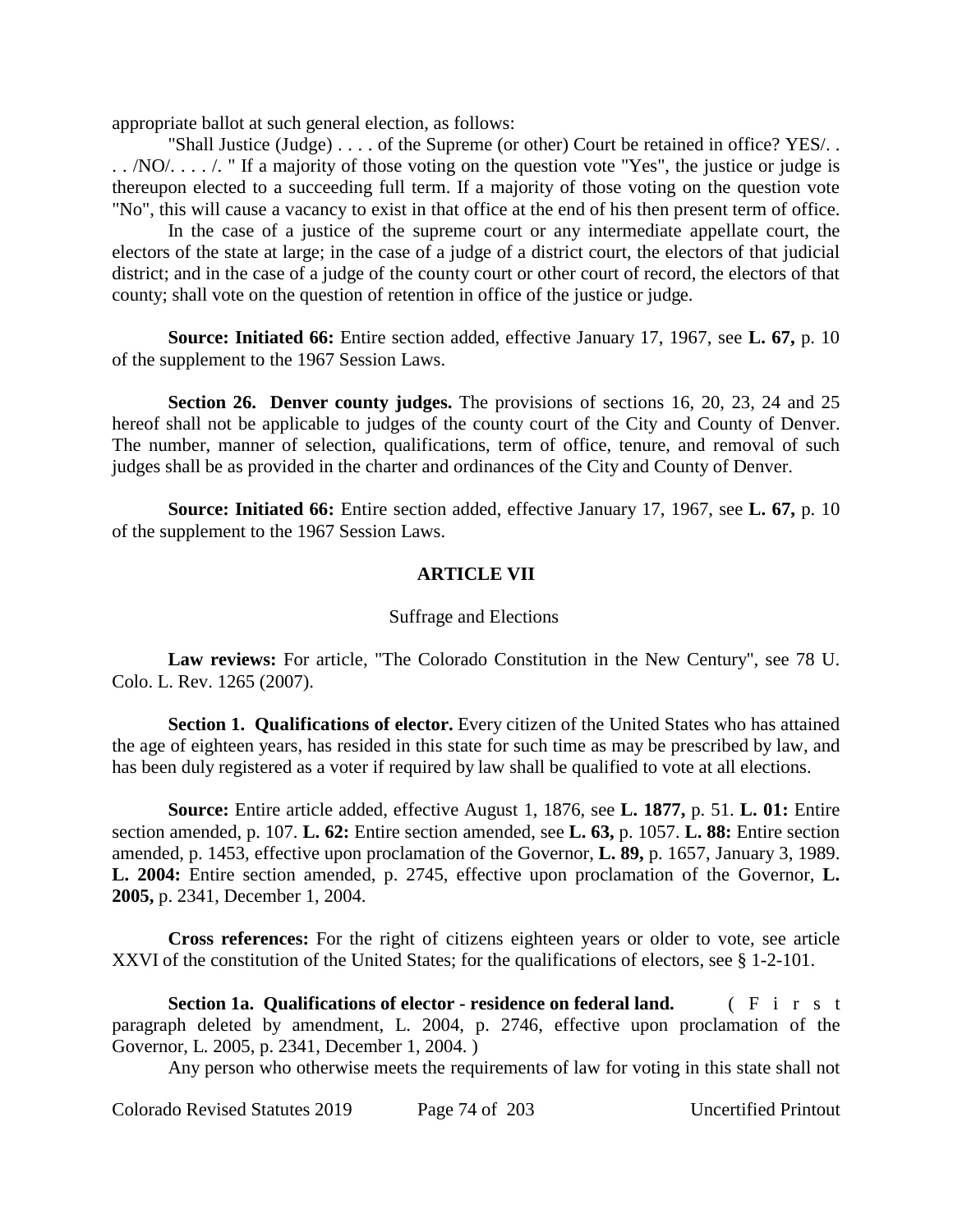be denied the right to vote in an election because of residence on land situated within this state that is under the jurisdiction of the United States.

**Source: L. 70:** Entire section added, p. 446, effective upon proclamation of the Governor, December 7, 1970. **L. 2004:** Entire section amended, p. 2746, effective upon proclamation of the Governor, **L. 2005,** p. 2341, December 1, 2004.

**Cross references:** For qualifications and registration of electors, see parts 1 and 2 of article 2 of title 1; for residency requirements in municipal elections, see § 31-10-201.

### **Section 2. Suffrage to women. (Repealed)**

**Source:** Entire article added, effective August 1, 1876, see **L. 1877,** p. 52. **L. 88:** Entire section repealed, p. 1454, effective upon proclamation of the Governor, **L. 89,** p. 1657, January 3, 1989.

**Editor's note:** For the law enacted pursuant to the directive set out in this section, see section 1 of chapter 83, session laws of Colorado 1893, codified as section 2147 of chapter 43, R. S. 08, which was subsequently repealed in section 268 of chapter 118, session laws of Colorado 1963.

### **Section 3. Educational qualifications of elector. (Deleted by amendment. )**

**Source:** Entire article added, effective August 1, 1876, see **L. 1877,** p. 52. **L. 90:** Entire section amended, p. 1861, effective upon proclamation of the Governor, **L. 91,** p. 2033, January 3, 1991.

**Section 4. When residence does not change.** For the purpose of voting and eligibility to office, no person shall be deemed to have gained a residence by reason of his or her presence, or lost it by reason of his or her absence, while in the civil or military service of the state, or of the United States, nor while a student at any institution of learning, nor while kept at public expense in any asylum, nor while confined in public prison.

**Source:** Entire article added, effective August 1, 1876, see **L. 1877,** p. 52. **L. 2004:** Entire section amended, p. 2746, effective upon proclamation of the Governor, **L. 2005,** p. 2341, December 1, 2004.

**Cross references:** For when residence does not change because of presence in the state as a student or confinement in a state institution or correctional facility or jail or while in the civil or military service, see § 1-2-103.

**Section 5. Privilege of voters.** Voters shall in all cases, except treason, felony or breach of the peace, be privileged from arrest during their attendance at elections, and in going to and returning therefrom.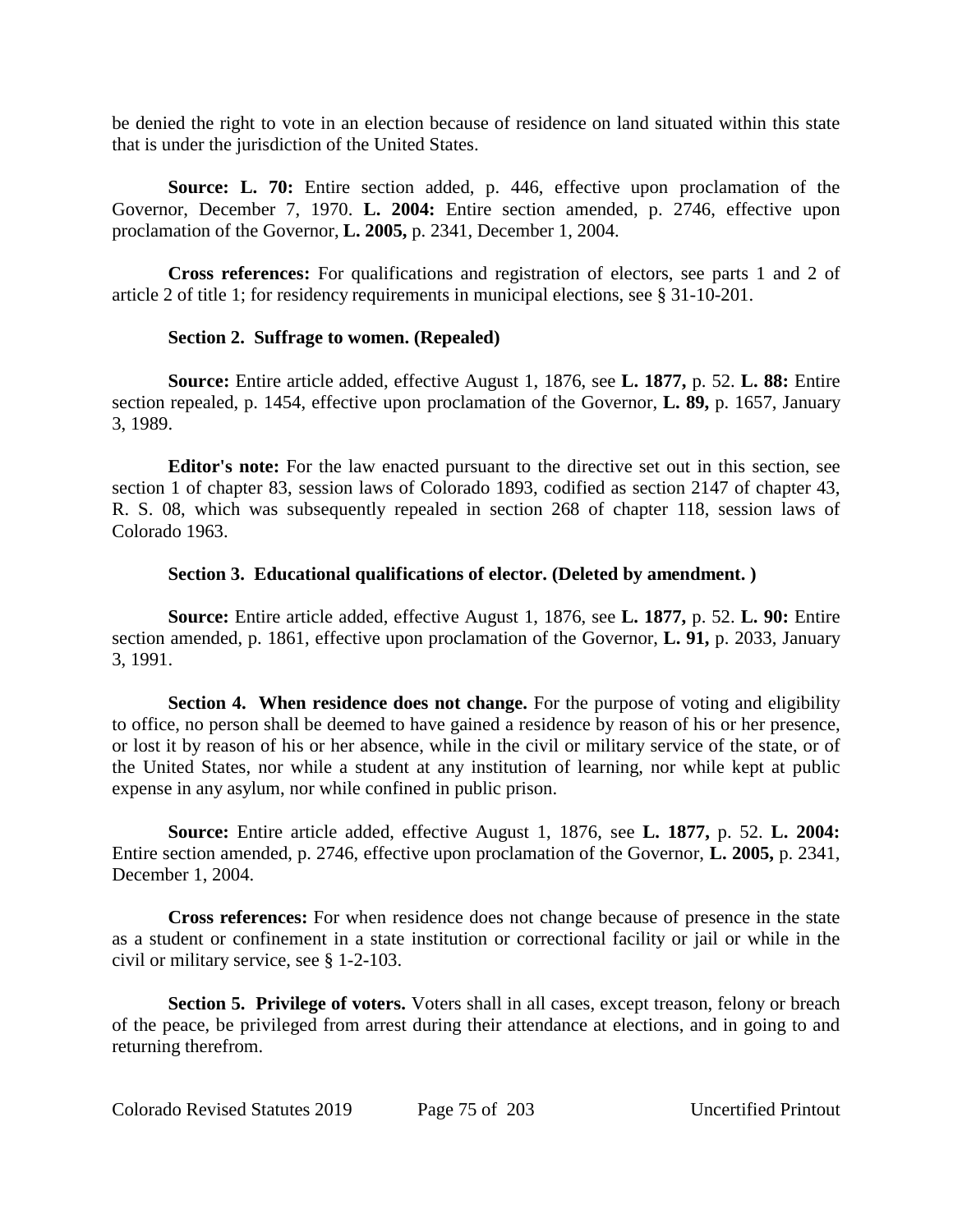**Source:** Entire article added, effective August 1, 1876, see **L. 1877,** p. 52.

**Section 6. Electors only eligible to office.** No person except a qualified elector shall be elected or appointed to any civil or military office in the state.

**Source:** Entire article added, effective August 1, 1876, see **L. 1877,** p. 52.

**Cross references:** For the requirements for election to office of county commissioner, see § 1-4-205; for the eligibility requirements making qualified electors in general, primary, and special elections eligible to hold office, see § 1-4-501; for the eligibility requirements making qualified electors in municipal elections eligible to hold office, see § 31-10-301.

**Section 7. General election.** The general election shall be held on such day as may be prescribed by law.

**Source:** Entire article added, effective August 1, 1876, see **L. 1877,** p. 52. **L. 92:** Entire section amended, p. 2316, effective upon proclamation of the Governor, **L. 93,** p. 2163, January 14, 1993.

**Cross references:** For time for holding the general election, see § 1-4-201.

**Section 8. Elections by ballot or voting machine.** All elections by the people shall be by ballot, and in case paper ballots are required to be used, no ballots shall be marked in any way whereby the ballot can be identified as the ballot of the person casting it. The election officers shall be sworn or affirmed not to inquire or disclose how any elector shall have voted. In all cases of contested election in which paper ballots are required to be used, the ballots cast may be counted and compared with the list of voters, and examined under such safeguards and regulations as may be provided by law. Nothing in this section, however, shall be construed to prevent the use of any machine or mechanical contrivance for the purpose of receiving and registering the votes cast at any election, provided that secrecy in voting is preserved.

When the governing body of any county, city, city and county or town, including the city and county of Denver, and any city, city and county or town which may be governed by the provisions of special charter, shall adopt and purchase a voting machine, or voting machines, such governing body may provide for the payment therefor by the issuance of interest-bearing bonds, certificates of indebtedness or other obligations, which shall be a charge upon such city, city and county, or town; such bonds, certificates or other obligations may be made payable at such time or times, not exceeding ten years from date of issue, as may be determined, but shall not be issued or sold at less than par.

**Source:** Entire article added, effective August 1, 1876, see **L. 1877,** p. 52. **L. 05:** Entire section amended, p. 168. **L. 46:** Entire section amended, see. **L. 47,** p. 427.

**Cross references:** For notice and preparation for general, primary, and special elections, see article 4 of title 1; for notice and preparation for municipal elections, see § 31-10-501; for the conduct of general, primary, and special elections, see article 7 of title 1; for the conduct of

Colorado Revised Statutes 2019 Page 76 of 203 Uncertified Printout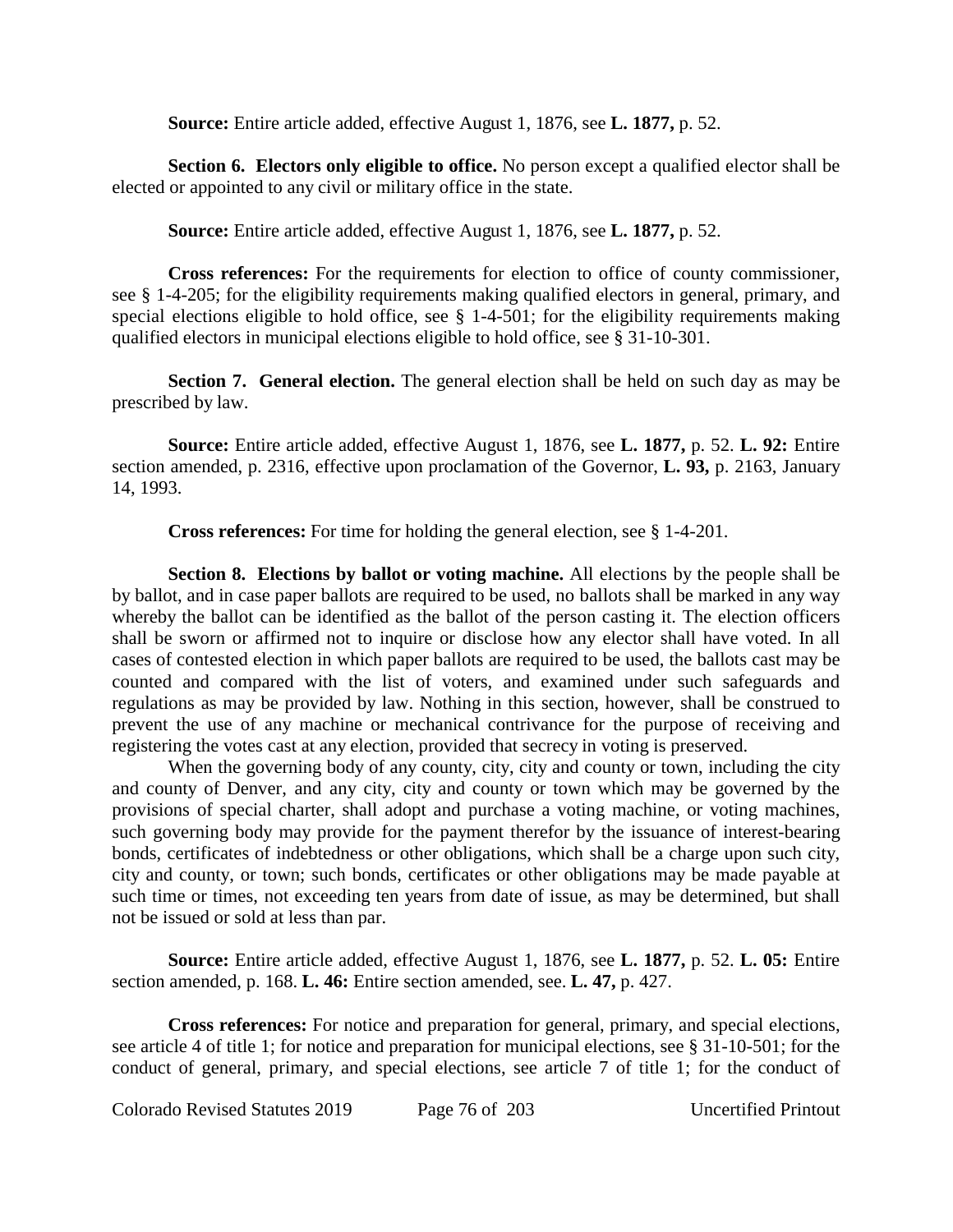municipal elections, see part 6 of article 10 of title 31; for the method of voting and use of voting systems for general, primary, and special elections, see parts 4 and 6 of article 5 of title 1; for use of voting machines for municipal elections, see part 7 of article 10 of title 31; for contests of general, primary, and special elections, see part 2 of article 11 of title 1; for contests of municipal elections, see part 13 of article 10 of title 31.

**Section 9. No privilege to witness in election trial.** In trials of contested elections, and for offenses arising under the election law, no person shall be permitted to withhold his testimony on the ground that it may criminate himself, or subject him to public infamy; but such testimony shall not be used against him in any judicial proceeding, except for perjury in giving such testimony.

**Source:** Entire article added, effective August 1, 1876, see **L. 1877,** p. 53.

**Section 10. Disfranchisement during imprisonment.** No person while confined in any public prison shall be entitled to vote; but every such person who was a qualified elector prior to such imprisonment, and who is released therefrom by virtue of a pardon, or by virtue of having served out his full term of imprisonment, shall without further action, be invested with all the rights of citizenship, except as otherwise provided in this constitution.

**Source:** Entire article added, effective August 1, 1876, see **L. 1877,** p. 53.

**Cross references:** For disfranchisement of any person confined in a state institution or correctional facility or jail as to general, primary, and special elections, see § 1-2-103; for disfranchisement of any person confined in a correctional facility or jail as to municipal elections, see § 31-10-201.

**Section 11. Purity of elections.** The general assembly shall pass laws to secure the purity of elections, and guard against abuses of the elective franchise.

**Source:** Entire article added, effective August 1, 1876, see **L. 1877,** p. 53.

**Cross references:** For offenses committed in relation to general, primary, or special elections, see article 13 of title 1; for offenses committed in relation to municipal elections, see part 15 of article 10 of title 31.

**Section 12. Election contests - by whom tried.** The general assembly shall, by general law, designate the courts and judges by whom the several classes of election contests, not herein provided for, shall be tried, and regulate the manner of trial, and all matters incident thereto, but no such law shall apply to any contest arising out of an election held before its passage.

**Source:** Entire article added, effective August 1, 1876, see **L. 1877,** p. 53.

**Cross references:** For regulation of contests of general, primary, and special elections, see part 2 of article 11 of title 1; for regulation of contests of municipal elections, see part 13 of

Colorado Revised Statutes 2019 Page 77 of 203 Uncertified Printout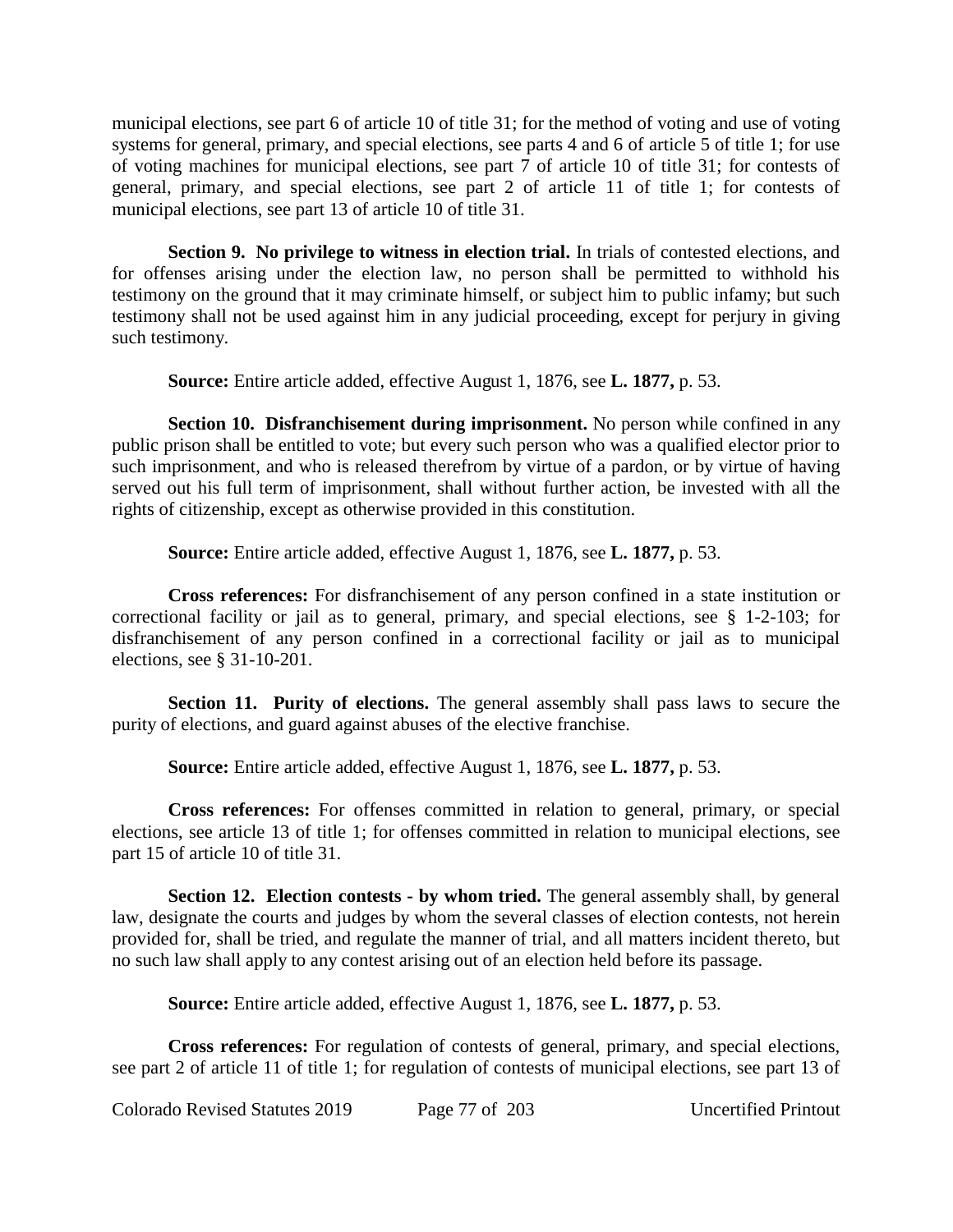article 10 of title 31.

### **ARTICLE VIII**

#### State Institutions

**Section 1. Established and supported by state**. Educational, reformatory and penal institutions, and those for the benefit of insane, blind, deaf and mute, and such other institutions as the public good may require, shall be established and supported by the state, in such manner as may be prescribed by law.

**Source:** Entire article added, effective August 1, 1876, see **L. 1877,** p. 53.

**Cross references:** For the university of Colorado, see articles 20 and 20. 5 of title 23; for the university of Colorado university hospital, see article 21 of title 23; for the university of Colorado psychiatric hospital, see article 22 of title 23; for the Colorado children's diagnostic center, see article 23 of title 23; for Colorado state university, see article 31 of title 23; for university of northern Colorado, see article 40 of title 23; for Colorado school of mines, see article 41 of title 23; for Fort Lewis college, see article 52 of title 23; for state universities, see articles 51, 53, 54, and 56 of title 23; for Colorado state university - Pueblo, see article 31. 5 of title 23; for community colleges, see article 60 of title 23; for the Colorado mental health institute at Pueblo, see article 93 of title 27; for the state regional centers for persons with developmental disabilities, see part 3 of article 10. 5 of title 27; for Colorado mental health institute at Fort Logan, see article 94 of title 27; for state correctional facilities, see § 17-1-104. 3; for the Colorado school for the deaf and the blind, see article 80 of title 22.

**Section 2. Seat of government - where located.** The general assembly shall have no power to change or to locate the seat of government of the state, which shall remain at the city and county of Denver.

**Source:** Entire article added, effective August 1, 1876, see **L. 1877,** p. 53. **L. 88:** Entire section amended, p. 1454, effective upon proclamation of the Governor, **L. 89,** p. 1657, January 3, 1989.

**Section 3. Seat of government - how changed - definitions.** (1) When the seat of government shall have been located in the city and county of Denver as provided in section 2 of this article, the location thereof shall not thereafter be changed, except by a vote of two-thirds of all the qualified electors of the state voting on that question, at a general election, at which the question of location of the seat of government shall have been submitted by the general assembly.

(2) Notwithstanding the provisions of subsection (1) of this section, if the governor determines that a disaster emergency exists that substantially affects the ability of the state government to operate in the city and county of Denver, the governor may issue an executive order declaring a disaster emergency. After declaring the disaster emergency and after consulting with the chief justice of the supreme court, the president of the senate, and the speaker of the

Colorado Revised Statutes 2019 Page 78 of 203 Uncertified Printout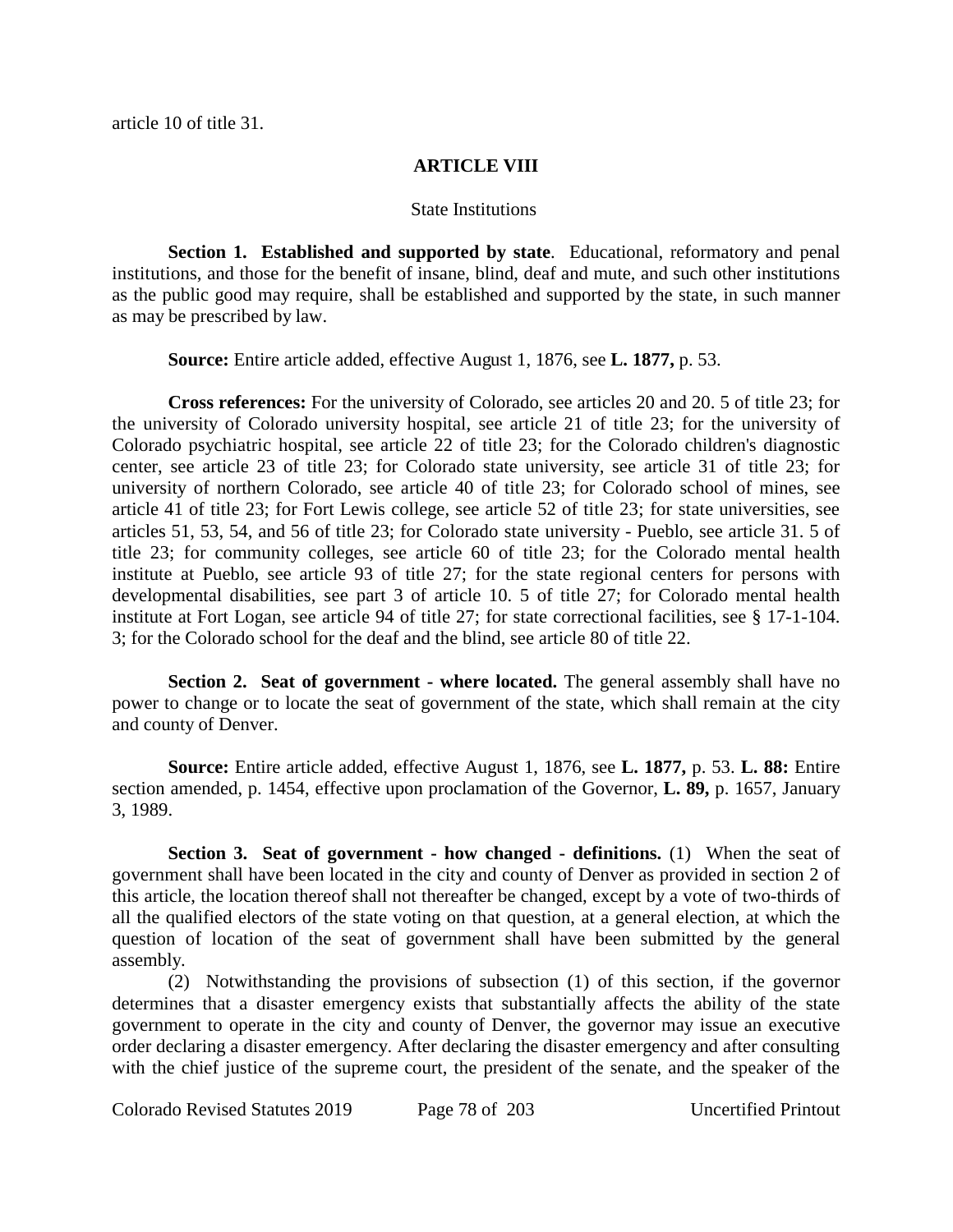house of representatives, the governor may designate a temporary meeting location for the general assembly.

(3) After the declaration of a disaster emergency by the governor, the general assembly shall convene at the temporary meeting location, whether during regular session or in a special session convened by the governor or by written request by two-thirds of the members of each house. The general assembly, acting by bill, may then designate a temporary location for the seat of government. The bill shall contain a date on which the temporary location of the seat of government shall expire.

(4) As used in this section:

(a) "Disaster emergency" means the occurrence or imminent threat of widespread or severe damage, injury, illness, or loss of life or property resulting from an epidemic or a natural, man-made, or technological cause.

(b) "Seat of government" means the location of the legislative, executive, and judicial branches of the state of Colorado.

**Source:** Entire article added, effective August 1, 1876, see **L. 1877,** p. 54. **L. 2010:** Entire section amended, p. 3033, effective upon proclamation of the Governor, **L. 2011,** p. 2263, December 21, 2010.

## **Section 4. Appropriation for capitol building. (Repealed)**

**Source:** Entire article added, effective August 1, 1876, see **L. 1877,** p. 54. **L. 88:** Entire section repealed, p. 1454, effective upon proclamation of the Governor, **L. 89,** p. 1657, January 3, 1989.

**Section 5. Educational institutions.** (1) The following educational institutions are declared to be state institutions of higher education: The university at Boulder, Colorado Springs, and Denver; the university at Fort Collins; the school of mines at Golden; and such other institutions of higher education as now exist or may hereafter be established by law if they are designated by law as state institutions. The establishment, management, and abolition of the state institutions shall be subject to the control of the state, under the provisions of the constitution and such laws and regulations as the general assembly may provide; except that the regents of the university at Boulder, Colorado Springs, and Denver may, whenever in their judgment the needs of that institution demand such action, establish, maintain, and conduct all or any part of the schools of medicine, dentistry, nursing, and pharmacy of the university, together with hospitals and supporting facilities and programs related to health, at Denver; and further, that nothing in this section shall be construed to prevent state educational institutions from giving temporary lecture courses in any part of the state, or conducting class excursions for the purpose of investigation and study; and provided further, that subject to prior approval by the general assembly, nothing in this section shall be construed to prevent the state institutions of higher education from hereafter establishing, maintaining, and conducting or discontinuing centers, medical centers, or branches of such institutions in any part of the state.

(2) The governing boards of the state institutions of higher education, whether established by this constitution or by law, shall have the general supervision of their respective institutions and the exclusive control and direction of all funds of and appropriations to their

Colorado Revised Statutes 2019 Page 79 of 203 Uncertified Printout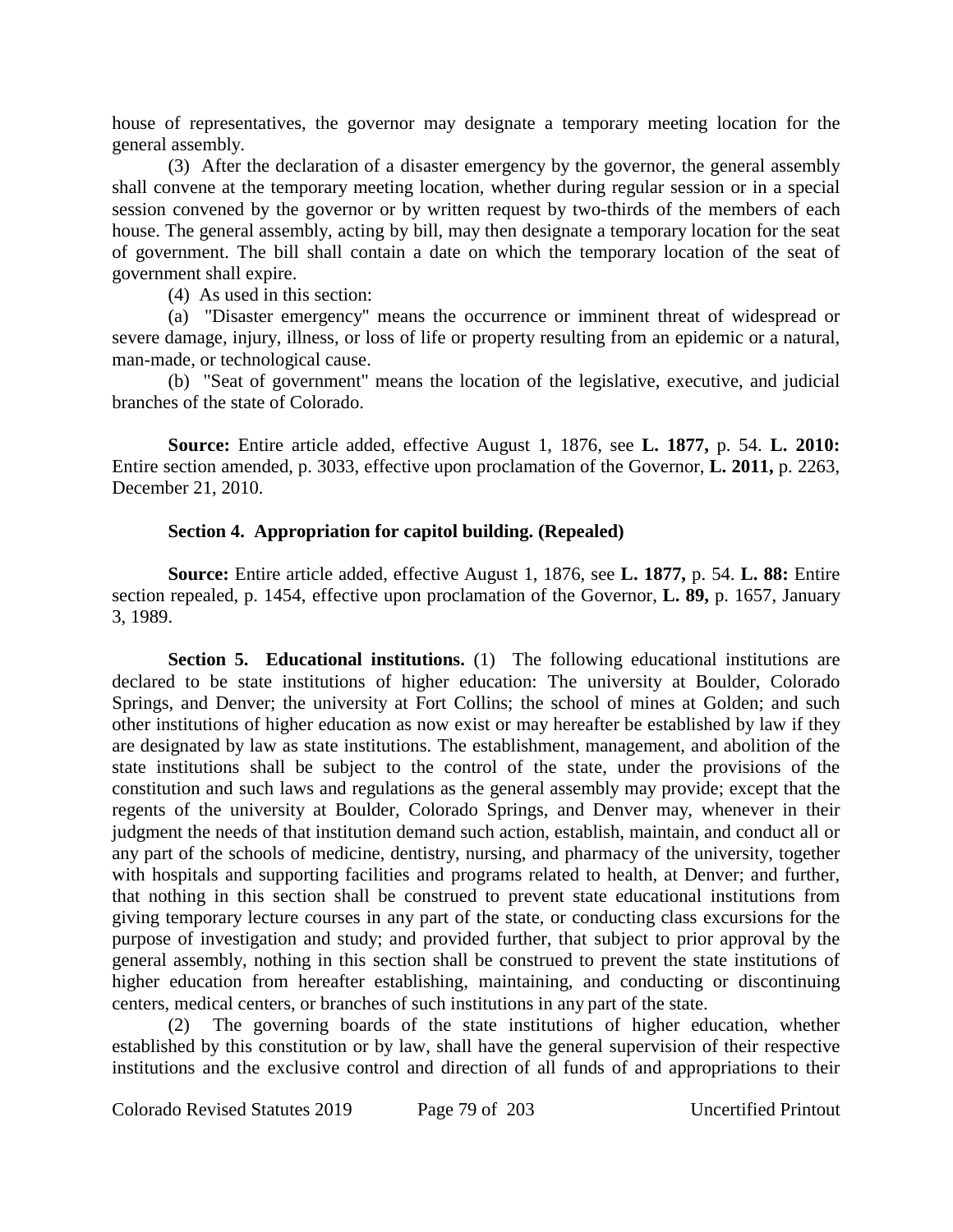respective institutions, unless otherwise provided by law.

**Source:** Entire article added, effective August 1, 1876, see **L. 1877,** p. 54. **L. 09:** Entire section amended, p. 324. **L. 22:** Entire section amended, effective December 21, 1922, see **L. 23,** p. 227. **L. 72:** Entire section amended, p. 644, effective upon proclamation of the Governor, January 11, 1973.

**Cross references:** For establishment and support of educational institutions, see § 1 of this article.

### **ARTICLE IX**

#### Education

**Law reviews:** For article, "The Colorado Constitution in the New Century", see 78 U. Colo. L. Rev. 1265 (2007); for article, "The Judiciary's Role in Colorado's School Finance System", see 44 Colo. Law. 51 (Oct. 2015).

**Section 1. Supervision of schools - board of education.** (1) The general supervision of the public schools of the state shall be vested in a board of education whose powers and duties shall be as now or hereafter prescribed by law. Said board shall consist of a member from each congressional district of the state and, if the total number of such congressional districts is an even number, one additional member, and said members shall be elected as hereinafter provided. The members of said board shall be elected by the registered electors of the state, voting at general elections, in such manner and for such terms as may be by law prescribed; provided, that provisions may be made by law for election of a member from each congressional district of the state by the electors of such district; and provided, further, that each member from a congressional district of the state shall be a qualified elector of such district. If the total number of congressional districts of the state is an even number, the additional member of said board shall be elected from the state at large. The members of said board shall serve without compensation, but they shall be reimbursed for any necessary expenses incurred by them in performing their duties as members of said board.

(2) The commissioner of education shall be appointed by the board of education and shall not be included in the classified civil service of the state.

(3) The qualifications, tenure, compensation, powers, and duties of said commissioner shall be as prescribed by law, subject to the supervision of said board.

**Source:** Entire article added, effective August 1, 1876, see **L. 1877,** p. 54. **L. 48:** Entire section amended, see **L. 49,** p. 359. **L. 92:** Entire section amended, p. 2316, effective upon proclamation of the Governor, **L. 93,** p. 2163, January 14, 1993.

**Cross references:** For education generally, see title 22.

**Section 2. Establishment and maintenance of public schools.** The general assembly shall, as soon as practicable, provide for the establishment and maintenance of a thorough and

Colorado Revised Statutes 2019 Page 80 of 203 Uncertified Printout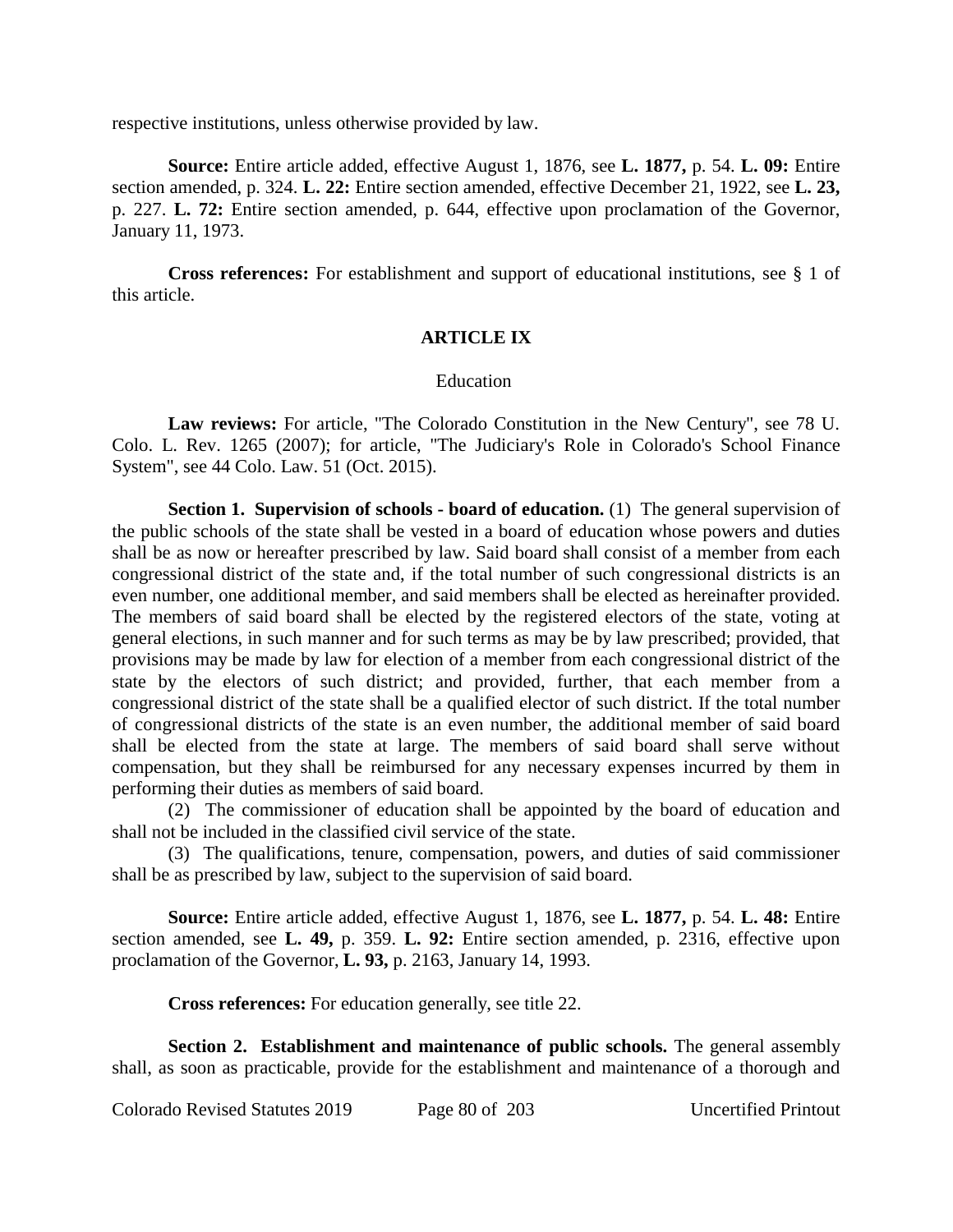uniform system of free public schools throughout the state, wherein all residents of the state, between the ages of six and twenty-one years, may be educated gratuitously. One or more public schools shall be maintained in each school district within the state, at least three months in each year; any school district failing to have such school shall not be entitled to receive any portion of the school fund for that year.

**Source:** Entire article added, effective August 1, 1876, see **L. 1877,** p. 55.

**Cross references:** For residence of child in school district, see § 22-1-102.

**Section 3. School fund inviolate.** The public school fund of the state shall, except as provided in this article IX, forever remain inviolate and intact and the interest and other income thereon, only, shall be expended in the maintenance of the schools of the state, and shall be distributed amongst the several counties and school districts of the state, in such manner as may be prescribed by law. No part of this fund, principal, interest, or other income shall ever be transferred to any other fund, or used or appropriated, except as provided in this article IX. The state treasurer shall be the custodian of this fund, and the same shall be securely and profitably invested as may be by law directed. The state shall supply all losses thereof that may in any manner occur. In order to assist public schools in the state in providing necessary buildings, land, and equipment, the general assembly may adopt laws establishing the terms and conditions upon which the state treasurer may (1) invest the fund in bonds of school districts, (2) use all or any portion of the fund or the interest or other income thereon to guaranty bonds issued by school districts, or (3) make loans to school districts. Distributions of interest and other income for the benefit of public schools provided for in this article IX shall be in addition to and not a substitute for other moneys appropriated by the general assembly for such purposes.

**Source:** Entire article added, effective August 1, 1876, see **L. 1877,** p. 55. **Initiated 96:** Entire section amended, effective upon proclamation of the Governor, **L. 97,** p. 2399, December 26, 1996.

**Cross references:** For the public school fund, see article 41 of title 22; for pledging the credit of a state, county, city, town, or school district, see § 1 of article XI of this constitution.

**Section 4. County treasurer to collect and disburse.** Each county treasurer shall collect all school funds belonging to his county, and the several school districts therein, and disburse the same to the proper districts upon warrants drawn by the county superintendent, or by the proper district authorities, as may be provided by law.

**Source:** Entire article added, effective August 1, 1876, see **L. 1877,** p. 55.

**Section 5. Of what school fund consists.** The public school fund of the state shall consist of the proceeds of such land as have heretofore been, or may hereafter, be granted to the state by the general government for educational purposes; all estates that may escheat to the state; also all other grants, gifts or devises that may be made to this state for educational purpose.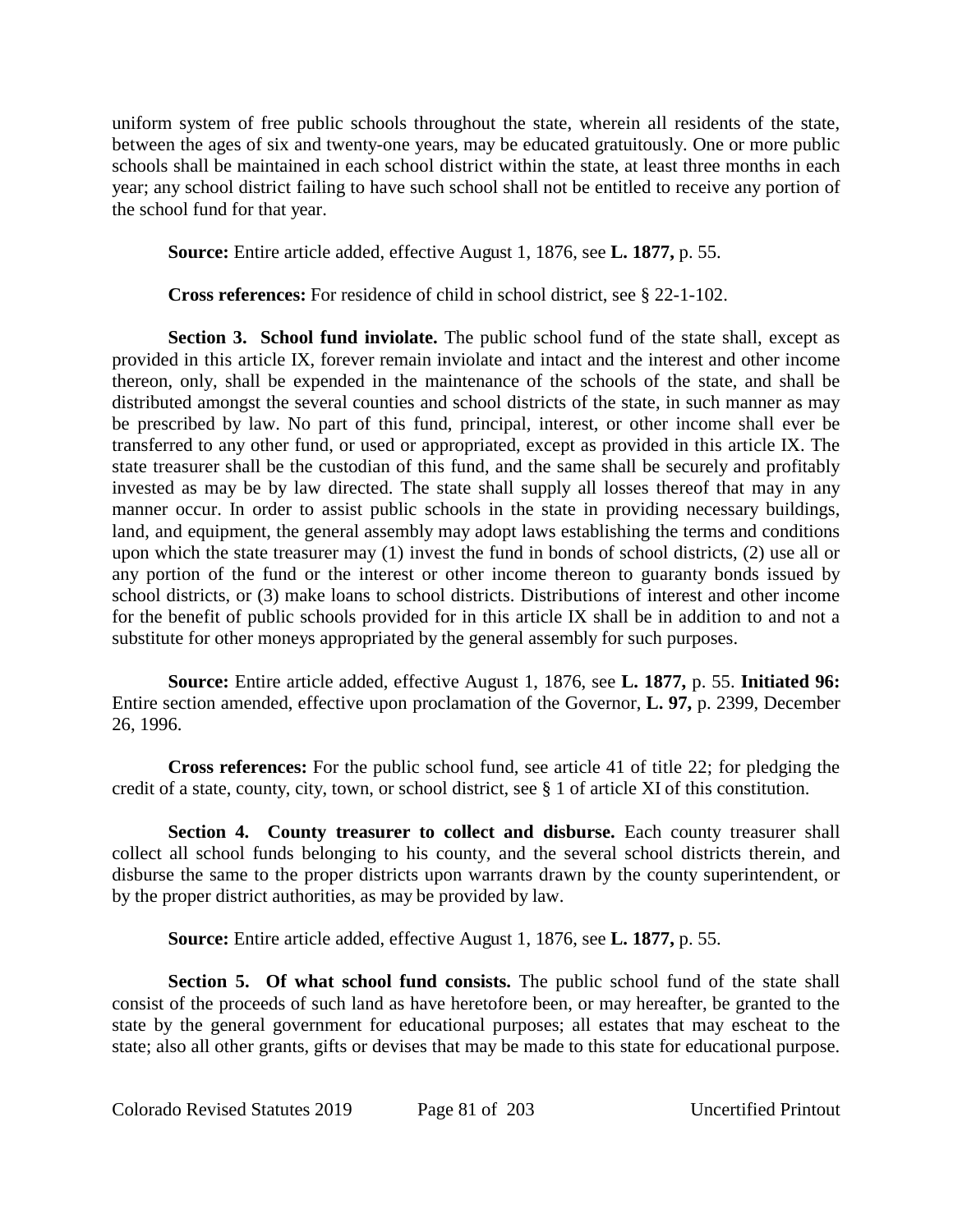**Source:** Entire article added, effective August 1, 1876, see **L. 1877,** p. 55.

**Section 6. County superintendent of schools.** There may be a county superintendent of schools in each county, whose term of office shall be four years, and whose duties, qualifications, and compensation shall be prescribed by law.

The provisions of section 8 of article XIV of this constitution to the contrary notwithstanding, the office of county superintendent of schools may be abolished by any county if the question of the abolishment of said office is first submitted, at a general election, to a vote of the qualified electors of said county and approved by a majority of the votes cast thereon. In any county so voting in favor of such abolishment, the office of county superintendent of schools and the term of office of any incumbent in said county shall terminate on June 30 following.

**Source:** Entire article added, effective August 1, 1876, see **L. 1877,** p. 55. **L. 64:** Entire section amended, p. 840.

**Editor's note:** Because there are currently no county superintendents of schools, the requirement that such person be elected was stricken in section 8 of article XIV as obsolete in senate concurrent resolution 00-005.

**Section 7. Aid to private schools, churches, sectarian purpose, forbidden.** Neither the general assembly, nor any county, city, town, township, school district or other public corporation, shall ever make any appropriation, or pay from any public fund or moneys whatever, anything in aid of any church or sectarian society, or for any sectarian purpose, or to help support or sustain any school, academy, seminary, college, university or other literary or scientific institution, controlled by any church or sectarian denomination whatsoever; nor shall any grant or donation of land, money or other personal property, ever be made by the state, or any such public corporation to any church, or for any sectarian purpose.

**Source:** Entire article added, effective August 1, 1876, see **L. 1877,** p. 55.

**Cross references:** For religious freedom, see § 4 of article II of this constitution; for prohibition against appropriations to private institutions, see § 34 of article V of this constitution.

**Section 8. Religious test and race discrimination forbidden - sectarian tenets.** No religious test or qualification shall ever be required of any person as a condition of admission into any public educational institution of the state, either as a teacher or student; and no teacher or student of any such institution shall ever be required to attend or participate in any religious service whatsoever. No sectarian tenets or doctrines shall ever be taught in the public school, nor shall any distinction or classification of pupils be made on account of race or color, nor shall any pupil be assigned or transported to any public educational institution for the purpose of achieving racial balance.

**Source:** Entire article added, effective August 1, 1876, see **L. 1877,** p. 56. **Initiated 74:** Entire section was amended, effective upon proclamation of the Governor, December 20, 1974, but does not appear in the session laws.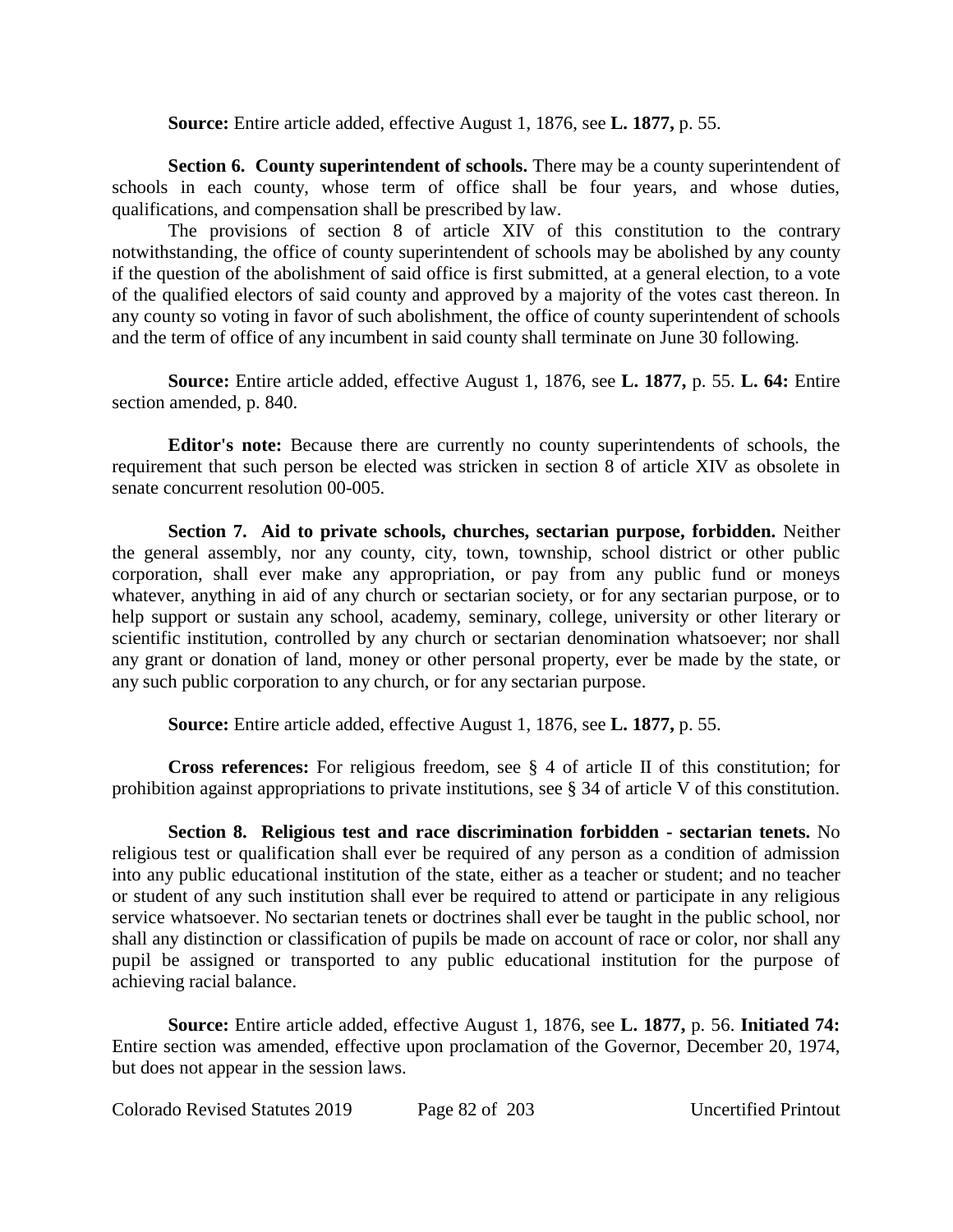**Cross references:** For religious freedom, see § 4 of article II of this constitution.

**Section 9. State board of land commissioners.** (1) The state board of land commissioners shall be composed of five persons to be appointed by the governor, with the consent of the senate, one of whom shall be elected by the board as its president.

(2) The governor shall endeavor to appoint members of the board who reside in different geographic regions of the state. The board shall be composed of one person with substantial experience in production agriculture, one person with substantial experience in public primary or secondary education, one person with substantial experience in local government and land use planning, one person with substantial experience in natural resource conservation, and one citizen at large.

(3) The governor shall appoint a new board of land commissioners on or before May 1, 1997. The term of each member shall be for four years; except that of the first board members appointed under this subsection (3), two members shall be appointed for terms that expire June 30, 1999, and three members shall be appointed for terms that expire June 30, 2001. No member shall serve more than two consecutive terms. Members of the board shall be subject to removal, and vacancies on the board shall be filled, as provided in article IV, section 6 of this constitution.

(4) The board shall, pursuant to section 13 of article XII of this constitution, hire a director with the consent of the governor, and, through the director, a staff, and may contract for office space, acquire equipment and supplies, and enter into contracts as necessary to accomplish its duties. Payment for goods, services, and personnel shall be made from the income from the trust lands. The general assembly shall annually appropriate from the income from the trust lands, sufficient moneys to enable the board to perform its duties and in that regard shall give deference to the board's assessment of its budgetary needs. The members of the board shall not, by virtue of their appointment, be employees of the state; they may be reimbursed for their reasonable and necessary expenses and may, in addition, receive such per diem as may be established by the general assembly, from the income from the trust lands.

(5) The individual members of the board shall have no personal liability for any action or failure to act as long as such action or failure to act does not involve willful or intentional malfeasance or gross negligence.

(6) The board shall serve as the trustee for the lands granted to the state in public trust by the federal government, lands acquired in lieu thereof, and additional lands held by the board in public trust. It shall have the duty to manage, control, and dispose of such lands in accordance with the purposes for which said grants of land were made and section 10 of this article IX, and subject to such terms and conditions consistent therewith as may be prescribed by law.

(7) The board shall have the authority to undertake nonsimultaneous exchanges of land, by directing that the proceeds from a particular sale or other disposition be deposited into a separate account to be established by the state treasurer with the interest thereon to accrue to such account, and withdrawing therefrom an equal or lesser amount to be used as the purchase price for other land to be held and managed as provided in this article, provided that the purchase of lands to complete such an exchange shall be made within two years of the initial sale or disposition. Any proceeds, and the interest thereon, from a sale or other disposition which are not expended in completing the exchange shall be transferred by the state treasurer to the public school fund or such other trust fund maintained by the treasurer for the proceeds of the trust lands disposed of or sold. Moneys held in the separate account shall not be used for the operating

Colorado Revised Statutes 2019 Page 83 of 203 Uncertified Printout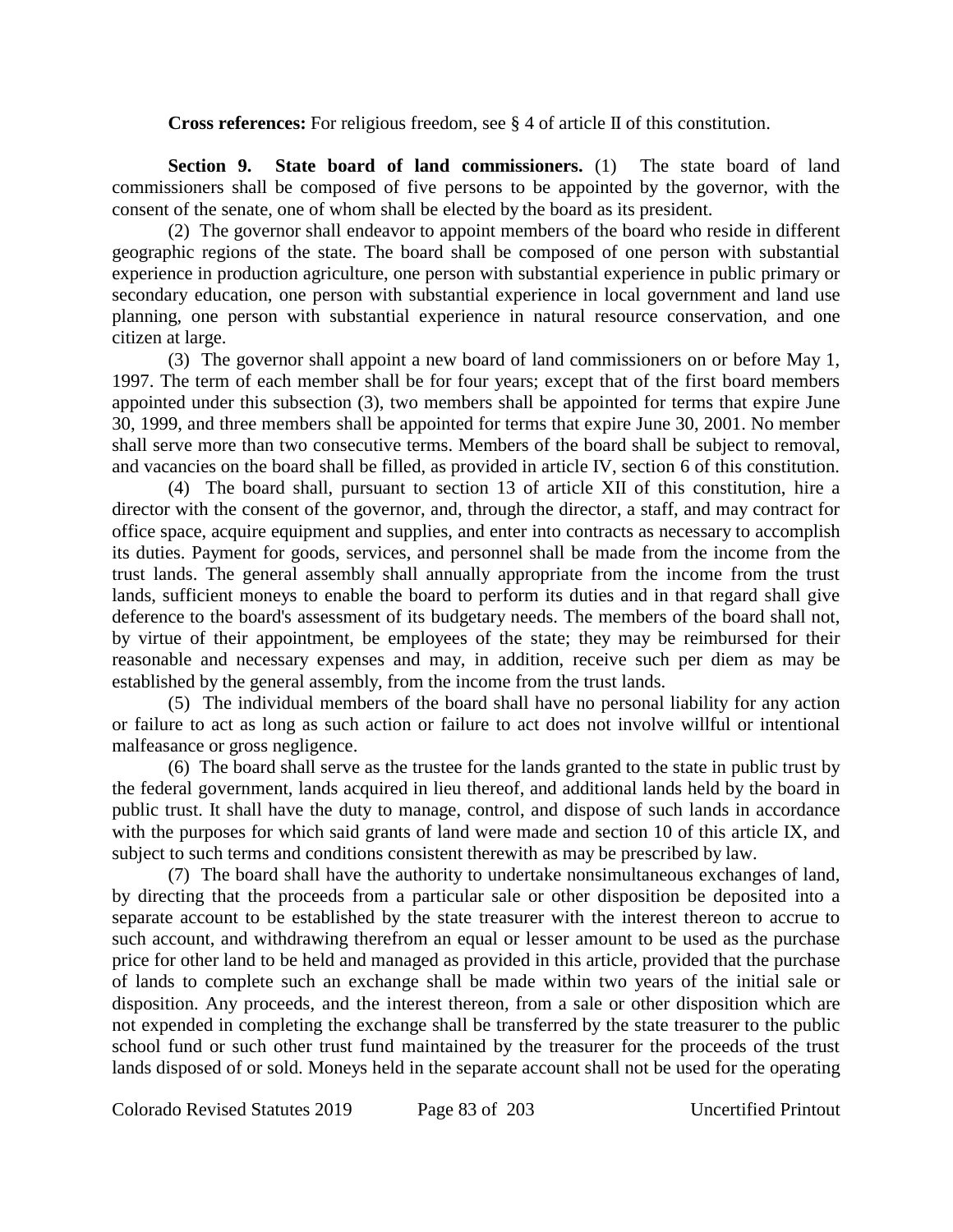expenses of the board or for expenses incident to the disposition or acquisition of lands.

**Source:** Entire article added, effective August 1, 1876, see **L. 1877,** p. 56. **L. 09:** Entire section amended, p. 322, effective January 10, 1911. **L. 92:** Entire section amended, p. 2317, effective upon proclamation of the Governor, **L. 93,** p. 2163, January 14, 1993. **Initiated 96:** Entire section amended, effective upon proclamation of the Governor, **L. 97,** p. 2399, December 26, 1996. **L. 2004:** (3) amended, p. 2746, effective upon proclamation of the Governor, **L. 2005,** p. 2341, December 1, 2004.

**Cross references:** For state board of land commissioners, see article 1 of title 36.

**Section 10. Selection and management of public trust lands.** (1) The people of the state of Colorado recognize (a) that the state school lands are an endowment of land assets held in a perpetual, inter-generational public trust for the support of public schools, which should not be significantly diminished, (b) that the disposition and use of such lands should therefore benefit public schools including local school districts, and (c) that the economic productivity of all lands held in public trust is dependent on sound stewardship, including protecting and enhancing the beauty, natural values, open space and wildlife habitat thereof, for this and future generations. In recognition of these principles, the board shall be governed by the standards set forth in this section 10 in the discharge of its fiduciary obligations, in addition to other laws generally applicable to trustees.

It shall be the duty of the state board of land commissioners to provide for the prudent management, location, protection, sale, exchange, or other disposition of all the lands heretofore, or which may hereafter be, held by the board as trustee pursuant to section 9(6) of this article IX, in order to produce reasonable and consistent income over time. In furtherance thereof, the board shall:

(a) Prior to the lease, sale, or exchange of any lands for commercial, residential or industrial development, determine that the income from the lease, sale, or exchange can reasonably be anticipated to exceed the fiscal impact of such development on local school districts and state funding of education from increased school enrollment associated with such development;

(b) Protect and enhance the long-term productivity and sound stewardship of the trust lands held by the board, by, among other activities:

(I) Establishing and maintaining a long-term stewardship trust of up to 300,000 acres of land that the board determines through a statewide public nomination process to be valuable primarily to preserve long-term benefits and returns to the state; which trust shall be held and managed to maximize options for continued stewardship, public use, or future disposition, by permitting only those uses, not necessarily precluding existing uses or management practices, that will protect and enhance the beauty, natural values, open space, and wildlife habitat thereof; at least 200,000 acres of which land shall be designated on or before January 1, 1999, and at least an additional 95,000 acres of which land shall be designated on or before January 1, 2001; specific parcels of land held in the stewardship trust may be removed from the trust only upon the affirmative vote of four members of the board and upon the designation or exchange of an equal or greater amount of additional land into said trust.

(II) Including in agricultural leases terms, incentives, and lease rates that will promote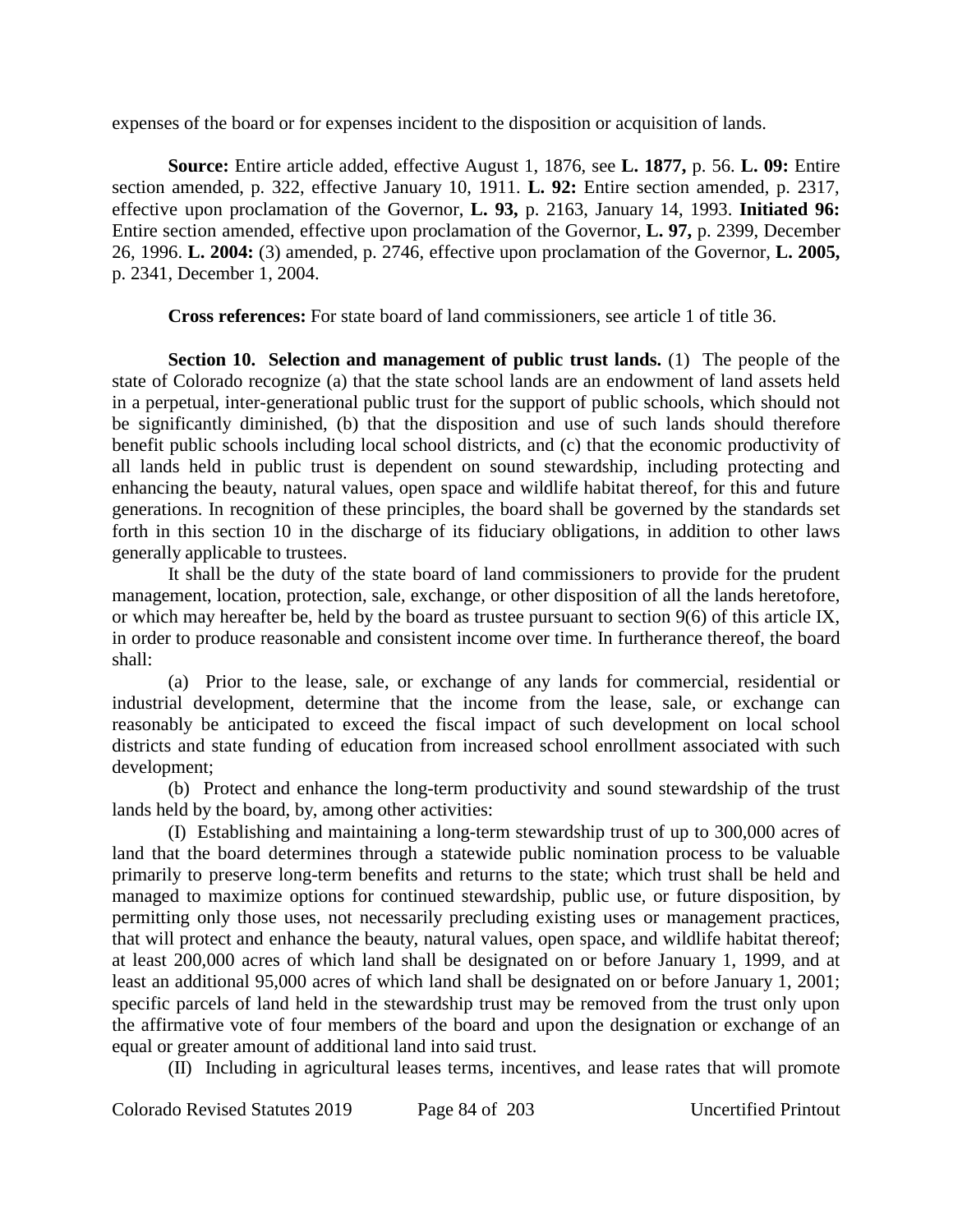sound stewardship and land management practices, long-term agricultural productivity, and community stability;

(III) Managing the development and utilization of natural resources in a manner which will conserve the long-term value of such resources, as well as existing and future uses, and in accordance with state and local laws and regulations; and

(IV) Selling or leasing conservation easements, licenses and other similar interests in land.

(c) Comply with valid local land use regulations and land use plans.

(d) Allow access by public schools without charge for outdoor educational purposes so long as such access does not conflict with uses previously approved by the board on such lands.

(e) Provide opportunities for the public school districts within which such lands are located to lease, purchase, or otherwise use such lands or portions thereof as are necessary for school building sites, at an amount to be determined by the board, which shall not exceed the appraised fair market value, which amount may be paid over time.

(2) No law shall ever be passed by the general assembly granting any privileges to persons who may have settled upon any such public trust lands subsequent to the survey thereof by the general government, by which the amount to be derived by the sale, or other disposition of such lands, shall be diminished, directly or indirectly.

**Source:** Entire article added, effective August 1, 1876, see **L. 1877,** p. 56. **L. 96:** Entire section amended, effective upon proclamation of the Governor, **L. 97,** p. 2401, December 26, 1996.

**Cross references:** For the sale of state lands, see § 36-1-124.

**Section 11. Compulsory education.** The general assembly may require, by law, that every child of sufficient mental and physical ability, shall attend the public school during the period between the ages of six and eighteen years, for a time equivalent to three years, unless educated by other means.

**Source:** Entire article added, effective August 1, 1876, see **L. 1877,** p. 56.

**Section 12. Regents of university.** There shall be nine regents of the university of Colorado who shall be elected in the manner prescribed by law for terms of six years each. Said regents shall constitute a body corporate to be known by the name and style of "The Regents of the University of Colorado". The board of regents shall select from among its members a chairman who shall conduct the meetings of the board and a vice-chairman who shall assume the duties of the chairman in case of his absence.

**Source:** Entire article added, effective August 1, 1876, see **L. 1877,** p. 57. **L. 72:** Entire section R&RE, p. 645, effective July 1, 1973.

**Cross references:** For regents of the university of Colorado, see § 23-20-102; for power to establish, maintain, and conduct departments of medicine, dentistry, nursing, and pharmacy of the university of Colorado, see § 5 of article VIII of this constitution; for control over university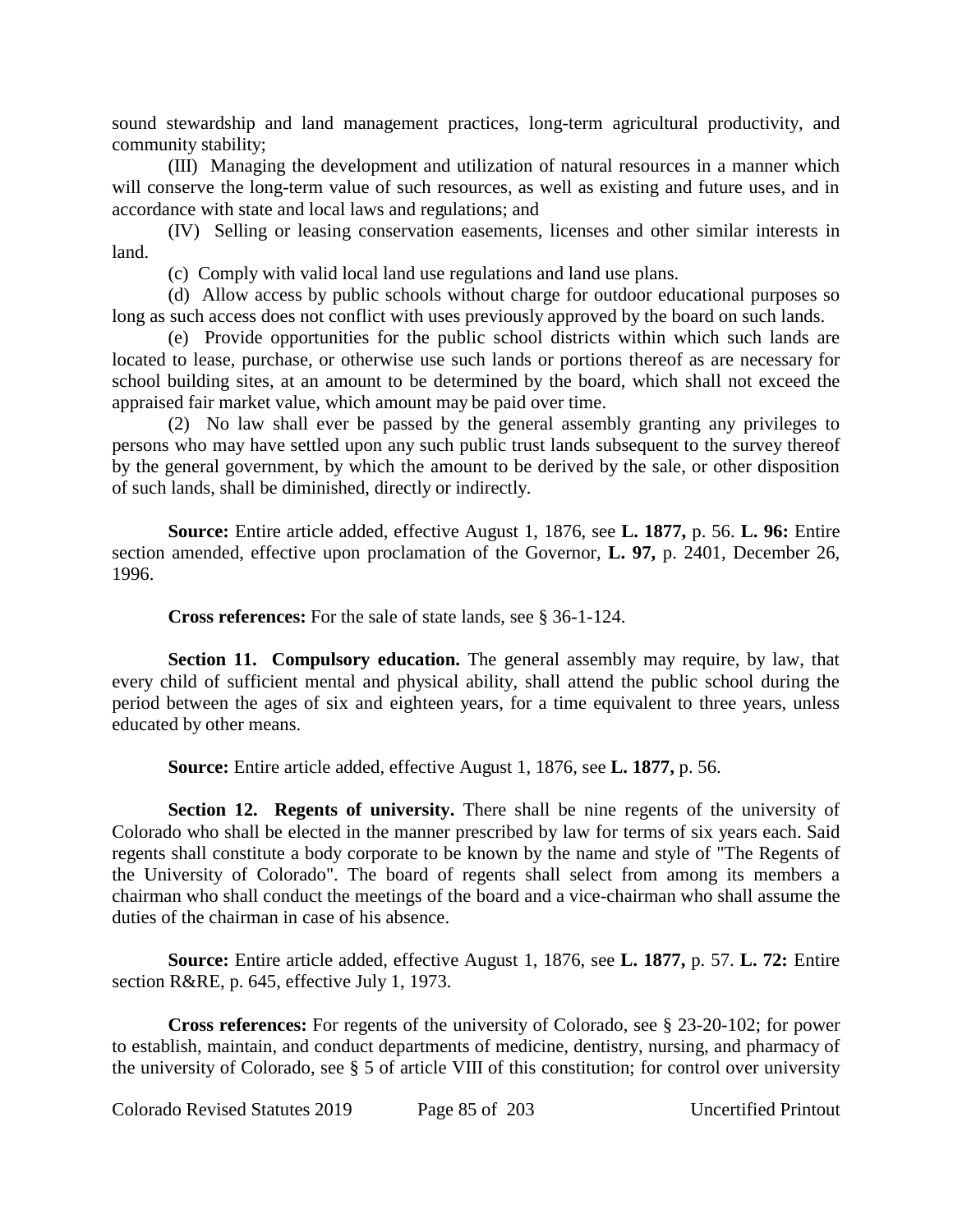of Colorado university hospital, see part 5 of article 21 of title 23.

**Section 13. President of university.** The regents of the university shall elect a president of the university who shall hold his office until removed by the board of regents. He shall be the principal executive officer of the university, a member of the faculty thereof, and shall carry out the policies and programs established by the board of regents.

**Source:** Entire article added, effective August 1, 1876, see **L. 1877,** p. 57. **L. 72:** Entire section R&RE, p. 645, effective July 1, 1973.

# **Section 14. Control of university. (Repealed)**

**Source:** Entire article added, effective August 1, 1876, see **L. 1877,** p. 57. **L. 72:** Entire section repealed, p. 645, effective upon proclamation of the Governor, January 11, 1973.

**Section 15. School districts - board of education.** The general assembly shall, by law, provide for organization of school districts of convenient size, in each of which shall be established a board of education, to consist of three or more directors to be elected by the qualified electors of the district. Said directors shall have control of instruction in the public schools of their respective districts.

**Source:** Entire article added, effective August 1, 1876, see **L. 1877,** p. 57.

**Cross references:** For requirement that one or more public schools be maintained in each district, see § 2 of this article.

**Section 16. Textbooks in public schools.** Neither the general assembly nor the state board of education shall have power to prescribe textbooks to be used in the public schools.

**Source:** Entire article added, effective August 1, 1876, see **L. 1877,** p. 57.

**Section 17. Education - Funding.** (1) **Purpose**. In state fiscal year 2001-2002 through state fiscal year 2010-2011, the statewide base per pupil funding, as defined by the Public School Finance Act of 1994, article 54 of title 22, Colorado Revised Statutes on the effective date of this section, for public education from preschool through the twelfth grade and total state funding for all categorical programs shall grow annually at least by the rate of inflation plus an additional one percentage point. In state fiscal year 2011-2012, and each fiscal year thereafter, the statewide base per pupil funding for public education from preschool through the twelfth grade and total state funding for all categorical programs shall grow annually at a rate set by the general assembly that is at least equal to the rate of inflation.

(2) **Definitions**. For purposes of this section: (a) "Categorical programs" include transportation programs, English language proficiency programs, expelled and at-risk student programs, special education programs (including gifted and talented programs), suspended student programs, vocational education programs, small attendance centers, comprehensive health education programs, and other current and future accountable programs specifically

Colorado Revised Statutes 2019 Page 86 of 203 Uncertified Printout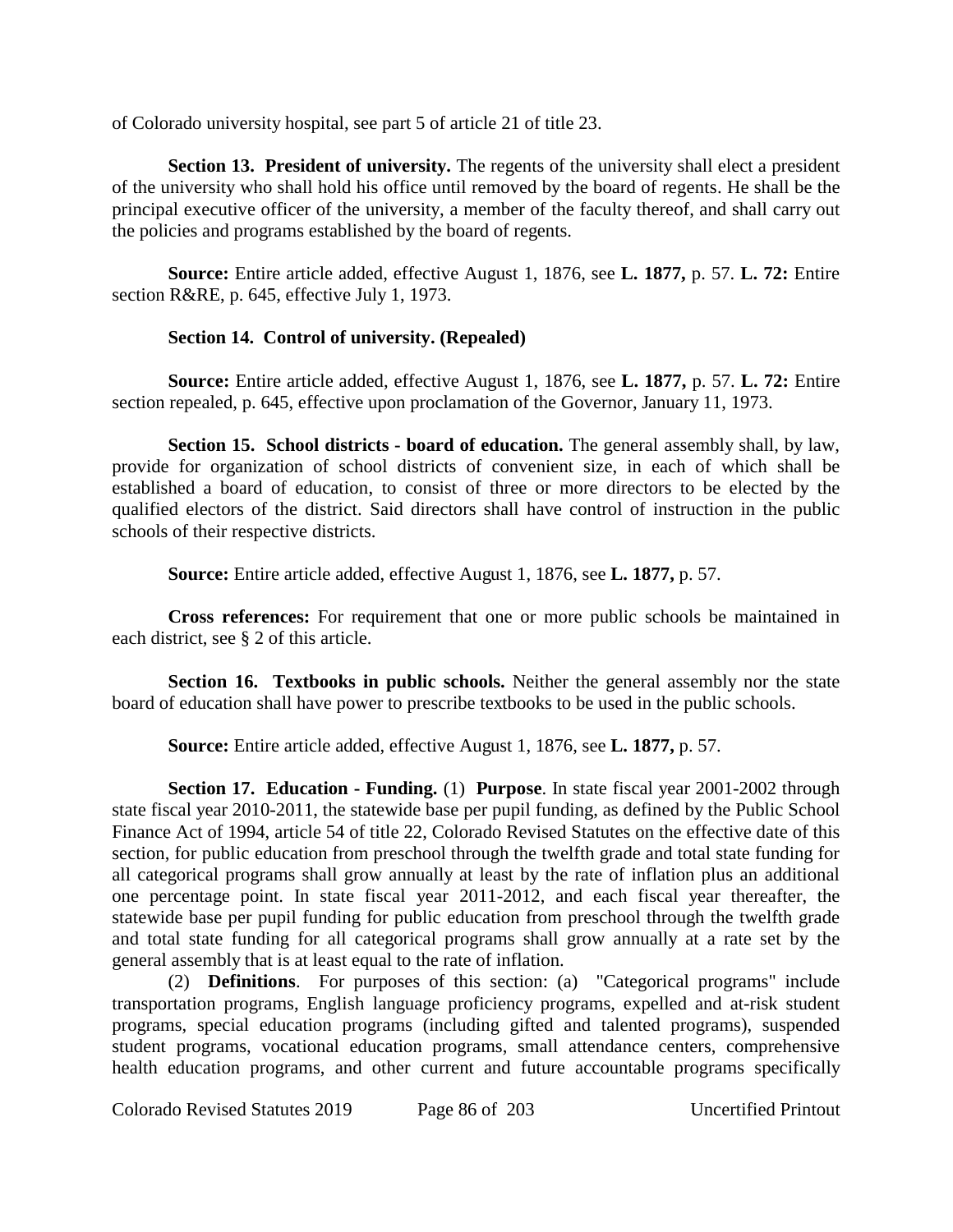identified in statute as a categorical program.

(b) "Inflation" has the same meaning as defined in article X, section 20, subsection (2), paragraph (f) of the Colorado constitution.

(3) **Implementation**. In state fiscal year 2001-2002 and each fiscal year thereafter, the general assembly may annually appropriate, and school districts may annually expend, monies from the state education fund created in subsection (4) of this section. Such appropriations and expenditures shall not be subject to the statutory limitation on general fund appropriations growth, the limitation on fiscal year spending set forth in article X, section 20 of the Colorado constitution, or any other spending limitation existing in law.

(4) **State Education Fund Created**. (a) There is hereby created in the department of the treasury the state education fund. Beginning on the effective date of this measure, all state revenues collected from a tax of one third of one percent on federal taxable income, as modified by law, of every individual, estate, trust and corporation, as defined in law, shall be deposited in the state education fund. Revenues generated from a tax of one third of one percent on federal taxable income, as modified by law, of every individual, estate, trust and corporation, as defined in law, shall not be subject to the limitation on fiscal year spending set forth in article X, section 20 of the Colorado constitution. All interest earned on monies in the state education fund shall be deposited in the state education fund and shall be used before any principal is depleted. Monies remaining in the state education fund at the end of any fiscal year shall remain in the fund and not revert to the general fund.

(b) In state fiscal year 2001-2002, and each fiscal year thereafter, the general assembly may annually appropriate monies from the state education fund. Monies in the state education fund may only be used to comply with subsection (1) of this section and for accountable education reform, for accountable programs to meet state academic standards, for class size reduction, for expanding technology education, for improving student safety, for expanding the availability of preschool and kindergarten programs, for performance incentives for teachers, for accountability reporting, or for public school building capital construction.

(5) **Maintenance of Effort**. Monies appropriated from the state education fund shall not be used to supplant the level of general fund appropriations existing on the effective date of this section for total program education funding under the Public School Finance Act of 1994, article 54 of title 22, Colorado Revised Statutes, and for categorical programs as defined in subsection (2) of this section. In state fiscal year 2001-2002 through state fiscal year 2010-2011, the general assembly shall, at a minimum, annually increase the general fund appropriation for total program under the "Public School Finance Act of 1994," or any successor act, by an amount not below five percent of the prior year general fund appropriation for total program under the "Public School Finance Act of 1994," or any successor act. This general fund growth requirement shall not apply in any fiscal year in which Colorado personal income grows less than four and one half percent between the two previous calendar years.

**Source: Initiated 2000:** Entire section added, effective upon proclamation of the Governor, **L. 2001,** p. 2387, December 28, 2000.

**Editor's note:** The "effective date of this section" and the "effective date of this measure" referred to in subsections (1), (4)(a), and (5) is December 28, 2000.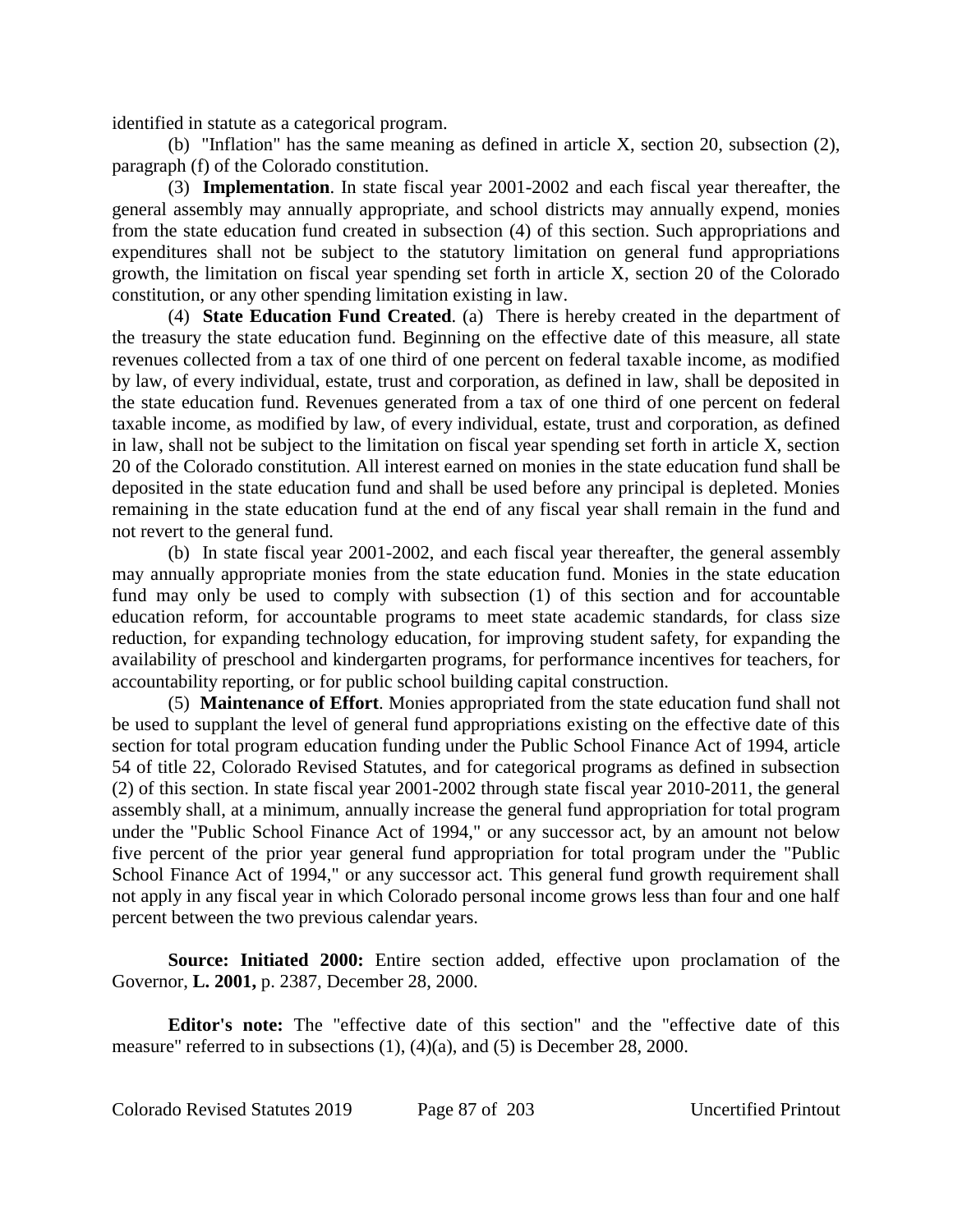#### **ARTICLE X**

#### Revenue

**Law reviews:** For article, "The Colorado Constitution in the New Century", see 78 U. Colo. L. Rev. 1265 (2007).

**Section 1. Fiscal year.** The fiscal year shall commence on the first day of October in each year, unless otherwise provided by law.

**Source:** Entire article added, effective August 1, 1876, see **L. 1877,** p. 57.

**Editor's note:** The fiscal period begins on July 1 in each year, pursuant to § 24-30-204.

**Cross references:** For taxation generally, see title 39.

**Section 2. Tax provided for state expenses.** The general assembly shall provide by law for an annual tax sufficient, with other resources, to defray the estimated expenses of the state government for each fiscal year.

**Source:** Entire article added, effective August 1, 1876, see **L. 1877,** p. 57.

**Cross references:** For maximum rate of taxation, see § 11 of this article.

**Section 3. Uniform taxation - exemptions.** (1) (a) Each property tax levy shall be uniform upon all real and personal property not exempt from taxation under this article located within the territorial limits of the authority levying the tax. The actual value of all real and personal property not exempt from taxation under this article shall be determined under general laws, which shall prescribe such methods and regulations as shall secure just and equalized valuations for assessments of all real and personal property not exempt from taxation under this article. Valuations for assessment shall be based on appraisals by assessing officers to determine the actual value of property in accordance with provisions of law, which laws shall provide that actual value be determined by appropriate consideration of cost approach, market approach, and income approach to appraisal. However, the actual value of residential real property shall be determined solely by consideration of cost approach and market approach to appraisal; and, however, the actual value of agricultural lands, as defined by law, shall be determined solely by consideration of the earning or productive capacity of such lands capitalized at a rate as prescribed by law.

(b) Residential real property, which shall include all residential dwelling units and the land, as defined by law, on which such units are located, and mobile home parks, but shall not include hotels and motels, shall be valued for assessment at twenty-one percent of its actual value. For the property tax year commencing January 1, 1985, the general assembly shall determine the percentage of the aggregate statewide valuation for assessment which is attributable to residential real property. For each subsequent year, the general assembly shall again determine the percentage of the aggregate statewide valuation for assessment which is

Colorado Revised Statutes 2019 Page 88 of 203 Uncertified Printout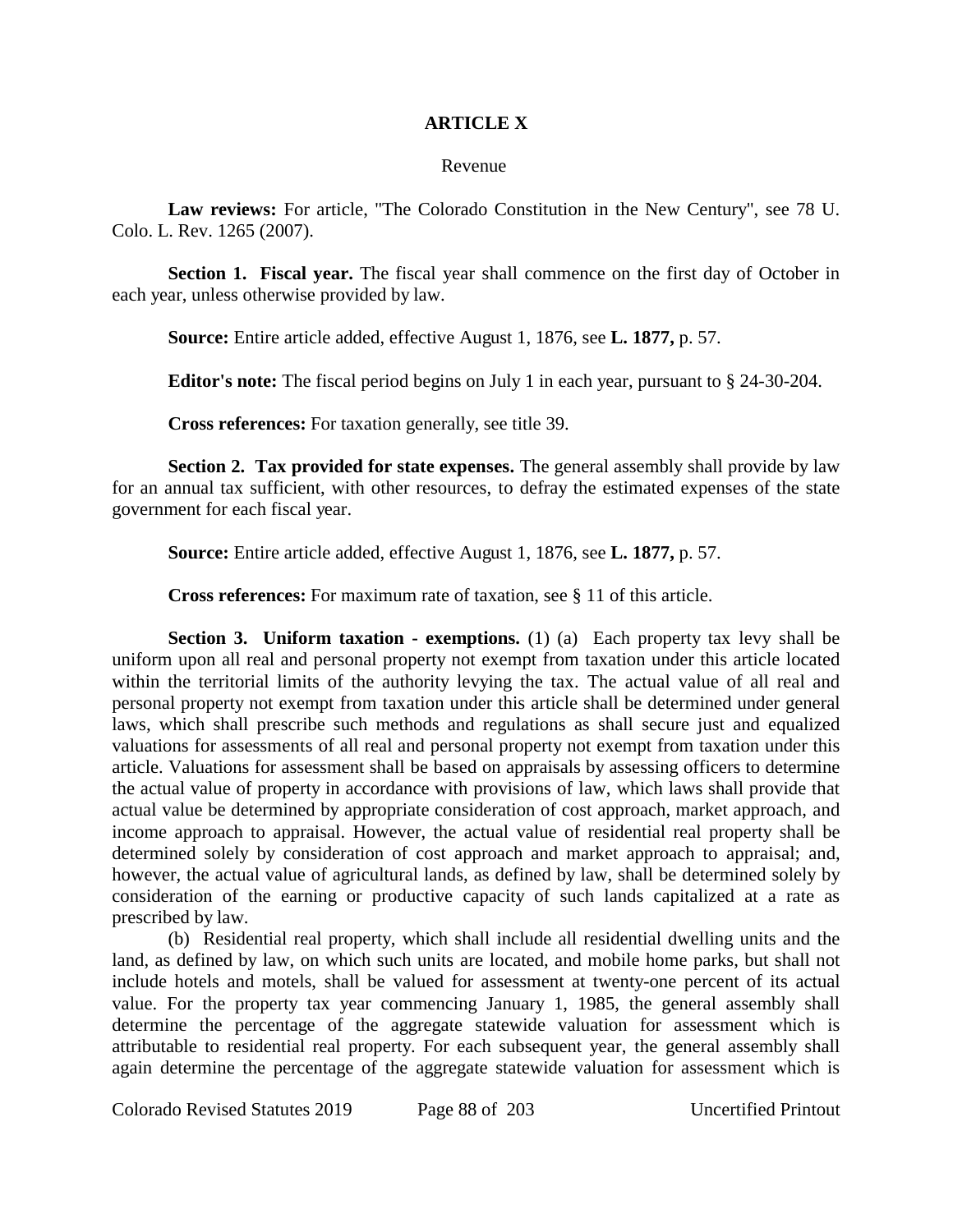attributable to each class of taxable property, after adding in the increased valuation for assessment attributable to new construction and to increased volume of mineral and oil and gas production. For each year in which there is a change in the level of value used in determining actual value, the general assembly shall adjust the ratio of valuation for assessment for residential real property which is set forth in this paragraph (b) as is necessary to insure that the percentage of the aggregate statewide valuation for assessment which is attributable to residential real property shall remain the same as it was in the year immediately preceding the year in which such change occurs. Such adjusted ratio shall be the ratio of valuation for assessment for residential real property for those years for which such new level of value is used. In determining the adjustment to be made in the ratio of valuation for assessment for residential real property, the aggregate statewide valuation for assessment that is attributable to residential real property shall be calculated as if the full actual value of all owner-occupied primary residences that are partially exempt from taxation pursuant to section 3. 5 of this article was subject to taxation. All other taxable property shall be valued for assessment at twenty-nine percent of its actual value. However, the valuation for assessment for producing mines, as defined by law, and lands or leaseholds producing oil or gas, as defined by law, shall be a portion of the actual annual or actual average annual production therefrom, based upon the value of the unprocessed material, according to procedures prescribed by law for different types of minerals. Non-producing unpatented mining claims, which are possessory interests in real property by virtue of leases from the United States of America, shall be exempt from property taxation.

(c) The following classes of personal property, as defined by law, shall be exempt from property taxation: Household furnishings and personal effects which are not used for the production of income at any time; inventories of merchandise and materials and supplies which are held for consumption by a business or are held primarily for sale; livestock; agricultural and livestock products; and agricultural equipment which is used on the farm or ranch in the production of agricultural products.

(d) Ditches, canals, and flumes owned and used by individuals or corporations for irrigating land owned by such individuals or corporations, or the individual members thereof, shall not be separately taxed so long as they shall be owned and used exclusively for such purposes.

(2) (a) During each property tax year beginning with the property tax year which commences January 1, 1983, the general assembly shall cause a valuation for assessment study to be conducted. Such study shall determine whether or not the assessor of each county has complied with the property tax provisions of this constitution and of the statutes in valuing property and has determined the actual value and valuation for assessment of each and every class of taxable real and personal property consistent with such provisions. Such study shall sample at least one percent of each and every class of taxable real and personal property in the county.

(b) (I) If the study conducted during the property tax year which commences January 1, 1983, shows that a county assessor did not comply with the property tax provisions of this constitution or the statutes or did not determine the actual value or the valuation for assessment of any class or classes of taxable real and personal property consistent with such provisions, the state board of equalization shall, during such year, order such county assessor to reappraise during the property tax year which commences January 1, 1984, such class or classes for such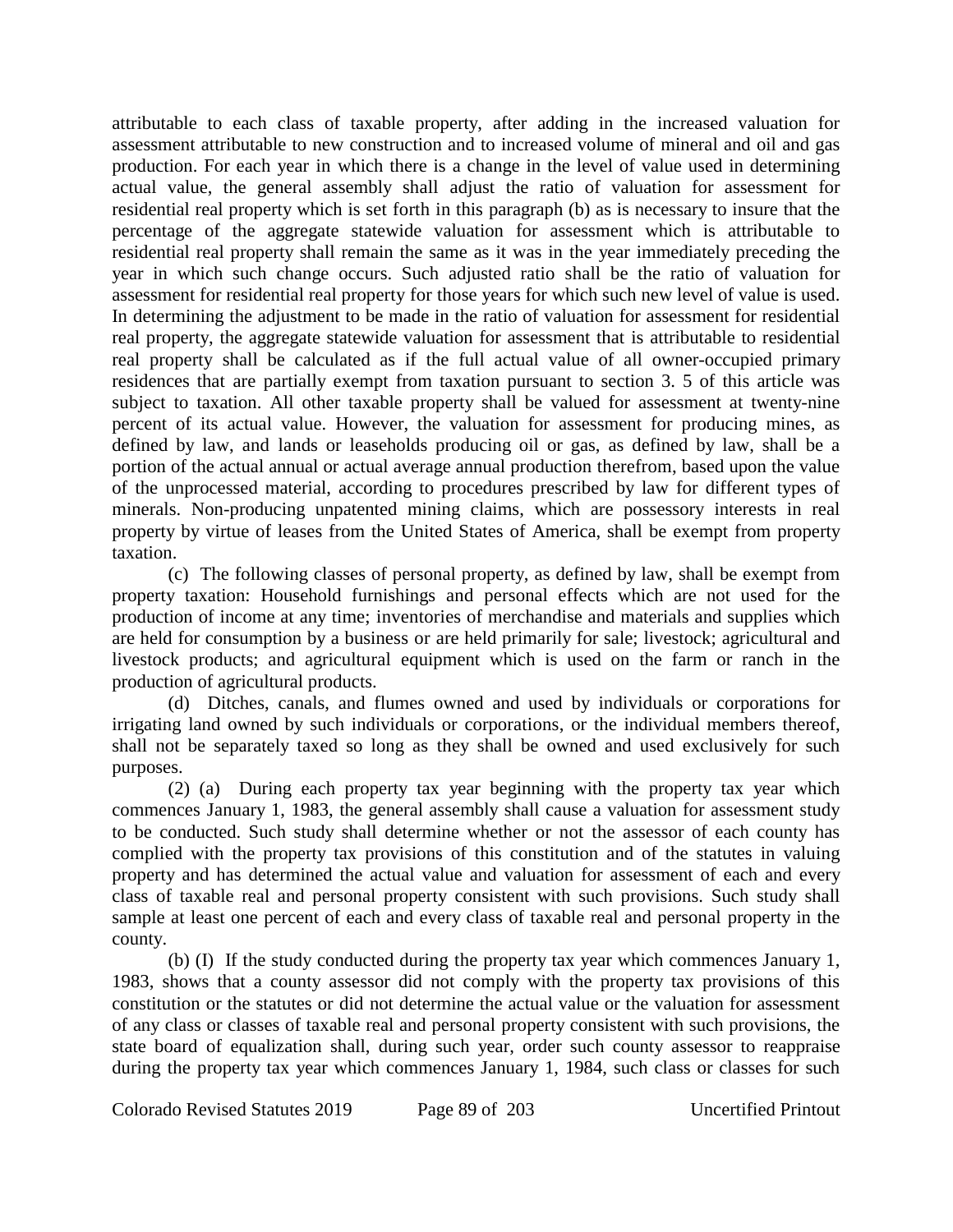year. Such reappraisal shall be performed at the expense of the county.

(II) If the study performed during the property tax year which commences January 1, 1984, shows that the county assessor failed to reappraise such class or classes as ordered or failed in his reappraisal to meet the objections of the state board of equalization, the state board of equalization shall cause a reappraisal of such class or classes to be performed in the property tax year which commences January 1, 1985. The cost of such reappraisal shall be paid by the state by an appropriation authorized by law. However, if such reappraisal shows that the county assessor did not value or assess taxable property as prescribed by the provisions of this constitution or of the statutes, upon certification to the board of county commissioners by the state board of equalization of the cost thereof, the board of county commissioners shall pay to the state the cost of such reappraisal.

(III) The reappraisal performed in the property tax year which commences January 1, 1985, shall become the county's abstract for assessment with regard to such reappraised class or classes for such year. The state board of equalization shall order the county's board of county commissioners to levy, and the board of county commissioners shall levy, in 1985 an additional property tax on all taxable property in the county in an amount sufficient to repay, and the board of county commissioners shall repay, the state for any excess payment made by the state to school districts within the county during the property tax year which commences January 1, 1985.

(c) (I) Beginning with the property tax year which commences January 1, 1985, and applicable to each property tax year thereafter, the annual study conducted pursuant to paragraph (a) of this subsection (2) shall, in addition to the requirements set forth in paragraph (a) of this subsection (2), set forth the aggregate valuation for assessment of each county for the year in which the study is conducted.

(II) If the valuation for assessment of a county as reflected in its abstract for assessment is more than five percent below the valuation for assessment for such county as determined by the study, during the next following year, the state board of equalization shall cause to be performed, at the expense of the county, a reappraisal of any class or classes of taxable property which the study shows were not appraised consistent with the property tax provisions of this constitution or the statutes. The state board of equalization shall cause to be performed during the next following year, at the expense of the county, a reappraisal of any class or classes of taxable property which the study shows were not appraised consistent with the property tax provisions of this constitution or the statutes even though the county's aggregate valuation for assessment as reflected in the county's abstract for assessment was not more than five percent below the county's aggregate valuation for assessment as determined by the study. The reappraisal shall become the county's valuation for assessment with regard to such reappraised class or classes for the year in which the reappraisal was performed.

(III) In any case in which a reappraisal is ordered, state equalization payments to school districts within the county during the year in which the reappraisal is performed shall be based upon the valuation for assessment as reflected in the county's abstract for assessment. The state board of equalization shall also order the board of county commissioners of the county to impose, and the board of county commissioners shall impose, at the time of imposition of property taxes during such year an additional property tax on all taxable property within the county in an amount sufficient to repay, and the board of county commissioners shall repay, the state for any excess payments made by the state to school districts within the county during the

Colorado Revised Statutes 2019 Page 90 of 203 Uncertified Printout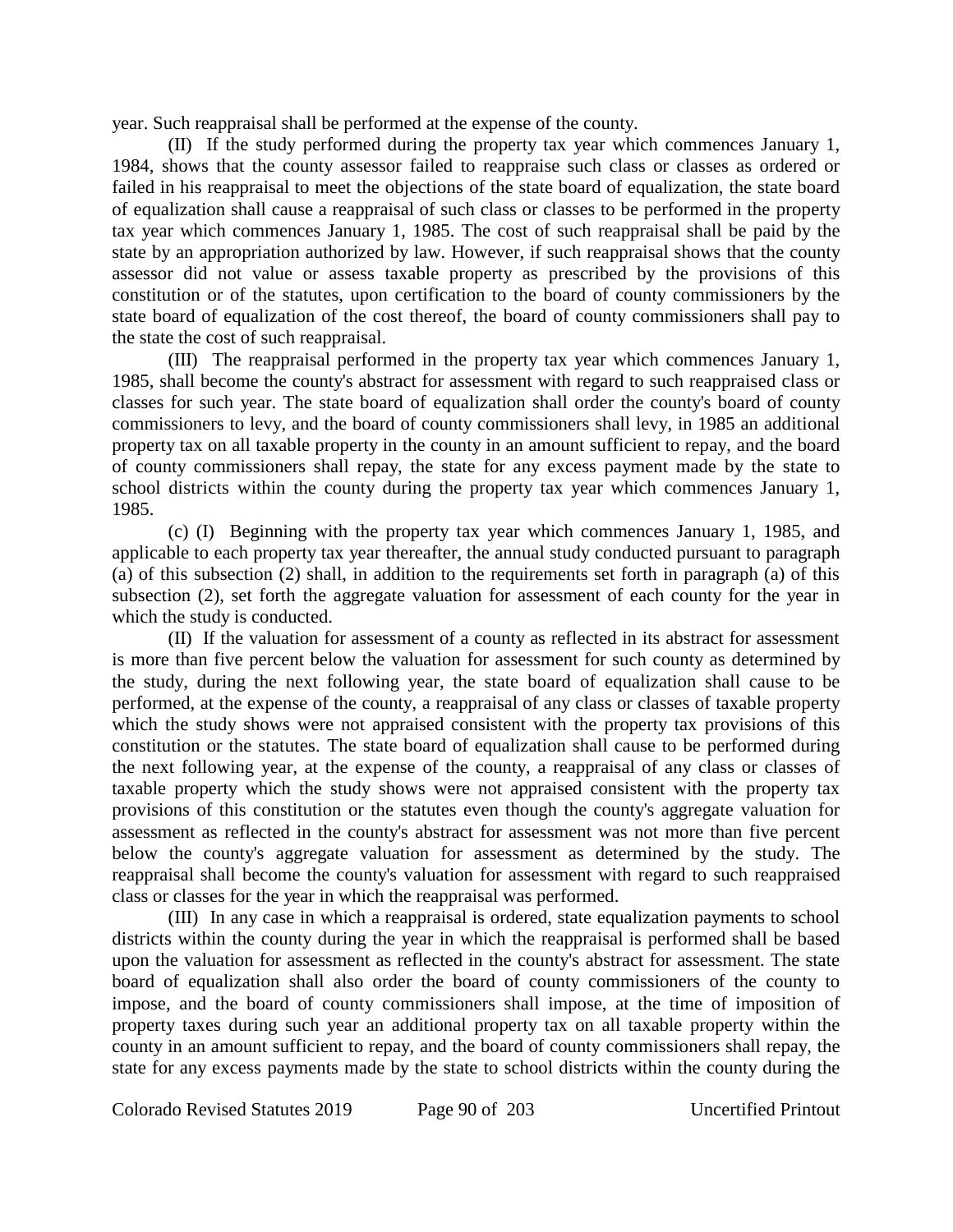year in which such reappraisal was performed plus interest thereon at a rate and for such time as are prescribed by law.

(IV) If the valuation for assessment of a county as reflected in its abstract for assessment is more than five percent below the valuation for assessment for such county as determined by the study and if the state board of equalization fails to order a reappraisal, state equalization payments to school districts within the county during the year following the year in which the study was conducted shall be based upon the valuation for assessment for the county as reflected in the county's abstract for assessment. The board of county commissioners of such county shall impose in the year in which such school payments are made an additional property tax on all taxable property in the county in an amount sufficient to repay, and the board of county commissioners shall repay, the state for the difference between the amount the state actually paid in state equalization payments during such year and what the state would have paid during such year had such state payments been based on the valuation for assessment as determined by the study.

**Source:** Entire article added, effective August 1, 1876, see **L. 1877,** p. 58. **L. 1879:** Entire section amended, p. 31. **L. 1891:** Entire section amended, p. 89. **L. 03:** Entire section amended, p. 152. **L. 56:** Entire section amended, see **L. 57,** p. 796. **L. 82:** Entire section amended, p. 691, effective upon proclamation of the Governor, **L. 83,** p. 1682, December 30, 1982. **L. 88:** (1)(b) amended, p. 1457, effective upon proclamation of the Governor, **L. 89,** p. 1662, January 3, 1989. **L. 2000:** (1)(b) amended, p. 2783, effective upon proclamation of the Governor, **L. 2001,** p. 2392, December 28, 2000.

**Cross references:** For provisions concerning property valuation by market approach only, see § 20 (8)(c) of this article and § 39-1-103 (5)(a); for the performance of labor or making improvements upon any lode claim or placer claim or for the payment of an annual claim rental fee, see §§ 30-1-103 (2)(m) and 34-43-114; for property exempt from taxation, see article 3 of title 39; for valuation and assessment of public utilities, see article 4 of title 39; for valuation of real and personal property, see part 1 of article 5 of title 39; for valuation of mines, see article 6 of title 39; for valuation of oil and gas leaseholds and lands, see article 7 of title 39.

**Section 3. 5. Homestead exemption for qualifying senior citizens and disabled veterans.** (1) For property tax years commencing on or after January 1, 2002, fifty percent of the first two hundred thousand dollars of actual value of residential real property, as defined by law, that, as of the assessment date, is owner-occupied and is used as the primary residence of the owner-occupier shall be exempt from property taxation if:

(a) The owner-occupier is sixty-five years of age or older as of the assessment date and has owned and occupied such residential real property as his or her primary residence for the ten years immediately preceding the assessment date;

(b) The owner-occupier is the spouse or surviving spouse of an owner-occupier who previously qualified for a property tax exemption for the same residential real property under paragraph (a) of this subsection (1); or

(c) For property tax years commencing on or after January 1, 2007, only, the owneroccupier, as of the assessment date, is a disabled veteran.

(1. 3) An owner-occupier may claim only one exemption per property tax year even if

Colorado Revised Statutes 2019 Page 91 of 203 Uncertified Printout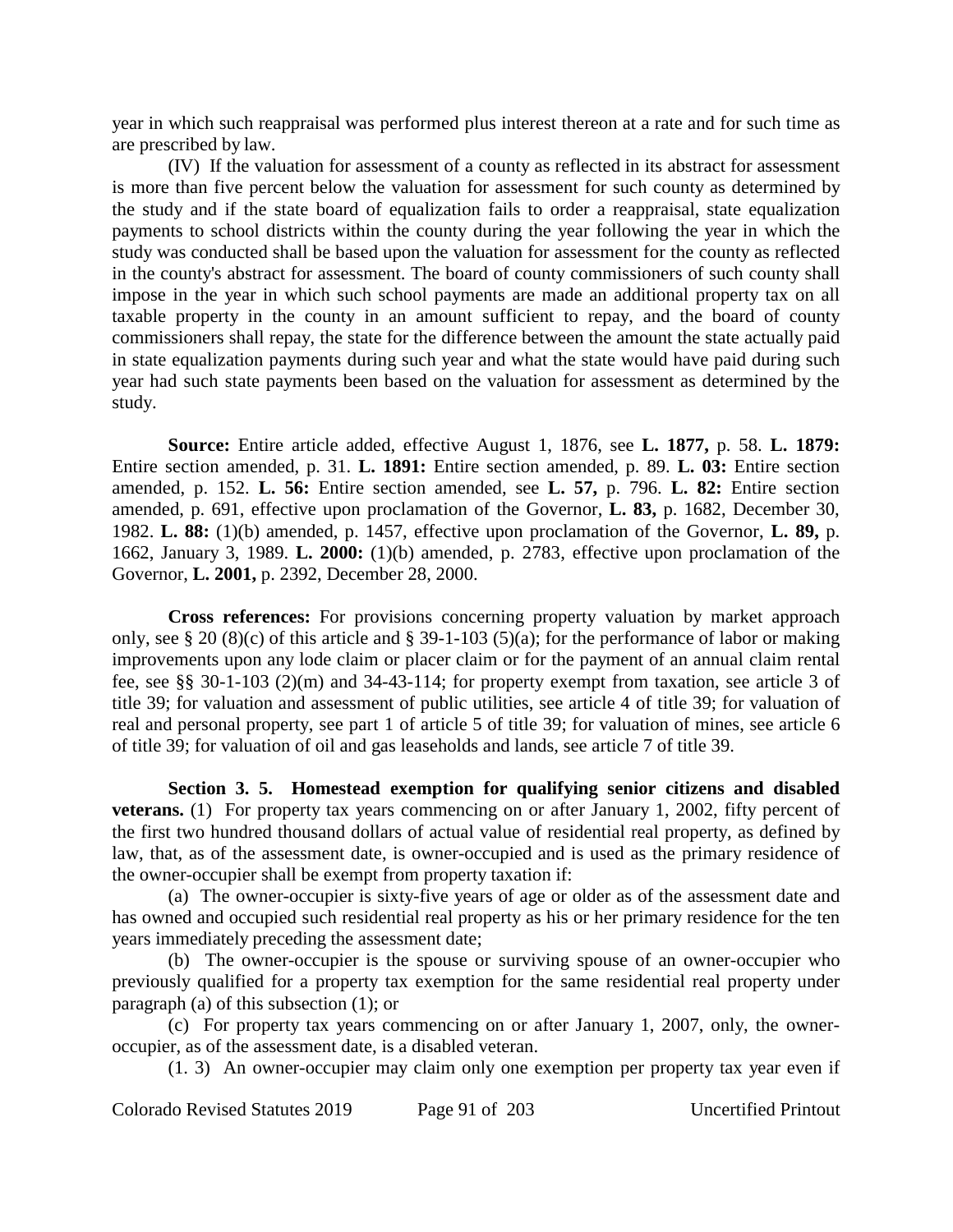the owner-occupier qualifies for an exemption under both paragraph (c) of subsection (1) of this section and either paragraph (a) or paragraph (b) of subsection (1) of this section.

(1. 5) For purposes of this section, "disabled veteran" means an individual who has served on active duty in the United States armed forces, including a member of the Colorado national guard who has been ordered into the active military service of the United States, has been separated therefrom under honorable conditions, and has established a service-connected disability that has been rated by the federal department of veterans affairs as one hundred percent permanent disability through disability retirement benefits or a pension pursuant to a law or regulation administered by the department, the department of homeland security, or the department of the army, navy, or air force.

(2) Notwithstanding the provisions of subsection (1) of this section, section 20 of this article, or any other constitutional provision, for any property tax year commencing on or after January 1, 2003, the general assembly may raise or lower by law the maximum amount of actual value of residential real property of which fifty percent shall be exempt under subsection (1) of this section.

(3) For any property tax year commencing on or after January 1, 2002, the general assembly shall compensate each local governmental entity that receives property tax revenues for the net amount of property tax revenues lost as a result of the property tax exemption provided for in this section. For purposes of section 20 of article X of this constitution, such compensation shall not be included in local government fiscal year spending and approval of this section by the voters statewide shall constitute a voter-approved revenue change to allow the maximum amount of state fiscal year spending for the 2001-02 state fiscal year to be increased by forty-four million one hundred twenty-three thousand six hundred four dollars and to include said amount in state fiscal year spending for said state fiscal year for the purpose of calculating subsequent state fiscal year spending limits. Payments made from the state general fund to compensate local governmental entities for property tax revenues lost as a result of the property tax exemption provided for in this section shall not be subject to any statutory limitation on general fund appropriations because the enactment of this section by the people of Colorado constitutes voter approval of a weakening of any such limitation.

**Source: L. 2000:** Entire section added, p. 2784, effective upon proclamation of the Governor, December 28, 2000. **L. 2006:** (1) amended and (1. 3) and (1. 5) added, p. 2953, effective upon proclamation of the Governor, **L. 2007,** p. 2963, December 31, 2006.

**Section 4. Public property exempt.** The property, real and personal, of the state, counties, cities, towns and other municipal corporations and public libraries, shall be exempt from taxation.

**Source:** Entire article added, effective August 1, 1876, see **L. 1877,** p. 58.

**Section 5. Property used for religious worship, schools and charitable purposes exempt.** Property, real and personal, that is used solely and exclusively for religious worship, for schools or for strictly charitable purposes, also cemeteries not used or held for private or corporate profit, shall be exempt from taxation, unless otherwise provided by general law.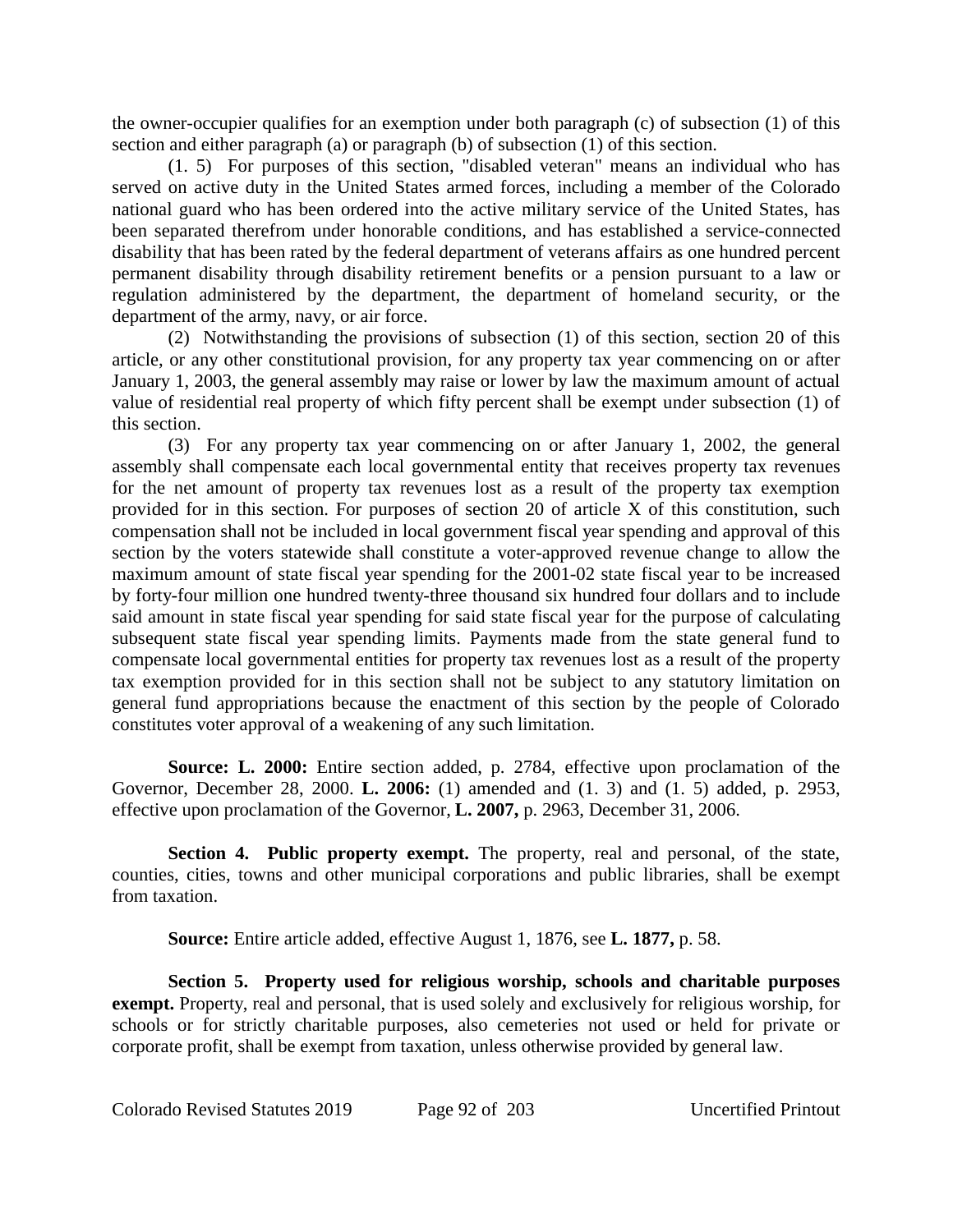**Source:** Entire article added, effective August 1, 1876, see **L. 1877,** p. 58. **L. 36, 2nd Ex. Sess. :** Entire section amended, p. 107, see **L. 37,** p. 1034.

**Section 6. Self-propelled equipment, motor vehicles, and certain other movable equipment.** The general assembly shall enact laws classifying motor vehicles and also wheeled trailers, semi-trailers, trailer coaches, and mobile and self-propelled construction equipment, prescribing methods of determining the taxable value of such property, and requiring payment of a graduated annual specific ownership tax thereon, which tax shall be in lieu of all ad valorem taxes upon such property; except that such laws shall not exempt from ad valorem taxation any such property in process of manufacture or held in storage, or which constitutes the inventory of manufacturers or distributors thereof or dealers therein; and further except that the general assembly shall provide by law for the taxation of mobile homes.

Such graduated annual specific ownership tax shall be in addition to any state registration or license fees imposed on such property, shall be payable to a designated county officer at the same time as any such registration or license fees are payable, and shall be apportioned, distributed, and paid over to the political subdivisions of the state in such manner as may be prescribed by law.

All laws exempting from taxation property other than that specified in this article shall be void.

**Source:** Entire article added, effective August 1, 1876, see **L. 1877,** p. 58. **Initiated 36:** Entire section amended, see **L. 37,** p. 326. **L. 66:** Entire section R&RE, see **L. 67,** p. 3 of the supplement to the 1967 Session Laws. **L. 75:** Entire section amended, p. 1579.

**Cross references:** For statutory provisions providing for specific ownership tax, see §§ 42-3-101 to 42-3-111.

**Section 7. Municipal taxation by general assembly prohibited.** The general assembly shall not impose taxes for the purposes of any county, city, town or other municipal corporation, but may by law, vest in the corporate authorities thereof respectively, the power to assess and collect taxes for all purposes of such corporation.

**Source:** Entire article added, effective August 1, 1876, see **L. 1877,** p. 58.

**Cross references:** For the authority of the general assembly to levy income taxes for the support of the state, see § 17 of this article; for county and municipal sales or use tax, see article 2 of title 29; for powers of municipalities to levy taxes, see part 1 of article 20 of title 31.

**Section 8. No county, city, town to be released.** No county, city, town or other municipal corporation, the inhabitants thereof, nor the property therein, shall be released or discharged from their or its proportionate share of taxes to be levied for state purposes.

**Source:** Entire article added, effective August 1, 1876, see **L. 1877,** p. 58.

**Section 9. Relinquishment of power to tax corporations forbidden.** The power to tax

Colorado Revised Statutes 2019 Page 93 of 203 Uncertified Printout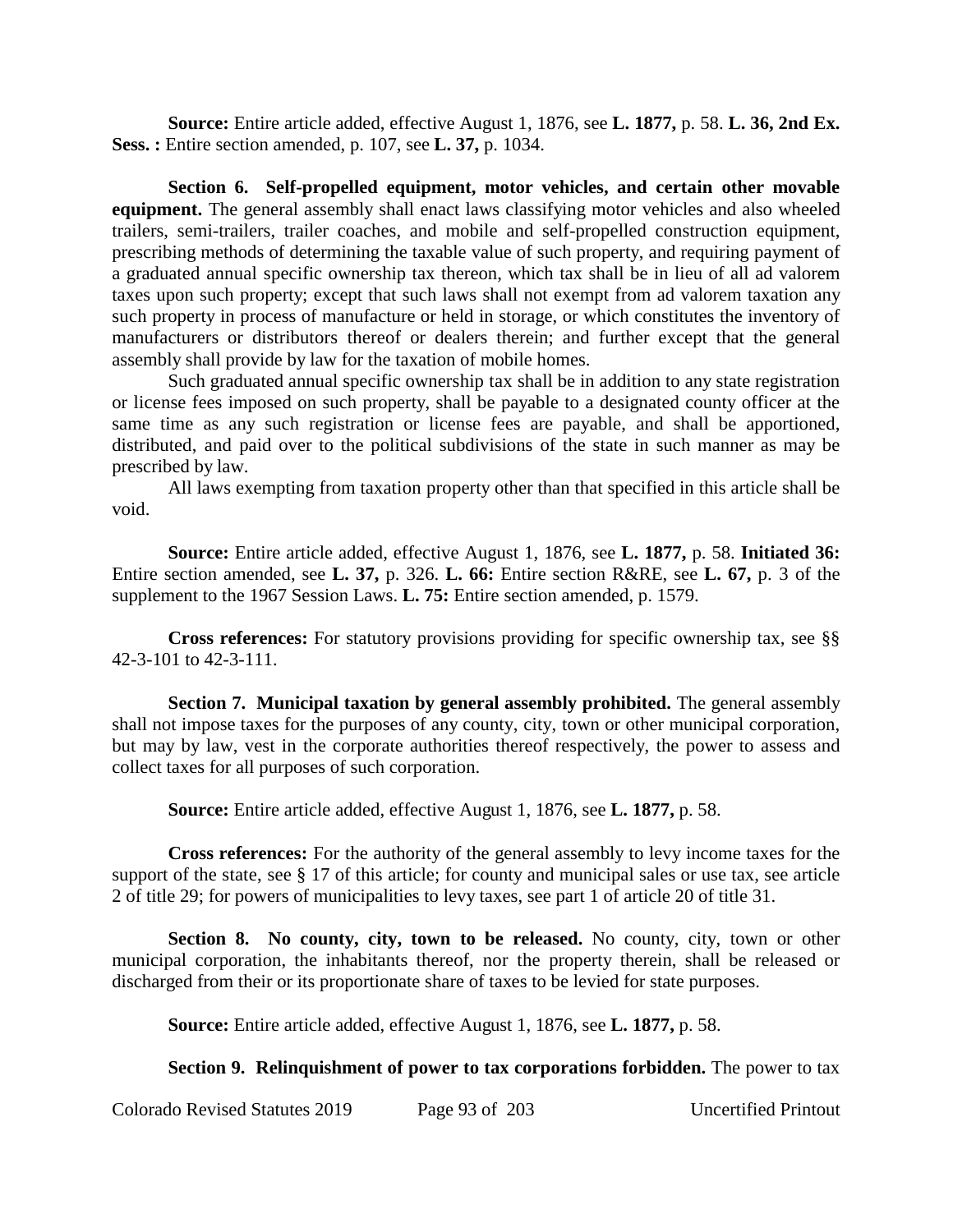corporations and corporate property, real and personal, shall never be relinquished or suspended.

**Source:** Entire article added, effective August 1, 1876, see **L. 1877,** p. 58.

**Section 10. Corporations subject to tax.** All corporations in this state, or doing business therein, shall be subject to taxation for state, county, school, municipal and other purposes, on the real and personal property owned or used by them within the territorial limits of the authority levying the tax.

**Source:** Entire article added, effective August 1, 1876, see **L. 1877,** p. 58.

**Section 11. Maximum rate of taxation.** The rate of taxation on property, for state purposes, shall never exceed four mills on each dollar of valuation; provided, however, that in the discretion of the general assembly an additional levy of not to exceed one mill on each dollar of valuation may from time to time be authorized for the erection of additional buildings at, and for the use, benefit, maintenance, and support of the state educational institutions; provided, further, that the rate of taxation on property for all state purposes, including the additional levy herein provided for, shall never exceed five mills on each dollar of valuation, unless otherwise provided in the constitution.

**Source:** Entire article added, effective August 1, 1876, see **L. 1877,** p. 59. **L. 1891:** Entire section amended, p. 90. **Initiated 20:** Entire section amended, effective December 4, 1920, see **L. 21,** p. 179.

**Cross references:** For limitation of county levy, see part 2 of article 25 of title 30.

**Section 12. Public funds - report of state treasurer.** (1) The general assembly may provide by law for the safekeeping and management of the public funds in the custody of the state treasurer, but, notwithstanding any such provision, the state treasurer and his sureties shall be responsible therefor.

(2) The state treasurer shall keep adequate records of all moneys coming into his custody and shall at the end of each quarter of the fiscal year submit a written report to the governor, signed under oath, showing the condition of the state treasury, the amount of money in the several funds, and where such money is kept or deposited. Swearing falsely to any such report shall be deemed perjury.

(3) The governor shall cause every such quarterly report to be promptly published in at least one newspaper printed at the seat of government, and otherwise as the general assembly may require.

**Source:** Entire article added, effective August 1, 1876, see **L. 1877,** p. 59. **L. 74:** Entire section R&RE, p. 454, effective upon proclamation of the Governor, December 20, 1974.

**Section 13. Making profit on public money - felony.** The making of profit, directly or indirectly, out of state, county, city, town or school district money, or using the same for any purpose not authorized by law, by any public officer, shall be deemed a felony, and shall be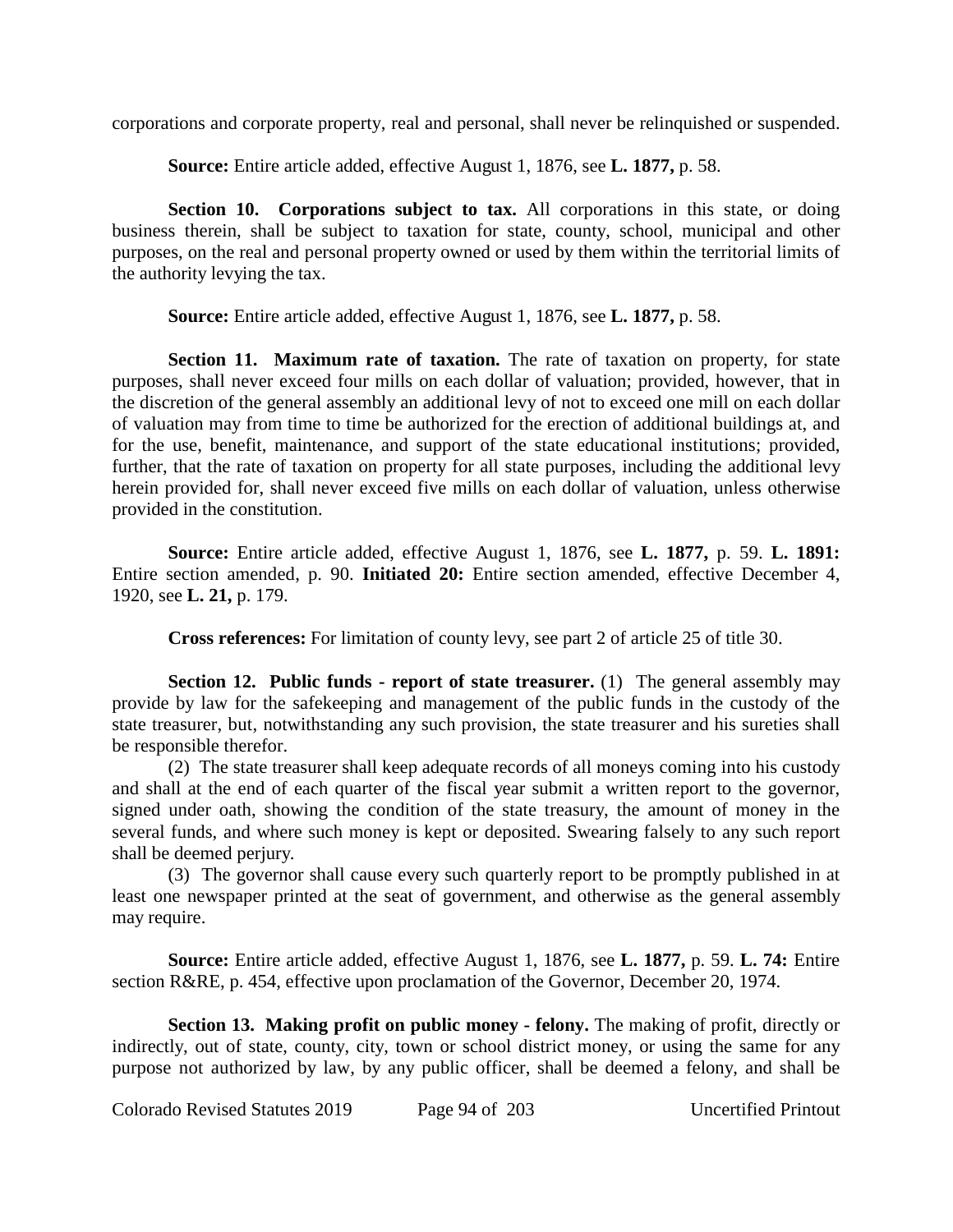punished as provided by law.

**Source:** Entire article added, effective August 1, 1876, see **L. 1877,** p. 59.

**Section 14. Private property not taken for public debt.** Private property shall not be taken or sold for the payment of the corporate debt of municipal corporations.

**Source:** Entire article added, effective August 1, 1876, see **L. 1877,** p. 59.

**Section 15. Boards of equalization - duties - property tax administrator.** (1) (a) There shall be in each county of the state a county board of equalization, consisting of the board of county commissioners of said county. As may be prescribed by law, the county boards of equalization shall raise, lower, adjust, and equalize valuations for assessment of taxes upon real and personal property located within their respective counties, subject to review and revision by the state board of equalization.

(b) There shall be a state board of equalization, consisting of the governor or his designee, the speaker of the house of representatives or his designee, the president of the senate or his designee, and two members appointed by the governor with the consent of the senate. Each of such appointed members shall be a qualified appraiser or a former county assessor or a person who has knowledge and experience in property taxation. The general assembly shall provide by law for the political composition of such board and for the compensation of its members and, with regard to the appointed members, for terms of office, the filling of vacancies, and removal from office. As may be prescribed by law, the state board of equalization shall review the valuations determined for assessment of taxes upon the various classes of real and personal property located in the several counties of the state and shall, upon a majority vote, raise, lower, and adjust the same to the end that all valuations for assessment of taxes shall be just and equalized; except that said state board of equalization shall have no power of original assessment. Whenever a majority vote of the state board of equalization is prescribed by this constitution or by statute, "majority vote" means an affirmative vote of the majority of the entire membership of such board.

(c) The state board of equalization and the county boards of equalization shall perform such other duties as may be prescribed by law.

(2) The state board of equalization shall appoint, by a majority vote, a property tax administrator who shall serve for a term of five years and until his successor is appointed and qualified unless removed for cause by a majority vote of the state board of equalization. The property tax administrator shall have the duty, as provided by law, of administering the property tax laws and such other duties as may be prescribed by law and shall be subject to the supervision and control of the state board of equalization. The position of property tax administrator shall be exempt from the personnel system of this state.

**Source:** Entire article added, effective August 1, 1876, see **L. 1877,** p. 59. **L. 13:** Entire section amended, see **L. 15,** p. 163. **L. 62:** Entire section amended, see **L. 63,** p. 1059. **L. 82:** Entire section amended, p. 695, effective upon proclamation of the Governor, **L. 83,** p. 1682, December 30, 1982.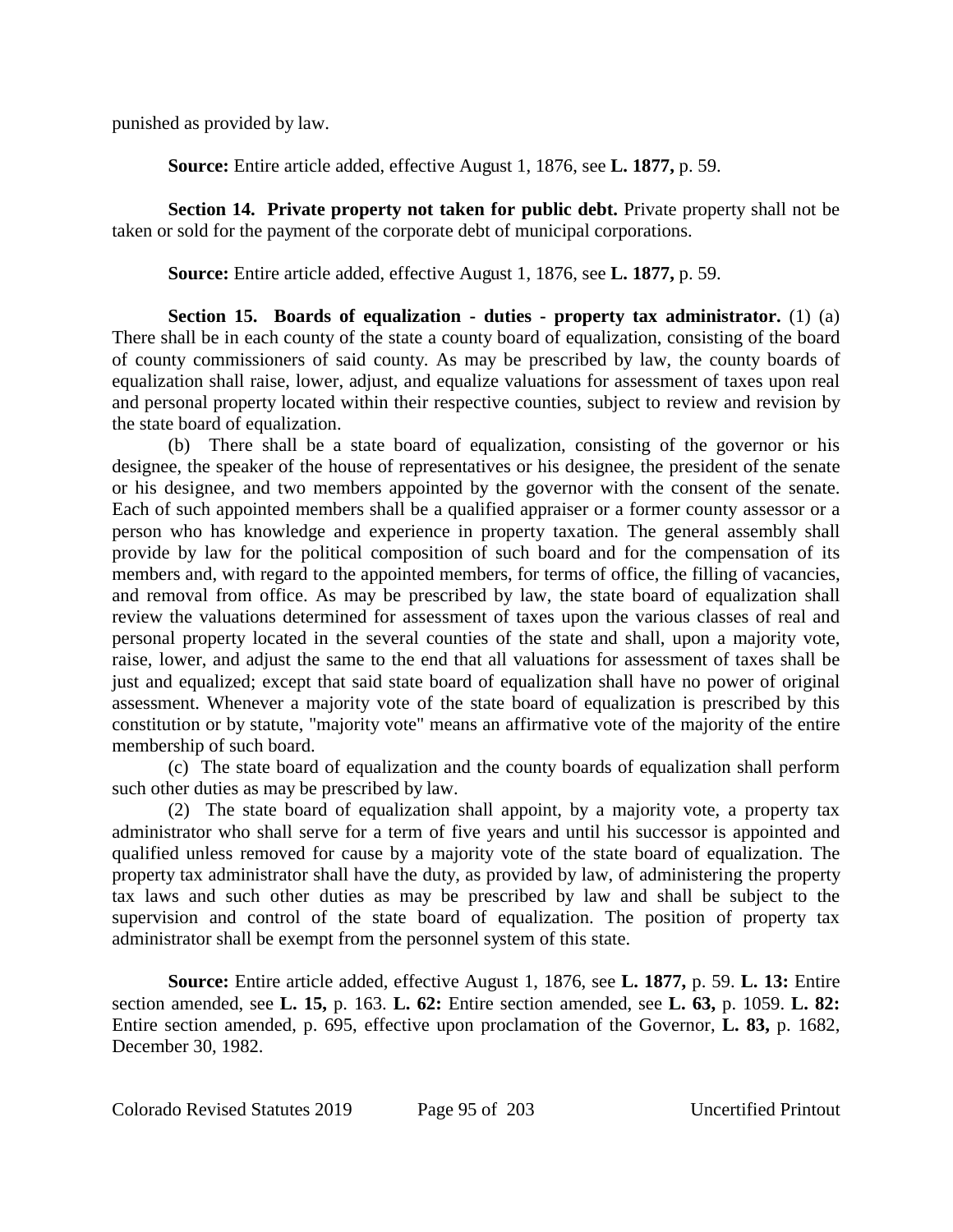**Cross references:** For county boards of equalization, see article 8 of title 39; for the state board of equalization, see article 9 of title 39.

**Section 16. Appropriations not to exceed tax - exceptions.** No appropriation shall be made, nor any expenditure authorized by the general assembly, whereby the expenditure of the state, during any fiscal year, shall exceed the total tax then provided for by law and applicable for such appropriation or expenditure, unless the general assembly making such appropriation shall provide for levying a sufficient tax, not exceeding the rates allowed in section eleven of this article, to pay such appropriation or expenditure within such fiscal year. This provision shall not apply to appropriations or expenditures to suppress insurrection, defend the state, or assist in defending the United States in time of war.

**Source:** Entire article added, effective August 1, 1876, see **L. 1877,** p. 60.

**Cross references:** For the maximum rate of taxation on property for state purposes, see § 11 of this article.

**Section 17. Income tax.** The general assembly may levy income taxes, either graduated or proportional, or both graduated and proportional, for the support of the state, or any political subdivision thereof, or for public schools, and may, in the administration of an income tax law, provide for special classified or limited taxation or the exemption of tangible and intangible personal property.

**Source: L. 36:** Entire section added, see **L. 37,** p. 675.

**Cross references:** For tax exemptions, see article 3 of title 39; for provisions concerning income tax, see article 22 of title 39.

**Section 18. License fees and excise taxes - use of.** On and after July 1, 1935, the proceeds from the imposition of any license, registration fee, or other charge with respect to the operation of any motor vehicle upon any public highway in this state and the proceeds from the imposition of any excise tax on gasoline or other liquid motor fuel except aviation fuel used for aviation purposes shall, except costs of administration, be used exclusively for the construction, maintenance, and supervision of the public highways of this state. Any taxes imposed upon aviation fuel shall be used exclusively for aviation purposes.

**Source: Initiated 34:** Entire section added, see **L. 35,** p. 328. **L. 74:** Entire section amended, p. 459, effective July 1, 1975.

**Editor's note:** The Governor's proclamation date in 1974 was December 20, 1974.

**Section 19. State income tax laws by reference to United States tax laws.** The general assembly may by law define the income upon which income taxes may be levied under section 17 of this article by reference to provisions of the laws of the United States in effect from time to time, whether retrospective or prospective in their operation, and shall in any such law provide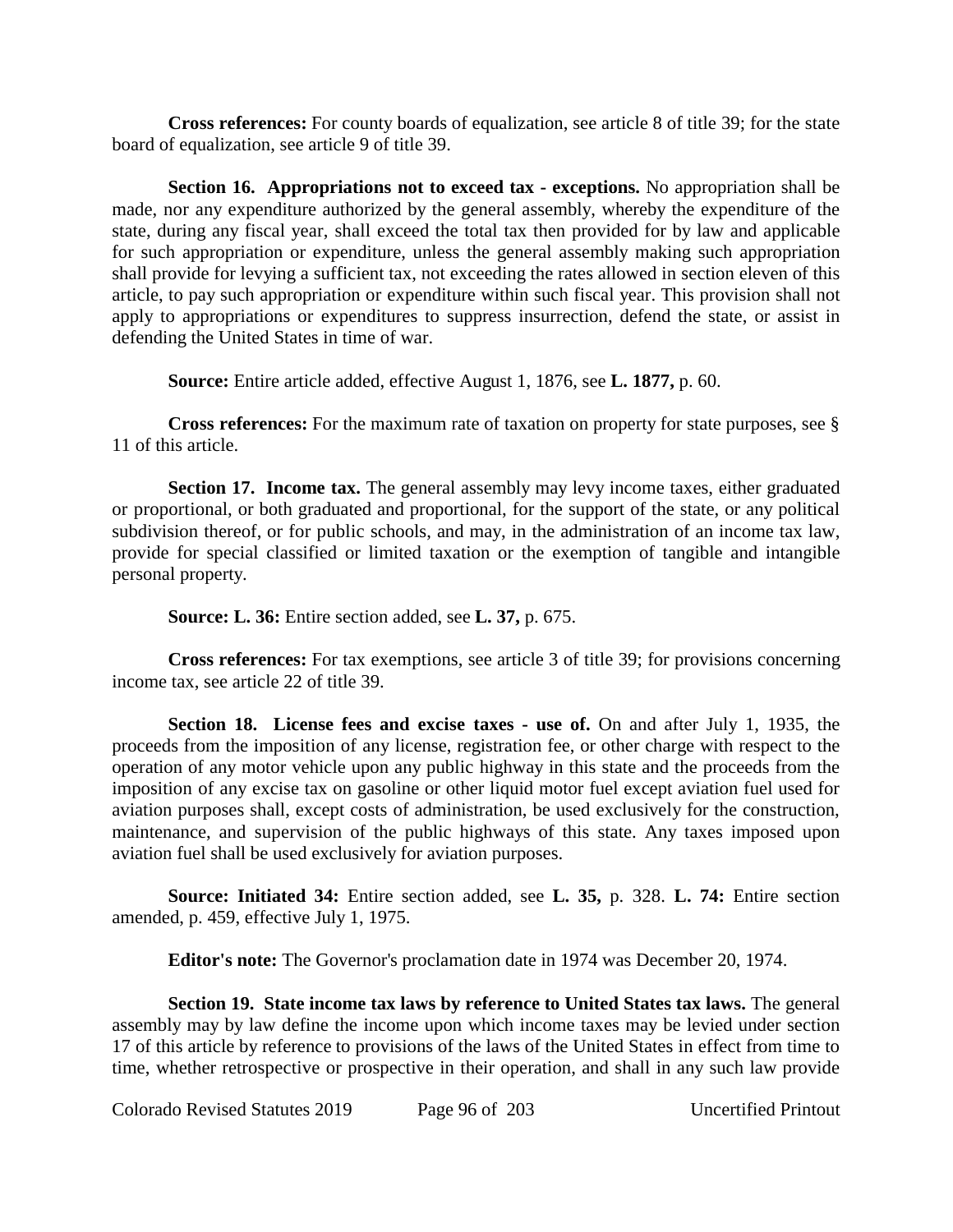the dollar amount of personal exemptions to be allowed to the taxpayer as a deduction. The general assembly may in any such law provide for other exceptions or modifications to any of such provisions of the laws of the United States and for retrospective exceptions or modifications to those provisions which are retrospective.

**Source: L. 62:** Entire section added, see **L. 63,** p. 1061.

**Section 20. The Taxpayer's Bill of Rights. (1) General provisions.** This section takes effect December 31, 1992 or as stated. Its preferred interpretation shall reasonably restrain most the growth of government. All provisions are self-executing and severable and supersede conflicting state constitutional, state statutory, charter, or other state or local provisions. Other limits on district revenue, spending, and debt may be weakened only by future voter approval. Individual or class action enforcement suits may be filed and shall have the highest civil priority of resolution. Successful plaintiffs are allowed costs and reasonable attorney fees, but a district is not unless a suit against it be ruled frivolous. Revenue collected, kept, or spent illegally since four full fiscal years before a suit is filed shall be refunded with 10% annual simple interest from the initial conduct. Subject to judicial review, districts may use any reasonable method for refunds under this section, including temporary tax credits or rate reductions. Refunds need not be proportional when prior payments are impractical to identify or return. When annual district revenue is less than annual payments on general obligation bonds, pensions, and final court judgments, (4)(a) and (7) shall be suspended to provide for the deficiency.

**(2) Term definitions**. Within this section:

- (a) "Ballot issue" means a non-recall petition or referred measure in an election.
- (b) "District" means the state or any local government, excluding enterprises.

(c) "Emergency" excludes economic conditions, revenue shortfalls, or district salary or fringe benefit increases.

(d) "Enterprise" means a government-owned business authorized to issue its own revenue bonds and receiving under 10% of annual revenue in grants from all Colorado state and local governments combined.

(e) "Fiscal year spending" means all district expenditures and reserve increases except, as to both, those for refunds made in the current or next fiscal year or those from gifts, federal funds, collections for another government, pension contributions by employees and pension fund earnings, reserve transfers or expenditures, damage awards, or property sales.

(f) "Inflation" means the percentage change in the United States Bureau of Labor Statistics Consumer Price Index for Denver-Boulder, all items, all urban consumers, or its successor index.

(g) "Local growth" for a non-school district means a net percentage change in actual value of all real property in a district from construction of taxable real property improvements, minus destruction of similar improvements, and additions to, minus deletions from, taxable real property. For a school district, it means the percentage change in its student enrollment.

**(3) Election provisions**. (a) Ballot issues shall be decided in a state general election, biennial local district election, or on the first Tuesday in November of odd-numbered years. Except for petitions, bonded debt, or charter or constitutional provisions, districts may consolidate ballot issues and voters may approve a delay of up to four years in voting on ballot issues. District actions taken during such a delay shall not extend beyond that period.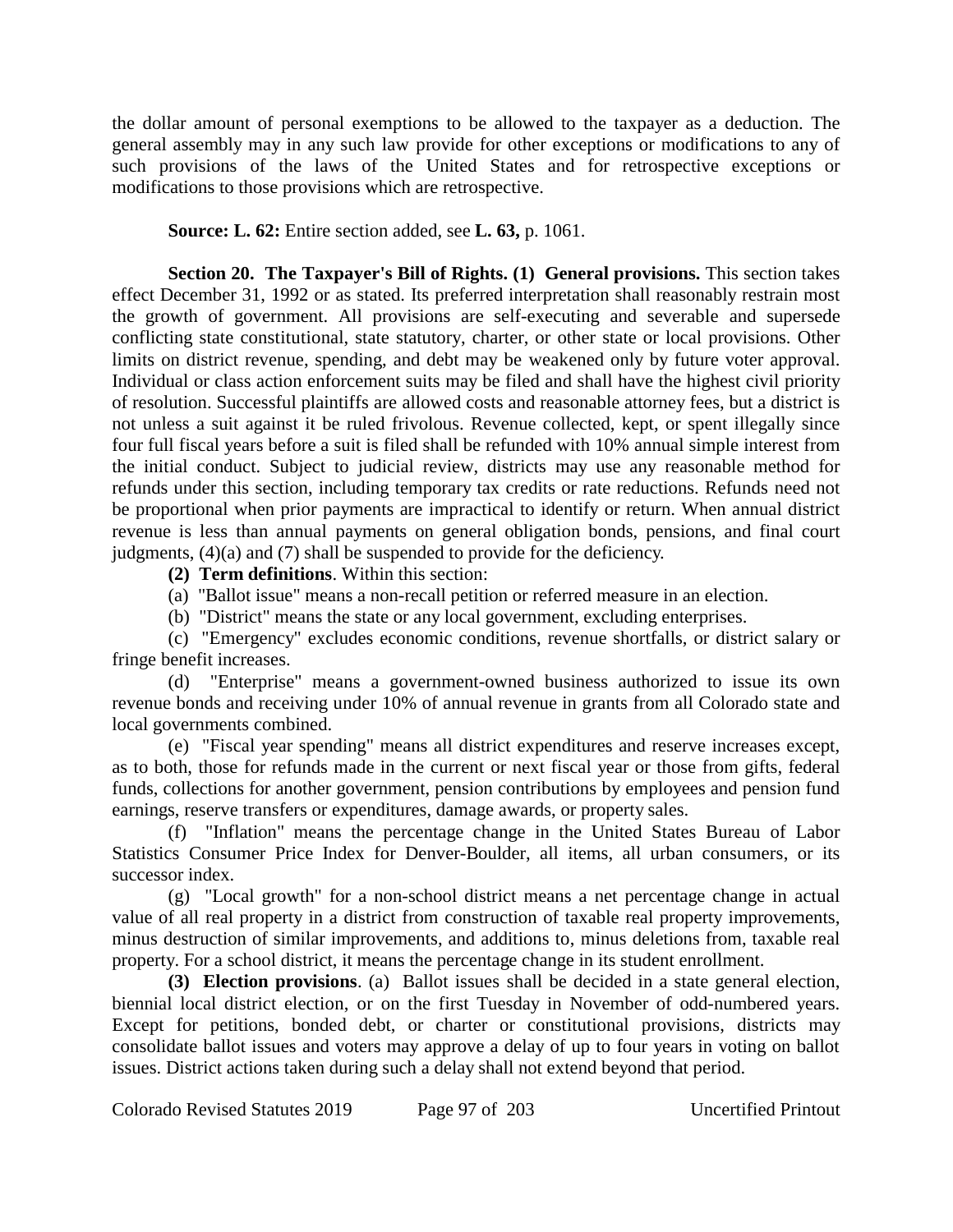(b) At least 30 days before a ballot issue election, districts shall mail at the least cost, and as a package where districts with ballot issues overlap, a titled notice or set of notices addressed to "All Registered Voters" at each address of one or more active registered electors. The districts may coordinate the mailing required by this paragraph (b) with the distribution of the ballot information booklet required by section 1 (7. 5) of article V of this constitution in order to save mailing costs. Titles shall have this order of preference: **"NOTICE OF ELECTION TO INCREASE TAXES/TO INCREASE DEBT/ON A CITIZEN PETITION/ON A REFERRED MEASURE. "** Except for district voter-approved additions, notices shall include only:

(i) The election date, hours, ballot title, text, and local election office address and telephone number.

(ii) For proposed district tax or bonded debt increases, the estimated or actual total of district fiscal year spending for the current year and each of the past four years, and the overall percentage and dollar change.

(iii) For the first full fiscal year of each proposed district tax increase, district estimates of the maximum dollar amount of each increase and of district fiscal year spending without the increase.

(iv) For proposed district bonded debt, its principal amount and maximum annual and total district repayment cost, and the principal balance of total current district bonded debt and its maximum annual and remaining total district repayment cost.

(v) Two summaries, up to 500 words each, one for and one against the proposal, of written comments filed with the election officer by 45 days before the election. No summary shall mention names of persons or private groups, nor any endorsements of or resolutions against the proposal. Petition representatives following these rules shall write this summary for their petition. The election officer shall maintain and accurately summarize all other relevant written comments. The provisions of this subparagraph (v) do not apply to a statewide ballot issue, which is subject to the provisions of section 1 (7. 5) of article V of this constitution.

(c) Except by later voter approval, if a tax increase or fiscal year spending exceeds any estimate in (b)(iii) for the same fiscal year, the tax increase is thereafter reduced up to 100% in proportion to the combined dollar excess, and the combined excess revenue refunded in the next fiscal year. District bonded debt shall not issue on terms that could exceed its share of its maximum repayment costs in (b)(iv). Ballot titles for tax or bonded debt increases shall begin, **"SHALL (DISTRICT) TAXES BE INCREASED (first, or if phased in, final, full fiscal year dollar increase) ANNUALLY. . . ?" or "SHALL (DISTRICT) DEBT BE INCREASED (principal amount), WITH A REPAYMENT COST OF (maximum total district cost), . . . ?"**

**(4) Required elections**. Starting November 4, 1992, districts must have voter approval in advance for:

(a) Unless (1) or (6) applies, any new tax, tax rate increase, mill levy above that for the prior year, valuation for assessment ratio increase for a property class, or extension of an expiring tax, or a tax policy change directly causing a net tax revenue gain to any district.

(b) Except for refinancing district bonded debt at a lower interest rate or adding new employees to existing district pension plans, creation of any multiple-fiscal year direct or indirect district debt or other financial obligation whatsoever without adequate present cash reserves pledged irrevocably and held for payments in all future fiscal years.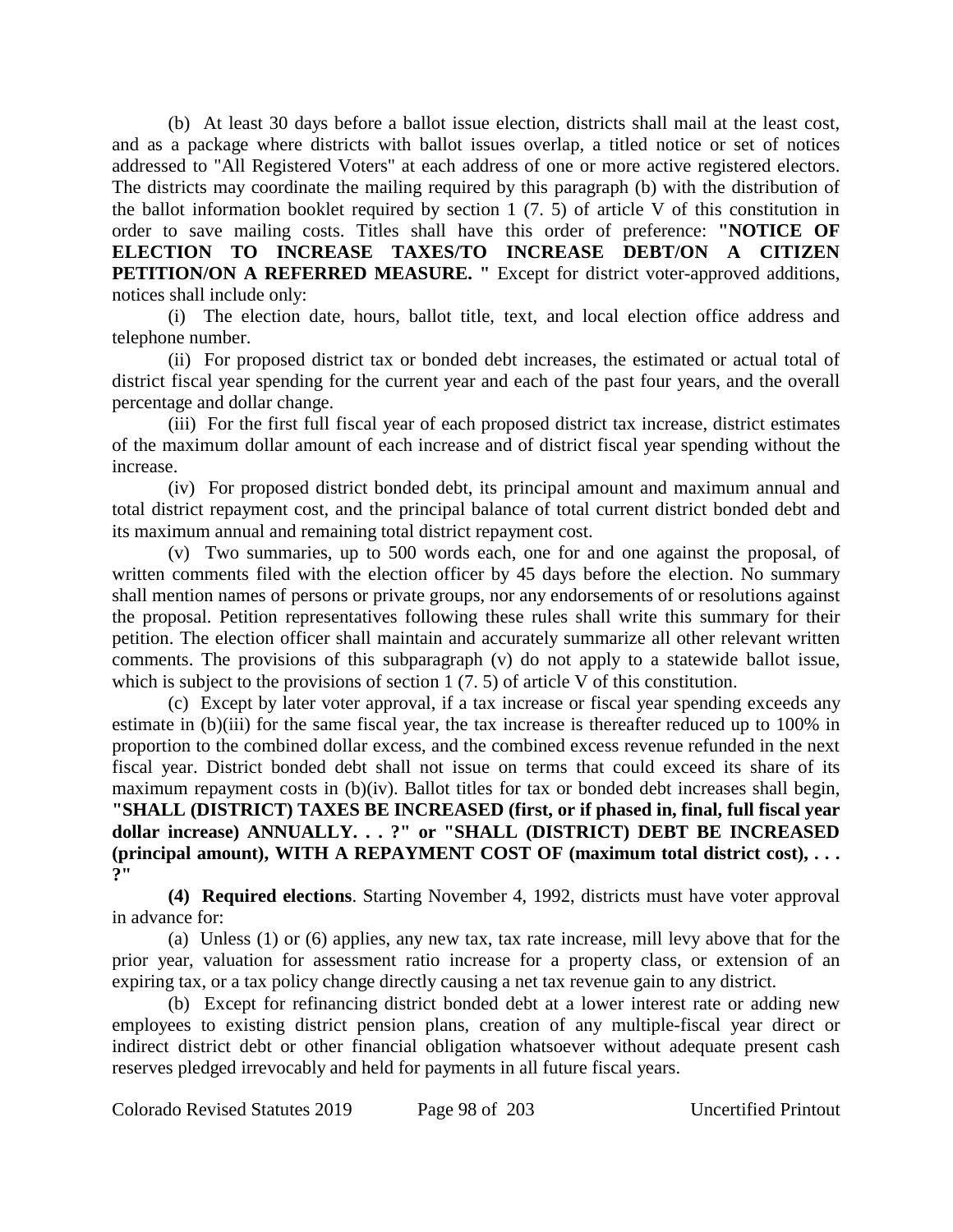**(5) Emergency reserves**. To use for declared emergencies only, each district shall reserve for 1993 1% or more, for 1994 2% or more, and for all later years 3% or more of its fiscal year spending excluding bonded debt service. Unused reserves apply to the next year's reserve.

**(6) Emergency taxes**. This subsection grants no new taxing power. Emergency property taxes are prohibited. Emergency tax revenue is excluded for purposes of  $(3)(c)$  and  $(7)$ , even if later ratified by voters. Emergency taxes shall also meet all of the following conditions:

(a) A 2/3 majority of the members of each house of the general assembly or of a local district board declares the emergency and imposes the tax by separate recorded roll call votes.

(b) Emergency tax revenue shall be spent only after emergency reserves are depleted, and shall be refunded within 180 days after the emergency ends if not spent on the emergency.

(c) A tax not approved on the next election date 60 days or more after the declaration shall end with that election month.

**(7) Spending limits**. (a) The maximum annual percentage change in state fiscal year spending equals inflation plus the percentage change in state population in the prior calendar year, adjusted for revenue changes approved by voters after 1991. Population shall be determined by annual federal census estimates and such number shall be adjusted every decade to match the federal census.

(b) The maximum annual percentage change in each local district's fiscal year spending equals inflation in the prior calendar year plus annual local growth, adjusted for revenue changes approved by voters after 1991 and (8)(b) and (9) reductions.

(c) The maximum annual percentage change in each district's property tax revenue equals inflation in the prior calendar year plus annual local growth, adjusted for property tax revenue changes approved by voters after 1991 and (8)(b) and (9) reductions.

(d) If revenue from sources not excluded from fiscal year spending exceeds these limits in dollars for that fiscal year, the excess shall be refunded in the next fiscal year unless voters approve a revenue change as an offset. Initial district bases are current fiscal year spending and 1991 property tax collected in 1992. Qualification or disqualification as an enterprise shall change district bases and future year limits. Future creation of district bonded debt shall increase, and retiring or refinancing district bonded debt shall lower, fiscal year spending and property tax revenue by the annual debt service so funded. Debt service changes, reductions, (1) and (3)(c) refunds, and voter-approved revenue changes are dollar amounts that are exceptions to, and not part of, any district base. Voter-approved revenue changes do not require a tax rate change.

**(8) Revenue limits**. (a) New or increased transfer tax rates on real property are prohibited. No new state real property tax or local district income tax shall be imposed. Neither an income tax rate increase nor a new state definition of taxable income shall apply before the next tax year. Any income tax law change after July 1, 1992 shall also require all taxable net income to be taxed at one rate, excluding refund tax credits or voter-approved tax credits, with no added tax or surcharge.

(b) Each district may enact cumulative uniform exemptions and credits to reduce or end business personal property taxes.

(c) Regardless of reassessment frequency, valuation notices shall be mailed annually and may be appealed annually, with no presumption in favor of any pending valuation. Past or future sales by a lender or government shall also be considered as comparable market sales and their sales prices kept as public records. Actual value shall be stated on all property tax bills and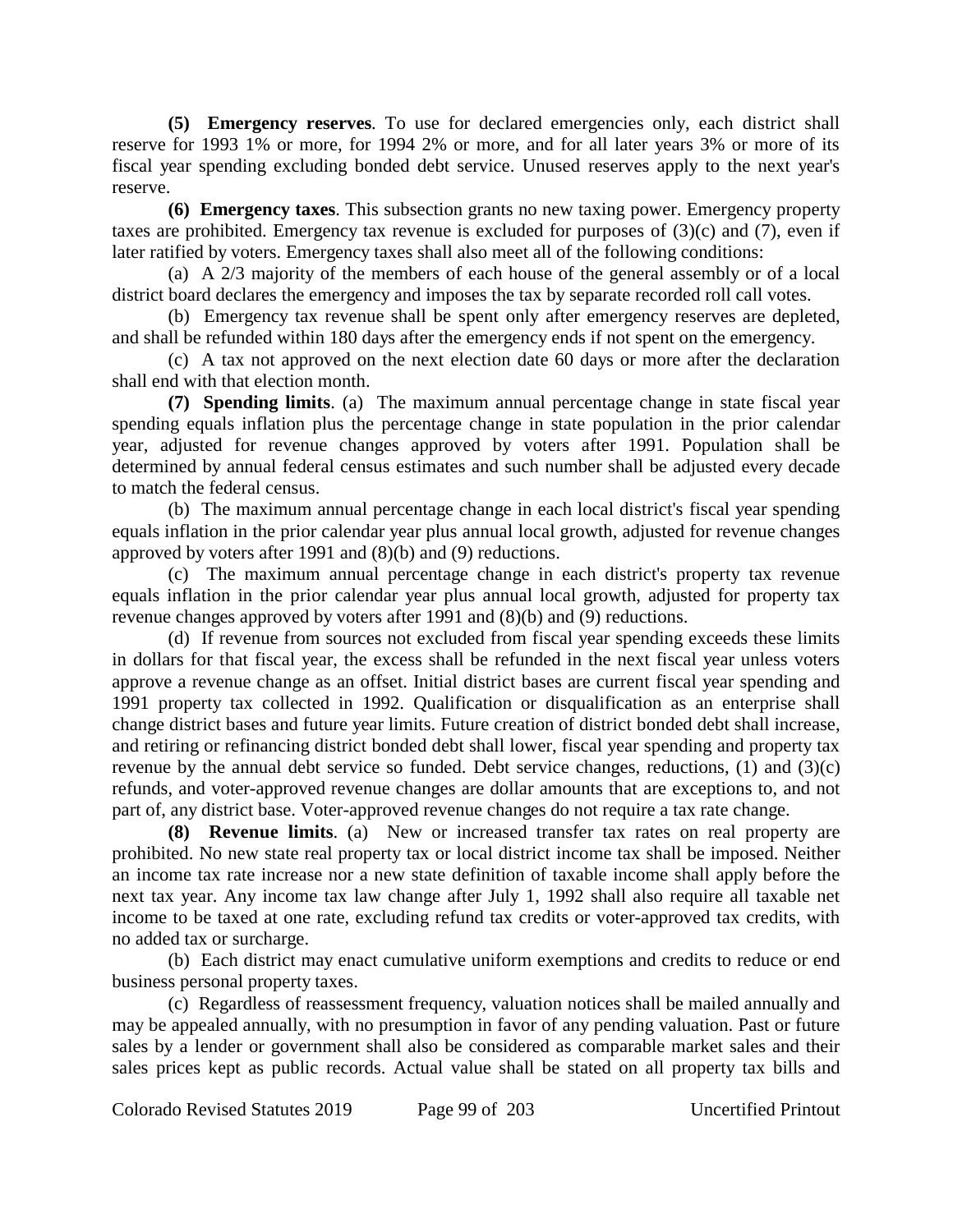valuation notices and, for residential real property, determined solely by the market approach to appraisal.

**(9) State mandates**. Except for public education through grade 12 or as required of a local district by federal law, a local district may reduce or end its subsidy to any program delegated to it by the general assembly for administration. For current programs, the state may require 90 days notice and that the adjustment occur in a maximum of three equal annual installments.

**Source: Initiated 92:** Entire section added, effective December 31, 1992, see **L. 93,** p. 2165. **L. 94:** (3)(b)(v) amended, p. 2851, effective upon proclamation of the Governor, **L. 95,** p. 1431, January 19, 1995. **L. 95:** IP(3)(b) and (3)(b)(v) amended, p. 1425, effective upon proclamation of the Governor, **L. 97,** p. 2393, December 26, 1996.

**Editor's note:** (1) Prior to the TABOR initiative in 1992, this section was originally enacted in 1972 and contained provisions relating to the 1976 Winter Olympics and was repealed, effective January 3, 1989. (See L. 1989, p. 1657. )

(2) (a) The Governor's proclamation date for the 1992 initiated measure (TABOR) was January 14, 1993.

(b) Subsection (4) of this section provides that the provisions of this section apply to required elections of state and local governments conducted on or after November 4, 1992.

**Cross references:** For statutory provisions implementing this section, see article 77 of title 24 (state fiscal policies); §§ 1-1-102, 1-40-125, 1-41-101 to 1-41-103, 29-2-102, and 32-1- 803. 5 (elections); §§ 29-1-304. 7 and 29-1-304. 8 (turnback of programs delegated to local governments by the general assembly); §§ 43-1-112. 5, 43-1-113, 43-4-611, 43-4-612, 43-4-705, 43-4-707, and 43-10-109 (department of transportation revenue and spending limits); §§ 23-1- 104 and 23-1-105 (higher education revenue and spending limits); §§ 24-30-202, 24-82-703, 24- 82-705, and 24-82-801 (multiple fiscal-year obligations); §§ 8-46-101, 8-46-202, 8-77-101, 24- 75-302, and 43-4-201 (provisions relating to individual funds and programs); and § 39-5-121 (property tax valuation notices); and, concerning the establishment of enterprises, §§ 23-1-106, 23-3. 1-103. 5, 23-3. 1-104. 5, 23-5-101. 5, 23-5-101. 7, 23-5-102, 23-5-103, 23-70-107, 23-70- 108, and 23-70-112 (higher education, auxiliary facilities), part 2 of article 35 of title 24 (state lottery), part 3 of article 3 of title 25 (county hospitals), §§ 26-12-110 and 26-12-113 (state nursing homes), article 45. 1 of title 37 (water activities), § 43-4-502 (public highway authorities), and § 43-4-805 (state bridge enterprise).

**Section 21. Tobacco Taxes for Health Related Purposes.** (1) The people of the state of Colorado hereby find that tobacco addiction is the leading cause of preventable death in Colorado, that Colorado should deter children and youth from starting smoking, that cigarette and tobacco taxes are effective at preventing and reducing tobacco use among children and youth, and that tobacco tax revenues will be used to expand health care for children and low income populations, tobacco education programs and the prevention and treatment of cancer and heart and lung disease.

- (2) There are hereby imposed the following additional cigarette and tobacco taxes:
- (a) Statewide cigarette tax, on the sale of cigarettes by wholesalers, at the rate of three

Colorado Revised Statutes 2019 Page 100 of 203 Uncertified Printout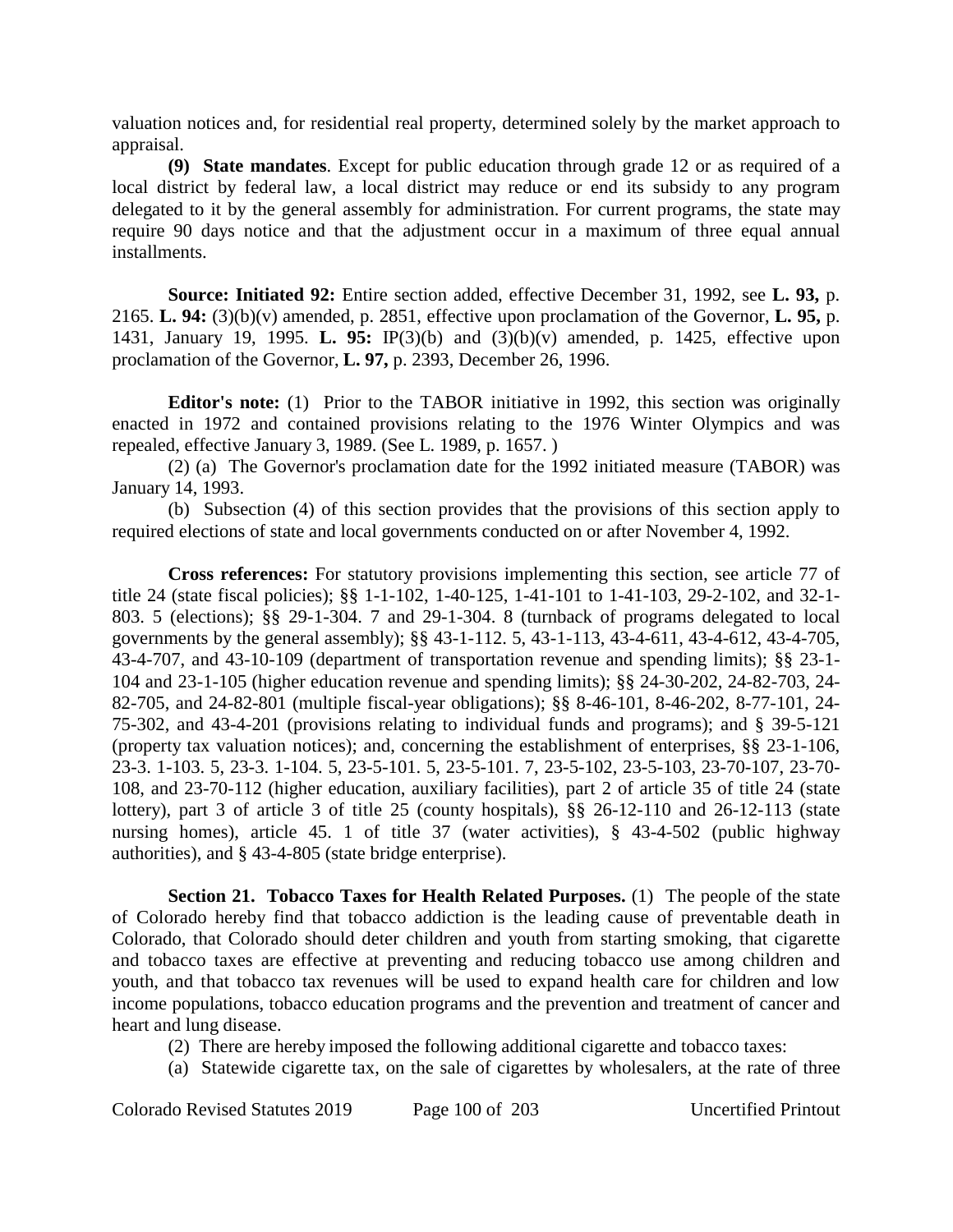and two-tenths cents per cigarette (64 cents per pack of twenty); and

(b) A statewide tobacco products tax, on the sale, use, consumption, handling, or distribution of tobacco products by distributors, at the rate of twenty percent of the manufacturer's list price.

(3) The cigarette and tobacco taxes imposed by this section shall be in addition to any other cigarette and tobacco taxes existing as of the effective date of this section on the sale or use of cigarettes by wholesalers and on the sale, use, consumption, handling, or distribution of tobacco products by distributors. Such existing taxes and their distribution shall not be repealed or reduced by the general assembly.

(4) All revenues received by operation of subsection (2) shall be excluded from fiscal year spending, as that term is defined in section 20 of article X of this constitution, and the corresponding spending limits upon state government and all local governments receiving such revenues.

(5) The revenues generated by operation of subsection (2) shall be appropriated annually by the general assembly only in the following proportions and for the following health related purposes:

(a) Forty-six percent (46%) of such revenues shall be appropriated to increase the number of children and pregnant women enrolled in the children's basic health plan above the average enrollment for state fiscal year 2004, add the parents of enrolled children, and expand eligibility of low income adults and children who receive medical care through the "Children's Basic Health Plan Act", article 19 of title 26, Colorado Revised Statutes, or any successor act, or through the "Colorado Medical Assistance Act", article 4 of title 26, Colorado Revised Statutes, or any successor act.

(b) Nineteen percent (19%) of such revenues shall be appropriated to fund comprehensive primary care through any Colorado qualified provider, as defined in the "Colorado Medical Assistance Act," article 4 of title 26, Colorado Revised Statutes, or any successor act, that meets either of the following criteria:

(I) Is a community health center as defined in section 330 of the U. S. public health services act, or any successor act; or

(II) At least 50% of the patients served by the qualified provider are uninsured or medically indigent as defined in the "Colorado Medical Assistance Act," article 4 of title 26, Colorado Revised Statutes, or any successor act, or are enrolled in the children's basic health plan or the Colorado medical assistance program, or successor programs.

Such revenues shall be appropriated to the Colorado department of health care policy and financing, or successor agency, and shall be distributed annually to all eligible qualified providers throughout the state proportionate to the number of uninsured or medically indigent patients served.

(c) Sixteen percent (16%) of such revenues shall be appropriated for school and community-based and statewide tobacco education programs designed to reduce initiation of tobacco use by children and youth, promote cessation of tobacco use among youth and adults, and reduce exposure to second-hand smoke. Such revenues shall be appropriated through the "Tobacco Education, Prevention and Cessation Act", part 8 of article 3. 5 of title 25, Colorado Revised Statutes, or any successor act.

(d) Sixteen percent (16%) of such revenues shall be appropriated for the prevention, early detection, and treatment of cancer and cardiovascular and pulmonary diseases. Such

Colorado Revised Statutes 2019 Page 101 of 203 Uncertified Printout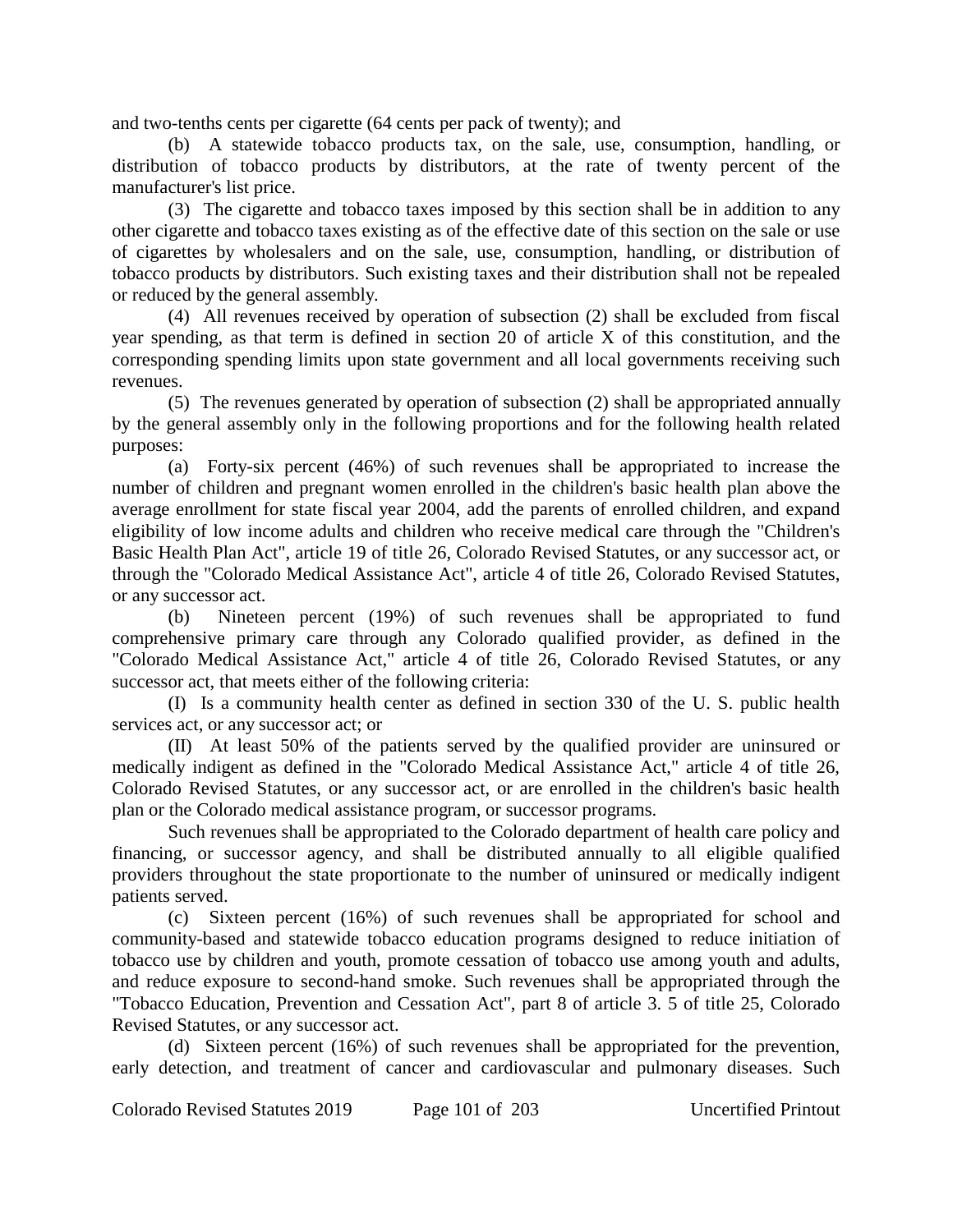revenues shall be appropriated to the prevention services division of the Colorado department of public health and environment, or successor agency, and shall be distributed statewide with oversight and accountability by the Colorado state board of health created by article 1 of title 25, Colorado Revised Statutes.

(e) Three percent (3%) of such revenues shall be appropriated for health related purposes to provide revenue for the state's general fund, old age pension fund, and municipal and county governments to compensate proportionately for tax revenue reductions attributable to lower cigarette and tobacco sales resulting from the implementation of this tax.

(6) Revenues appropriated pursuant to paragraphs (a), (b), and (d) of subsection (5) shall be used to supplement revenues that are appropriated by the general assembly for health related purposes on the effective date of this section, and shall not be used to supplant those appropriated revenues.

(7) Notwithstanding any other provision of law, the general assembly may use revenue generated under this section for any health related purpose and to serve populations enrolled in the children's basic health plan and the Colorado medical assistance program at their respective levels of enrollment on the effective date of this section. Such use of revenue must be preceded by a declaration of a state fiscal emergency, which shall be adopted only by a joint resolution, approved by a two-thirds majority vote of the members of both houses of the general assembly and the governor. Such declaration shall apply only to a single fiscal year.

(8) Revenues appropriated pursuant to subsections (5) and (7) of this section shall not be subject to the statutory limitation on general fund appropriations growth or any other spending limitation existing in law.

(9) This section is effective January 1, 2005.

**Source: Initiated 2004:** Entire section added, effective January 1, 2005, see **L. 2005,** p. 2335.

**Editor's note:** (1) (a) The "effective date of this section" referred to in subsections (3), (6), and (7) is January 1, 2005.

(b) For the proclamation of the governor, December 1, 2004, see L. 2005, p. 2335.

(2) The "Colorado Medical Assistance Act" and the "Children's Basic Health Plan Act" referenced in subsection (5) were relocated by Senate Bill 06-219 to articles 4 and 8 of title 25. 5.

### **ARTICLE XI**

### Public Indebtedness

**Law reviews:** For article, "The Colorado Constitution in the New Century", see 78 U. Colo. L. Rev. 1265 (2007).

**Section 1. Pledging credit of state, county, city, town or school district forbidden.** Neither the state, nor any county, city, town, township or school district shall lend or pledge the credit or faith thereof, directly or indirectly, in any manner to, or in aid of, any person, company or corporation, public or private, for any amount, or for any purpose whatever; or become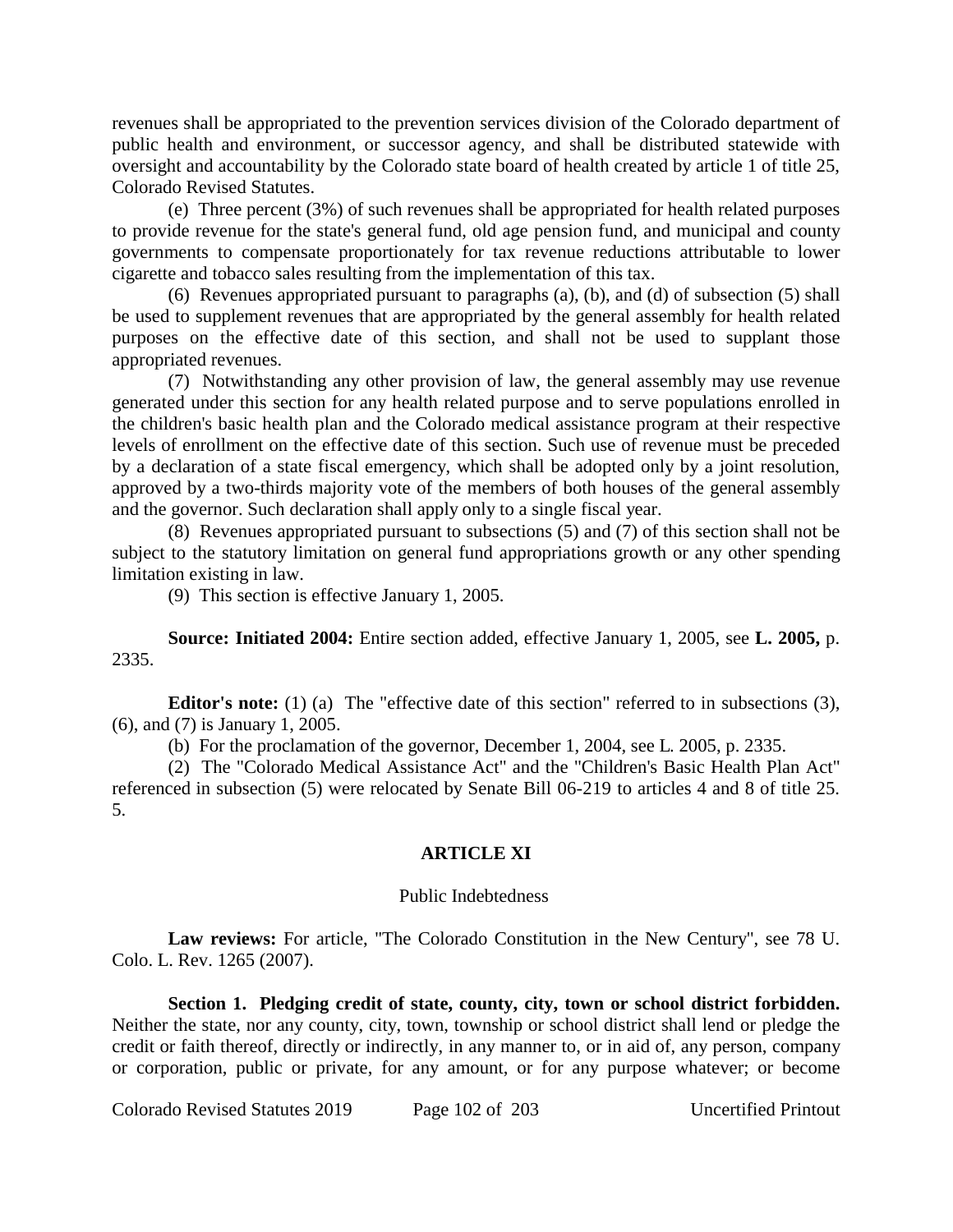responsible for any debt, contract or liability of any person, company or corporation, public or private, in or out of the state.

**Source:** Entire article added, effective August 1, 1876, see **L. 1877,** p. 60.

**Section 2. No aid to corporations - no joint ownership by state, county, city, town, or school district.** Neither the state, nor any county, city, town, township, or school district shall make any donation or grant to, or in aid of, or become a subscriber to, or shareholder in any corporation or company or a joint owner with any person, company, or corporation, public or private, in or out of the state, except as to such ownership as may accrue to the state by escheat, or by forfeiture, by operation or provision of law; and except as to such ownership as may accrue to the state, or to any county, city, town, township, or school district, or to either or any of them, jointly with any person, company, or corporation, by forfeiture or sale of real estate for nonpayment of taxes, or by donation or devise for public use, or by purchase by or on behalf of any or either of them, jointly with any or either of them, under execution in cases of fines, penalties, or forfeiture of recognizance, breach of condition of official bond, or of bond to secure public moneys, or the performance of any contract in which they or any of them may be jointly or severally interested. Nothing in this section shall be construed to prohibit any city or town from becoming a subscriber or shareholder in any corporation or company, public or private, or a joint owner with any person, company, or corporation, public or private, in order to effect the development of energy resources after discovery, or production, transportation, or transmission of energy in whole or in part for the benefit of the inhabitants of such city or town.

**Source:** Entire article added, effective August 1, 1876, see **L. 1877,** p. 60. **L. 74:** Entire section amended, p. 455, effective upon proclamation of the Governor, December 20, 1974.

**Section 2a. Student loan program.** The general assembly may by law provide for a student loan program to assist students enrolled in educational institutions.

**Source: L. 72:** Entire section added, p. 643, effective upon proclamation of the Governor, January 11, 1973.

**Section 3. Public debt of state - limitations.** The state shall not contract any debt by loan in any form, except to provide for casual deficiencies of revenue, erect public buildings for the use of the state, suppress insurrection, defend the state, or, in time of war, assist in defending the United States; and the amount of debt contracted in any one year to provide for deficiencies of revenue shall not exceed one-fourth of a mill on each dollar of valuation of taxable property within the state, and the aggregate amount of such debt shall not at any time exceed three-fourths of a mill on each dollar of said valuation, until the valuation shall equal one hundred millions of dollars, and thereafter such debt shall not exceed one hundred thousand dollars; and the debt incurred in any one year for erection of public buildings shall not exceed one-half mill on each dollar of said valuation; and the aggregate amount of such debt shall never at any time exceed the sum of fifty thousand dollars (except as provided in section 5 of this article), and in all cases the valuation in this section mentioned shall be that of the assessment last preceding the creation of said debt.

Colorado Revised Statutes 2019 Page 103 of 203 Uncertified Printout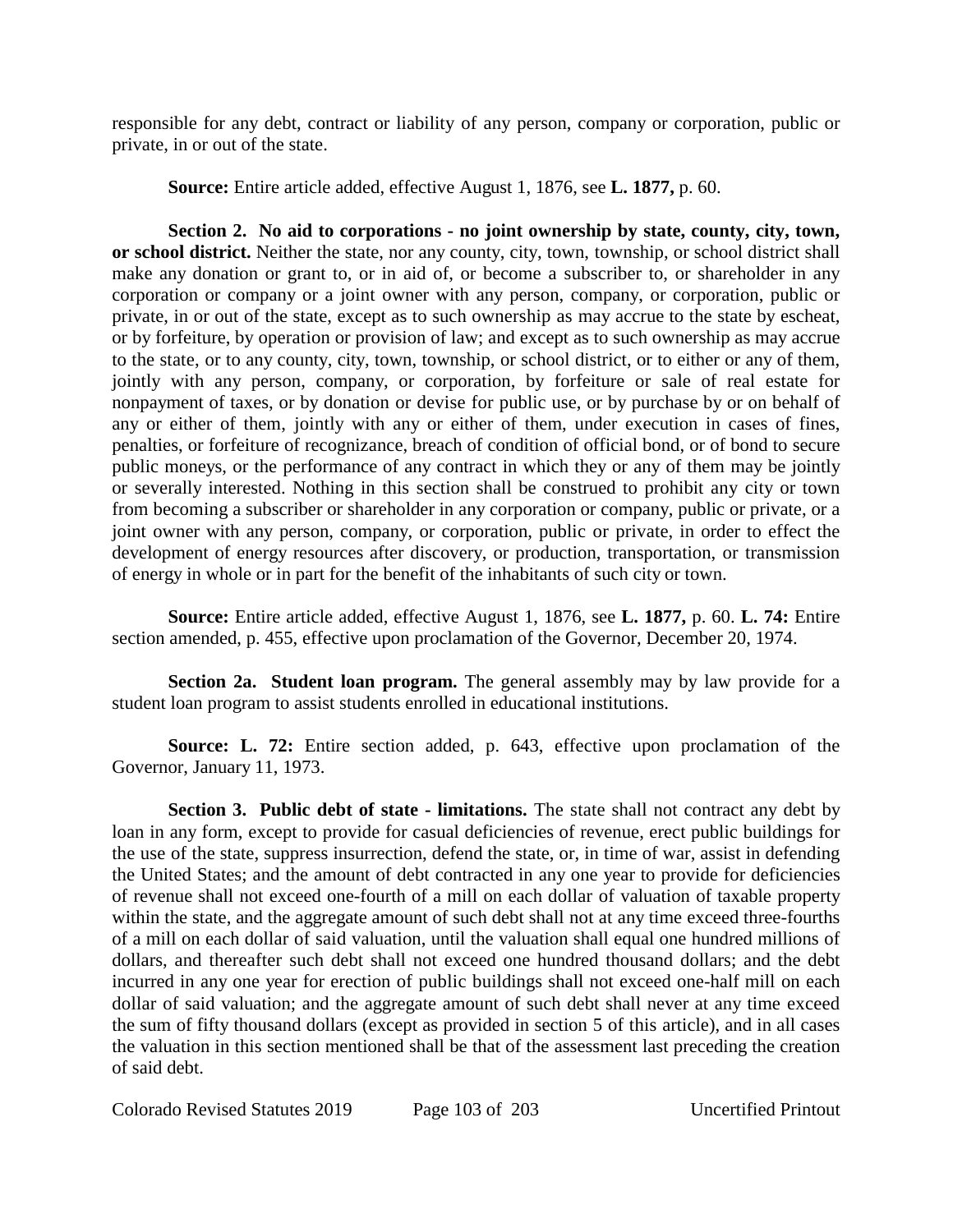**Source:** Entire article added, effective August 1, 1876, see **L. 1877,** p. 61. **L. 09:** Entire section amended, p. 317. **L. 20:** Entire section amended, effective December 4, 1920, see **L. 21,** p. 181. **Initiated 22:** Entire section amended, see **L. 23,** p. 234, effective December 21, 1922. **L. 92:** Entire section amended, p. 2317, effective upon proclamation of the Governor, **L. 93:** p. 2163, January 14, 1993.

**Cross references:** For unlimited appropriations for suppression of insurrections to be raised by direct unlimited tax without intervention of a loan, see § 16 of article X of this constitution.

**Section 4. Law creating debt.** In no case shall any debt above mentioned in this article be created except by a law which shall be irrepealable, until the indebtedness therein provided for shall have been fully paid or discharged; such law shall specify the purposes to which the funds so raised shall be applied, and provide for the levy of a tax sufficient to pay the interest on and extinguish the principal of such debt within the time limited by such law for the payment thereof, which in the case of debts contracted for the erection of public buildings and supplying deficiencies of revenue shall not be less than ten nor more than fifteen years, and the funds arising from the collection of any such tax shall not be applied to any other purpose than that provided in the law levying the same, and when the debt thereby created shall be paid or discharged, such tax shall cease and the balance, if any, to the credit of the fund shall immediately be placed to the credit of the general fund of the state.

**Source:** Entire article added, effective August 1, 1876, see **L. 1877,** p. 61.

**Section 5. Debt for public buildings - how created.** A debt for the purpose of erecting public buildings may be created by law as provided for in section four of this article, not exceeding in the aggregate three mills on each dollar of said valuation; provided, that before going into effect, such law shall be ratified by the vote of a majority of such qualified electors of the state as shall vote thereon at a general election under such regulations as the general assembly may prescribe.

**Source:** Entire article added, effective August 1, 1876, see **L. 1877,** p. 62.

**Cross references:** For limitation on public debt, see § 3 of this article.

**Section 6. Local government debt.** (1) No political subdivision of the state shall contract any general obligation debt by loan in any form, whether individually or by contract pursuant to article XIV, section 18 (2)(a) of this constitution except by adoption of a legislative measure which shall be irrepealable until the indebtedness therein provided for shall have been fully paid or discharged, specifying the purposes to which the funds to be raised shall be applied and providing for the levy of a tax which together with such other revenue, assets, or funds as may be pledged shall be sufficient to pay the interest and principal of such debt. Except as may be otherwise provided by the charter of a home rule city and county, city, or town for debt incurred by such city and county, city, or town, no such debt shall be created unless the question of incurring the same be submitted to and approved by a majority of the qualified taxpaying

Colorado Revised Statutes 2019 Page 104 of 203 Uncertified Printout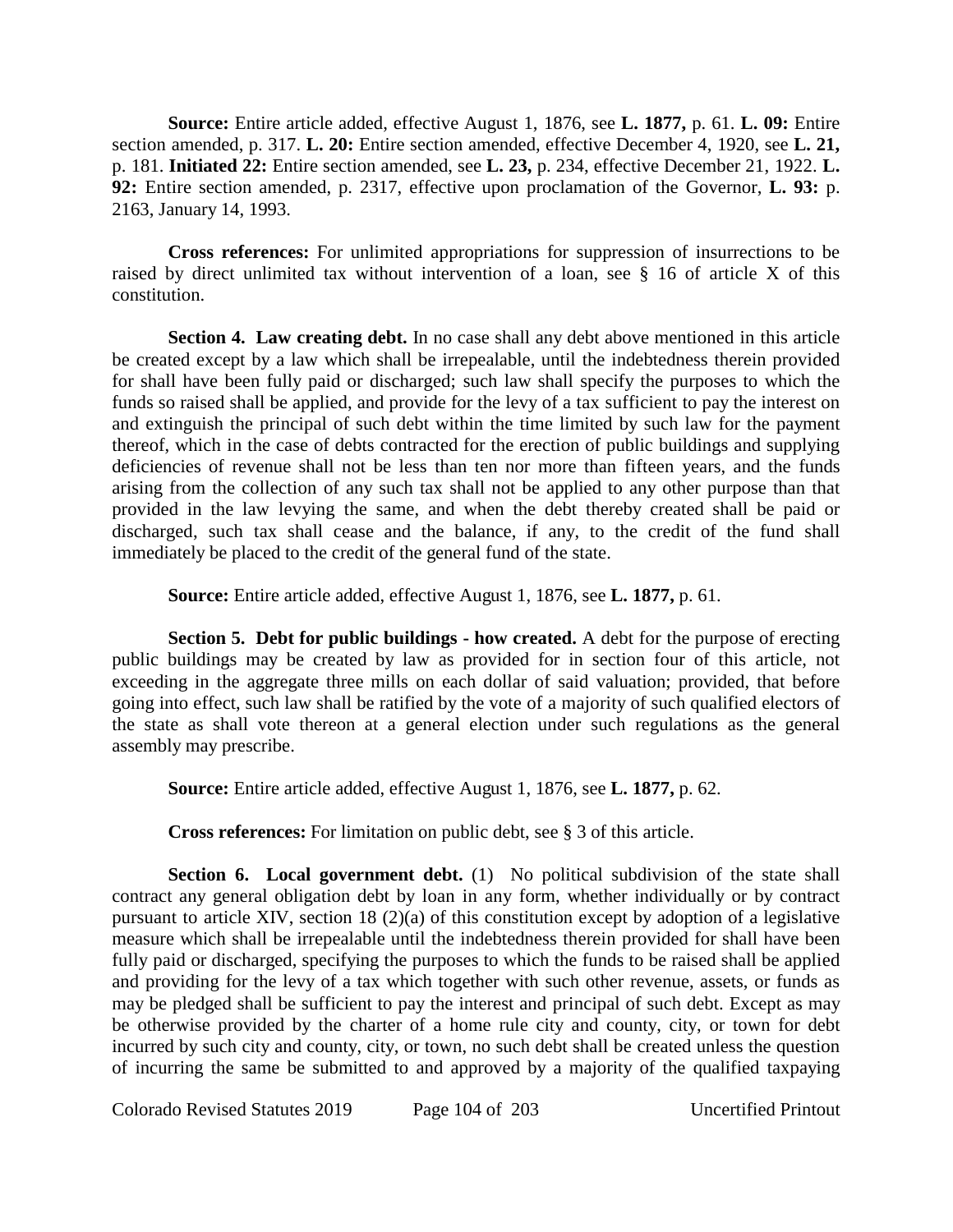electors voting thereon, as the term "qualified taxpaying elector" shall be defined by statute.

(2) Except as may be otherwise provided by the charter of a home rule city and county, city, or town, the general assembly shall establish by statute limitations on the authority of any political subdivision to incur general obligation indebtedness in any form whether individually or by contract pursuant to article XIV, section 18 (2)(a) of this constitution.

(3) Debts contracted by a home rule city and county, city, or town, statutory city or town or service authority for the purposes of supplying water shall be excepted from the operation of this section.

**Source:** Entire article added, effective August 1, 1876, see **L. 1877,** p. 62. **L. 1887:** Entire section amended, p. 27. **L. 69:** Entire section R&RE, p. 1251, effective January 1, 1972.

**Editor's note:** The United States Supreme Court in Kramer v. Union Free School District, 395 U. S. 621, 89 S. Ct. 1886, 23 L. Ed. 2d 583 (1969), Cipriano v. Houma, 395 U. S. 701, 89 S. Ct. 1897, 23 L. Ed. 2d 647 (1969), and City of Phoenix v. Kolodziejski, 399 U. S. 204, 90 S. Ct. 1990, 26 L. Ed. 2d 523 (1970) held that it is a violation of the equal protection clause to limit the right of franchise unless there is a compelling interest to be protected. The Phoenix case held that elections to authorize general obligation bonds may not be limited to taxpaying electors only.

**Section 7. State and political subdivisions may give assistance to any political subdivision.** No provision of this constitution shall be construed to prevent the state or any political subdivision from giving direct or indirect financial support to any political subdivision as may be authorized by general statute.

**Source:** Entire article added, effective August 1, 1876, see **L. 1877,** p. 62. **L. 69:** Entire section R&RE, p. 1251, effective January 1, 1972.

### **Section 8. City indebtedness; ordinance, tax, water obligations excepted. (Repealed)**

**Source:** Entire article added, effective August 1, 1876, see **L. 1877,** p. 62. **L. 69:** Entire section repealed, p. 1251, effective January 1, 1972.

### **Section 9. This article not to affect prior obligations. (Repealed)**

**Source:** Entire article added, effective August 1, 1876, see **L. 1877,** p. 63. **L. 69:** Entire section repealed, p. 1251, effective January 1, 1972.

### **Section 10. 1976 Winter Olympics. (Deleted by amendment)**

**Source: Initiated 72:** Entire section was added, effective upon proclamation of the Governor, January 11, 1973, but does not appear in the session laws. **L. 90:** Entire section amended, p. 1861, effective upon proclamation of the Governor, **L. 91,** p. 2033, January 3, 1991.

**Editor's note:** The Governor's proclamation date for the 1972 initiated measure was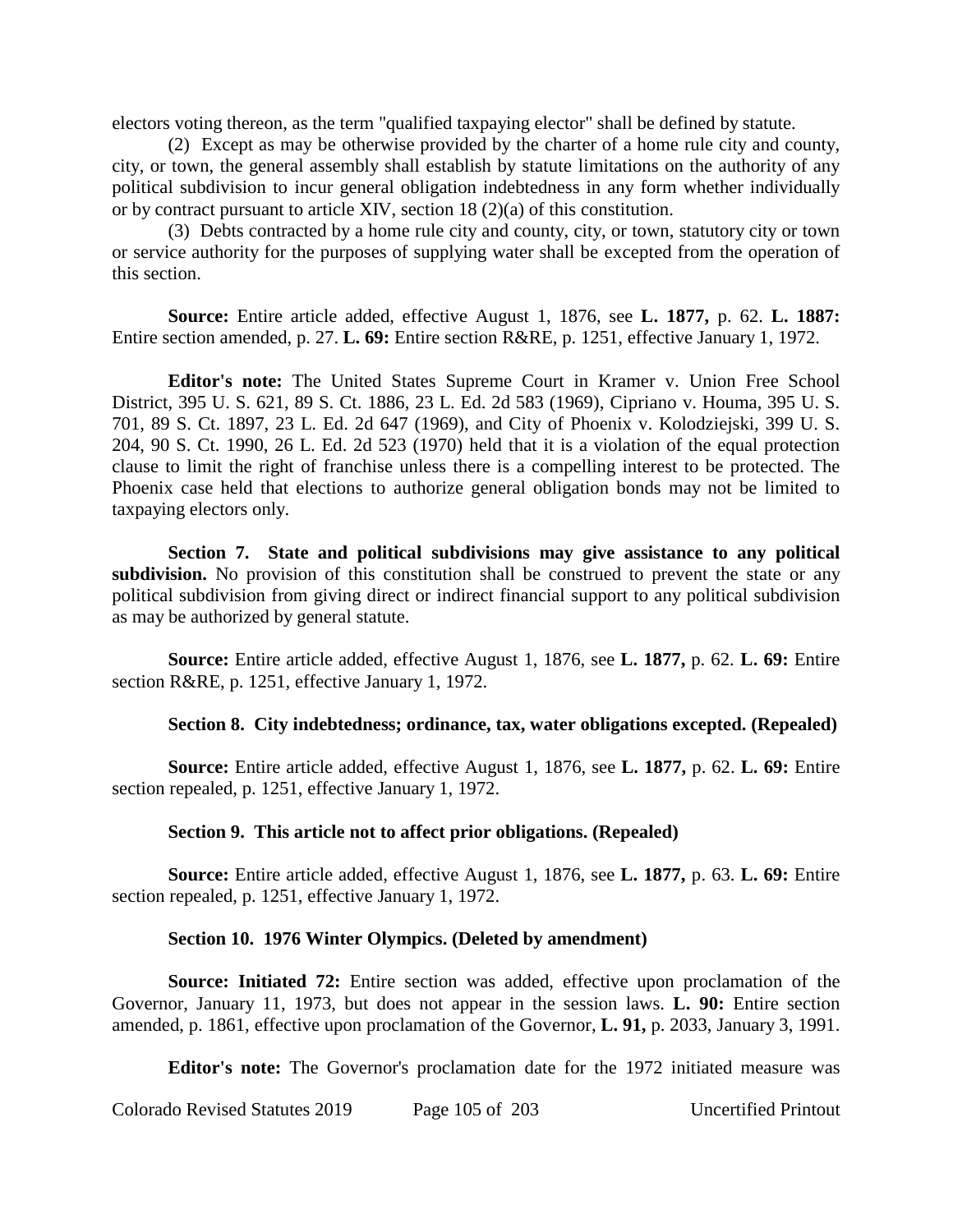January 11, 1973.

## **ARTICLE XII**

#### **Officers**

**Section 1. When office expires - suspension by law.** Every person holding any civil office under the state or any municipality therein, shall, unless removed according to law, exercise the duties of such office until his successor is duly qualified; but this shall not apply to members of the general assembly, nor to members of any board or assembly, two or more of whom are elected at the same time. The general assembly may, by law, provide for suspending any officer in his functions pending impeachment or prosecution for misconduct in office.

**Source:** Entire article added, effective August 1, 1876, see **L. 1877,** p. 63.

**Section 2. Personal attention required.** No person shall hold any office or employment of trust or profit, under the laws of the state or any ordinance of any municipality therein, without devoting his personal attention to the duties of the same.

**Source:** Entire article added, effective August 1, 1876, see **L. 1877,** p. 64.

**Section 3. Defaulting collector disqualified from office.** No person who is now or hereafter may become a collector or receiver of public money, or the deputy or assistant of such collector or receiver, and who shall have become a defaulter in his office, shall be eligible to or assume the duties of any office of trust or profit in this state, under the laws thereof, or of any municipality therein, until he shall have accounted for and paid over all public money for which he may be accountable.

**Source:** Entire article added, effective August 1, 1876, see **L. 1877,** p. 64.

**Section 4. Disqualifications from holding office of trust or profit.** No person hereafter convicted of embezzlement of public moneys, bribery, perjury, solicitation of bribery, or subornation of perjury, shall be eligible to the general assembly, or capable of holding any office of trust or profit in this state.

**Source:** Entire article added, effective August 1, 1876, see **L. 1877,** p. 64.

**Section 5. Investigation of state and county treasurers.** The district court of each county shall, at each term thereof, specially give in charge to the grand jury, if there be one, the laws regulating the accountability of the county treasurer, and shall appoint a committee of such grand jury, or of other reputable persons not exceeding five, to investigate the official accounts and affairs of the treasurer of such county, and report to the court the condition thereof. The judge of the district court may appoint a like committee in vacation at any time, but not oftener than once in every three months. The district court of the county wherein the seat of government may be shall have the like power to appoint committees to investigate the official accounts and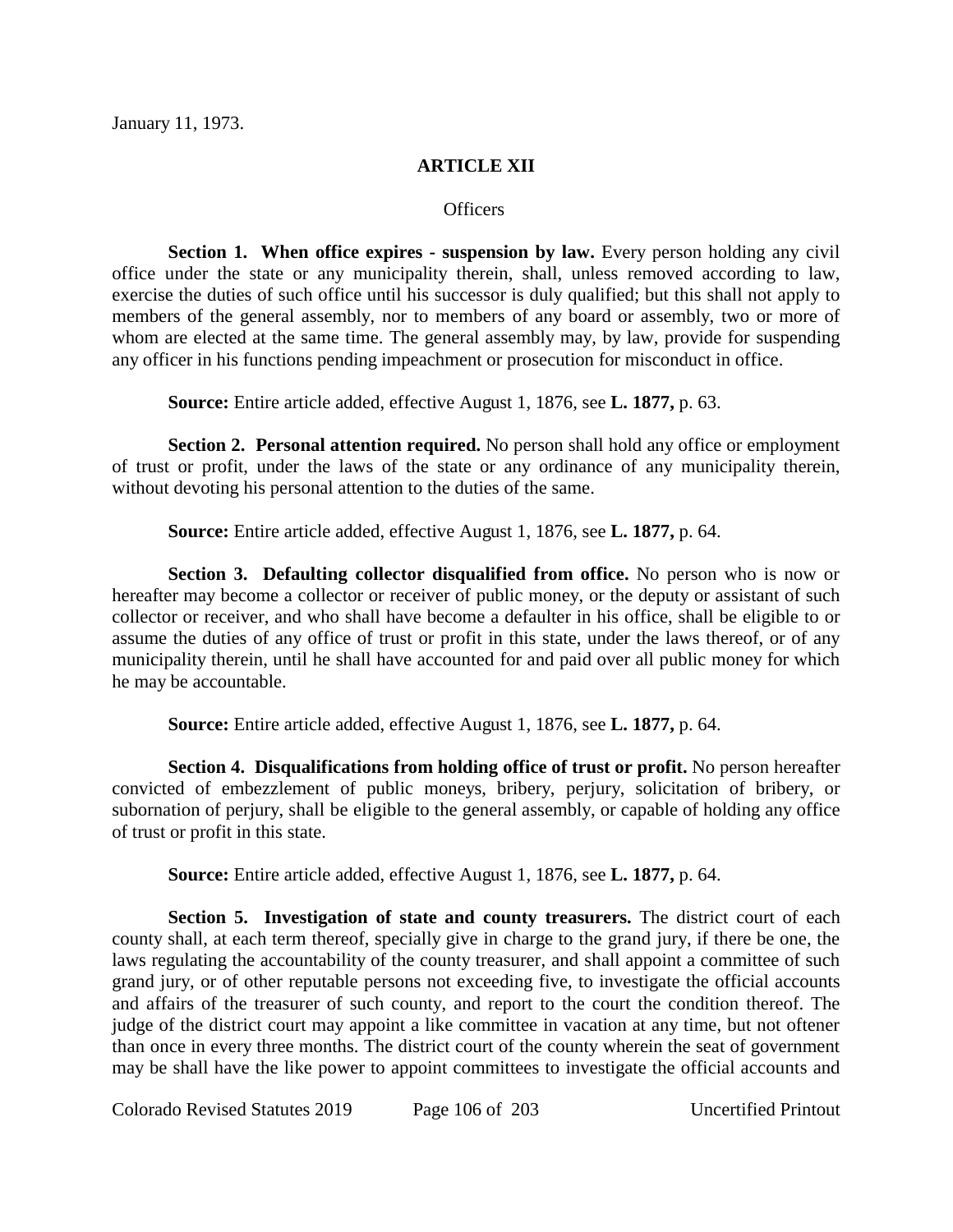affairs of the state treasurer and the auditor of state.

**Source:** Entire article added, effective August 1, 1876, see **L. 1877,** p. 64.

**Section 6. Bribery of officers defined.** Any civil officer or member of the general assembly who shall solicit, demand or receive, or consent to receive, directly or indirectly, for himself or for another, from any company, corporation or person, any money, office, appointment, employment, testimonial, reward, thing of value or enjoyment or of personal advantage or promise thereof, for his vote, official influence or action, or for withholding the same, or with an understanding that his official influence or action shall be in any way influenced thereby, or who shall solicit or demand any such money or advantage, matter or thing aforesaid for another, as the consideration of his vote, official influence or action, or for withholding the same, or shall give or withhold his vote, official influence or action, in consideration of the payment or promise of such money, advantage, matter or thing to another, shall be held guilty of bribery, or solicitation of bribery, as the case may be, within the meaning of this constitution, and shall incur the disabilities provided thereby for such offense, and such additional punishment as is or shall be prescribed by law.

**Source:** Entire article added, effective August 1, 1876, see **L. 1877,** p. 64.

**Cross references:** For the crime of bribery, see part 3 of article 8 of title 18.

**Section 7. Bribery - corrupt solicitation.** (1) Any person who directly or indirectly offers, gives, or promises any money or thing of value or privilege to any member of the general assembly or to any other public officer in the executive or judicial department of the state government to influence him in the performance of any of his public or official powers or duties is guilty of bribery and subject to such punishment therefor as may be prescribed by law.

(2) The offense of corrupt solicitation of members of the general assembly or of public officers of the state or of any political subdivision thereof and any occupation or practice of solicitation of such members or officers to influence their official action shall be defined by law and shall be punished by fine, imprisonment, or both.

**Source:** Entire article added, effective August 1, 1876, see **L. 1877,** p. 65. **L. 74:** Entire section R&RE, p. 452, effective January 1, 1975.

**Editor's note:** The Governor's proclamation date in 1974 was December 20, 1974.

**Section 8. Oath of civil officers.** Every civil officer, except members of the general assembly and such inferior officers as may be by law exempted, shall, before he enters upon the duties of his office, take and subscribe an oath or affirmation to support the constitution of the United States and of the state of Colorado, and to faithfully perform the duties of the office upon which he shall be about to enter.

**Source:** Entire article added, effective August 1, 1876, see **L. 1877,** p. 65.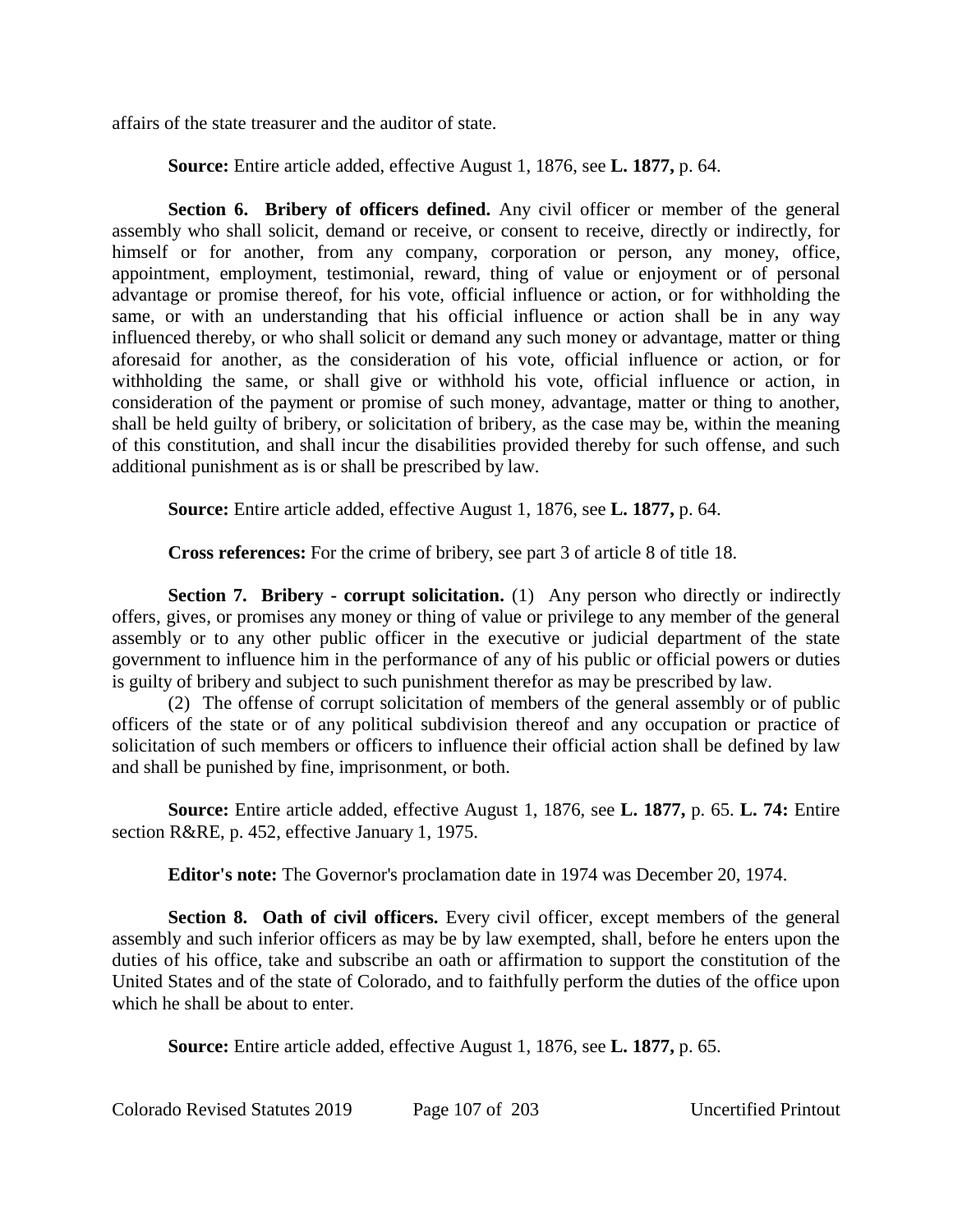**Section 9. Oaths - where filed.** Officers of the executive department and judges of the supreme and district courts, and district attorneys, shall file their oaths of office with the secretary of state; every other officer shall file his oath of office with the county clerk of the county wherein he shall have been elected.

**Source:** Entire article added, effective August 1, 1876, see **L. 1877,** p. 65.

**Section 10. Refusal to qualify - vacancy.** If any person elected or appointed to any office shall refuse or neglect to qualify therein within the time prescribed by law, such office shall be deemed vacant.

**Source:** Entire article added, effective August 1, 1876, see **L. 1877,** p. 65.

**Cross references:** For how vacancies in county offices are filled, see § 9 of article XIV of this constitution.

**Section 11. Elected public officers - term - salary - vacancy.** No law shall extend the term of any elected public officer after his election or appointment nor shall the salary of any elected public officer be increased or decreased during the term of office for which he was elected. The term of office of any officer elected to fill a vacancy shall terminate at the expiration of the term during which the vacancy occurred.

**Source:** Entire article added, effective August 1, 1876, see **L. 1877,** p. 65. **L. 74:** Entire section amended, p. 453, effective January 1, 1975.

**Editor's note:** The Governor's proclamation date in 1974 was December 20, 1974.

# **Section 12. Duel - disqualifies for office. (Deleted by amendment)**

**Source:** Entire article added, effective August 1, 1876, see **L. 1877,** p. 65. **L. 90:** Entire section amended, p. 1861, effective upon proclamation of the Governor, **L. 91,** p. 2033, January 3, 1991.

**Section 13. State personnel system - merit system.** (1) Appointments and promotions to offices and employments in the state personnel system shall be made according to merit and fitness, to be ascertained by a comparative analysis of candidates based on objective criteria without regard to race, creed, color, or political affiliation. A numerical or nonnumerical method may be used for the comparative analysis of candidates.

(2) (a) The state personnel system shall comprise all appointive public officers and employees of the state, except the following:

(I) Members of the public utilities commission, the industrial commission of Colorado, the state board of land commissioners, the Colorado tax commission, the state parole board, and the state personnel board;

(II) Members of any board or commission serving without compensation except for per diem allowances provided by law and reimbursement of expenses;

Colorado Revised Statutes 2019 Page 108 of 203 Uncertified Printout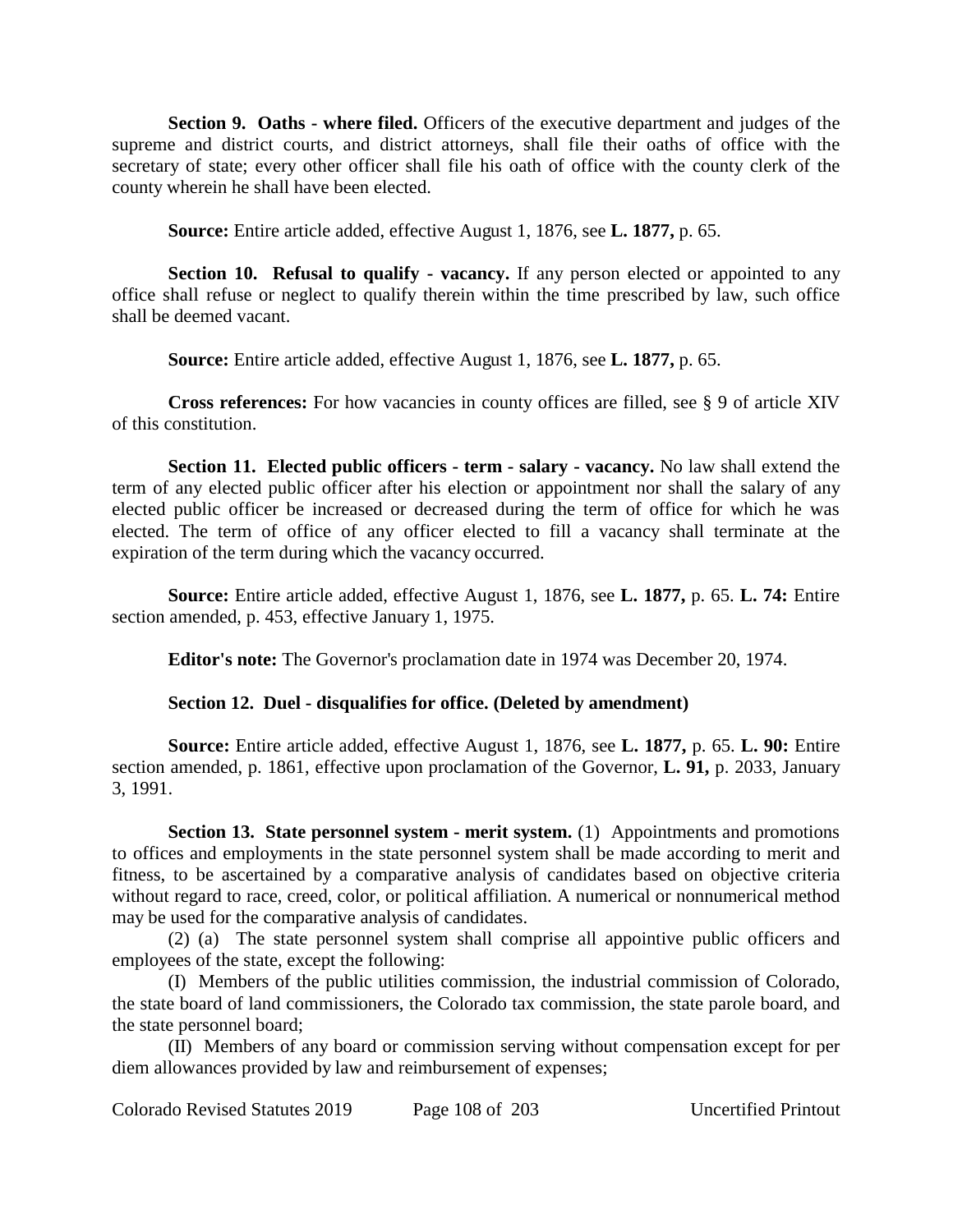(III) The employees in the offices of the governor and the lieutenant governor whose functions are confined to such offices and whose duties are concerned only with the administration thereof;

(IV) Appointees to fill vacancies in elective offices;

(V) One deputy of each elective officer other than the governor and lieutenant governor specified in section 1 of article IV of this constitution;

(VI) Officers otherwise specified in this constitution;

(VII) Faculty members of educational institutions and departments not reformatory or charitable in character, and such administrators thereof as may be exempt by law;

(VIII) Students and inmates in state educational or other institutions employed therein;

(IX) Attorneys at law serving as assistant attorneys general;

(X) Members, officers, and employees of the legislative and judicial departments of the state, unless otherwise specifically provided in this constitution;

(XI) Subject to the approval of the state personnel director, the following persons from each principal department: Deputy department heads, chief financial officers, public information officers, legislative liaisons, human resource directors, and executive assistants to the department heads; and

(XII) Subject to the approval of the state personnel director, senior executive service employees.

(b) The total number of employees exempted from the state personnel system pursuant to subparagraphs (XI) and (XII) of paragraph (a) of this subsection (2) shall not exceed an amount equal to one percent of the total number of persons in the state personnel system.

(3) Officers and employees within the judicial department, other than judges and justices, may be included within the personnel system of the state upon determination by the supreme court, sitting en banc, that such would be in the best interests of the state.

(4) Where authorized by law, any political subdivision of this state may contract with the state personnel board for personnel services.

(5) The person to be appointed to any position under the state personnel system shall be one of the six persons ranking highest on the eligible list for such position, or such lesser number as qualify, as determined from the comparative analysis process, subject to limitations set forth in rules of the state personnel board applicable to multiple appointments from any such list.

(6) (a) Except as set forth in paragraph (b) of this subsection (6), all appointees shall reside in the state, but applications need not be limited to residents of the state as to those positions the state personnel board or the state personnel director determines cannot be readily filled from among residents of this state.

(b) If a position is for work that is to be performed primarily at a location that is within thirty miles of the state border:

(I) Applications for the position are not limited to residents of the state; and

(II) An appointee to the position is not required to be a resident of the state.

(7) The head of each principal department shall be the appointing authority for the employees of his office and for heads of divisions, within the personnel system, ranking next below the head of such department. Heads of such divisions shall be the appointing authorities for all positions in the personnel system within their respective divisions. Nothing in this subsection shall be construed to affect the supreme executive powers of the governor prescribed in section 2 of article IV of this constitution.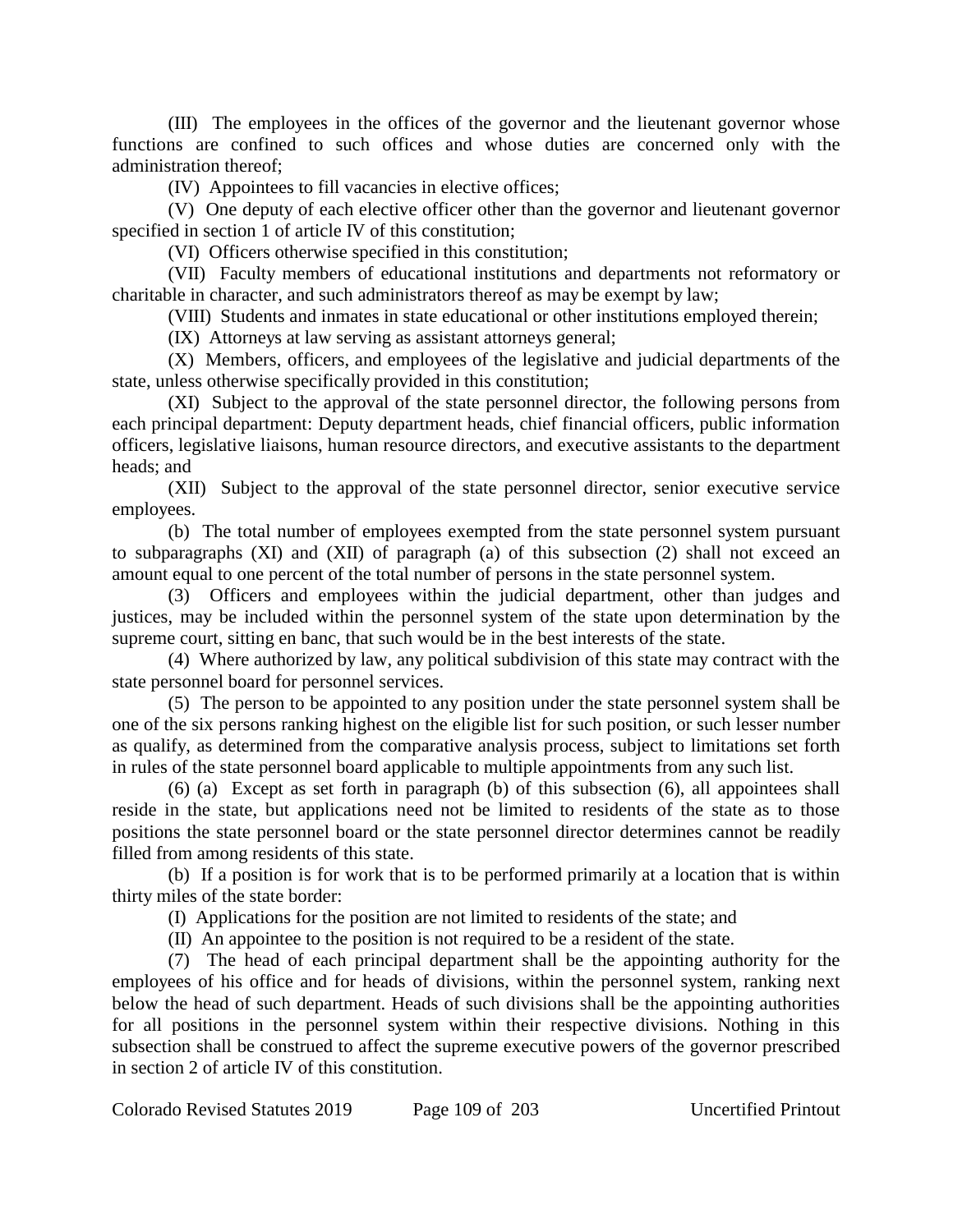(8) Persons in the personnel system of the state shall hold their respective positions during efficient service or until reaching retirement age, as provided by law. They shall be graded and compensated according to standards of efficient service which shall be the same for all persons having like duties. A person certified to any class or position in the personnel system may be dismissed, suspended, or otherwise disciplined by the appointing authority upon written findings of failure to comply with standards of efficient service or competence, or for willful misconduct, willful failure or inability to perform his duties, or final conviction of a felony or any other offense which involves moral turpitude, or written charges thereof may be filed by any person with the appointing authority, which shall be promptly determined. Any action of the appointing authority taken under this subsection shall be subject to appeal to the state personnel board, with the right to be heard thereby in person or by counsel, or both.

(9) (a) The state personnel director may authorize the temporary employment of persons, not to exceed nine months, during which time an eligible list shall be provided for permanent positions. No other temporary or emergency employment shall be permitted under the state personnel system.

(b) Nothing in paragraph (a) of this subsection (9) shall be construed as permitting the appointment of a temporary employee for the purpose of eliminating a permanent position from the state personnel system.

(10) The state personnel board shall establish probationary periods for all persons initially appointed, but not to exceed twelve months for any class or position. After satisfactory completion of any such period, the person shall be certified to such class or position within the personnel system, but unsatisfactory performance shall be grounds for dismissal by the appointing authority during such period without right of appeal.

(11) Persons certified to classes and positions under the classified civil service of the state immediately prior to July 1, 1971, persons having served for six months or more as provisional or acting provisional employees in such positions immediately prior to such date, and all persons having served six months or more in positions not within the classified civil service immediately prior to such date but included in the personnel system by this section, shall be certified to comparable positions, and grades and classifications, under the personnel system, and shall not be subject to probationary periods of employment. All other persons in positions under the personnel system shall be subject to the provisions of this section concerning initial appointment on or after such date.

**Source: Initiated 18:** Entire section added, see **L. 19,** p. 341. **L. 69:** Entire section R&RE, p. 1252, effective July 1, 1971. **L. 2012:** (1), (2), (5), (6), and (9) amended, p. 2323, effective upon proclamation of the Governor, **L. 2013,** p. 3303, January 1, 2013.

**Editor's note:** The "Colorado tax commission", referred to in subsection (2) of this section, on and after July 1, 1971, is known as the "board of assessment appeals".

**Section 14. State personnel board - state personnel director.** (1) There is hereby created a state personnel board to consist of five members, three of whom shall be appointed by the governor with the consent of the senate, and two of whom shall be elected by persons certified to classes and positions in the state personnel system in the manner prescribed by law. Each member appointed or elected prior to January 1, 2013, shall serve for a term of five years.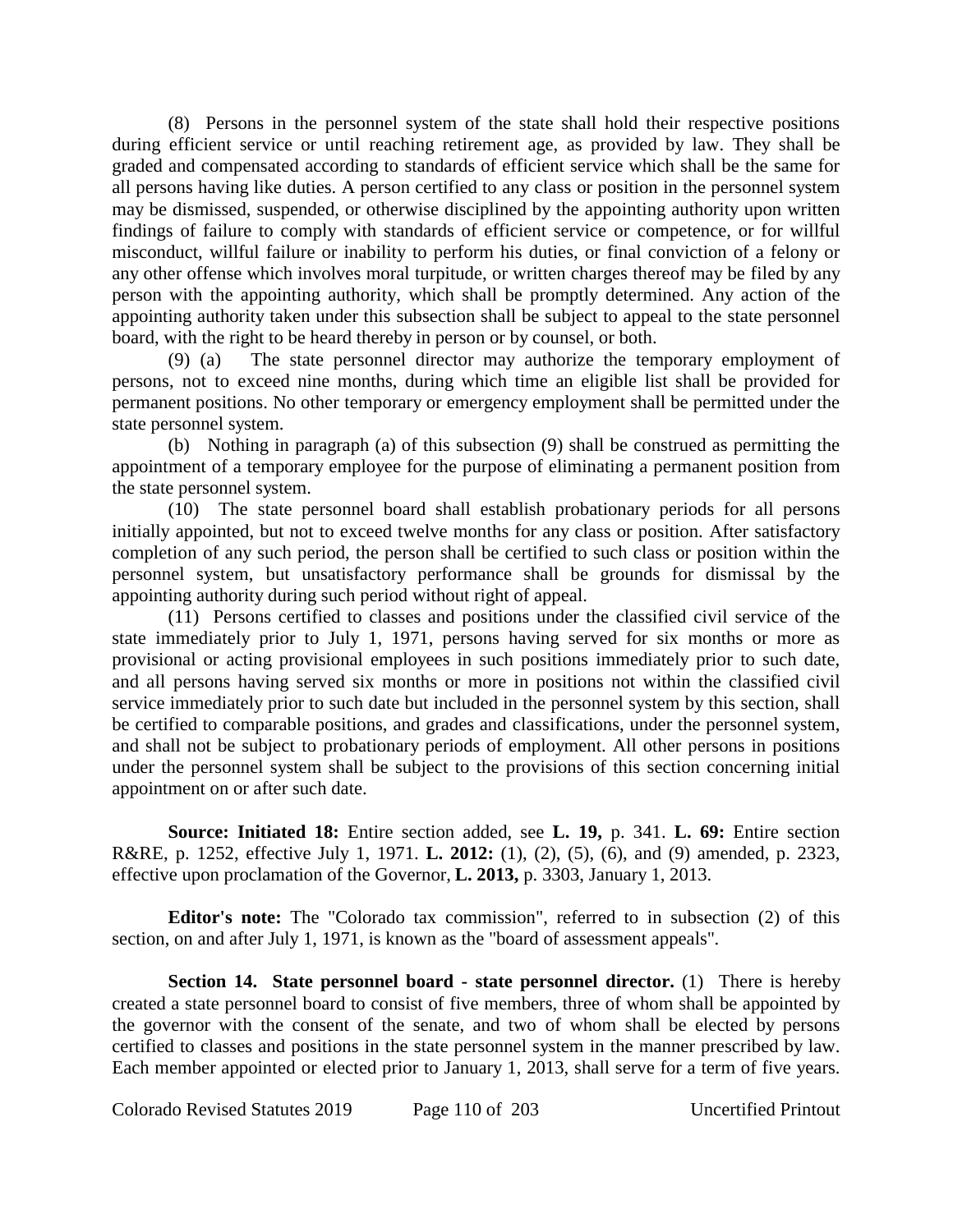Each member appointed or elected on or after January 1, 2013, shall serve for a term of three years. No member shall serve more than two terms of office, regardless of whether a term is a full term or a partial term filling a vacancy. Each member of the board shall be a qualified elector of the state, but shall not be otherwise an officer or employee of the state or of any state employee organization, and shall receive such compensation as shall be fixed by law.

(2) (a) Two of the appointed members of the state personnel board serve at the pleasure of the governor. Both elected members of the board and the appointed member specified in paragraph (b) of this subsection (2) may be removed by the governor for willful misconduct in office, willful failure or inability to perform his or her duties, final conviction of a felony or of any other offense involving moral turpitude, or by reason of permanent disability interfering with the performance of his or her duties, which removal shall be subject to judicial review. Any vacancy in office shall be filled in the same manner as the selection of the person vacating the office, and for the unexpired term.

(b) The member of the board who is appointed for a term commencing on July 1, 2013, and the successors to that position do not serve at the pleasure of the governor.

(3) The state personnel board shall adopt, and may from time to time amend or repeal, rules to implement the provisions of this section and sections 13 and 15 of this article, as amended, and laws enacted pursuant thereto, including but not limited to rules concerning standardization of positions, determination of grades of positions, standards of efficient and competent service, grievance procedures, appeals from actions by appointing authorities, and conduct of hearings by hearing officers where authorized by law.

(4) There is hereby created the department of personnel, which shall be one of the principal departments of the executive department, the head of which shall be the state personnel director, who shall be appointed under qualifications established by law. The state personnel director shall be responsible for the administration of the personnel system of the state under this constitution and laws enacted pursuant thereto and the rules adopted thereunder by the state personnel board.

(5) Adequate appropriations shall be made to carry out the purposes of this section and section 13 of this article.

**Source: Initiated 44:** Entire section added, see **L. 45,** p. 265. **L. 69:** Entire section R&RE, p. 1254, effective July 1, 1971. **L. 2012:** (1) to (3) amended, p. 2325, effective upon proclamation of the Governor, **L. 2013,** p. 3303, January 1, 2013.

**Section 15. Veterans' preference.** (1) (a) (I) The minimum requirements for a candidate to be placed on an eligible list for a position shall be the same for each candidate for appointment or employment in the state personnel system or in any comparable civil service or merit system of any agency or political subdivision of the state, including any municipality chartered or to be chartered under article XX of this constitution.

(II) If a numerical method is used for the comparative analysis based on objective criteria, applicants entitled to preference under this section shall be given preference in accordance with paragraphs (b) to (e) of this subsection (1). If a nonnumerical method is used, applicants entitled to preference under this section shall be added to the interview eligible list.

(b) Five points shall be added to the comparative analysis score of each candidate who is separated under honorable conditions and who, other than for training purposes, (i) served in any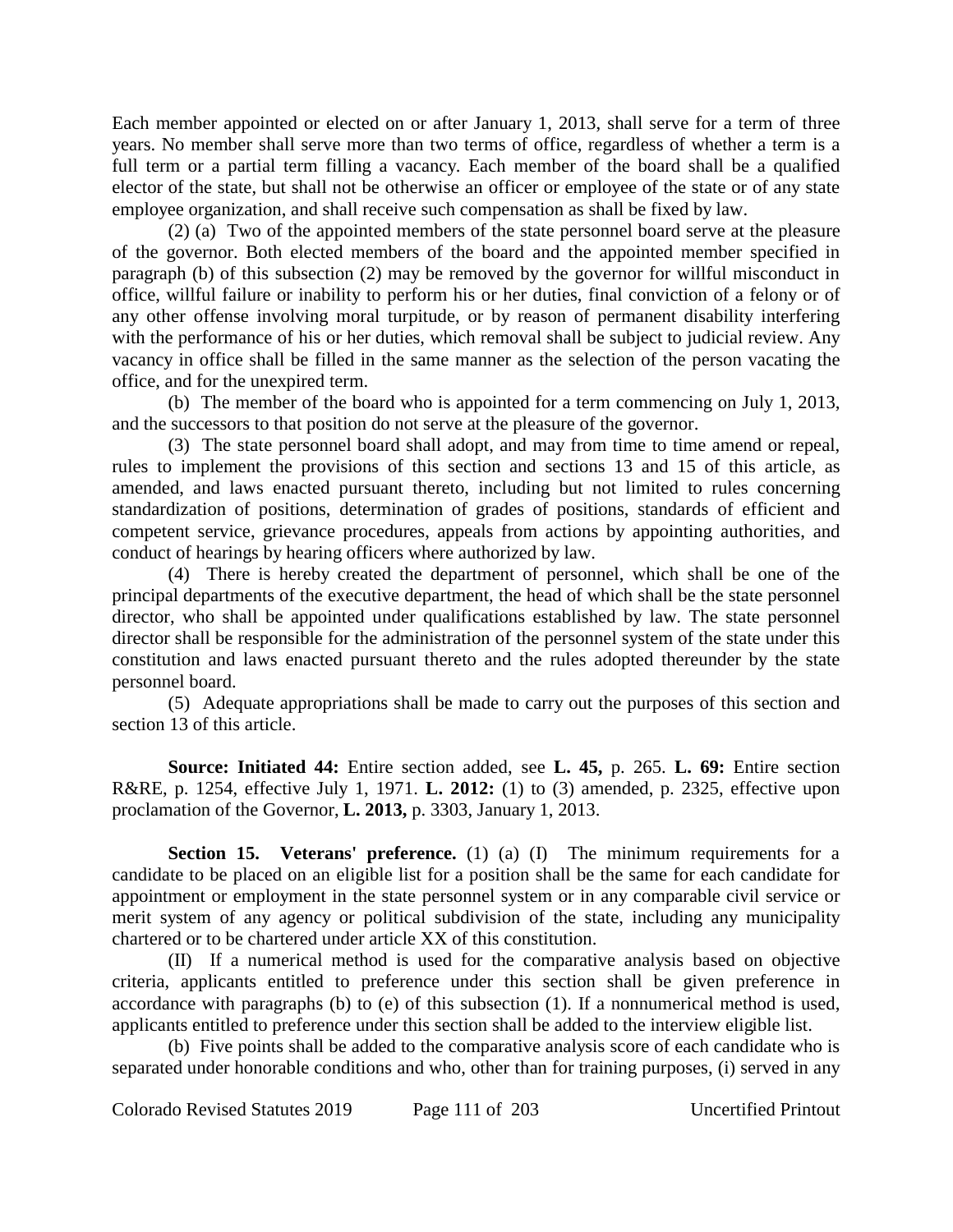branch of the armed forces of the United States during any period of any declared war or any undeclared war or other armed hostilities against an armed foreign enemy, or (ii) served on active duty in any such branch in any campaign or expedition for which a campaign badge is authorized.

(c) Ten points shall be added to the comparative analysis score of any candidate who has so served, other than for training purposes, and who, because of disability incurred in the line of duty, is receiving monetary compensation or disability retired benefits by reason of public laws administered by the department of defense or the veterans administration, or any successor thereto.

(d) Five points shall be added to the comparative analysis score of any candidate who is the surviving spouse of any person who was or would have been entitled to additional points under paragraph (b) or (c) of this subsection (1) or of any person who died during such service or as a result of service-connected cause while on active duty in any such branch, other than for training purposes.

(e) No more than a total of ten points shall be added to the comparative analysis score of any such candidate pursuant to this subsection (1).

(2) The certificate of the department of defense or of the veterans administration, or any successor thereto, shall be conclusive proof of service under honorable conditions or of disability or death incurred in the line of duty during such service.

(3) (a) When a reduction in the work force of the state or any such political subdivision thereof becomes necessary because of lack of work or curtailment of funds, employees not eligible for preference under subsection (1) of this section shall be separated before those so entitled who have the same or more service in the employment of the state or such political subdivision, counting both military service for which such preference is given and such employment with the state or such political subdivision, as the case may be, from which the employee is to be separated.

(b) In the case of such a person eligible for preference who has completed twenty or more years of active military service, no military service shall be counted in determining length of service in respect to such retention rights. In the case of such a person who has completed less than twenty years of such military service, no more than ten years of service under subsection  $(1)(b)(i)$  and  $(ii)$  shall be counted in determining such length of service for such retention rights.

(4) The state personnel board and each comparable supervisory or administrative board of any such civil service or merit system of any agency of the state or any such political subdivision thereof shall implement the provisions of this section to assure that all persons entitled to preference in a comparative analysis and retention shall enjoy their full privileges and rights granted by this section.

(5) No person shall receive preference pursuant to this section with respect to a promotional opportunity. Any promotional opportunity that is also open to persons other than employees for whom such appointment would be a promotion, shall be considered a promotional opportunity for the purposes of this section.

(6) Repealed.

(7) This section shall be in full force and effect on and after July 1, 1971, and shall grant veterans' preference to all persons who have served in the armed forces of the United States in any declared or undeclared war, conflict, engagement, expedition, or campaign for which a campaign badge has been authorized, and who meet the requirements of service or disability, or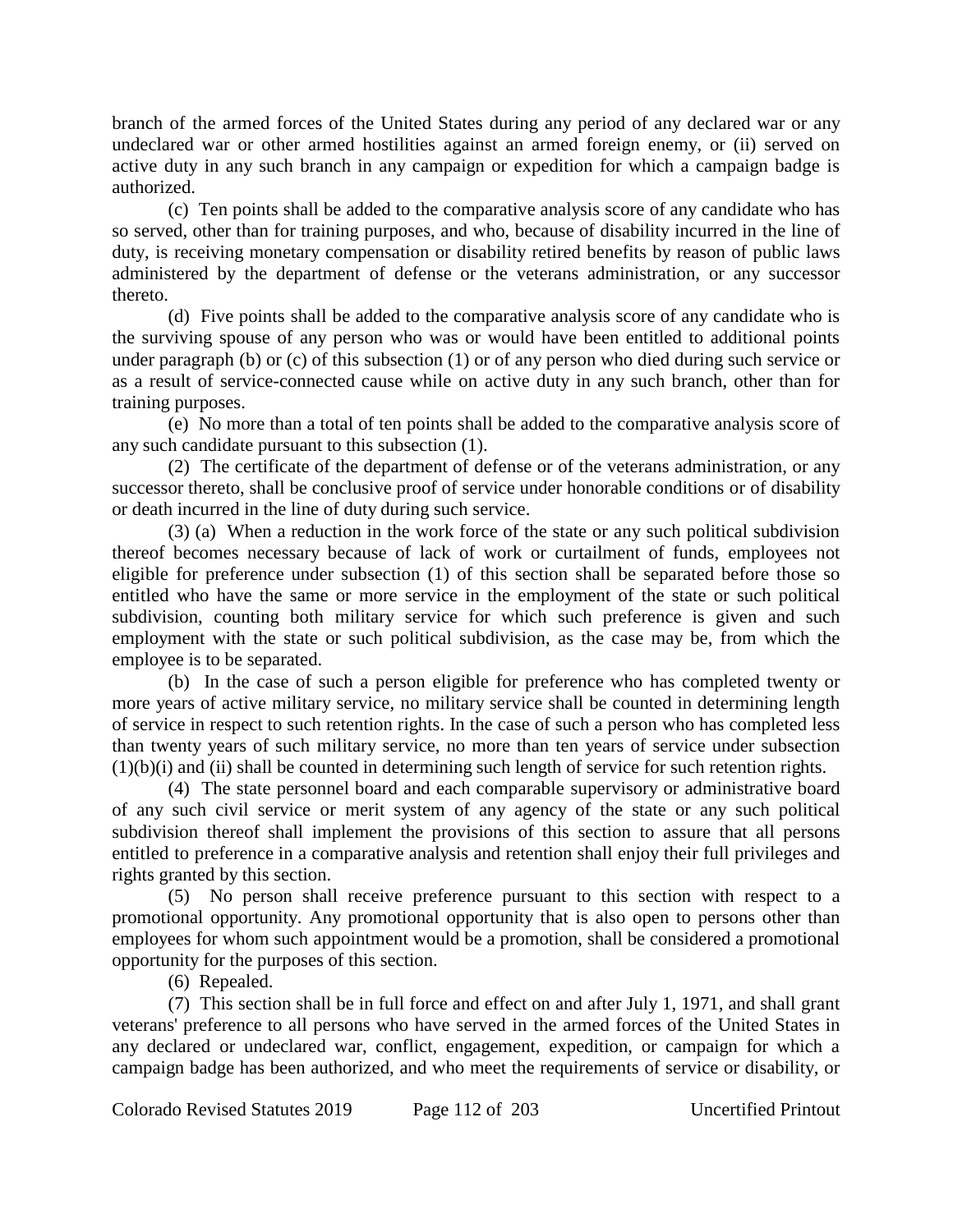both, as provided in this section. This section shall apply to all public employment opportunities, except as set forth in subsection (5) of this section, conducted on or after such date, and it shall be in all respects self-executing.

**Source: L. 69:** Entire section added, p. 1254, effective July 1, 1971. **L. 90:** (7) amended, p. 1862, effective upon proclamation of the Governor, **L. 91,** p. 2033, January 3, 1991. **L. 92:** (1)(d) amended, p. 2319, effective upon proclamation of the Governor, **L. 93,** p. 2163, January 14, 1993. **L. 2012:** (1), (3) to (5), and (7) amended and (6) repealed, p. 2325, effective upon proclamation of the Governor, **L. 2013,** p. 3303, January 1, 2013.

# **ARTICLE XIII**

## Impeachments

**Section 1. House impeach - senate try - conviction - when chief justice presides.** The house of representatives shall have the sole power of impeachment. The concurrence of a majority of all the members shall be necessary to an impeachment. All impeachments shall be tried by the senate, and when sitting for that purpose, the senators shall be upon oath or affirmation to do justice according to law and evidence. When the governor or lieutenantgovernor is on trial, the chief justice of the supreme court shall preside. No person shall be convicted without a concurrence of two-thirds of the senators elected.

**Source:** Entire article added, effective August 1, 1876, see **L. 1877,** p. 66.

**Section 2. Who liable to impeachment - judgment - no bar to prosecution.** The governor and other state and judicial officers, shall be liable to impeachment for high crimes or misdemeanors or malfeasance in office, but judgment in such cases shall only extend to removal from office and disqualification to hold any office of honor, trust or profit in the state. The party, whether convicted or acquitted, shall, nevertheless, be liable to prosecution, trial, judgment and punishment according to law.

**Source:** Entire article added, effective August 1, 1876, see **L. 1877,** p. 66. **L. 90:** Entire section amended, p. 1862, effective upon proclamation of the Governor, **L. 91,** p. 2033, January 3, 1991.

**Section 3. Officers not subject to impeachment subject to removal.** All officers not liable to impeachment shall be subject to removal for misconduct or malfeasance in office in such manner as may be provided by law.

**Source:** Entire article added, effective August 1, 1876, see **L. 1877,** p. 66.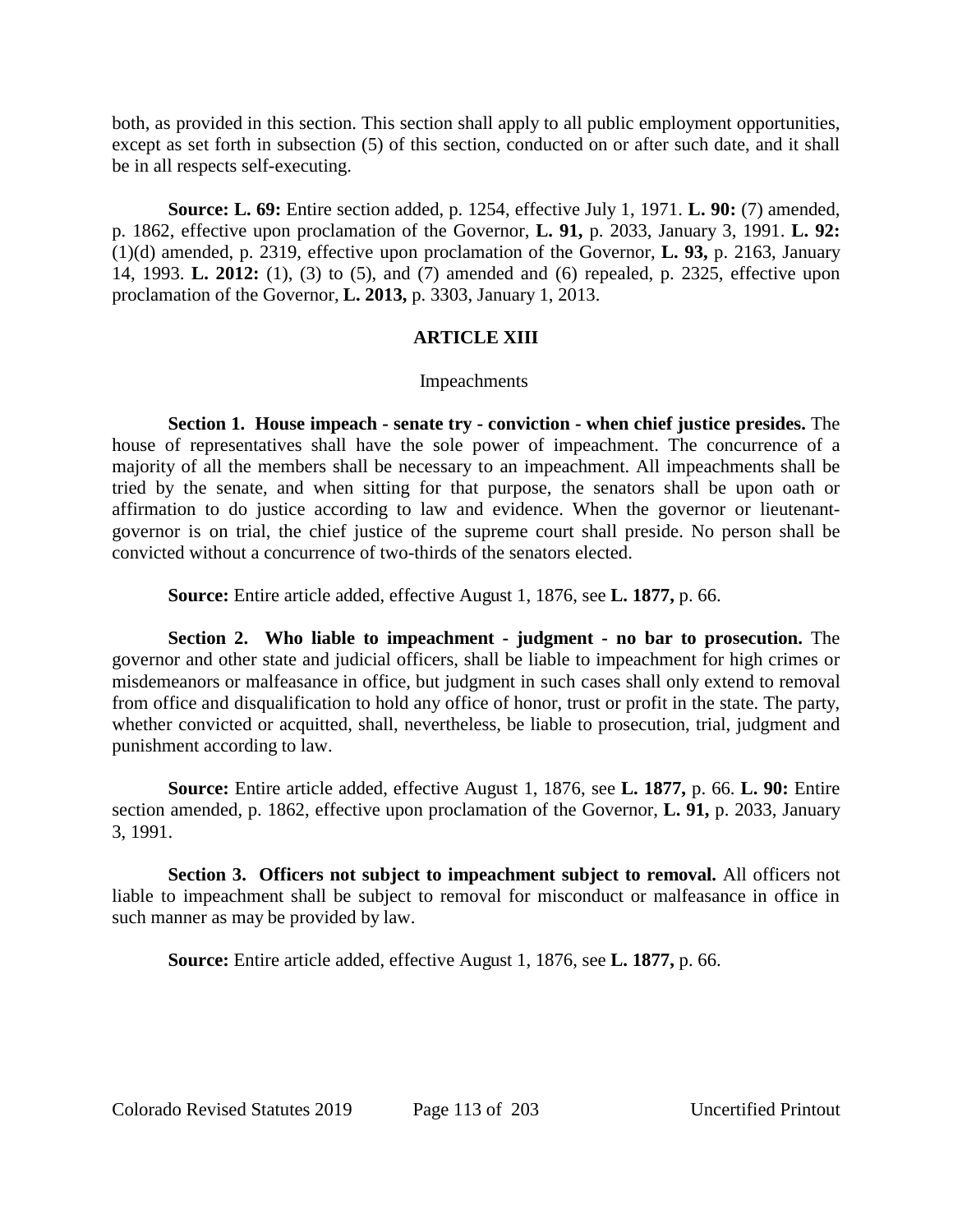## **ARTICLE XIV**

## **Counties**

**Section 1. Counties of state.** The several counties of the territory of Colorado as they now exist, are hereby declared to be counties of the state.

**Source:** Entire article added, effective August 1, 1876, see **L. 1877,** p. 66.

**Cross references:** For counties generally, see title 30.

**Section 2. Removal of county seats.** The general assembly shall have no power to remove the county seat of any county, but the removal of county seats shall be provided for by general law, and no county seat shall be removed unless a majority of the registered electors of the county, voting on the proposition at a general election vote therefor; and no such proposition shall be submitted oftener than once in four years, and no person shall vote on such proposition who shall not have resided in the county six months and in the election precinct ninety days next preceding such election.

**Source:** Entire article added, effective August 1, 1876, see **L. 1877,** p. 66. **L. 84:** Entire section amended, p. 1144, effective upon proclamation of the Governor, **L. 85,** p. 1791, January 14, 1985.

**Cross references:** For location and removal of county seats, see article 8 of title 30.

**Section 3. Striking off territory - vote.** Except as otherwise provided by statute, no part of the territory of any county shall be stricken off and added to an adjoining county, without first submitting the question to the registered electors of the county from which the territory is proposed to be stricken off; nor unless a majority of all the registered electors of said county voting on the question shall vote therefor.

**Source:** Entire article added, effective August 1, 1876, see **L. 1877,** p. 66. **Initiated 74:** Entire section was amended, effective upon proclamation of the Governor, December 20, 1974, but does not appear in the session laws. **L. 84:** Entire section amended, p. 1144, effective upon proclamation of the Governor, **L. 85,** p. 1791, January 14, 1985.

**Cross references:** For annexation of part of a county to an adjoining county, see §§ 30- 6-105 to 30-6-109. 7.

**Section 4. New county shall pay proportion of debt.** In all cases of the establishment of any new county, the new county shall be held to pay its ratable proportion of all then existing liabilities, of the county or counties from which such new county shall be formed.

**Source:** Entire article added, effective August 1, 1876, see **L. 1877,** p. 67.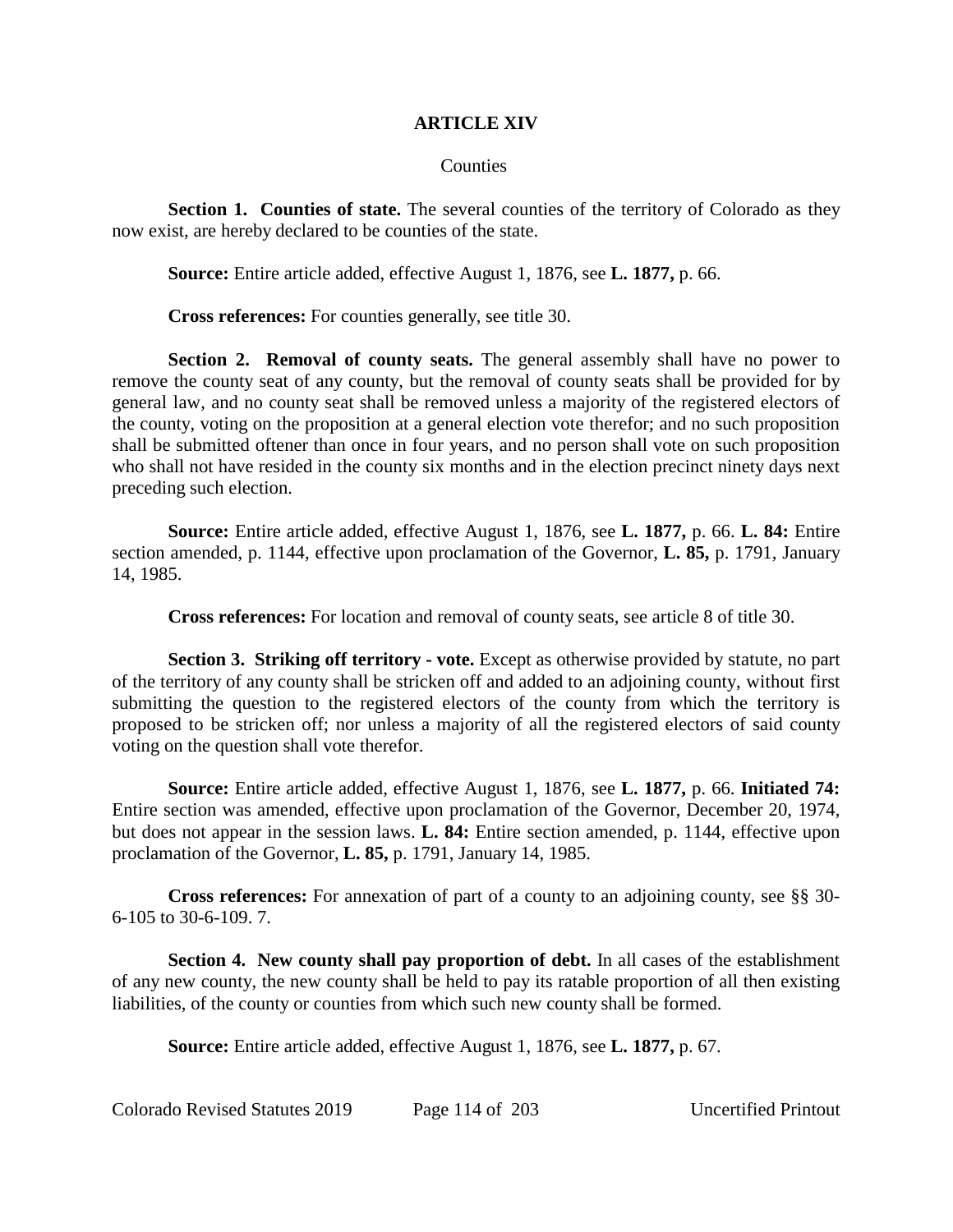**Section 5. Part stricken off - pay proportion of debt.** When any part of a county is stricken off and attached to another county, the part stricken off shall be held to pay its ratable proportion of all then existing liabilities of the county from which it is taken.

**Source:** Entire article added, effective August 1, 1876, see **L. 1877,** p. 67.

# *County Officers*

**Section 6. County commissioners - election - term.** In each county having a population of less than seventy thousand there shall be elected, for a term of four years each, three county commissioners who shall hold sessions for the transaction of county business as provided by law; any two of whom shall constitute a quorum for the transaction of business. Two of said commissioners shall be elected at the general election in the year nineteen hundred and four, and at the general election every four years thereafter; and the other one of said commissioners shall be elected at the general election in the year nineteen hundred and six, and at the general election every four years thereafter; provided, that when the population of any county shall equal or exceed seventy thousand, the board of county commissioners may consist of five members, any three of whom shall constitute a quorum for the transaction of business. Three of said commissioners in said county shall be elected at the general election in the year nineteen hundred and four, and at the general election every four years thereafter; and the other two of said commissioners in such county shall be elected at the general election in the year nineteen hundred and six and every four years thereafter; and all of such commissioners shall be elected for the term of four years.

This section shall govern, except as hereafter otherwise expressly directed or permitted by constitutional enactment.

**Source:** Entire article added, effective August 1, 1876, see **L. 1877,** p. 67. **L. 01:** Entire section amended, p. 112. **L. 2000:** Entire section amended, p. 2776, effective upon proclamation of the Governor, **L. 2001,** p. 2391, December 28, 2000.

**Cross references:** For number of county commissioners in counties having a population of 70,000 or more, see § 1-4-205 (3); for county commissioners, see part 3 of article 10 of title 30; for powers of board of county commissioners, see § 30-11-107.

# **Section 7. Officers compensation. (Repealed)**

**Source:** Entire article added, effective August 1, 1876, see **L. 1877,** p. 67. **L. 68:** Entire section repealed p. 260.

**Section 8. County officers - election - term - salary.** There shall be elected in each county, at the same time at which members of the general assembly are elected, commencing in the year nineteen hundred and fifty-four, and every four years thereafter, one county clerk, who shall be ex officio recorder of deeds and clerk of the board of county commissioners; one sheriff; one coroner; one treasurer who shall be collector of taxes; one county surveyor; one county assessor; and one county attorney who may be elected or appointed, as shall be provided by law;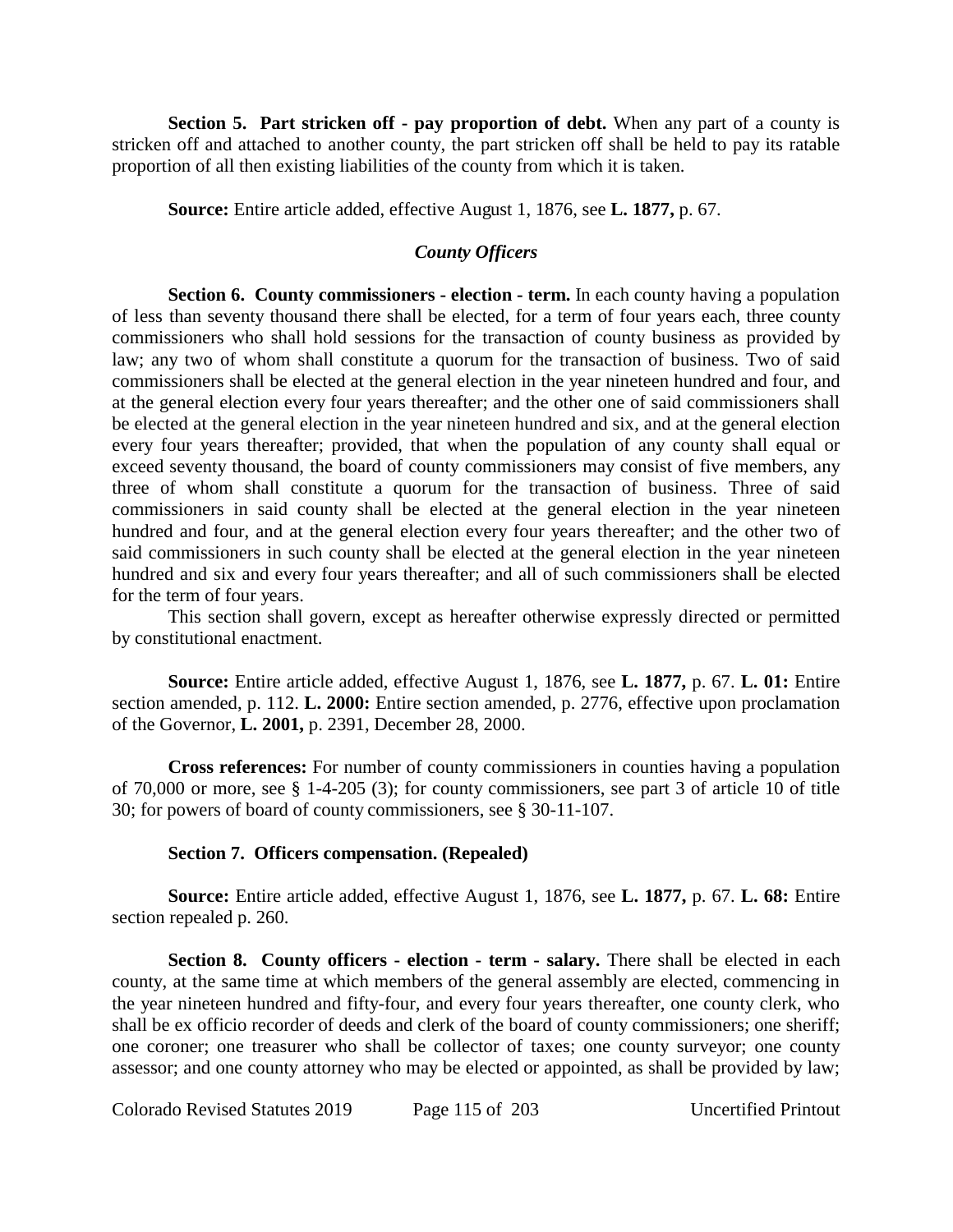and such officers shall be paid such salary or compensation, either from the fees, perquisites and emoluments of their respective offices, or from the general county fund, as may be provided by law. The term of office of all such officials shall be four years, and they shall take office on the second Tuesday in January next following their election, or at such other time as may be provided by law.

**Source:** Entire article added, effective August 1, 1876, see **L. 1877,** p. 67. **L. 01:** Entire section amended, p. 113. **Initiated 55:** Entire section amended, p. 247. **L. 2000:** Entire section amended, p. 2776, effective upon proclamation of the Governor, **L. 2001,** p. 2391, December 28, 2000.

**Cross references:** For county officers, see article 10 of title 30; for the county attorney, see § 30-11-118.

**Section 8. 5. Sheriff - qualifications.** The general assembly shall have the authority to establish by law qualifications for the office of county sheriff, including but not limited to training and certification requirements.

**Source: L. 96:** Entire section added, p. 1889, effective upon proclamation of the Governor, **L. 97,** p. 2392, December 26, 1996.

**Section 8. 7. Coroner - qualifications.** The general assembly shall have the authority to establish by law qualifications for the office of county coroner, including but not limited to training and certification requirements.

**Source: L. 2002:** Entire section added, p. 3093, effective upon proclamation of the Governor, **L. 2003,** p. 3610, December 20, 2002.

**Section 9. Vacancies - how filled.** In case of a vacancy occurring in the office of county commissioner a vacancy committee of the same political party as the vacating commissioner constituted as provided by law shall, by a majority vote, fill the vacancy by appointment within ten days after occurrence of the vacancy. If the vacancy committee fails to fill the vacancy within ten days after occurrence of the vacancy, the governor shall fill the same by appointment within fifteen days after occurrence of the vacancy. The person appointed to fill a vacancy in the office of county commissioner shall be a member of the same political party, if any, as the vacating commissioner. In case of a vacancy in any other county office, or in any precinct office, the board of county commissioners shall fill the same by appointment. Any person appointed pursuant to this section shall hold the office until the next general election, or until the vacancy is filled by election according to law.

**Source:** Entire article added, effective August 1, 1876, see **L. 1877,** p. 67. **L. 78:** Entire section amended, p. 527, effective upon proclamation of the Governor, **L. 79,** p. 1671, December 29, 1978.

**Cross references:** For vacancies in office due to refusal or neglect to qualify for such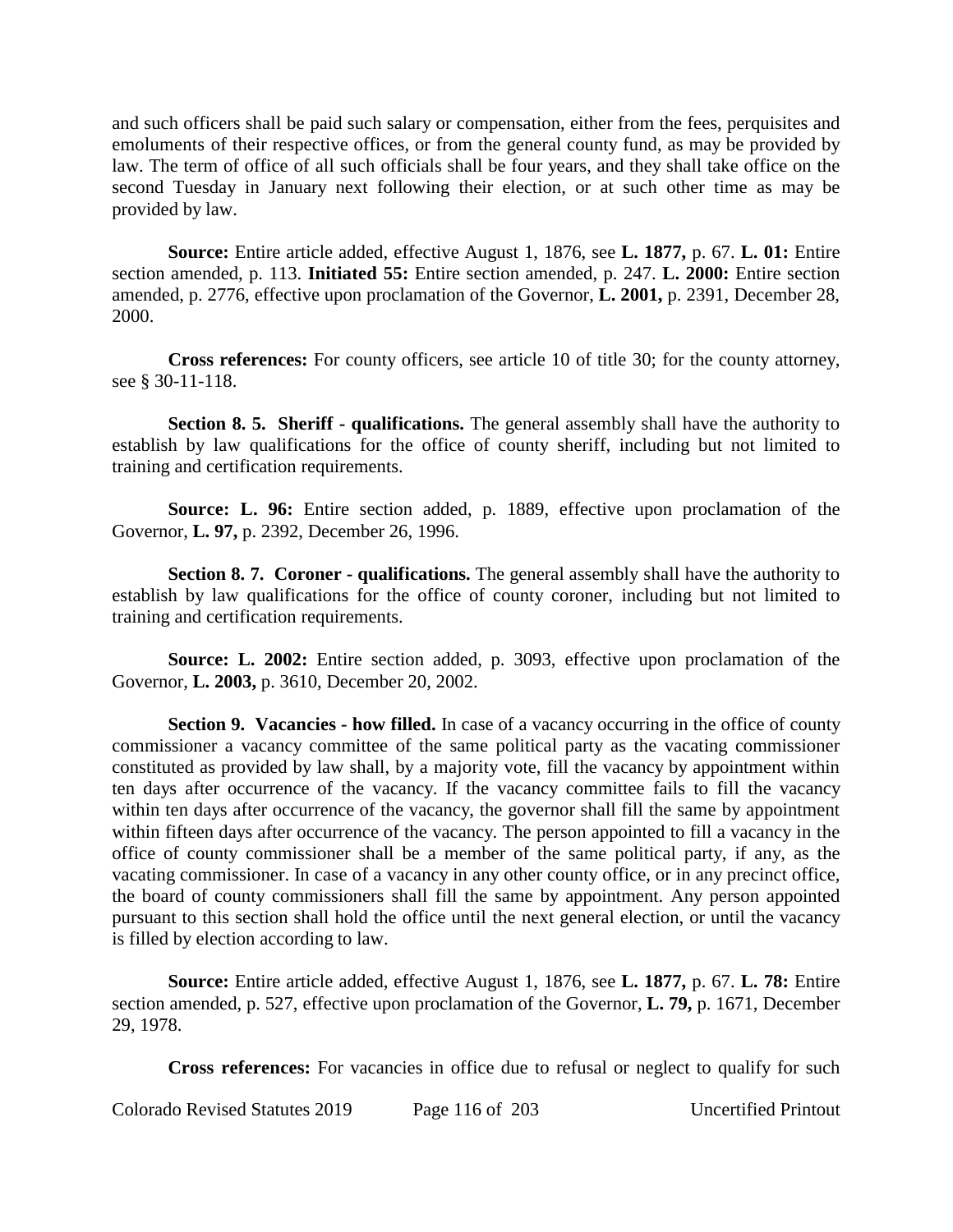office, see § 10 of article XII of this constitution.

**Section 10. Elector only eligible to county office.** No person shall be eligible to any county office unless he shall be a qualified elector; nor unless he shall have resided in the county one year preceding his election.

**Source:** Entire article added, effective August 1, 1876, see **L. 1877,** p. 68.

## **Section 11. Justices of the peace - constables. (Repealed)**

**Source:** Entire article added, effective August 1, 1876, see **L. 1877,** p. 68. **L. 01:** Entire section amended, p. 114. **L. 62:** Entire section repealed, effective January 12, 1965, see **L. 63,** p. 1055.

**Section 12. Other officers.** The general assembly shall provide for the election or appointment of such other county officers and such municipal officers of statutory cities and towns as public convenience may require; and their terms of office shall be as prescribed by statute.

**Source:** Entire article added, effective August 1, 1876, see **L. 1877,** p. 68. **L. 69:** Entire section R&RE, p. 1250, effective January 1, 1972.

**Section 13. Classification of cities and towns.** The general assembly shall provide, by general laws, for the organization and classification of cities and towns. The number of such classes shall not exceed four; and the powers of each class shall be defined by general laws, so that all municipal corporations of the same class shall possess the same powers and be subject to the same restrictions.

**Source:** Entire article added, effective August 1, 1876, see **L. 1877,** p. 68.

**Cross references:** For classification of municipalities, see § 31-1-201.

**Section 14. Existing cities and towns may come under general law.** The general assembly shall also make provision, by general law, whereby any city, town or village, incorporated by any special or local law, may elect to become subject to and be governed by the general law relating to such corporations.

**Source:** Entire article added, effective August 1, 1876, see **L. 1877,** p. 68.

**Cross references:** For the reorganization of cities or towns incorporated by special charter, see § 31-2-301.

**Section 15. Compensation and fees of county officers.** The general assembly shall fix the compensation of county officers in this state by law, and shall establish scales of fees to be charged and collected by such county officers. All such fees shall be paid into the county general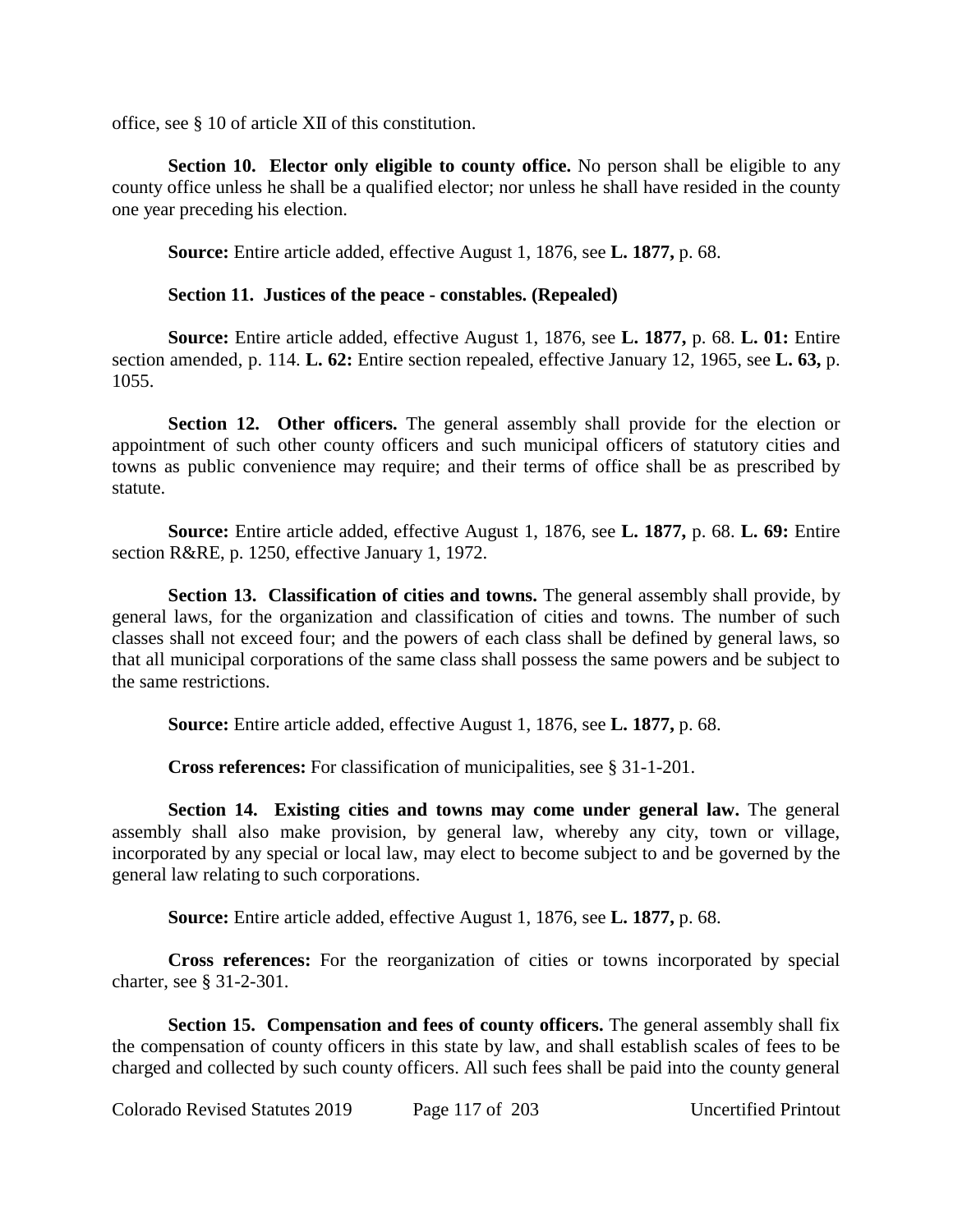fund.

When fixing the compensation of county officers, the general assembly shall give due consideration to county variations, including population; the number of persons residing in unincorporated areas; assessed valuation; motor vehicle registrations; building permits; military installations; and such other factors as may be necessary to prepare compensation schedules that reflect variations in the workloads and responsibilities of county officers and in the tax resources of the several counties.

The compensation of any county officer shall be increased or decreased only when the compensation of all county officers within the same county, or when the compensation for the same county officer within the several counties of the state, is increased or decreased.

County officers shall not have their compensation increased or decreased during the terms of office to which they have been elected or appointed.

**Source:** Entire article added, effective August 1, 1876, see **L. 1877,** p. 68. **L. 68:** Entire section R&RE, p. 260. **L. 2000:** Entire section amended, p. 2777, effective upon proclamation of the Governor, **L. 2001,** p. 2391, December 28, 2000.

**Cross references:** For compensation of county and other officers, see article 2 of title 30.

**Section 16. County home rule.** (1) Notwithstanding the provisions of sections 6, 8, 9, 10, 12, and 15 of this article, the registered electors of each county of the state are hereby vested with the power to adopt a home rule charter establishing the organization and structure of county government consistent with this article and statutes enacted pursuant hereto.

(2) The general assembly shall provide by statute procedures under which the registered electors of any county may adopt, amend, and repeal a county home rule charter. Action to initiate home rule may be by petition, signed by not less than five percent of the registered electors of the county in which home rule is sought, or by any other procedure authorized by statute. No county home rule charter, amendment thereto, or repeal thereof, shall become effective until approved by a majority of the registered electors of such county voting thereon.

(3) A home rule county shall provide all mandatory county functions, services, and facilities and shall exercise all mandatory powers as may be required by statute.

(4) A home rule county shall be empowered to provide such permissive functions, services, and facilities and to exercise such permissive powers as may be authorized by statute applicable to all home rule counties, except as may be otherwise prohibited or limited by charter or this constitution.

(5) The provisions of sections 6, 8, 9, 10, 12, and 15 of article XIV of this constitution shall apply to counties adopting a home rule charter only to such extent as may be provided in said charter.

**Source: L. 69:** Entire section added, p. 1247, effective January 1, 1972. **L. 84:** (1) and (2) amended, p. 1144, effective upon proclamation of the Governor, **L. 85,** p. 1791, January 14, 1985.

**Section 17. Service authorities.** (1) (a) The general assembly shall provide by statute for the organization, structure, functions, services, facilities, and powers of service authorities

Colorado Revised Statutes 2019 Page 118 of 203 Uncertified Printout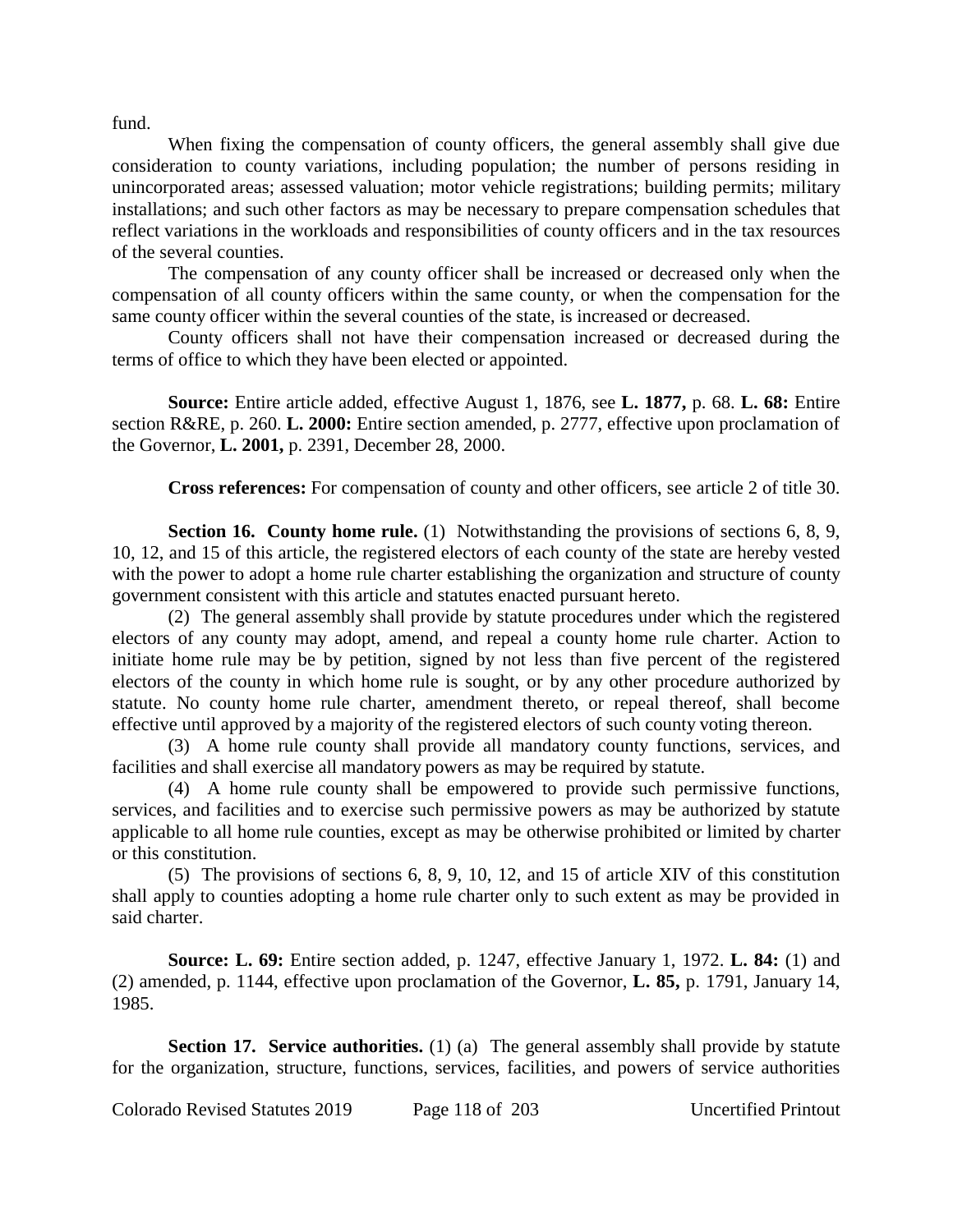pursuant to the following requirements:

(b) A service authority may be formed only upon the approval of a majority of the registered electors voting thereon in the territory to be included.

(c) The territory within a service authority may include all or part of one county or home rule county or all or part of two or more adjoining counties or home rule counties, but shall not include only a part of any city and county, home rule city or town, or statutory city or town at the time of formation of the service authority. No more than one service authority shall be established in any territory and, in no event, shall a service authority be formed in the metropolitan area composed of the city and county of Denver, and Adams, Arapahoe, and Jefferson counties which does not include all of the city and county of Denver and all or portions of Adams, Arapahoe, and Jefferson counties.

(d) The boundaries of any service authority shall not be such as to create any enclave.

(e) No territory shall be included within the boundaries of more than one service authority.

(2) (a) The general assembly shall also provide by statute for:

(b) The inclusion and exclusion of territory in or from a service authority;

(c) The dissolution of a service authority;

(d) The merger of all or a part of two or more adjacent service authorities, except that such merger shall require the approval of a majority of the registered electors voting thereon in each of the affected service authorities; and,

(e) The boundaries of any service authority or any special taxing districts therein or the method by which such boundaries are to be determined or changed; and

(f) The method for payment of any election expenses.

(3) (a) The general assembly shall designate by statute the functions, services, and facilities which may be provided by a service authority, and the manner in which the members of the governing body of any service authority shall be elected from compact districts of approximately equal population by the registered electors of the authority, including the terms and qualifications of such members. The general assembly may provide that members of the governing body may be elected by a vote of each compact district or by an at-large vote or combination thereof. Notwithstanding any provision in this constitution or the charter of any home rule city and county, city, town, or county to the contrary, mayors, councilmen, trustees, and county commissioners may additionally hold elective office with a service authority and serve therein either with or without compensation, as provided by statute.

(b) A service authority shall provide any function, service, or facility designated by statute and authorized as provided in paragraphs (c) and (d) of this subsection.

(c) All propositions to provide functions, services, or facilities shall be submitted, either individually or jointly, to the registered electors in the manner and form prescribed by law.

(d) Each such function, service, or facility shall be authorized if approved by a majority of the registered electors of the authority voting thereon; but if the service authority includes territory in more than one county, approval shall also require a majority of the registered electors of the authority voting thereon in those included portions of each of the affected counties.

(e) Notwithstanding the provisions of paragraphs (b), (c), and (d) of this subsection, where, upon formation of a service authority, any function, service, or facility is already being provided in at least four counties or portions thereof by a single special district, regional planning commission or metropolitan council, or an association of political subdivisions, the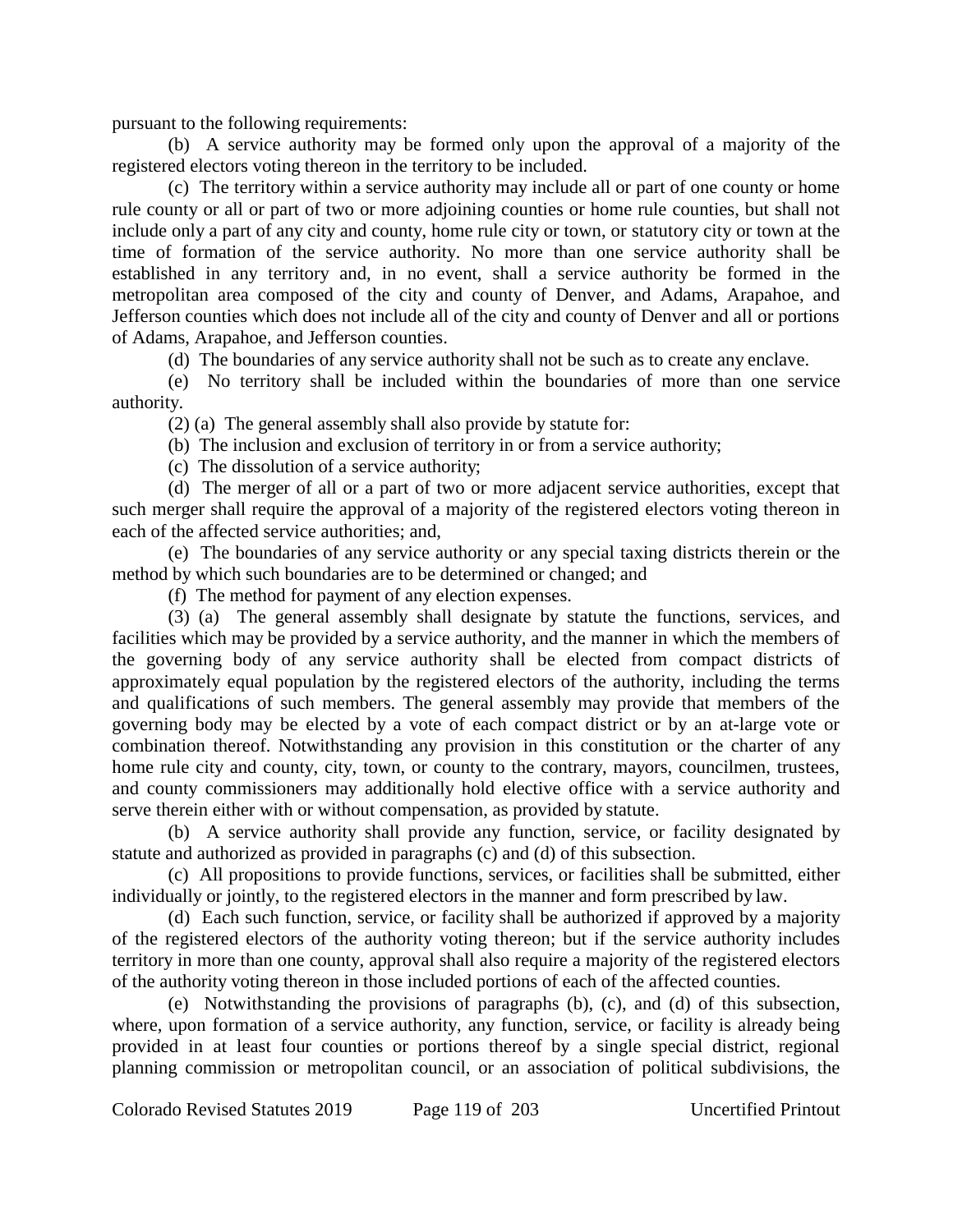general assembly may provide, without a vote of the registered electors, for assumption by one or more service authorities of such function, service, or facility.

(f) Notwithstanding the provisions of paragraphs (b), (c), and (d) of this subsection, a service authority may contract with any other political subdivision to provide or receive any function, service, or facility designated by statute; but a service authority shall not be invested with any taxing power as a consequence of such contract.

(4) (a) A service authority shall be a body corporate and a political subdivision of the state.

(b) Any other provision of this constitution to the contrary notwithstanding, any service authority formed under this article and the statutes pursuant thereto may exercise such powers to accomplish the purposes and to provide the authorized functions, services, and facilities of such authority as the general assembly may provide by statute.

(c) Notwithstanding the provisions of article XX of this constitution, any authorized function, service, or facility may be provided exclusively by the authority or concurrently with other jurisdictions as may be prescribed by statute, subject to the provisions of subsections  $(3)(c)$ ,  $(3)(d)$ ,  $(3)(e)$ , and  $(3)(f)$  of this section.

**Source: L. 69:** Entire section added, p. 1247, effective January 1, 1972. **L. 84:** (1)(b),  $(2)(d)$ ,  $(3)(a)$ , and  $(3)(c)$  to  $(3)(e)$  amended, p. 1144, effective upon upon proclamation of the Governor, **L. 85,** p. 1791, January 14, 1985. **L. 2000:** (3)(a) amended, p. 2777, effective upon proclamation of the Governor, **L. 2001,** p. 2391, December 28, 2000.

**Section 18. Intergovernmental relationships.** (1) (a) Any other provisions of this constitution to the contrary notwithstanding:

(b) The general assembly may provide by statute for the terms and conditions under which one or more service authorities may succeed to the rights, properties, and other assets and assume the obligations of any other political subdivision included partially or entirely within such authority, incident to the powers vested in, and the functions, services, and facilities authorized to be provided by the service authority, whether vested and authorized at the time of the formation of the service authority or subsequent thereto; and,

(c) The general assembly may provide by statute for the terms and conditions under which a county, home rule county, city and county, home rule city or town, statutory city or town, or quasi-municipal corporation, or any combination thereof may succeed to the rights, properties, and other assets and assume the obligations of any quasi-municipal corporation located partially or entirely within its boundaries.

(d) The general assembly may provide by statute procedures whereby any county, home rule county, city and county, home rule city or town, statutory city or town, or service authority may establish special taxing districts.

(2) (a) Nothing in this constitution shall be construed to prohibit the state or any of its political subdivisions from cooperating or contracting with one another or with the government of the United States to provide any function, service, or facility lawfully authorized to each of the cooperating or contracting units, including the sharing of costs, the imposition of taxes, or the incurring of debt.

(b) Nothing in this constitution shall be construed to prohibit the authorization by statute of a separate governmental entity as an instrument to be used through voluntary participation by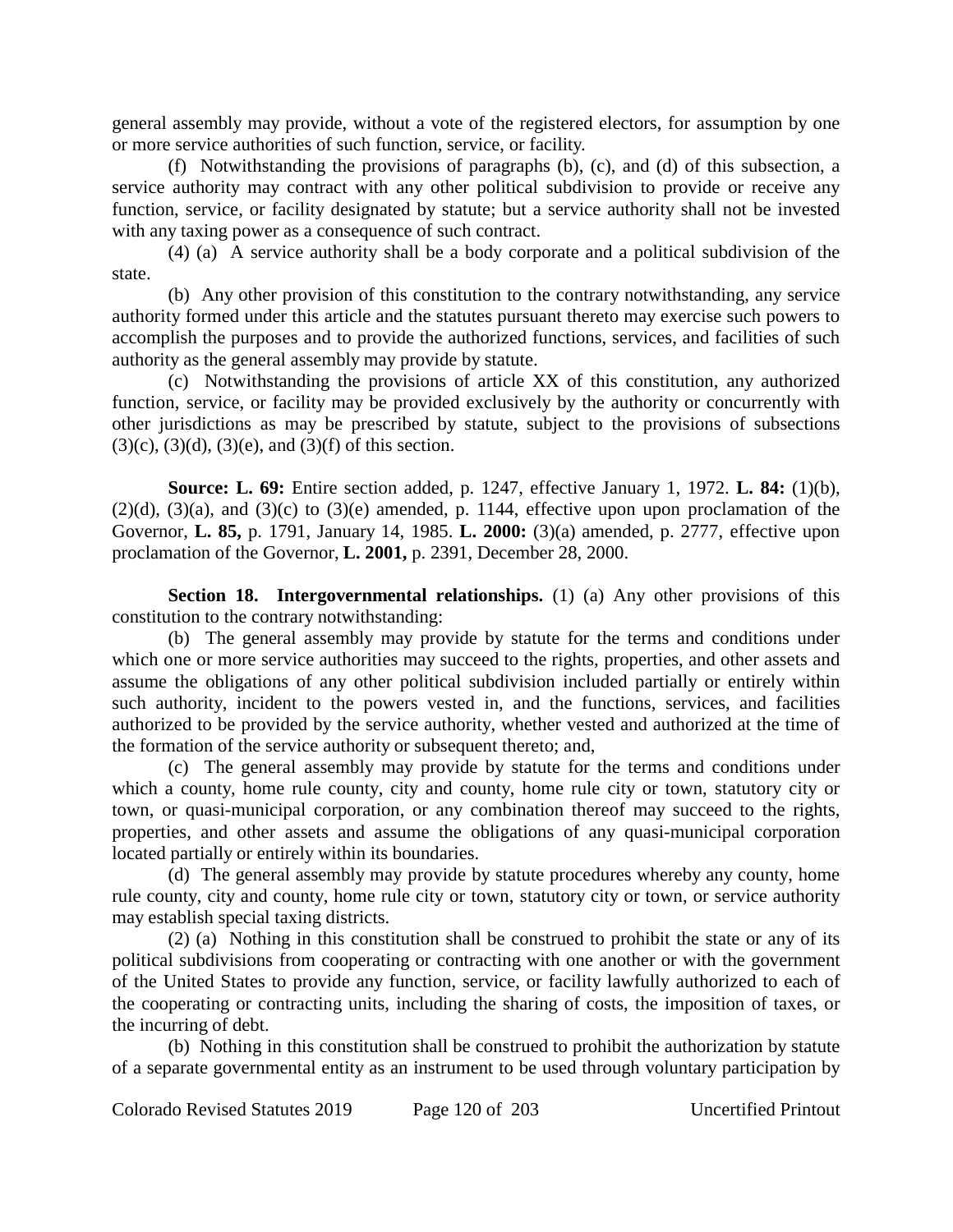cooperating or contracting political subdivisions.

(c) Nothing in this constitution shall be construed to prohibit any political subdivision of the state from contracting with private persons, associations, or corporations for the provision of any legally authorized functions, services, or facilities within or without its boundaries.

(d) Nothing in this constitution shall be construed to prohibit the general assembly from providing by statute for state imposed and collected taxes to be shared with and distributed to political subdivisions of the state except that this provision shall not in any way limit the powers of home rule cities and towns.

**Source: L. 69:** Entire section added, p. 1249, effective January 1, 1972.

# **ARTICLE XV**

## Corporations

## **Section 1. Unused charters or grants of privilege. (Repealed)**

**Source:** Entire article added, effective August 1, 1876, see **L. 1877,** p. 69. **L. 2000:** Entire section repealed, p. 2778, effective upon proclamation of the Governor, **L. 2001,** p. 2391, December 28, 2000.

**Section 2. Corporate charters created by general law.** No charter of incorporation shall be granted, extended, changed or amended by special law, except for such municipal, charitable, educational, penal or reformatory corporations as are or may be under the control of the state; but the general assembly shall provide by general laws for the organization of corporations hereafter to be created.

**Source:** Entire article added, effective August 1, 1876, see **L. 1877,** p. 69.

**Cross references:** For prohibition of special laws, see § 25 of article V of this constitution.

**Section 3. Power to revoke, alter or annul charter.** The general assembly shall have the power to alter, revoke or annul any charter of incorporation now existing and revocable at the adoption of this constitution, or any that may hereafter be created, whenever in their opinion it may be injurious to the citizens of the state, in such manner, however, that no injustice shall be done to the corporators.

**Source:** Entire article added, effective August 1, 1876, see **L. 1877,** p. 69.

**Section 4. Railroads - common carriers - construction - intersection.** All railroads shall be public highways, and all railroad companies shall be common carriers. Any association or corporation organized for the purpose, shall have the right to construct and operate a railroad between any designated points within this state, and to connect at the state line with railroads of other states and territories. Every railroad company shall have the right with its road to intersect,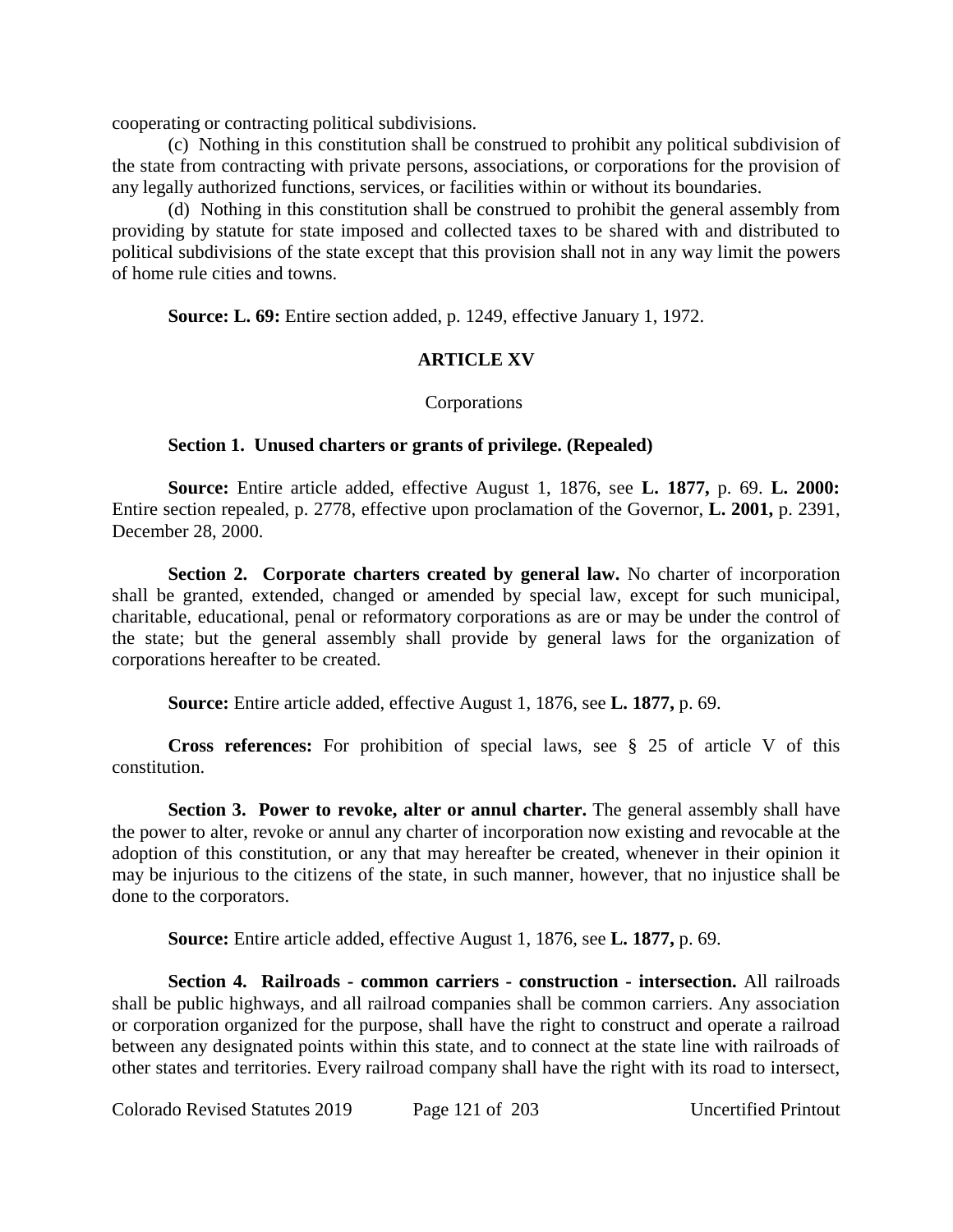connect with or cross any other railroad.

**Source:** Entire article added, effective August 1, 1876, see **L. 1877,** p. 69.

**Cross references:** For provisions regulating railroads, see part 1 of article 20 of title 40.

**Section 5. Consolidation of parallel lines forbidden.** No railroad corporation, or the lessees or managers thereof, shall consolidate its stock, property or franchises with any other railroad corporation owning or having under its control a parallel or competing line.

**Source:** Entire article added, effective August 1, 1876, see **L. 1877,** p. 69.

**Section 6. Equal rights of public to transportation.** All individuals, associations and corporations shall have equal rights to have persons and property transported over any railroad in this state, and no undue or unreasonable discrimination shall be made in charges or in facilities for transportation of freight or passengers within the state, and no railroad company, nor any lessee, manager or employee thereof, shall give any preference to individuals, associations or corporations in furnishing cars or motive power.

**Source:** Entire article added, effective August 1, 1876, see **L. 1877,** p. 69.

**Cross references:** For prohibition against discrimination by public utilities, see §§ 40-3- 105 to 40-3-111.

# **Section 7. Existing railroads to file acceptance of constitution. (Repealed)**

**Source:** Entire article added, effective August 1, 1876, see **L. 1877,** p. 69. **L. 2000:** Entire section repealed, p. 2778, effective upon proclamation of the Governor, **L. 2001,** p. 2391, December 28, 2000.

**Section 8. Eminent domain - police power - not to be abridged.** The right of eminent domain shall never be abridged nor so construed as to prevent the general assembly from taking the property and franchises of incorporated companies, and subjecting them to public use, the same as the property of individuals; and the police power of the state shall never be abridged or so construed as to permit corporations to conduct their business in such manner as to infringe the equal rights of individuals or the general well-being of the state.

**Source:** Entire article added, effective August 1, 1876, see **L. 1877,** p. 70.

**Section 9. Fictitious stock, bonds - increase of stock.** No corporation shall issue stocks or bonds, except for labor done, service performed, or money or property actually received, and all fictitious increase of stock or indebtedness shall be void. The stock of corporations shall not be increased except in pursuance of general law, nor without the consent of the persons holding a majority of the stock, first obtained at a meeting held after at least thirty days' notice given in pursuance of law.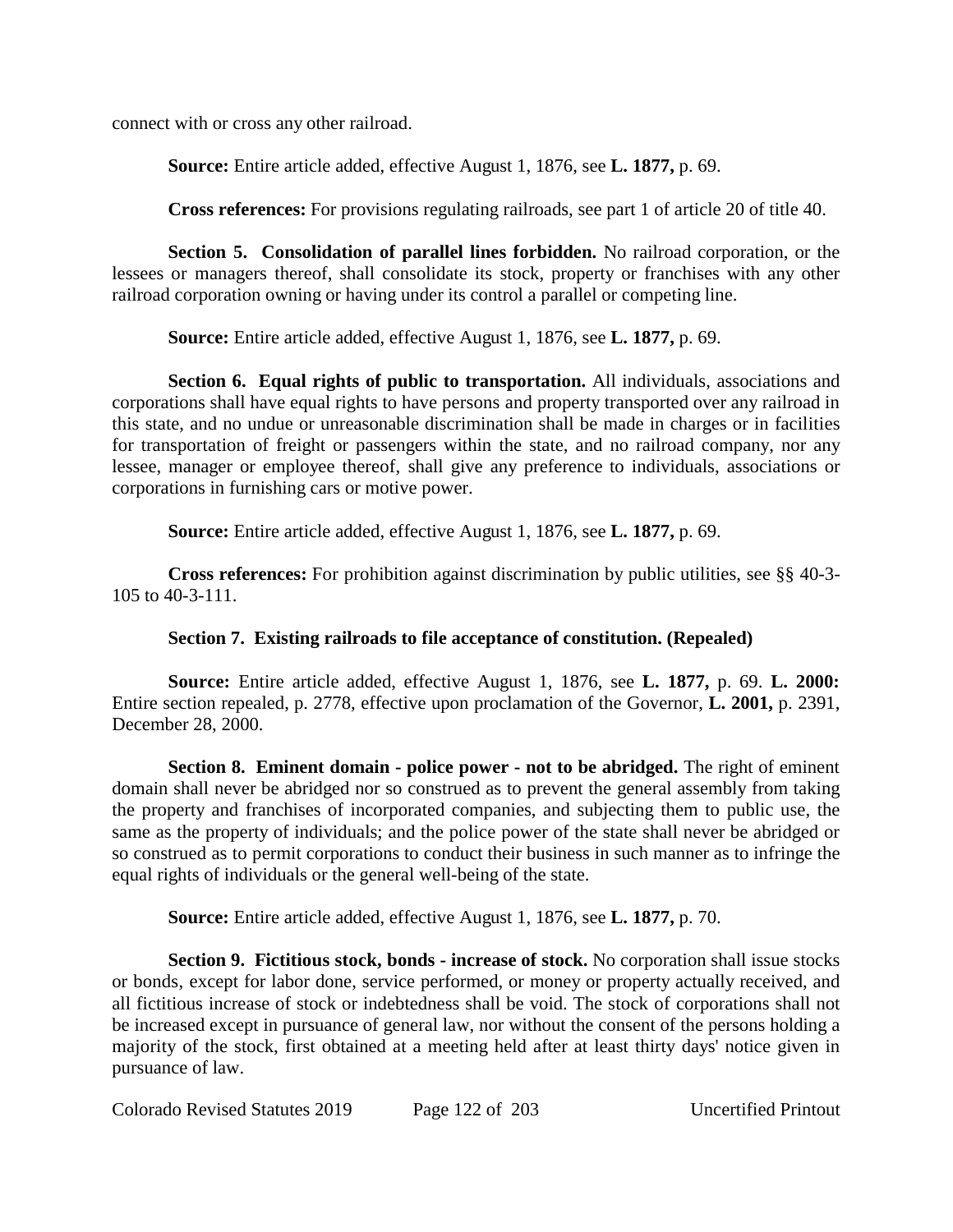**Source:** Entire article added, effective August 1, 1876, see **L. 1877,** p. 70.

**Section 10. Foreign corporations - place - agent.** No foreign corporation shall do any business in this state without having one or more known places of business, and an authorized agent or agents in the same, upon whom process may be served.

**Source:** Entire article added, effective August 1, 1876, see **L. 1877,** p. 70.

**Section 11. Street railroads - consent of municipality.** No street railroad shall be constructed within any city, town, or incorporated village, without the consent of the local authorities having the control of the street or highway proposed to be occupied by such street railroad.

**Source:** Entire article added, effective August 1, 1876, see **L. 1877,** p. 70.

**Cross references:** For electric and street railroads, see article 24 of title 40.

**Section 12. Retrospective laws not to be passed.** The general assembly shall pass no law for the benefit of a railroad or other corporation, or any individual or association of individuals, retrospective in its operation, or which imposes on the people of any county or municipal subdivision of the state, a new liability in respect to transactions or considerations already past.

**Source:** Entire article added, effective August 1, 1876, see **L. 1877,** p. 70.

**Cross references:** For ex post facto laws, see § 11 of article II of this constitution.

**Section 13. Telegraph lines - consolidation.** Any association or corporation, or the lessees or managers thereof, organized for the purpose, or any individual, shall have the right to construct and maintain lines of telegraph within this state, and to connect the same with other lines, and the general assembly shall, by general law, of uniform operation, provide reasonable regulations to give full effect to this section. No telegraph company shall consolidate with, or hold a controlling interest in, the stock or bonds of any other telegraph company owning or having the control of a competing line, or acquire, by purchase or otherwise, any other competing line of telegraph.

**Source:** Entire article added, effective August 1, 1876, see **L. 1877,** p. 70.

**Cross references:** For regulation of rates and charges, see article 3 of title 40.

**Section 14. Railroad or telegraph companies - consolidating with foreign companies.** If any railroad, telegraph, express or other corporation organized under any of the laws of this state, shall consolidate, by sale or otherwise, with any railroad, telegraph, express or other corporation organized under any laws of any other state or territory or of the United States, the same shall not thereby become a foreign corporation, but the courts of this state shall retain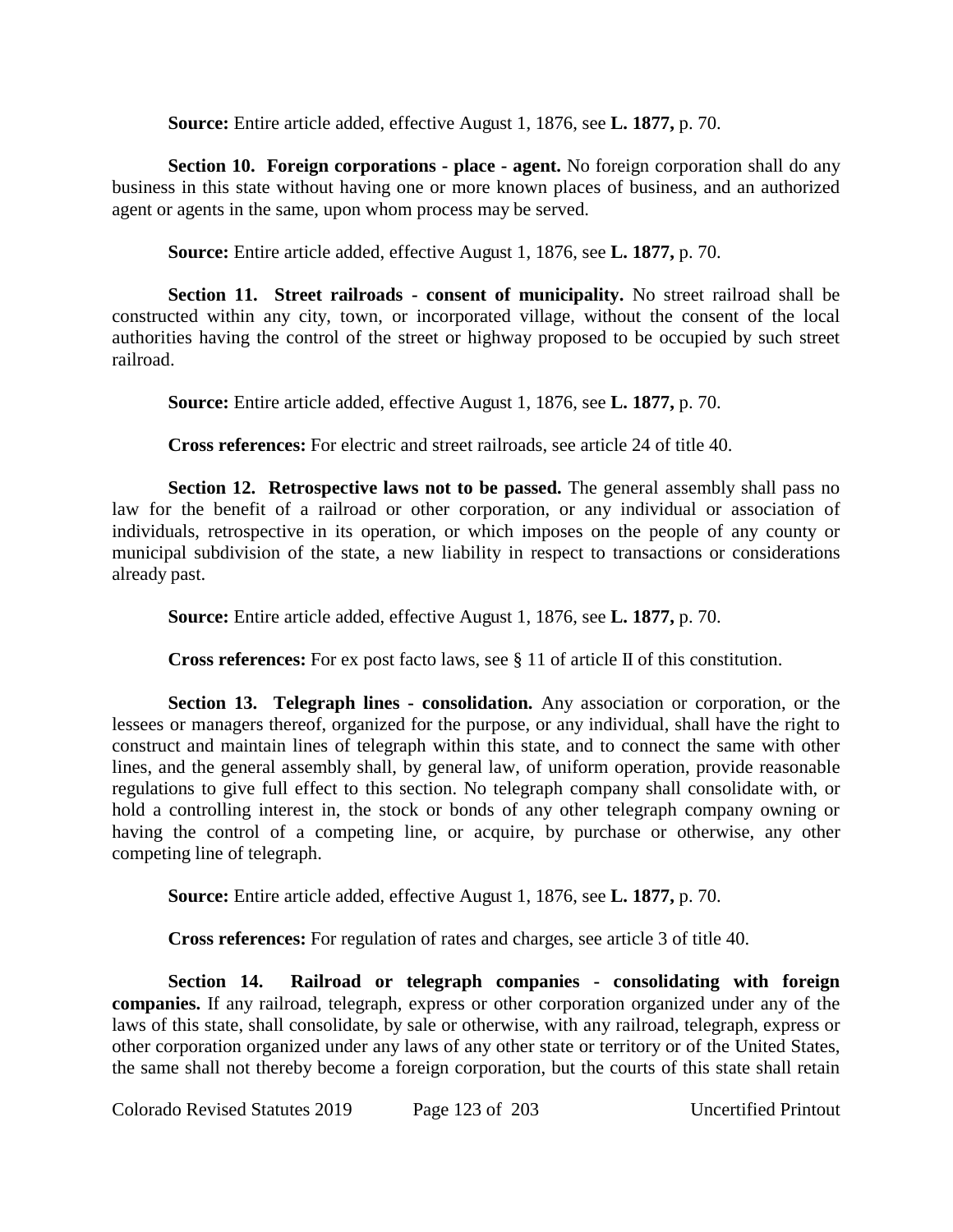jurisdiction over that part of the corporate property within the limits of the state in all matters which may arise, as if said consolidation had not taken place.

**Source:** Entire article added, effective August 1, 1876, see **L. 1877,** p. 71.

**Section 15. Contracts with employees releasing from liability - void.** It shall be unlawful for any person, company or corporation to require of its servants or employees, as a condition of their employment or otherwise, any contract or agreement, whereby such person, company or corporation shall be released or discharged from liability or responsibility on account of personal injuries received by such servants or employees while in the service of such person, company or corporation, by reason of the negligence of such person, company or corporation, or the agents or employees thereof, and such contracts shall be absolutely null and void.

**Source:** Entire article added, effective August 1, 1876, see **L. 1877,** p. 71.

# **ARTICLE XVI**

## Mining and Irrigation

## *Mining*

**Section 1. Commissioner of mines.** There shall be established and maintained the office of commissioner of mines, the duties and salaries of which shall be prescribed by law. When said office shall be established, the governor shall, with the advice and consent of the senate, appoint thereto a person known to be competent, whose term of office shall be four years.

**Source:** Entire article added, effective August 1, 1876, see **L. 1877,** p. 71.

**Cross references:** For the designation of the executive director of the department of natural resources as the commissioner of mines, see § 24-1-124 (1).

**Section 2. Ventilation - employment of children.** The general assembly shall provide by law for the proper ventilation of mines, the construction of escapement shafts, and such other appliances as may be necessary to protect the health and secure the safety of the workmen therein; and shall prohibit the employment in the mines of children under twelve years of age.

**Source:** Entire article added, effective August 1, 1876, see **L. 1877,** p. 71.

**Cross references:** For provisions regulating mines, see articles 20 to 25 of title 34; for wages generally, see article 4 of title 8; for wage equality regardless of sex, see § 8-5-102; for minimum wages of workers, see article 6 of title 8; for the state youth employment opportunity act, see article 12 of title 8; for eight-hour maximum work day, see article 13 of title 8.

**Section 3. Drainage.** The general assembly may make such regulations from time to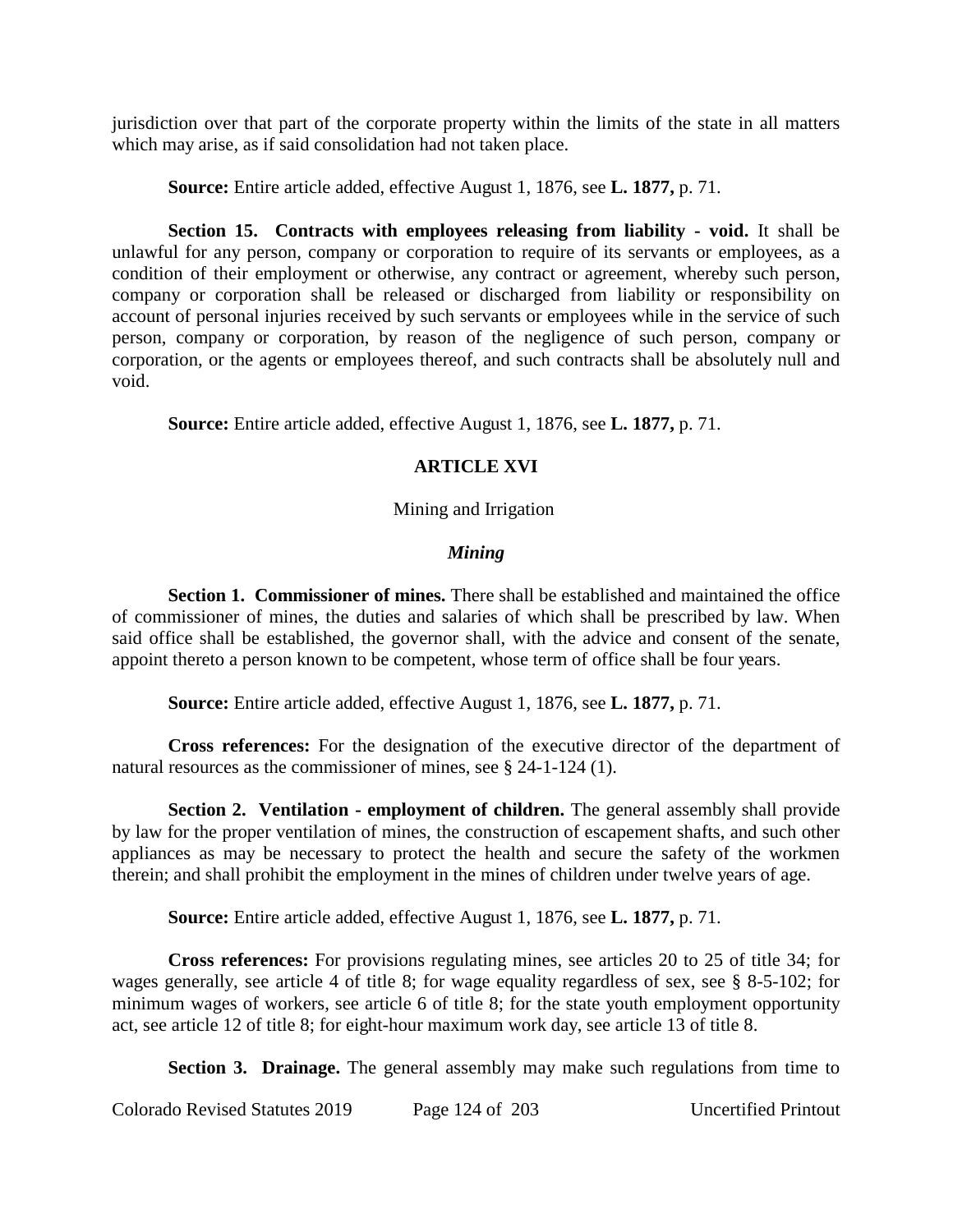time, as may be necessary for the proper and equitable drainage of mines.

**Source:** Entire article added, effective August 1, 1876, see **L. 1877,** p. 71.

**Cross references:** For mine drainage districts, see article 51 of title 34.

**Section 4. Mining, metallurgy, in public institutions.** The general assembly may provide that the science of mining and metallurgy be taught in one or more of the institutions of learning under the patronage of the state.

**Source:** Entire article added, effective August 1, 1876, see **L. 1877,** p. 71.

**Cross references:** For the Colorado school of mines, see article 41 of title 23.

# *Irrigation*

**Section 5. Water of streams public property.** The water of every natural stream, not heretofore appropriated, within the state of Colorado, is hereby declared to be the property of the public, and the same is dedicated to the use of the people of the state, subject to appropriation as hereinafter provided.

**Source:** Entire article added, effective August 1, 1876, see **L. 1877,** p. 72.

**Cross references:** For taking property for public use, see § 15 of article II of this constitution.

**Section 6. Diverting unappropriated water - priority preferred uses.** The right to divert the unappropriated waters of any natural stream to beneficial uses shall never be denied. Priority of appropriation shall give the better right as between those using the water for the same purpose; but when the waters of any natural stream are not sufficient for the service of all those desiring the use of the same, those using the water for domestic purposes shall have the preference over those claiming for any other purpose, and those using the water for agricultural purposes shall have preference over those using the same for manufacturing purposes.

**Source:** Entire article added, effective August 1, 1876, see **L. 1877,** p. 72.

**Cross references:** For appropriation and use of water, see article 82 of title 37; for taking property for public use, see § 15 of article II of this constitution; for public ownership of natural stream waters, see § 5 of this article; for diversion of waters from the state, see article 81 of title 37.

**Section 7. Right-of-way for ditches, flumes.** All persons and corporations shall have the right-of-way across public, private and corporate lands for the construction of ditches, canals and flumes for the purpose of conveying water for domestic purposes, for the irrigation of agricultural lands, and for mining and manufacturing purposes, and for drainage, upon payment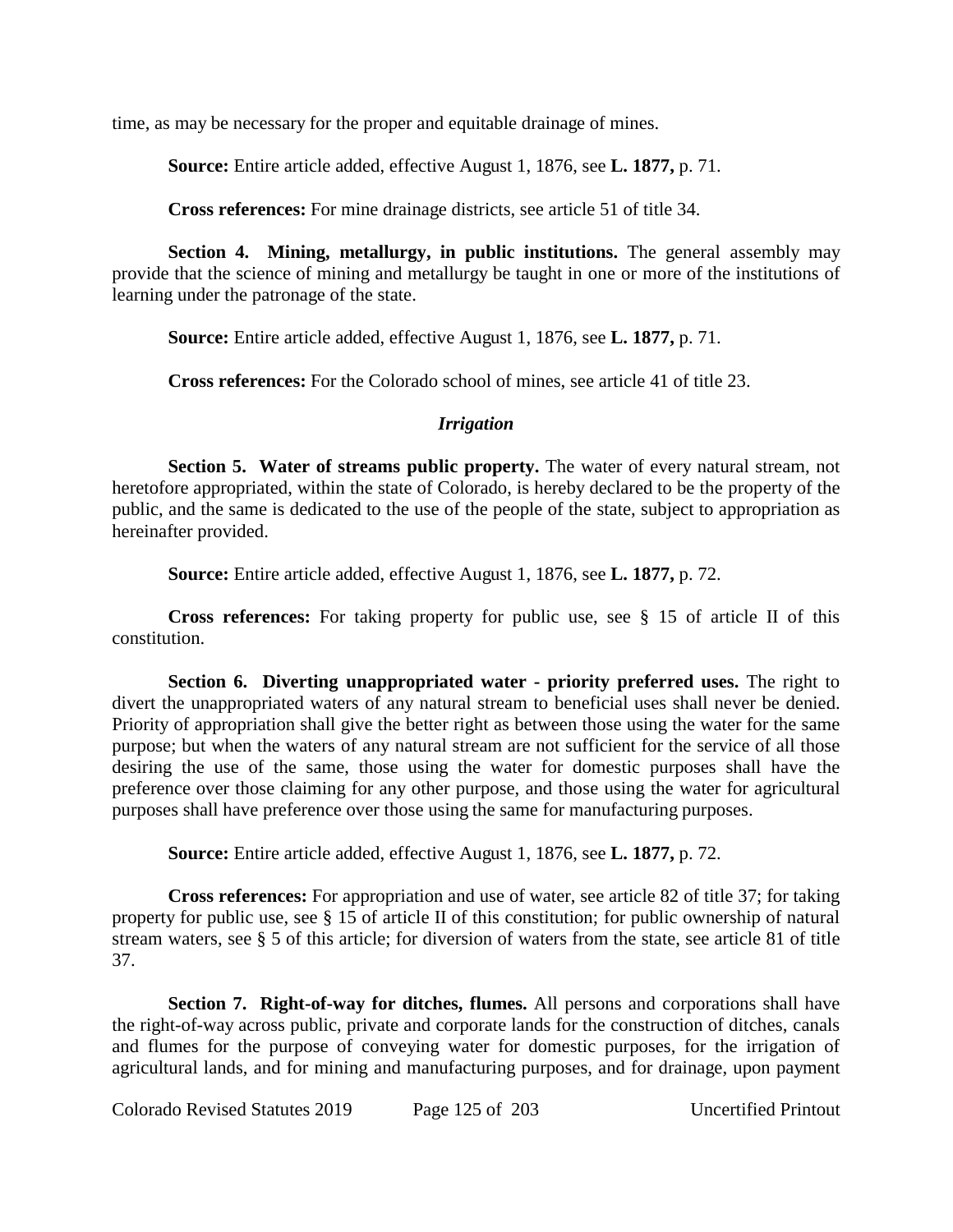of just compensation.

**Source:** Entire article added, effective August 1, 1876, see **L. 1877,** p. 72.

**Cross references:** For rights-of-way and ditches, see article 86 of title 37; for taking private property for private use, see § 14 of article II of this constitution; for public ownership of natural stream waters, see § 5 of this article; for diverting unappropriated water, see § 6 of this article; for eminent domain, see article 1 to 7 of title 38.

**Section 8. County commissioners to fix rates for water, when.** The general assembly shall provide by law that the board of county commissioners in their respective counties, shall have power, when application is made to them by either party interested, to establish reasonable maximum rates to be charged for the use of water, whether furnished by individuals or corporations.

**Source:** Entire article added, effective August 1, 1876, see **L. 1877,** p. 72.

**Cross references:** For rates of public utilities, see article XXV of this constitution; for fixing a reasonable maximum rate of compensation for water, see § 37-85-106; for public ownership of natural stream waters, see § 5 of this article.

## **ARTICLE XVII**

### Militia

Section 1. Persons subject to service. The militia of the state shall consist of all ablebodied male residents of the state between the ages of eighteen and forty-five years; except, such persons as may be exempted by the laws of the United States, or of the state.

**Source:** Entire article added, effective August 1, 1876, see **L. 1877,** p. 72.

**Cross references:** For the state defense force, see article 4 of title 28; for the composition of the state defense force, see § 28-4-104; for the requirement of United States citizenship, see § 28-4-112.

**Section 2. Organization - equipment - discipline.** The organization, equipment and discipline of the militia shall conform as nearly as practicable, to the regulations for the government of the armies of the United States.

**Source:** Entire article added, effective August 1, 1876, see **L. 1877,** p. 72.

**Cross references:** For rules and regulations dealing with organization, equipment, and discipline, see § 28-4-105; for the requisition of equipment, see § 28-4-107.

**Section 3. Officers - how chosen.** The governor shall appoint all general, field and staff

Colorado Revised Statutes 2019 Page 126 of 203 Uncertified Printout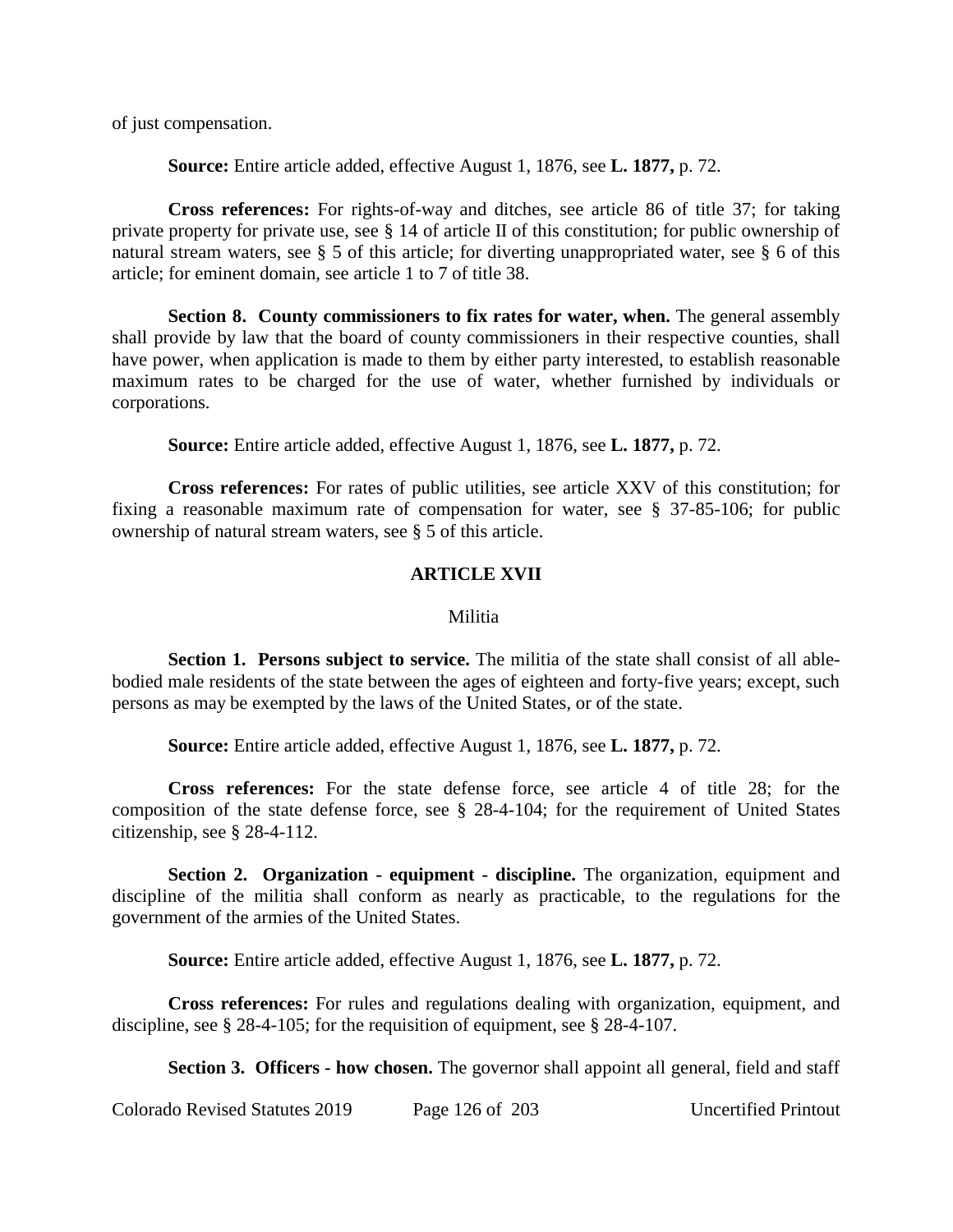officers and commission them. Each company shall elect its own officers, who shall be commissioned by the governor; but if any company shall fail to elect such officers within the time prescribed by law, they may be appointed by the governor.

**Source:** Entire article added, effective August 1, 1876, see **L. 1877,** p. 73.

**Cross references:** For oath of officers, see § 28-4-113.

**Section 4. Armories.** The general assembly shall provide for the safekeeping of the public arms, military records, relics and banners of the state.

**Source:** Entire article added, effective August 1, 1876, see **L. 1877,** p. 73.

**Cross references:** For the provision of state armories, see § 28-4-107.

**Section 5. Exemption in time of peace.** No person having conscientious scruples against bearing arms shall be compelled to do militia duty in time of peace.

**Source:** Entire article added, effective August 1, 1876, see **L. 1877,** p. 73. **L. 2006:** Entire section amended, p. 2955, effective upon proclamation of the Governor, **L. 2007,** p. 2964, December 31, 2006.

# **ARTICLE XVIII**

## **Miscellaneous**

**Law reviews:** For article, "The Colorado Constitution in the New Century", see 78 U. Colo. L. Rev. 1265 (2007).

**Section 1. Homestead and exemption laws.** The general assembly shall pass liberal homestead and exemption laws.

**Source:** Entire article added, effective August 1, 1876, see **L. 1877,** p. 73.

**Cross references:** For homestead exemptions, see part 2 of article 41 of title 38.

**Section 2. Lotteries prohibited - exceptions.** (1) The general assembly shall have no power to authorize lotteries for any purpose; except that the conducting of such games of chance as provided in subsections (2) to (4) of this section shall be lawful on and after January 1, 1959, and the conducting of state-supervised lotteries pursuant to subsection (7) of this section shall be lawful on and after January 1, 1981.

(2) No game of chance pursuant to this subsection (2) and subsections (3) and (4) of this section shall be conducted by any person, firm, or organization, unless a license as provided for in this subsection (2) has been issued to the firm or organization conducting such games of chance. The secretary of state shall, upon application therefor on such forms as shall be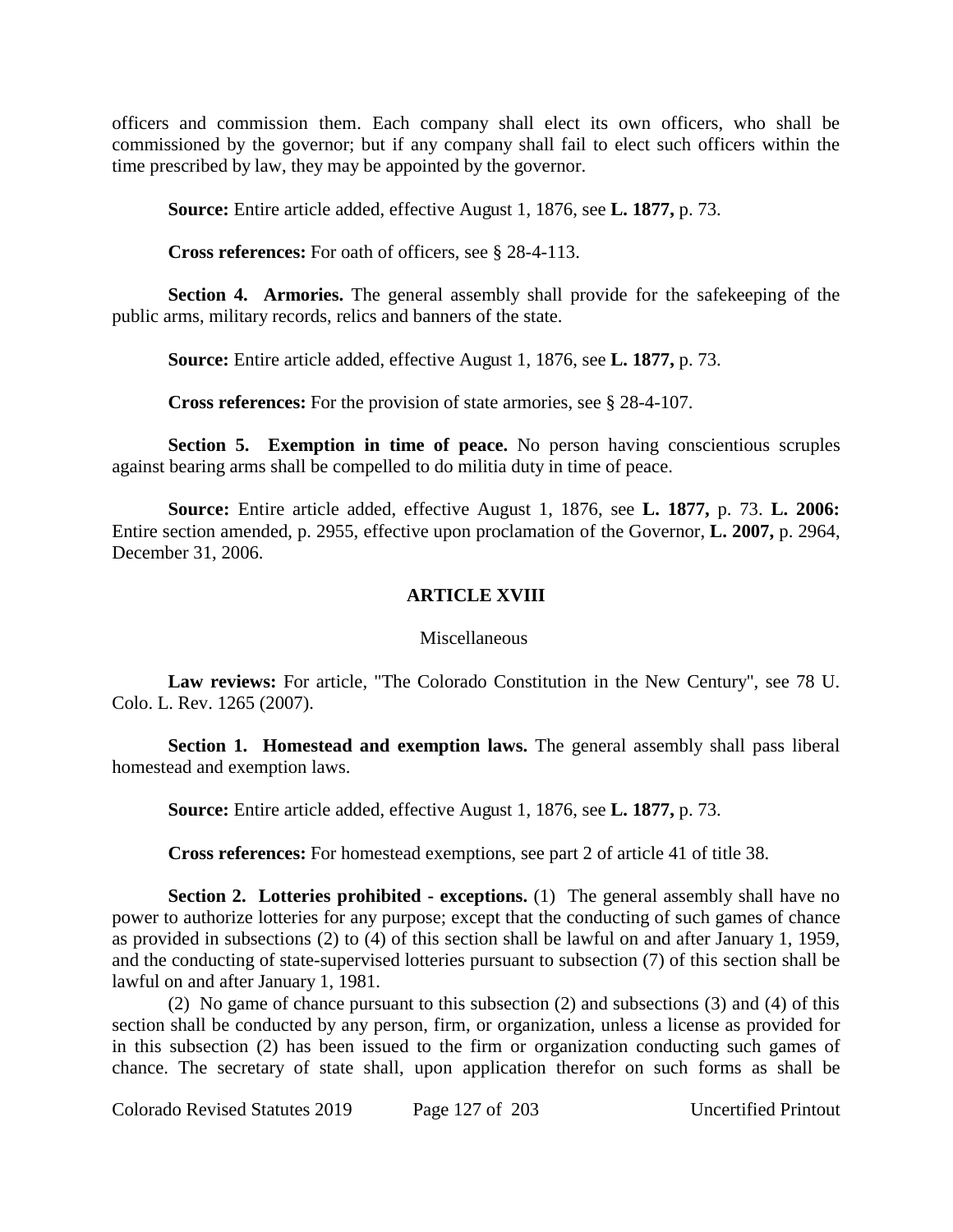prescribed by the secretary of state and upon the payment of an annual fee as determined by the general assembly, issue a license for the conducting of such games of chance to any bona fide chartered branch or lodge or chapter of a national or state organization or to any bona fide religious, charitable, labor, fraternal, educational, voluntary firemen's or veterans' organization which operates without profit to its members and which has been in existence continuously for a period of five years immediately prior to the making of said application for such license and has had during the entire five-year period a dues-paying membership engaged in carrying out the objects of said corporation or organization, such license to expire at the end of each calendar year in which it was issued.

(3) The license issued by the secretary of state shall authorize and permit the licensee to conduct games of chance, restricted to the selling of rights to participate and the awarding of prizes in the specific kind of game of chance commonly known as bingo or lotto, in which prizes are awarded on the basis of designated numbers or symbols on a card conforming to numbers or symbols selected at random and in the specific game of chance commonly known as raffles, conducted by the drawing of prizes or by the allotment of prizes by chance.

(4) Such games of chance shall be subject to the following restrictions:

(a) The entire net proceeds of any game shall be exclusively devoted to the lawful purposes of organizations permitted to conduct such games.

(b) No person except a bona fide member of any organization may participate in the management or operation of any such game.

(c) No person may receive any remuneration or profit for participating in the management or operation of any such game.

(5) Subsections (2) to (4) of this section are self-enacting, but laws may be enacted supplementary to and in pursuance of, but not contrary to, the provisions thereof.

(6) The enforcement of this section shall be under such official or department of government of the state of Colorado as the general assembly shall provide.

(7) Any provision of this constitution to the contrary notwithstanding, the general assembly may establish a state-supervised lottery. Unless otherwise provided by statute, all proceeds from the lottery, after deduction of prizes and expenses, shall be allocated to the conservation trust fund of the state for distribution to municipalities and counties for park, recreation, and open space purposes.

**Source:** Entire article added, effective August 1, 1876, see **L. 1877,** p. 73. **Initiated 58:** Entire section amended, see **L. 59,** p. 867. **L. 79:** Entire section amended, p. 1676, effective upon proclamation of the Governor, **L. 81,** p. 2054, December 19, 1980.

**Cross references:** For statutory provisions implementing a state-supervised lottery, including lotto, see part 2 of article 35 of title 24; for allocation of proceeds from the statesupervised lottery, see article XXVII.

**Section 3. Arbitration laws.** It shall be the duty of the general assembly to pass such laws as may be necessary and proper to decide differences by arbitrators, to be appointed by mutual agreement of the parties to any controversy who may choose that mode of adjustment. The powers and duties of such arbitrators shall be as prescribed by law.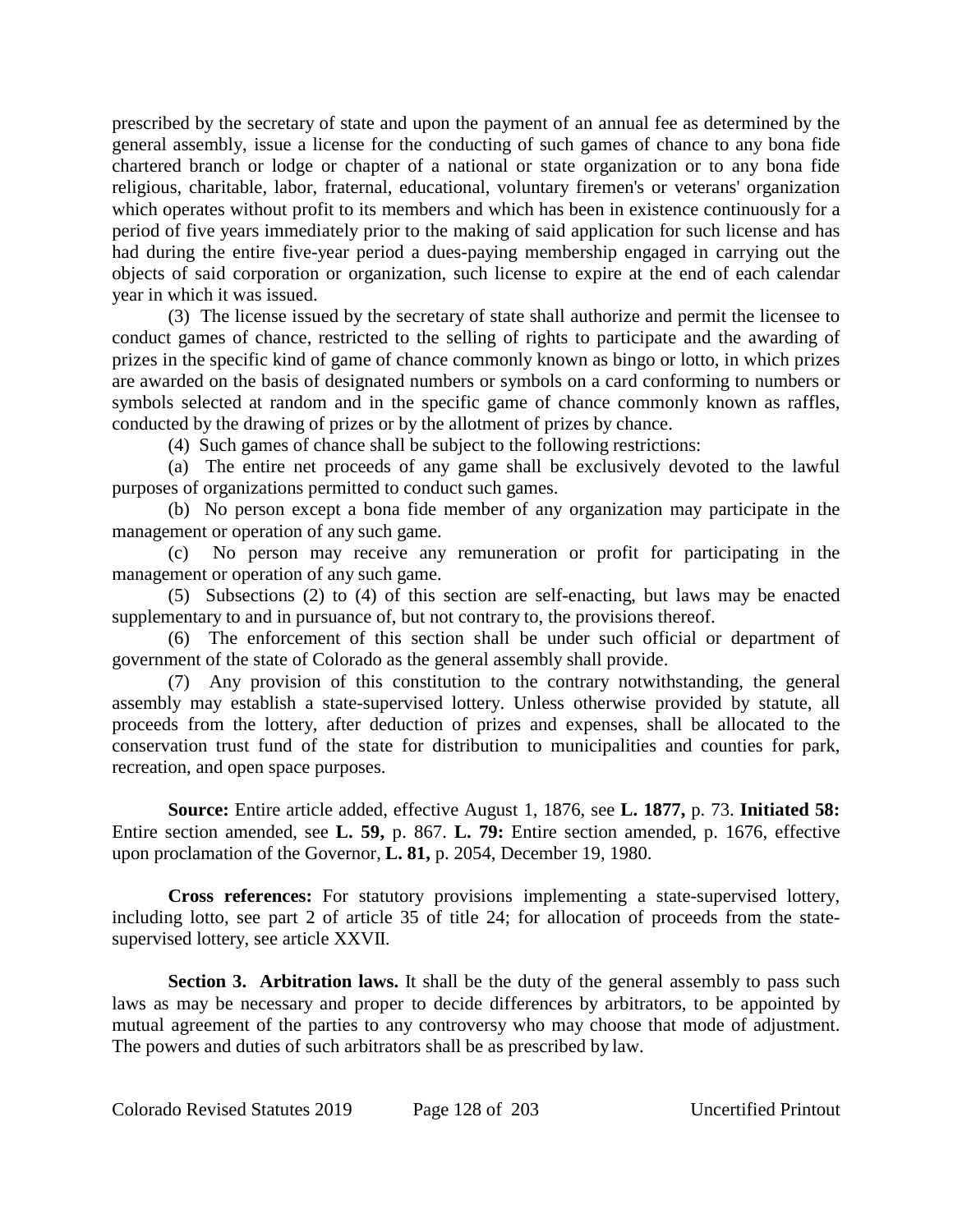**Source:** Entire article added, effective August 1, 1876, see **L. 1877,** p. 73.

**Section 4. Felony defined.** The term felony, wherever it may occur in this constitution, or the laws of the state, shall be construed to mean any criminal offense punishable by death or imprisonment in the penitentiary, and none other.

**Source:** Entire article added, effective August 1, 1876, see **L. 1877,** p. 73.

**Cross references:** For classification of felonies, see § 18-1. 3-401.

**Source: L. 2008: Section 5. Spurious and drugged liquors - laws concerning,** repealed in its entirety, p. 3112, effective upon proclamation of the Governor, **L. 2009,** p. 3384, January 8, 2009.

**Section 6. Preservation of forests.** The general assembly shall enact laws in order to prevent the destruction of, and to keep in good preservation, the forests upon the lands of the state, or upon lands of the public domain, the control of which shall be conferred by congress upon the state.

**Source:** Entire article added, effective August 1, 1876, see **L. 1877,** p. 74.

**Cross references:** For provisions regulating forestry, see article 7 of title 36.

**Source: L. 2008: Section 7. Land value increase - arboreal planting exempt,** repealed in its entirety, p. 3113, effective upon proclamation of the Governor, **L. 2009,** p. 3383, January 8, 2009.

**Section 8. Publication of laws.** The general assembly shall provide for the publication of the laws passed at each session thereof.

**Source:** Entire article added, effective August 1, 1876, see **L. 1877,** p. 74. **L. 90:** Entire section amended, p. 1862, effective upon proclamation of the Governor, **L. 91,** p. 2033, January 3, 1991.

**Editor's note:** The 1990 amendment to this section deleted language which required that, until 1900, laws passed at each session of the General Assembly be published in Spanish and German. For the language of this section prior to the 1990 amendment, see the 1980 Replacement Volume 1A, Colorado Revised Statutes.

**Cross references:** For the publication of session laws, see § 24-70-223; for the publication of Colorado Revised Statutes, see article 5 of title 2.

**Section 9. Limited gaming permitted.** (1) Any provisions of section 2 of this article XVIII or any other provisions of this constitution to the contrary notwithstanding, limited gaming in the City of Central, the City of Black Hawk, and the City of Cripple Creek shall be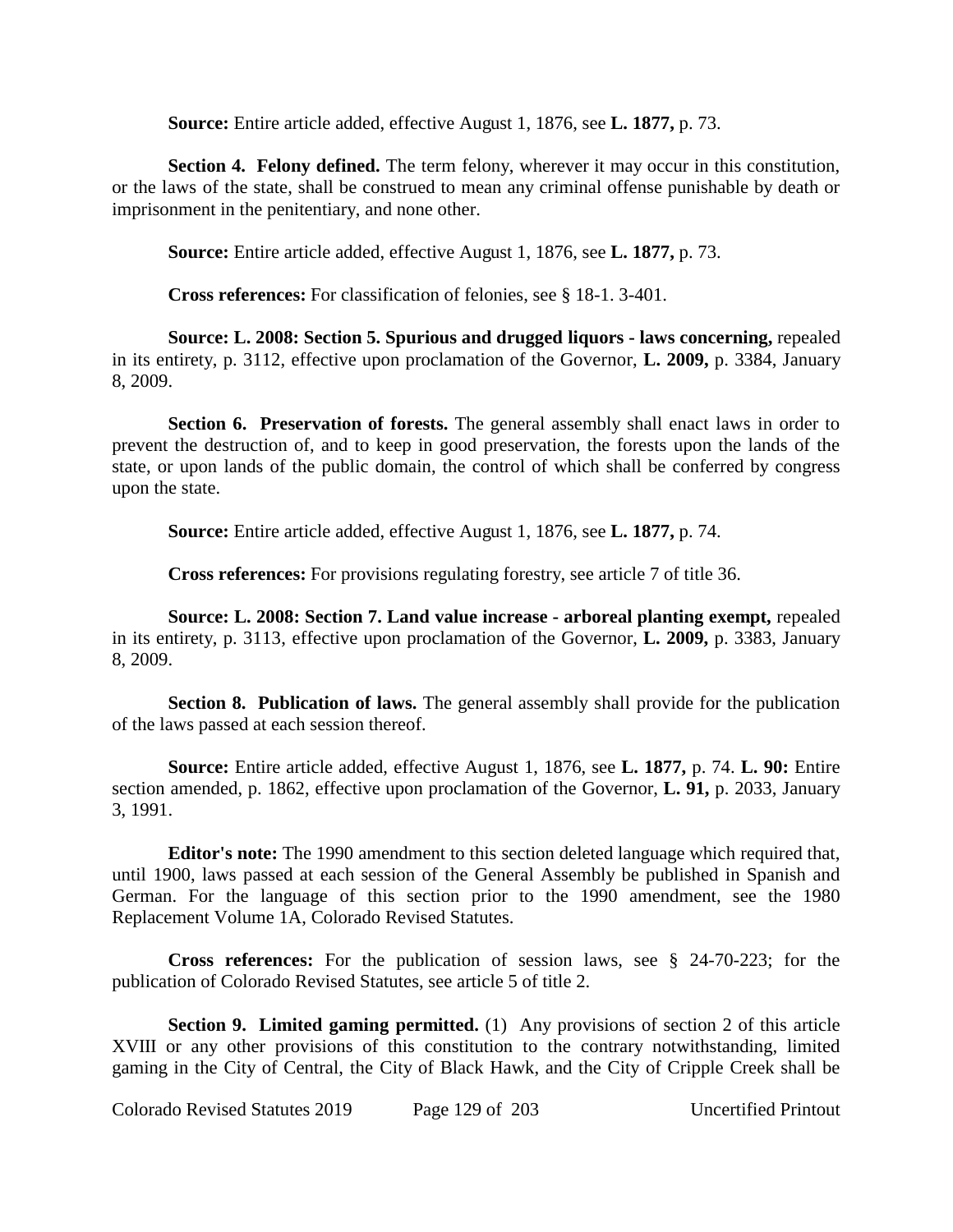lawful as of October 1, 1991.

(2) The administration and regulation of this section 9 shall be under an appointed limited gaming control commission, referred to in this section 9 as the commission; said commission to be created under such official or department of government of the state of Colorado as the general assembly shall provide by May 1, 1991. Such official or the director of the department of government shall appoint the commission by July 1, 1991. The commission shall promulgate all necessary rules and regulations relating to the licensing of limited gaming by October 1, 1991, in the manner authorized by statute for the promulgation of administrative rules and regulations. Such rules and regulations shall include the necessary defining of terms that are not otherwise defined.

(3) Limited gaming shall be subject to the following:

(a) Limited gaming shall take place only in the existing Colorado cities of: the City of Central, county of Gilpin, the City of Black Hawk, county of Gilpin, and the City of Cripple Creek, county of Teller. Such limited gaming shall be further confined to the commercial districts of said cities as said districts are respectively defined in the city ordinances adopted by: the City of Central on October 7, 1981, the City of Black Hawk on May 4, 1978, and the City of Cripple Creek on December 3, 1973.

(b) Limited gaming shall only be conducted in structures which conform, as determined by the respective municipal governing bodies, to the architectural styles and designs that were common to the areas prior to World War I and which conform to the requirements of applicable respective city ordinances, regardless of the age of said structures.

(c) No more than thirty-five percent of the square footage of any building and no more than fifty percent of any one floor of such building, may be used for limited gaming.

(d) Limited gaming operations shall be prohibited between the hours of 2:00 o'clock a. m. and 8:00 o'clock a. m. , unless such hours are revised as provided in subsection (7) of this section.

(e) Limited gaming may occur in establishments licensed to sell alcoholic beverages.

(4) As certain terms are used in regards to limited gaming:

(a) "Adjusted gross proceeds" means the total amount of all wagers made by players on limited gaming less all payments to players; said payments to players being deemed to include all payments of cash premiums, merchandise, tokens, redeemable game credits, or any other thing of value.

(b) "Limited gaming" means the use of slot machines and the card games of blackjack and poker, each game having a maximum single bet of five dollars, unless such games or single bets are revised as provided in subsection (7) of this section.

(c) "Slot machine" means any mechanical, electrical, video, electronic, or other device, contrivance, or machine which, after insertion of a coin, token, or similar object, or upon payment of any required consideration whatsoever by a player, is available to be played or operated, and which, whether by reason of the skill of the player or application of the element of chance, or both, may deliver or entitle the player operating the machine to receive cash premiums, merchandise, tokens, redeemable game credits, or any other thing of value other than unredeemable free games, whether the payoff is made automatically from the machines or in any other manner.

(5) (a) Up to a maximum of forty percent of the adjusted gross proceeds of limited gaming shall be paid by each licensee, in addition to any applicable license fees, for the privilege

Colorado Revised Statutes 2019 Page 130 of 203 Uncertified Printout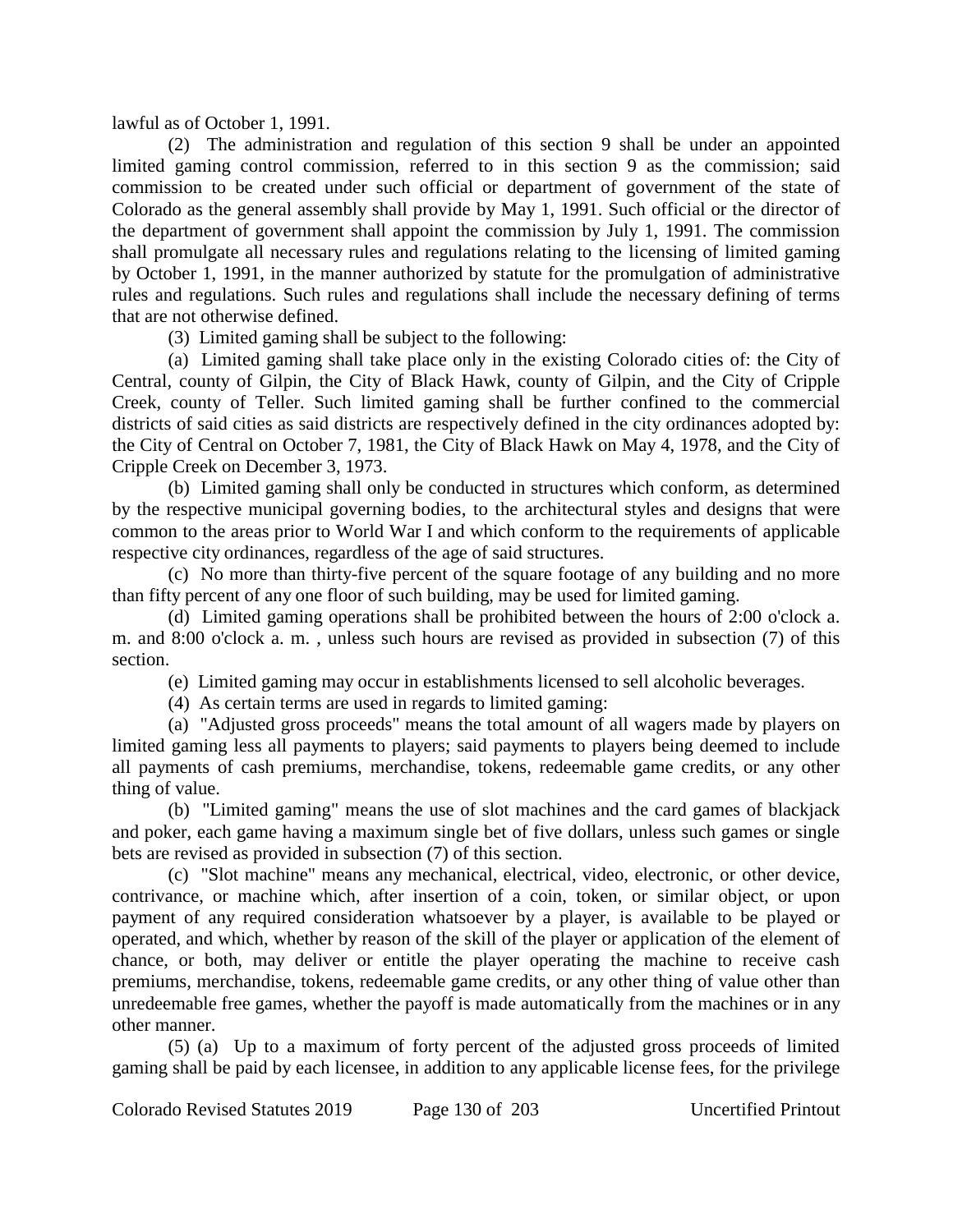of conducting limited gaming. Subject to subsection (7) of this section, such percentage shall be established annually by the commission according to the criteria established by the general assembly in the implementing legislation to be enacted pursuant to paragraph (c) of this subsection (5). Such payments shall be made into a limited gaming fund that is hereby created in the state treasury.

(b) (I) From the moneys in the limited gaming fund, the state treasurer is hereby authorized to pay all ongoing expenses of the commission and any other state agency, related to the administration of this section 9. Such payment shall be made upon proper presentation of a voucher prepared by the commission in accordance with statutes governing payments of liabilities incurred on behalf of the state. Such payment shall not be conditioned on any appropriation by the general assembly.

(II) At the end of each state fiscal year, the state treasurer shall distribute the balance remaining in the limited gaming fund, except for an amount equal to all expenses of the administration of this section 9 for the preceding two-month period, according to the following guidelines and subject to the distribution criteria provided in subsection (7) of this section: fifty percent shall be transferred to the state general fund or such other fund as the general assembly shall provide; twenty-eight percent shall be transferred to the state historical fund, which fund is hereby created in the state treasury; twelve percent shall be distributed to the governing bodies of Gilpin county and Teller county in proportion to the gaming revenues generated in each county; the remaining ten percent shall be distributed to the governing bodies of the cities of: the City of Central, the City of Black Hawk, and the City of Cripple Creek in proportion to the gaming revenues generated in each respective city.

(III) Of the moneys in the state historical fund, from which the state treasurer shall also make annual distributions, twenty percent shall be used for the preservation and restoration of the cities of: the City of Central, the City of Black Hawk, and the City of Cripple Creek, and such moneys shall be distributed, to the governing bodies of the respective cities, according to the proportion of the gaming revenues generated in each respective city. The remaining eighty percent in the state historical fund shall be used for the historic preservation and restoration of historical sites and municipalities throughout the state in a manner to be determined by the general assembly.

(c) and (d) Repealed.

(e) The general assembly shall enact provisions for the special licensing of qualifying nonprofit charitable organizations desiring to periodically host charitable gaming activities in licensed gaming establishments.

(f) If any provision of this section 9 is held invalid, the remainder of this section 9 shall remain unimpaired.

(6) **Local vote on legality of limited gaming - election required**. (a) Except as provided in paragraph (e) of this subsection (6), limited gaming shall not be lawful within any city, town, or unincorporated portion of a county which has been granted constitutional authority for limited gaming within its boundaries unless first approved by an affirmative vote of a majority of the electors of such city, town, or county voting thereon. The question shall first be submitted to the electors at a general, regular, or special election held within thirteen months after the effective date of the amendment which first adds such city, county, or town to those authorized for limited gaming pursuant to this constitution; and said election shall be conducted pursuant to applicable state or local government election laws.

Colorado Revised Statutes 2019 Page 131 of 203 Uncertified Printout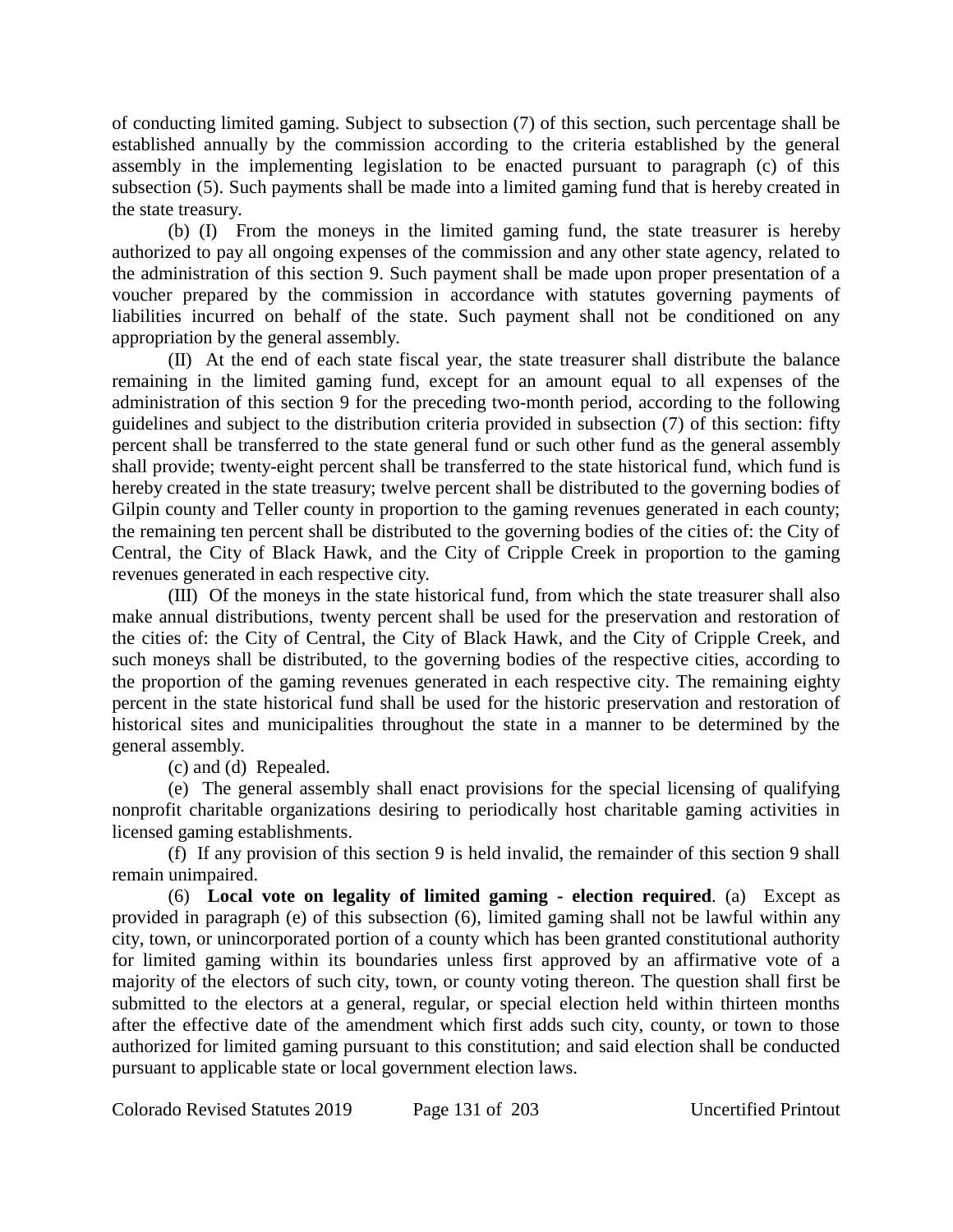(b) If approval of limited gaming is not obtained when the question is first submitted to the electors, the question may be submitted at subsequent elections held in accordance with paragraph (d) of this subsection (6); except that, once approval is obtained, limited gaming shall thereafter be lawful within the said city, town, or unincorporated portion of a county so long as the city, town, or county remains among those with constitutional authority for limited gaming within their boundaries.

(c) Nothing contained in this subsection (6) shall be construed to limit the ability of a city, town, or county to regulate the conduct of limited gaming as otherwise authorized by statute or by this constitution.

(d) (I) The question submitted to the electors at any election held pursuant to this subsection (6) shall be phrased in substantially the following form: "Shall limited gaming be lawful within ?"

(II) The failure to acquire approval of limited gaming in the unincorporated portion of a county shall not prevent lawful limited gaming within a city or town located in such county where such approval is acquired in a city or town election, and failure to acquire such approval in a city or town election shall not prevent lawful limited gaming within the unincorporated area of the county in which such city or town is located where such approval is acquired in an election in the unincorporated area of a county.

(III) If approval of limited gaming is not acquired when the question is first submitted in accordance with this subsection (6), the question may be submitted at subsequent elections so long as at least four years have elapsed since any previous election at which the question was submitted.

(e) Nothing contained in this subsection (6) shall be construed to affect the authority granted upon the initial adoption of this section at the 1990 general election, or the conduct and regulation of gaming on Indian reservations pursuant to federal law.

(f) For purposes of this subsection (6), a "city, town, or county" includes all land and buildings located within, or owned and controlled by, such city, town, or county or any political subdivision thereof. "City, town, or county" also includes the city and county of Denver.

(7) **Local elections to revise limits applicable to gaming - statewide elections to increase gaming taxes.** (a) Through local elections, the voters of the cities of Central, Black Hawk, and Cripple Creek are authorized to revise limits on gaming that apply to licensees operating in their city's gaming district to extend:

(I) Hours of limited gaming operation;

(II) Approved games to include roulette or craps, or both; and

(III) Single bets up to one hundred dollars.

(b) Limited gaming tax revenues attributable to the operation of this subsection (7) shall be deposited in the limited gaming fund. The commission shall annually determine the amount of such revenues generated in each city.

(c) From gaming tax revenues attributable to the operation of this subsection (7), the treasurer shall pay:

(I) Those ongoing expenses of the commission and other state agencies that are related to the administration of this subsection (7);

(II) Annual adjustments, in connection with distributions to limited gaming fund recipients listed in subsection  $(5)(b)(II)$  of this section, to reflect the lesser of six percent of, or the actual percentage of, annual growth in gaming tax revenues attributable to this subsection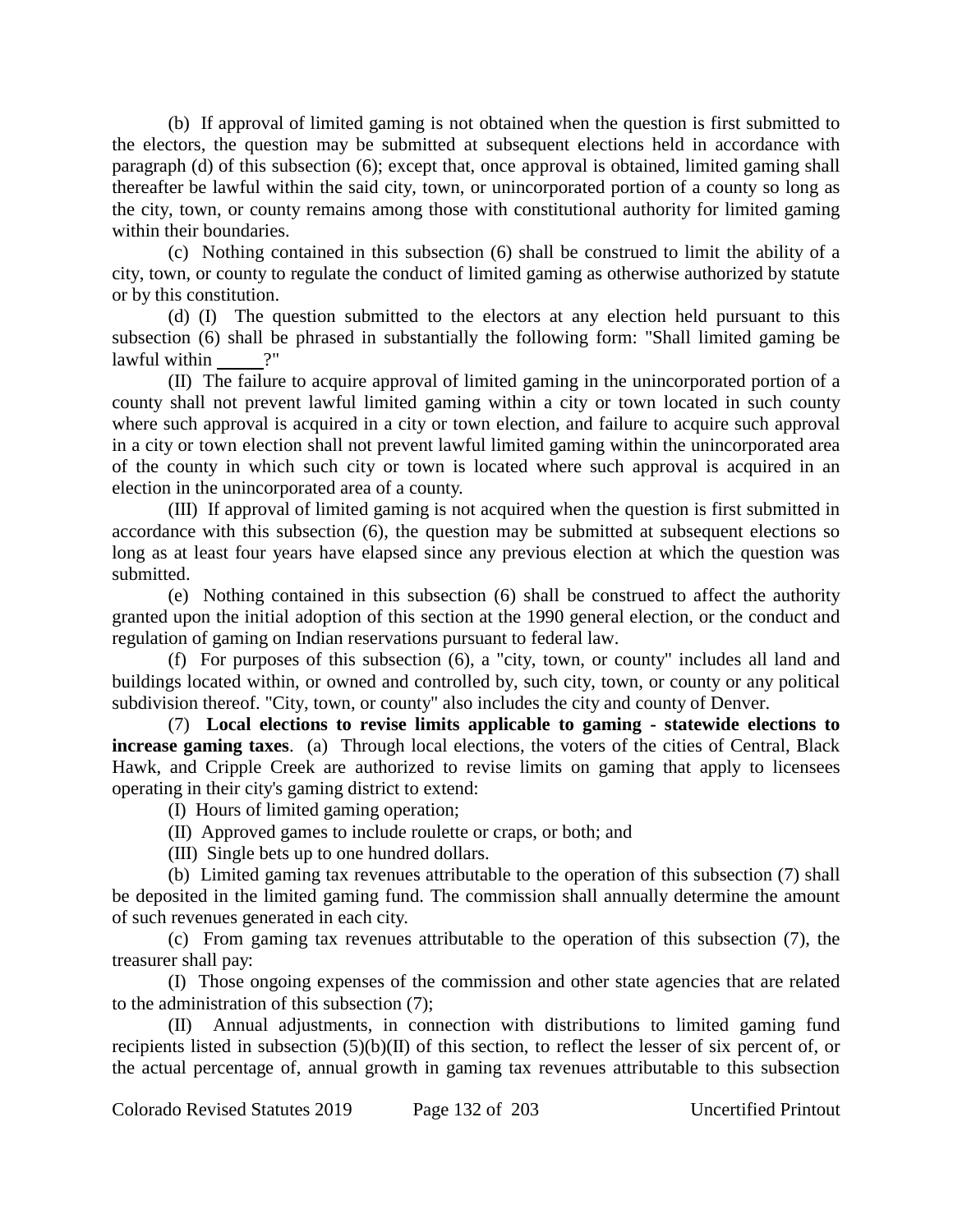(7); and

(III) Of the remaining gaming tax revenues, distributions in the following proportions:

(A) Seventy-eight percent to the state's public community colleges, junior colleges, and local district colleges to supplement existing state funding for student financial aid programs and classroom instruction programs; provided that such revenue shall be distributed to institutions that were operating on and after January 1, 2008, in proportion to their respective full-time equivalent student enrollments in the previous fiscal year;

(B) Ten percent to the governing bodies of the cities of Central, Black Hawk, and Cripple Creek to address local gaming impacts; provided that such revenue shall be distributed based on the proportion of gaming tax revenues, attributable to the operation of this subsection (7), that are paid by licensees operating in each city; and

(C) Twelve percent to the governing bodies of Gilpin and Teller Counties to address local gaming impacts; provided that such revenue shall be distributed based on the proportion of gaming tax revenues, attributable to the operation of this subsection (7), that are paid by licensees operating in each county.

(d) After July 1, 2009, the commission shall implement revisions to limits on gaming as approved by voters in the cities of Central, Black Hawk, or Cripple Creek. The general assembly is also authorized to enact, as necessary, legislation that will facilitate the operation of this subsection (7).

(e) If local voters in one or more cities revise any limits on gaming as provided in paragraph (a) of this subsection (7), any commission action pursuant to subsection (5) of this section that increases gaming taxes from the levels imposed as of July 1, 2008, shall be effective only if approved by voters at a statewide election held under section  $20(4)(a)$  of article X of this constitution.

(f) Gaming tax revenues attributable to the operation of this subsection (7) shall be collected and spent as a voter-approved revenue change without regard to any limitation contained in section 20 of article X of this constitution or any other law.

**Source: Initiated 90:** Entire section added, effective upon proclamation of the Governor, **L. 91,** p. 2037, January 3, 1991. **L. 92:** (6) added, p. 2313, effective upon proclamation of the Governor, **L. 93,** p. 2158, January 14, 1993. **L. 2002:** (5)(c) and (5)(d) repealed, p. 3095, § 1, effective upon proclamation of the Governor, **L. 2003,** p. 3611, December 20, 2002. **Initiated 2008:** (3)(d), (4)(b), (5)(a), and (5)(b)(II) amended and (7) added, effective upon proclamation of the Governor, **L. 2009,** p. 3377, January 8, 2009.

**Cross references:** For statutory provisions concerning limited gaming, see articles 47. 1 and 47. 2 of title 12.

**Section 9a. U. S. senators and representatives - limitations on terms.** (1) In order to broaden the opportunities for public service and to assure that members of the United States Congress from Colorado are representative of and responsive to Colorado citizens, no United States Senator from Colorado shall serve more than two consecutive terms in the United States Senate, and no United States Representative from Colorado shall serve more than three consecutive terms in the United States House of Representatives. This limitation on the number of terms shall apply to terms of office beginning on or after January 1, 1995. Any person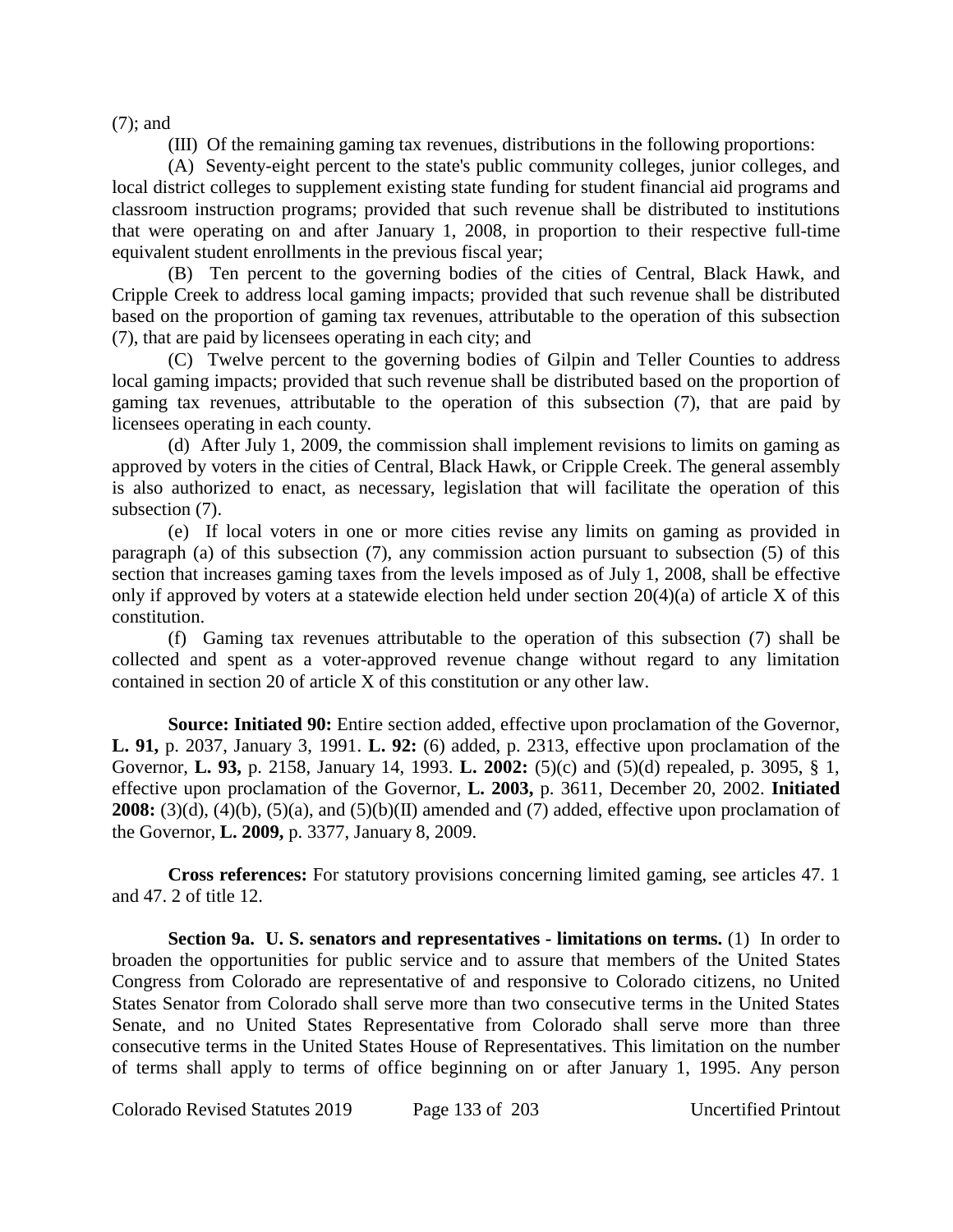appointed or elected to fill a vacancy in the United States Congress and who serves at least one half of a term of office shall be considered to have served a term in that office for purposes of this subsection (1). Terms are considered consecutive unless they are at least four years apart.

(2) The people of Colorado hereby state their support for a nationwide limit of twelve consecutive years of service in the United States Senate and six consecutive years of service in the United States House of Representatives and instruct their public officials to use their best efforts to work for such a limit.

(3) The people of Colorado declare that the provisions of this section shall be deemed severable from the remainder of this measure and that their intention is that federal officials elected from Colorado will continue voluntarily to observe the wishes of the people as stated in this section in the event any provision thereof is held invalid. The severability provisions of Section 10 of Article XVIII of the Colorado Constitution apply to this Section 9a.

**Source: Initiated 90:** Entire section added, effective upon proclamation of the Governor, **L. 91,** p. 2036, January 3, 1991. **Initiated 94:** Entire section amended, effective upon proclamation of the Governor, **L. 95,** p. 1435, January 19, 1995.

**Editor's note:** (1) Although this section was numbered as section 9 as it appeared on the ballot in 1990, for ease of location, it has numbered as section 9a.

(2) The reference in subsection (3) to "this measure" refers to the initiative adopted by the people on November 6, 1990, which added this section and amended section 1 of article IV and section 3 of article V of this constitution.

**Section 10. Severability of constitutional provisions.** If any provision of any section of any article in this constitution is found by a court of competent jurisdiction to be unconstitutional, the remaining provisions are valid unless the court holds that the valid provisions are so essentially and inseparably connected with, and so dependent upon, the void provision that it cannot be presumed the enactment of the valid provisions would have occurred without the void one; or unless the court determines that the valid provisions, standing alone, are incomplete and not capable of being executed.

**Source: L. 92:** Entire section added, p. 2314, effective upon proclamation of the Governor, **L. 93,** p. 2158, January 14, 1993.

**Section 11. Elected government officials - limitation on terms.** (1) In order to broaden the opportunities for public service and to assure that elected officials of governments are responsive to the citizens of those governments, no nonjudicial elected official of any county, city and county, city, town, school district, service authority, or any other political subdivision of the State of Colorado, no member of the state board of education, and no elected member of the governing board of a state institution of higher education shall serve more than two consecutive terms in office, except that with respect to terms of office which are two years or shorter in duration, no such elected official shall serve more than three consecutive terms in office. This limitation on the number of terms shall apply to terms of office beginning on or after January 1, 1995. For purposes of this Section 11, terms are considered consecutive unless they are at least four years apart.

Colorado Revised Statutes 2019 Page 134 of 203 Uncertified Printout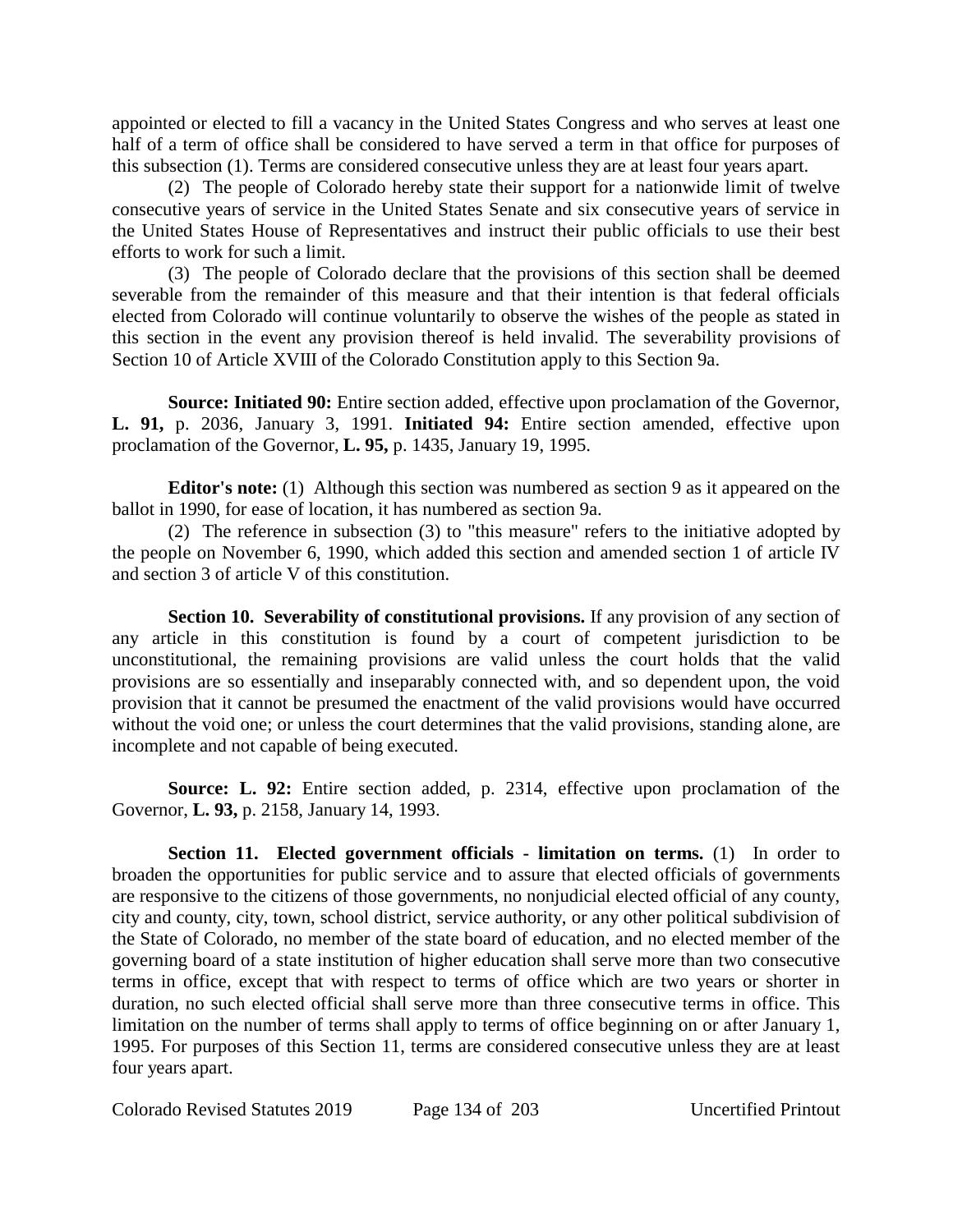(2) The voters of any such political subdivision may lengthen, shorten or eliminate the limitations on terms of office imposed by this Section 11. The voters of the state may lengthen, shorten, or eliminate the limitations on terms of office for the state board of education or the governing board of a state institution of higher education imposed by this Section 11.

(3) The provisions of this Section 11 shall apply to every home rule county, home rule city and county, home rule city and home rule town, notwithstanding any provision of Article XX, or Sections 16 and 17 of Article XIV, of the Colorado Constitution.

**Source: Initiated 94:** Entire section added, effective upon proclamation of the Governor, **L. 95,** p. 1436, January 19, 1995.

### **Section 12. (Repealed)**

**Source: Initiated 96:** Entire section added, effective upon proclamation of the Governor, **L. 97,** p. 2395, December 26, 1996. **L. 2002:** Entire section repealed, p. 3096, effective upon proclamation of the Governor, **L. 2003,** p. 3611, December 20, 2002.

**Editor's note:** (1) This section was found unconstitutional by the Colorado Supreme Court in Morrissey v. State, 951 P. 2d 911 (Colo. 1998).

(2) This section related to congressional term limits.

**Section 12a. Congressional Term Limits Declaration.** (1) Information for voters about candidates' decisions to term limit themselves is more important than party labeling, therefore, any candidate seeking to be elected to the United States Congress shall be allowed, but not required, to submit to the secretary of state an executed copy of the Term Limits Declaration set forth in subsection (2) of this section not later than 15 days prior to the certification of every congressional election ballot to each county clerk and recorder by the secretary of state. The secretary of state shall not refuse to place a candidate on any ballot due to the candidate's decision not to submit such declaration.

(2) The language of the Term Limits Declaration shall be as set forth herein and the secretary of state shall incorporate the applicable language in square brackets "[]" for the office the candidate seeks:

### **Congressional Term Limits Declaration**

### **Term Limits Declaration One**

Part A: I, \_\_\_\_\_\_\_\_\_\_\_\_\_, voluntarily declare that, if elected, I will not serve in the United States [House of Representatives more than 3 terms] [Senate more than 2 terms] after the effective date of the Congressional Term Limits Declaration Act of 1998.

Signature by candidate executes Part A Date

**Part B:** I, \_\_\_\_\_\_\_\_\_\_\_, authorize and request that the secretary of state place the

\_\_\_\_\_\_\_\_\_\_\_\_\_\_\_\_\_\_\_\_\_\_\_\_\_\_\_\_\_\_\_\_ \_\_\_\_\_\_\_\_\_\_\_\_\_\_\_\_\_\_\_\_\_\_\_\_\_\_\_\_\_\_\_

Colorado Revised Statutes 2019 Page 135 of 203 Uncertified Printout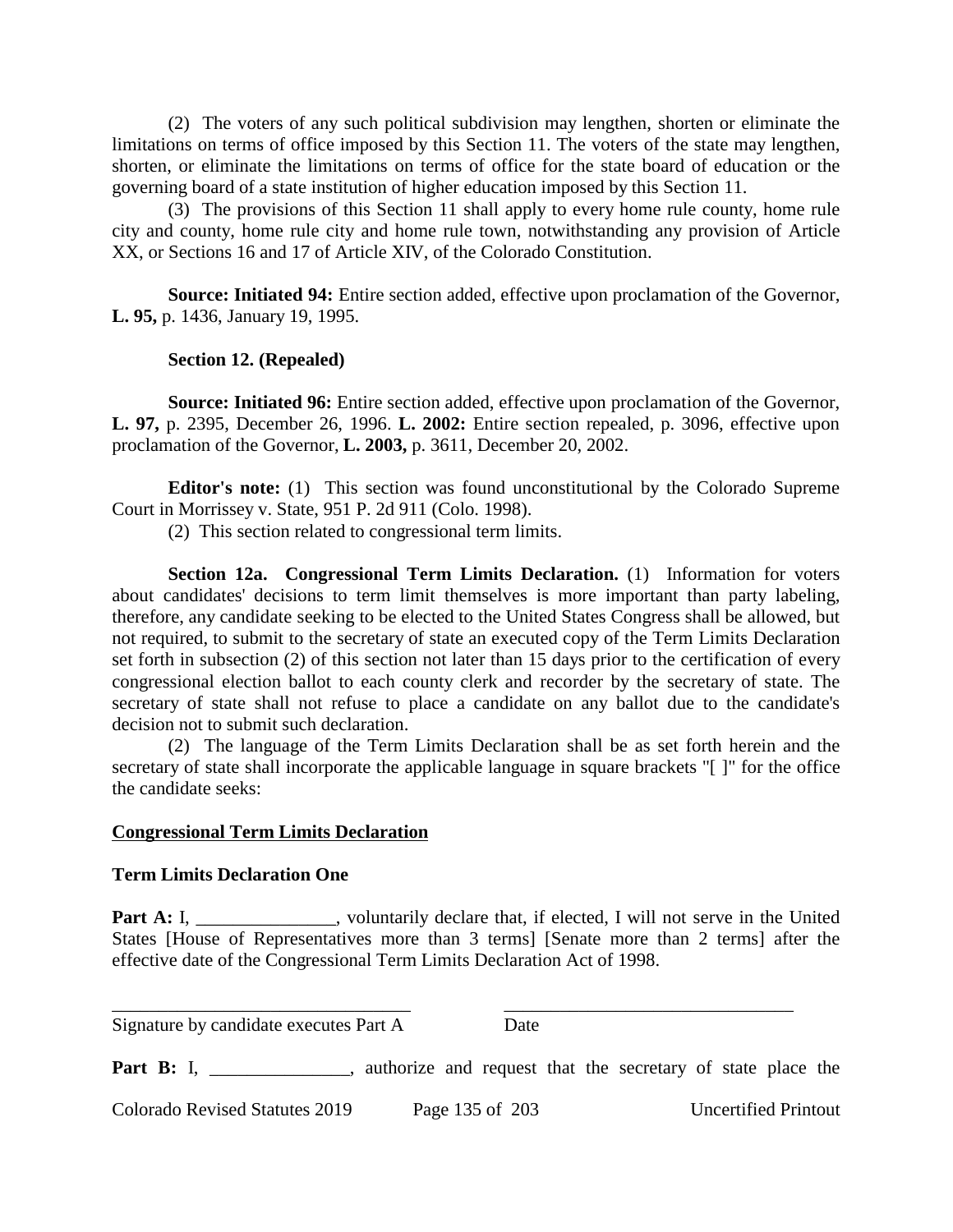applicable ballot designation, "Signed declaration to limit service to no more than [3 terms] [2 terms]" next to my name on every election ballot and in all government-sponsored voter education material in which my name appears as a candidate for the office to which Term Limit Declaration One refers.

\_\_\_\_\_\_\_\_\_\_\_\_\_\_\_\_\_\_\_\_\_\_\_\_\_\_\_\_\_\_\_\_ \_\_\_\_\_\_\_\_\_\_\_\_\_\_\_\_\_\_\_\_\_\_\_\_\_\_\_\_\_\_\_ Signature by candidate executes Part B Date

If the candidate chooses not to execute any or all parts of Term Limits Declaration One, then he or she may execute and submit to the secretary of state any or all parts of Term Limits Declaration Two.

## **Term Limits Declaration Two**

**Part A:** I, \_\_\_\_\_\_\_\_\_\_\_\_, have voluntarily chosen not to sign Term Limits Declaration One. If I had signed that declaration, I would have voluntarily agreed to limit my service in the United States [House of Representatives to no more than 3 terms] [Senate to no more than 2 terms] after the passage of the congressional Term Limits Declaration Amendment of 1998.

\_\_\_\_\_\_\_\_\_\_\_\_\_\_\_\_\_\_\_\_\_\_\_\_\_\_\_\_\_\_\_\_ \_\_\_\_\_\_\_\_\_\_\_\_\_\_\_\_\_\_\_\_\_\_\_\_\_\_\_\_\_\_\_ Signature by candidate executes Part A Date

After executing Part A, a candidate may execute and submit the voluntary statement in Part B.

**Part B:** I, \_\_\_\_\_\_\_\_\_\_\_\_, authorize and request that the secretary of state place the ballot designation, "Chose not to sign declaration to limit service to [3 terms] [2 terms]" next to my name on every official election ballot and in all government-sponsored voter education material in which my name appears as a candidate for the office to which Term Limits Declaration Two refers.

\_\_\_\_\_\_\_\_\_\_\_\_\_\_\_\_\_\_\_\_\_\_\_\_\_\_\_\_\_\_\_\_ \_\_\_\_\_\_\_\_\_\_\_\_\_\_\_\_\_\_\_\_\_\_\_\_\_\_\_\_\_\_\_ Signature by candidate executes Part B Date

(4) The secretary of state shall allow any candidate who at any time has submitted an executed copy of Term Limits Declaration One or Two, to timely submit an executed copy of Term Limits Declaration One or Two at which time all provisions affecting that Term Limits Declaration shall apply.

(5) The secretary of state shall place on that part of the official election ballot and in all government-sponsored voter education material, immediately following the name of each candidate who has executed and submitted Parts A and B of Term Limits Declaration One, the words, "Signed declaration to limit service to [3 terms] [2 terms]" unless the candidate has qualified as a candidate for a term that would exceed the number of terms set forth in Term Limits Declaration One. The secretary of state shall place on that part of the official election

<sup>(3)</sup> In the ballot designations in this section, the secretary of state shall incorporate the applicable language in brackets for the office the candidate seeks. Terms shall be calculated without regard to whether the terms were served consecutively.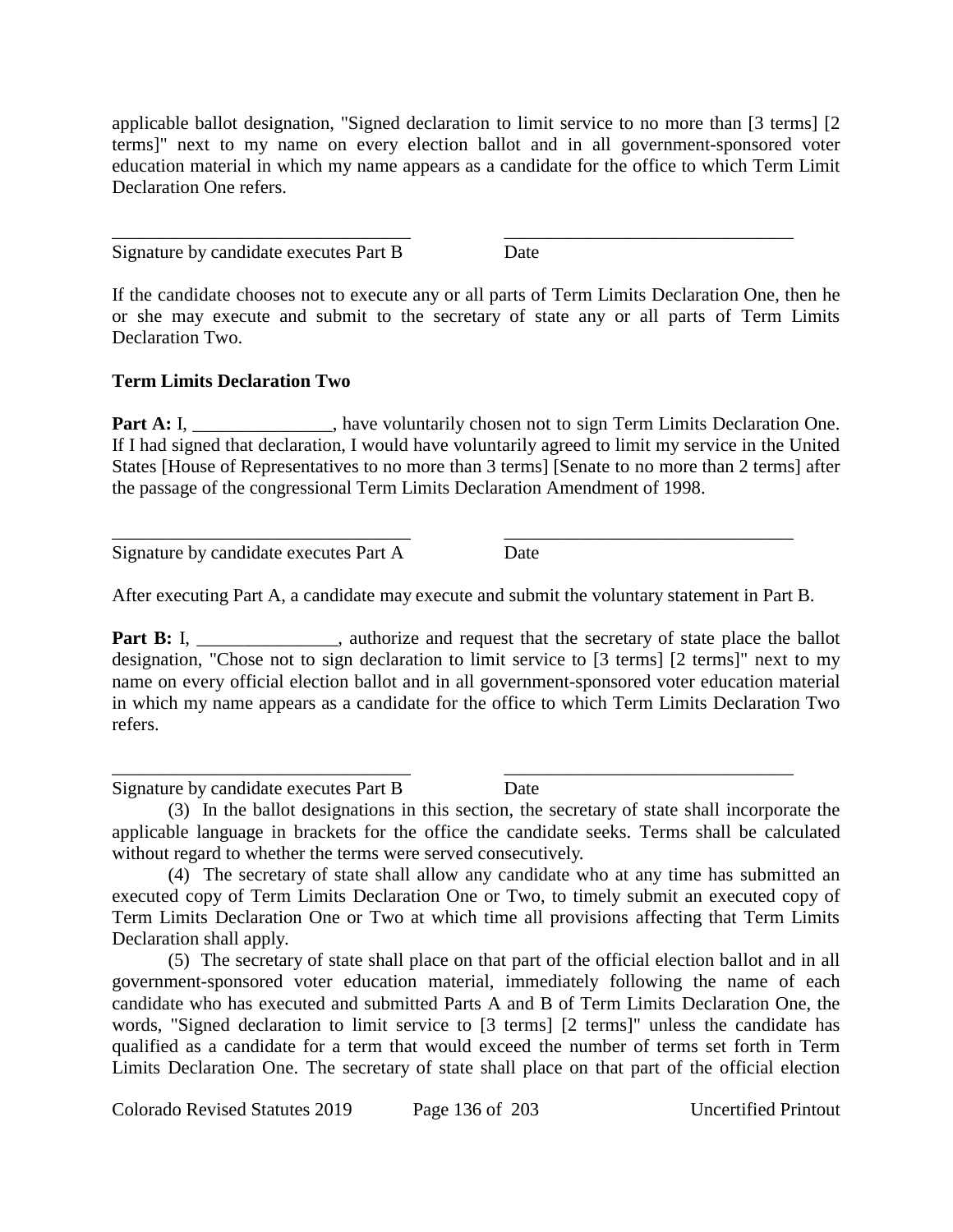ballot and in all government-sponsored voter education material, immediately following the name of each candidate who has executed and submitted Parts A and B of Term Limits Declaration Two the words, "Chose not to sign declaration to limit service to [3 terms] [2 terms]".

(6) For the purpose of this section, service in office for more than one-half of a term shall be deemed as service for a full term.

(7) No candidate shall have more than one declaration and ballot designation in effect for any office at the same time and a candidate may only execute and submit Part B of a declaration if Part A of that declaration is or has been executed and submitted.

(8) The secretary of state shall provide candidates with all the declarations in this section and promulgate regulations as provided by law to facilitate implementation of this section as long as the regulations do not alter the intent of this section.

(9) If any portion of this section be adjudicated invalid, the remaining portion shall be severed from the invalid portion to the greatest possible extent and be given the fullest force and application.

**Source: Initiated 98:** Entire section added, effective upon proclamation of the Governor, **L. 99,** p. 2257, December 30, 1998.

**Section 12b. Prohibited methods of taking wildlife.** (1) It shall be unlawful to take wildlife with any leghold trap, any instant kill body-gripping design trap, or by poison or snare in the state of Colorado.

(2) The provisions of subsection (1) of this section shall not prohibit:

(a) The taking of wildlife by use of the devices or methods described in subsection (1) of this section by federal, state, county, or municipal departments of health for the purpose of protecting human health or safety;

(b) The use of the devices or methods described in subsection (1) of this section for controlling:

(I) wild or domestic rodents, except for beaver or muskrat, as otherwise authorized by law; or

(II) wild or domestic birds as otherwise authorized by law;

(c) The use of non-lethal snares, traps specifically designed not to kill, or nets to take wildlife for scientific research projects, for falconry, for relocation, or for medical treatment pursuant to regulations established by the Colorado wildlife commission; or

(d) The use of traps, poisons or nets by the Colorado division of wildlife to take or manage fish or other non-mammalian aquatic wildlife.

(3) Notwithstanding the provisions of this section 12, the owner or lessee of private property primarily used for commercial livestock or crop production, or the employees of such owner or lessee, shall not be prohibited from using the devices or methods described in subsection (1) of this section on such private property so long as:

(a) such use does not exceed one thirty day period per year; and

(b) the owner or lessee can present on-site evidence to the division of wildlife that ongoing damage to livestock or crops has not been alleviated by the use of non-lethal or lethal control methods which are not prohibited.

(4) The provisions of this section 12 shall not apply to the taking of wildlife with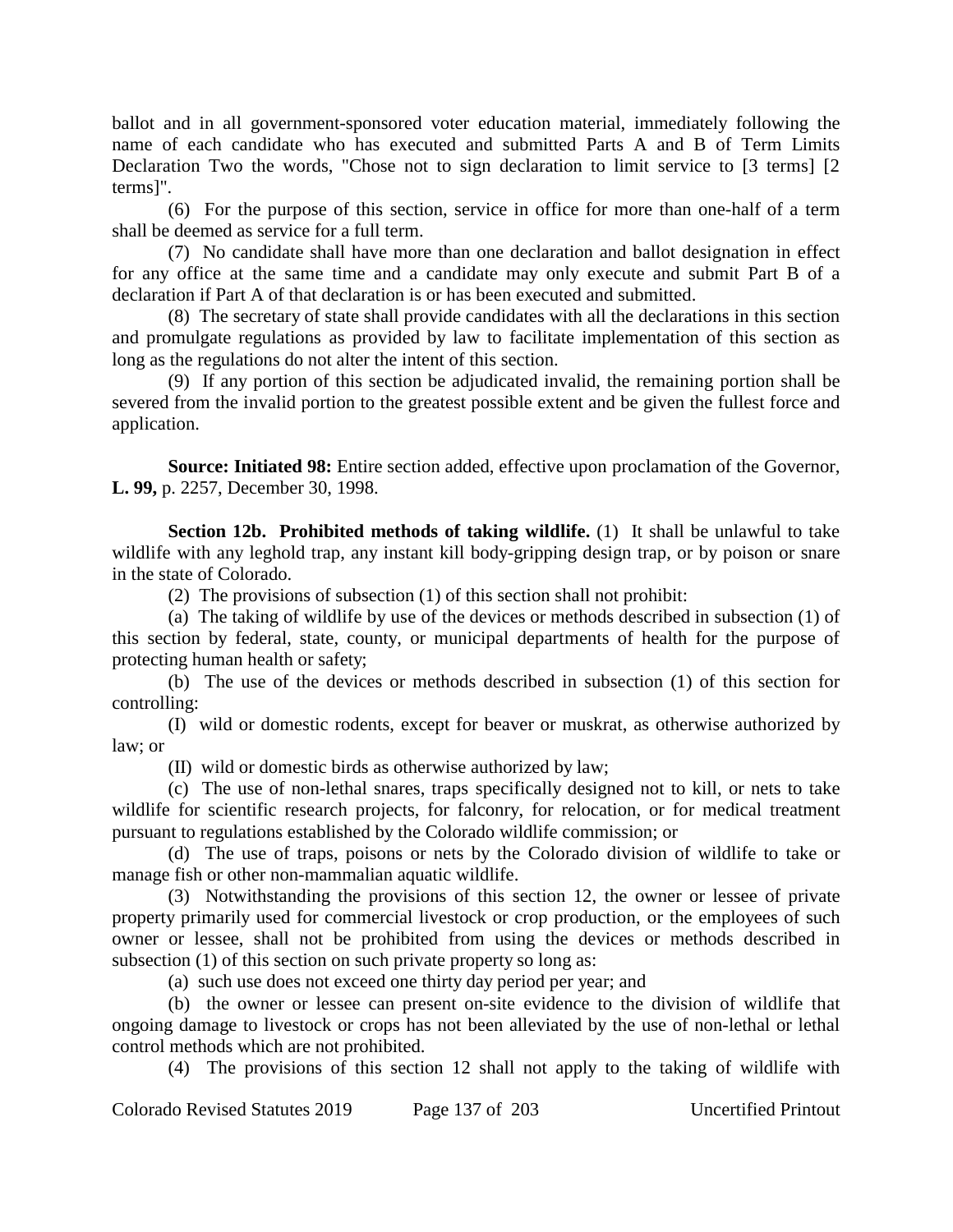firearms, fishing equipment, archery equipment, or other implements in hand as authorized by law.

(5) The general assembly shall enact, amend, or repeal such laws as are necessary to implement the provisions of this section 12, including penalty provisions, no later than May 1, 1997.

(6) As used in this section, unless the context otherwise requires:

(a) The term "taking" shall be defined as provided in section 33-1-102 (43), C. R. S. , on the date this section is enacted.

(b) The term "wildlife" shall be defined as provided in section 33-1-102 (51), C. R. S. , on the date this section is enacted.

**Source: Initiated 96:** Entire section added, effective upon proclamation of the Governor, **L. 97,** p. 2397, January 15, 1997.

**Editor's note:** Although this section was numbered as section 12 as it appeared on the ballot, for ease of location it has been numbered as section 12b.

# **Section 14. Medical use of marijuana for persons suffering from debilitating medical conditions.** (1) As used in this section, these terms are defined as follows:

(a) "Debilitating medical condition" means:

(I) Cancer, glaucoma, positive status for human immunodeficiency virus, or acquired immune deficiency syndrome, or treatment for such conditions;

(II) A chronic or debilitating disease or medical condition, or treatment for such conditions, which produces, for a specific patient, one or more of the following, and for which, in the professional opinion of the patient's physician, such condition or conditions reasonably may be alleviated by the medical use of marijuana: cachexia; severe pain; severe nausea; seizures, including those that are characteristic of epilepsy; or persistent muscle spasms, including those that are characteristic of multiple sclerosis; or

(III) Any other medical condition, or treatment for such condition, approved by the state health agency, pursuant to its rule making authority or its approval of any petition submitted by a patient or physician as provided in this section.

(b) "Medical use" means the acquisition, possession, production, use, or transportation of marijuana or paraphernalia related to the administration of such marijuana to address the symptoms or effects of a patient's debilitating medical condition, which may be authorized only after a diagnosis of the patient's debilitating medical condition by a physician or physicians, as provided by this section.

(c) "Parent" means a custodial mother or father of a patient under the age of eighteen years, any person having custody of a patient under the age of eighteen years, or any person serving as a legal guardian for a patient under the age of eighteen years.

(d) "Patient" means a person who has a debilitating medical condition.

(e) "Physician" means a doctor of medicine who maintains, in good standing, a license to practice medicine issued by the state of Colorado.

(f) "Primary care-giver" means a person, other than the patient and the patient's physician, who is eighteen years of age or older and has significant responsibility for managing the well-being of a patient who has a debilitating medical condition.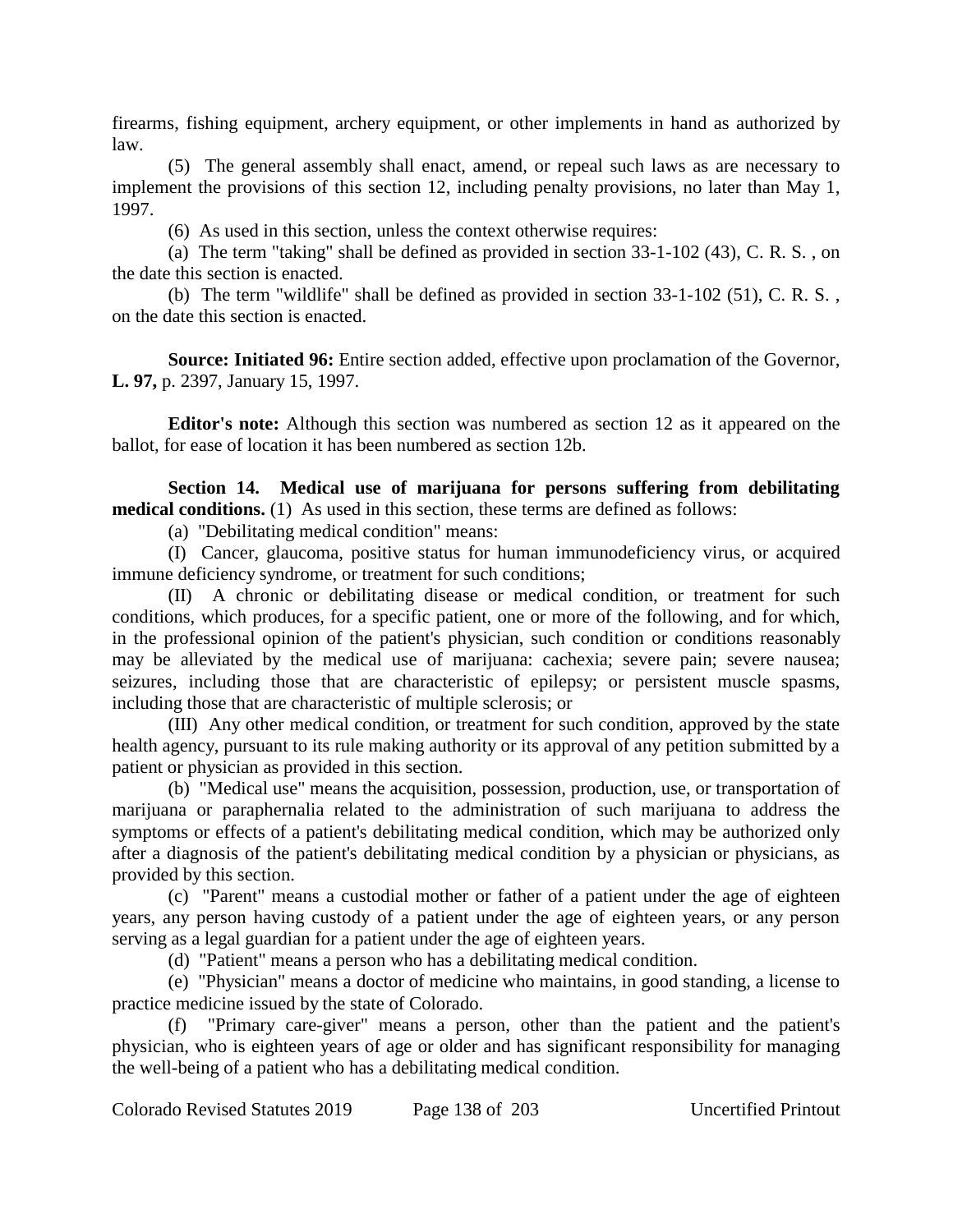(g) "Registry identification card" means that document, issued by the state health agency, which identifies a patient authorized to engage in the medical use of marijuana and such patient's primary care-giver, if any has been designated.

(h) "State health agency" means that public health related entity of state government designated by the governor to establish and maintain a confidential registry of patients authorized to engage in the medical use of marijuana and enact rules to administer this program.

(i) "Usable form of marijuana" means the seeds, leaves, buds, and flowers of the plant (genus) cannabis, and any mixture or preparation thereof, which are appropriate for medical use as provided in this section, but excludes the plant's stalks, stems, and roots.

(j) "Written documentation" means a statement signed by a patient's physician or copies of the patient's pertinent medical records.

(2) (a) Except as otherwise provided in subsections (5), (6), and (8) of this section, a patient or primary care-giver charged with a violation of the state's criminal laws related to the patient's medical use of marijuana will be deemed to have established an affirmative defense to such allegation where:

(I) The patient was previously diagnosed by a physician as having a debilitating medical condition;

(II) The patient was advised by his or her physician, in the context of a bona fide physician-patient relationship, that the patient might benefit from the medical use of marijuana in connection with a debilitating medical condition; and

(III) The patient and his or her primary care-giver were collectively in possession of amounts of marijuana only as permitted under this section.

This affirmative defense shall not exclude the assertion of any other defense where a patient or primary care-giver is charged with a violation of state law related to the patient's medical use of marijuana.

(b) Effective June 1, 1999, it shall be an exception from the state's criminal laws for any patient or primary care-giver in lawful possession of a registry identification card to engage or assist in the medical use of marijuana, except as otherwise provided in subsections (5) and (8) of this section.

(c) It shall be an exception from the state's criminal laws for any physician to:

(I) Advise a patient whom the physician has diagnosed as having a debilitating medical condition, about the risks and benefits of medical use of marijuana or that he or she might benefit from the medical use of marijuana, provided that such advice is based upon the physician's contemporaneous assessment of the patient's medical history and current medical condition and a bona fide physician-patient relationship; or

Provide a patient with written documentation, based upon the physician's contemporaneous assessment of the patient's medical history and current medical condition and a bona fide physician-patient relationship, stating that the patient has a debilitating medical condition and might benefit from the medical use of marijuana.

No physician shall be denied any rights or privileges for the acts authorized by this subsection.

(d) Notwithstanding the foregoing provisions, no person, including a patient or primary care-giver, shall be entitled to the protection of this section for his or her acquisition, possession, manufacture, production, use, sale, distribution, dispensing, or transportation of marijuana for any use other than medical use.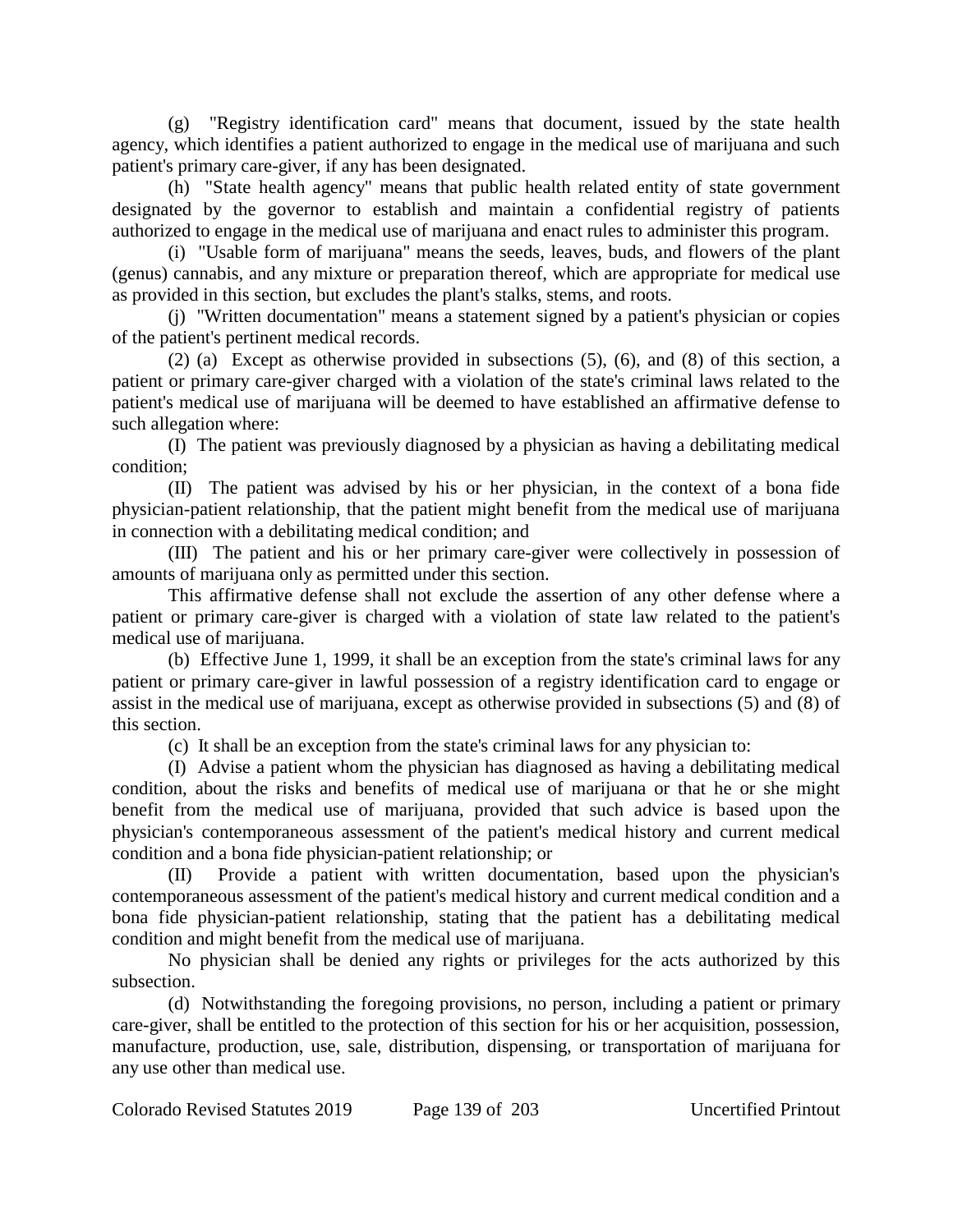(e) Any property interest that is possessed, owned, or used in connection with the medical use of marijuana or acts incidental to such use, shall not be harmed, neglected, injured, or destroyed while in the possession of state or local law enforcement officials where such property has been seized in connection with the claimed medical use of marijuana. Any such property interest shall not be forfeited under any provision of state law providing for the forfeiture of property other than as a sentence imposed after conviction of a criminal offense or entry of a plea of guilty to such offense. Marijuana and paraphernalia seized by state or local law enforcement officials from a patient or primary care-giver in connection with the claimed medical use of marijuana shall be returned immediately upon the determination of the district attorney or his or her designee that the patient or primary care-giver is entitled to the protection contained in this section as may be evidenced, for example, by a decision not to prosecute, the dismissal of charges, or acquittal.

(3) The state health agency shall create and maintain a confidential registry of patients who have applied for and are entitled to receive a registry identification card according to the criteria set forth in this subsection, effective June 1, 1999.

(a) No person shall be permitted to gain access to any information about patients in the state health agency's confidential registry, or any information otherwise maintained by the state health agency about physicians and primary care-givers, except for authorized employees of the state health agency in the course of their official duties and authorized employees of state or local law enforcement agencies which have stopped or arrested a person who claims to be engaged in the medical use of marijuana and in possession of a registry identification card or its functional equivalent, pursuant to paragraph (e) of this subsection (3). Authorized employees of state or local law enforcement agencies shall be granted access to the information contained within the state health agency's confidential registry only for the purpose of verifying that an individual who has presented a registry identification card to a state or local law enforcement official is lawfully in possession of such card.

(b) In order to be placed on the state's confidential registry for the medical use of marijuana, a patient must reside in Colorado and submit the completed application form adopted by the state health agency, including the following information, to the state health agency:

(I) The original or a copy of written documentation stating that the patient has been diagnosed with a debilitating medical condition and the physician's conclusion that the patient might benefit from the medical use of marijuana;

(II) The name, address, date of birth, and social security number of the patient;

(III) The name, address, and telephone number of the patient's physician; and

(IV) The name and address of the patient's primary care-giver, if one is designated at the time of application.

(c) Within thirty days of receiving the information referred to in subparagraphs (3) (b)(I)-(IV), the state health agency shall verify medical information contained in the patient's written documentation. The agency shall notify the applicant that his or her application for a registry identification card has been denied if the agency's review of such documentation discloses that: the information required pursuant to paragraph (3)(b) of this section has not been provided or has been falsified; the documentation fails to state that the patient has a debilitating medical condition specified in this section or by state health agency rule; or the physician does not have a license to practice medicine issued by the state of Colorado. Otherwise, not more than five days after verifying such information, the state health agency shall issue one serially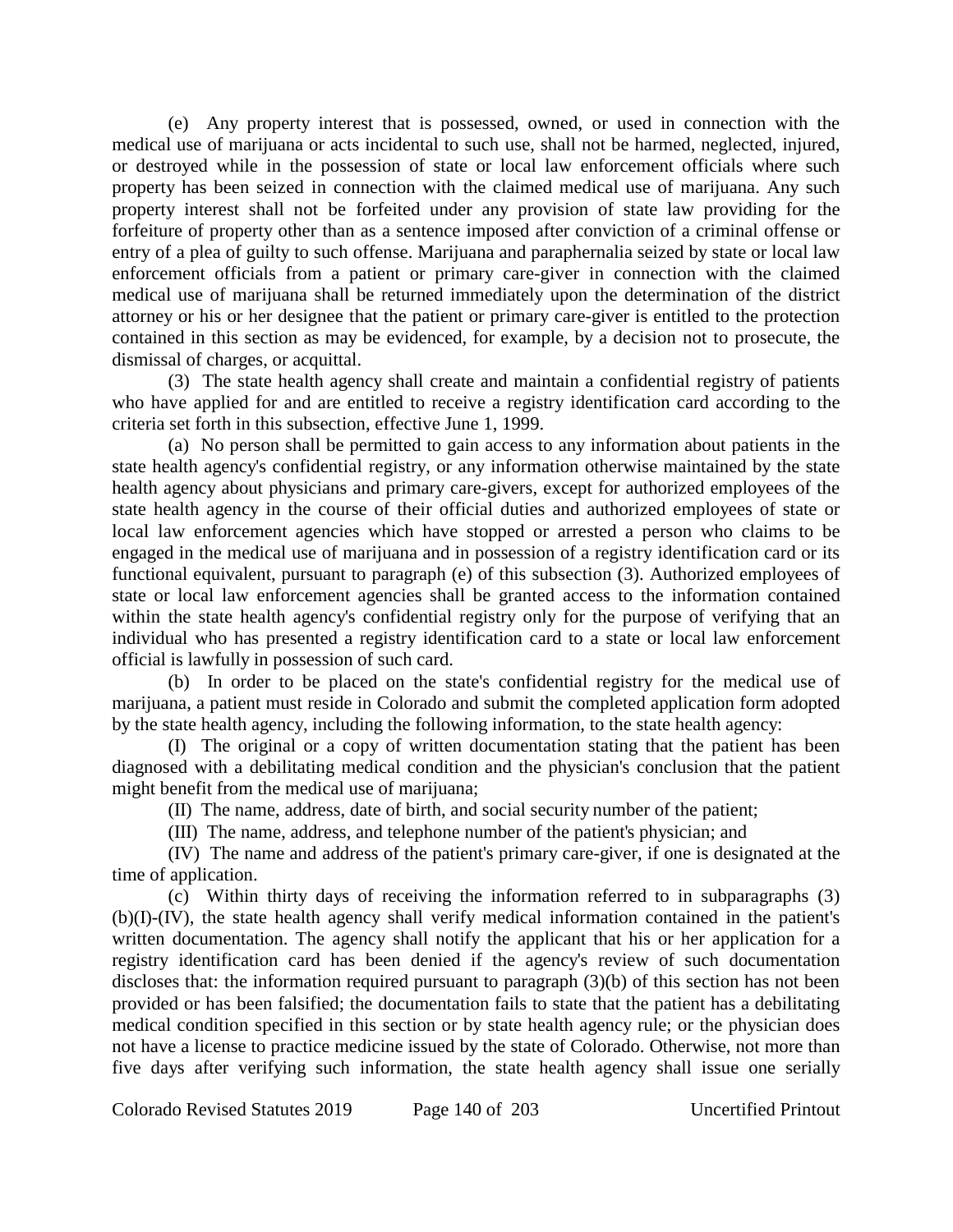numbered registry identification card to the patient, stating:

(I) The patient's name, address, date of birth, and social security number;

(II) That the patient's name has been certified to the state health agency as a person who has a debilitating medical condition, whereby the patient may address such condition with the medical use of marijuana;

(III) The date of issuance of the registry identification card and the date of expiration of such card, which shall be one year from the date of issuance; and

(IV) The name and address of the patient's primary care-giver, if any is designated at the time of application.

(d) Except for patients applying pursuant to subsection (6) of this section, where the state health agency, within thirty-five days of receipt of an application, fails to issue a registry identification card or fails to issue verbal or written notice of denial of such application, the patient's application for such card will be deemed to have been approved. Receipt shall be deemed to have occurred upon delivery to the state health agency, or deposit in the United States mails. Notwithstanding the foregoing, no application shall be deemed received prior to June 1, 1999. A patient who is questioned by any state or local law enforcement official about his or her medical use of marijuana shall provide a copy of the application submitted to the state health agency, including the written documentation and proof of the date of mailing or other transmission of the written documentation for delivery to the state health agency, which shall be accorded the same legal effect as a registry identification card, until such time as the patient receives notice that the application has been denied.

(e) A patient whose application has been denied by the state health agency may not reapply during the six months following the date of the denial and may not use an application for a registry identification card as provided in paragraph (3)(d) of this section. The denial of a registry identification card shall be considered a final agency action. Only the patient whose application has been denied shall have standing to contest the agency action.

(f) When there has been a change in the name, address, physician, or primary care- giver of a patient who has qualified for a registry identification card, that patient must notify the state health agency of any such change within ten days. A patient who has not designated a primary care-giver at the time of application to the state health agency may do so in writing at any time during the effective period of the registry identification card, and the primary care-giver may act in this capacity after such designation. To maintain an effective registry identification card, a patient must annually resubmit, at least thirty days prior to the expiration date stated on the registry identification card, updated written documentation to the state health agency, as well as the name and address of the patient's primary care-giver, if any is designated at such time.

(g) Authorized employees of state or local law enforcement agencies shall immediately notify the state health agency when any person in possession of a registry identification card has been determined by a court of law to have willfully violated the provisions of this section or its implementing legislation, or has pled guilty to such offense.

(h) A patient who no longer has a debilitating medical condition shall return his or her registry identification card to the state health agency within twenty-four hours of receiving such diagnosis by his or her physician.

(i) The state health agency may determine and levy reasonable fees to pay for any direct or indirect administrative costs associated with its role in this program.

(4) (a) A patient may engage in the medical use of marijuana, with no more marijuana

Colorado Revised Statutes 2019 Page 141 of 203 Uncertified Printout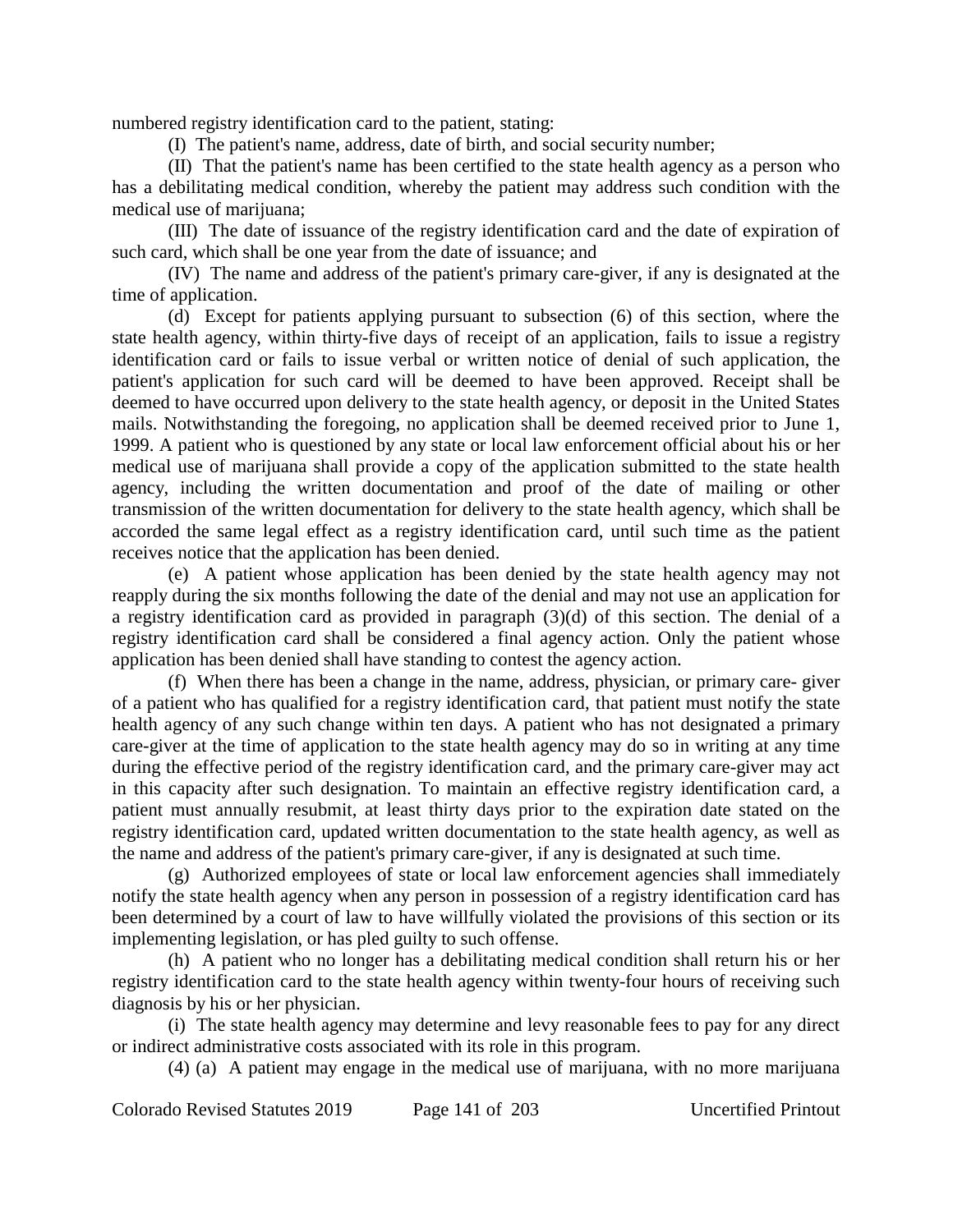than is medically necessary to address a debilitating medical condition. A patient's medical use of marijuana, within the following limits, is lawful:

(I) No more than two ounces of a usable form of marijuana; and

(II) No more than six marijuana plants, with three or fewer being mature, flowering plants that are producing a usable form of marijuana.

(b) For quantities of marijuana in excess of these amounts, a patient or his or her primary care-giver may raise as an affirmative defense to charges of violation of state law that such greater amounts were medically necessary to address the patient's debilitating medical condition.

(5) (a) No patient shall:

(I) Engage in the medical use of marijuana in a way that endangers the health or wellbeing of any person; or

(II) Engage in the medical use of marijuana in plain view of, or in a place open to, the general public.

(b) In addition to any other penalties provided by law, the state health agency shall revoke for a period of one year the registry identification card of any patient found to have willfully violated the provisions of this section or the implementing legislation adopted by the general assembly.

(6) Notwithstanding paragraphs (2)(a) and (3)(d) of this section, no patient under eighteen years of age shall engage in the medical use of marijuana unless:

(a) Two physicians have diagnosed the patient as having a debilitating medical condition;

(b) One of the physicians referred to in paragraph (6)(a) has explained the possible risks and benefits of medical use of marijuana to the patient and each of the patient's parents residing in Colorado;

(c) The physicians referred to in paragraph (6)(b) has provided the patient with the written documentation, specified in subparagraph  $(3)(b)(I)$ ;

(d) Each of the patient's parents residing in Colorado consent in writing to the state health agency to permit the patient to engage in the medical use of marijuana;

(e) A parent residing in Colorado consents in writing to serve as a patient's primary caregiver;

(f) A parent serving as a primary care-giver completes and submits an application for a registry identification card as provided in subparagraph (3)(b) of this section and the written consents referred to in paragraph (6)(d) to the state health agency;

(g) The state health agency approves the patient's application and transmits the patient's registry identification card to the parent designated as a primary care-giver;

(h) The patient and primary care-giver collectively possess amounts of marijuana no greater than those specified in subparagraph  $(4)(a)(I)$  and  $(II)$ ; and

(i) The primary care-giver controls the acquisition of such marijuana and the dosage and frequency of its use by the patient.

(7) Not later than March 1, 1999, the governor shall designate, by executive order, the state health agency as defined in paragraph  $(1)(g)$  of this section.

(8) Not later than April 30, 1999, the General Assembly shall define such terms and enact such legislation as may be necessary for implementation of this section, as well as determine and enact criminal penalties for:

(a) Fraudulent representation of a medical condition by a patient to a physician, state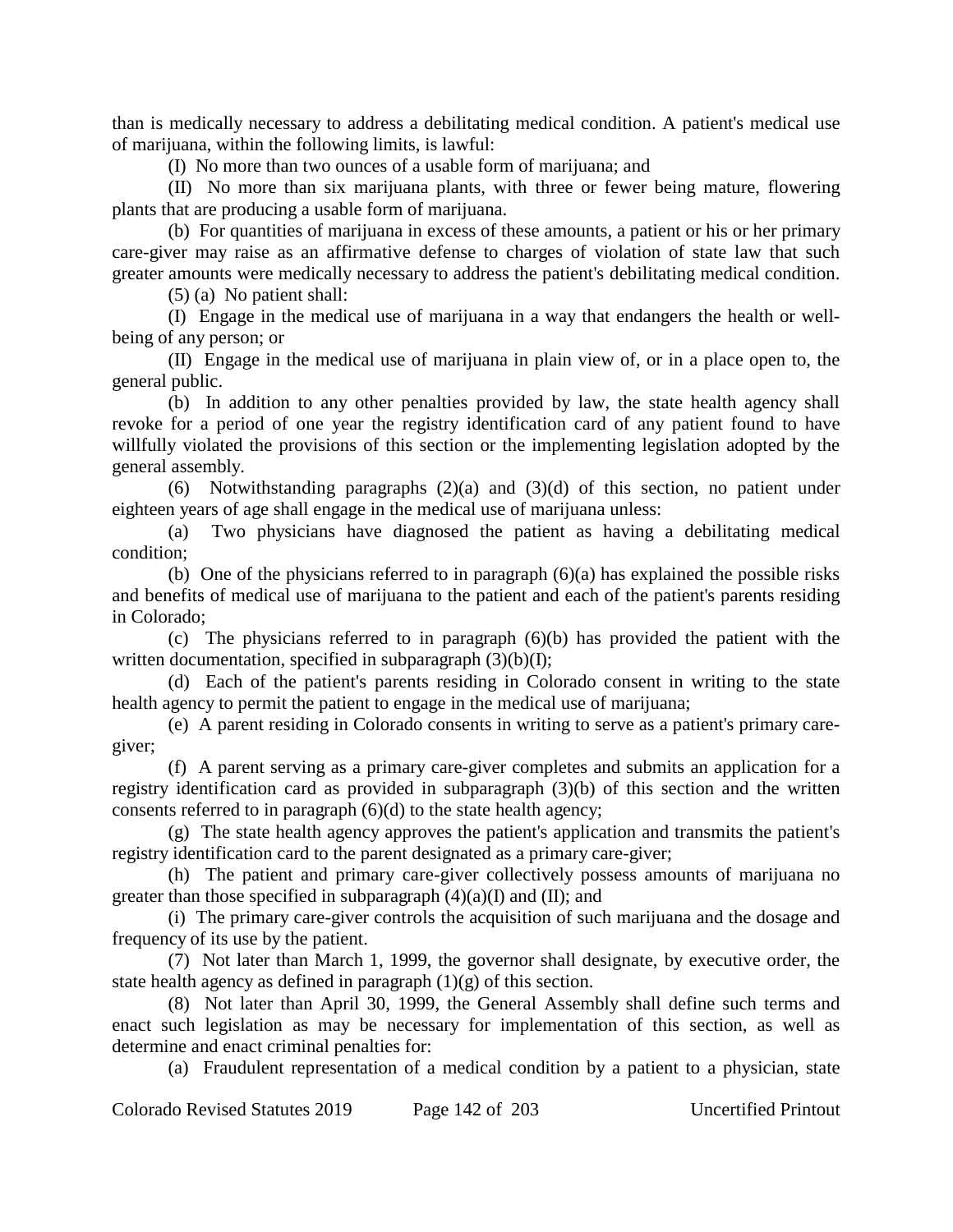health agency, or state or local law enforcement official for the purpose of falsely obtaining a registry identification card or avoiding arrest and prosecution;

(b) Fraudulent use or theft of any person's registry identification card to acquire, possess, produce, use, sell, distribute, or transport marijuana, including but not limited to cards that are required to be returned where patients are no longer diagnosed as having a debilitating medical condition;

(c) Fraudulent production or counterfeiting of, or tampering with, one or more registry identification cards; or

(d) Breach of confidentiality of information provided to or by the state health agency.

(9) Not later than June 1, 1999, the state health agency shall develop and make available to residents of Colorado an application form for persons seeking to be listed on the confidential registry of patients. By such date, the state health agency shall also enact rules of administration, including but not limited to rules governing the establishment and confidentiality of the registry, the verification of medical information, the issuance and form of registry identification cards, communications with law enforcement officials about registry identification cards that have been suspended where a patient is no longer diagnosed as having a debilitating medical condition, and the manner in which the agency may consider adding debilitating medical conditions to the list provided in this section. Beginning June 1, 1999, the state health agency shall accept physician or patient initiated petitions to add debilitating medical conditions to the list provided in this section and, after such hearing as the state health agency deems appropriate, shall approve or deny such petitions within one hundred eighty days of submission. The decision to approve or deny a petition shall be considered a final agency action.

(10) (a) No governmental, private, or any other health insurance provider shall be required to be liable for any claim for reimbursement for the medical use of marijuana.

(b) Nothing in this section shall require any employer to accommodate the medical use of marijuana in any work place.

(11) Unless otherwise provided by this section, all provisions of this section shall become effective upon official declaration of the vote hereon by proclamation of the governor, pursuant to article V, section (1)(4), and shall apply to acts or offenses committed on or after that date.

**Source: Initiated 2000:** Entire section added, effective upon proclamation of the Governor, **L. 2001,** p. 2379, December 28, 2000.

**Editor's note:** (1) This section was added by an initiated measure and numbered as section 14 as it appeared on the ballot, which leaves a gap between sections 12b and 14.

(2) In subsection (7), the reference cited to state health agency as defined in paragraph  $(1)(g)$  of this section should read  $(1)(h)$  of this section.

(3) In People v. Crouse, 2017 CO 5, 388 P. 3d 39, the Colorado Supreme Court concluded that subsection (2)(e) of this section requires a law enforcement officer to distribute marijuana in violation of the federal Controlled Substances Act (CSA), 21 U. S. C. § 801 et seq. Requiring a law enforcement officer to violate federal law creates a positive conflict between state law and federal law, thus subsection (2)(e) is preempted and void.

**Section 15. State minimum wage rate.** Effective January 1, 2017, Colorado's minimum

Colorado Revised Statutes 2019 Page 143 of 203 Uncertified Printout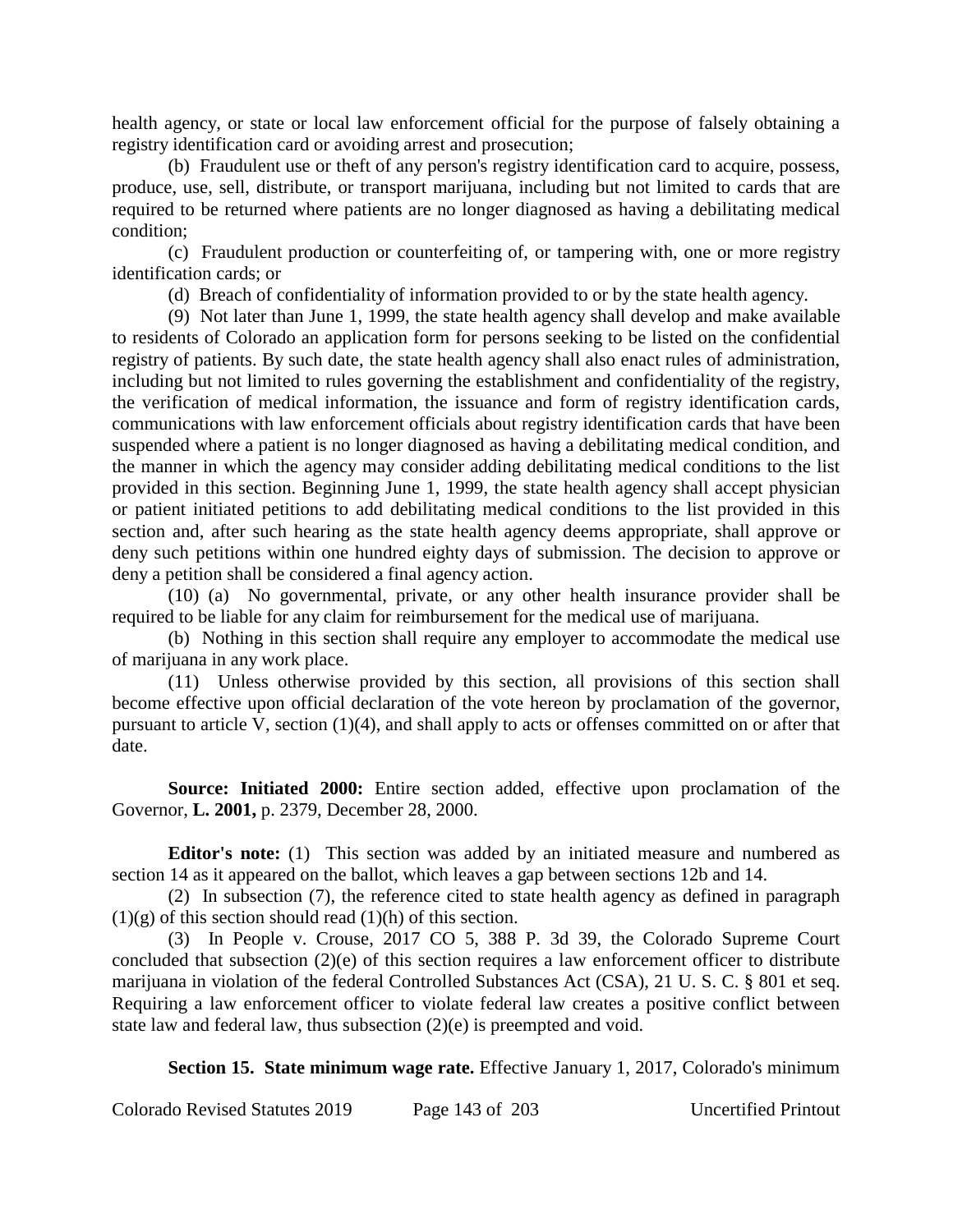wage is increased to \$9. 30 per hour and is increased annually by \$0. 90 each January 1 until it reaches \$12 per hour effective January 2020, and thereafter is adjusted annually for cost of living increases, as measured by the Consumer Price Index used for Colorado. This minimum wage shall be paid to employees who receive the state or federal minimum wage. No more than \$3. 02 per hour in tip income may be used to offset the minimum wage of employees who regularly receive tips.

**Source: Initiated 2006:** Entire section added, effective upon proclamation of the Governor, **L. 2007,** p. 2961, December 31, 2006. **Initiated 2016:** Entire section amended, Amendment 70, effective upon proclamation of the Governor, L. 2017, p. 2799, December 16, 2016.

### **Section 16. Personal use and regulation of marijuana.**

### **(1) Purpose and findings.**

(a) In the interest of the efficient use of law enforcement resources, enhancing revenue for public purposes, and individual freedom, the people of the state of Colorado find and declare that the use of marijuana should be legal for persons twenty-one years of age or older and taxed in a manner similar to alcohol.

(b) In the interest of the health and public safety of our citizenry, the people of the state of Colorado further find and declare that marijuana should be regulated in a manner similar to alcohol so that:

(I) Individuals will have to show proof of age before purchasing marijuana;

(II) Selling, distributing, or transferring marijuana to minors and other individuals under the age of twenty-one shall remain illegal;

(III) Driving under the influence of marijuana shall remain illegal;

(IV) Legitimate, taxpaying business people, and not criminal actors, will conduct sales of marijuana; and

(V) Marijuana sold in this state will be labeled and subject to additional regulations to ensure that consumers are informed and protected.

(c) In the interest of enacting rational policies for the treatment of all variations of the cannabis plant, the people of Colorado further find and declare that industrial hemp should be regulated separately from strains of cannabis with higher delta-9 tetrahydrocannabinol (THC) concentrations.

(d) The people of the state of Colorado further find and declare that it is necessary to ensure consistency and fairness in the application of this section throughout the state and that, therefore, the matters addressed by this section are, except as specified herein, matters of statewide concern.

**(2) Definitions**. As used in this section, unless the context otherwise requires,

(a) "Colorado Medical Marijuana Code" means article 43. 3 of title 12, Colorado Revised Statutes.

(b) "Consumer" means a person twenty-one years of age or older who purchases marijuana or marijuana products for personal use by persons twenty-one years of age or older, but not for resale to others.

(c) "Department" means the department of revenue or its successor agency.

(d) "Industrial hemp" has the same meaning as it is defined in federal law or as the term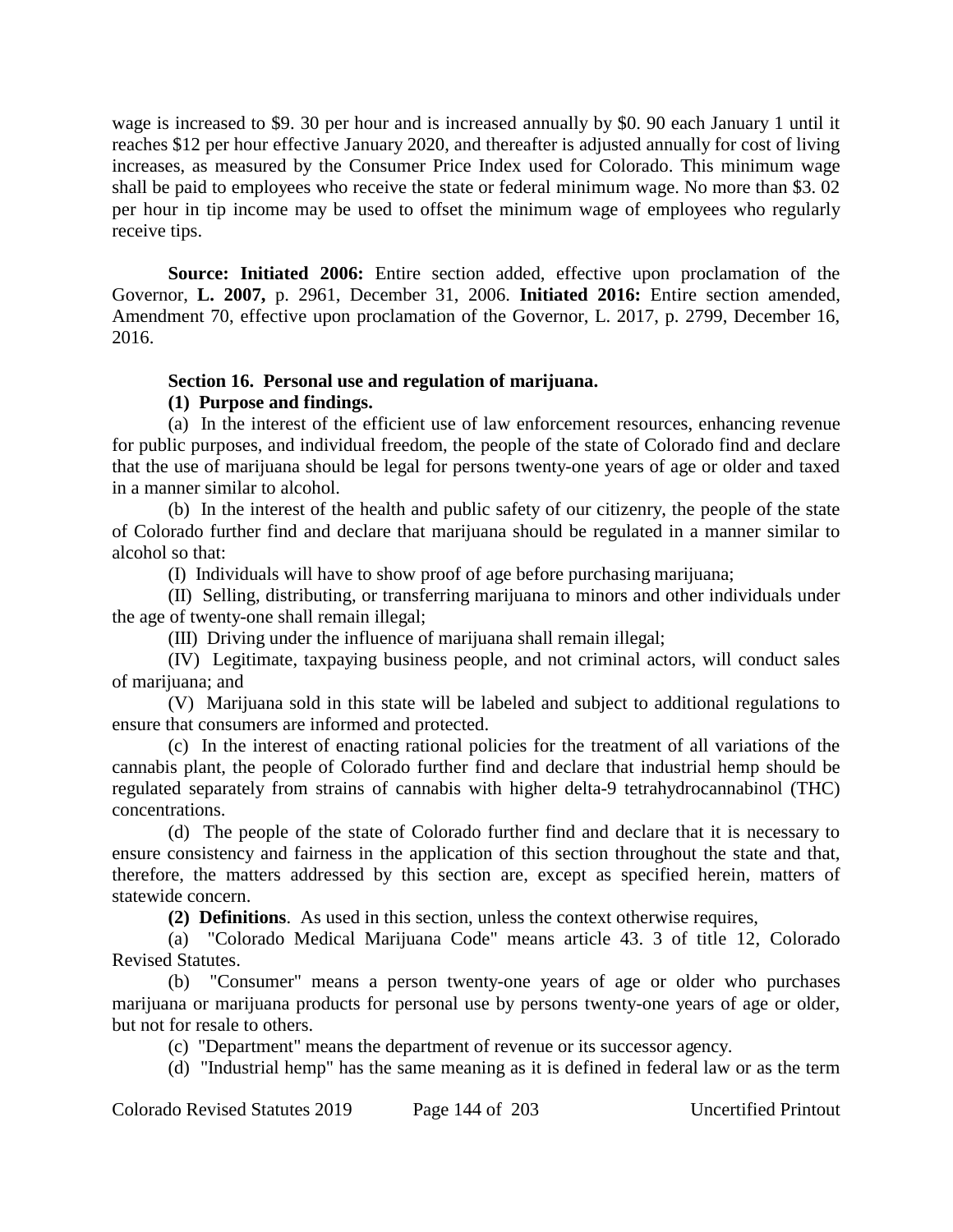is defined in Colorado statute.

(e) "Locality" means a county, municipality, or city and county.

(f) "Marijuana" or "marihuana" means all parts of the plant of the genus cannabis whether growing or not, the seeds thereof, the resin extracted from any part of the plant, and every compound, manufacture, salt, derivative, mixture, or preparation of the plant, its seeds, or its resin, including marihuana concentrate. "Marijuana" or "marihuana" does not include industrial hemp, nor does it include fiber produced from the stalks, oil, or cake made from the seeds of the plant, sterilized seed of the plant which is incapable of germination, or the weight of any other ingredient combined with marijuana to prepare topical or oral administrations, food, drink, or other product.

(g) "Marijuana accessories" means any equipment, products, or materials of any kind which are used, intended for use, or designed for use in planting, propagating, cultivating, growing, harvesting, composting, manufacturing, compounding, converting, producing, processing, preparing, testing, analyzing, packaging, repackaging, storing, vaporizing, or containing marijuana, or for ingesting, inhaling, or otherwise introducing marijuana into the human body.

(h) "Marijuana cultivation facility" means an entity licensed to cultivate, prepare, and package marijuana and sell marijuana to retail marijuana stores, to marijuana product manufacturing facilities, and to other marijuana cultivation facilities, but not to consumers.

(i) "Marijuana establishment" means a marijuana cultivation facility, a marijuana testing facility, a marijuana product manufacturing facility, or a retail marijuana store.

(j) "Marijuana product manufacturing facility" means an entity licensed to purchase marijuana; manufacture, prepare, and package marijuana products; and sell marijuana and marijuana products to other marijuana product manufacturing facilities and to retail marijuana stores, but not to consumers.

(k) "Marijuana products" means concentrated marijuana products and marijuana products that are comprised of marijuana and other ingredients and are intended for use or consumption, such as, but not limited to, edible products, ointments, and tinctures.

(l) "Marijuana testing facility" means an entity licensed to analyze and certify the safety and potency of marijuana.

(m) "Medical marijuana center" means an entity licensed by a state agency to sell marijuana and marijuana products pursuant to section 14 of this article and the Colorado Medical Marijuana Code.

(n) "Retail marijuana store" means an entity licensed to purchase marijuana from marijuana cultivation facilities and marijuana and marijuana products from marijuana product manufacturing facilities and to sell marijuana and marijuana products to consumers.

(o) "Unreasonably impracticable" means that the measures necessary to comply with the regulations require such a high investment of risk, money, time, or any other resource or asset that the operation of a marijuana establishment is not worthy of being carried out in practice by a reasonably prudent businessperson.

**(3) Personal use of marijuana**. Notwithstanding any other provision of law, the following acts are not unlawful and shall not be an offense under Colorado law or the law of any locality within Colorado or be a basis for seizure or forfeiture of assets under Colorado law for persons twenty-one years of age or older:

(a) Possessing, using, displaying, purchasing, or transporting marijuana accessories or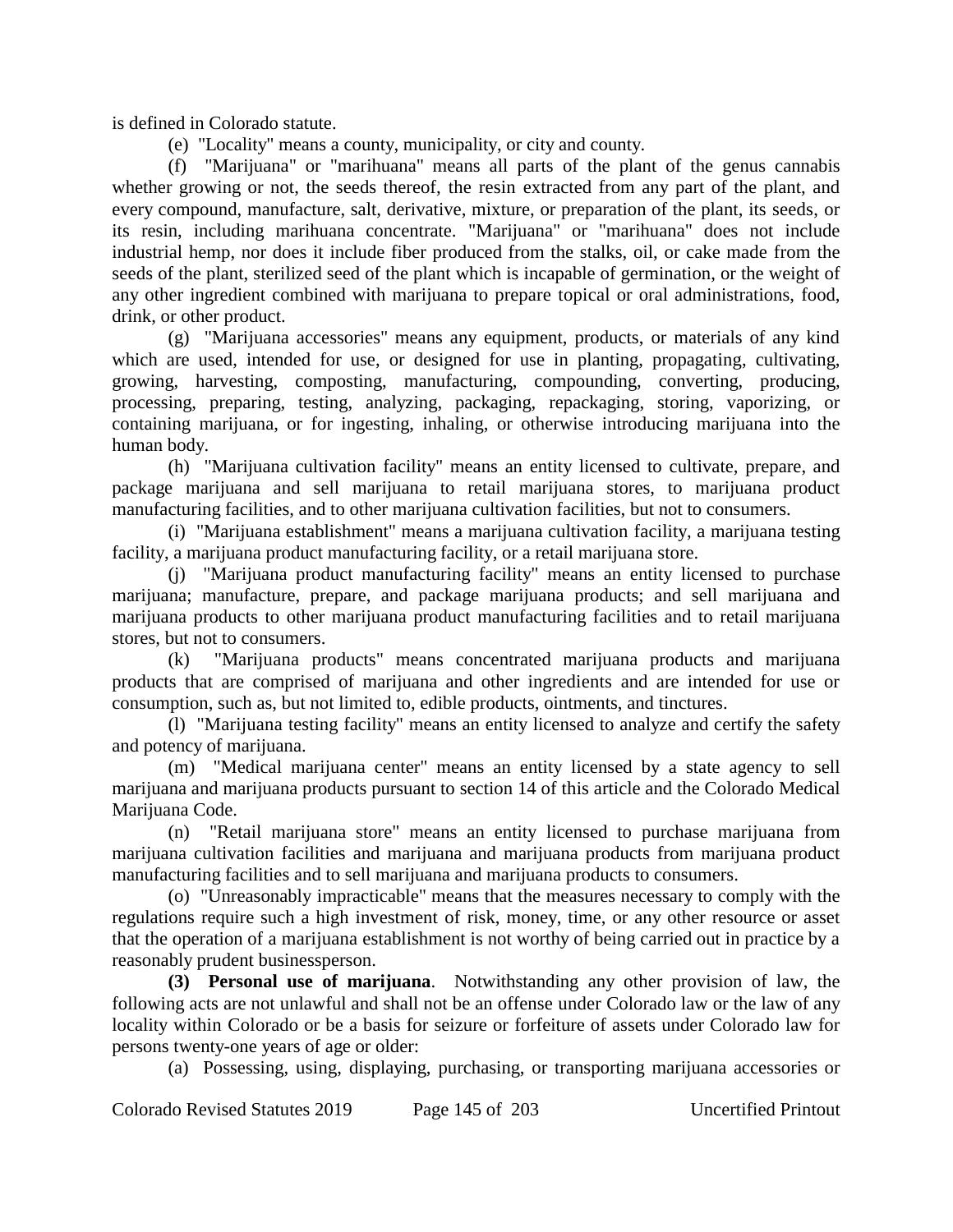one ounce or less of marijuana.

(b) Possessing, growing, processing, or transporting no more than six marijuana plants, with three or fewer being mature, flowering plants, and possession of the marijuana produced by the plants on the premises where the plants were grown, provided that the growing takes place in an enclosed, locked space, is not conducted openly or publicly, and is not made available for sale.

(c) Transfer of one ounce or less of marijuana without remuneration to a person who is twenty-one years of age or older.

(d) Consumption of marijuana, provided that nothing in this section shall permit consumption that is conducted openly and publicly or in a manner that endangers others.

(e) Assisting another person who is twenty-one years of age or older in any of the acts described in paragraphs (a) through (d) of this subsection.

**(4) Lawful operation of marijuana-related facilities**. Notwithstanding any other provision of law, the following acts are not unlawful and shall not be an offense under Colorado law or be a basis for seizure or forfeiture of assets under Colorado law for persons twenty-one years of age or older:

(a) Manufacture, possession, or purchase of marijuana accessories or the sale of marijuana accessories to a person who is twenty-one years of age or older.

(b) Possessing, displaying, or transporting marijuana or marijuana products; purchase of marijuana from a marijuana cultivation facility; purchase of marijuana or marijuana products from a marijuana product manufacturing facility; or sale of marijuana or marijuana products to consumers, if the person conducting the activities described in this paragraph has obtained a current, valid license to operate a retail marijuana store or is acting in his or her capacity as an owner, employee or agent of a licensed retail marijuana store.

(c) Cultivating, harvesting, processing, packaging, transporting, displaying, or possessing marijuana; delivery or transfer of marijuana to a marijuana testing facility; selling marijuana to a marijuana cultivation facility, a marijuana product manufacturing facility, or a retail marijuana store; or the purchase of marijuana from a marijuana cultivation facility, if the person conducting the activities described in this paragraph has obtained a current, valid license to operate a marijuana cultivation facility or is acting in his or her capacity as an owner, employee, or agent of a licensed marijuana cultivation facility.

(d) Packaging, processing, transporting, manufacturing, displaying, or possessing marijuana or marijuana products; delivery or transfer of marijuana or marijuana products to a marijuana testing facility; selling marijuana or marijuana products to a retail marijuana store or a marijuana product manufacturing facility; the purchase of marijuana from a marijuana cultivation facility; or the purchase of marijuana or marijuana products from a marijuana product manufacturing facility, if the person conducting the activities described in this paragraph has obtained a current, valid license to operate a marijuana product manufacturing facility or is acting in his or her capacity as an owner, employee, or agent of a licensed marijuana product manufacturing facility.

(e) Possessing, cultivating, processing, repackaging, storing, transporting, displaying, transferring or delivering marijuana or marijuana products if the person has obtained a current, valid license to operate a marijuana testing facility or is acting in his or her capacity as an owner, employee, or agent of a licensed marijuana testing facility.

(f) Leasing or otherwise allowing the use of property owned, occupied or controlled by

Colorado Revised Statutes 2019 Page 146 of 203 Uncertified Printout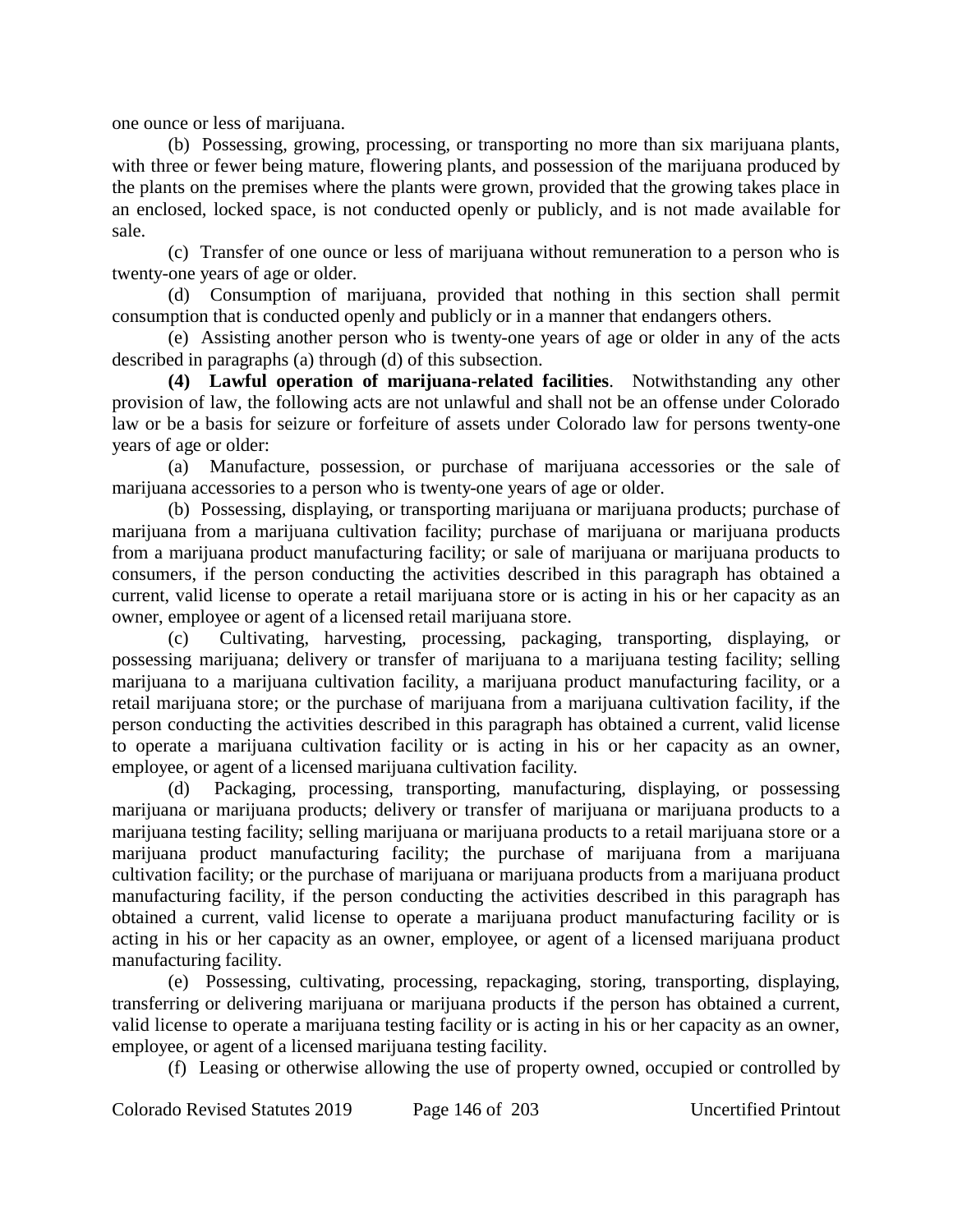any person, corporation or other entity for any of the activities conducted lawfully in accordance with paragraphs (a) through (e) of this subsection.

## **(5) Regulation of marijuana.**

(a) Not later than July 1, 2013, the department shall adopt regulations necessary for implementation of this section. Such regulations shall not prohibit the operation of marijuana establishments, either expressly or through regulations that make their operation unreasonably impracticable. Such regulations shall include:

(I) Procedures for the issuance, renewal, suspension, and revocation of a license to operate a marijuana establishment, with such procedures subject to all requirements of article 4 of title 24 of the Colorado Administrative Procedure Act or any successor provision;

(II) A schedule of application, licensing and renewal fees, provided, application fees shall not exceed five thousand dollars, with this upper limit adjusted annually for inflation, unless the department determines a greater fee is necessary to carry out its responsibilities under this section, and provided further, an entity that is licensed under the Colorado Medical Marijuana Code to cultivate or sell marijuana or to manufacture marijuana products at the time this section takes effect and that chooses to apply for a separate marijuana establishment license shall not be required to pay an application fee greater than five hundred dollars to apply for a license to operate a marijuana establishment in accordance with the provisions of this section;

(III) Qualifications for licensure that are directly and demonstrably related to the operation of a marijuana establishment;

(IV) Security requirements for marijuana establishments;

(V) Requirements to prevent the sale or diversion of marijuana and marijuana products to persons under the age of twenty-one;

(VI) Labeling requirements for marijuana and marijuana products sold or distributed by a marijuana establishment;

(VII) Health and safety regulations and standards for the manufacture of marijuana products and the cultivation of marijuana;

(VIII) Restrictions on the advertising and display of marijuana and marijuana products; and

(IX) Civil penalties for the failure to comply with regulations made pursuant to this section.

(b) In order to ensure the most secure, reliable, and accountable system for the production and distribution of marijuana and marijuana products in accordance with this subsection, in any competitive application process the department shall have as a primary consideration whether an applicant:

(I) Has prior experience producing or distributing marijuana or marijuana products pursuant to section 14 of this article and the Colorado Medical Marijuana Code in the locality in which the applicant seeks to operate a marijuana establishment; and

(II) Has, during the experience described in subparagraph (I), complied consistently with section 14 of this article, the provisions of the Colorado Medical Marijuana Code and conforming regulations.

(c) In order to ensure that individual privacy is protected, notwithstanding paragraph (a), the department shall not require a consumer to provide a retail marijuana store with personal information other than government-issued identification to determine the consumer's age, and a retail marijuana store shall not be required to acquire and record personal information about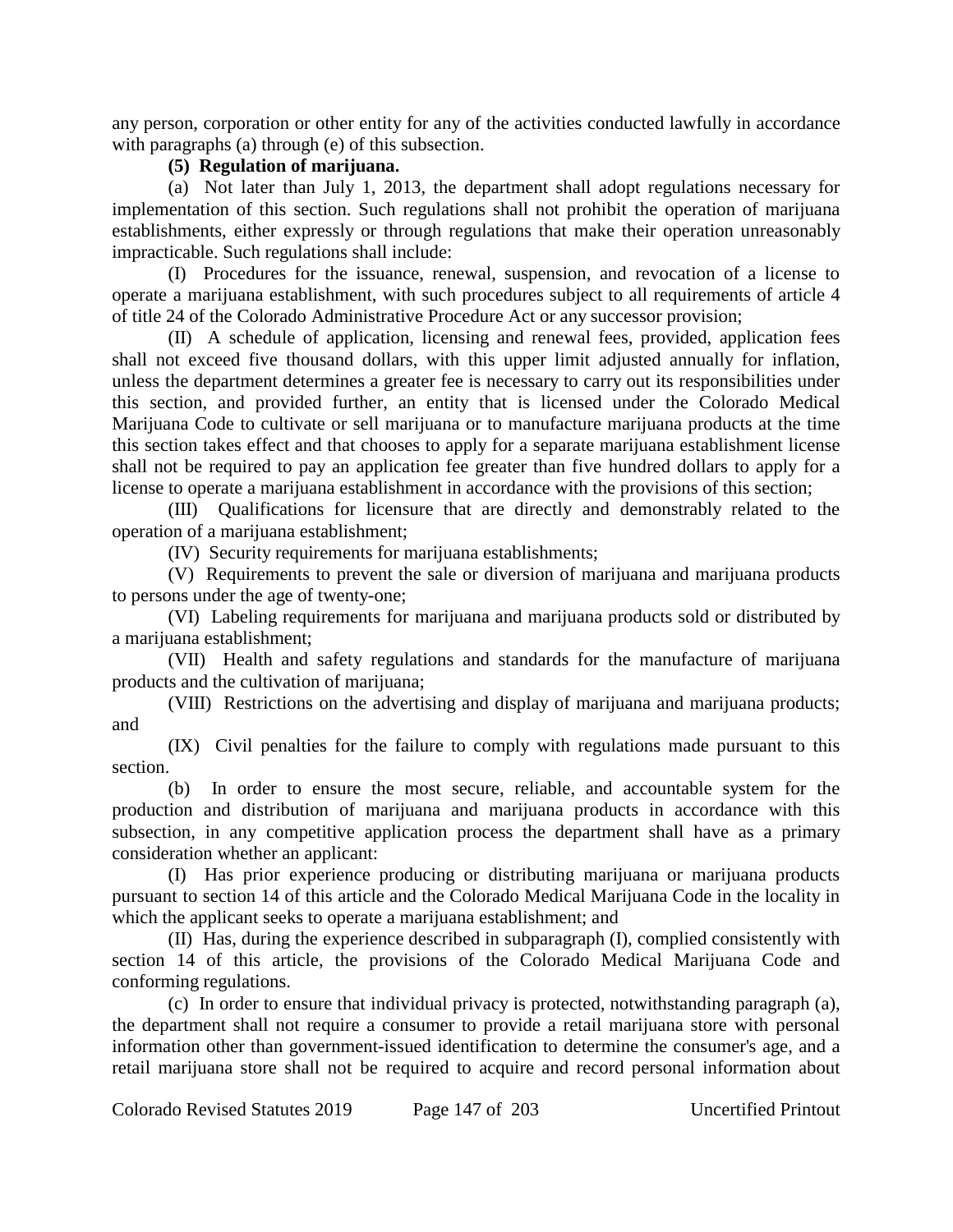consumers other than information typically acquired in a financial transaction conducted at a retail liquor store.

(d) The general assembly shall enact an excise tax to be levied upon marijuana sold or otherwise transferred by a marijuana cultivation facility to a marijuana product manufacturing facility or to a retail marijuana store at a rate not to exceed fifteen percent prior to January 1, 2017 and at a rate to be determined by the general assembly thereafter, and shall direct the department to establish procedures for the collection of all taxes levied. Provided, the first forty million dollars in revenue raised annually from any such excise tax shall be credited to the Public School Capital Construction Assistance Fund created by article 43. 7 of title 22, C. R. S. , or any successor fund dedicated to a similar purpose. Provided further, no such excise tax shall be levied upon marijuana intended for sale at medical marijuana centers pursuant to section 14 of this article and the Colorado Medical Marijuana Code.

(e) Not later than October 1, 2013, each locality shall enact an ordinance or regulation specifying the entity within the locality that is responsible for processing applications submitted for a license to operate a marijuana establishment within the boundaries of the locality and for the issuance of such licenses should the issuance by the locality become necessary because of a failure by the department to adopt regulations pursuant to paragraph (a) or because of a failure by the department to process and issue licenses as required by paragraph (g).

(f) A locality may enact ordinances or regulations, not in conflict with this section or with regulations or legislation enacted pursuant to this section, governing the time, place, manner and number of marijuana establishment operations; establishing procedures for the issuance, suspension, and revocation of a license issued by the locality in accordance with paragraph (h) or (i), such procedures to be subject to all requirements of article 4 of title 24 of the Colorado Administrative Procedure Act or any successor provision; establishing a schedule of annual operating, licensing, and application fees for marijuana establishments, provided, the application fee shall only be due if an application is submitted to a locality in accordance with paragraph (i) and a licensing fee shall only be due if a license is issued by a locality in accordance with paragraph (h) or (i); and establishing civil penalties for violation of an ordinance or regulation governing the time, place, and manner of a marijuana establishment that may operate in such locality. A locality may prohibit the operation of marijuana cultivation facilities, marijuana product manufacturing facilities, marijuana testing facilities, or retail marijuana stores through the enactment of an ordinance or through an initiated or referred measure; provided, any initiated or referred measure to prohibit the operation of marijuana cultivation facilities, marijuana product manufacturing facilities, marijuana testing facilities, or retail marijuana stores must appear on a general election ballot during an even numbered year.

(g) Each application for an annual license to operate a marijuana establishment shall be submitted to the department. The department shall:

(I) Begin accepting and processing applications on October 1, 2013;

(II) Immediately forward a copy of each application and half of the license application fee to the locality in which the applicant desires to operate the marijuana establishment;

(III) Issue an annual license to the applicant between forty-five and ninety days after receipt of an application unless the department finds the applicant is not in compliance with regulations enacted pursuant to paragraph (a) or the department is notified by the relevant locality that the applicant is not in compliance with ordinances and regulations made pursuant to paragraph (f) and in effect at the time of application, provided, where a locality has enacted a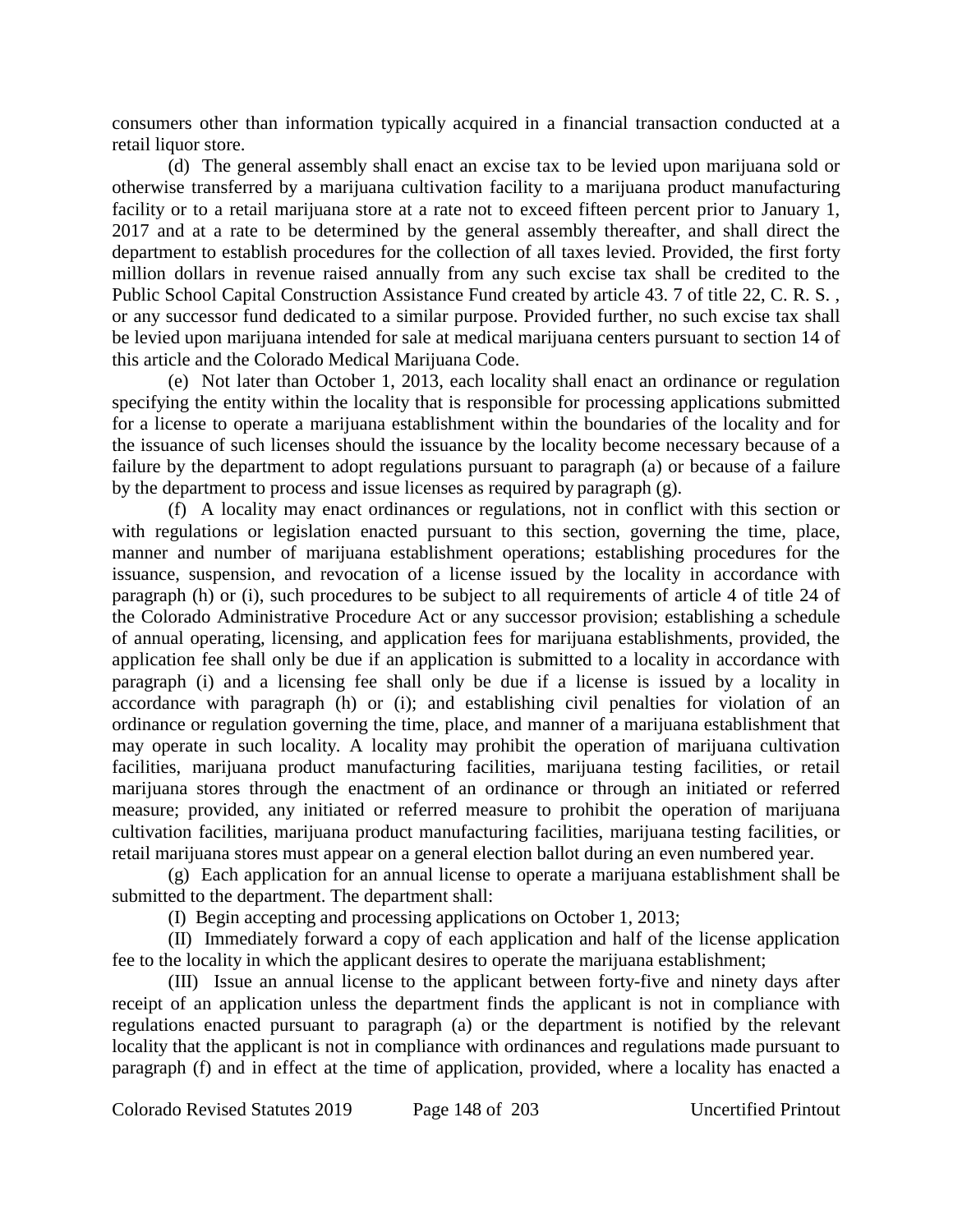numerical limit on the number of marijuana establishments and a greater number of applicants seek licenses, the department shall solicit and consider input from the locality as to the locality's preference or preferences for licensure; and

(IV) Upon denial of an application, notify the applicant in writing of the specific reason for its denial.

(h) If the department does not issue a license to an applicant within ninety days of receipt of the application filed in accordance with paragraph (g) and does not notify the applicant of the specific reason for its denial, in writing and within such time period, or if the department has adopted regulations pursuant to paragraph (a) and has accepted applications pursuant to paragraph (g) but has not issued any licenses by January 1, 2014, the applicant may resubmit its application directly to the locality, pursuant to paragraph (e), and the locality may issue an annual license to the applicant. A locality issuing a license to an applicant shall do so within ninety days of receipt of the resubmitted application unless the locality finds and notifies the applicant that the applicant is not in compliance with ordinances and regulations made pursuant to paragraph (f) in effect at the time the application is resubmitted and the locality shall notify the department if an annual license has been issued to the applicant. If an application is submitted to a locality under this paragraph, the department shall forward to the locality the application fee paid by the applicant to the department upon request by the locality. A license issued by a locality in accordance with this paragraph shall have the same force and effect as a license issued by the department in accordance with paragraph (g) and the holder of such license shall not be subject to regulation or enforcement by the department during the term of that license. A subsequent or renewed license may be issued under this paragraph on an annual basis only upon resubmission to the locality of a new application submitted to the department pursuant to paragraph (g). Nothing in this paragraph shall limit such relief as may be available to an aggrieved party under section 24-4-104, C. R. S. , of the Colorado Administrative Procedure Act or any successor provision.

(i) If the department does not adopt regulations required by paragraph (a), an applicant may submit an application directly to a locality after October 1, 2013 and the locality may issue an annual license to the applicant. A locality issuing a license to an applicant shall do so within ninety days of receipt of the application unless it finds and notifies the applicant that the applicant is not in compliance with ordinances and regulations made pursuant to paragraph (f) in effect at the time of application and shall notify the department if an annual license has been issued to the applicant. A license issued by a locality in accordance with this paragraph shall have the same force and effect as a license issued by the department in accordance with paragraph (g) and the holder of such license shall not be subject to regulation or enforcement by the department during the term of that license. A subsequent or renewed license may be issued under this paragraph on an annual basis if the department has not adopted regulations required by paragraph (a) at least ninety days prior to the date upon which such subsequent or renewed license would be effective or if the department has adopted regulations pursuant to paragraph (a) but has not, at least ninety days after the adoption of such regulations, issued licenses pursuant to paragraph (g).

(j) Not later than July 1, 2014, the general assembly shall enact legislation governing the cultivation, processing and sale of industrial hemp.

## **(6) Employers, driving, minors and control of property.**

(a) Nothing in this section is intended to require an employer to permit or accommodate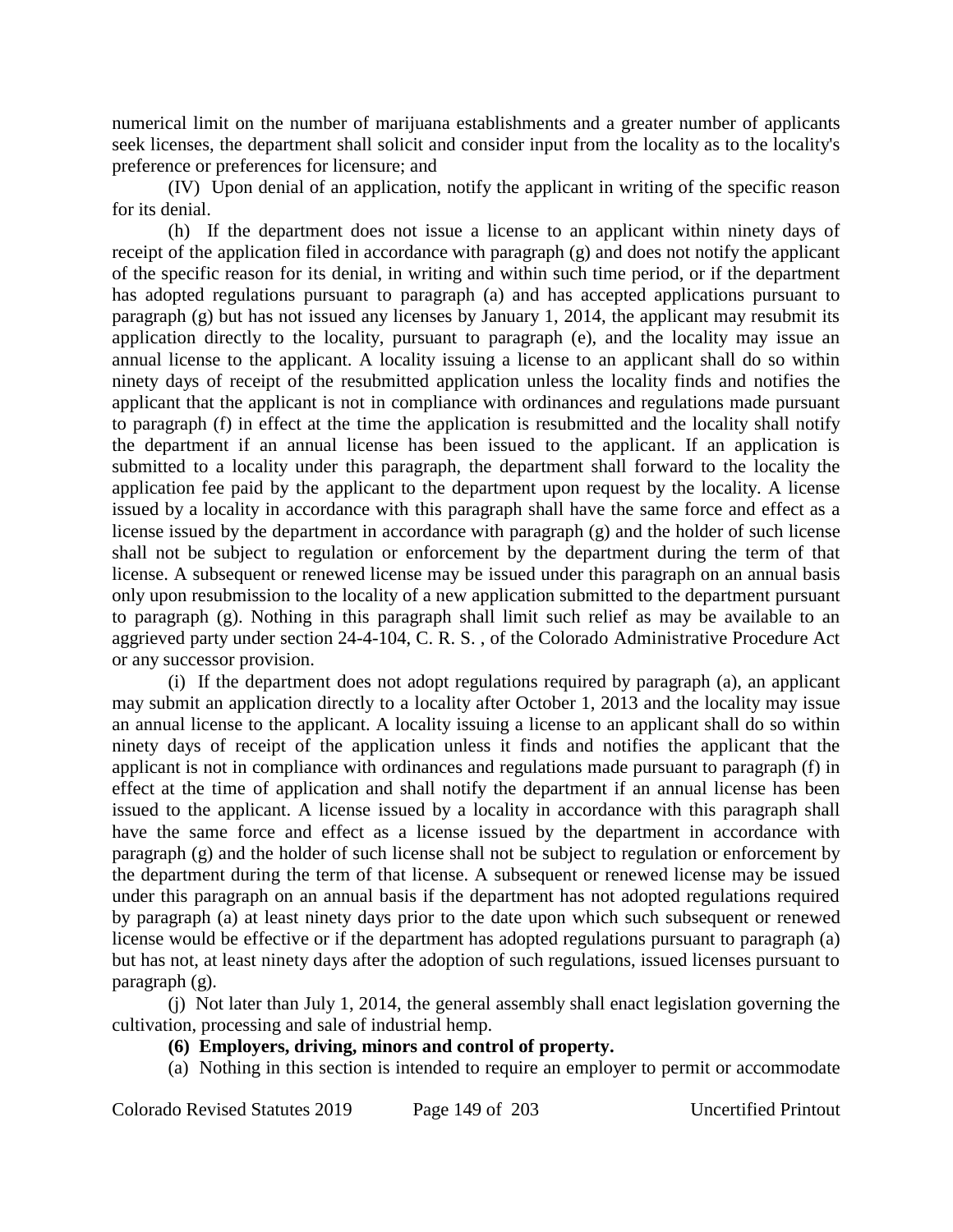the use, consumption, possession, transfer, display, transportation, sale or growing of marijuana in the workplace or to affect the ability of employers to have policies restricting the use of marijuana by employees.

(b) Nothing in this section is intended to allow driving under the influence of marijuana or driving while impaired by marijuana or to supersede statutory laws related to driving under the influence of marijuana or driving while impaired by marijuana, nor shall this section prevent the state from enacting and imposing penalties for driving under the influence of or while impaired by marijuana.

(c) Nothing in this section is intended to permit the transfer of marijuana, with or without remuneration, to a person under the age of twenty-one or to allow a person under the age of twenty-one to purchase, possess, use, transport, grow, or consume marijuana.

(d) Nothing in this section shall prohibit a person, employer, school, hospital, detention facility, corporation or any other entity who occupies, owns or controls a property from prohibiting or otherwise regulating the possession, consumption, use, display, transfer, distribution, sale, transportation, or growing of marijuana on or in that property.

**(7) Medical marijuana provisions unaffected**. Nothing in this section shall be construed:

(a) To limit any privileges or rights of a medical marijuana patient, primary caregiver, or licensed entity as provided in section 14 of this article and the Colorado Medical Marijuana Code;

(b) To permit a medical marijuana center to distribute marijuana to a person who is not a medical marijuana patient;

(c) To permit a medical marijuana center to purchase marijuana or marijuana products in a manner or from a source not authorized under the Colorado Medical Marijuana Code;

(d) To permit any medical marijuana center licensed pursuant to section 14 of this article and the Colorado Medical Marijuana Code to operate on the same premises as a retail marijuana store; or

(e) To discharge the department, the Colorado Board of Health, or the Colorado Department of Public Health and Environment from their statutory and constitutional duties to regulate medical marijuana pursuant to section 14 of this article and the Colorado Medical Marijuana Code.

**(8) Self-executing, severability, conflicting provisions**. All provisions of this section are self-executing except as specified herein, are severable, and, except where otherwise indicated in the text, shall supersede conflicting state statutory, local charter, ordinance, or resolution, and other state and local provisions.

**(9) Effective date**. Unless otherwise provided by this section, all provisions of this section shall become effective upon official declaration of the vote hereon by proclamation of the governor, pursuant to section 1(4) of article V.

**Source: Initiated 2012:** Entire section added, effective upon proclamation of the Governor, **L. 2013,** p. 3291, December 10, 2012. **Referred 2018:** (2)(d) amended, Amendment X, L. 2018, p. 3081, effective upon proclamation of the Governor, December 19, 2018.

**Editor's note:** (1) In subsection (4)(c), changed "vaild" to "valid"; in subsection (4)(f), changed "activites" to "activities"; and, in subsection  $(5)(b)(II)$ , changed "consistantly" to

Colorado Revised Statutes 2019 Page 150 of 203 Uncertified Printout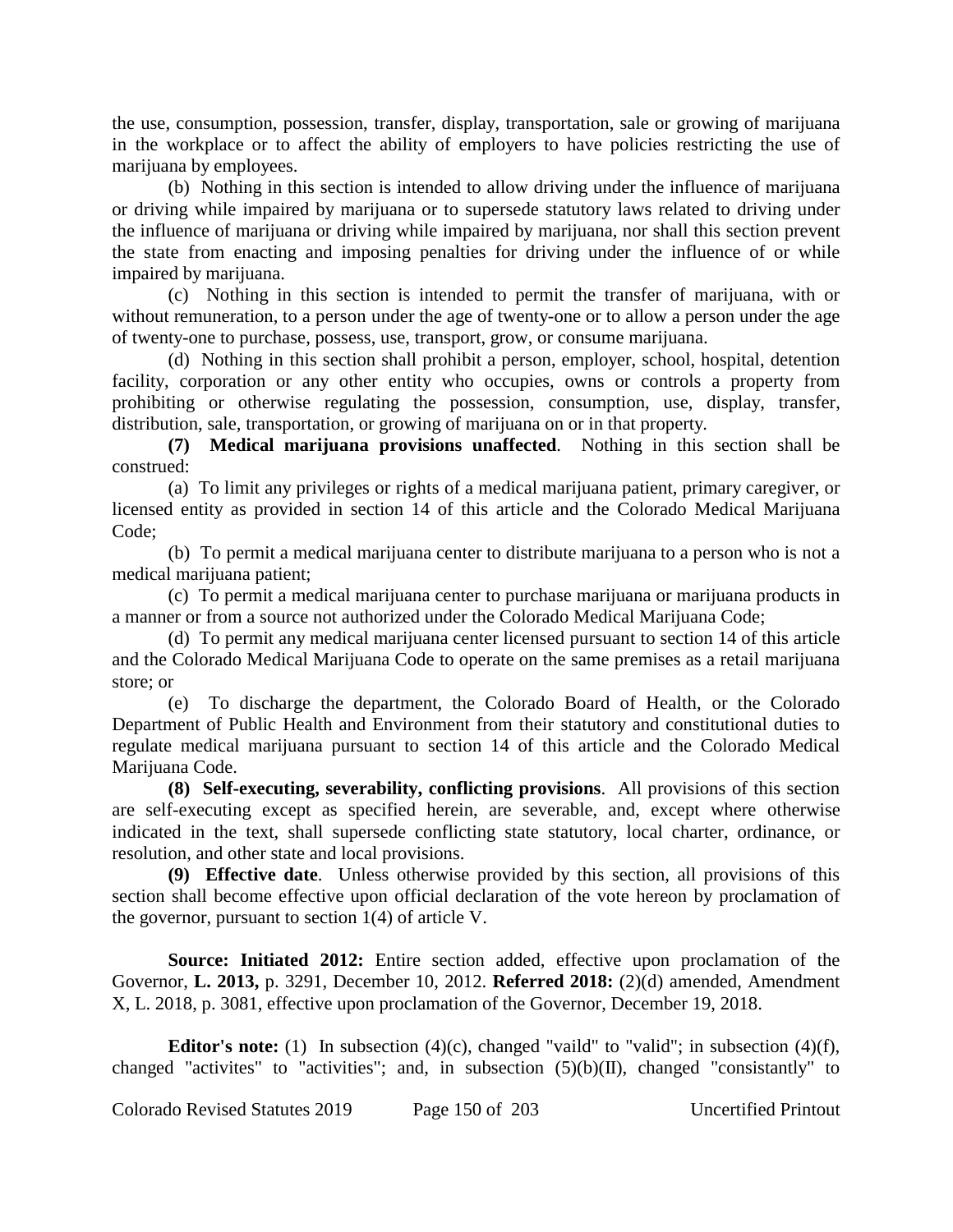"consistently" to correct the misspellings in the 2012 initiative (Amendment 64).

(2) In  $(5)(a)(II)$ , reference to "at the time this section takes effect" refers to the proclamation date of the governor, December 10, 2012. In subsection (9), reference to "shall become effective upon official proclamation of the vote hereon by proclamation of the governor" is December 10, 2012.

## **ARTICLE XIX**

#### Amendments

**Section 1. Constitutional convention - how called.** The general assembly may at any time by a vote of two-thirds of the members elected to each house, recommend to the electors of the state, to vote at the next general election for or against a convention to revise, alter and amend this constitution; and if a majority of those voting on the question shall declare in favor of such convention, the general assembly shall, at its next session, provide for the calling thereof. The number of members of the convention shall be twice that of the senate and they shall be elected in the same manner, at the same places, and in the same districts. The general assembly shall, in the act calling the convention, designate the day, hour and place of its meeting; fix the pay of its members and officers, and provide for the payment of the same, together with the necessary expenses of the convention. Before proceeding, the members shall take an oath to support the constitution of the United States, and of the state of Colorado, and to faithfully discharge their duties as members of the convention. The qualifications of members shall be the same as of members of the senate; and vacancies occurring shall be filled in the manner provided for filling vacancies in the general assembly. Said convention shall meet within three months after such election and prepare such revisions, alterations or amendments to the constitution as may be deemed necessary; which shall be submitted to the electors for their ratification or rejection at an election appointed by the convention for that purpose, not less than two nor more than six months after adjournment thereof; and unless so submitted and approved by a majority of the electors voting at the election, no such revision, alteration or amendment shall take effect.

**Source:** Entire article added, effective August 1, 1876, see **L. 1877,** p. 74.

**Section 2. Amendments to constitution - how adopted.** (1) (a) Any amendment or amendments to this constitution may be proposed in either house of the general assembly, and, if the same shall be voted for by two-thirds of all the members elected to each house, such proposed amendment or amendments, together with the ayes and noes of each house thereon, shall be entered in full on their respective journals. The proposed amendment or amendments shall be published with the laws of that session of the general assembly. At the next general election for members of the general assembly, the said amendment or amendments shall be submitted to the registered electors of the state for their approval or rejection, and such as are approved by a majority of those voting thereon or, if applicable the number of votes required pursuant to paragraph (b) of this subsection (1), shall become part of this constitution.

(b) In order to make it more difficult to amend this constitution, a constitutional amendment shall not become part of this constitution unless the amendment is approved by at least fifty-five percent of the votes cast thereon; except that this paragraph (b) shall not apply to

Colorado Revised Statutes 2019 Page 151 of 203 Uncertified Printout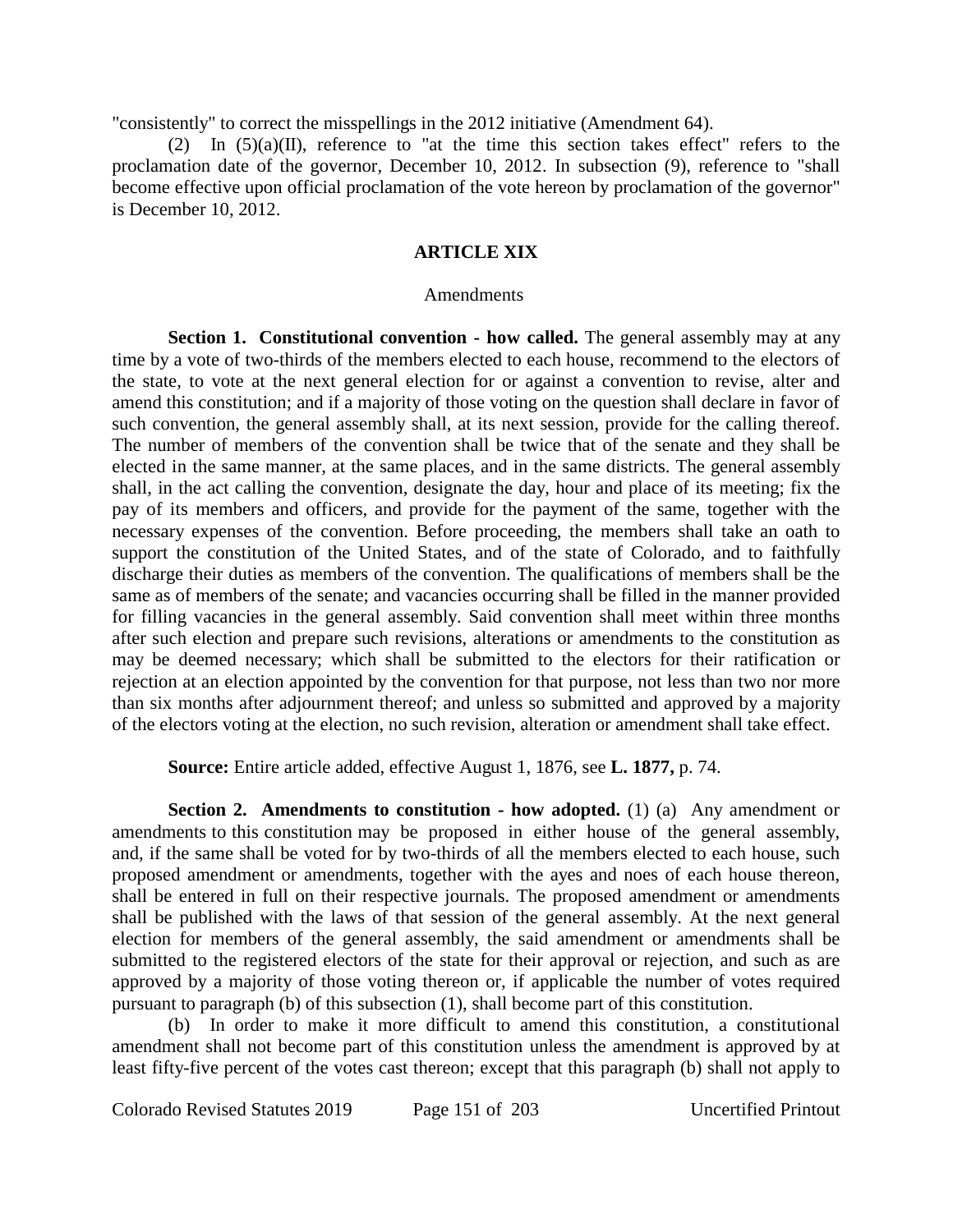a constitutional amendment that is limited to repealing, in whole or in part, any provision of this constitution.

(2) If more than one amendment be submitted at any general election, each of said amendments shall be voted upon separately and votes thereon cast shall be separately counted the same as though but one amendment was submitted; but each general assembly shall have no power to propose amendments to more than six articles of this constitution.

(3) No measure proposing an amendment or amendments to this constitution shall be submitted by the general assembly to the registered electors of the state containing more than one subject, which shall be clearly expressed in its title; but if any subject shall be embraced in any measure which shall not be expressed in the title, such measure shall be void only as to so much thereof as shall not be so expressed.

**Source:** Entire article added, effective August 1, 1876, see **L. 1877,** p. 75. **L. 1899:** Entire section amended, p. 155. **L. 79:** Entire section amended, p. 1674, effective upon proclamation of the Governor, **L. 81,** p. 2051, December 19, 1980. **L. 93:** (3) added, p. 2153, effective upon proclamation of the Governor, **L. 95,** p. 1428, January 19, 1995. **Initiated 2016:** (1) amended, Amendment 71, effective upon proclamation of the Governor, **L. 2017,** p. 2801, December 28, 2016.

### **ARTICLE XX**

## Home Rule Cities and Towns

**Law reviews:** For article, "The Colorado Constitution in the New Century", see 78 U. Colo. L. Rev. 1265 (2007).

**Section 1. Incorporated.** The municipal corporation known as the city of Denver and all municipal corporations and that part of the quasi-municipal corporation known as the county of Arapahoe, in the state of Colorado, included within the exterior boundaries of the said city of Denver as the same shall be bounded when this amendment takes effect, are hereby consolidated and are hereby declared to be a single body politic and corporate, by the name of the "City and County of Denver". By that name said corporation shall have perpetual succession, and shall own, possess, and hold all property, real and personal, theretofore owned, possessed, or held by the said city of Denver and by such included municipal corporations, and also all property, real and personal, theretofore owned, possessed, or held by the said county of Arapahoe, and shall assume, manage, and dispose of all trusts in any way connected therewith; shall succeed to all the rights and liabilities, and shall acquire all benefits and shall assume and pay all bonds, obligations, and indebtedness of said city of Denver and of said included municipal corporations and of the county of Arapahoe; by that name may sue and defend, plead and be impleaded, in all courts and places, and in all matters and proceedings; may have and use a common seal and alter the same at pleasure; may purchase, receive, hold, and enjoy or sell and dispose of, real and personal property; may receive bequests, gifts, and donations of all kinds of property, in fee simple, or in trust for public, charitable, or other purposes; and do all things and acts necessary to carry out the purposes of such gifts, bequests, and donations, with power to manage, sell, lease, or otherwise dispose of the same in accordance with the terms of the gift, bequest, or trust;

Colorado Revised Statutes 2019 Page 152 of 203 Uncertified Printout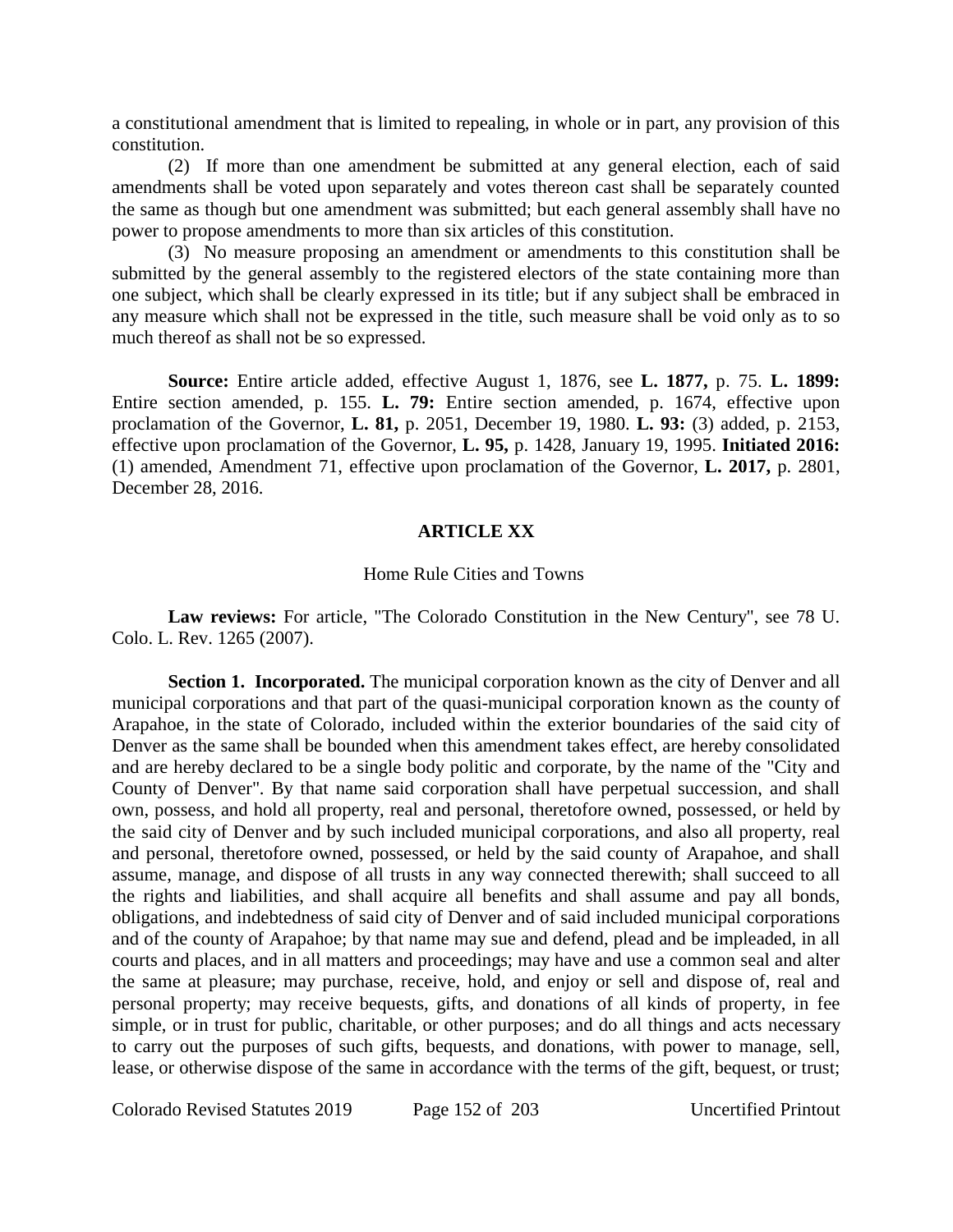shall have the power, within or without its territorial limits, to construct, condemn and purchase, purchase, acquire, lease, add to, maintain, conduct, and operate water works, light plants, power plants, transportation systems, heating plants, and any other public utilities or works or ways local in use and extent, in whole or in part, and everything required therefore, for the use of said city and county and the inhabitants thereof, and any such systems, plants, or works or ways, or any contracts in relation or connection with either, that may exist and which said city and county may desire to purchase, in whole or in part, the same or any part thereof may be purchased by said city and county which may enforce such purchase by proceedings at law as in taking land for public use by right of eminent domain, and shall have the power to issue bonds upon the vote of the taxpaying electors, at any special or general election, in any amount necessary to carry out any of said powers or purposes, as may by the charter be provided.

The provisions of section 3 of article XIV of this constitution and the general annexation and consolidation statutes of the state relating to counties shall apply to the city and county of Denver. Any contiguous town, city, or territory hereafter annexed to or consolidated with the city and county of Denver, under any such laws of this state, in whatsoever county the same may be at the time, shall be detached per se from such other county and become a municipal and territorial part of the city and county of Denver, together with all property thereunto belonging.

The city and county of Denver shall alone always constitute one judicial district of the state.

Any other provisions of this constitution to the contrary notwithstanding:

No annexation or consolidation proceeding shall be initiated after the effective date of this amendment pursuant to the general annexation and consolidation statutes of the state of Colorado to annex lands to or consolidate lands with the city and county of Denver until such proposed annexation or consolidation is first approved by a majority vote of a six-member boundary control commission composed of one commissioner from each of the boards of county commissioners of Adams, Arapahoe, and Jefferson counties, respectively, and three elected officials of the city and county of Denver to be chosen by the mayor. The commissioners from each of the said counties shall be appointed by resolution of their respective boards.

No land located in any county other than Adams, Arapahoe, or Jefferson counties shall be annexed to or consolidated with the city and county of Denver unless such annexation or consolidation is approved by the unanimous vote of all the members of the board of county commissioners of the county in which such land is located.

(Paragraph deleted by amendment, L. 2002, p. 3097, effective upon proclamation of the Governor, L. 2003, p. 3611, December 20, 2002. )

(Paragraph deleted by amendment, L. 2002, p. 3097, effective upon proclamation of the Governor, L. 2003, p. 3611, December 20, 2002. )

(Paragraph deleted by amendment, L. 2002, p. 3097, effective upon proclamation of the Governor, L. 2003, p. 3611, December 20, 2002. )

All actions, including actions regarding procedural rules, shall be adopted by the commission by majority vote. Each commissioner shall have one vote, including the commissioner who acts as the chairman of the commission. All procedural rules adopted by the commission shall be filed with the secretary of state.

This amendment shall be self-executing.

**Source: L. 01:** Entire article added, p. 97. **Initiated 74:** Paragraphs 1-3 were amended by

Colorado Revised Statutes 2019 Page 153 of 203 Uncertified Printout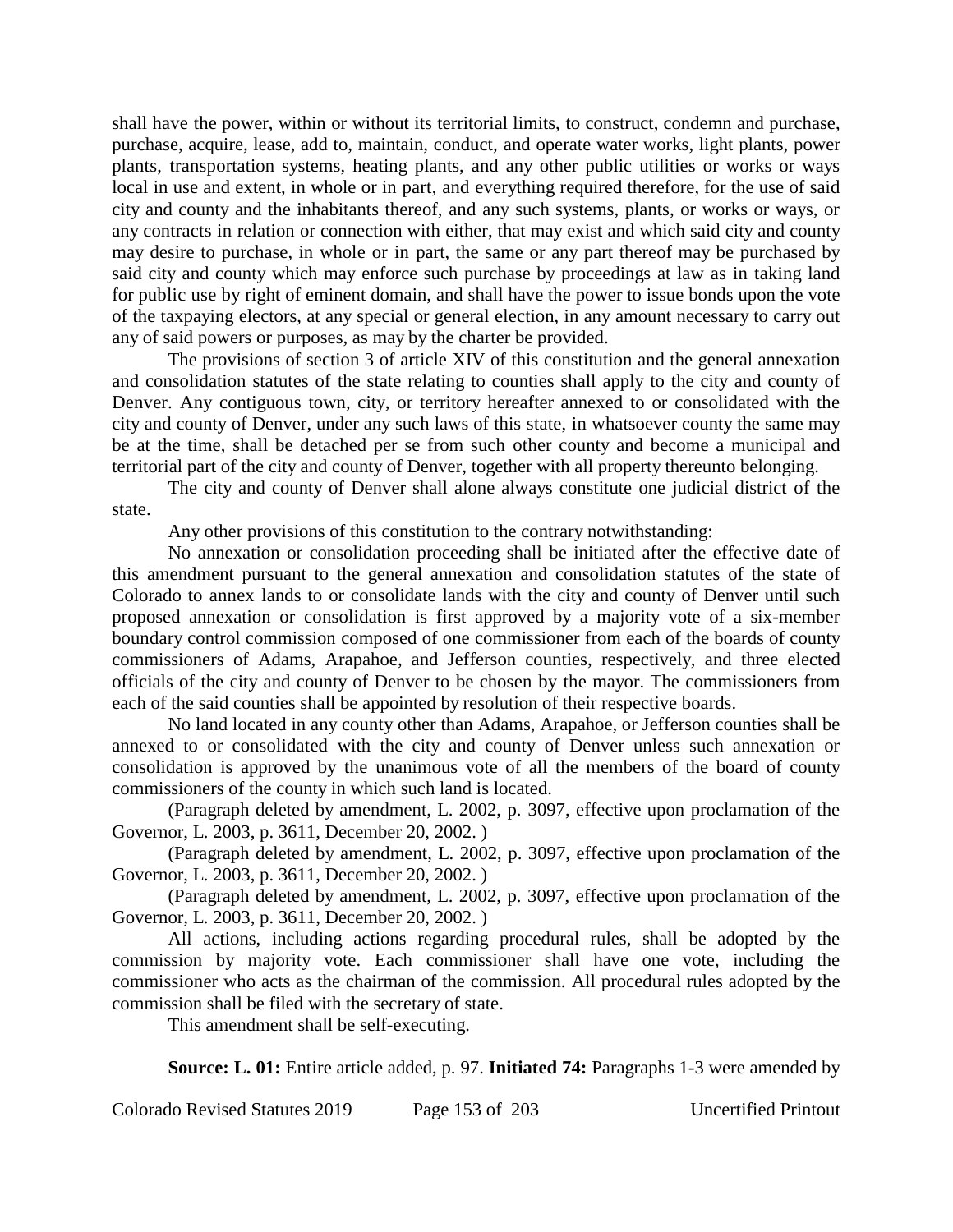the people, effective upon proclamation of the Governor, December 20, 1974, but do not appear in the session laws. **L. 74:** Paragraphs 4-11 added, p. 457, effective upon proclamation of the Governor, December 20, 1974. **L. 2002:** Paragraphs 7-9 deleted, p. 3097, § 1, effective upon proclamation of the Governor, **L. 2003,** p. 3611, December 20, 2002.

**Editor's note:** The "effective date of this amendment" referred to in paragraph 5 is December 20, 1974.

**Cross references:** For annexation of territory from one county to adjoining county, see § 3 of article XIV of this constitution; for officers of the city and county of Denver, see §§ 2 and 3 of this article; for the control of franchises and the power of taxation, see § 4 of this article; for amendment of charter or adoption of new charter, see § 5 of this article; for home rule for cities and towns and powers of home rule cities generally, see § 6 of this article; for power to regulate rates and service charges of public utilities, see article XXV of this constitution; for statutory provisions relative to the city of Denver, see part 2 of article 11 of title 30.

**Section 2. Officers.** The officers of the city and county of Denver shall be such as by appointment or election may be provided for by the charter; and the jurisdiction, term of office, duties and qualifications of all such officers shall be such as in the charter may be provided; but the charter shall designate the officers who shall, respectively, perform the acts and duties required of county officers to be done by the constitution or by the general law, as far as applicable. If any officer of said city and county of Denver shall receive any compensation whatever, he or she shall receive the same as a stated salary, the amount of which shall be fixed by the charter, or, in the case of officers not in the classified civil service, by ordinance within limits fixed by the charter; provided, however, no elected officer shall receive any increase or decrease in compensation under any ordinance passed during the term for which he was elected.

**Source: L. 01:** Entire article added, p. 99. **L. 50:** Entire section amended, see **L. 51,** p. 232. **L. 2000:** Entire section amended, p. 2778, effective upon proclamation of the Governor, **L. 2001,** p. 2391, December 28, 2000.

**Cross references:** For the establishment of government civil service regulations, see § 3 of this article.

**Section 3. Establishment of government civil service regulations.** Immediately upon the canvass of the vote showing the adoption of this amendment, it shall be the duty of the governor of the state to issue his proclamation accordingly. Every charter shall provide that the department of fire and police and the department of public utilities and works shall be under such civil service regulations as in said charter shall be provided.

**Source: L. 01:** Entire article added, p. 100. **L. 2002:** Entire section amended, p. 3099, effective upon proclamation of the Governor, **L. 2003,** p. 3611, December 20, 2002.

**Section 4. First charter.** (1) The people of the city and county of Denver are hereby vested with and they shall always have the exclusive power in making, altering, revising or

Colorado Revised Statutes 2019 Page 154 of 203 Uncertified Printout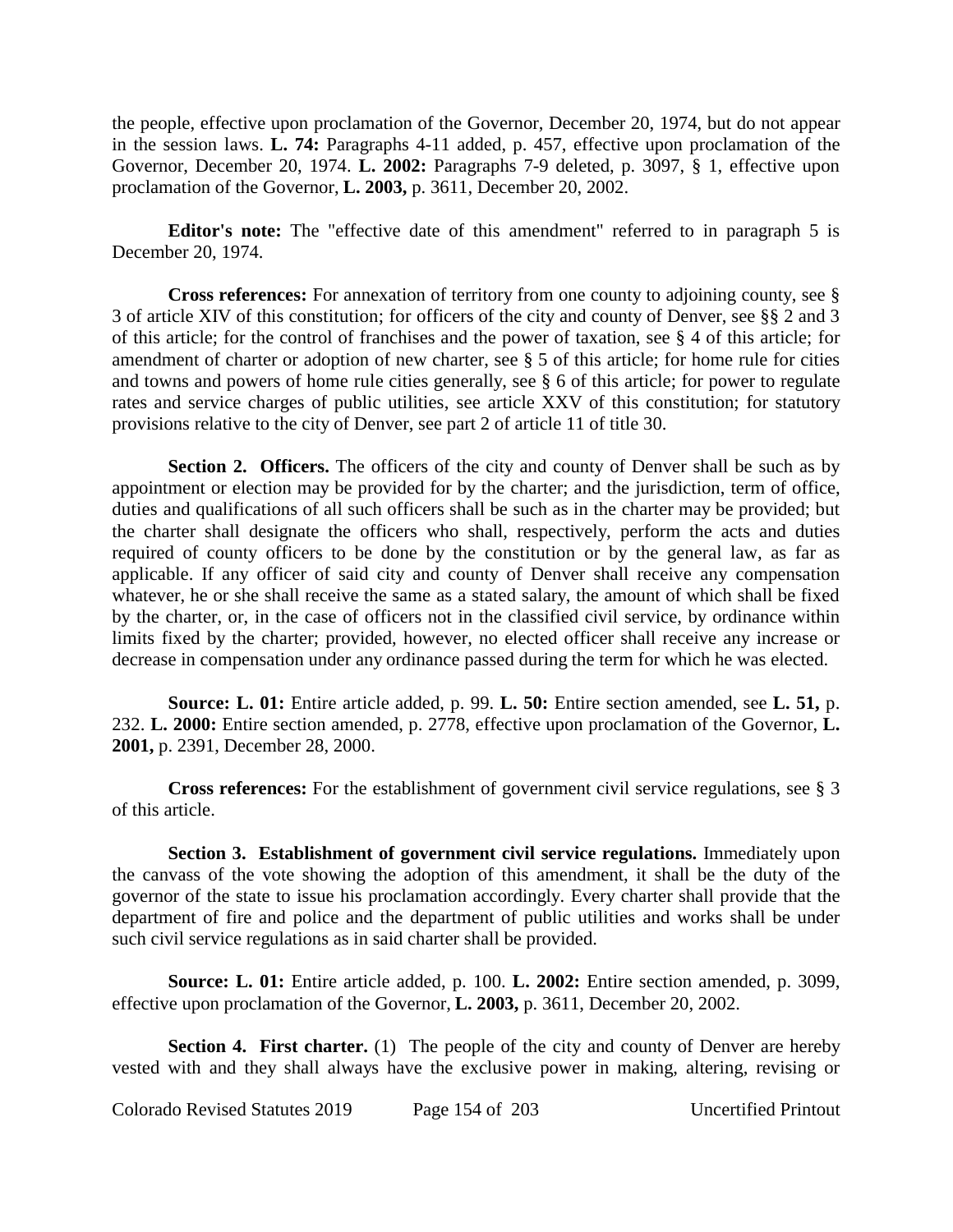amending their charter.

(2) and (3) (Deleted by amendment, L. 2000, p. 2778, effective upon proclamation of the Governor, L. 2001, p. 2391, December 28, 2000. )

(4) Any franchise relating to any street, alley, or public place of the said city and county shall be subject to the initiative and referendum powers reserved to the people under section 1 of article V of this constitution. Such referendum power shall be guaranteed notwithstanding a recital in an ordinance granting such franchise that such ordinance is necessary for the immediate preservation of the public peace, health, and safety. Not more than five percent of the registered electors of a home rule city shall be required to order such referendum. Nothing in this section shall preclude a home rule charter provision which requires a lesser number of registered electors to order such referendum or which requires a franchise to be voted on by the registered electors. If such a referendum is ordered to be submitted to the registered electors, the grantee of such franchise shall deposit with the treasurer the expense (to be determined by said treasurer) of such submission. The council shall have power to fix the rate of taxation on property each year for city and county purposes.

**Source: L. 01:** Entire article added, p. 101. **L. 84:** Entire section amended, p. 1145, effective upon proclamation of the Governor, **L. 85,** p. 1791, January 14, 1985. **L. 86:** Entire section amended, p. 1239, effective upon proclamation of the Governor, **L. 87,** p. 1861, December 17, 1986. **L. 2000:** Entire section amended, p. 2778, effective upon proclamation of the Governor, **L. 2001,** p. 2391, December 28, 2000.

**Section 5. New charters, amendments or measures.** The citizens of the city and county of Denver shall have the exclusive power to amend their charter or to adopt a new charter, or to adopt any measure as herein provided;

It shall be competent for qualified electors in number not less than five percent of the next preceding gubernatorial vote in said city and county to petition the council for any measure, or charter amendment, or for a charter convention. The council shall submit the same to a vote of the qualified electors at the next general election not held within thirty days after such petition is filed; whenever such petition is signed by qualified electors in number not less than ten percent of the next preceding gubernatorial vote in said city and county, with a request for a special election, the council shall submit it at a special election to be held not less than thirty nor more than sixty days from the date of filing the petition; provided, that any question so submitted at a special election shall not again be submitted at a special election within two years thereafter. In submitting any such charter, charter amendment or measure, any alternative article or proposition may be presented for the choice of the voters, and may be voted on separately without prejudice to others. Whenever the question of a charter convention is carried by a majority of those voting thereon, a charter convention shall be called through a special election ordinance as provided in section four (4) hereof, and the same shall be constituted and held and the proposed charter submitted to a vote of the qualified electors, approved or rejected, and all expenses paid, as in said section provided.

The clerk of the city and county shall publish, with his official certification, for three times, a week apart, in the official newspapers, the first publication to be with his call for the election, general or special, the full text of any charter, charter amendment, measure, or proposal for a charter convention, or alternative article or proposition, which is to be submitted to the

Colorado Revised Statutes 2019 Page 155 of 203 Uncertified Printout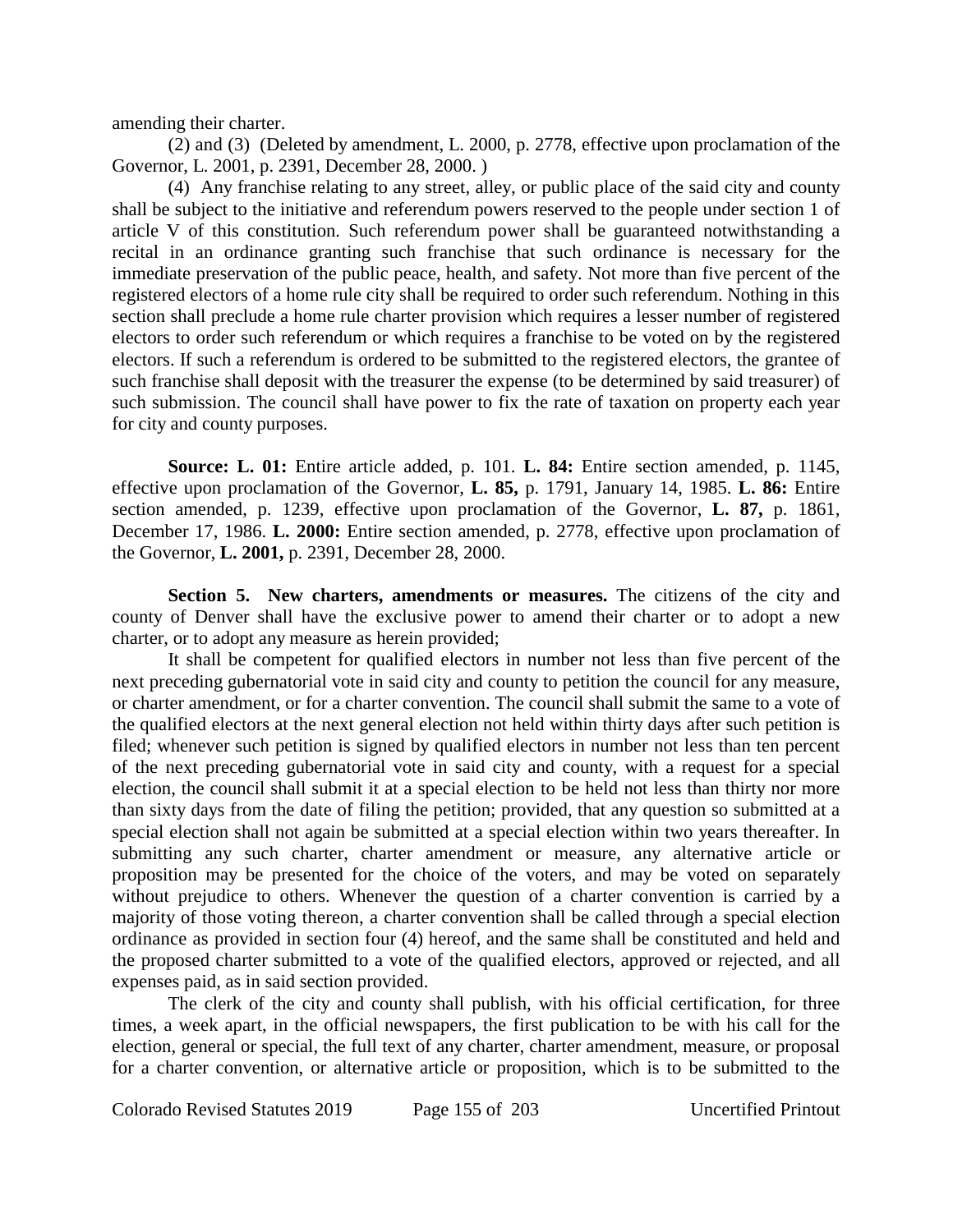voters. Within ten days following the vote the said clerk shall publish once in said newspaper the full text of any charter, charter amendment, measure, or proposal for a charter convention, or alternative article or proposition, which shall have been approved by majority of those voting thereon, and he shall file with the secretary of state two copies thereof (with the vote for and against) officially certified by him, and the same shall go into effect from the date of such filing. He shall also certify to the secretary of state, with the vote for and against, two copies of every defeated alternative article or proposition, charter, charter amendment, measure or proposal for a charter convention. Each charter shall also provide for a reference upon proper petition therefor, of measures passed by the council to a vote of the qualified electors, and for the initiative by the qualified electors of such ordinances as they may by petition request.

The signatures to petitions in this amendment mentioned need not all be on one paper. Nothing herein or elsewhere shall prevent the council, if it sees fit, from adopting automatic vote registers for use at elections and references.

No charter, charter amendment or measure adopted or defeated under the provisions of this amendment shall be amended, repealed or revived, except by petition and electoral vote. And no such charter, charter amendment or measure shall diminish the tax rate for state purposes fixed by act of the general assembly, or interfere in any wise with the collection of state taxes.

The city council, or board of trustees, or other body in which the legislative powers of any home rule city or town may then be vested, on its own initiative, may submit any measure, charter amendment, or the question whether or not a charter convention shall be called, at any general or special state or municipal election held not less than 30 days after the effective date of the ordinance or resolution submitting such question to the voters.

**Source: L. 01:** Entire article added, p. 103. **L. 50:** Entire section amended, see **L. 51,** p. 233.

**Editor's note:** The reference in the last sentence of the second paragraph to a charter convention being called through a special election ordinance as provided in section 4 of this article was deleted by amendment in senate concurrent resolution 00-005. Section 4 of article XX was amended to delete provisions for the first charter of the city and county of Denver calling for the adoption of the charter and specifying the procedures to be followed for a special election since the charter was adopted November 8, 1881. (See L. 2000, p. 2778. )

**Cross references:** For procedure and requirements for adoption of a home rule charter by the registered electors of each city and county, city, and town of the state, see § 9 of this article.

**Section 6. Home rule for cities and towns.** The people of each city or town of this state, having a population of two thousand inhabitants as determined by the last preceding census taken under the authority of the United States, the state of Colorado or said city or town, are hereby vested with, and they shall always have, power to make, amend, add to or replace the charter of said city or town, which shall be its organic law and extend to all its local and municipal matters.

Such charter and the ordinances made pursuant thereto in such matters shall supersede within the territorial limits and other jurisdiction of said city or town any law of the state in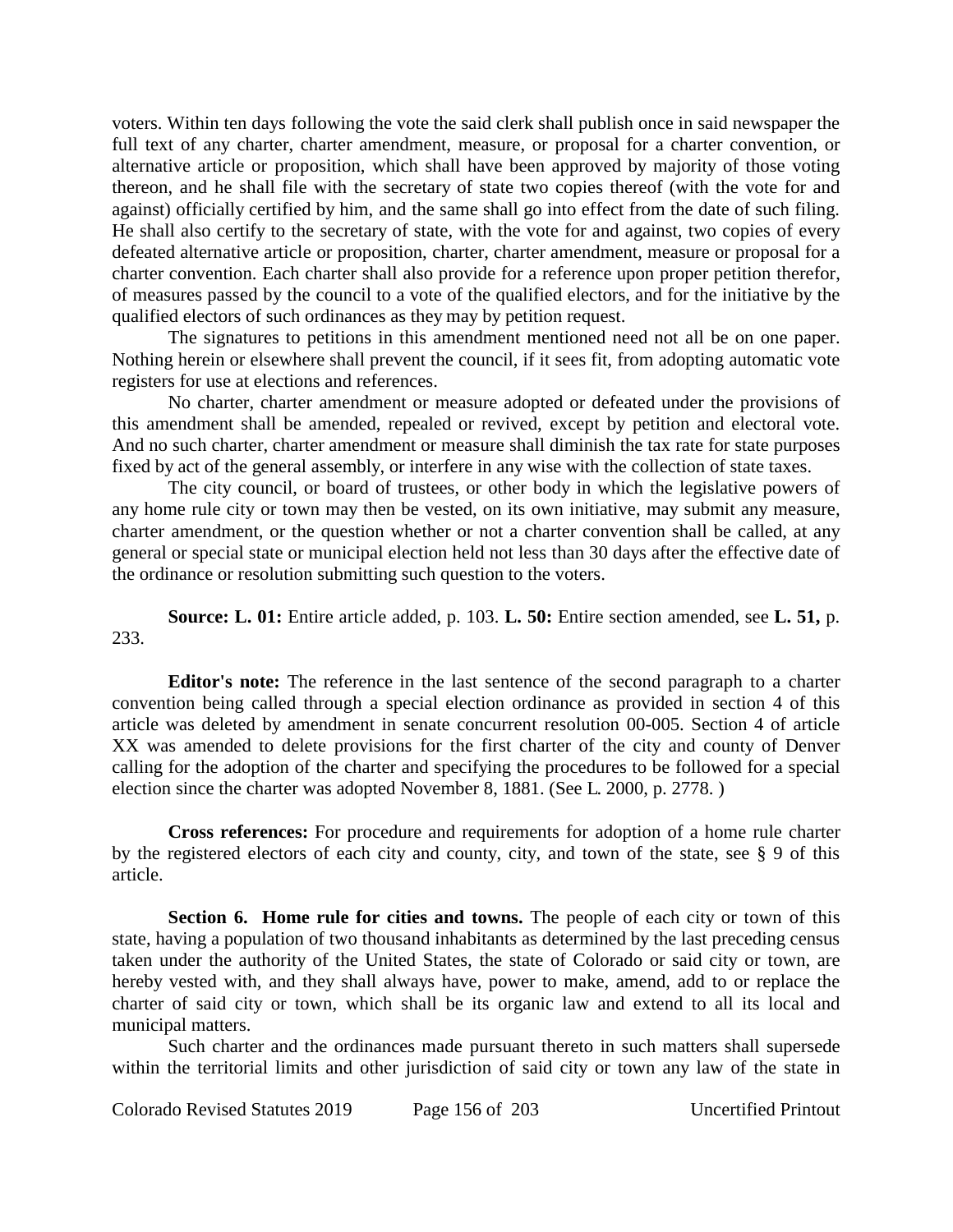conflict therewith.

Proposals for charter conventions shall be submitted by the city council or board of trustees, or other body in which the legislative powers of the city or town shall then be vested, at special elections, or at general, state or municipal elections, upon petition filed by qualified electors, all in reasonable conformity with section 5 of this article, and all proceedings thereon or thereafter shall be in reasonable conformity with sections 4 and 5 of this article.

From and after the certifying to and filing with the secretary of state of a charter framed and approved in reasonable conformity with the provisions of this article, such city or town, and the citizens thereof, shall have the powers set out in sections 1, 4 and 5 of this article, and all other powers necessary, requisite or proper for the government and administration of its local and municipal matters, including power to legislate upon, provide, regulate, conduct and control:

a. The creation and terms of municipal officers, agencies and employments; the definition, regulation and alteration of the powers, duties, qualifications and terms or tenure of all municipal officers, agents and employees;

b. The creation of police courts; the definition and regulation of the jurisdiction, powers and duties thereof, and the election or appointment of police magistrates therefor;

c. The creation of municipal courts; the definition and regulation of the jurisdiction, powers and duties thereof, and the election or appointment of the officers thereof;

d. All matters pertaining to municipal elections in such city or town, and to electoral votes therein on measures submitted under the charter or ordinances thereof, including the calling or notice and the date of such election or vote, the registration of voters, nominations, nomination and election systems, judges and clerks of election, the form of ballots, balloting, challenging, canvassing, certifying the result, securing the purity of elections, guarding against abuses of the elective franchise, and tending to make such elections or electoral votes nonpartisan in character;

e. The issuance, refunding and liquidation of all kinds of municipal obligations, including bonds and other obligations of park, water and local improvement districts;

f. The consolidation and management of park or water districts in such cities or towns or within the jurisdiction thereof; but no such consolidation shall be effective until approved by the vote of a majority, in each district to be consolidated, of the qualified electors voting therein upon the question;

g. The assessment of property in such city or town for municipal taxation and the levy and collection of taxes thereon for municipal purposes and special assessments for local improvements; such assessments, levy and collection of taxes and special assessments to be made by municipal officials or by the county or state officials as may be provided by the charter;

h. The imposition, enforcement and collection of fines and penalties for the violation of any of the provisions of the charter, or of any ordinance adopted in pursuance of the charter.

It is the intention of this article to grant and confirm to the people of all municipalities coming within its provisions the full right of self-government in both local and municipal matters and the enumeration herein of certain powers shall not be construed to deny such cities and towns, and to the people thereof, any right or power essential or proper to the full exercise of such right.

The statutes of the state of Colorado, so far as applicable, shall continue to apply to such cities and towns, except insofar as superseded by the charters of such cities and towns or by ordinance passed pursuant to such charters.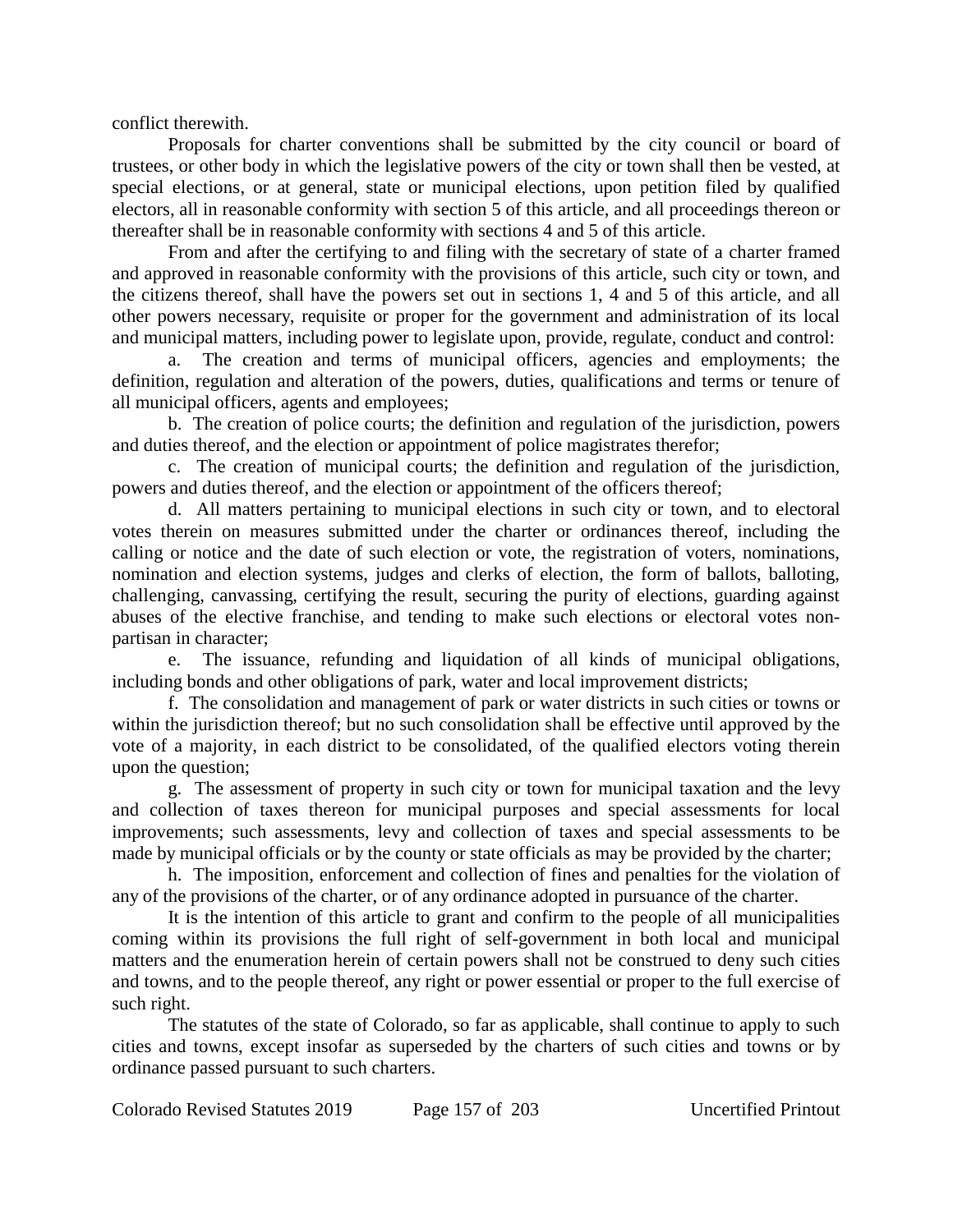All provisions of the charters of the city and county of Denver and the cities of Pueblo, Colorado Springs and Grand Junction, as heretofore certified to and filed with the secretary of state, and of the charter of any other city heretofore approved by a majority of those voting thereon and certified to and filed with the secretary of state, which provisions are not in conflict with this article, and all elections and electoral votes heretofore had under and pursuant thereto, are hereby ratified, affirmed and validated as of their date.

Any act in violation of the provisions of such charter or of any ordinance thereunder shall be criminal and punishable as such when so provided by any statute now or hereafter in force.

The provisions of this section 6 shall apply to the city and county of Denver.

This article shall be in all respects self-executing.

**Source: L. 01:** Entire article added, p. 104. **Initiated 12:** Entire section amended, see **L. 13,** p. 669, effective January 22, 1913.

**Cross references:** For powers granted the city and county of Denver, see § 1 of this article; for amendment of charter or adoption of new charter, see § 5 of this article; for effect of conflicting constitutional provisions, see § 8 of this article; for power to regulate rates and service charges of public utilities in home rule cities, see article XXV; for the prohibition on appointment of outgoing officers, see § 24-50-402.

**Section 7. City and county of Denver single school district - consolidations.** The city and county of Denver shall alone always constitute one school district, to be known as District No. 1, but its conduct, affairs and business shall be in the hands of a board of education consisting of such numbers, elected in such manner as the general school laws of the state shall provide.

The said board of education shall perform all the acts and duties required to be performed for said district by the general laws of the state. Except as inconsistent with this amendment, the general school laws of the state shall, unless the context evinces a contrary intent, be held to extend and apply to the said "District No. 1".

Upon the annexation of any contiguous municipality which shall include a school district or districts or any part of a district, said school district or districts or part shall be merged in said "District No. 1", which shall then own all the property thereof, real and personal, located within the boundaries of such annexed municipality, and shall assume and pay all the bonds, obligations and indebtedness of each of the said included school districts, and a proper proportion of those of partially included districts.

Provided, however, that the indebtedness, both principal and interest, which any school district may be under at the time when it becomes a part, by this amendment or by annexation, of said "District No. 1", shall be paid by said school district so owing the same by a special tax to be fixed and certified by the board of education to the council which shall levy the same upon the property within the boundaries of such district, respectively, as the same existed at the time such district becomes a part of said "District No. 1", and in case of partially included districts such tax shall be equitably apportioned upon the several parts thereof.

**Source: L. 01:** Entire article added, p. 105. **L. 12:** Entire section was amended but does not appear in the session laws. **L. 2006:** Entire section was amended, p. 2955, effective upon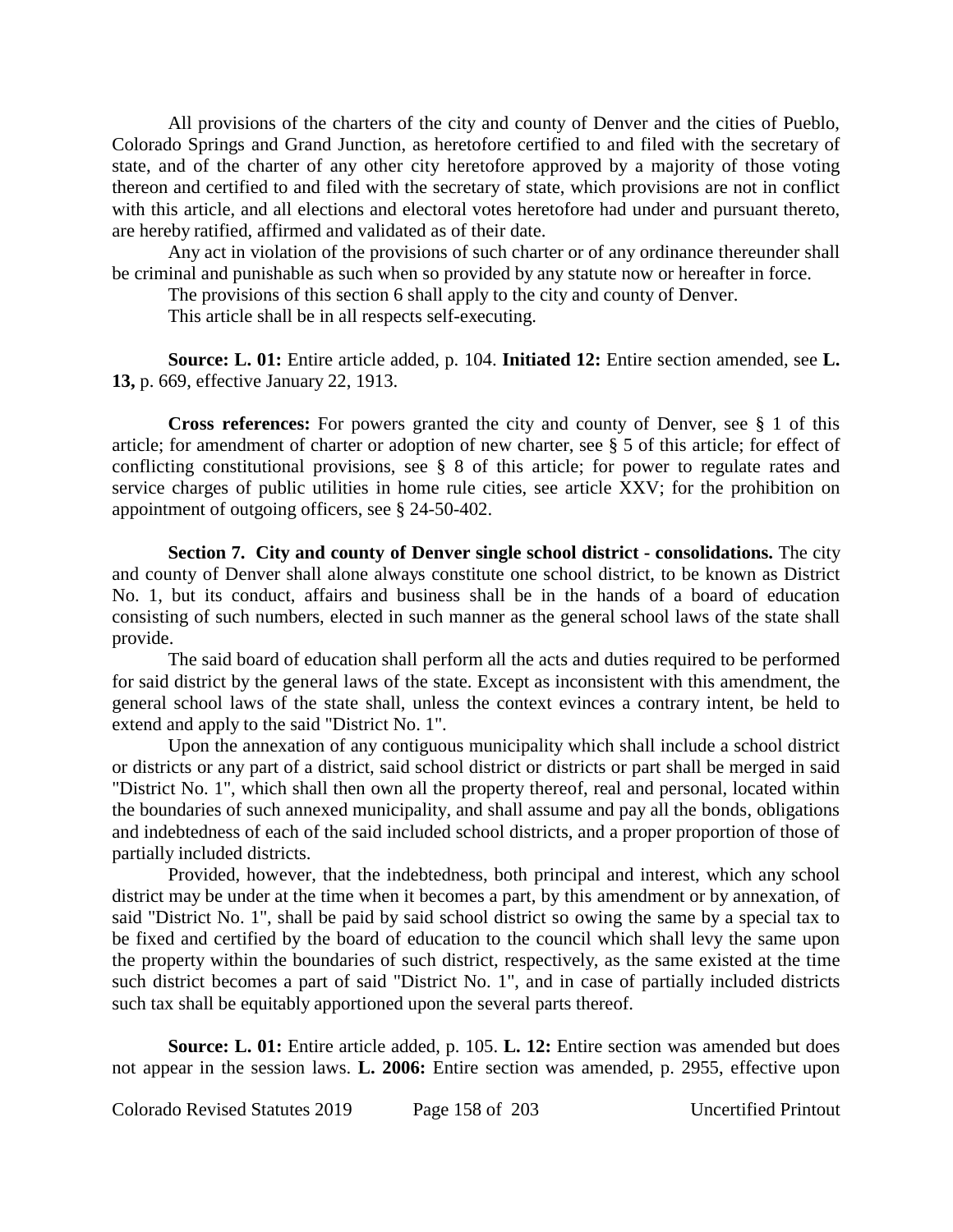proclamation of the Governor, **L. 2007,** p. 2964, December 31, 2006.

**Section 8. Conflicting constitutional provisions declared inapplicable.** Anything in the constitution of this state in conflict or inconsistent with the provisions of this amendment is hereby declared to be inapplicable to the matters and things by this amendment covered and provided for.

**Source: L. 01:** Entire article added, p. 106.

**Section 9. Procedure and requirements for adoption.** (1) Notwithstanding any provision in sections 4, 5, and 6 of this article to the contrary, the registered electors of each city and county, city, and town of the state are hereby vested with the power to adopt, amend, and repeal a home rule charter.

(2) The general assembly shall provide by statute procedures under which the registered electors of any proposed or existing city and county, city, or town may adopt, amend, and repeal a municipal home rule charter. Action to initiate home rule shall be by petition, signed by not less than five percent of the registered electors of the proposed or existing city and county, city, or town, or by proper ordinance by the city council or board of trustees of a town, submitting the question of the adoption of a municipal home rule charter to the registered electors of the city and county, city, or town. No municipal home rule charter, amendment thereto, or repeal thereof, shall become effective until approved by a majority of the registered electors of such city and county, city, or town voting thereon. A new city or town may acquire home rule status at the time of its incorporation.

(3) The provisions of this article as they existed prior to the effective date of this section, as they relate to procedures for the initial adoption of home rule charters and for the amendment of existing home rule charters, shall continue to apply until superseded by statute.

(4) It is the purpose of this section to afford to the people of all cities, cities and counties, and towns the right to home rule regardless of population, period of incorporation, or other limitation, and for this purpose this section shall be self-executing. It is the further purpose of this section to facilitate adoption and amendment of home rule through such procedures as may hereafter be enacted by the general assembly.

**Source: L. 69:** Entire section added, p. 1250, effective January 1, 1972. **L. 84:** (1) and (2) amended, p. 1146, effective upon proclamation of the Governor, **L. 85,** p. 1791, January 14, 1985.

**Editor's note:** The "effective date of this section" referred to in subsection (3) is January 1, 1972.

**Cross references:** For the power of the citizens of the city and county of Denver regarding new charters, amendments, or measures, see § 5 of this article.

**Section 10. City and county of Broomfield - created.** The city of Broomfield is a preexisting municipal corporation and home rule city of the state of Colorado, physically situated in parts of Adams, Boulder, Jefferson, and Weld counties. On and after November 15,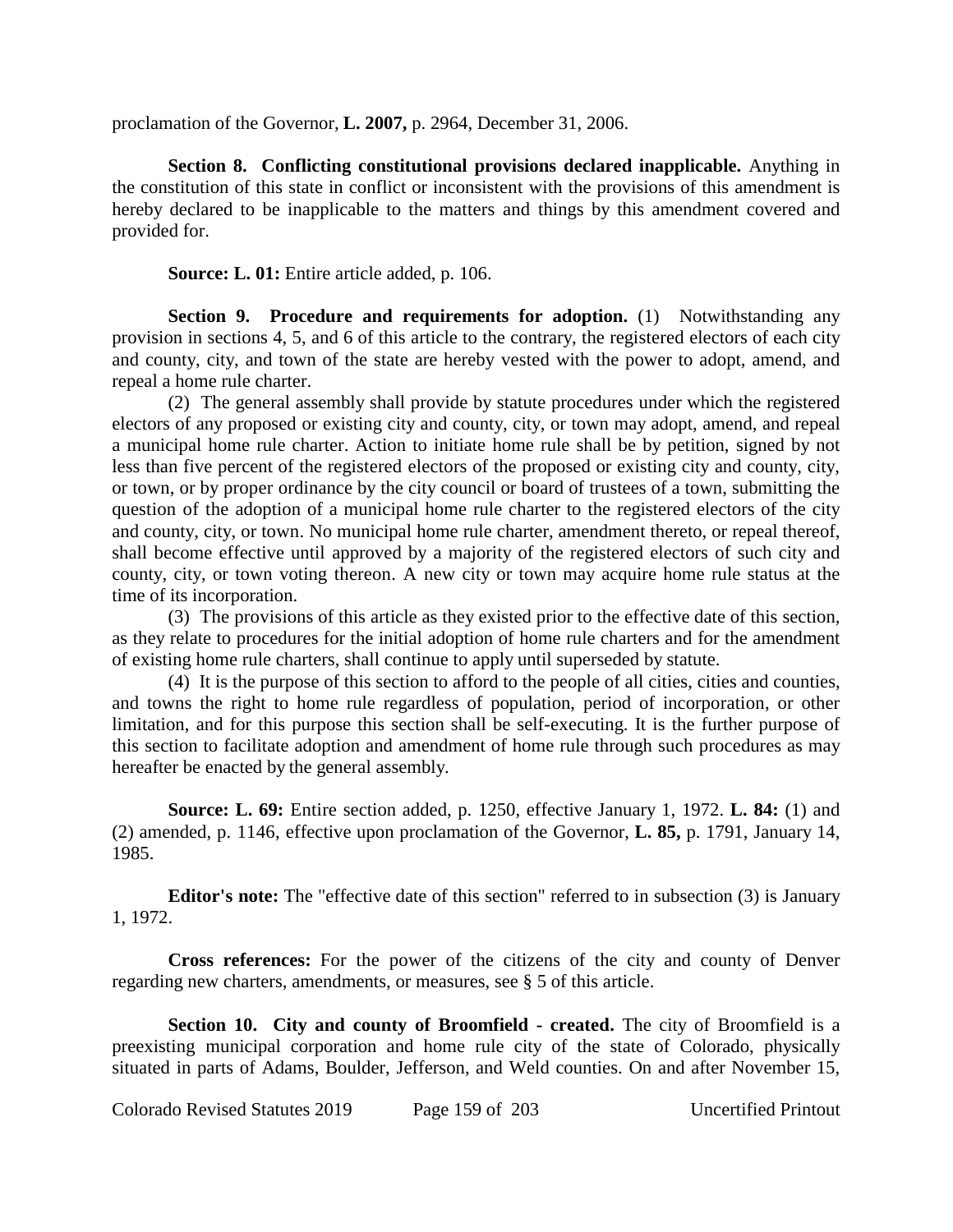2001, all territory in the municipal boundaries of the city of Broomfield shall be detached from the counties of Adams, Boulder, Jefferson, and Weld and shall be consolidated into a single county and municipal corporation with the name "The City and County of Broomfield". Prior to November 15, 2001, the city of Broomfield shall not extend its boundaries beyond the annexation boundary map approved by the Broomfield city council on April 28, 1998, as an amendment to the city of Broomfield 1995 master plan. The existing charter of the said city of Broomfield shall become the charter of the city and county of Broomfield.

The city and county of Broomfield shall have perpetual succession; shall own, possess, and hold all real and personal property, including water rights, the right to use water, and contracts for water, currently owned, possessed, or held by the said city of Broomfield; shall assume, manage, and dispose of all trusts in any way connected therewith; shall succeed to all the rights and liabilities of, shall acquire all benefits of, and shall assume and pay all bonds, obligations, and indebtedness of said city of Broomfield and its proportionate share of the general obligation indebtedness and, as provided by intergovernmental agreement, its proportionate share of revenue bond obligations of the counties of Adams, Boulder, Jefferson, and Weld on and after November 15, 2001.

The city and county of Broomfield may sue and defend, plead, and be impleaded in all courts and in all matters and proceedings; may have and use a common seal and alter the same at pleasure; may grant franchises; may purchase, receive, hold, and enjoy, or sell and dispose of real and personal property; may receive bequests, gifts, and donations of real and personal property, or real and personal property in trust for public, charitable, or other purposes, and do all things and acts necessary to carry out the purposes of such gifts, bequests, donations, and trusts with power to manage, sell, lease, or otherwise dispose of the same in accordance with the terms of the gift, bequest, donation, or trust.

The city and county of Broomfield shall have the power within and without its territorial limits to construct, condemn, purchase, acquire, lease, add to, maintain, conduct, and operate water works, water supplies, sanitary sewer facilities, storm water facilities, parks, recreation facilities, open space lands, light plants, power plants, heating plants, electric and other energy facilities and systems, gas facilities and systems, transportation systems, cable television systems, telecommunication systems, and other public utilities or works or ways local in use and extent, in whole or in part, and everything required therefor, for the use of said city and county and the inhabitants thereof; to purchase in whole or in part any such systems, plants, works, facilities, or ways, or any contracts in relation or connection thereto that may exist, and may enforce such purchase by proceedings at law as in taking land for public use by right of eminent domain; and to issue bonds in accordance with its charter in any amount necessary to carry out any said powers or purposes, as the charter may provide and limit. The city and county of Broomfield shall have all of the powers of its charter and shall have all of the powers set out in section 6 of this article, including the power to make, amend, add to, or replace its charter as set forth in section 9 of this article. The charter provisions and procedures shall supersede any constitutional or statutory limitations and procedures regarding financial obligations. The city and county of Broomfield shall have all powers conferred to home rule municipalities and to home rule counties by the constitution and general laws of the state of Colorado that are not inconsistent with the constitutional provisions creating the city and county of Broomfield.

Prior to November 15, 2001, the charter and ordinances of the city of Broomfield shall govern all local and municipal matters of the city. On and after November 15, 2001, the

Colorado Revised Statutes 2019 Page 160 of 203 Uncertified Printout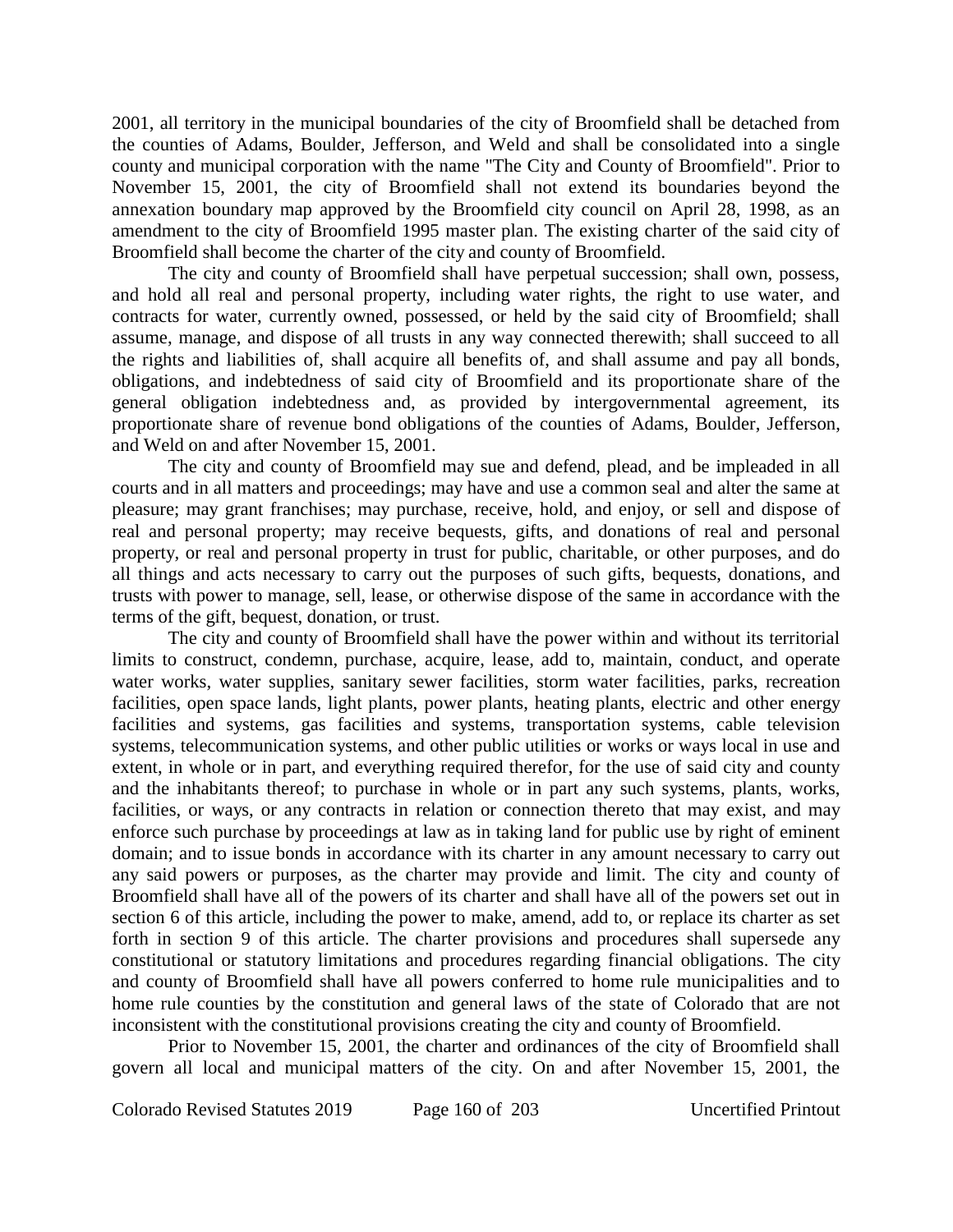constitutional provisions creating and governing the city and county of Broomfield, the city and county charter adopted in accordance with these constitutional provisions, and the ordinances existing and adopted from time to time shall govern all local and municipal matters of the city and county of Broomfield.

On and after November 15, 2001, the requirements of section 3 of article XIV of this constitution and the general annexation and consolidation statutes of the state relating to counties shall apply to the city and county of Broomfield. On and after November 15, 2001, any contiguous territory, together with all property belonging thereto, hereafter annexed to or consolidated with the city and county of Broomfield under any laws of this state, in whatsoever county the same may be at the time, shall be detached from such other county and become a municipal and territorial part of the city and county of Broomfield.

On and after November 15, 2001, no annexation or consolidation proceeding shall be initiated pursuant to the general annexation and consolidation statutes of the state to annex lands to or consolidate lands with the city and county of Broomfield until such proposed annexation or consolidation is first approved by a majority vote of a seven-member boundary control commission. The boundary control commission shall be composed of one commissioner from each of the boards of commissioners of Adams, Boulder, Jefferson, and Weld counties, respectively, and three elected officials of the city and county of Broomfield. The commissioners from each of the said counties shall be appointed by resolution of the respective county boards of commissioners. The three elected officials from the city and county of Broomfield shall be appointed by the mayor of the city and county of Broomfield. The boundary control commission shall adopt all actions, including actions regarding procedural rules, by majority vote. Each member of the boundary control commission shall have one vote, including the commissioner who acts as chairperson of the commission. The commission shall file all procedural rules adopted by the commission with the secretary of state.

**Source: L. 98:** Entire section added, p. 2225, effective upon proclamation of the Governor, **L. 99,** p. 2269, December 30, 1998.

**Section 11. Officers - city and county of Broomfield.** The officers of the city and county of Broomfield shall be as provided for by its charter or ordinances. The jurisdiction, term of office, and duties of such officers shall commence on November 15, 2001. The qualifications and duties of all such officers shall be as provided for by the city and county charter and ordinances, but the ordinances shall designate the officers who shall perform the acts and duties required of county officers pursuant to this constitution or the general laws of the state of Colorado, as far as applicable. All compensation for elected officials shall be determined by ordinance and not by state statute. If any elected officer of the city and county of Broomfield shall receive any compensation, such officer shall receive the same as a stated salary, the amount of which shall be fixed by ordinance within limits fixed by the city and county charter or by resolution approving the city and county budget and paid in equal monthly payments. No elected officer shall receive any increase or decrease in compensation under any ordinance or resolution passed during the term for which such officer was elected.

**Source: L. 98:** Entire section added, p. 2227, effective upon proclamation of the Governor, **L. 99,** p. 2269, December 30, 1998.

Colorado Revised Statutes 2019 Page 161 of 203 Uncertified Printout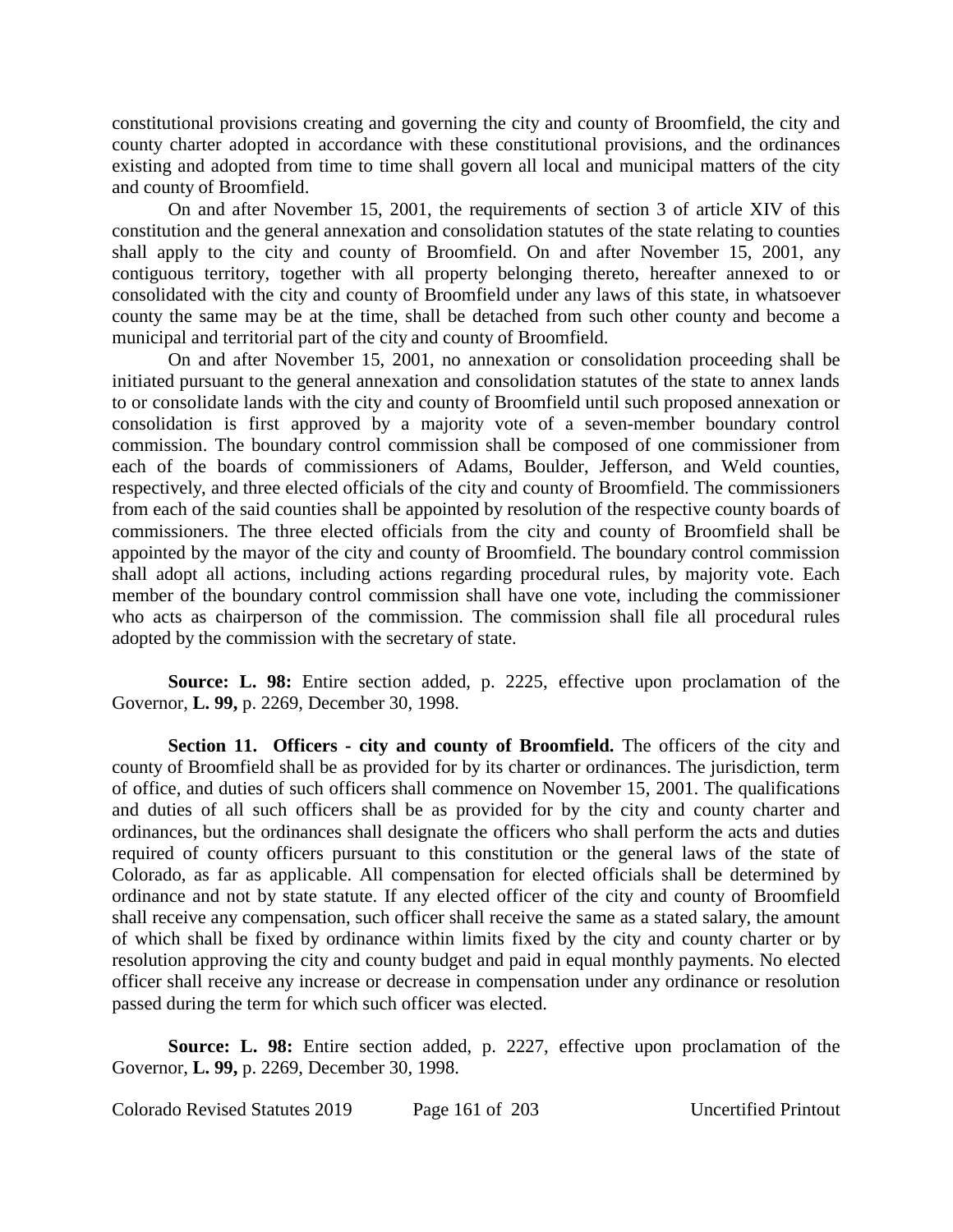**Section 12. Transfer of government.** Upon the canvass of the vote showing the adoption of the constitutional provisions creating and governing the city and county of Broomfield, the governor shall issue a proclamation accordingly, and, on and after November 15, 2001, the city of Broomfield and those parts of the counties of Adams, Boulder, Jefferson, and Weld included in the boundaries of said city shall be consolidated into the city and county of Broomfield. The duties and terms of office of all officers of Adams, Boulder, Jefferson, and Weld counties shall no longer be applicable to and shall terminate with regard to the city and county of Broomfield. On and after November 15, 2001, the terms of office of the mayor and city council of the city of Broomfield shall terminate with regard to the city of Broomfield and said mayor and city council shall become the mayor and city council of the city and county of Broomfield. The city council of the city and county of Broomfield, in addition to performing the duties prescribed in the city and county charter and ordinances, shall perform the duties of a board of county commissioners or may delegate certain duties to various boards and commissions appointed by the city council of the city and county of Broomfield. The city and county of Broomfield shall be a successor district of the city of Broomfield under section 20 of article X of this constitution. Any voter approval granted the city of Broomfield under section 20 of article X of this constitution prior to November 15, 2001, shall be considered voter approval under said section for the city and county of Broomfield. The city and county of Broomfield shall have the power to continue to impose and collect sales, use, and property taxes that were imposed by the city of Broomfield and the counties of Adams, Boulder, Jefferson, and Weld within the areas where said taxes were imposed on November 14, 2001, until the voters of the city and county of Broomfield approve uniform sales, use, and property taxes within the city and county of Broomfield or approve increased sales, use, or property taxes within the city and county of Broomfield. Any violation of any criminal statutes of the state of Colorado occurring on or before November 14, 2001, shall continue to be prosecuted within the county where the violation originally occurred.

**Source: L. 98:** Entire section added, p. 2228, effective upon proclamation of the Governor, **L. 99,** p. 2269, December 30, 1998.

**Section 13. Sections self-executing - appropriations.** Sections 10 through 13 of this article shall be in all respects self-executing and shall be construed so as to supersede any conflicting constitutional or statutory provision that would otherwise impede the creation of the city and county of Broomfield or limit any of the provisions of those sections. Except as otherwise provided in sections 10 through 13, said sections shall be effective on and after November 15, 2001. After the adoption of the constitutional provisions creating and governing the city and county of Broomfield, the general assembly may appropriate funds, if necessary, in cooperation with the city and county of Broomfield to implement these constitutional provisions at the state level.

**Source: L. 98:** Entire section added, p. 2228, effective upon proclamation of the Governor, **L. 99,** p. 2269, December 30, 1998.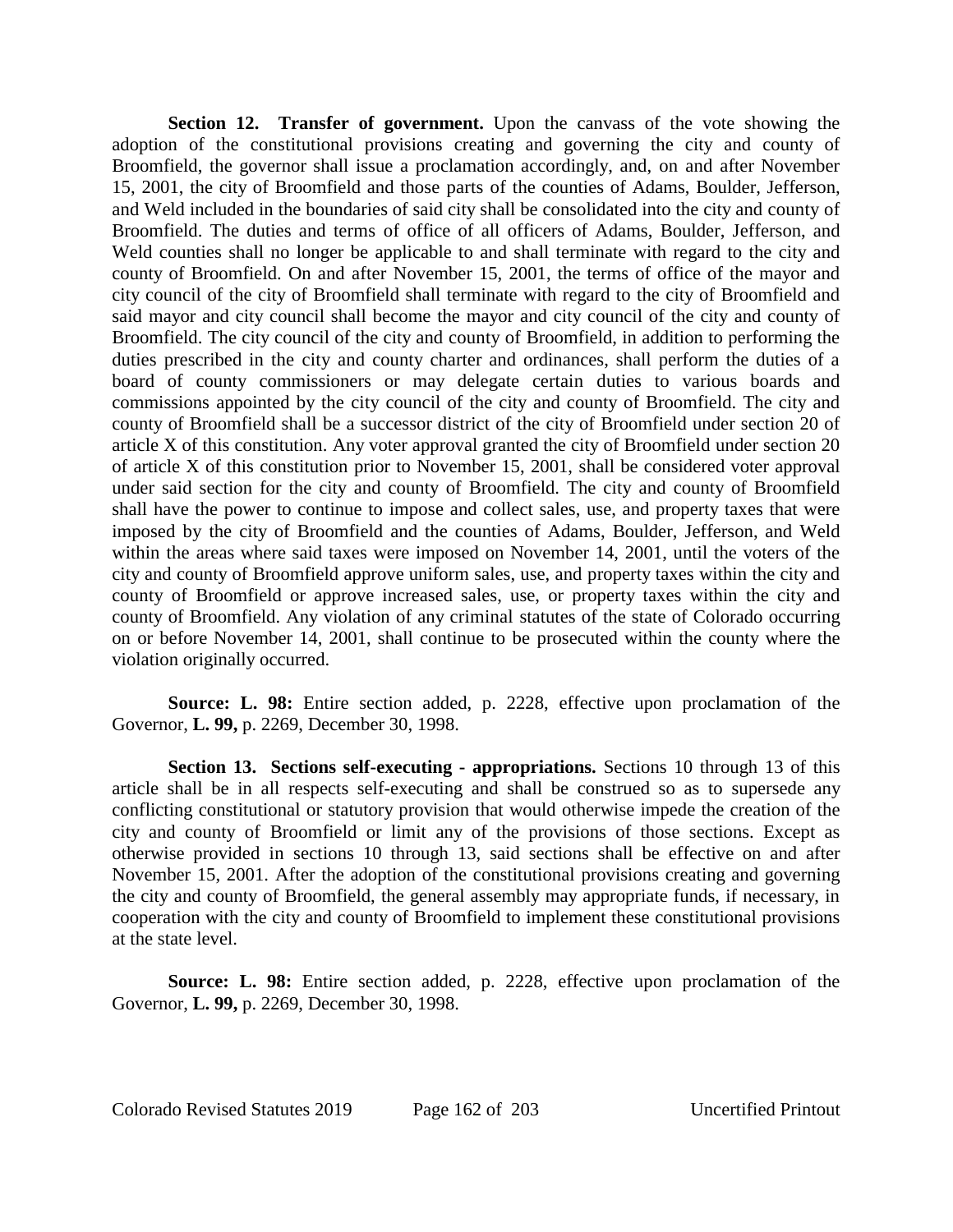#### **ARTICLE XXI**

#### Recall from Office

**Cross references:** (1) For the legislative declaration and harmonization of statutory recall election provisions with the recall provisions of this article to reflect the manner in which contemporary elections are conducted and the aligning of circulator regulation and petition requirements with initiative and referendum circulator and petition requirements, see Senate Bill 14-158; for definitions relating to the purposes of this article, see §§ 1-12-100. 5 and 1-12-114.

(2) For recall of state and county officers, see part 1 of article 12 of title 1; for recall of municipal officers see part 5 of article 4 of title 31.

**Law reviews:** For comment, "Recall Me Maybe? The Corrosive Effect of Recall Elections on State Legislative Politics", see 86 U. Colo. L. Rev. 307 (2015).

**Section 1. State officers may be recalled.** Every elective public officer of the state of Colorado may be recalled from office at any time by the registered electors entitled to vote for a successor of such incumbent through the procedure and in the manner herein provided for, which procedure shall be known as the recall, and shall be in addition to and without excluding any other method of removal provided by law.

The procedure hereunder to effect the recall of an elective public officer shall be as follows:

A petition signed by registered electors entitled to vote for a successor of the incumbent sought to be recalled, equal in number to twenty-five percent of the entire vote cast at the last preceding election for all candidates for the position which the incumbent sought to be recalled occupies, demanding an election of the successor to the officer named in said petition, shall be filed in the office in which petitions for nominations to office held by the incumbent sought to be recalled are required to be filed; provided, if more than one person is required by law to be elected to fill the office of which the person sought to be recalled is an incumbent, then the said petition shall be signed by registered electors entitled to vote for a successor to the incumbent sought to be recalled equal in number to twenty-five percent of the entire vote cast at the last preceding general election for all candidates for the office, to which the incumbent sought to be recalled was elected as one of the officers thereof, said entire vote being divided by the number of all officers elected to such office, at the last preceding general election; and such petition shall contain a general statement, in not more than two hundred words, of the ground or grounds on which such recall is sought, which statement is intended for the information of the registered electors, and the registered electors shall be the sole and exclusive judges of the legality, reasonableness and sufficiency of such ground or grounds assigned for such recall, and said ground or grounds shall not be open to review.

**Source: Initiated 12:** Entire article added, effective January 22, 1913, see **L. 13,** p. 672. **L. 84:** Entire section amended, p. 1147, effective upon proclamation of the Governor, **L. 85,** p. 1791, January 14, 1985.

**Section 2. Form of recall petition.** Any recall petition may be circulated and signed in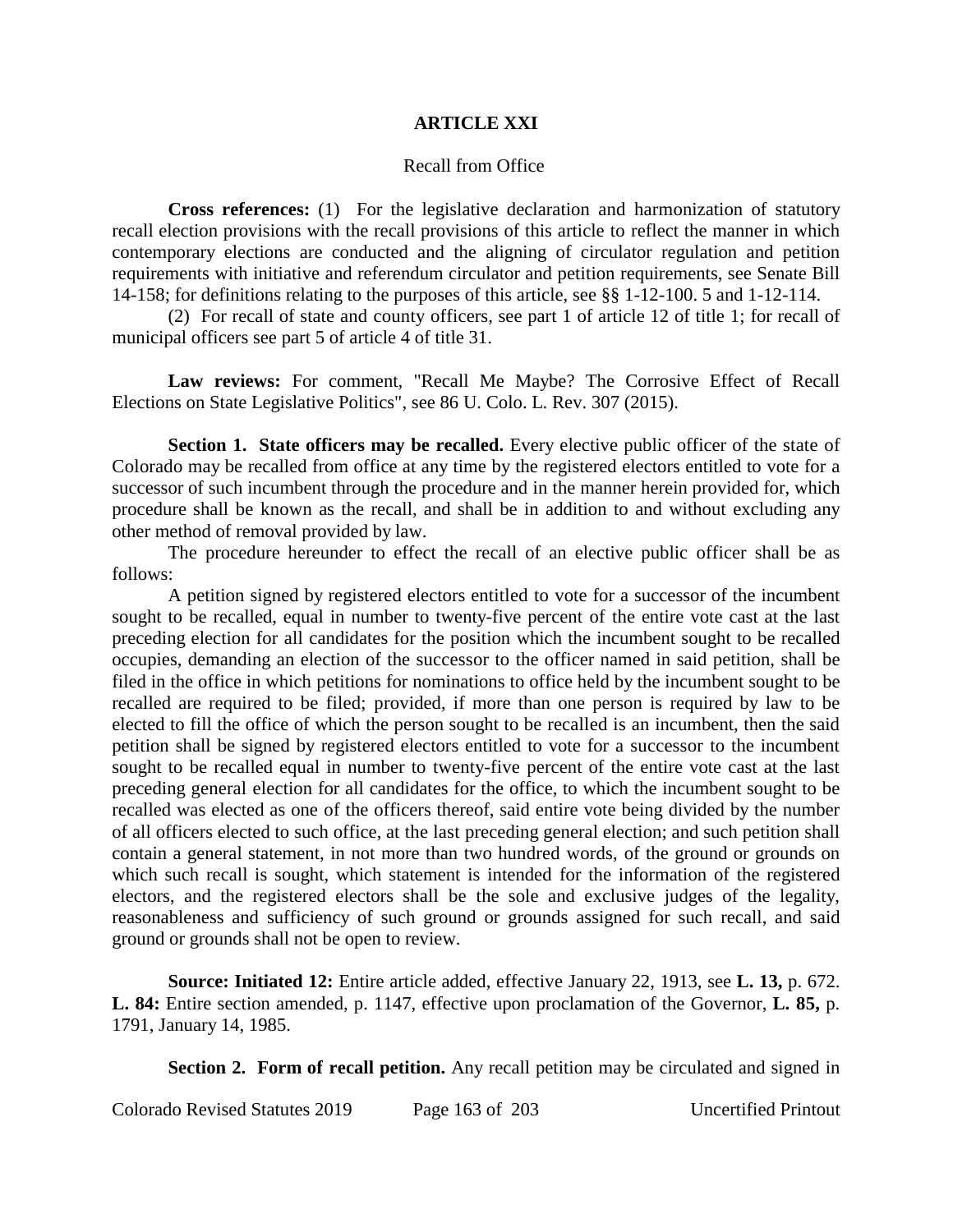sections, provided each section shall contain a full and accurate copy of the title and text of the petition; and such recall petition shall be filed in the office in which petitions for nominations to office held by the incumbent sought to be recalled are required to be filed.

The signatures to such recall petition need not all be on one sheet of paper, but each signer must add to his signature the date of his signing said petition, and his place of residence, giving his street number, if any, should he reside in a town or city. The person circulating such sheet must make and subscribe an oath on said sheet that the signatures thereon are genuine, and a false oath, willfully so made and subscribed by such person, shall be perjury and be punished as such. All petitions shall be deemed and held to be sufficient if they appear to be signed by the requisite number of signers, and such signers shall be deemed and held to be registered electors, unless a protest in writing under oath shall be filed in the office in which such petition has been filed, by some registered elector, within fifteen days after such petition is filed, setting forth specifically the grounds of such protest, whereupon the officer with whom such petition is filed shall forthwith mail a copy of such protest to the person or persons named in such petition as representing the signers thereof, together with a notice fixing a time for hearing such protest not less than five nor more than ten days after such notice is mailed. All hearings shall be before the officer with whom such protest is filed, and all testimony shall be under oath. Such hearings shall be summary and not subject to delay, and must be concluded within thirty days after such petition is filed, and the result thereof shall be forthwith certified to the person or persons representing the signers of such petition. In case the petition is not sufficient it may be withdrawn by the person or a majority of the persons representing the signers of such petition, and may, within fifteen days thereafter, be amended and refiled as an original petition. The finding as to the sufficiency of any petition may be reviewed by any state court of general jurisdiction in the county in which such petition is filed, upon application of the person or a majority of the persons representing the signers of such petition, but such review shall be had and determined forthwith. The sufficiency, or the determination of the sufficiency, of the petition referred to in this section shall not be held, or construed, to refer to the ground or grounds assigned in such petition for the recall of the incumbent sought to be recalled from office thereby.

When such petition is sufficient, the officer with whom such recall petition was filed, shall forthwith submit said petition, together with a certificate of its sufficiency to the governor, who shall thereupon order and fix the date for holding the election not less than thirty days nor more than sixty days from the date of submission of said petition; provided, if a general election is to be held within ninety days after the date of submission of said petition, the recall election shall be held as part of said general election.

**Source: Initiated 12:** Entire article added, effective January 22, 1913, see **L. 13,** p. 673. **L. 84:** Entire section amended, p. 1148, effective upon proclamation of the Governor, **L. 85,** p. 1791, January 14, 1985.

**Section 3. Resignation - filling vacancy.** If such officer shall offer his resignation, it shall be accepted, and the vacancy caused by such resignation, or from any other cause, shall be filled as provided by law; but the person appointed to fill such vacancy shall hold his office only until the person elected at the recall election shall qualify. If such officer shall not resign within five days after the sufficiency of the recall petition shall have been sustained, the governor shall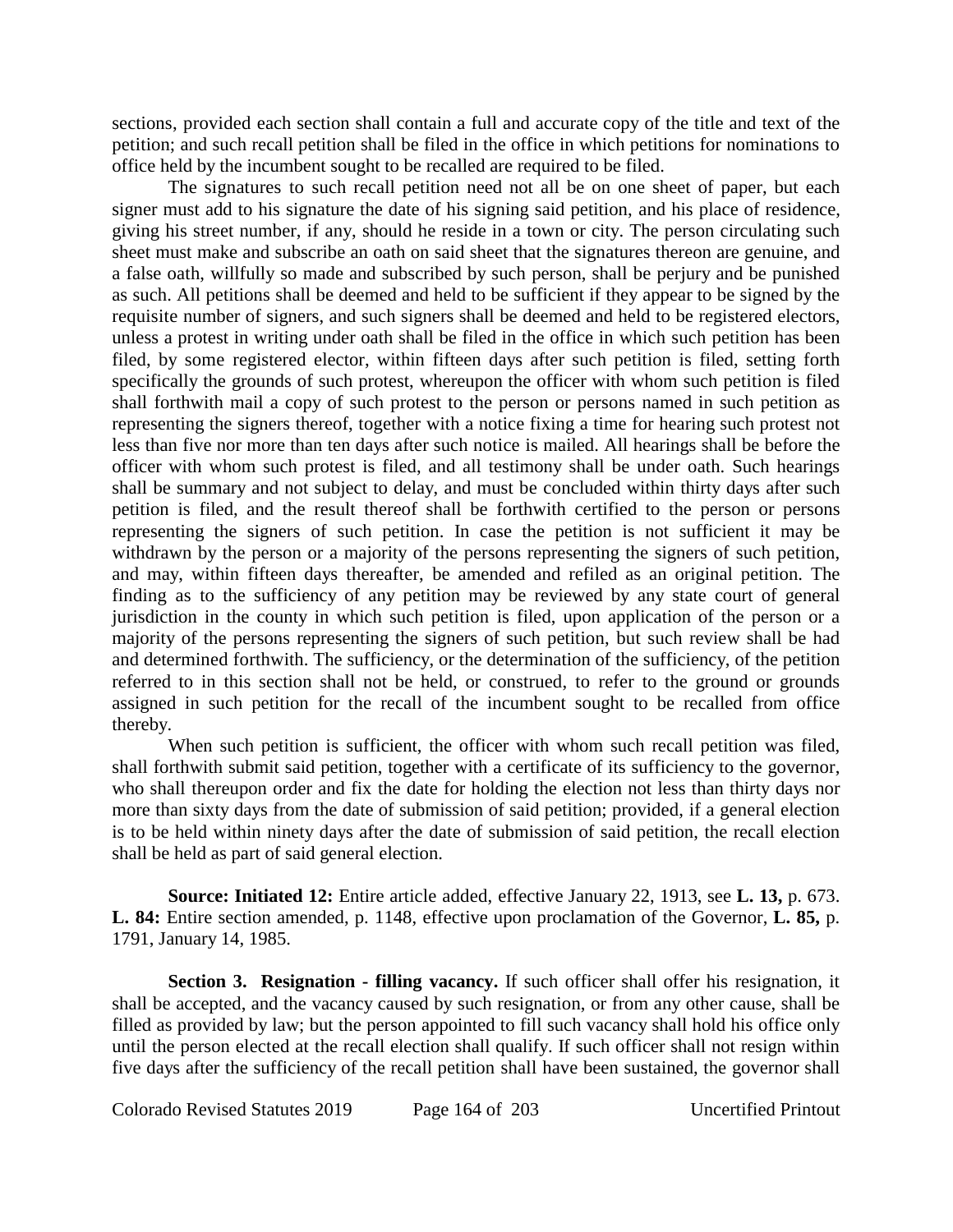make or cause to be made publication of notice for the holding of such election, and officers charged by law with duties concerning elections shall make all arrangements for such election, and the same shall be conducted, returned and the result thereof declared in all respects as in the case of general elections.

On the official ballot at such elections shall be printed in not more than 200 words, the reasons set forth in the petition for demanding his recall, and in not more than three hundred words there shall also be printed, if desired by him, the officer's justification of his course in office. If such officer shall resign at any time subsequent to the filing thereof, the recall election shall be called notwithstanding such resignation.

There shall be printed on the official ballot, as to every officer whose recall is to be voted on, the words, "Shall (name of person against whom the recall petition is filed) be recalled from the office of (title of the office)?" Following such question shall be the words, "Yes" and "No", on separate lines, with a blank space at the right of each, in which the voter shall indicate, by marking a cross  $(X)$ , his vote for or against such recall.

On such ballots, under each question, there shall also be printed the names of those persons who have been nominated as candidates to succeed the person sought to be recalled; but no vote cast shall be counted for any candidate for such office, unless the voter also voted for or against the recall of such person sought to be recalled from said office. The name of the person against whom the petition is filed shall not appear on the ballot as a candidate for the office.

If a majority of those voting on said question of the recall of any incumbent from office shall vote "no", said incumbent shall continue in said office; if a majority shall vote "yes", such incumbent shall thereupon be deemed removed from such office upon the qualification of his successor.

If the vote had in such recall elections shall recall the officer then the candidate who has received the highest number of votes for the office thereby vacated shall be declared elected for the remainder of the term, and a certificate of election shall be forthwith issued to him by the canvassing board. In case the person who received the highest number of votes shall fail to qualify within fifteen days after the issuance of a certificate of election, the office shall be deemed vacant, and shall be filled according to law.

Candidates for the office may be nominated by petition, as now provided by law, which petition shall be filed in the office in which petitions for nomination to office are required by law to be filed not less than fifteen days before such recall election.

**Source: Initiated 12:** Entire article added, effective January 22, 1913, see **L. 13,** p. 674.

**Editor's note:** In In re Interrogatories Propounded by Governor Hickenlooper, 2013 CO 62, 312 P. 3d 153, the Colorado Supreme Court held that the provision permitting a vote for a successor candidate in a recall election to be counted only if the elector also cast a ballot for or against the recall issue conflicts with the first and fourteenth amendments to the United States Constitution.

**Section 4. Limitation - municipal corporations may adopt, when.** No recall petition shall be circulated or filed against any officer until he has actually held his office for at least six months, save and except it may be filed against any member of the state legislature at any time after five days from the convening and organizing of the legislature after his election.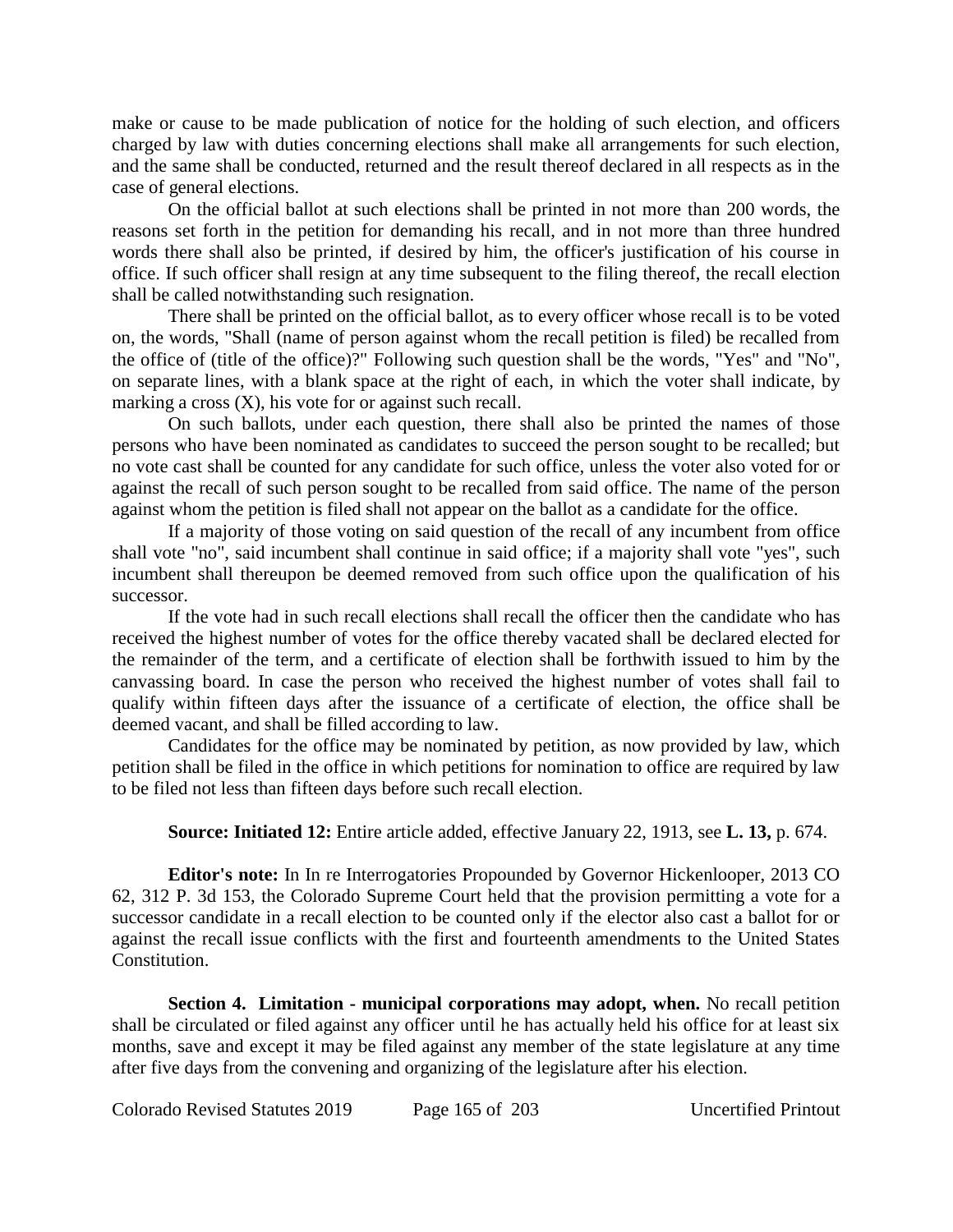After one recall petition and election, no further petition shall be filed against the same officer during the term for which he was elected, unless the petitioners signing said petition shall equal fifty percent of the votes cast at the last preceding general election for all of the candidates for the office held by such officer as herein above defined.

In any recall election of a state elective officer, if the incumbent whose recall is sought is not recalled, he shall be repaid from the state treasury for the expenses of such election in the manner provided by law. The general assembly may establish procedures for the reimbursement by a local governmental entity of expenses incurred by an incumbent elective officer of such governmental entity whose recall is sought but who is not recalled.

If the governor is sought to be recalled under the provisions of this article, the duties herein imposed upon him shall be performed by the lieutenant-governor; and if the secretary of state is sought to be recalled, the duties herein imposed upon him, shall be performed by the state auditor.

The recall may also be exercised by the registered electors of each county, city and county, city and town of the state, with reference to the elective officers thereof, under such procedure as shall be provided by law.

Until otherwise provided by law, the legislative body of any such county, city and county, city and town may provide for the manner of exercising such recall powers in such counties, cities and counties, cities and towns, but shall not require any such recall to be signed by registered electors more in number than twenty-five percent of the entire vote cast at the last preceding election, as in section 1 hereof more particularly set forth, for all the candidates for office which the incumbent sought to be recalled occupies, as herein above defined.

Every person having authority to exercise or exercising any public or governmental duty, power or function, shall be an elective officer, or one appointed, drawn or designated in accordance with law by an elective officer or officers, or by some board, commission, person or persons legally appointed by an elective officer or officers, each of which said elective officers shall be subject to the recall provision of this constitution; provided, that, subject to regulation by law, any person may, without compensation therefor, file petitions, or complaints in courts concerning crimes, or do police duty only in cases of immediate danger to person or property.

Nothing herein contained shall be construed as affecting or limiting the present or future powers of cities and counties or cities having charters adopted under the authority given by the constitution, except as in the last three preceding paragraphs expressed.

In the submission to the electors of any petition proposed under this article, all officers shall be guided by the general laws of the state, except as otherwise herein provided.

This article is self-executing, but legislation may be enacted to facilitate its operations, but in no way limiting or restricting the provisions of this article, or the powers herein reserved.

**Source: Initiated 12:** Entire article added, effective January 22, 1913, see **L. 13,** p. 676. **L. 84:** Entire section amended, p. 1149, effective upon proclamation of the Governor, **L. 85,** p. 1791, January 14, 1985. **L. 88:** Entire section amended, p. 1455, effective upon proclamation of the Governor, **L. 89,** p. 1660, January 3, 1989.

**Cross references:** For recall of state and county officers, see part 1 article 12 of title 1; for recall of municipal officers, see part 5 of article 4 of title 31; for recall of special district directors, see § 32-1-906.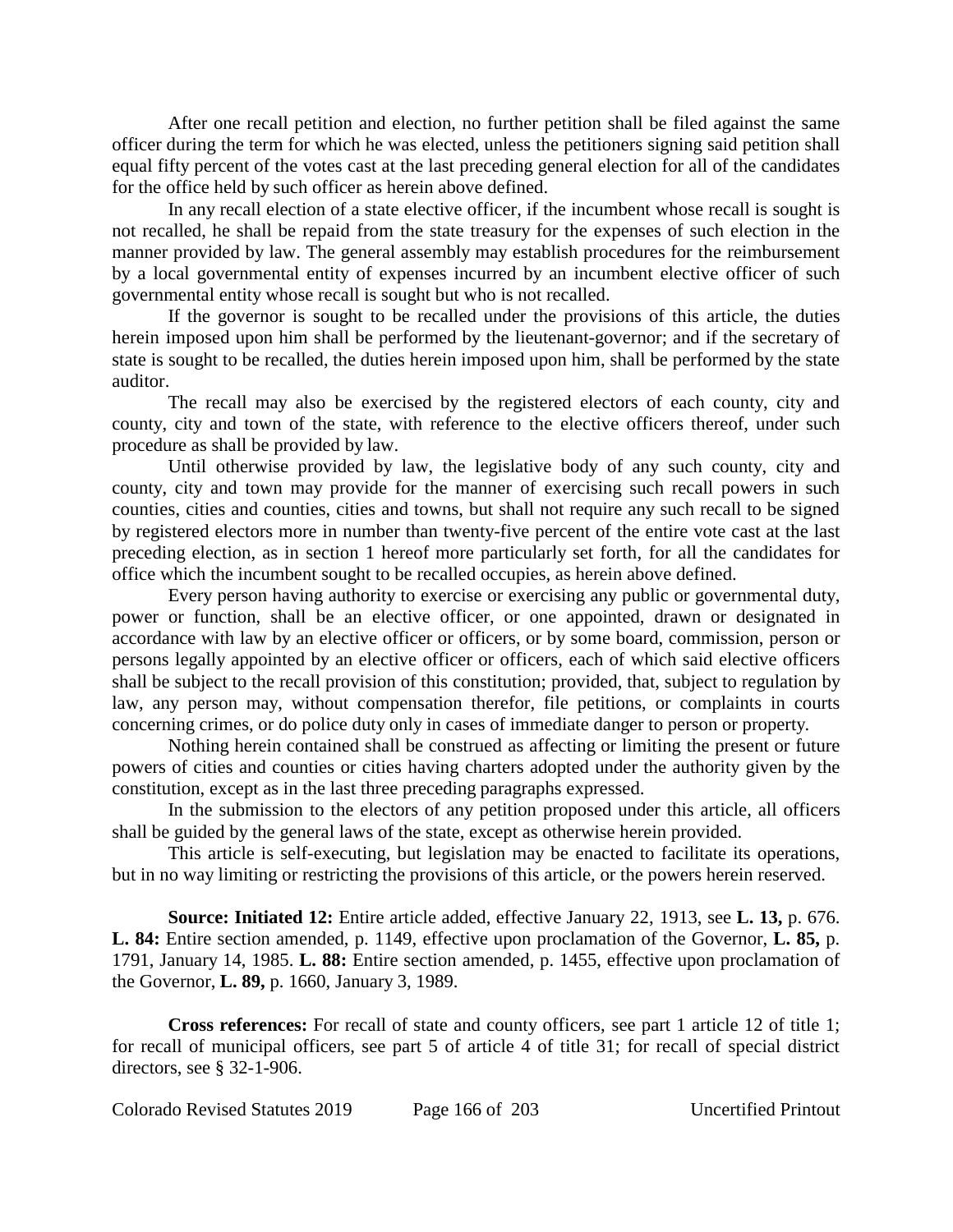**Source: L. 2008: ARTICLE XXII. Intoxicating liquors,** repealed in its entirety, p. 3112, effective upon proclamation of the Governor, **L. 2009,** p. 3384, January 8, 2009.

**Editor's note:** This article was added in 1914. For the text of this article prior to its repeal in 2009, consult the 2008 Colorado Revised Statutes and the source notes for the history of amendments to the article.

## **ARTICLE XXIII**

#### Publication of Legal Advertising

## **Section 1. Publication of proposed constitutional amendments and initiated and referred bills. (Repealed)**

**Source: L. 17:** Entire article added, p. 147. **L. 94:** Entire section repealed, p. 2852, effective upon proclamation of the Governor, **L. 95,** p. 1431, January 19, 1995.

### **ARTICLE XXIV**

### Old Age Pensions

**Editor's note:** This article was added in 1937 and was not amended prior to 1957. It was repealed and reenacted in 1957, resulting in the addition, relocation, or elimination of sections as well as subject matter. For the text of this article prior to 1957, see volume 1 of Colorado Revised Statutes 1953.

**Section 1. Fund created.** A fund to be known as the old age pension fund is hereby created and established in the treasury of the state of Colorado.

**Source: Initiated 56:** Entire article R&RE, effective January 1, 1957, see **L. 57,** p. 554.

**Section 2. Moneys allocated to fund.** There is hereby set aside, allocated and allotted to the old age pension fund sums and money as follows:

(a) Eighty-five percent of all net revenue accrued or accruing, received or receivable from any and all excise taxes now or hereafter levied upon sales at retail, or any other purchase transaction; together with eighty-five percent of the net revenue derived from any excise taxes now or hereafter levied upon the storage, use, or consumption of any commodity or product; together with eighty-five percent of all license fees imposed by article 26 of title 39, Colorado Revised Statutes, and amendments thereto; provided, however, that no part of the revenue derived from excise taxes now or hereafter levied, for highway purposes, upon gasoline or other motor fuel, shall be made a part of said old age pension fund.

(b) Eighty-five percent of all net revenue accrued or accruing, received or receivable from taxes of whatever kind upon all malt, vinous, or spirituous liquor, both intoxicating and non-intoxicating, and license fees connected therewith.

(c) (Deleted by amendment, L. 2006, p. 2956, effective upon proclamation of the

Colorado Revised Statutes 2019 Page 167 of 203 Uncertified Printout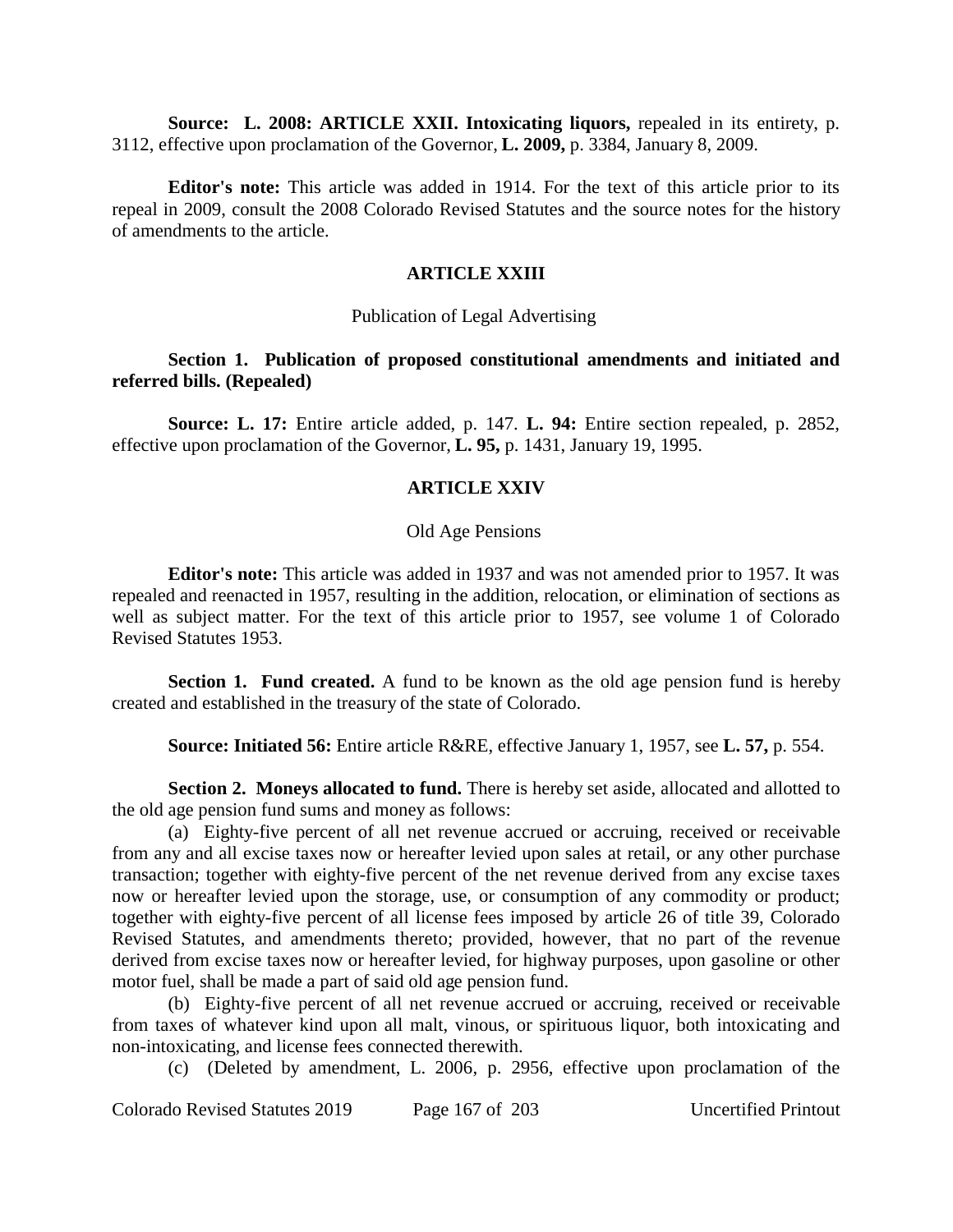Governor, L. 2007, p. 2964, December 31, 2006. )

(d) All grants in aid from the federal government for old age assistance.

(e) (Deleted by amendment, L. 2006, p. 2956, effective upon proclamation of the Governor, L. 2007, p. 2964, December 31, 2006. )

(f) Such other money as may be allocated to said fund by the general assembly.

**Source: Initiated 56:** Entire article R&RE, effective January 1, 1957, see **L. 57,** p. 554. **L. 2006:** (a) to (c) and (e) amended, p. 2956, effective upon proclamation of the Governor, **L. 2007,** p. 2964, December 31, 2006.

**Cross references:** For funds allocated to the old age pension fund, see § 26-2-113.

**Section 3. Persons entitled to receive pensions.** Every citizen of the United States who has been a resident of the state of Colorado for such period as the general assembly may determine, who has attained the age of sixty years or more, and who qualifies under the laws of Colorado to receive a pension, shall be entitled to receive the same; provided, however, that no person otherwise qualified shall be denied a pension by reason of the fact that the person is the owner of real estate occupied by the person as a residence; nor for the reason that relatives may be financially able to contribute to the person's support and maintenance; nor shall any person be denied a pension for the reason that the person owns personal property which by law is exempt from execution or attachment; nor shall any person be required, in order to receive a pension, to repay, or promise to repay, the state of Colorado any money paid to the person as an old age pension.

**Source: Initiated 56:** Entire article R&RE, effective January 1, 1957, see **L. 57,** p. 555. **L. 2006:** Entire section amended, p. 2956, effective upon proclamation of the Governor, **L. 2007,** p. 2964, December 31, 2006.

**Cross references:** For eligibility for public assistance in the form of old age pensions, see § 26-2-111 (2).

**Section 4. The state board of public welfare to administer fund.** The state board of public welfare, or such other agency as may be authorized by law to administer old age pensions, shall cause all moneys deposited in the old age pension fund to be paid out as directed by this article and as required by statutory provisions not inconsistent with the provisions hereof, after defraying the expense of administering the said fund.

**Source: Initiated 56:** Entire article R&RE, effective January 1, 1957, see **L. 57,** p. 555.

**Cross references:** For the state agency authorized to administer or supervise the administration of public assistance programs, see § 26-2-104.

**Section 5. Revenues for old age pension fund continued.** The excise tax on sales at retail, together with all license fees levied by article 26 of title 39, Colorado Revised Statutes, and amendments thereto, are hereby continued in full force and effect beyond the date on which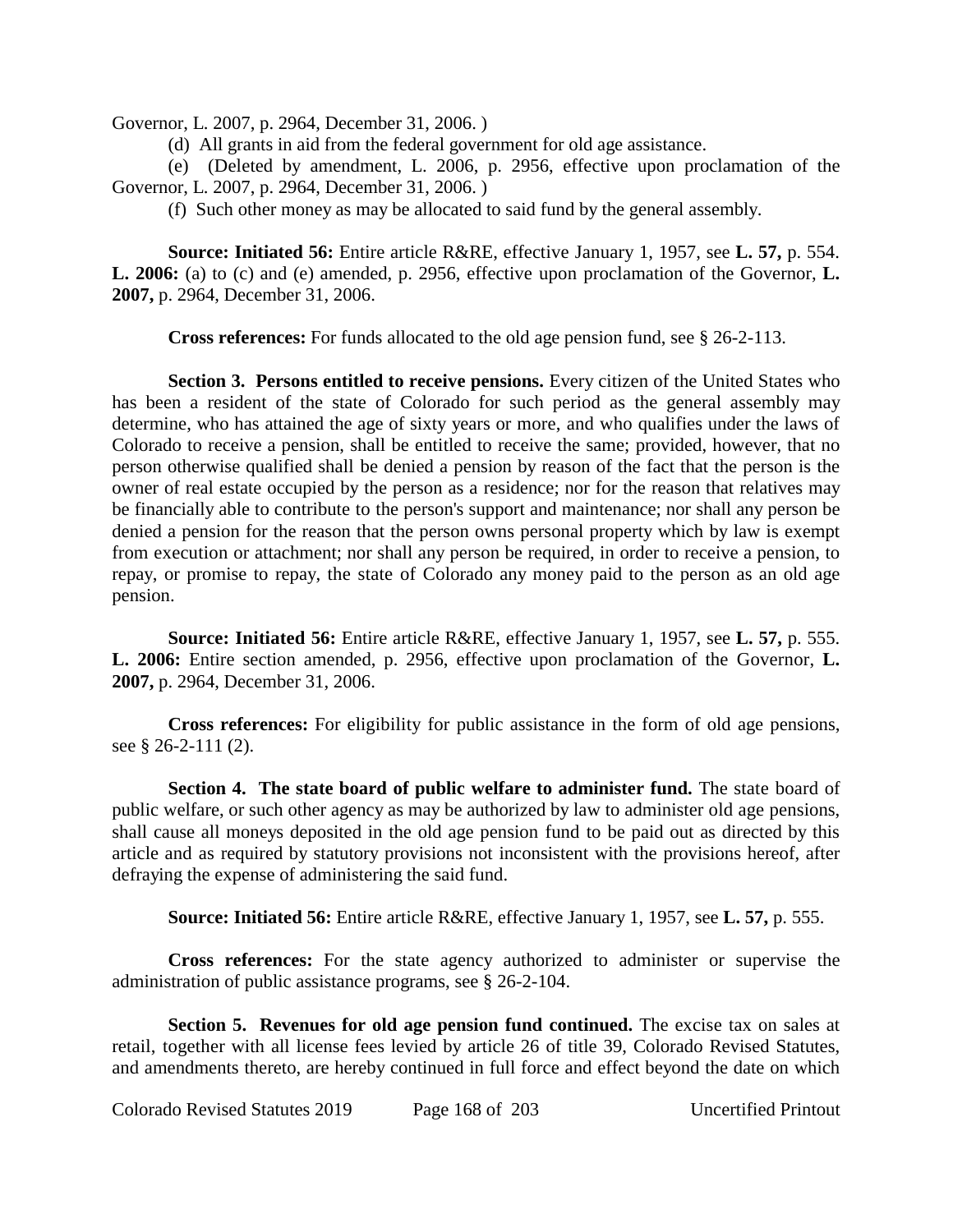said taxes and license fees would otherwise expire, and shall continue until repealed or amended; provided, however, that no law providing revenue for the old age pension fund shall be repealed, nor shall any such law be amended so as to reduce the revenue provided for the old age pension fund, except in the event that at the time of such repeal or amendment, revenue is provided for the old age pension fund in an amount at least equal to that provided by the measure amended or repealed during the calendar year immediately preceding the proposed amendment or repeal.

**Source: Initiated 56:** Entire article R&RE, effective January 1, 1957, see **L. 57,** p. 555. **L. 2006:** Entire section amended, p. 2956, effective upon proclamation of the Governor, **L. 2007,** p. 2964, December 31, 2006.

**Section 6. Basic minimum award.** (a) Beginning on the effective date of this article, every person entitled to and receiving an old age pension from the state of Colorado under any former law or constitutional provision shall be entitled to receive the basic minimum award hereinafter provided for, without being required to make a new application therefor, and such basic minimum award shall be paid each month thereafter, so long as he remains qualified, to each person receiving an old age pension at the time of the adoption of this article, and such basic minimum award shall likewise be paid to each person who hereafter becomes qualified to receive an old age pension; subject, however, to the provisions of this article relating to net income from other sources.

(b) From and after the effective date of this article, the basic minimum award payable to those persons qualified to receive an old age pension shall be one hundred dollars monthly, provided, however, that the amount of net income, from whatever source, that any person qualified to receive a pension may have shall be deducted from the amount of the pension award unless otherwise provided by law.

(c) The state board of public welfare, or such other agency as may be authorized by law to administer old age pensions, shall have the power to adjust the basic minimum award above one hundred dollars per month if, in its discretion, living costs have changed sufficiently to justify that action.

**Source: Initiated 56:** Entire article R&RE, effective January 1, 1957, see **L. 57,** p. 556.

**Editor's note:** The "effective date of this article" referred to in subsections (a) and (b) is January 1, 1957.

**Section 7. Stabilization fund and health and medical care fund.** (a) All the moneys deposited in the old age pension fund shall be first available for payment of basic minimum awards to qualified recipients, and no part of said fund shall be transferred to any other fund until such basic minimum awards shall have been paid.

(b) Any moneys remaining in the old age pension fund after full payment of such basic minimum awards shall be transferred to a fund to be known as the stabilization fund, which fund shall be maintained at the amount of five million dollars, and restored to that amount after any disbursements therefrom. The state board of public welfare, or such other agency as may be authorized by law to administer old age pensions, shall use the moneys in such fund only to stabilize payments of basic minimum awards.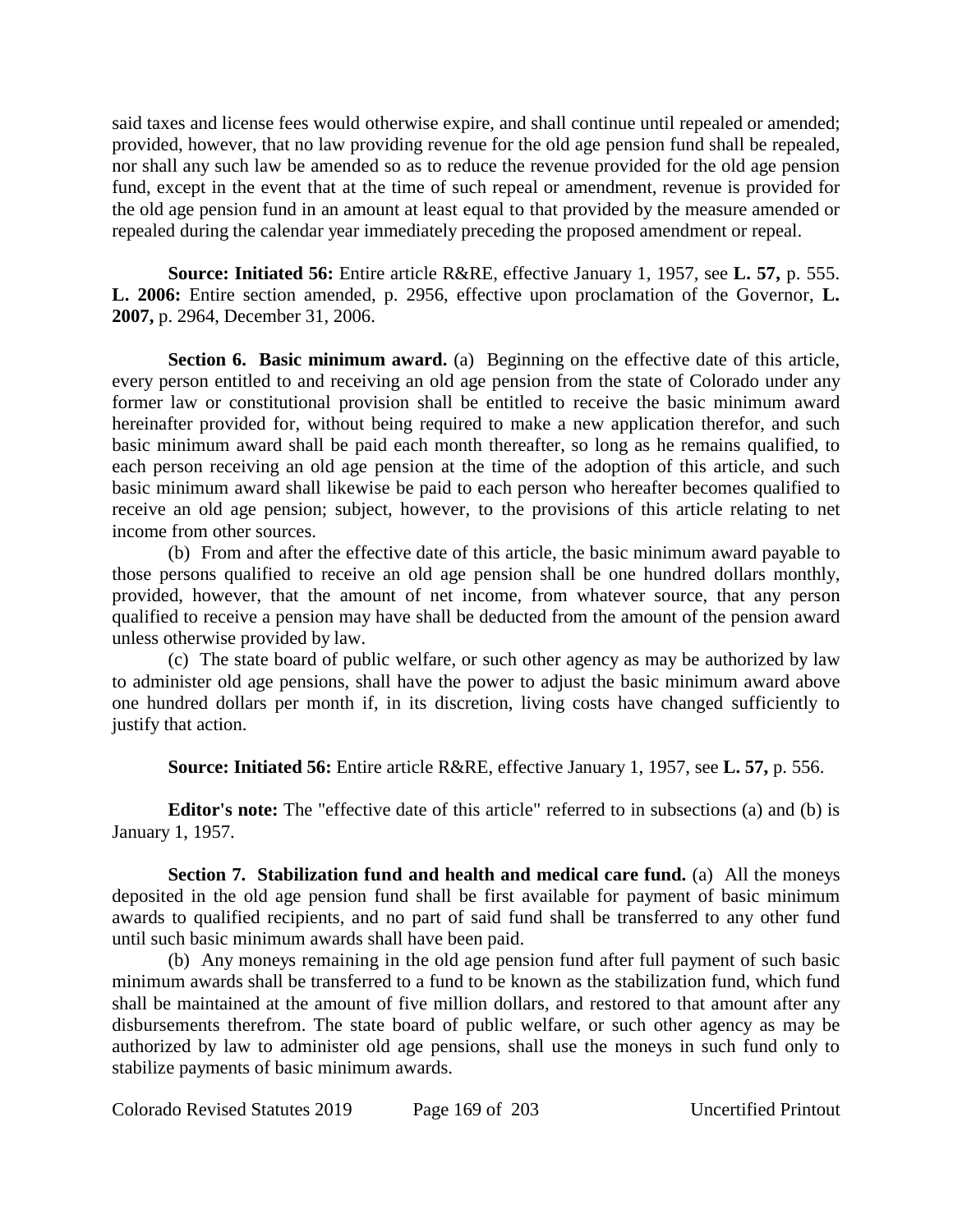(c) Any moneys remaining in the old age pension fund, after full payment of basic minimum awards and after establishment and maintenance of the stabilization fund in the amount of five million dollars, shall be transferred to a health and medical care fund. The state board of public welfare, or such other agency as may be authorized by law to administer old age pensions, shall establish and promulgate rules and regulations for administration of a program to provide health and medical care to persons who qualify to receive old age pensions and who are not patients in an institution for tuberculosis or mental disease; the costs of such program, not to exceed ten million dollars in any fiscal year, shall be defrayed from such health and medical care fund; provided, however, all moneys available, accrued or accruing, received or receivable, in said health and medical care fund, in excess of ten million dollars in any fiscal year shall be transferred to the general fund of the state to be used pursuant to law.

**Source: Initiated 56:** Entire article R&RE, effective January 1, 1957, see **L. 57,** p. 556.

**Section 8. Fund to remain inviolate.** All moneys deposited in the old age pension fund shall remain inviolate for the purpose for which created, and no part thereof shall be transferred to any other fund, or used or appropriated for any other purpose, except as provided for in this article.

**Source: Initiated 56:** Entire article R&RE, effective January 1, 1957, see **L. 57,** p. 557.

## **Section 9. Effective date. (Repealed)**

**Source: Initiated 56:** Entire article R&RE, effective January 1, 1957, see **L. 57,** p. 557. **L. 2006:** Entire section repealed, p. 2957, effective upon proclamation of the Governor, **2007,** p. 2964, December 31, 2006.

# **ARTICLE XXV**

## Public Utilities

In addition to the powers now vested in the General Assembly of the State of Colorado, all power to regulate the facilities, service and rates and charges therefor, including facilities and service and rates and charges therefor within home rule cities and home rule towns, of every corporation, individual, or association of individuals, wheresoever situate or operating within the State of Colorado, whether within or without a home rule city or home rule town, as a public utility, as presently or as may hereafter be defined as a public utility by the laws of the State of Colorado, is hereby vested in such agency of the State of Colorado as the General Assembly shall by law designate.

Until such time as the General Assembly may otherwise designate, said authority shall be vested in the Public Utilities Commission of the State of Colorado; provided however, nothing herein shall affect the power of municipalities to exercise reasonable police and licensing powers, nor their power to grant franchises; and provided, further, that nothing herein shall be construed to apply to municipally owned utilities.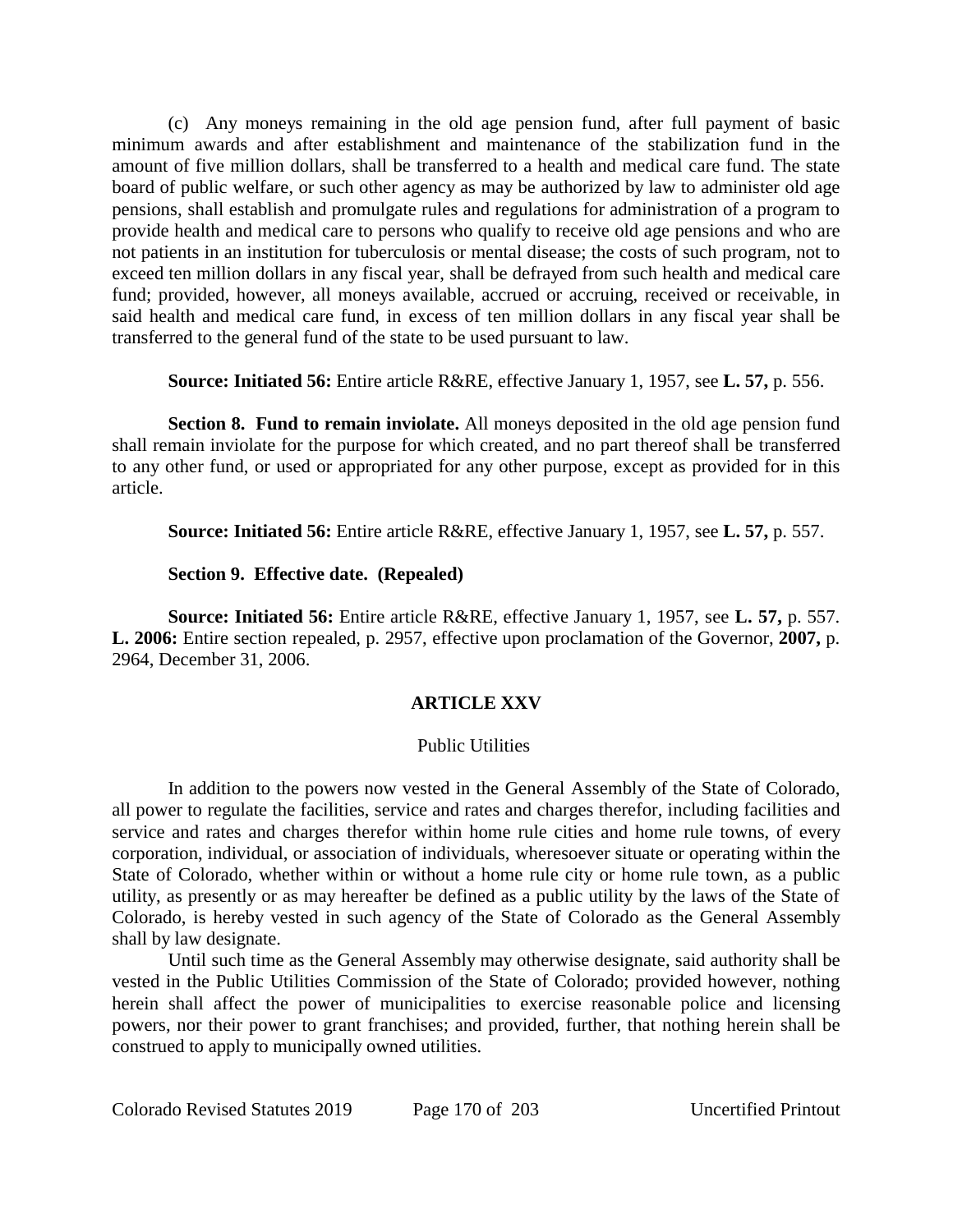**Source: L. 54:** Entire article added, see **L. 55,** p. 693.

**Cross references:** For home rule cities and towns, see article XX of this constitution; for home rule counties, see article 35 of title 30; for home rule municipalities, see part 2 of article 2 of title 31; for public utilities, see title 40.

# **ARTICLE XXVI**

### Nuclear Detonations

**Section 1. Nuclear detonations prohibited - exceptions.** No nuclear explosive device may be detonated or placed in the ground for the purpose of detonation in this state except in accordance with this article.

**Source: L. 74:** Entire article was added, effective upon proclamation of the Governor, December 20, 1974, but does not appear in the session laws.

**Section 2. Election required.** Before the emplacement of any nuclear explosive device in the ground in this state, the detonation of that device shall first have been approved by the voters through enactment of an initiated or referred measure authorizing that detonation, such measure having been ordered, proposed, submitted to the voters, and approved as provided in section 1 of article V of this constitution.

**Source: L. 74:** Entire article was added, effective upon proclamation of the Governor, December 20, 1974, but does not appear in the session laws.

**Section 3. Certification of indemnification required.** Before the detonation or emplacement for the purpose of detonation of any nuclear explosive device, a competent state official or agency designated by the governor shall first have certified that sufficient and secure financial resources exist in the form of applicable insurance, self-insurance, indemnity bonds, indemnification agreements, or otherwise, without utilizing state funds, to compensate in full all parties that might foreseeably suffer damage to person or property from ground motion, ionizing radiation, other pollution, or other hazard attributable to such detonation. Damage is attributable to such detonation without regard to negligence and without regard to any concurrent or intervening cause.

**Source: L. 74:** Entire article was added, effective upon proclamation of the Governor, December 20, 1974, but does not appear in the session laws.

**Section 4. Article self-executing.** This article shall be in all respects self-executing; but, the general assembly may by law provide for its more effective enforcement and may by law also impose additional restrictions or conditions upon the emplacement or detonation of any nuclear explosive device.

**Source: L. 74:** Entire article was added, effective upon proclamation of the Governor,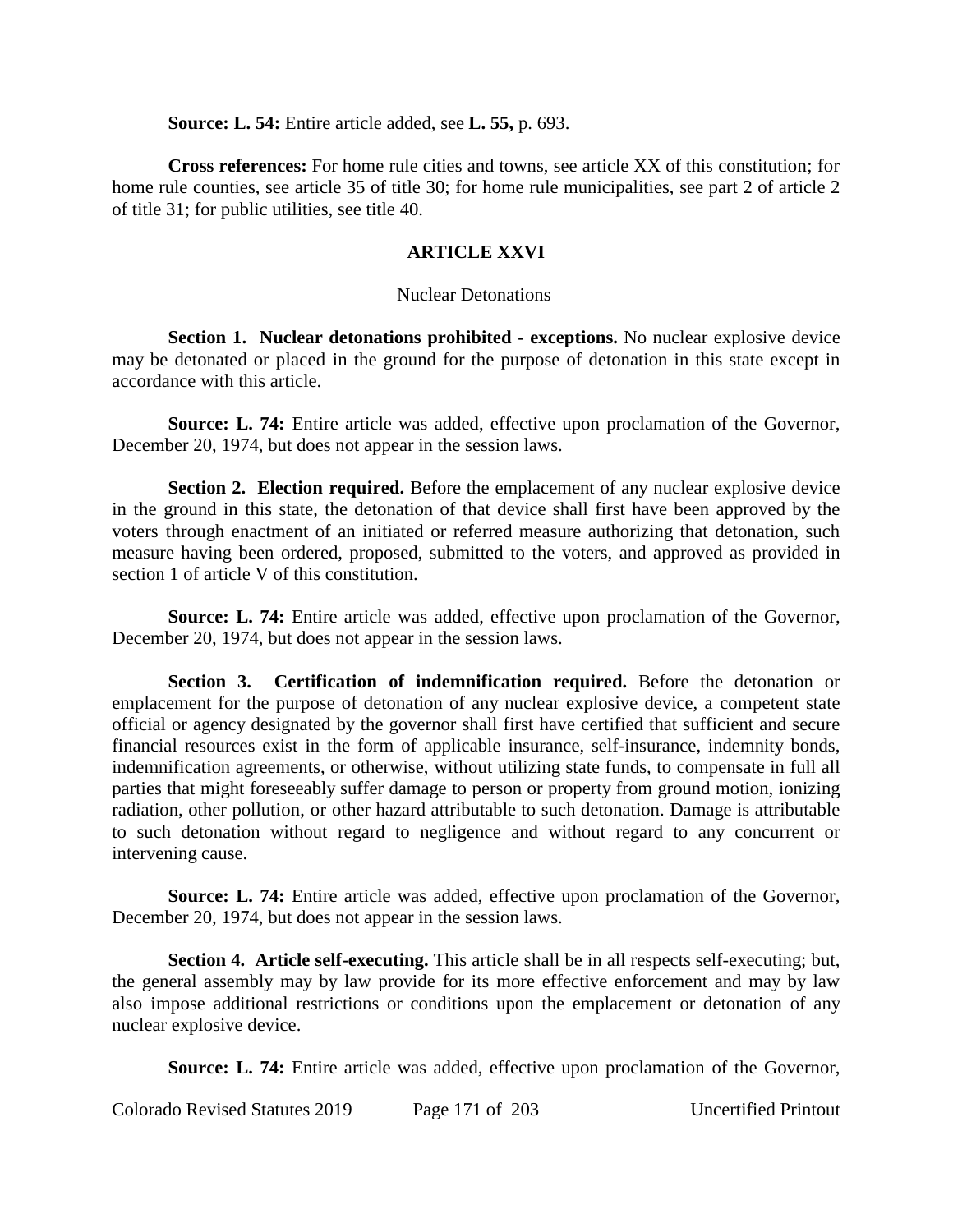December 20, 1974, but does not appear in the session laws.

**Section 5. Severability.** If any provision of this article, or its application in any particular case, is held invalid, the remainder of the article and its application in all other cases shall remain unimpaired.

**Source: L. 74:** Entire article was added, effective upon proclamation of the Governor, December 20, 1974, but does not appear in the session laws.

# **ARTICLE XXVII**

## Great Outdoors Colorado Program

**Cross references:** For statutory provisions implementing a state-supervised lottery, including lotto, see part 2 of article 35 of title 24.

**Section 1. Great Outdoors Colorado Program.** (1) The people of the State of Colorado intend that the net proceeds of every state-supervised lottery game operated under the authority of Article XVIII, Section 2 shall be guaranteed and permanently dedicated to the preservation, protection, enhancement and management of the state's wildlife, park, river, trail and open space heritage, except as specifically provided in this article. Accordingly, there shall be established the Great Outdoors Colorado Program to preserve, protect, enhance and manage the state's wildlife, park, river, trail and open space heritage. The Great Outdoors Colorado Program shall include:

(a) Wildlife program grants which:

(I) Develop wildlife watching opportunities;

(II) Implement educational programs about wildlife and wildlife environment;

(III) Provide appropriate programs for maintaining Colorado's diverse wildlife heritage;

(IV) Protect crucial wildlife habitats through the acquisition of lands, leases or easements and restore critical areas;

(b) Outdoor recreation program grants which:

(I) Establish and improve state parks and recreation areas throughout the State of Colorado;

(II) Develop appropriate public information and environmental education resources on Colorado's natural resources at state parks, recreation areas, and other locations throughout the state;

(III) Acquire, construct and maintain trails and river greenways;

(IV) Provide water for recreational purposes through the acquisition of water rights or through agreements with holders of water rights, all in accord with applicable state water law;

(c) A program to identify, acquire and manage unique open space and natural areas of statewide significance through grants to the Colorado Divisions of Parks and Outdoor Recreation and Wildlife, or municipalities, counties, or other political subdivision of the State, or non-profit land conservation organizations, and which will encourage cooperative investments by other public or private entities for these purposes; and

(d) A program for grants to match local investments to acquire, develop and manage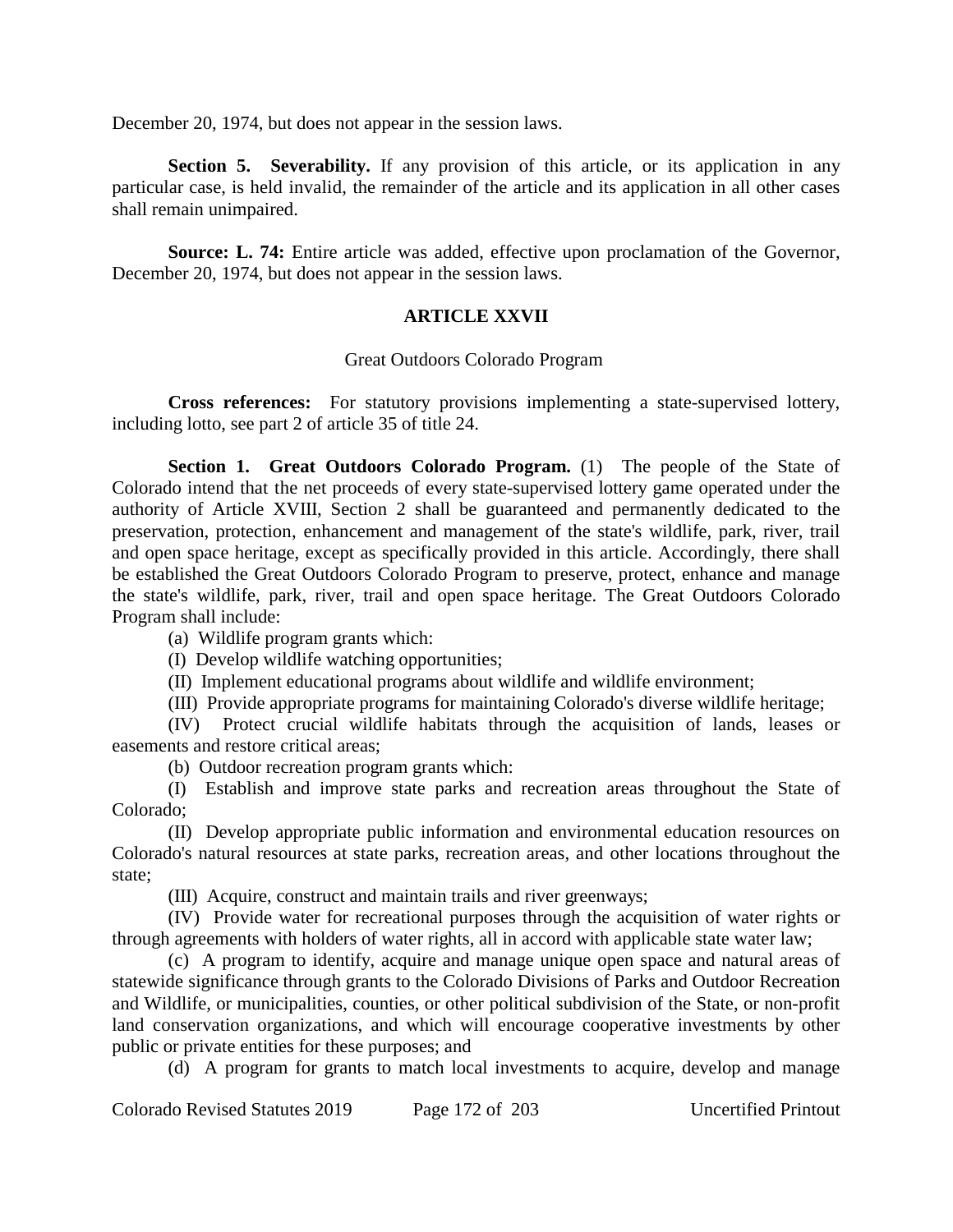open space, parks, and environmental education facilities, and which will encourage cooperative investments by other public or private entities for these purposes.

**Source: Initiated 92:** Entire article added, effective upon proclamation of the Governor, **L. 93,** p. 2169, January 14, 1993.

**Cross references:** For implementation of the great outdoors Colorado program, see article 60 of title 33.

**Section 2. Trust Fund created.** A fund to be known as the Great Outdoors Colorado Trust Fund, referred to in this article as the "Trust Fund," is hereby created and established in the Treasury of the State of Colorado.

**Source: Initiated 92:** Entire article added, effective upon proclamation of the Governor, **L. 93,** p. 2170, January 14, 1993.

**Section 3. Moneys allocated to Trust Fund.** (1) Beginning with the proceeds from the fourth quarter of the State's Fiscal Year 1992-1993, all proceeds from all programs, including Lotto and every other state-supervised lottery game operated under the authority of Article XVIII, Section 2 of the Colorado Constitution, whether by the Colorado Lottery Commission or otherwise (such programs defined hereafter in this Article as "Lottery Programs"), net of prizes and expenses of the state lottery division and after a sufficient amount of money has been reserved, as of the end of any fiscal quarter, to ensure the operation of the lottery for the ensuing fiscal quarter (such netted proceeds defined hereafter in this Article as "Net Proceeds") are set aside, allocated, allotted, and continuously appropriated as follows, and the Treasurer shall distribute such proceeds no less frequently than quarterly, as follows:

(a) Repealed.

(b) For each quarter including and after the first quarter of the State's Fiscal Year 1998- 1999:

(I) Forty percent to the Conservation Trust Fund for distribution to municipalities and counties and other eligible entities for parks, recreation and open space purposes;

(II) Ten percent to the Division of Parks and Outdoor Recreation for the acquisition, development and improvement of new and existing state parks, recreation areas and recreational trails; and

(III) All remaining Net Proceeds in trust to the Board of the Trust Fund, provided, however, that in any state fiscal year in which the portion of the Net Proceeds which would otherwise be given in trust to the State Board of the Trust Fund exceeds the amount of \$35 million, to be adjusted each year for changes from the 1992 Consumer Price Index-Denver, the Net Proceeds in excess of such amount or adjusted amount shall be allocated to the General Fund of the State of Colorado.

(c) to (e) Repealed.

(2) From July 1, 1993, the following sums of money and property, in addition to Net Proceeds as set forth in Section 3(1) above, are set aside, allocated, allotted, and continuously appropriated in trust to the Board of the Trust Fund:

(a) All interest derived from moneys held in the Trust Fund;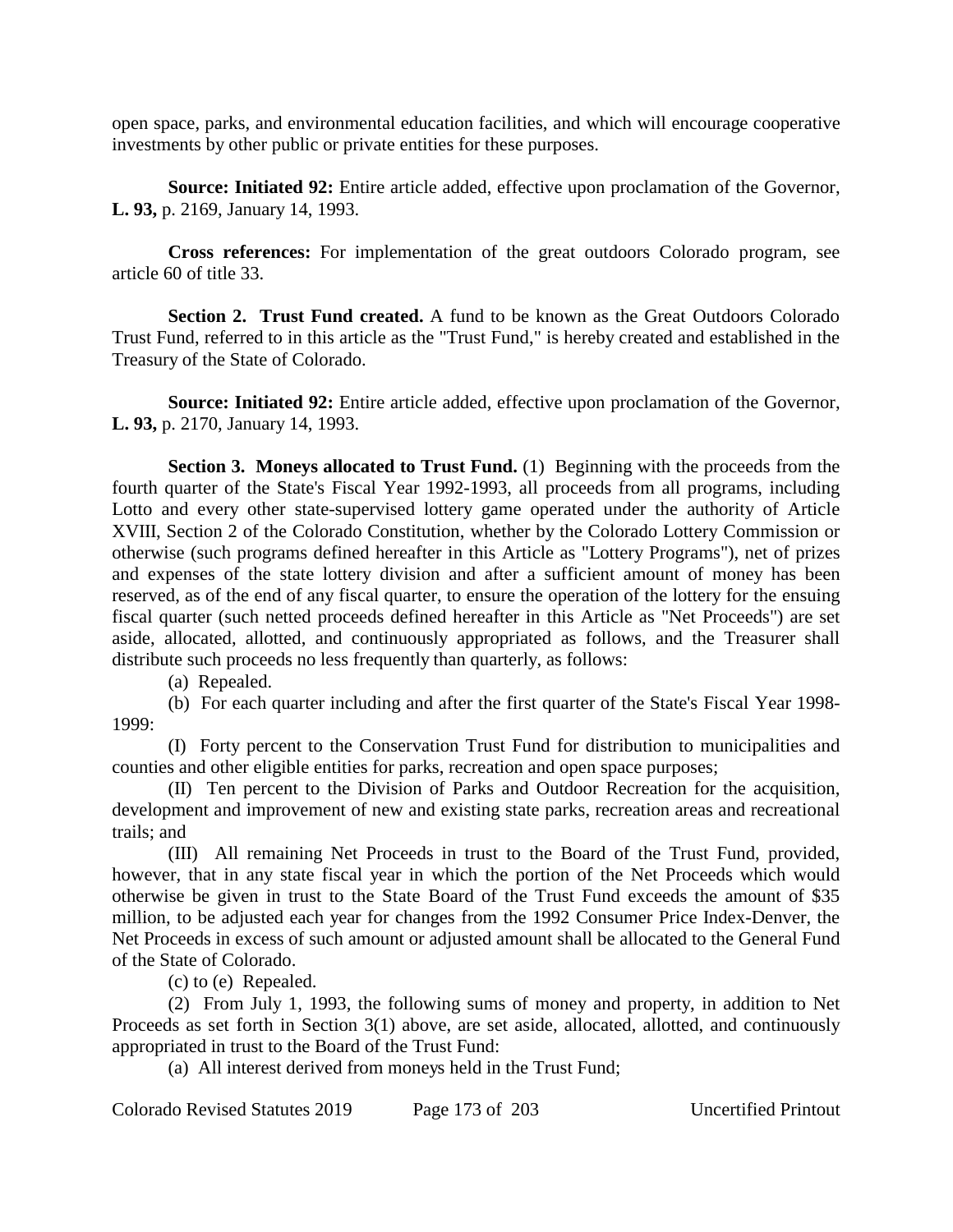(b) Any property donated specifically to the State of Colorado for the specific purpose of benefitting the Trust Fund, including contributions, grants, gifts, bequests, donations, and federal, state, or local grants; and

(c) Such other moneys as may be allocated to the Trust Fund by the General Assembly.

**Source: Initiated 92:** Entire article added, effective upon proclamation of the Governor, **L. 93,** p. 2170, January 14, 1993. **L. 2002:** (1)(a) and (1)(c) to (1)(e) repealed, p. 3099, effective upon proclamation of the Governor, **L. 2003,** p. 3611, December 20, 2002.

**Section 4. Fund to remain inviolate.** All moneys deposited in the Trust Fund shall remain in trust for the purposes set forth in this article, and no part thereof shall be used or appropriated for any other purpose, nor made subject to any other tax, charge, fee or restriction.

**Source: Initiated 92:** Entire article added, effective upon proclamation of the Governor, **L. 93,** p. 2172, January 14, 1993.

**Section 5. Trust Fund expenditures.** (1) (a) Expenditures from the Trust Fund shall be made in furtherance of the Great Outdoors Colorado Program, and shall commence in State Fiscal Year 1993-94. The Board of the Trust Fund shall have the duty to assure that expenditures are made for the purposes set forth in this section and in section 6, and that the amounts expended for each of the following purposes over a period of years be substantially equal:

(I) Investments in the wildlife resources of Colorado through the Colorado Division of Wildlife, including the protection and restoration of crucial wildlife habitats, appropriate programs for maintaining Colorado's diverse wildlife heritage, wildlife watching, and educational programs about wildlife and wildlife environment, consistent with the purposes set forth in Section  $1(1)(a)$  of this article;

(II) Investments in the outdoor recreation resources of Colorado through the Colorado Division of Parks and Outdoor Recreation, including the State Parks System, trails, public information and environmental education resources, and water for recreational facilities, consistent with the purposes set forth in Section 1(1)(b) of this article;

(III) Competitive grants to the Colorado Divisions of Parks and Outdoor Recreation and Wildlife, and to counties, municipalities or other political subdivisions of the state, or non-profit land conservation organizations, to identify, acquire and manage open space and natural areas of statewide significance, consistent with the purposes set forth in Section 1(1)(c) of this article; and

(IV) Competitive matching grants to local governments or other entities which are eligible for distributions from the conservation trust fund, to acquire, develop or manage open lands and parks, consistent with the purposes set forth in Section 1(1)(d) of this article;

(b) Provided, however, that the State Board of the Great Outdoors Colorado Trust Fund shall have the discretion (a) to direct that any portion of available revenues be reinvested in the Trust Fund and not expended in any particular year, (b) to make other expenditures which it considers necessary and proper to the accomplishment of the purposes of this amendment.

(2) All funds provided to state agencies from the Trust Fund shall be deemed to be custodial in nature, and the expenditure of those funds shall not be subject to legislative appropriation or restriction.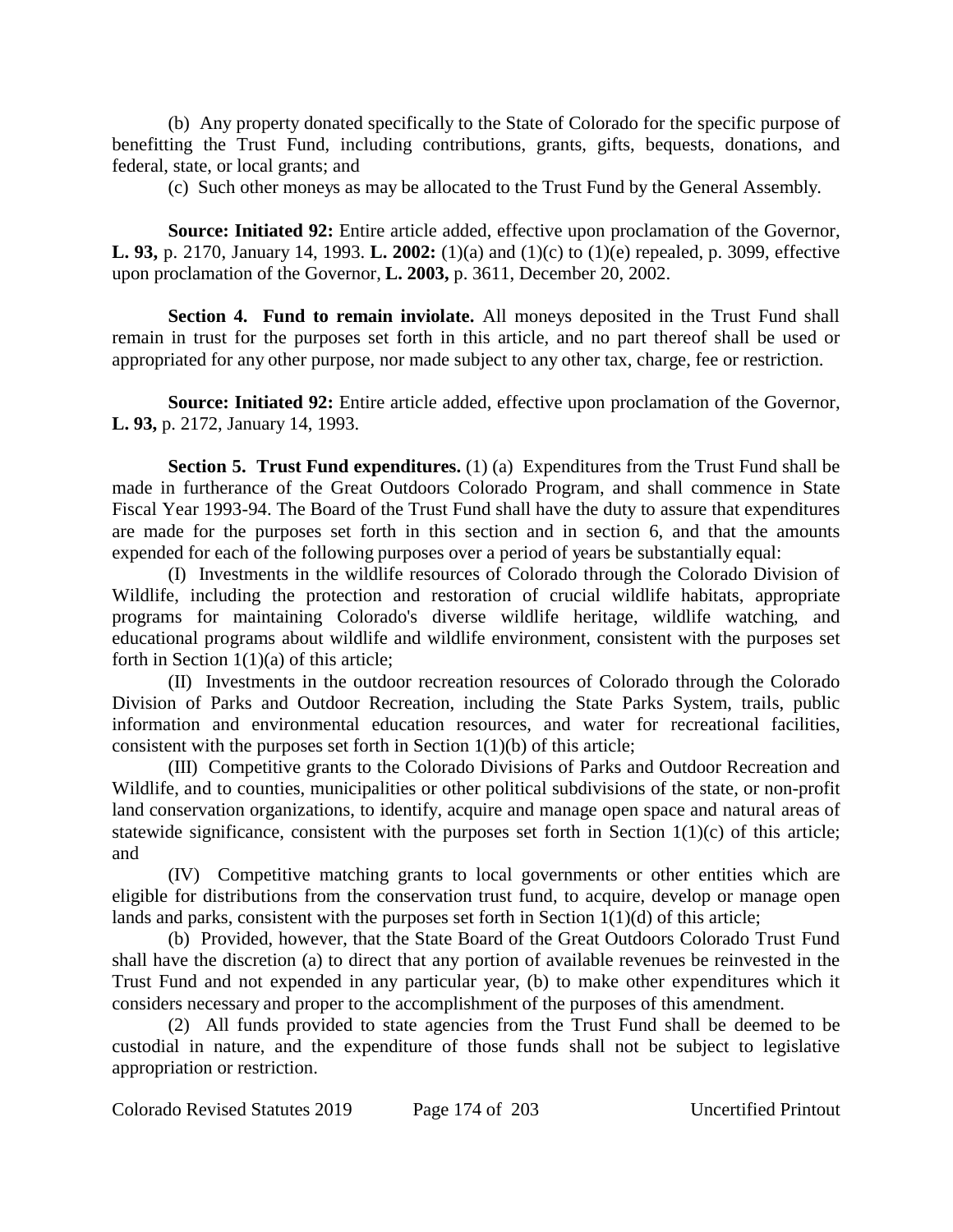**Source: Initiated 92:** Entire article added, effective upon proclamation of the Governor, **L. 93,** p. 2172, January 14, 1993.

**Section 6. The State Board of the Great Outdoors Colorado Trust Fund.** (1) There shall be established a State Board of the Great Outdoors Colorado Trust Fund. The Board shall consist of two members of the public from each congressional district, a representative designated by the State Board of Parks and Outdoor Recreation, a representative designated by the Colorado Wildlife Commission, and the Executive Director of the Department of Natural Resources. The public members of the Board shall be appointed by the Governor, subject to the consent of the Senate, for terms of four years - provided, however, that when the first such members are appointed, one of the public members from each congressional district shall be appointed for a two-year term, to assure staggered terms of office thereafter. At least two members shall reside west of the Continental Divide. At least one member shall represent agricultural interests. The public members of the board shall be entitled to a reasonable per diem compensation to be determined by the Board plus their actual expenses for each meeting of the Board or a committee of the Board. The Board's composition shall reflect, to the extent practical, Colorado's gender, ethnic and racial diversity, and no two of the representatives of any one congressional district shall be members of the same political party. Members of the Board shall be subject to removal as provided in Article IV, Section 6 of this constitution.

(2) The Board shall be responsible for, and shall have the power to undertake the following actions:

(a) To direct the Treasurer to disburse expendable income from the Trust Fund as the Board may determine by resolution, and otherwise to administer the Trust Fund, provided, however, that the Board shall not have the power to acquire any interest in real property other than (I) temporarily to hold real property donated to it and (II) to acquire leased office space;

(b) To promulgate rules and regulations as are necessary or expedient for the conduct of its affairs and its meetings and of meetings of any committees and generally for the administration of this article, provided, however, that such rules and regulations shall give the public an opportunity to comment on the general policies of the Board and upon specific grant proposals before the Board;

(c) To cause to be published and distributed an annual report, including a financial report, to the citizens, the Governor and the General Assembly of Colorado, which will set out the Board's progress in administering the funds appropriated to it, and the Board's objectives and its budget for the forthcoming year, and to consult with the General Assembly from time to time concerning its objectives and its budget;

(d) To administer the distribution of grants pursuant to Sections 1(1)(c), 1(1)(d),  $5(1)(a)(III)$ , and  $5(1)(a)(IV)$  of this article, with the expense of administering said grants to be defrayed from the funds made available to the program elements of said sections;

(e) Commencing July 1, 1993, to determine what portions, if any, of moneys allocated to the Trust Fund should be invested in an interest-bearing Trust Fund account by the Treasurer of the State of Colorado, to remain in the Trust Fund and available for expenditure in future years;

(f) To employ such staff and to contract for such office space and acquire such equipment and supplies and enter into such other contracts as it may consider necessary from time to time to accomplish its purposes, and to pay the cost thereof from the funds appropriated to the Board under this article, provided, however, that to the extent it is reasonably feasible to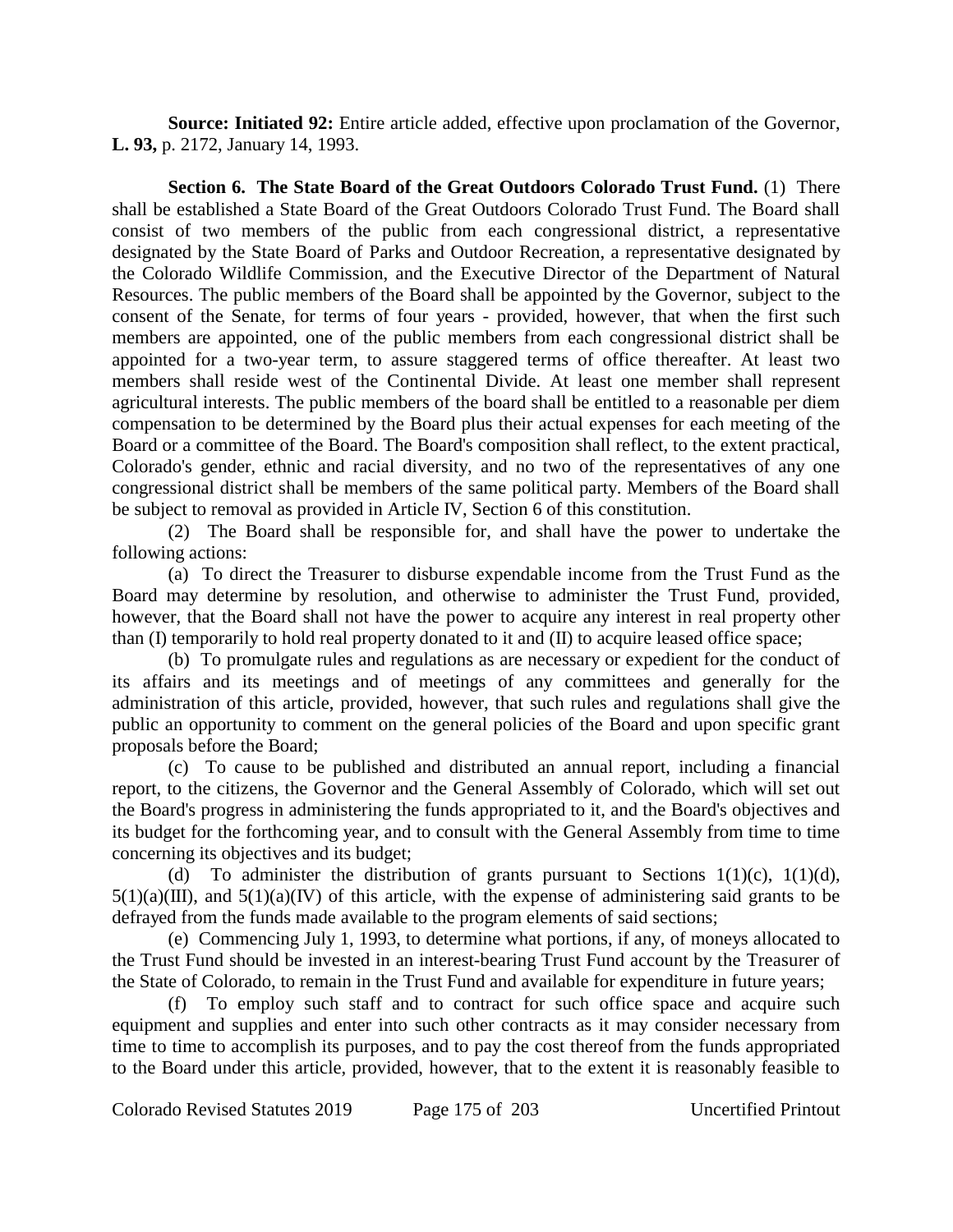do so the Board shall (I) contract with the Colorado Department of Natural Resources or other state agency for necessary administrative support and (II) endeavor to keep the level of administrative expense as low as may be practicable in comparison with its expenditures for the purposes set forth in Section 1 of this article, and the Board may contract with the State Personnel Board or any successor thereof for personnel services.

(3) The Board shall be a political subdivision of the state, and shall have all the duties, privileges, immunities, rights, liabilities and disabilities of a political subdivision of the state, provided, however, that its organization, powers, revenues and expenses shall not be affected by any order or resolution of the general assembly, except as provided in this constitution. It shall not be an agency of state government, nor shall it be subject to administrative direction by any department, commission, board, bureau or agency of the state, except to the extent provided in this constitution. The Board shall be subject to annual audit by the state auditor, whose report shall be a public document. The Board shall adopt rules permitting public access to its meetings and records which are no less restrictive than state laws applicable to state agencies, as such laws may be amended from time to time. The Board members, officers and directors of the Board shall have no personal liability for any actions or refusal to act by the Board as long as such action or refusal to act did not involve willful or intentional malfeasance or gross negligence.

**Source: Initiated 92:** Entire article added, effective upon proclamation of the Governor, **L. 93,** p. 2173, January 14, 1993.

**Section 7. No effect on Colorado water law.** Nothing in this article shall affect in any way whatsoever any of the provisions under Article XVI of the State Constitution of Colorado, including those provisions related to water, nor any of the statutory provisions related to the appropriation of water in Colorado.

**Source: Initiated 92:** Entire article added, effective upon proclamation of the Governor, **L. 93,** p. 2175, January 14, 1993.

**Section 8.** No substitution allowed. The people intend that the allocation of lottery funds required by this article of the constitution be in addition to and not a substitute for funds otherwise appropriated from the General Assembly to the Colorado Department of Natural Resources and its divisions.

**Source: Initiated 92:** Entire article added, effective upon proclamation of the Governor, **L. 93,** p. 2175, January 14, 1993.

**Section 9. Eminent domain.** No moneys received by any state agency pursuant to this article shall be used to acquire real property by condemnation through the power of eminent domain.

**Source: Initiated 92:** Entire article added, effective upon proclamation of the Governor, **L. 93,** p. 2175, January 14, 1993.

**Section 10. Payment in lieu of taxes.** Any acquisitions of real property made by a state

Colorado Revised Statutes 2019 Page 176 of 203 Uncertified Printout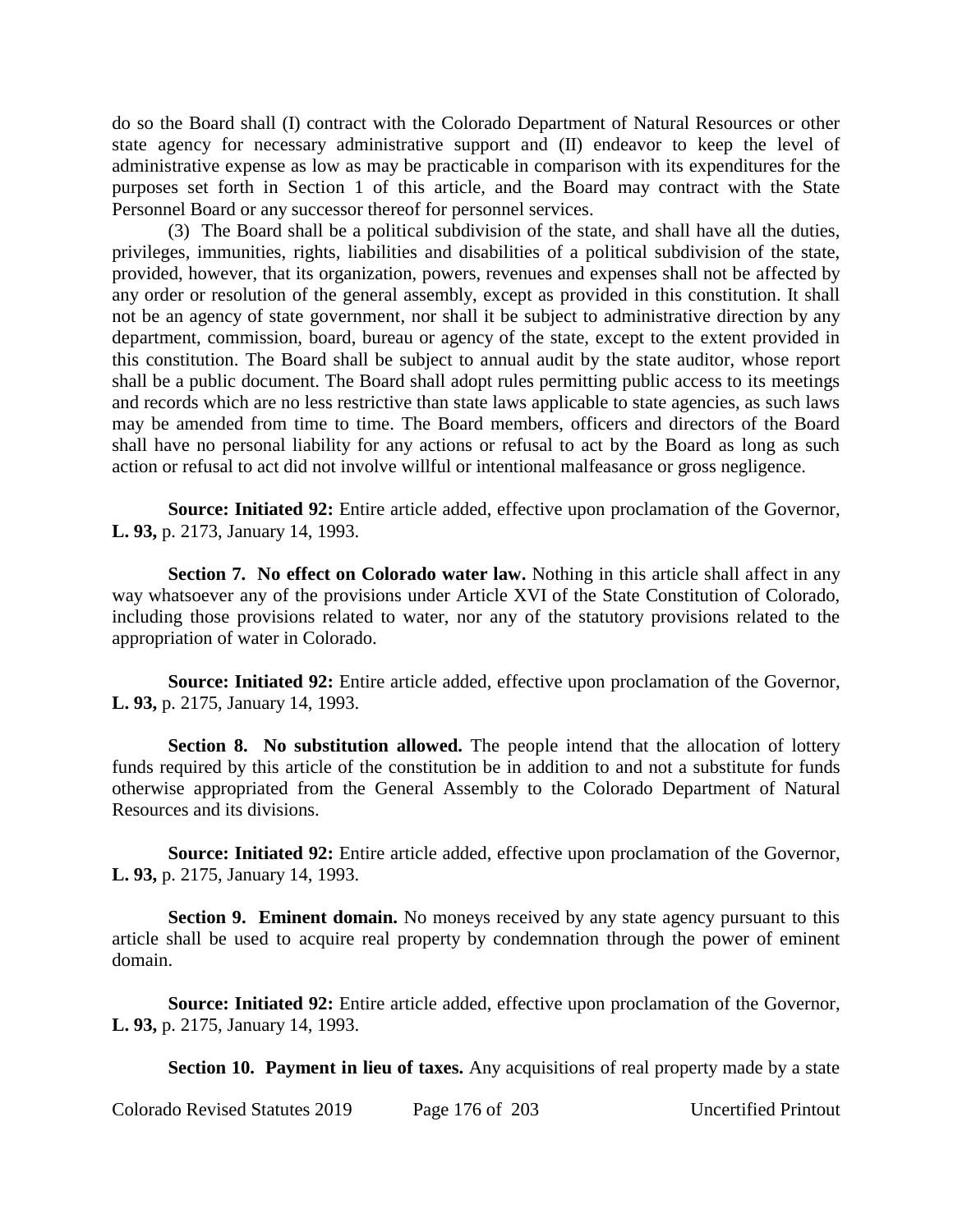agency pursuant to this article shall be subject to payments in lieu of taxes to counties in which said acquisitions are made. Such payments shall be made from moneys made available by the Trust Fund, and shall not exceed the rate of taxation for comparable property classifications.

**Source: Initiated 92:** Entire article added, effective upon proclamation of the Governor, **L. 93,** p. 2175, January 14, 1993.

**Section 11. Effective date.** This article shall become effective upon proclamation by the governor, and shall be self-implementing. This article shall apply to each distribution of net proceeds from the programs operated under the authority of Article XVIII, Section 2 of the Colorado Constitution, whether by the Colorado Lottery Commission or otherwise, made after July 1, 1993 and shall supersede any provision to the contrary in Article XVIII, Section 2 or any other provision of law.

**Source: Initiated 92:** Entire article added, effective upon proclamation of the Governor, **L. 93,** p. 2175, January 14, 1993.

## **ARTICLE XXVIII**

#### Campaign and Political Finance

**Editor's note:** (1) Section 1(4) of article V of the state constitution provides that initiated and referred measures shall take effect from and after the official declaration of the vote thereon by the proclamation of the Governor. The Governor's proclamation on Amendment 27 implementing this article was issued on December 20, 2002; however, § 13 of this article provides that the effective date of this article is December 6, 2002. (See L. 2003, p. 3609. )

(2) (a) In 2008, Amendment 54 amended § 13 of this article creating an exception to the effective date stating that the provisions of this article amended or added by Amendment 54 concerning sole source government contracts are effective December 31, 2008; however, the Governor's proclamation date on Amendment 54 was January 8, 2009.

(b) In the case of *Dallman v. Ritter,* the Denver District Court declared Amendment 54, which amended certain provisions of this article, unconstitutional and issued a preliminary injunction enjoining the enforcement of Amendment 54 (see *Dallman v. Ritter,* 225 P. 3d 610 (Colo. 2010)). The Colorado Supreme Court affirmed the district court's ruling (see *Dallman v. Ritter,* 225 P. 3d 610 (Colo. 2010)).

(3) In the case of *In re Interrogatories by Ritter,* the Colorado Supreme Court declared §§ 3(4) and 6(2) of this article unconstitutional in light of *Citizens United v. Federal Election Commission,* 558 U. S. 310, 130 S. Ct. 876, 175 L. Ed. 2d 753 (2010).

**Cross references:** For the "Fair Campaign Practices Act", see article 45 of title 1.

**Law reviews:** For article, "The Colorado Constitution in the New Century", see 78 U. Colo. L. Rev. 1265 (2007).

**Section 1. Purposes and findings.** The people of the state of Colorado hereby find and

Colorado Revised Statutes 2019 Page 177 of 203 Uncertified Printout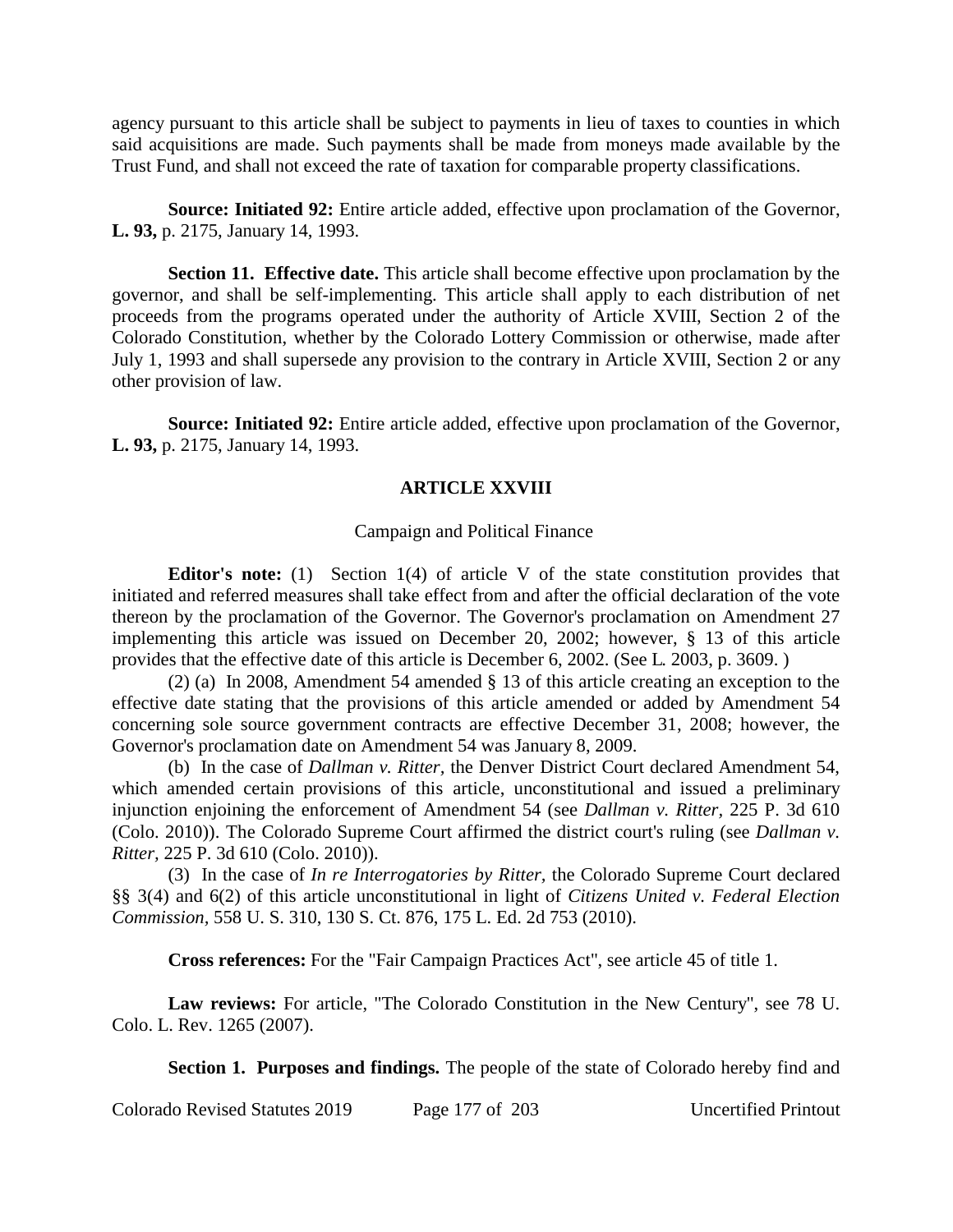declare that large campaign contributions to political candidates create the potential for corruption and the appearance of corruption; that large campaign contributions made to influence election outcomes allow wealthy individuals, corporations, and special interest groups to exercise a disproportionate level of influence over the political process; that the rising costs of campaigning for political office prevent qualified citizens from running for political office; that because of the use of early voting in Colorado timely notice of independent expenditures is essential for informing the electorate; that in recent years the advent of significant spending on electioneering communications, as defined herein, has frustrated the purpose of existing campaign finance requirements; that independent research has demonstrated that the vast majority of televised electioneering communications goes beyond issue discussion to express electoral advocacy; that political contributions from corporate treasuries are not an indication of popular support for the corporation's political ideas and can unfairly influence the outcome of Colorado elections; and that the interests of the public are best served by limiting campaign contributions, establishing campaign spending limits, providing for full and timely disclosure of campaign contributions, independent expenditures, and funding of electioneering communications, and strong enforcement of campaign finance requirements.

**Source: Initiated 2002:** Entire article added, **L. 2003,** p. 3597. For the effective date of this article, see the editor's note following the article heading. **Initiated 2012:** Entire section amended, effective upon proclamation of the Governor, **L. 2013,** p. 3301, January 1, 2013.

**Section 2. Definitions.** For the purpose of this article and any statutory provisions pertaining to campaign finance, including provisions pertaining to disclosure:

(1) "Appropriate officer" means the individual with whom a candidate, candidate committee, political committee, small donor committee, or issue committee must file pursuant to section 1-45-109 (1), C. R. S. , or any successor section.

(2) "Candidate" means any person who seeks nomination or election to any state or local public office that is to be voted on in this state at any primary election, general election, school district election, special district election, or municipal election. "Candidate" also includes a judge or justice of any court of record who seeks to be retained in office pursuant to the provisions of section 25 of article VI. A person is a candidate for election if the person has publicly announced an intention to seek election to public office or retention of a judicial office and thereafter has received a contribution or made an expenditure in support of the candidacy. A person remains a candidate for purposes of this article so long as the candidate maintains a registered candidate committee. A person who maintains a candidate committee after an election cycle, but who has not publicly announced an intention to seek election to public office in the next or any subsequent election cycle, is a candidate for purposes of this article.

(3) "Candidate committee" means a person, including the candidate, or persons with the common purpose of receiving contributions or making expenditures under the authority of a candidate. A contribution to a candidate shall be deemed a contribution to the candidate's candidate committee. A candidate shall have only one candidate committee. A candidate committee shall be considered open and active until affirmatively closed by the candidate or by action of the secretary of state.

(4) "Conduit" means a person who transmits contributions from more than one person, directly to a candidate committee. "Conduit" does not include the contributor's immediate family

Colorado Revised Statutes 2019 Page 178 of 203 Uncertified Printout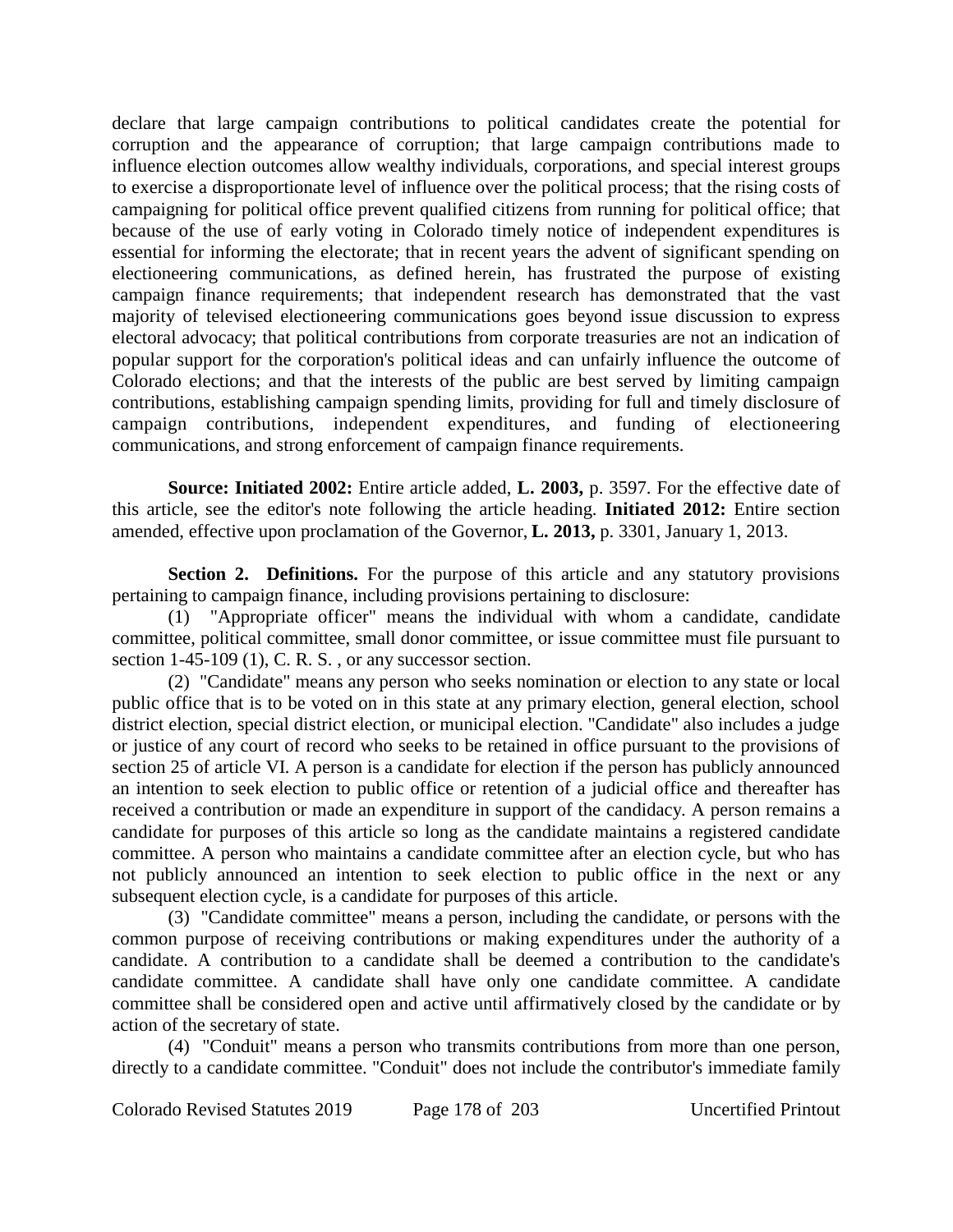members, the candidate or campaign treasurer of the candidate committee receiving the contribution, a volunteer fund raiser hosting an event for a candidate committee, or a professional fund raiser if the fund raiser is compensated at the usual and customary rate.

(4. 5) "Contract holder" means any non-governmental party to a sole source government contract, including persons that control ten percent or more shares or interest in that party; or that party's officers, directors or trustees; or, in the case of collective bargaining agreements, the labor organization and any political committees created or controlled by the labor organization;

**Editor's note:** Subsection (4. 5) was declared unconstitutional (see the editor's note following this section).

(5) (a) "Contribution" means:

(I) The payment, loan, pledge, gift, or advance of money, or guarantee of a loan, made to any candidate committee, issue committee, political committee, small donor committee, or political party;

(II) Any payment made to a third party for the benefit of any candidate committee, issue committee, political committee, small donor committee, or political party;

(III) The fair market value of any gift or loan of property made to any candidate committee, issue committee, political committee, small donor committee or political party;

(IV) Anything of value given, directly or indirectly, to a candidate for the purpose of promoting the candidate's nomination, retention, recall, or election.

(b) "Contribution" does not include services provided without compensation by individuals volunteering their time on behalf of a candidate, candidate committee, political committee, small donor committee, issue committee, or political party; a transfer by a membership organization of a portion of a member's dues to a small donor committee or political committee sponsored by such membership organization; or payments by a corporation or labor organization for the costs of establishing, administering, and soliciting funds from its own employees or members for a political committee or small donor committee.

(6) "Election cycle" means either:

(a) The period of time beginning thirty-one days following a general election for the particular office and ending thirty days following the next general election for that office;

(b) The period of time beginning thirty-one days following a general election for the particular office and ending thirty days following the special legislative election for that office; or

(c) The period of time beginning thirty-one days following the special legislative election for the particular office and ending thirty days following the next general election for that office.

(7) (a) "Electioneering communication" means any communication broadcasted by television or radio, printed in a newspaper or on a billboard, directly mailed or delivered by hand to personal residences or otherwise distributed that:

(I) Unambiguously refers to any candidate; and

(II) Is broadcasted, printed, mailed, delivered, or distributed within thirty days before a primary election or sixty days before a general election; and

(III) Is broadcasted to, printed in a newspaper distributed to, mailed to, delivered by hand to, or otherwise distributed to an audience that includes members of the electorate for such public office.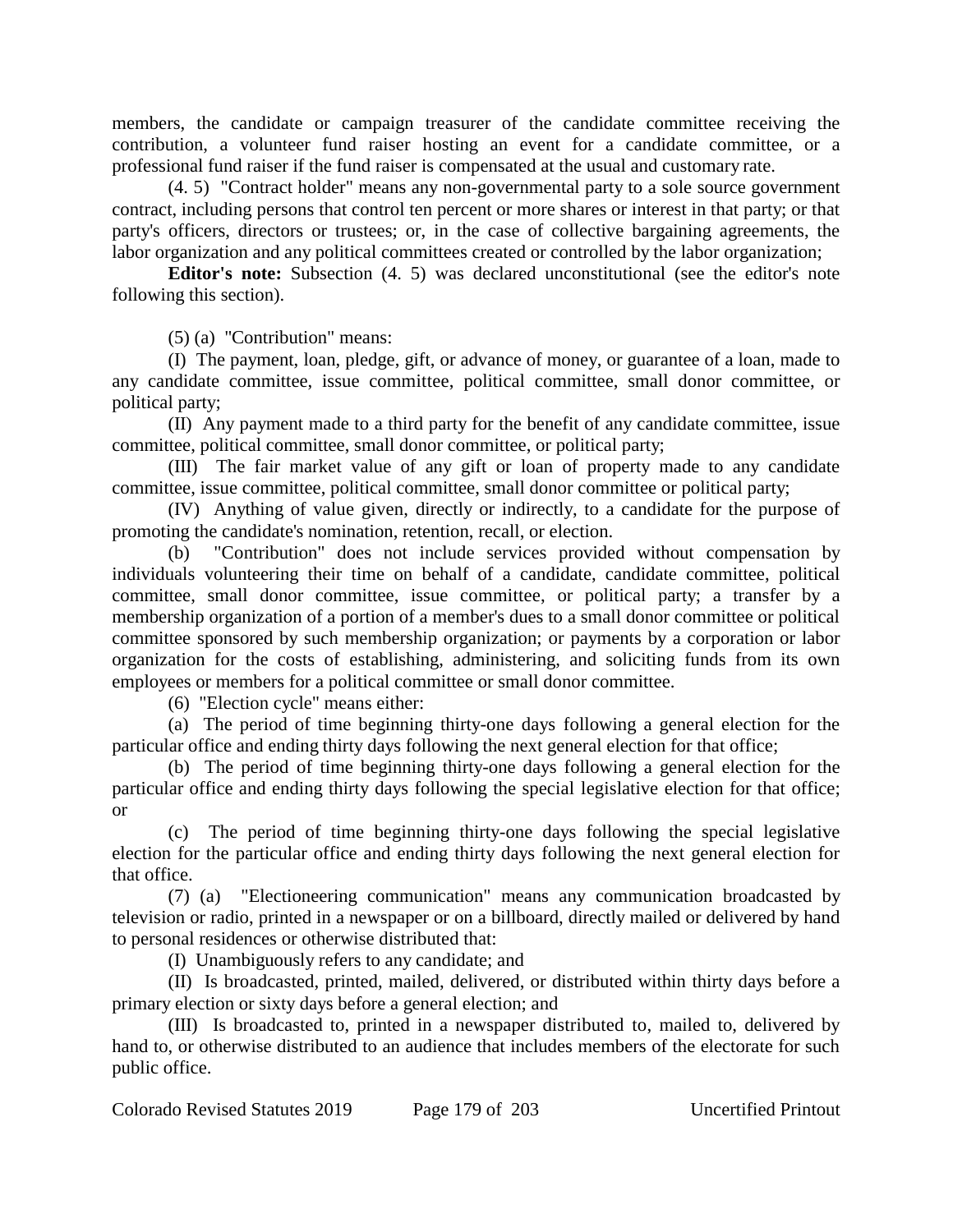(b) "Electioneering communication" does not include:

(I) Any news articles, editorial endorsements, opinion or commentary writings, or letters to the editor printed in a newspaper, magazine or other periodical not owned or controlled by a candidate or political party;

(II) Any editorial endorsements or opinions aired by a broadcast facility not owned or controlled by a candidate or political party;

(III) Any communication by persons made in the regular course and scope of their business or any communication made by a membership organization solely to members of such organization and their families;

(IV) Any communication that refers to any candidate only as part of the popular name of a bill or statute.

(8) (a) "Expenditure" means any purchase, payment, distribution, loan, advance, deposit, or gift of money by any person for the purpose of expressly advocating the election or defeat of a candidate or supporting or opposing a ballot issue or ballot question. An expenditure is made when the actual spending occurs or when there is a contractual agreement requiring such spending and the amount is determined.

(b) "Expenditure" does not include:

(I) Any news articles, editorial endorsements, opinion or commentary writings, or letters to the editor printed in a newspaper, magazine or other periodical not owned or controlled by a candidate or political party;

(II) Any editorial endorsements or opinions aired by a broadcast facility not owned or controlled by a candidate or political party;

(III) Spending by persons, other than political parties, political committees and small donor committees, in the regular course and scope of their business or payments by a membership organization for any communication solely to members and their families;

(IV) Any transfer by a membership organization of a portion of a member's dues to a small donor committee or political committee sponsored by such membership organization; or payments made by a corporation or labor organization for the costs of establishing, administering, or soliciting funds from its own employees or members for a political committee or small donor committee.

(8. 5) "Immediate family member" means any spouse, child, spouse's child, son-in- law, daughter-in-law, parent, sibling, grandparent, grandchild, stepbrother, stepsister, stepparent, parent-in-law, brother-in-law, sister-in-law, aunt, niece, nephew, guardian, or domestic partner;

**Editor's note:** Subsection  $(8, 5)$  was declared unconstitutional (see the editor's note following this section).

(9) "Independent expenditure" means an expenditure that is not controlled by or coordinated with any candidate or agent of such candidate. Expenditures that are controlled by or coordinated with a candidate or candidate's agent are deemed to be both contributions by the maker of the expenditures, and expenditures by the candidate committee.

(10) (a) "Issue committee" means any person, other than a natural person, or any group of two or more persons, including natural persons:

(I) That has a major purpose of supporting or opposing any ballot issue or ballot question; or

(II) That has accepted or made contributions or expenditures in excess of two hundred

Colorado Revised Statutes 2019 Page 180 of 203 Uncertified Printout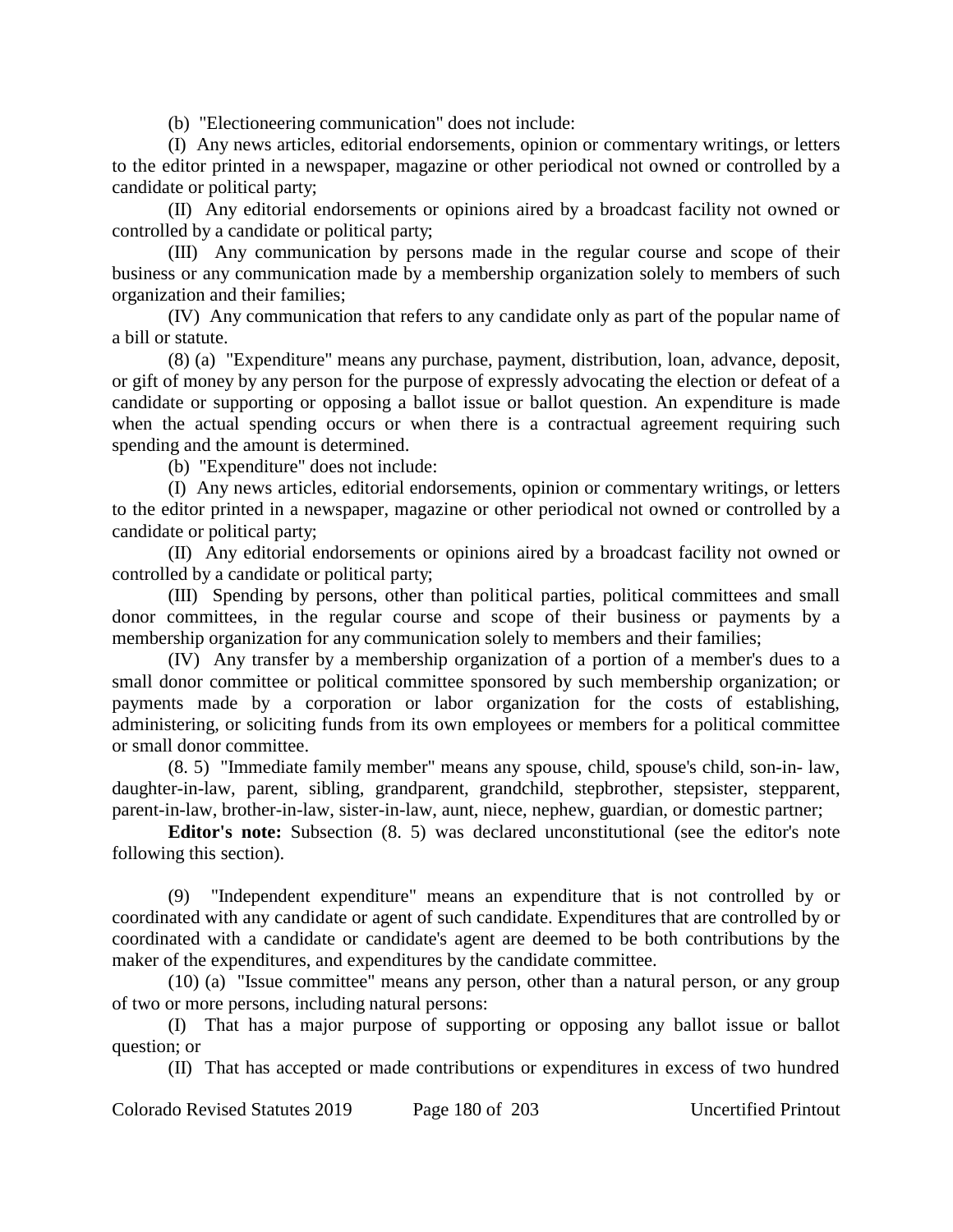dollars to support or oppose any ballot issue or ballot question.

(b) "Issue committee" does not include political parties, political committees, small donor committees, or candidate committees as otherwise defined in this section.

(c) An issue committee shall be considered open and active until affirmatively closed by such committee or by action of the appropriate authority.

(11) "Person" means any natural person, partnership, committee, association, corporation, labor organization, political party, or other organization or group of persons.

(12) (a) "Political committee" means any person, other than a natural person, or any group of two or more persons, including natural persons that have accepted or made contributions or expenditures in excess of \$200 to support or oppose the nomination or election of one or more candidates.

(b) "Political committee" does not include political parties, issue committees, or candidate committees as otherwise defined in this section.

(c) For the purposes of this article, the following are treated as a single political committee:

(I) All political committees established, financed, maintained, or controlled by a single corporation or its subsidiaries;

(II) All political committees established, financed, maintained, or controlled by a single labor organization; except that, any political committee established, financed, maintained, or controlled by a local unit of the labor organization which has the authority to make a decision independently of the state and national units as to which candidates to support or oppose shall be deemed separate from the political committee of the state and national unit;

(III) All political committees established, financed, maintained, or controlled by the same political party;

(IV) All political committees established, financed, maintained, or controlled by substantially the same group of persons.

(13) "Political party" means any group of registered electors who, by petition or assembly, nominate candidates for the official general election ballot. "Political party" includes affiliated party organizations at the state, county, and election district levels, and all such affiliates are considered to be a single entity for the purposes of this article, except as otherwise provided in section 7.

(14) (a) "Small donor committee" means any political committee that has accepted contributions only from natural persons who each contributed no more than fifty dollars in the aggregate per year. For purposes of this section, dues transferred by a membership organization to a small donor committee sponsored by such organization shall be treated as pro-rata contributions from individual members.

(b) "Small donor committee" does not include political parties, political committees, issue committees, or candidate committees as otherwise defined in this section.

(c) For the purposes of this article, the following are treated as a single small donor committee:

(I) All small donor committees established, financed, maintained, or controlled by a single corporation or its subsidiaries;

(II) All small donor committees established, financed, maintained, or controlled by a single labor organization; except that, any small donor committee established, financed, maintained, or controlled by a local unit of the labor organization which has the authority to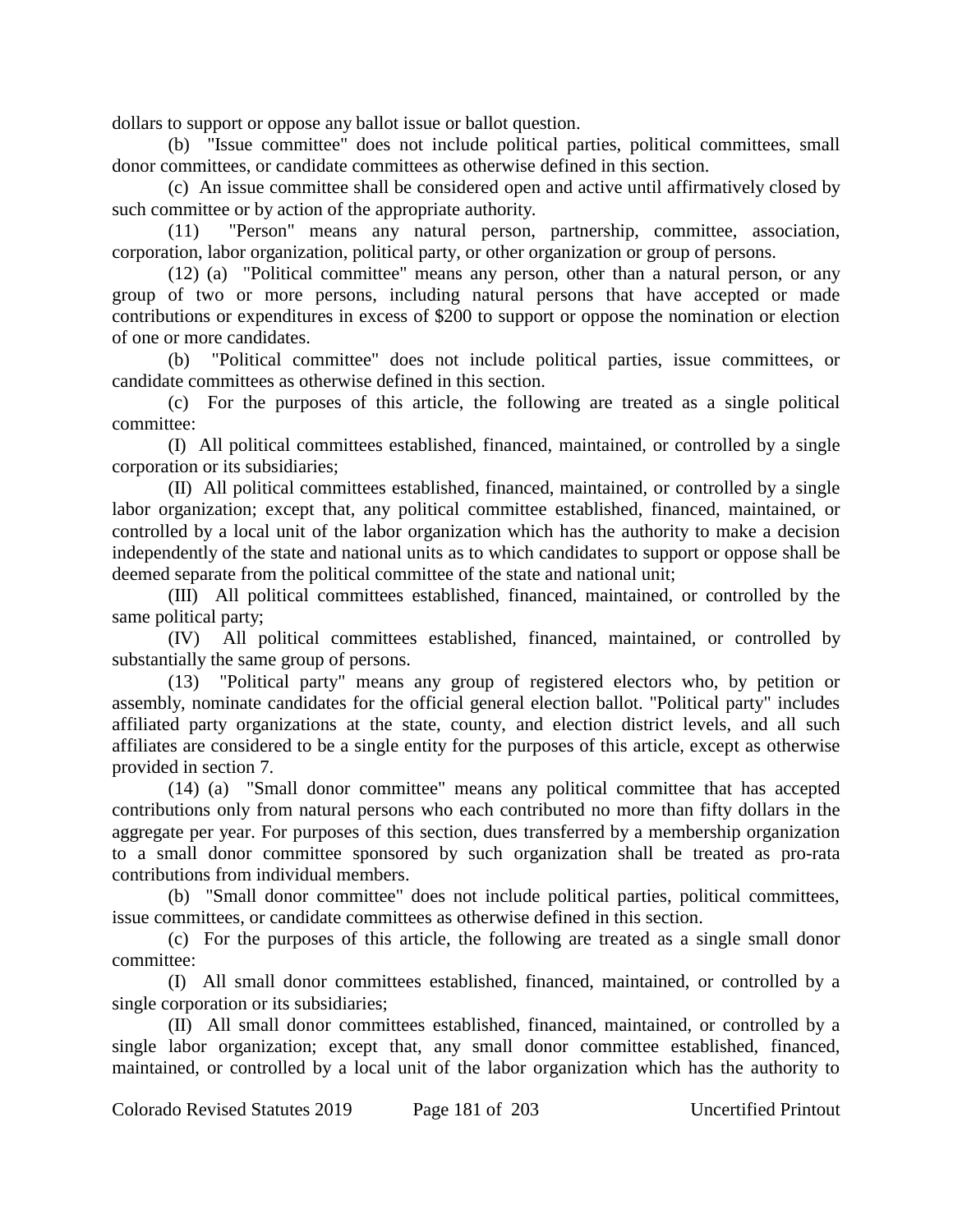make a decision independently of the state and national units as to which candidates to support or oppose shall be deemed separate from the small donor committee of the state and national unit;

(III) All small donor committees established, financed, maintained, or controlled by the same political party;

(IV) All small donor committees established, financed, maintained, or controlled by substantially the same group of persons.

(14. 4) "Sole source government contract" means any government contract that does not use a public and competitive bidding process soliciting at least three bids prior to awarding the contract. This provision applies only to government contracts awarded by the state or any of its political subdivisions for amounts greater than one hundred thousand dollars indexed for inflation per the United States bureau of labor statistics consumer price index for Denver-Boulder-Greeley after the year 2012, adjusted every four years, beginning January 1, 2012, to the nearest lowest twenty five dollars. This amount is cumulative and includes all sole source government contracts with any and all governmental entities involving the contract holder during a calendar year. A sole source government contract includes collective bargaining agreements with a labor organization representing employees, but not employment contracts with individual employees. Collective bargaining agreements qualify as sole source government contracts if the contract confers an exclusive representative status to bind all employees to accept the terms and conditions of the contract;

**Editor's note:** Subsection (14. 4) was declared unconstitutional (see the editor's note following this section).

(14. 6) "State or any of its political subdivisions" means the state of Colorado and its agencies or departments, as well as the political subdivisions within this state including counties, municipalities, school districts, special districts, and any public or quasi-public body that receives a majority of its funding from the taxpayers of the state of Colorado.

**Editor's note:** Subsection (14. 6) was declared unconstitutional (see the editor's note following this section).

(15) "Unexpended campaign contributions" means the balance of funds on hand in any candidate committee at the end of an election cycle, less the amount of all unpaid monetary obligations incurred prior to the election in furtherance of such candidacy.

**Source: Initiated 2002:** Entire article added, **L. 2003,** p. 3597. For the effective date of this article, see the editor's note following the article heading. **Initiated 2008:** (4. 5), (8. 5), (14. 4), and (14. 6) added, effective December 31, 2008, see **L. 2009,** p. 3381.

**Editor's note:** (1) In 2008, Amendment 54 amended § 13 of this article creating an exception to the effective date stating that the provisions of this article amended or added by Amendment 54 concerning sole source government contracts are effective December 31, 2008; however the Governor's proclamation date on Amendment 54 was January 8, 2009.

(2) In the case of *Dallman v. Ritter,* the Denver District Court declared the provisions of subsections (4. 5), (8. 5), (14. 4), and (14. 6) unconstitutional and issued a preliminary injunction enjoining the enforcement of Amendment 54 (see *Dallman v. Ritter,* 225 P. 3d 610 (Colo. 2010)). The Colorado Supreme Court affirmed the district court's ruling (see *Dallman v. Ritter,*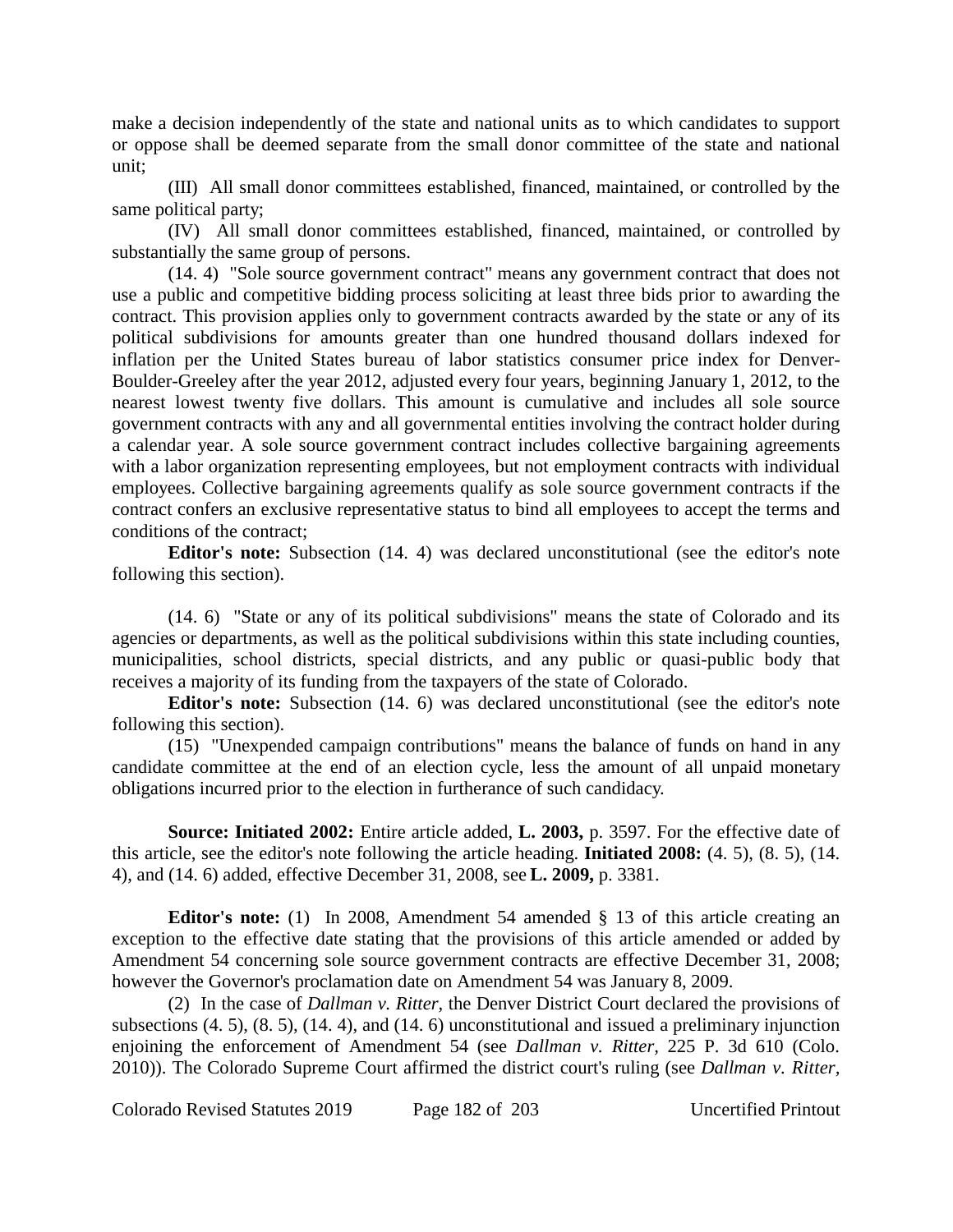225 P. 3d 610 (Colo. 2010)).

**Cross references:** For the definition of "major purpose", as used in subsection  $(10)(a)(I)$ , see § 1-45-103 (12)(b).

**Section 3. Contribution limits**. (1) Except as described in subsections (2), (3), and (4) of this section, no person, including a political committee, shall make to a candidate committee, and no candidate committee shall accept from any one person, aggregate contributions for a primary or a general election in excess of the following amounts:

(a) Five hundred dollars to any one:

(I) Governor candidate committee for the primary election, and governor and lieutenant governor candidate committee, as joint candidates under 1-1-104, C. R. S. , or any successor section, for the general election;

(II) Secretary of state, state treasurer, or attorney general candidate committee; and

(b) Two hundred dollars to any one state senate, state house of representatives, state board of education, regent of the university of Colorado, or district attorney candidate committee.

(2) No small donor committee shall make to a candidate committee, and no candidate committee shall accept from any one small donor committee, aggregate contributions for a primary or a general election in excess of the following amounts:

(a) Five thousand dollars to any one:

(I) Governor candidate committee for the primary election, and governor and lieutenant governor candidate committee, as joint candidates under 1-1-104, C. R. S. , or any successor section, for the general election;

(II) Secretary of state, state treasurer, or attorney general candidate committee; and

(b) Two thousand dollars to any one state senate, state house of representatives, state board of education, regent of the university of Colorado, or district attorney candidate committee.

(3) (a) No political party shall accept aggregate contributions from any person, other than a small donor committee as described in paragraph (b) of this subsection (3), that exceed three thousand dollars per year at the state, county, district, and local level combined, and of such amount no more than twenty-five hundred dollars per year at the state level;

(b) No political party shall accept aggregate contributions from any small donor committee that exceed fifteen thousand dollars per year at the state, county, district, and local level combined, and of such amount no more than twelve thousand, five hundred dollars at the state level;

(c) No political party shall accept contributions that are intended, or in any way designated, to be passed through the party to a specific candidate's candidate committee;

(d) In the applicable election cycle, no political party shall contribute to any candidate committee more than twenty percent of the applicable spending limit set forth in section 4 of this article.

(e) Any unexpended campaign contributions retained by a candidate committee for use in a subsequent election cycle shall be counted and reported as contributions from a political party in any subsequent election for purposes of paragraph (d) of this subsection (3);

(4) (a) It shall be unlawful for a corporation or labor organization to make contributions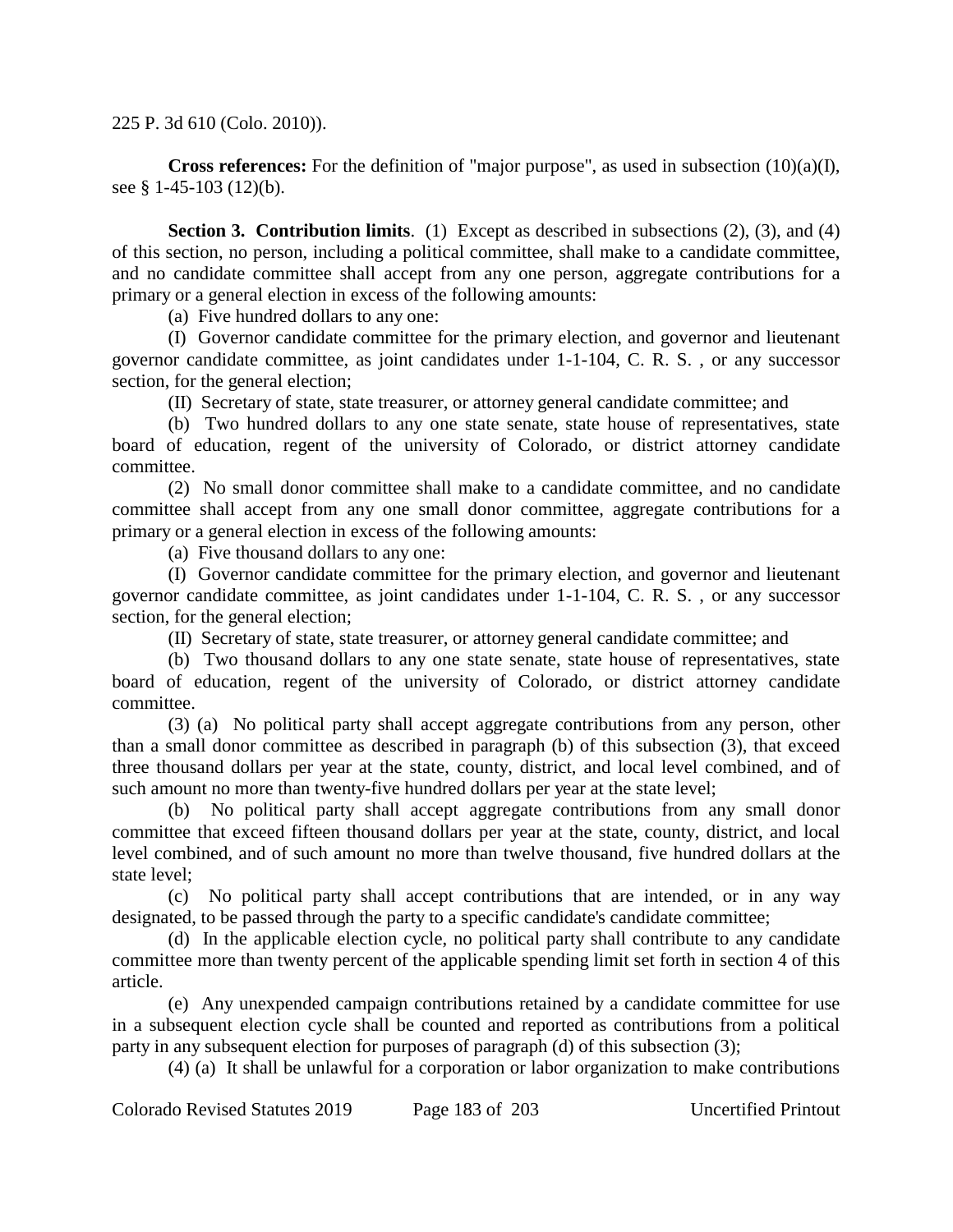to a candidate committee or a political party, and to make expenditures expressly advocating the election or defeat of a candidate; except that a corporation or labor organization may establish a political committee or small donor committee which may accept contributions or dues from employees, officeholders, shareholders, or members.

(b) The prohibition contained in paragraph (a) of this subsection (4) shall not apply to a corporation that:

(I) Is formed for the purpose of promoting political ideas and cannot engage in business activities; and

(II) Has no shareholders or other persons with a claim on its assets or income; and

(III) Was not established by and does not accept contributions from business corporations or labor organizations.

**Editor's note:** Subsection (4) was declared unconstitutional (see editor's note following this section).

(5) No political committee shall accept aggregate contributions or pro-rata dues from any person in excess of five hundred dollars per house of representatives election cycle.

(6) No candidate's candidate committee shall accept contributions from, or make contributions to, another candidate committee, including any candidate committee, or equivalent entity, established under federal law.

(7) No person shall act as a conduit for a contribution to a candidate committee.

(8) Notwithstanding any other section of this article to the contrary, a candidate's candidate committee may receive a loan from a financial institution organized under state or federal law if the loan bears the usual and customary interest rate, is made on a basis that assures repayment, is evidenced by a written instrument, and is subject to a due date or amortization schedule. The contribution limits described in this section shall not apply to a loan as described in this subsection (8).

(9) All contributions received by a candidate committee, issue committee, political committee, small donor committee, or political party shall be deposited in a financial institution in a separate account whose title shall include the name of the committee or political party. All records pertaining to such accounts shall be maintained by the committee or political party for one-hundred eighty days following any general election in which the committee or party received contributions unless a complaint is filed, in which case they shall be maintained until final disposition of the complaint and any consequent litigation. Such records shall be subject to inspection at any hearing held pursuant to this article.

(10) No candidate committee, political committee, small donor committee, issue committee, or political party shall accept a contribution, or make an expenditure, in currency or coin exceeding one hundred dollars.

(11) No person shall make a contribution to a candidate committee, issue committee, political committee, small donor committee, or political party with the expectation that some or all of the amounts of such contribution will be reimbursed by another person. No person shall be reimbursed for a contribution made to any candidate committee, issue committee, political committee, small donor committee, or political party, nor shall any person make such reimbursement except as provided in subsection (8) of this section.

(12) No candidate committee, political committee, small donor committee, or political party shall knowingly accept contributions from:

Colorado Revised Statutes 2019 Page 184 of 203 Uncertified Printout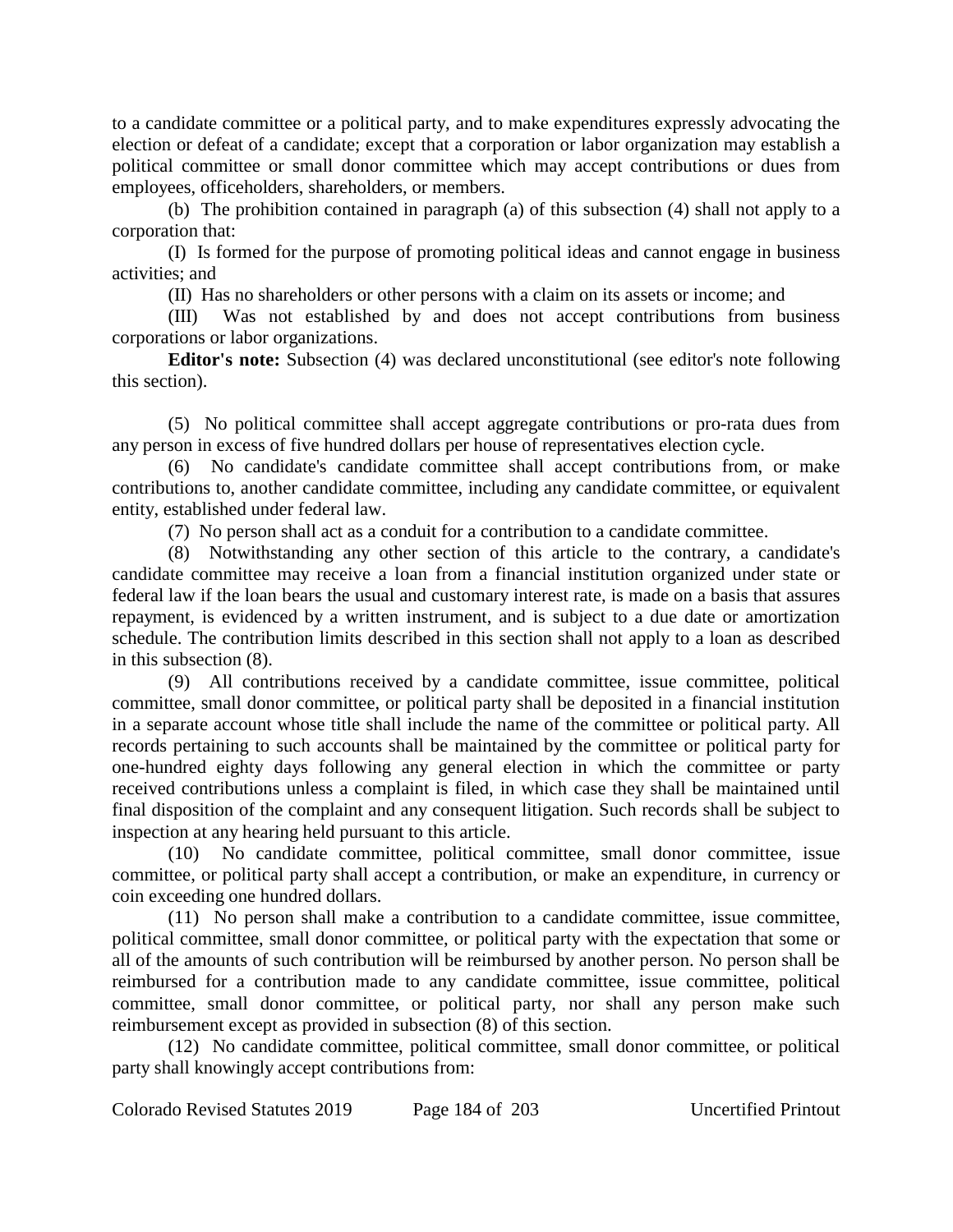- (a) Any natural person who is not a citizen of the United States;
- (b) A foreign government; or

(c) Any foreign corporation that does not have the authority to transact business in this state pursuant to article 115 of title 7, C. R. S. , or any successor section.

(13) Each limit on contributions described in subsections  $(1)$ ,  $(2)$ ,  $(3)(a)$ ,  $(3)(b)$  and  $(5)$ of this section, and subsection (14) of section 2, shall be adjusted by an amount based upon the percentage change over a four year period in the United States bureau of labor statistics consumer price index for Denver- Boulder-Greeley, all items, all consumers, or its successor index, rounded to the nearest lowest twenty-five dollars. The first adjustment shall be done in the first quarter of 2007 and then every four years thereafter. The secretary of state shall calculate such an adjustment in each limit and specify the limits in rules promulgated in accordance with article 4 of title 24, C. R. S. , or any successor section.

**Source: Initiated 2002:** Entire article added, **L. 2003,** p. 3601. For the effective date of this article, see the editor's note following the article heading.

**Editor's note:** In the case of *In re Interrogatories by Ritter,* the Colorado Supreme Court declared subsection (4) of this section unconstitutional in light of *Citizens United v. Federal Election Commission,* 558 U. S. 310, 130 S. Ct. 876, 175 L. Ed. 2d 753 (2010).

**Section 4. Voluntary campaign spending limits.** (1) Candidates may certify to the secretary of state that the candidate's candidate committee shall not exceed the following spending limits for the applicable election cycle:

(a) Two and one-half million dollars combined for a candidate for governor and governor and lieutenant governor as joint candidates under 1-1-104, C. R. S. , or any successor section;

(b) Five hundred thousand dollars for a candidate for secretary of state, attorney general, or treasurer;

(c) Ninety thousand dollars for a candidate for the state senate;

(d) Sixty-five thousand dollars for a candidate for the state house of representatives, state board of education, regent of the university of Colorado, or district attorney.

(2) Candidates accepting the campaign spending limits set forth above shall also agree that their personal contributions to their own campaign shall be counted as political party contributions and subject to the aggregate limit on such contributions set forth in section 3 of this article.

(3) Each candidate who chooses to accept the applicable voluntary spending limit shall file a statement to that effect with the secretary of state at the time that the candidate files a candidate affidavit as currently set forth in section 1-45-110(1), C. R. S. , or any successor section. Acceptance of the applicable voluntary spending limit shall be irrevocable except as set forth in subsection (4) of this section and shall subject the candidate to the penalties set forth in section 10 of this article for exceeding the limit.

(4) If a candidate accepts the applicable spending limit and another candidate for the same office refuses to accept the spending limit, the accepting candidate shall have ten days in which to withdraw acceptance. The accepting candidate shall have this option of withdrawing acceptance after each additional non-accepting candidate for the same office enters the race.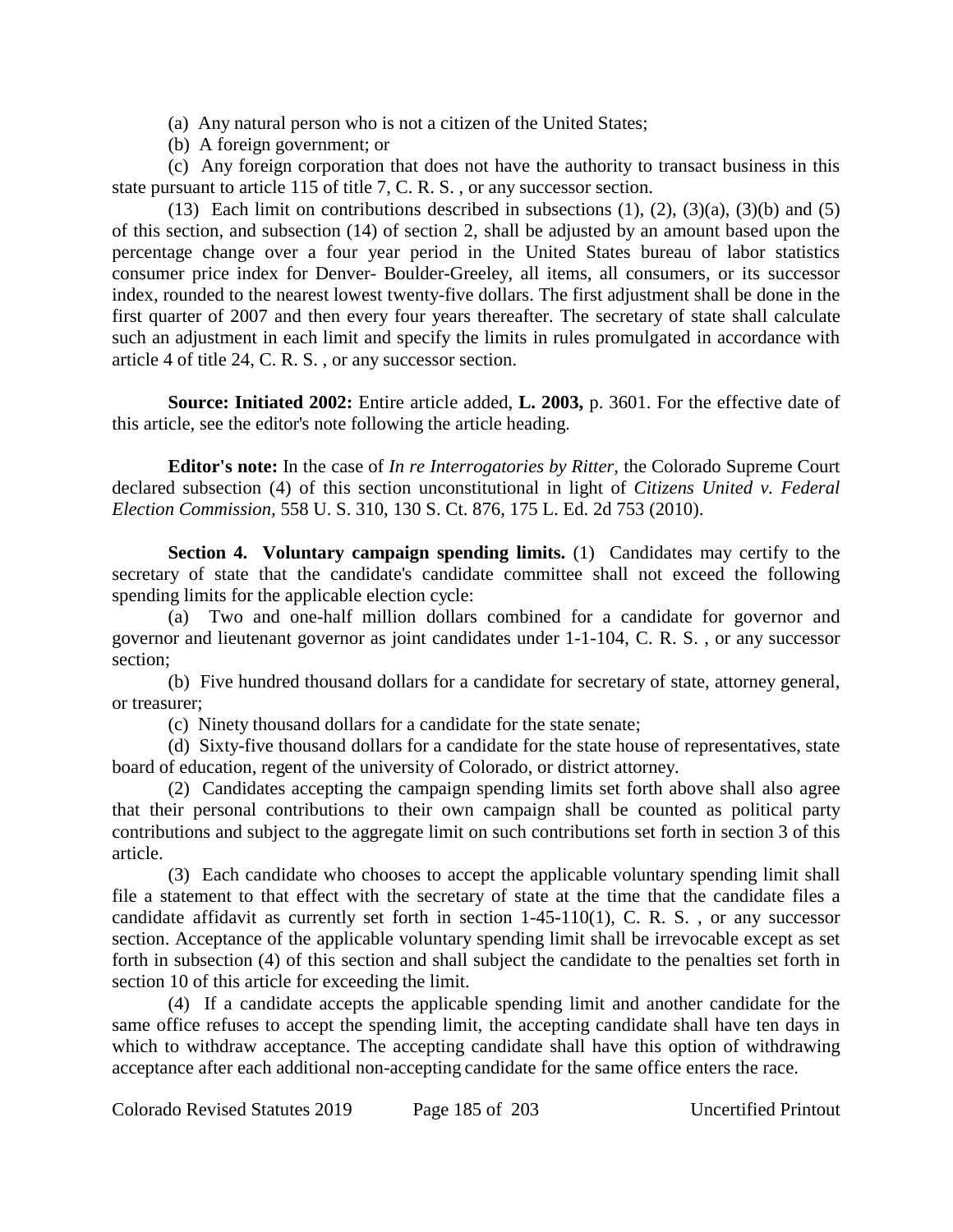(5) The applicable contribution limits set forth in section 3 of this article shall double for any candidate who has accepted the applicable voluntary spending limit if:

(a) Another candidate in the race for the same office has not accepted the voluntary spending limit; and

(b) The non-accepting candidate has raised more than ten percent of the applicable voluntary spending limit.

(6) Only those candidates who have agreed to abide by the applicable voluntary spending limit may advertise their compliance. All other candidates are prohibited from advertising, or in any way implying, their acceptance of voluntary spending limits.

(7) Each spending limit described in subsection (1) of this section shall be adjusted by an amount based upon the percentage change over a four year period in the United States bureau of labor statistics consumer price index for Denver-Boulder-Greeley, all items, all consumers, or its successor index, rounded to the nearest lowest twenty-five dollars. The first adjustment shall be done in the first quarter of 2007 and then every four years thereafter. The secretary of state shall calculate such an adjustment in each limit and specify the limits in rules promulgated in accordance with article 4 of title 24, C. R. S. , or any successor section.

**Source: Initiated 2002:** Entire article added, **L. 2003,** p. 3604. For the effective date of this article, see the editor's note following the article heading.

**Section 5. Independent expenditures.** (1) Any person making an independent expenditure in excess of one thousand dollars per calendar year shall deliver notice in writing to the secretary of state of such independent expenditure, as well as the amount of such expenditure, and a detailed description of the use of such independent expenditure. The notice shall specifically state the name of the candidate whom the independent expenditure is intended to support or oppose. Each independent expenditure in excess of one-thousand dollars shall require the delivery of a new notice. Any person making an independent expenditure within thirty days of a primary or general election shall deliver such notice within forty-eight hours after obligating funds for such expenditure.

(2) Any person making an independent expenditure in excess of one thousand dollars shall disclose, in the communication produced by the expenditure, the name of the person making the expenditure and the specific statement that the advertisement of material is not authorized by any candidate. Such disclosure shall be prominently featured in the communication.

(3) Expenditures by any person on behalf of a candidate for public office that are coordinated with or controlled by the candidate or the candidate's agent, or political party shall be considered a contribution to the candidate's candidate committee, or the political party, respectively.

(4) This section 5 applies only to independent expenditures made for the purpose of expressly advocating the defeat or election of any candidate.

**Source: Initiated 2002:** Entire article added, **L. 2003,** p. 3605. For the effective date of this article, see the editor's note following the article heading.

**Section 6. Electioneering communications.** (1) Any person who expends one

Colorado Revised Statutes 2019 Page 186 of 203 Uncertified Printout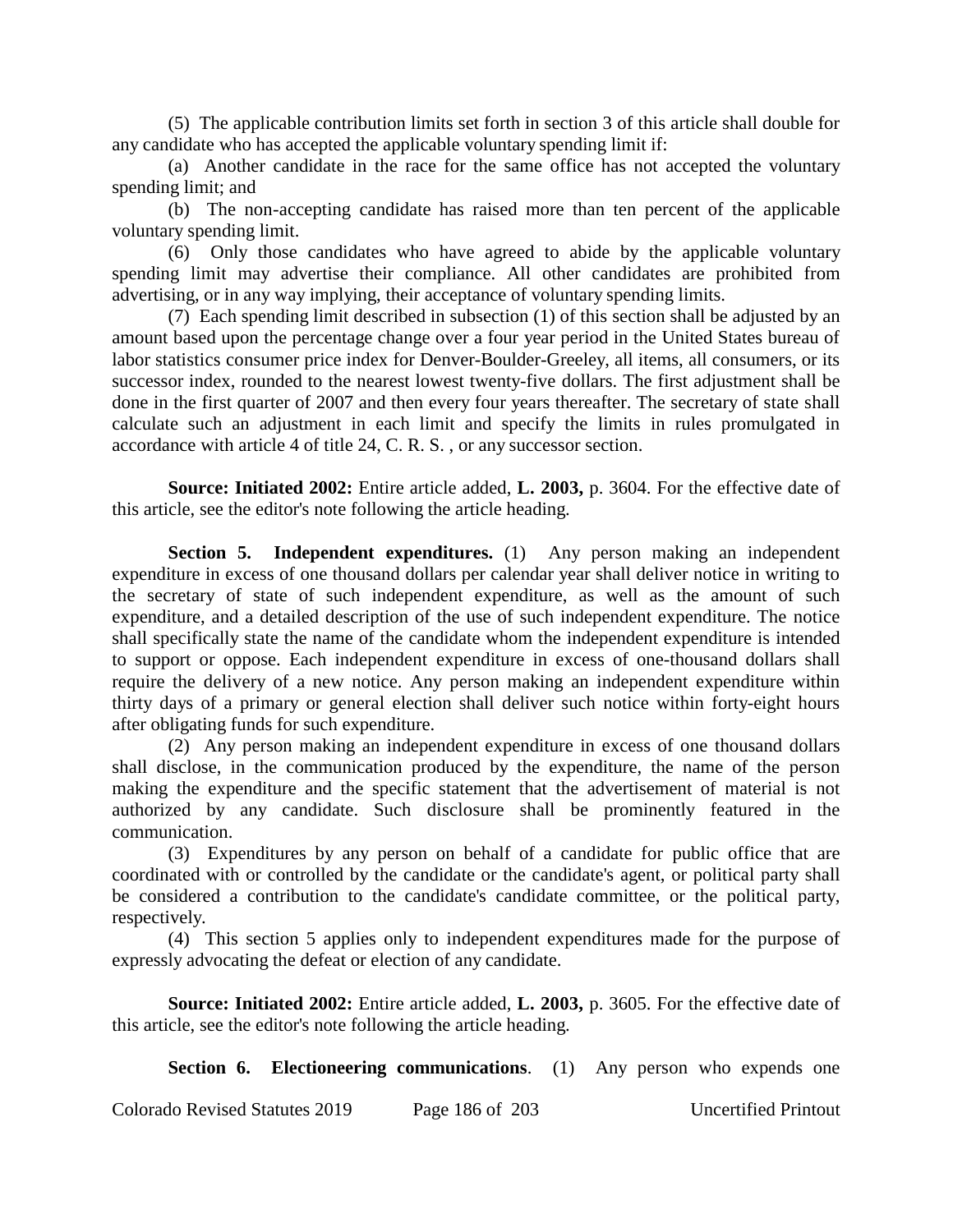thousand dollars or more per calendar year on electioneering communications shall submit reports to the secretary of state in accordance with the schedule currently set forth in 1-45-108 (2), C. R. S. , or any successor section. Such reports shall include spending on such electioneering communications, and the name, and address, of any person that contributes more than two hundred and fifty dollars per year to such person described in this section for an electioneering communication. In the case where the person is a natural person, such reports shall also include the occupation and employer of such natural person. The last such report shall be filed thirty days after the applicable election.

(2) Notwithstanding any section to the contrary, it shall be unlawful for a corporation or labor organization to provide funding for an electioneering communication; except that any political committee or small donor committee established by such corporation or labor organization may provide funding for an electioneering communication.

**Editor's note:** Subsection (2) was declared unconstitutional (see editor's note following this section).

**Source: Initiated 2002:** Entire article added, **L. 2003,** p. 3605. For the effective date of this article, see the editor's note following the article heading.

**Editor's note:** In the case of *In re Interrogatories by Ritter,* the Colorado Supreme Court declared subsection (2) of this section unconstitutional in light of *Citizens United v. Federal Election Commission,* 558 U. S. 310, 130 S. Ct. 876, 175 L. Ed. 2d 753 (2010).

**Section 7. Disclosure.** The disclosure requirements relevant to candidate committees, political committees, issue committees, and political parties, that are currently set forth in section 1-45-108, C. R. S. , or any successor section, shall be extended to include small donor committees. The disclosure requirements of section 1-45-108, C. R. S. , or any successor section, shall be extended to require disclosure of the occupation and employer of each person who has made a contribution of one hundred dollars or more to a candidate committee, political committee, issue committee, or political party. For purposes of this section and 1-45-108, C. R. S. , or any successor section, a political party shall be treated as separate entities at the state, county, district, and local levels.

**Source: Initiated 2002:** Entire article added, **L. 2003,** p. 3606. For the effective date of this article, see the editor's note following the article heading.

**Section 8. Filing - where to file - timeliness.** The secretary of state shall promulgate rules relating to filing in accordance with article 4 of title 24, C. R. S. , or any successor section. The rules promulgated pursuant to this section shall extend section 1-45-109, C. R. S. , or any successor section to apply to small donor committees.

**Source: Initiated 2002:** Entire article added, **L. 2003,** p. 3606. For the effective date of this article, see the editor's note following the article heading.

**Section 9. Duties of the secretary of state - enforcement.** (1) The secretary of state shall:

Colorado Revised Statutes 2019 Page 187 of 203 Uncertified Printout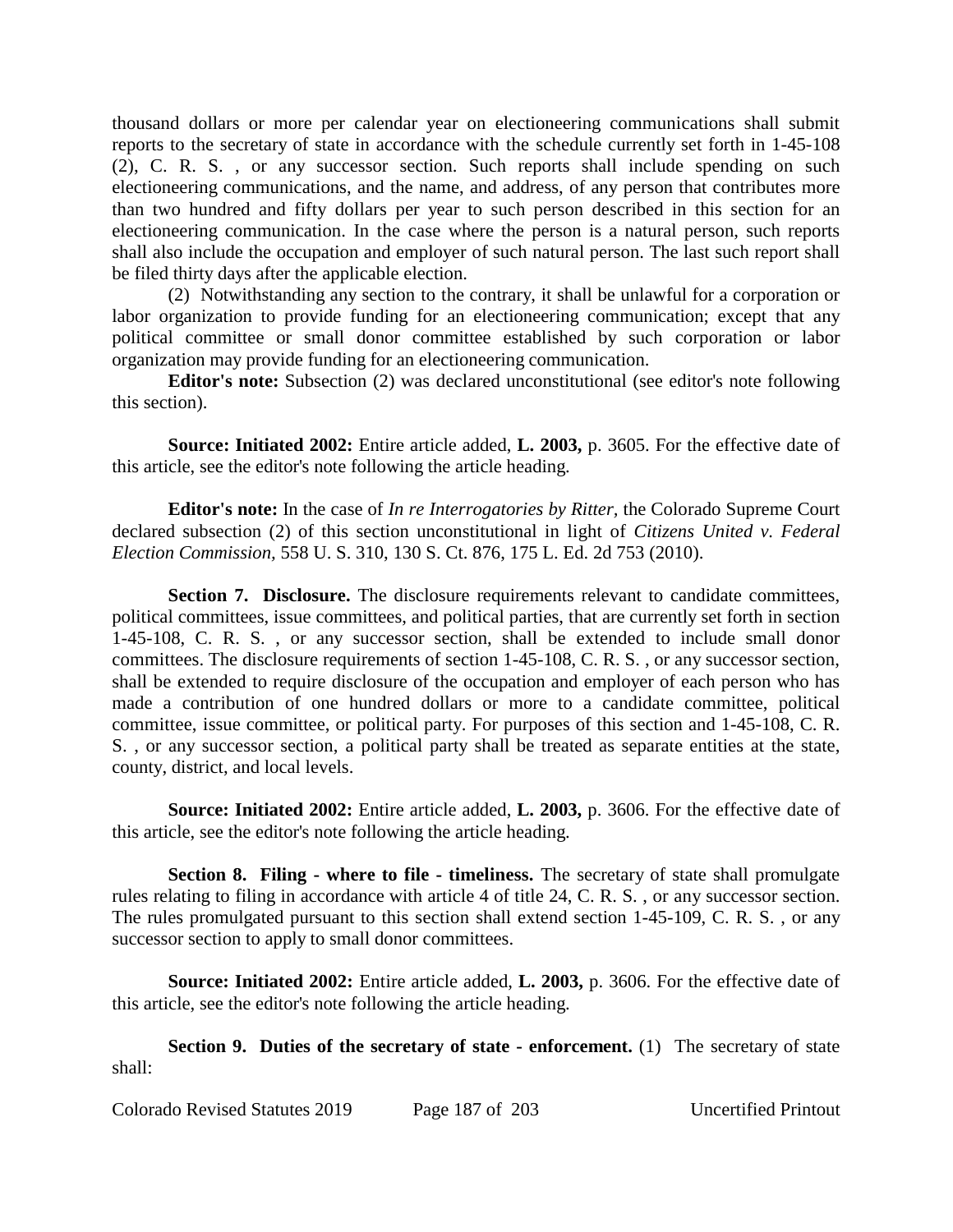(a) Prepare forms and instructions to assist candidates and the public in complying with the reporting requirements of this article and make such forms and instructions available to the public, municipal clerks, and county clerk and recorders free of charge;

(b) Promulgate such rules, in accordance with article 4 of title 24, C. R. S. , or any successor section, as may be necessary to administer and enforce any provision of this article;

(c) Prepare forms for candidates to declare their voluntary acceptance of the campaign spending limits set forth in section 4 of this article. Such forms shall include an acknowledgment that the candidate voluntarily accepts the applicable spending limit and that the candidate swears to abide by those spending limits. These forms shall be signed by the candidate under oath, notarized, filed with the secretary of state, and available to the public upon request;

(c) Maintain a filing and indexing system consistent with the purposes of this article;

(e) Make the reports and statements filed with the secretary of state's office available immediately for public inspection and copying. The secretary of state may charge a reasonable fee for providing copies of reports. No information copied from such reports shall be sold or used by any person for the purpose of soliciting contributions or for any commercial purpose;

(f) Refer any complaints filed against any candidate for the office of secretary of state to the attorney general. Any administrative law judge employed pursuant to this section shall be appointed pursuant to part 10 of article 30 of title 24, C. R. S. , or any successor section. Any hearing conducted by an administrative law judge employed pursuant to subsection (2) of this section shall be conducted in accordance with the provisions of section 24-4-105, C. R. S., or any successor section.

(2) (a) Any person who believes that a violation of section 3, section 4, section 5, section 6, section 7, or section 9 (1)(e), of this article, or of sections 1-45-108, 1-45-114, 1-45-115, or 1- 45-117 C. R. S. , or any successor sections, has occurred may file a written complaint with the secretary of state no later than one hundred eighty days after the date of the alleged violation. The secretary of state shall refer the complaint to an administrative law judge within three days of the filing of the complaint. The administrative law judge shall hold a hearing within fifteen days of the referral of the complaint, and shall render a decision within fifteen days of the hearing. The defendant shall be granted an extension of up to thirty days upon defendant's motion, or longer upon a showing of good cause. If the administrative law judge determines that such violation has occurred, such decision shall include any appropriate order, sanction, or relief authorized by this article. The decision of the administrative law judge shall be final and subject to review by the court of appeals, pursuant to section 24-4-106 (11), C. R. S. , or any successor section. The secretary of state and the administrative law judge are not necessary parties to the review. The decision may be enforced by the secretary of state, or, if the secretary of state does not file an enforcement action within thirty days of the decision, in a private cause of action by the person filing the complaint. Any private action brought under this section shall be brought within one year of the date of the violation in state district court. The prevailing party in a private enforcement action shall be entitled to reasonable attorneys fees and costs.

(b) The attorney general shall investigate complaints made against any candidate for the office of secretary of state using the same procedures set forth in paragraph (a) of this subsection (2). Complainant shall have the same private right of action as under paragraph (a) of this subsection  $(2)$ .

(c) A subpoena issued by an administrative law judge requiring the production of documents by an issue committee shall be limited to documents pertaining to contributions to, or

Colorado Revised Statutes 2019 Page 188 of 203 Uncertified Printout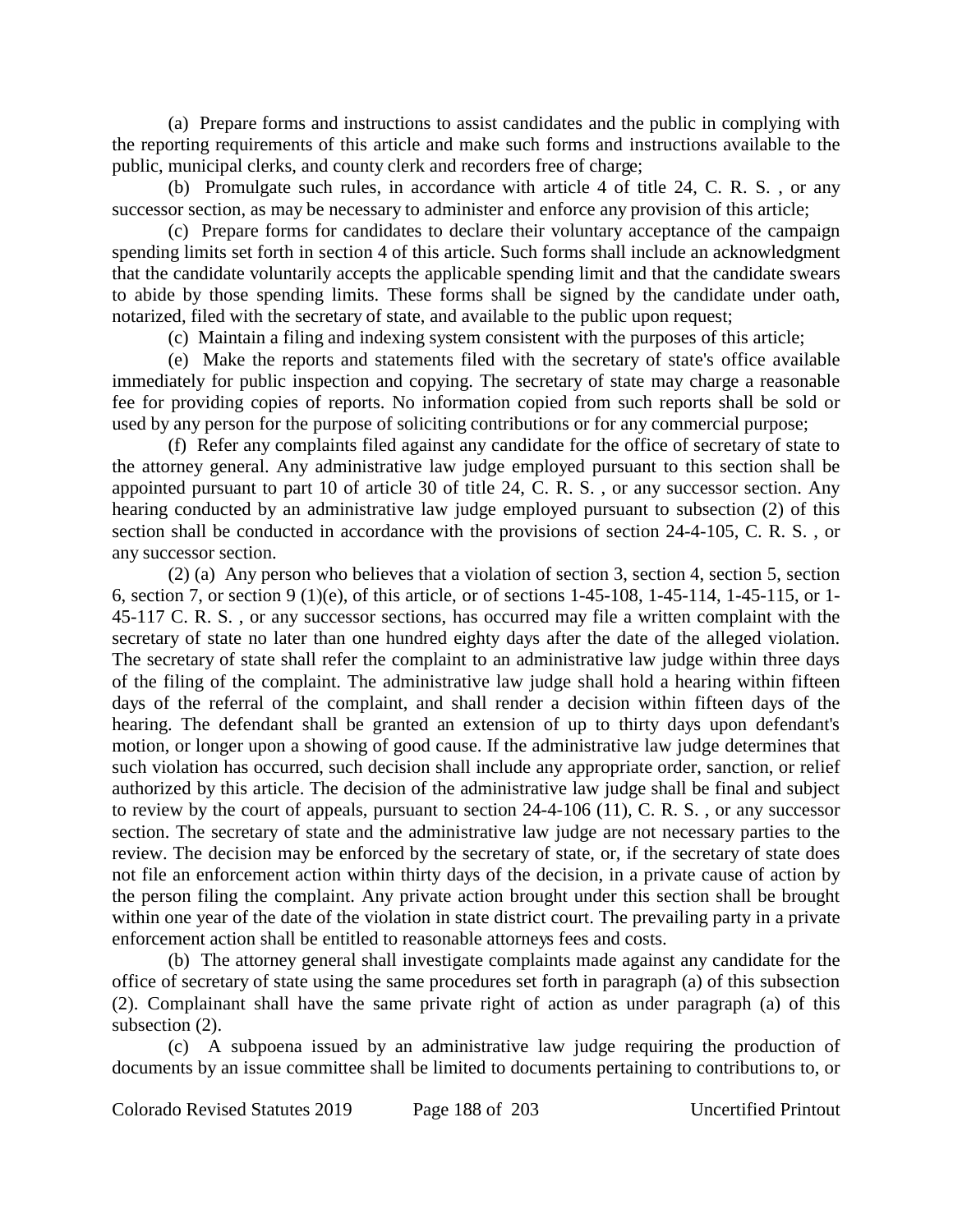expenditures from, the committee's separate account established pursuant to section 3(9) of this article to support or oppose a ballot issue or ballot question. A subpoena shall not be limited in this manner where such issue committee fails to form a separate account through which a ballot issue or ballot question is supported or opposed.

**Source: Initiated 2002:** Entire article added, **L. 2003,** p. 3606. For the effective date of this article, see the editor's note following the article heading.

**Editor's note:** In subsection (1) of this section, it appears that the fourth paragraph should have been lettered as paragraph (d) instead of (c); however, the original document filed with the secretary of state contains the lettering reflected in this section.

**Section 10. Sanctions.** (1) Any person who violates any provision of this article relating to contribution or voluntary spending limits shall be subject to a civil penalty of at least double and up to five times the amount contributed, received, or spent in violation of the applicable provision of this article. Candidates shall be personally liable for penalties imposed upon the candidate's committee.

(2) (a) The appropriate officer shall impose a penalty of fifty dollars per day for each day that a statement or other information required to be filed pursuant to section 5, section 6, or section 7 of this article, or sections 1-45-108, 1-45-109 or 1-45-110, C. R. S. , or any successor sections, is not filed by the close of business on the day due. Upon imposition of a penalty pursuant to this subsection (2), the appropriate officer shall send the person upon whom the penalty is being imposed proper notification by certified mail of the imposition of the penalty. If an electronic mail address is on file with the secretary of state, the secretary of state shall also provide such notification by electronic mail. Revenues collected from fees and penalties assessed by the secretary of state or revenues collected in the form of payment of the secretary of state's attorney fees and costs pursuant to this article shall be deposited in the department of state cash fund created in section 24-21-104 (3), C. R. S. , or any successor section.

(b) (I) Any person required to file a report with the secretary of state and upon whom a penalty has been imposed pursuant to this subsection (2) may appeal such penalty by filing a written appeal with the secretary of state no later than thirty days after the date on which notification of the imposition of the penalty was mailed to such person's last known address in accordance with paragraph (a) of this subsection (2). Except as provided in paragraph (c) of this subsection (2), the secretary shall refer the appeal to an administrative law judge. Any hearing conducted by an administrative law judge pursuant to this subsection (2) shall be conducted in accordance with the provisions of section 24-4-105, C. R. S. , or any successor section. The administrative law judge shall set aside or reduce the penalty upon a showing of good cause, and the person filing the appeal shall bear the burden of proof. The decision of the administrative law judge shall be final and subject to review by the court of appeals pursuant to section 24-4-106 (11), C. R. S. , or any successor section.

(II) If the administrative law judge finds that the filing of an appeal brought pursuant to subparagraph (I) of this paragraph (b) was frivolous, groundless, or vexatious, the administrative law judge shall order the person filing the appeal to pay reasonable attorney fees and costs of the secretary of state in connection with such proceeding.

(c) Upon receipt by the secretary of state of an appeal pursuant to paragraph (b) of this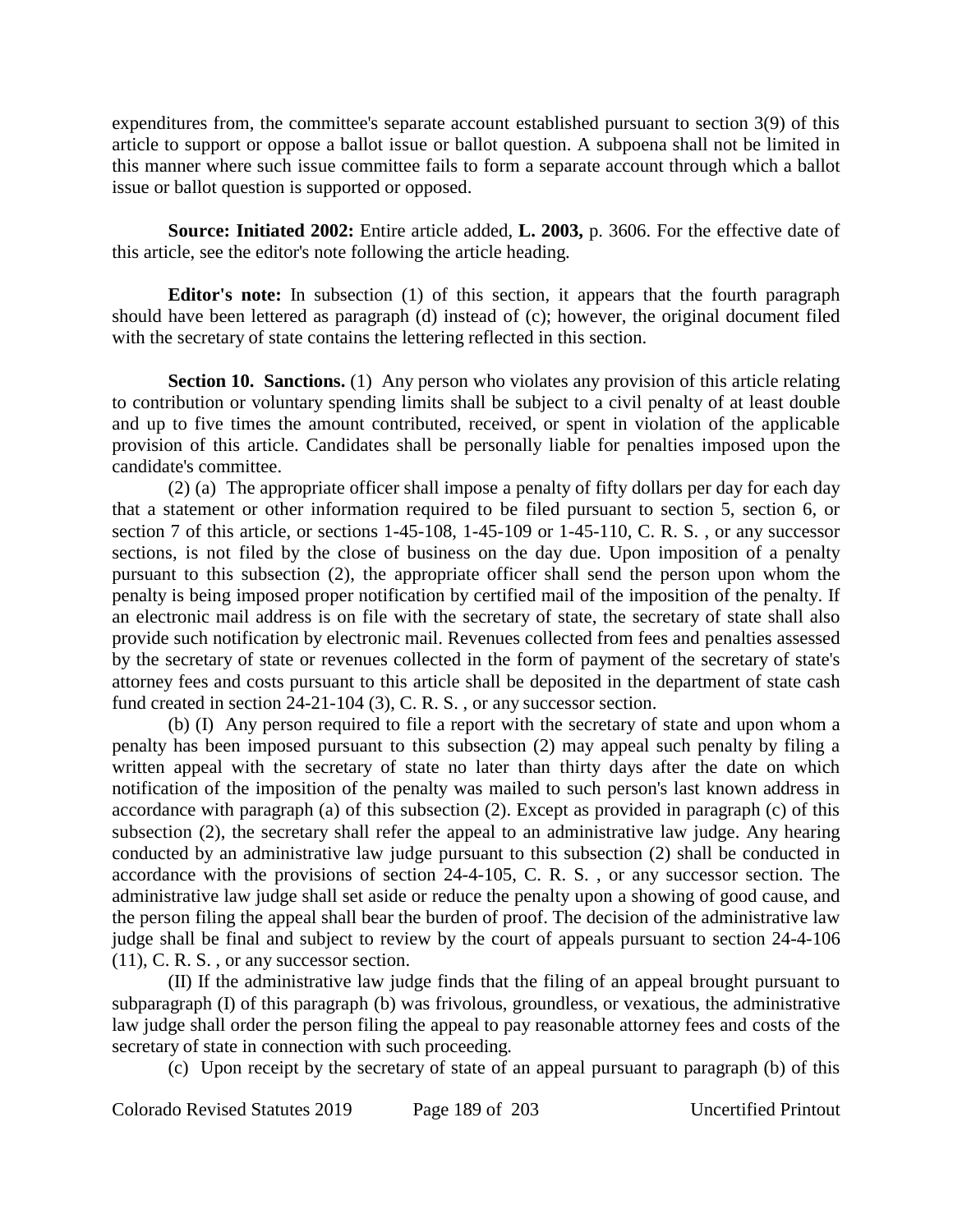subsection (2), the secretary shall set aside or reduce the penalty upon a showing of good cause.

(d) Any unpaid debt owing to the state resulting from a penalty imposed pursuant to this subsection (2) shall be collected by the state in accordance with the requirements of section 24- 30-202. 4, C. R. S. , or any successor section.

(3) Failure to comply with the provisions of this article shall have no effect on the validity of any election.

**Source: Initiated 2002:** Entire article added, **L. 2003,** p. 3608. For the effective date of this article, see the editor's note following the article heading.

**Section 11. Conflicting provisions declared inapplicable.** Any provisions in the statutes of this state in conflict or inconsistent with this article are hereby declared to be inapplicable to the matters covered and provided for in this article.

**Source: Initiated 2002:** Entire article added, **L. 2003,** p. 3609. For the effective date of this article, see the editor's note following the article heading.

**Section 12. Repeal of conflicting statutory provisions.** Sections 1-45-103, 1-45-105. 3, 1-45-107, 1-45-111, and 1-45-113 are repealed.

**Source: Initiated 2002:** Entire article added, **L. 2003,** p. 3609. For the effective date of this article, see the editor's note following the article heading.

**Section 13. APPLICABILITY AND EFFECTIVE DATE.** The provisions of this article shall take effect on December 6, 2002, and be applicable for all elections thereafter, except that the provisions of this article concerning sole source government contracts shall take effect on December 31, 2008. Legislation may be enacted to facilitate its operation, but in no way limiting or restricting the provisions of this article or the powers herein granted.

**Editor's note:** This section was declared unconstitutional (see the editor's note following this section).

**Source: Initiated 2002:** Entire article added, **L. 2003,** p. 3609. For the effective date of this article, see the editor's note following the article heading. **Initiated 2008:** Entire section amended, effective December 31, 2008, see **L. 2009,** p. 3381.

**Editor's note:** (1) In 2008, Amendment 54 amended § 13 of this article creating an exception to the effective date stating that the provisions of this article amended or added by Amendment 54 concerning sole source government contracts are effective December 31, 2008; however the Governor's proclamation date on Amendment 54 was January 8, 2009.

(2) In the case of *Dallman v. Ritter,* the Denver District Court declared the provisions of this section unconstitutional and issued a preliminary injunction enjoining the enforcement of Amendment 54 (see *Dallman v. Ritter,* 225 P. 3d 610 (Colo. 2010)). The Colorado Supreme Court affirmed the district court's ruling (see *Dallman v. Ritter,* 225 P. 3d 610 (Colo. 2010)).

**Section 14. Severability.** If any provision of this article or the application thereof to any

Colorado Revised Statutes 2019 Page 190 of 203 Uncertified Printout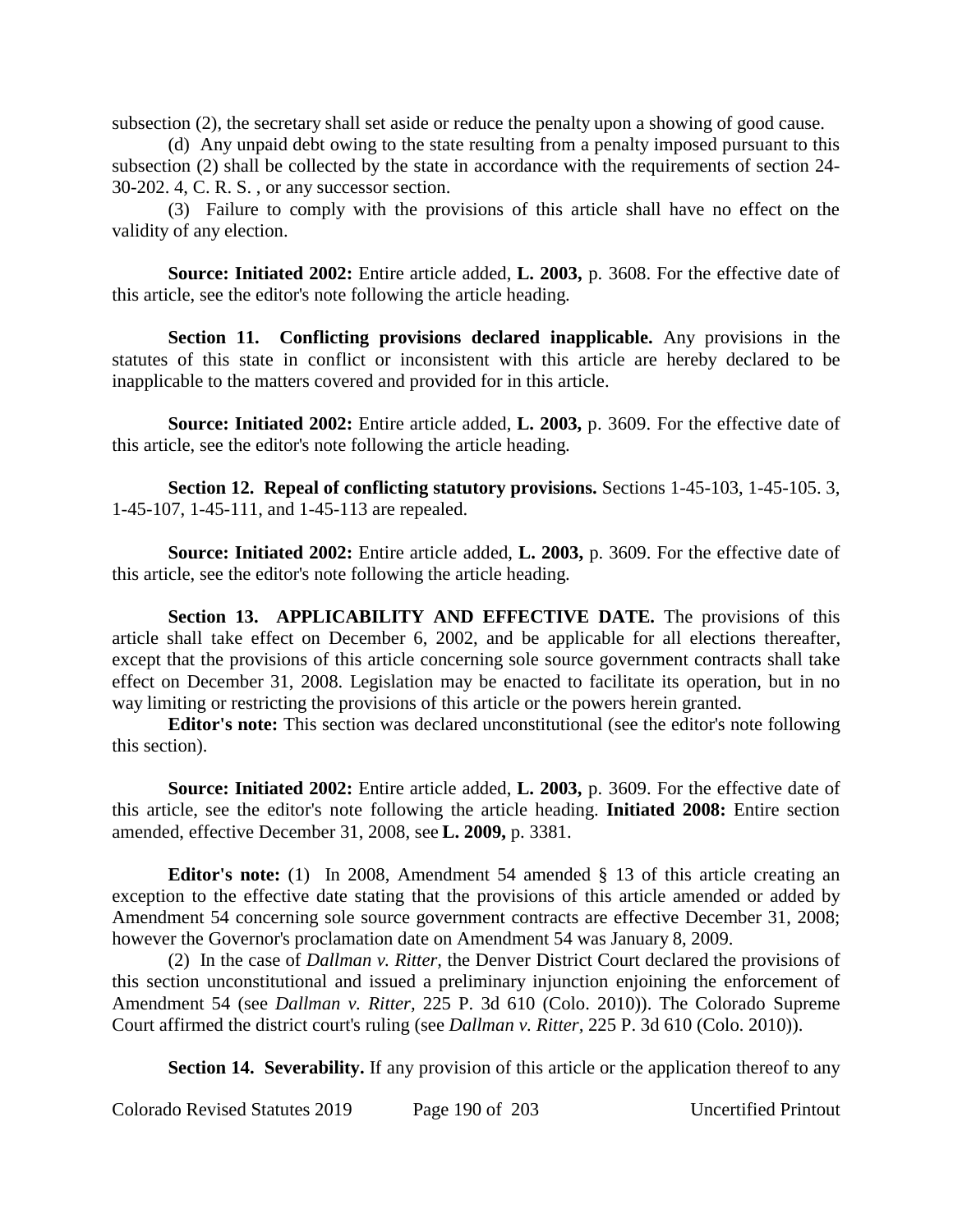person or circumstances is held invalid, such invalidity shall not affect other provisions or applications of the article which can be given effect without the invalid provision or application, and to this end the provisions of this article are declared to be severable.

**Source: Initiated 2002:** Entire article added, **L. 2003,** p. 3609. For the effective date of this article, see the editor's note following the article heading.

**Section 15**. Because of a presumption of impropriety between contributions to any campaign and sole source government contracts, contract holders shall contractually agree, for the duration of the contract and for two years thereafter, to cease making, causing to be made, or inducing by any means, a contribution, directly or indirectly, on behalf of the contract holder or on behalf of his or her immediate family member and for the benefit of any political party or for the benefit of any candidate for any elected office of the state or any of its political subdivisions.

**Editor's note:** This section was declared unconstitutional (see the editor's note following this section).

**Source: Initiated 2008:** Entire section added, effective December 31, 2008, see **L. 2009,** p. 3380.

**Editor's note:** (1) In 2008, Amendment 54 amended § 13 of this article creating an exception to the effective date stating that the provisions of this article amended or added by Amendment 54 concerning sole source government contracts are effective December 31, 2008; however the Governor's proclamation date on Amendment 54 was January 8, 2009.

(2) In the case of *Dallman v. Ritter,* the Denver District Court declared the provisions of this section unconstitutional and issued a preliminary injunction enjoining the enforcement of Amendment 54 (see *Dallman v. Ritter,* 225 P. 3d 610 (Colo. 2010)). The Colorado Supreme Court affirmed the district court's ruling (see *Dallman v. Ritter,* 225 P. 3d 610 (Colo. 2010)).

(3) This section did not contain a headnote as it appeared on the ballot.

**Section 16.** To aid in enforcement of this measure concerning sole source contracts, the executive director of the department of personnel shall promptly publish and maintain a summary of each sole source government contract issued. Any contract holder of a sole source government contract shall promptly prepare and deliver to the executive director of the department of personnel a true and correct "Government Contract Summary," in digital format as prescribed by that office, which shall identify the names and addresses of the contract holders and all other parties to the government contract, briefly describe the nature of the contract and goods or services performed, disclose the start and end date of the contract, disclose the contract's estimated amount or rate of payment, disclose the sources of payment, and disclose other information as determined by the executive director of the department of personnel which is not in violation of federal law, trade secrets or intellectual property rights. The executive director of the department of personnel is hereby given authority to promulgate rules to facilitate this section.

**Editor's note:** This section was declared unconstitutional (see the editor's note following this section).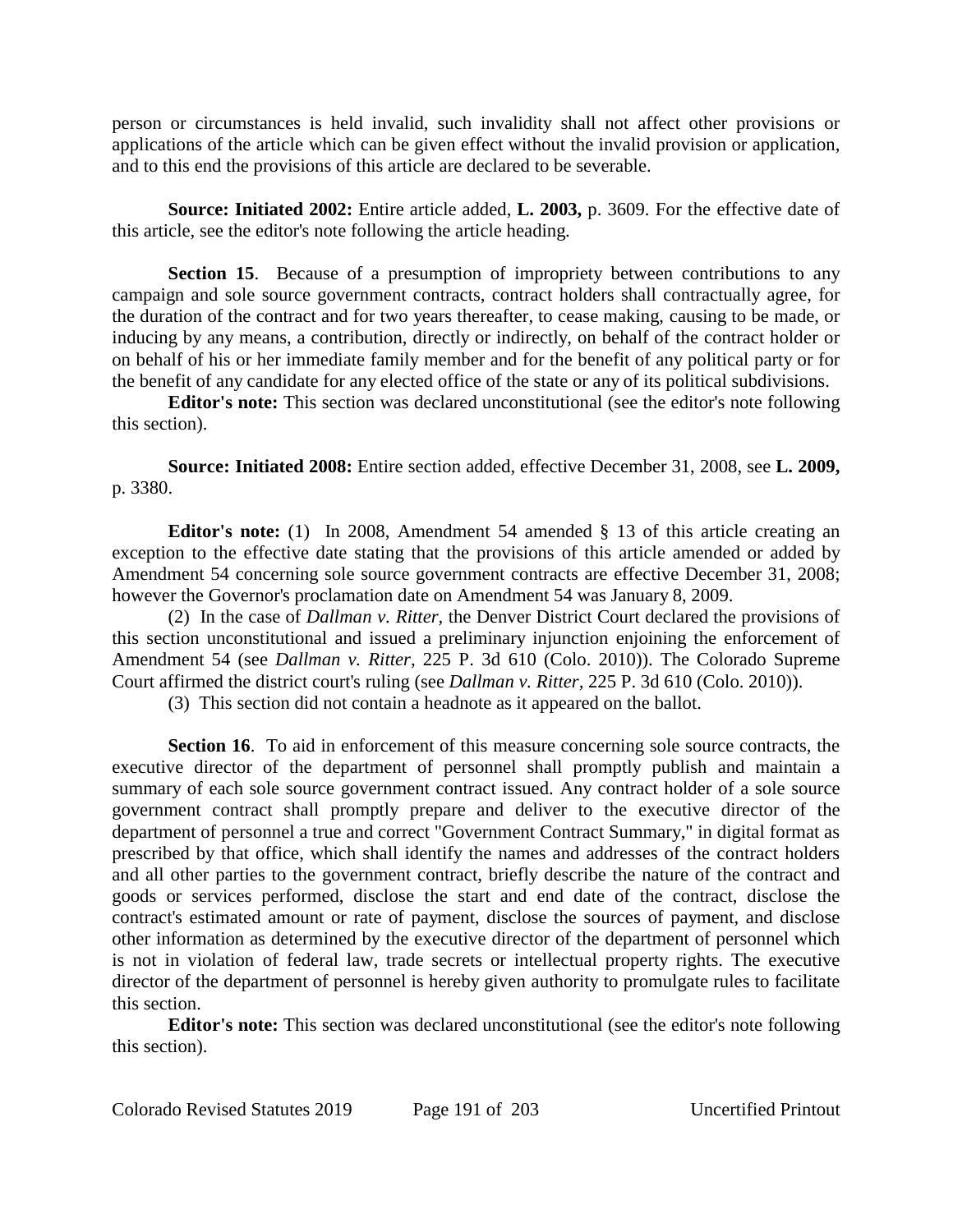**Source: Initiated 2008:** Entire section added, effective December 31, 2008, see **L. 2009,** p. 3380.

**Editor's note:** (1) In 2008, Amendment 54 amended § 13 of this article creating an exception to the effective date stating that the provisions of this article amended or added by Amendment 54 concerning sole source government contracts are effective December 31, 2008; however the Governor's proclamation date on Amendment 54 was January 8, 2009.

(2) In the case of *Dallman v. Ritter,* the Denver District Court declared the provisions of this section unconstitutional and issued a preliminary injunction enjoining the enforcement of Amendment 54 (see *Dallman v. Ritter,* 225 P. 3d 610 (Colo. 2010)). The Colorado Supreme Court affirmed the district court's ruling (see *Dallman v. Ritter,* 225 P. 3d 610 (Colo. 2010)).

(3) This section did not contain a headnote as it appeared on the ballot.

**Section 17.** (1) Every sole source government contract by the state or any of its political subdivisions shall incorporate article XXVIII, section 15, into the contract. Any person who intentionally accepts contributions on behalf of a candidate committee, political committee, small donor committee, political party, or other entity, in violation of section 15 has engaged in corrupt misconduct and shall pay restitution to the general treasury of the contracting governmental entity to compensate the governmental entity for all costs and expenses associated with the breach, including costs and losses involved in securing a new contract if that becomes necessary. If a person responsible for the bookkeeping of an entity that has a sole source contract with a governmental entity, or if a person acting on behalf of the governmental entity, obtains knowledge of a contribution made or accepted in violation of section 15, and that person intentionally fails to notify the secretary of state or appropriate government officer about the violation in writing within ten business days of learning of such contribution, then that person may be contractually liable in an amount up to the above restitution.

(2) Any person who makes or causes to be made any contribution intended to promote or influence the result of an election on a ballot issue shall not be qualified to enter into a sole source government contract relating to that particular ballot issue.

(3) The parties shall agree that if a contract holder intentionally violates section 15 or section 17 (2), as contractual damages that contract holder shall be ineligible to hold any sole source government contract, or public employment with the state or any of its political subdivisions, for three years. The governor may temporarily suspend any remedy under this section during a declared state of emergency.

(4) Knowing violation of section 15 or section 17 (2) by an elected or appointed official is grounds for removal from office and disqualification to hold any office of honor, trust or profit in the state, and shall constitute misconduct or malfeasance.

(5) A registered voter of the state may enforce section 15 or section 17 (2) by filing a complaint for injunctive or declaratory relief or for civil damages and remedies, if appropriate, in the district court.

**Editor's note:** This section was declared unconstitutional (see the editor's note following this section).

**Source: Initiated 2008:** Entire section added, effective December 31, 2008, see **L. 2009,** p. 3380.

Colorado Revised Statutes 2019 Page 192 of 203 Uncertified Printout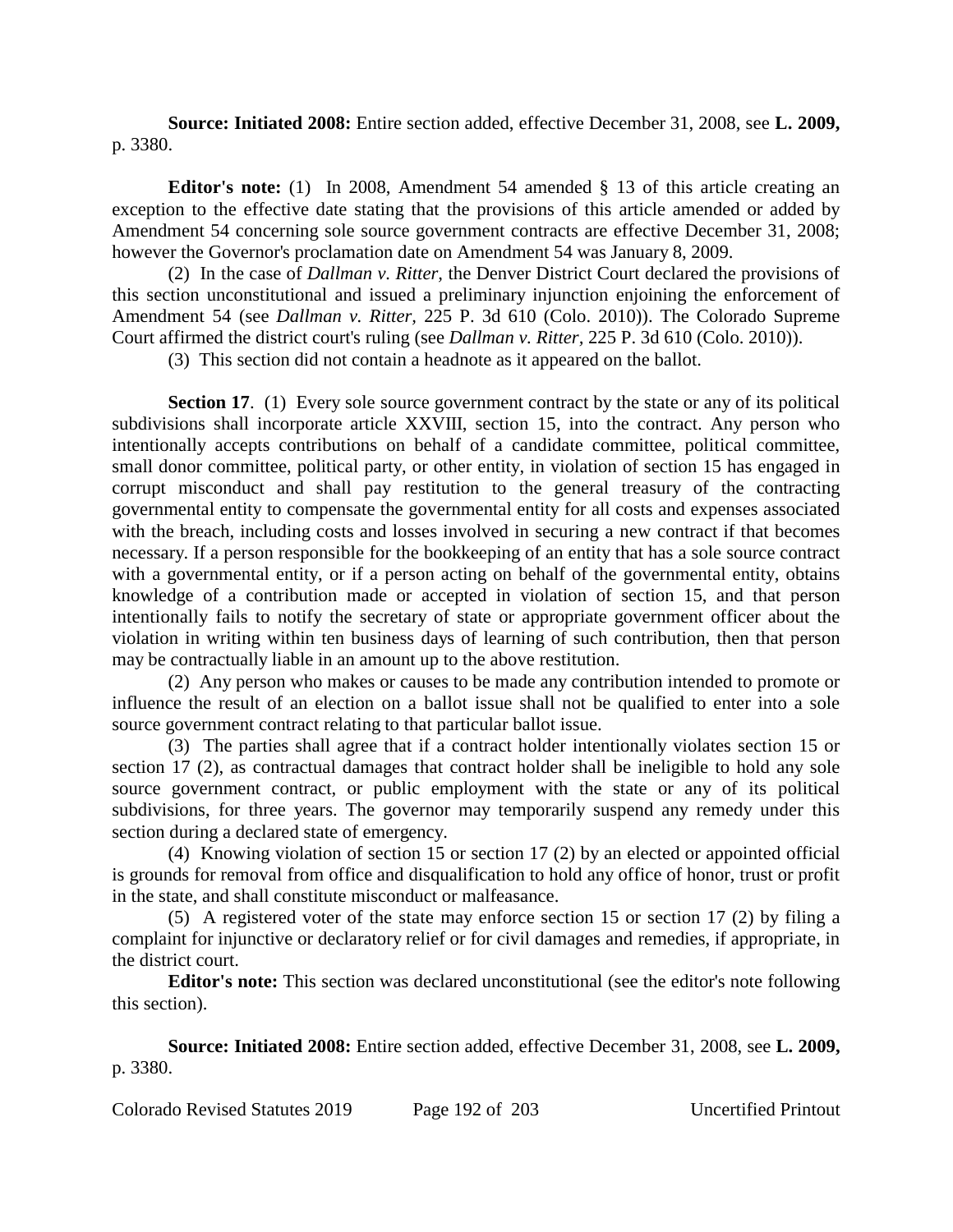**Editor's note:** (1) In 2008, Amendment 54 amended § 13 of this article creating an exception to the effective date stating that the provisions of this article amended or added by Amendment 54 concerning sole source government contracts are effective December 31, 2008; however the Governor's proclamation date on Amendment 54 was January 8, 2009.

(2) In the case of *Dallman v. Ritter,* the Denver District Court declared the provisions of this section unconstitutional and issued a preliminary injunction enjoining the enforcement of Amendment 54 (see *Dallman v. Ritter,* 225 P. 3d 610 (Colo. 2010)). The Colorado Supreme Court affirmed the district court's ruling (see *Dallman v. Ritter,* 225 P. 3d 610 (Colo. 2010)).

(3) This section did not contain a headnote as it appeared on the ballot.

## **ARTICLE XXIX**

## Ethics in Government

**Law reviews:** For article, "The Colorado Constitution in the New Century", see 78 U. Colo. L. Rev. 1265 (2007); for article, "The Practitioner's Guide to Amendment 41 and the Colorado Independent Ethics Commission", see 38 Colo. Law. 37 (Oct. 2009); for article, "Amendment 41: Ethics in Government", see 39 Colo. Law. 29 (Dec. 2010); for article, "Lawyers Who Lobby: Cautions and Considerations", see 45 Colo. Law. 41 (April 2016).

**Section 1. Purposes and findings.** (1) The people of the state of Colorado hereby find and declare that:

(a) The conduct of public officers, members of the general assembly, local government officials, and government employees must hold the respect and confidence of the people;

(b) They shall carry out their duties for the benefit of the people of the state;

(c) They shall, therefore, avoid conduct that is in violation of their public trust or that creates a justifiable impression among members of the public that such trust is being violated;

(d) Any effort to realize personal financial gain through public office other than compensation provided by law is a violation of that trust; and

(e) To ensure propriety and to preserve public confidence, they must have the benefit of specific standards to guide their conduct, and of a penalty mechanism to enforce those standards.

(2) The people of the state of Colorado also find and declare that there are certain costs associated with holding public office and that to ensure the integrity of the office, such costs of a reasonable and necessary nature should be born by the state or local government.

**Source: Initiated 2006:** Entire article added, effective upon proclamation of the Governor, **L. 2007,** p. 2955, December 31, 2006.

**Section 2. Definitions.** As used in this article, unless the context otherwise requires:

(1) "Government employee" means any employee, including independent contractors, of the state executive branch, the state legislative branch, a state agency, a public institution of higher education, or any local government, except a member of the general assembly or a public officer.

(2) "Local government" means county or municipality.

(3) "Local government official" means an elected or appointed official of a local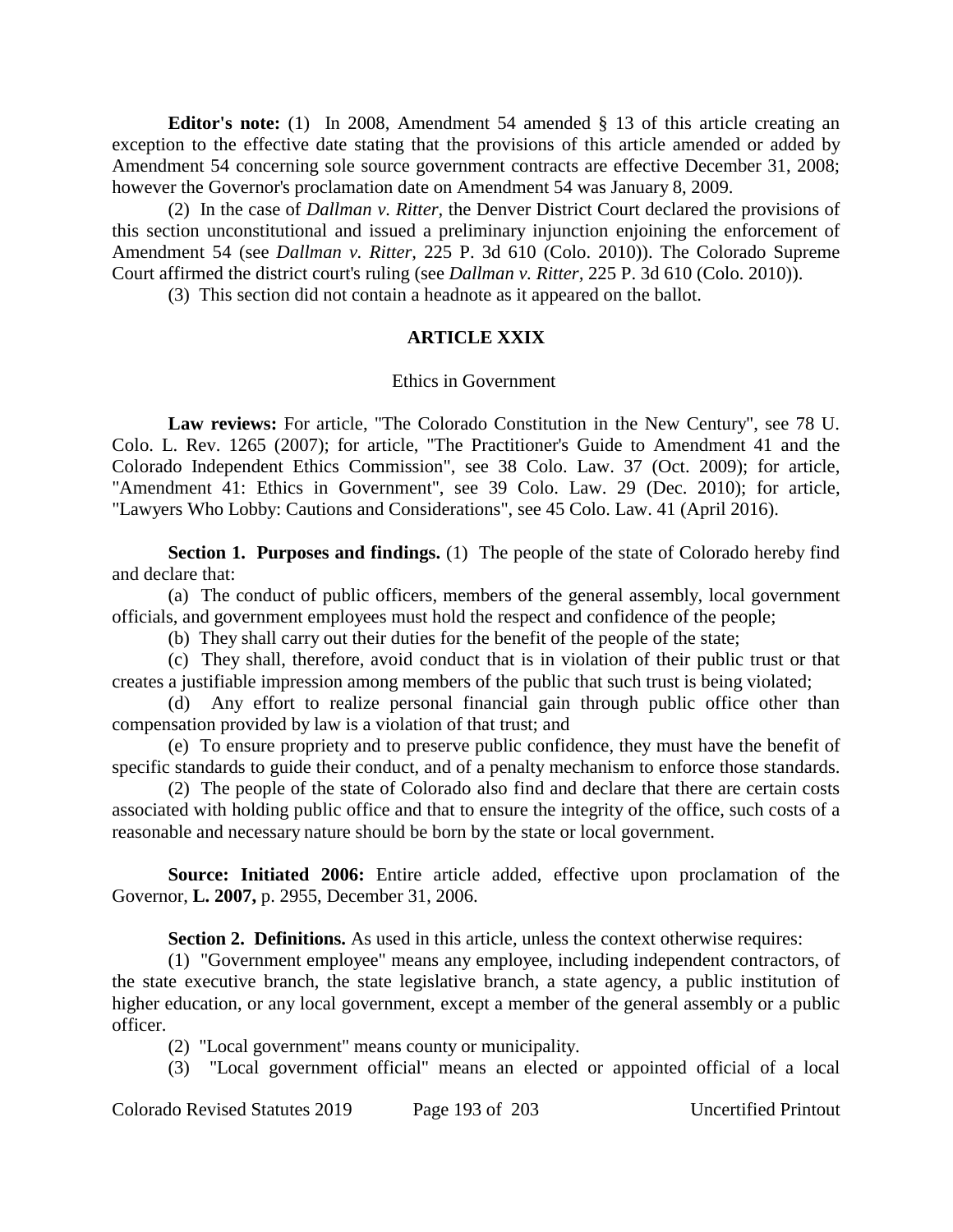government but does not include an employee of a local government.

(4) "Person" means any individual, corporation, business trust, estate, trust, limited liability company, partnership, labor organization, association, political party, committee, or other legal entity.

(5) "Professional lobbyist" means any individual who engages himself or herself or is engaged by any other person for pay or for any consideration for lobbying. "Professional lobbyist" does not include any volunteer lobbyist, any state official or employee acting in his or her official capacity, except those designated as lobbyists as provided by law, any elected public official acting in his or her official capacity, or any individual who appears as counsel or advisor in an adjudicatory proceeding.

(6) "Public officer" means any elected officer, including all statewide elected officeholders, the head of any department of the executive branch, and elected and appointed members of state boards and commissions. "Public officer" does not include a member of the general assembly, a member of the judiciary, any local government official, or any member of a board, commission, council or committee who receives no compensation other than a per diem allowance or necessary and reasonable expenses.

**Source: Initiated 2006:** Entire article added, effective upon proclamation of the Governor, **L. 2007,** p. 2955, December 31, 2006.

**Section 3. Gift ban.** (1) No public officer, member of the general assembly, local government official, or government employee shall accept or receive any money, forbearance, or forgiveness of indebtedness from any person, without such person receiving lawful consideration of equal or greater value in return from the public officer, member of the general assembly, local government official, or government employee who accepted or received the money, forbearance or forgiveness of indebtedness.

(2) No public officer, member of the general assembly, local government official, or government employee, either directly or indirectly as the beneficiary of a gift or thing of value given to such person's spouse or dependent child, shall solicit, accept or receive any gift or other thing of value having either a fair market value or aggregate actual cost greater than fifty dollars (\$50) in any calendar year, including but not limited to, gifts, loans, rewards, promises or negotiations of future employment, favors or services, honoraria, travel, entertainment, or special discounts, from a person, without the person receiving lawful consideration of equal or greater value in return from the public officer, member of the general assembly, local government official, or government employee who solicited, accepted or received the gift or other thing of value.

(3) The prohibitions in subsections (1) and (2) of this section do not apply if the gift or thing of value is:

(a) A campaign contribution as defined by law;

(b) An unsolicited item of trivial value less than fifty dollars (\$50), such as a pen, calendar, plant, book, note pad or other similar item;

(c) An unsolicited token or award of appreciation in the form of a plaque, trophy, desk item, wall memento, or similar item;

(d) Unsolicited informational material, publications, or subscriptions related to the recipient's performance of official duties;

Colorado Revised Statutes 2019 Page 194 of 203 Uncertified Printout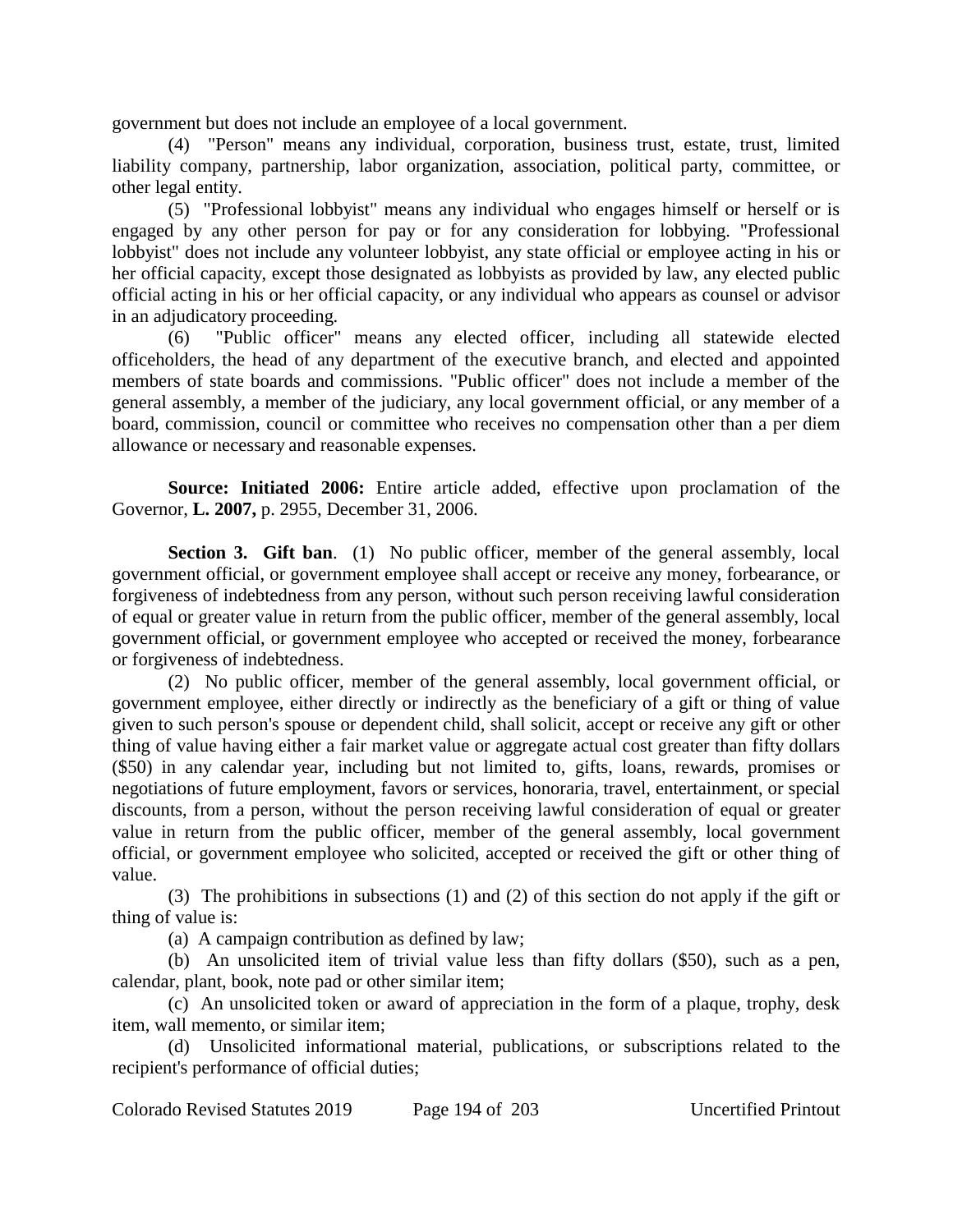(e) Admission to, and the cost of food or beverages consumed at, a reception, meal or meeting by an organization before whom the recipient appears to speak or to answer questions as part of a scheduled program;

(f) Reasonable expenses paid by a nonprofit organization or other state or local government for attendance at a convention, fact-finding mission or trip, or other meeting if the person is scheduled to deliver a speech, make a presentation, participate on a panel, or represent the state or local government, provided that the non-profit organization receives less than five percent (5%) of its funding from for-profit organizations or entities;

(g) Given by an individual who is a relative or personal friend of the recipient on a special occasion.

(h) A component of the compensation paid or other incentive given to the recipient in the normal course of employment.

(4) Notwithstanding any provisions of this section to the contrary, and excepting campaign contributions as defined by law, no professional lobbyist, personally or on behalf of any other person or entity, shall knowingly offer, give, or arrange to give, to any public officer, member of the general assembly, local government official, or government employee, or to a member of such person's immediate family, any gift or thing of value, of any kind or nature, nor knowingly pay for any meal, beverage, or other item to be consumed by such public officer, member of the general assembly, local government official or government employee, whether or not such gift or meal, beverage or other item to be consumed is offered, given or paid for in the course of such lobbyist's business or in connection with a personal or social event; provided, however, that a professional lobbyist shall not be prohibited from offering or giving to a public officer, member of the general assembly, local government official or government employee who is a member of his or her immediate family any such gift, thing of value, meal, beverage or other item.

(5) The general assembly shall make any conforming amendments to the reporting and disclosure requirements for public officers, members of the general assembly and professional lobbyists, as provided by law, to comply with the requirements set forth in this section.

(6) The fifty-dollar (\$50) limit set forth in subsection (2) of this section shall be adjusted by an amount based upon the percentage change over a four-year period in the United States bureau of labor statistics consumer price index for Denver- Boulder-Greeley, all items, all consumers, or its successor index, rounded to the nearest lowest dollar. The first adjustment shall be done in the first quarter of 2011 and then every four years thereafter.

**Source: Initiated 2006:** Entire article added, effective upon proclamation of the Governor, **L. 2007,** p. 2956, December 31, 2006.

**Editor's note:** In accordance with § 3(6), the Independent Ethics Commission issued Position Statement 15-01 on March 9, 2015, increasing the gift-ban limit to fifty-nine dollars (\$59), effective until the first quarter of 2019. For previous adjustments of the gift-ban limit in accordance with § 3(6), see III. of the Annotations below.

**Section 4. Restrictions on representation after leaving office**. No statewide elected officeholder or member of the general assembly shall personally represent another person or entity for compensation before any other statewide elected officeholder or member of the general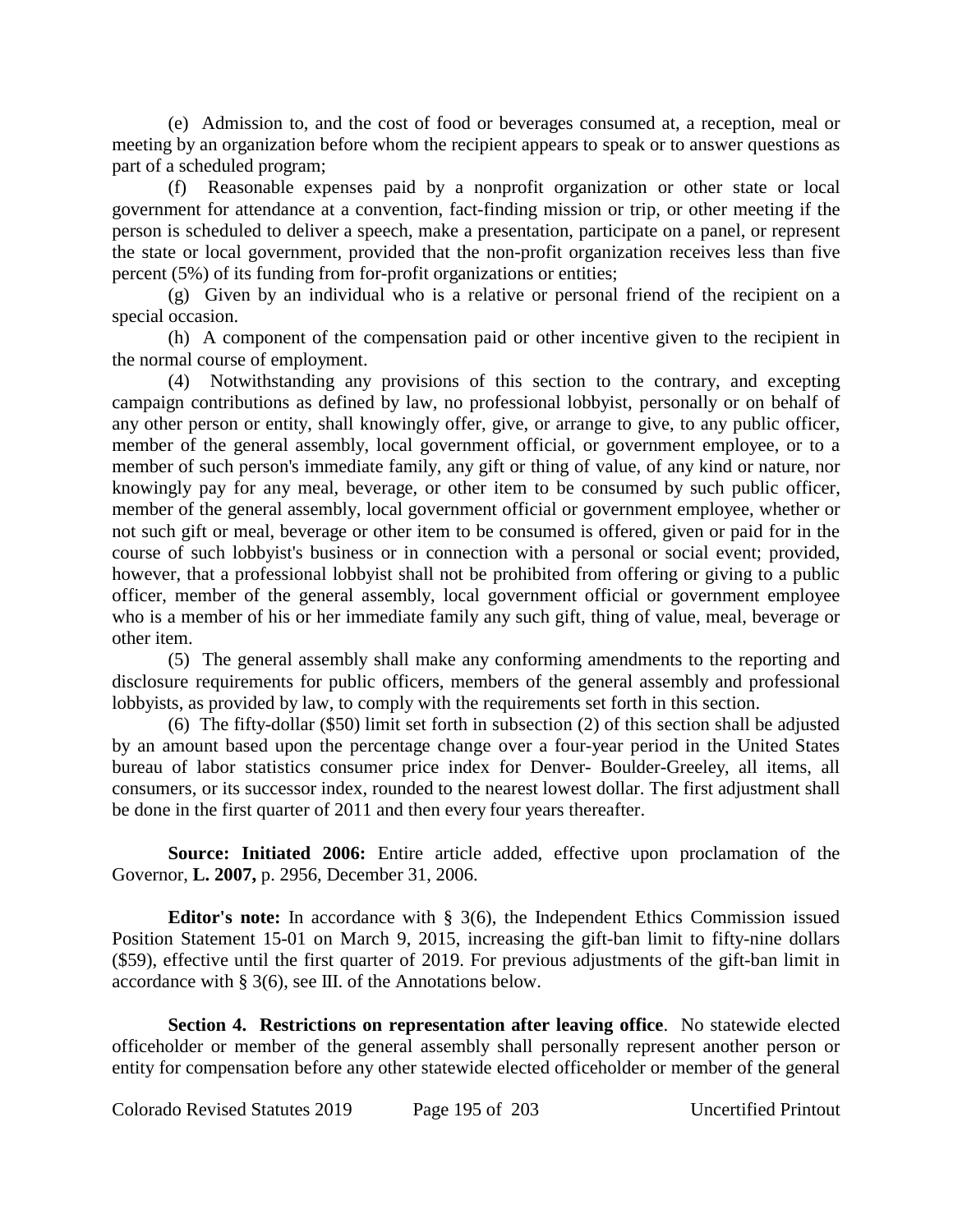assembly, for a period of two years following vacation of office. Further restrictions on public officers or members of the general assembly and similar restrictions on other public officers, local government officials or government employees may be established by law.

**Source: Initiated 2006:** Entire article added, effective upon proclamation of the Governor, **L. 2007,** p. 2958, December 31, 2006.

**Section 5. Independent ethics commission**. (1) There is hereby created an independent ethics commission to be composed of five members. The purpose of the independent ethics commission shall be to hear complaints, issue findings, and assess penalties, and also to issue advisory opinions, on ethics issues arising under this article and under any other standards of conduct and reporting requirements as provided by law. The independent ethics commission shall have authority to adopt such reasonable rules as may be necessary for the purpose of administering and enforcing the provisions of this article and any other standards of conduct and reporting requirements as provided by law. The general assembly shall appropriate reasonable and necessary funds to cover staff and administrative expenses to allow the independent ethics commission to carry out its duties pursuant to this article. Members of the commission shall receive no compensation for their services on the commission.

(2) (a) Members of the independent ethics commission shall be appointed in the following manner and order:

(I) One member shall be appointed by the Colorado senate;

(II) One member shall be appointed by the Colorado house of representatives;

(III) One member shall be appointed by the governor of the state of Colorado;

(IV) One member shall be appointed by the chief justice of the Colorado supreme court; and

(V) One member shall be either a local government official or a local government employee appointed by the affirmative vote of at least three of the four members appointed pursuant to subparagraphs (I) to (IV) of this paragraph (a).

(b) No more than two members shall be affiliated with the same political party.

(c) Each of the five members shall be registered Colorado voters and shall have been continuously registered with the same political party, or continuously unaffiliated with any political party, for at least two years prior to appointment to the commission.

(d) Members of the independent ethics commission shall be appointed to terms of four years; except that, the first member appointed by the Colorado senate and the first member appointed by the governor of the state of Colorado shall initially serve two year terms to achieve staggered ending dates.

(e) If a member is appointed to fill an unexpired term, that member's term shall end at the same time as the term of the person being replaced.

(f) Each member shall continue to serve until a successor has been appointed, except that if a member is unable or unwilling to continue to serve until a successor has been appointed, the original appointing authority as described in this subsection shall fill the vacancy promptly.

(3) (a) Any person may file a written complaint with the independent ethics commission asking whether a public officer, member of the general assembly, local government official, or government employee has failed to comply with this article or any other standards of conduct or reporting requirements as provided by law within the preceding twelve months.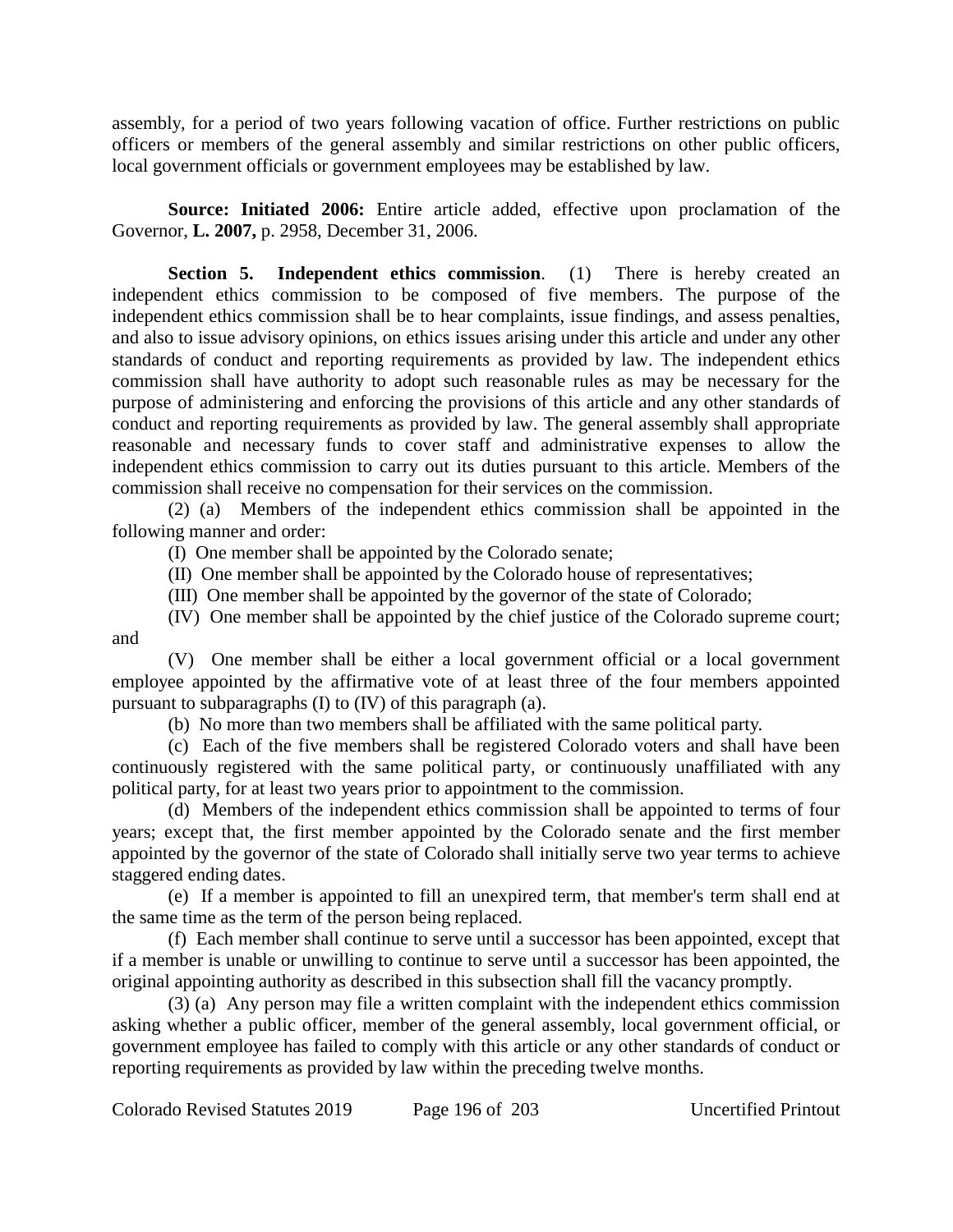(b) The commission may dismiss frivolous complaints without conducting a public hearing. Complaints dismissed as frivolous shall be maintained confidential by the commission.

(c) The commission shall conduct an investigation, hold a public hearing, and render findings on each non-frivolous complaint pursuant to written rules adopted by the commission.

(d) The commission may assess penalties for violations as prescribed by this article and provided by law.

(e) There is hereby established a presumption that the findings shall be based on a preponderance of evidence unless the commission determines that the circumstances warrant a heightened standard.

(4) Members of the independent ethics commission shall have the power to subpoena documents and to subpoena witnesses to make statements and produce documents.

(5) Any public officer, member of the general assembly, local government official, or government employee may submit a written request to the independent ethics commission for an advisory opinion on whether any conduct by that person would constitute a violation of this article, or any other standards of conduct or reporting requirements as provided by law. The commission shall render an advisory opinion pursuant to written rules adopted by the commission.

**Source: Initiated 2006:** Entire article added, effective upon proclamation of the Governor, **L. 2007,** p. 2958, December 31, 2006.

**Editor's note:** In accordance with § 3(6) of this article, the Independent Ethics Commission issued Position Statement 15-01 on March 9, 2015, increasing the gift-ban limit to sixty-five dollars (\$65), effective until the first quarter of 2019. For previous adjustments of the gift-ban limit in accordance with § 3(6) of this article, see III. of the Annotations under that section.

**Section 6. Penalty**. Any public officer, member of the general assembly, local government official or government employee who breaches the public trust for private gain and any person or entity inducing such breach shall be liable to the state or local jurisdiction for double the amount of the financial equivalent of any benefits obtained by such actions. The manner of recovery and additional penalties may be provided by law.

**Source: Initiated 2006:** Entire article added, effective upon proclamation of the Governor, **L. 2007,** p. 2960, December 31, 2006.

**Section 7. Counties and municipalities**. Any county or municipality may adopt ordinances or charter provisions with respect to ethics matters that are more stringent than any of the provisions contained in this article. The requirements of this article shall not apply to home rule counties or home rule municipalities that have adopted charters, ordinances, or resolutions that address the matters covered by this article.

**Source: Initiated 2006:** Entire article added, effective upon proclamation of the Governor, **L. 2007,** p. 2960, December 31, 2006.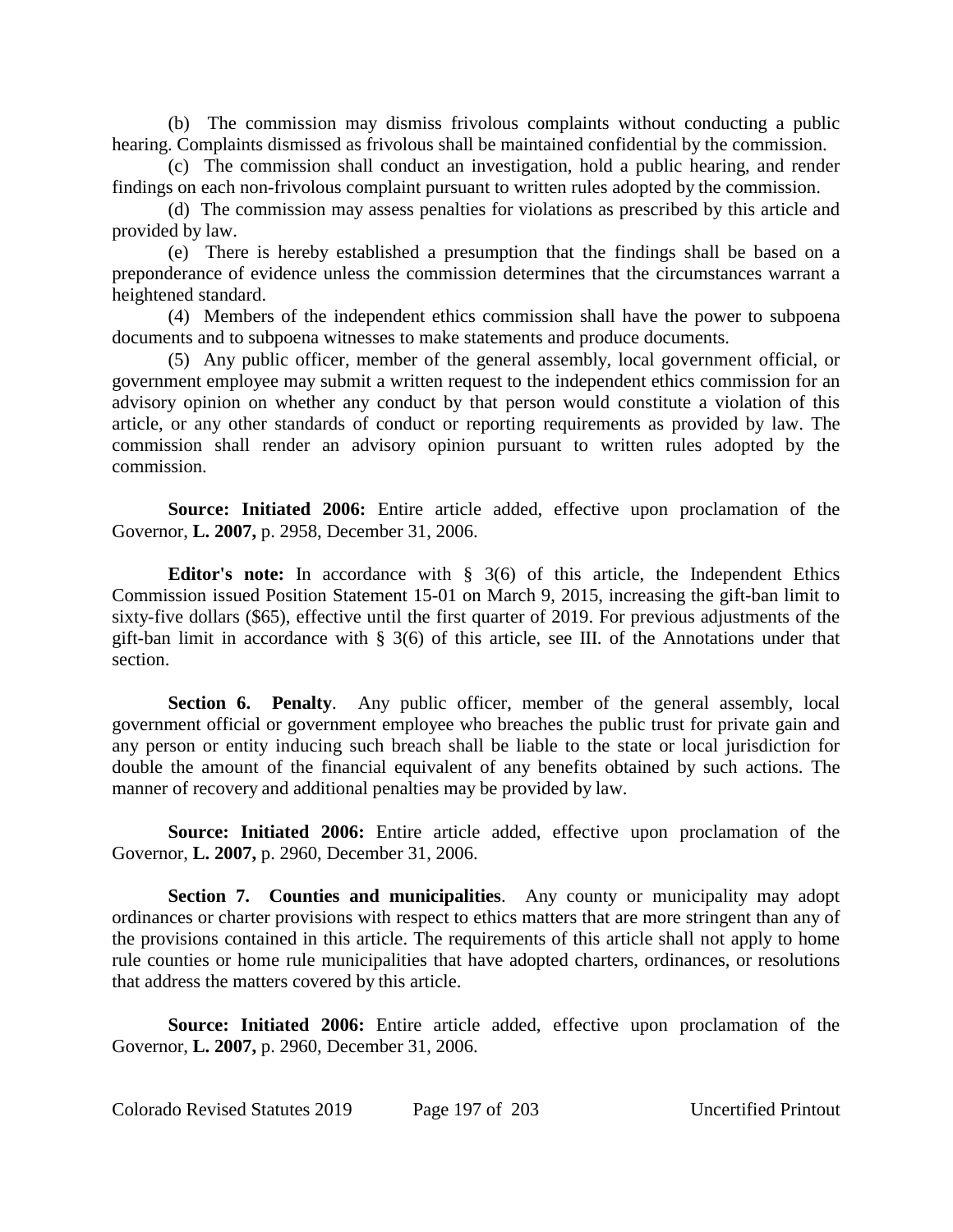**Section 8. Conflicting provisions declared inapplicable**. Any provisions in the statutes of this state in conflict or inconsistent with this article are hereby declared to be preempted by this article and inapplicable to the matters covered by and provided for in this article.

**Source: Initiated 2006:** Entire article added, effective upon proclamation of the Governor, **L. 2007,** p. 2960, December 31, 2006.

**Section 9. Legislation to facilitate article**. Legislation may be enacted to facilitate the operation of this article, but in no way shall such legislation limit or restrict the provisions of this article or the powers herein granted.

**Source: Initiated 2006:** Entire article added, effective upon proclamation of the Governor, **L. 2007,** p. 2960, December 31, 2006.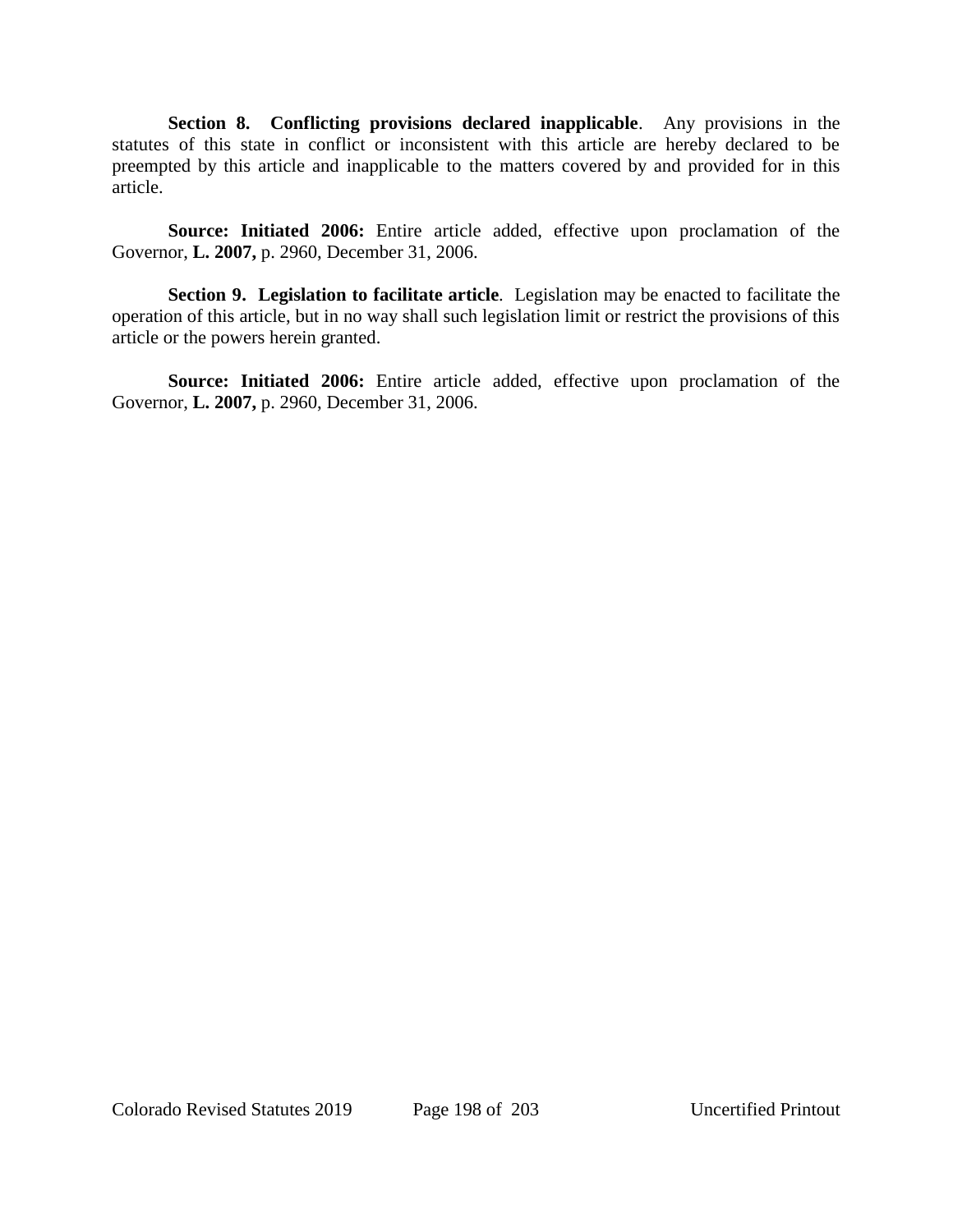## **Schedule**

**Editor's note:** The entire schedule was added, effective August 1, 1876, see L. 1877, pp. 75 through 85.

That no inconvenience may arise by reason of the change in the form of government, it is hereby ordained and declared:

**Section 1. All laws remain till repealed**. That all laws in force at the adoption of this constitution shall, so far as not inconsistent therewith, remain of the same force as if this constitution had not been adopted, until they expire by their own limitation or are altered or repealed by the general assembly; and all rights, actions, prosecutions, claims and contracts of the territory of Colorado, counties, individuals or bodies corporate (not inconsistent therewith) shall continue as if the form of government had not been changed and this constitution adopted.

**Section 2. Contracts - recognizances - indictments.** That all recognizances, obligations and all other instruments entered into or executed before the admission of the state, to the territory of Colorado, or to any county, school district or other municipality therein, or any officer thereof, and all fines, taxes, penalties and forfeitures due or owing to the territory of Colorado, or any such county, school district or municipality, or officer; and all writs, prosecutions, actions and causes of action, except as herein otherwise provided, shall continue and remain unaffected by the change of the form of government. All indictments which shall have been found, or may hereafter be found, and all informations which shall have been filed, or may hereafter be filed, for any crime or offense committed before this constitution takes effect, may be proceeded upon as if no change had taken place, except as otherwise provided in the constitution.

**Cross references:** See the preceding section and the notes thereto.

**Section 3. Territorial property vests in state.** That all property, real and personal, and all moneys, credits, claims and choses in action, belonging to the territory of Colorado at the adoption of this constitution, shall be vested in and become the property of the state of Colorado.

**Section 4. Duty of general assembly.** The general assembly shall pass all laws necessary to carry into effect the provisions of this constitution.

**Section 5. Supreme and district courts - transition.** Whenever any two of the judges of the supreme court of the state elected or appointed under the provisions of this constitution shall have qualified in their office, the causes theretofore pending in the supreme court of the territory, and the papers, records and proceedings of said court, and the seal and other property pertaining thereto, shall pass into the jurisdiction and possession of the supreme court of the state; and until so superseded the supreme court of the territory and the judges thereof shall continue with like powers and jurisdiction as if this constitution had not been adopted. Whenever the judge of the district court of any district elected or appointed under the provisions of this constitution, shall have qualified in his office, the several causes theretofore pending in the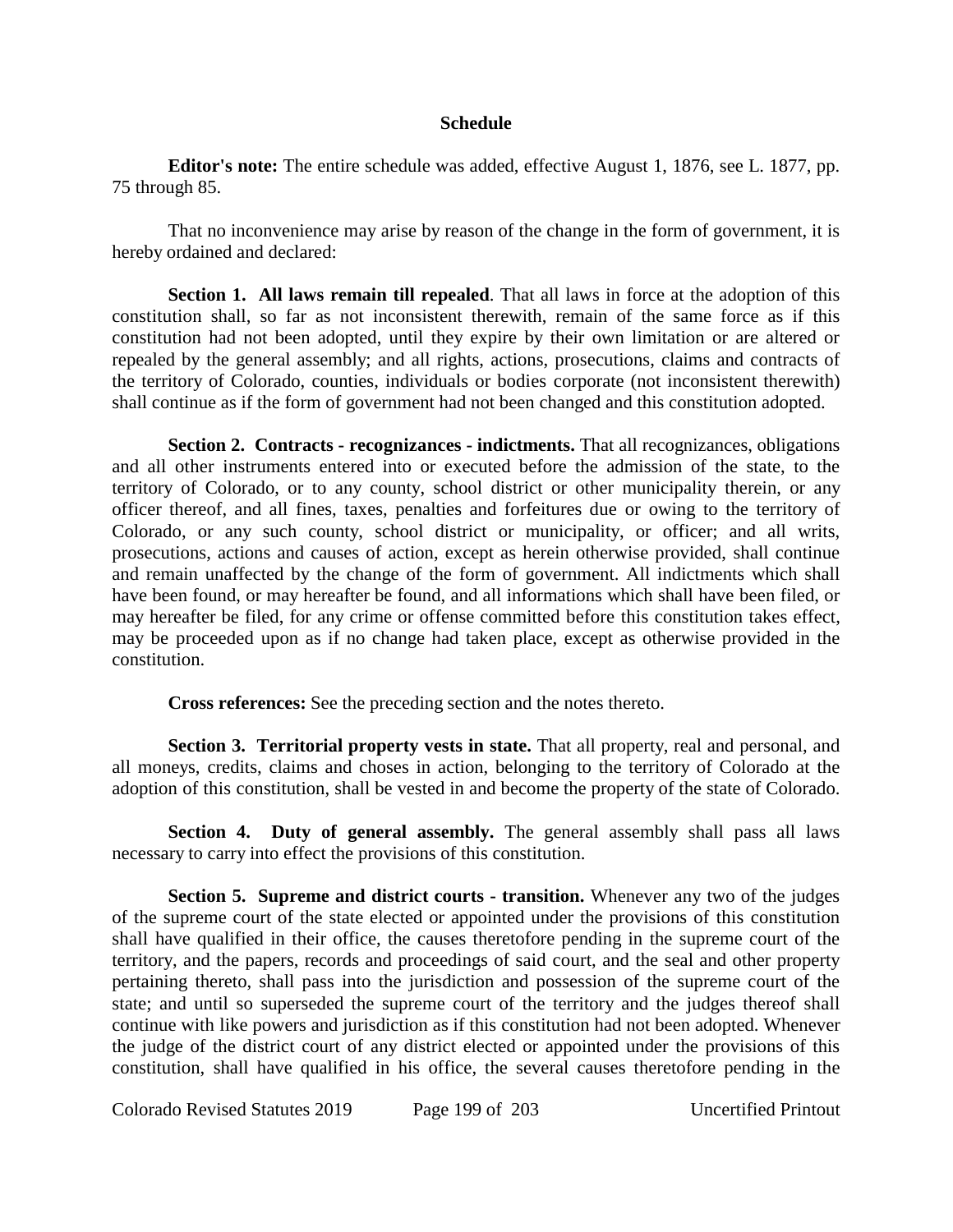district court of the territory, within any county in such district, and the records, papers and proceedings of said district court, and the seal and other property pertaining thereto shall pass into the jurisdiction and possession of the district court of the state, for such county, and until the district courts of the territory shall be superseded in manner aforesaid, the said district courts and the judges thereof shall continue with the same jurisdiction and powers to be exercised in the same judicial districts respectively as heretofore constituted under the laws of the territory.

**Section 6. Judges - district attorneys - term commence on filing oath.** The terms of office of the several judges of the supreme and district courts and the district attorneys of the several judicial districts first elected under this constitution, shall commence from the day of filing their respective oaths of office in the office of the secretary of state.

**Section 7. Seals of supreme and district courts.** Until otherwise provided by law, the seals now in use in the supreme and district courts of this territory are hereby declared to be the seals of the supreme and district courts respectively of the state.

**Section 8. Probate court - county court.** Whenever this constitution shall go into effect, the books, records, papers and proceedings of the probate court in each county, and all causes and matters of administration pending therein, shall pass into the jurisdiction and possession of the county court of the same county, and the said county court shall proceed to final decree or judgment, order or other determination, in the said several matters and causes, as the said probate court might have done if this constitution had not been adopted. And until the election of the county judges provided for in this constitution, the probate judges shall act as judges of the county courts within their respective counties, and the seal of the probate court in each county shall be the seal of the county court therein until the said court shall have procured a proper seal.

**Section 9. Terms probate court, probate judge, apply to county court, county judge.** The terms "Probate Court" or "Probate Judge", whenever occurring in the statutes of Colorado territory, shall, after the adoption of this constitution, be held to apply to the county court or county judge, and all laws specially applicable to the probate court in any county, shall be construed to apply to and be in force as to the county court in the same county, until repealed.

**Section 10. County and precinct officers.** All county and precinct officers, who may be in office at the time of the adoption of this constitution, shall hold their respective offices for the full time for which they may have been elected, and until such time as their successors may be elected and qualified in accordance with the provisions of this constitution, and the official bonds of all such officers shall continue in full force and effect as though this constitution had not been adopted.

**Section 11. Vacancies in county offices.** All county offices that may become vacant during the year eighteen hundred and seventy-six by the expiration of the term of the persons elected to said offices, shall be filled at the general election on the first Tuesday in October in the year eighteen hundred and seventy-six, and, except county commissioners, the persons so elected shall hold their respective offices for the term of one year.

Colorado Revised Statutes 2019 Page 200 of 203 Uncertified Printout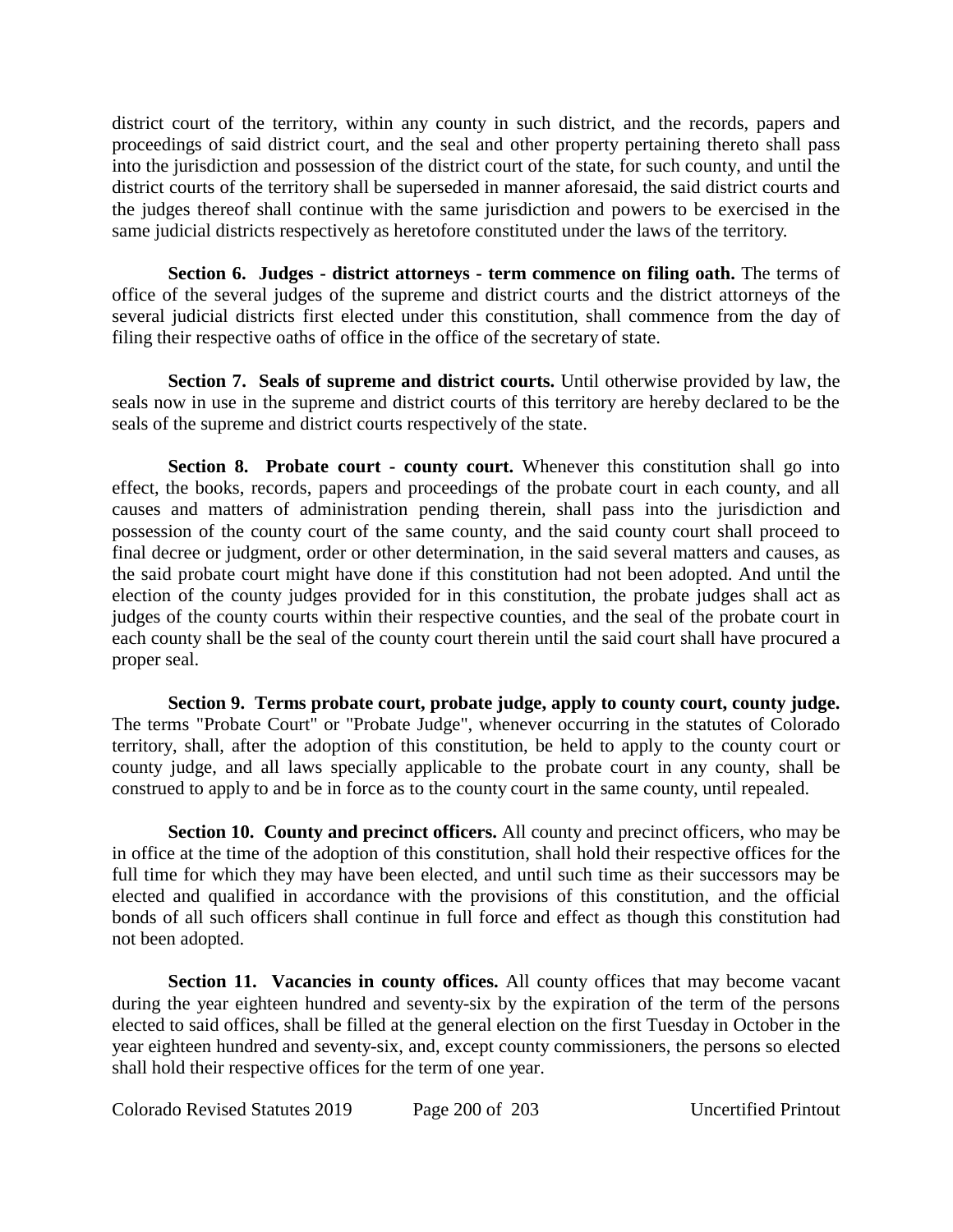**Section 12. Constitution takes effect on president's proclamation.** The provisions of this constitution shall be in force from the day on which the president of the United States shall issue his proclamation declaring the state of Colorado admitted into the Union; and the governor, secretary, treasurer, auditor and superintendent of public instruction of the territory of Colorado shall continue to discharge the duties of their respective offices after the admission of the state into the Union, until the qualification of the officers elected or appointed under the state government; and said officers, for the time they may serve, shall receive the same compensation as the state officers shall by law be paid for like services.

**Editor's note:** The proclamation declaring the state of Colorado admitted into the United States of America was signed by President Ulysses S. Grant on August 1, 1876. See General Laws of Colorado, November 1877, pages 85 and 86.

**Section 13. First election, contest.** In case of a contest of election between candidates, at the first general election under this constitution, for judges of the supreme, district or county courts, or district attorneys, the evidence shall be taken in the manner prescribed by territorial law; and the testimony so taken shall be certified to the secretary of state, and said officer, together with the governor and attorney-general, shall review the testimony and determine who is entitled to the certificate of election.

**Section 14. First election - canvass.** The votes at the first general election under this constitution for the several officers provided for in this constitution who are to be elected at the first election shall be canvassed in the manner prescribed by the territorial law for canvassing votes for like officers. The votes cast for the judges of the supreme and district courts and district attorneys shall be canvassed by the county canvassing board in the manner prescribed by the territorial law for canvassing the votes for members of the general assembly; and the county clerk shall transmit the abstracts of votes to the secretary of the territory acting as secretary of state, under the same regulations as are prescribed by law for sending the abstracts of votes for territorial officers; and the aforesaid acting secretary of state, auditor, treasurer, or any two of them, in the presence of the governor, shall proceed to canvass the votes, under the regulations of sections thirty-five and thirty-six of chapter twenty-eight of the Revised Statutes of Colorado Territory.

**Section 15. Senators - representatives - districts.** Senators and members of the house of representatives shall be chosen by the qualified electors of the several senatorial and representative districts as established in this constitution until such districts shall be changed by law; and thereafter by the qualified electors of the several districts as the same shall be established by law.

**Section 16. Congressional election - canvass.** The votes cast for representatives in congress at the first election held under this constitution shall be canvassed and the result determined in the manner provided by the laws of the territory for the canvass of votes for delegate in congress.

**Section 17. General assembly, first session - restrictions removed.** The provision of

Colorado Revised Statutes 2019 Page 201 of 203 Uncertified Printout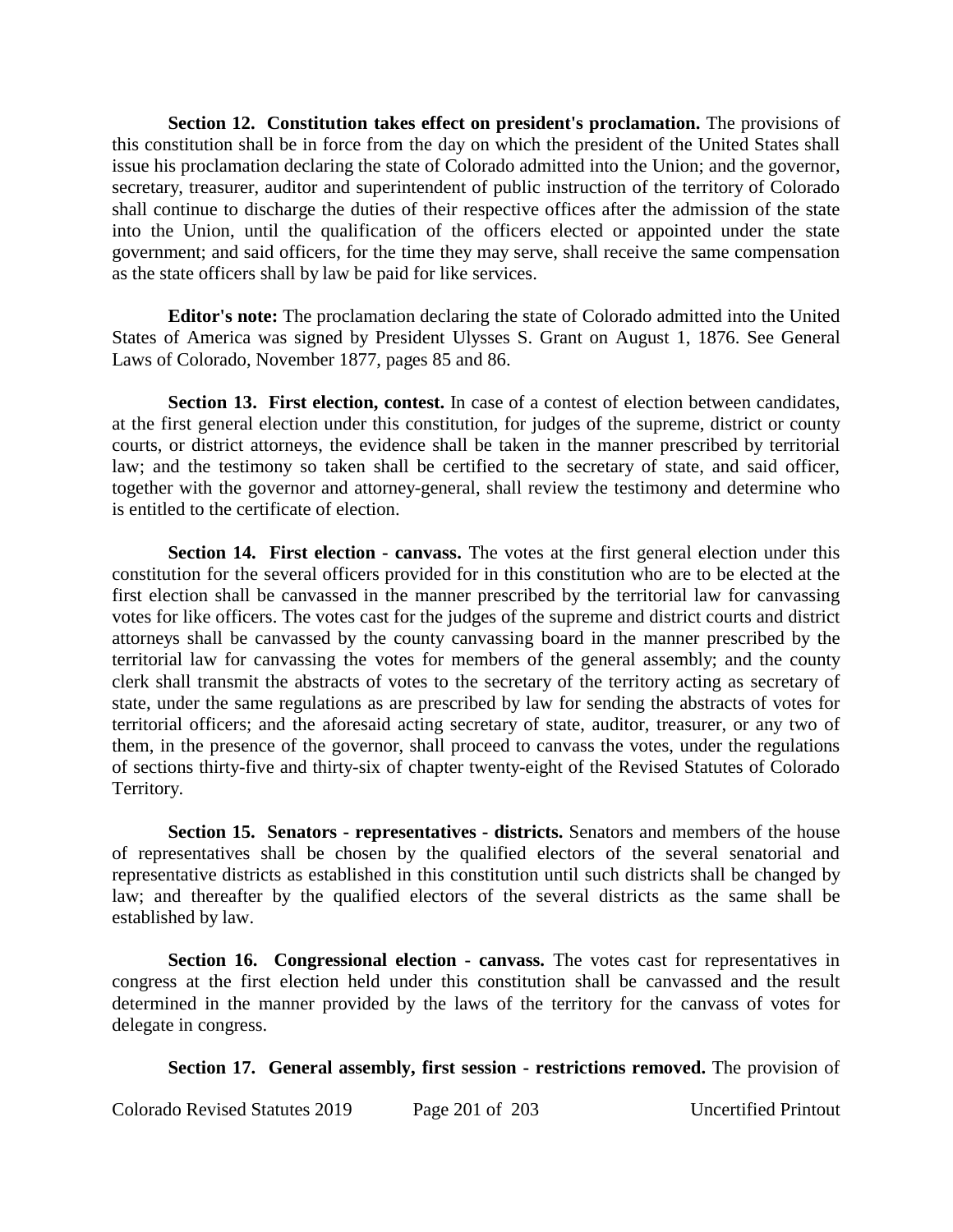the constitution that no bill, except the general appropriation bill introduced in either house after the first twenty-five days of the session shall become a law, shall not apply to the first session of the general assembly; but no bill introduced in either house at the first session of the general assembly after the first fifty days thereof shall become a law.

**Section 18. First general election - canvass.** A copy of the abstracts of the votes cast at the first general election held under this constitution shall by the county clerks of the several counties be returned to the secretary of the territory immediately after the canvass of said votes in their several counties; and the secretary, auditor and treasurer of the territory, or any two of them, shall on the twenty-fifth day after the election, meet at the seat of government and proceed to canvass the votes cast for members of the general assembly and determine the result thereof.

**Section 19. Presidential electors, 1876.** The general assembly shall, at their first session, immediately after the organization of the two houses and after the canvass of the votes for officers of the executive department, and before proceeding to other business, provide by act or joint resolution for the appointment by said general assembly of electors in the electoral college, and such joint resolution or the bill for such enactment may be passed without being printed or referred to any committee, or read on more than one day in either house, and shall take effect immediately after the concurrence of the two houses therein, and the approval of the governor thereto shall not be necessary.

**Section 20. Presidential electors after 1876.** The general assembly shall provide that after the year eighteen hundred and seventy-six the electors of the electoral college shall be chosen by direct vote of the people.

**Section 21. Expenses of convention.** The general assembly shall have power at their first session to provide for the payment of the expenses of this convention if any there be then remaining unpaid.

**Section 22. Recognizances, bonds, payable to people continue.** All recognizances, bail bonds, official bonds and other obligations or undertakings, which have been, or at any time before the admission of the state shall be made or entered into, and expressed to be payable to the people of the territory of Colorado, shall continue in full force notwithstanding the change in the form of government, and any breach thereof, whenever occurring, may after the admission of the state be prosecuted, in the name of the people of the state.

*Done in Convention* at the city of Denver, Colorado, this fourteenth day of March in the year of our Lord one thousand eight hundred and seventy-six, and of the Independence of the United